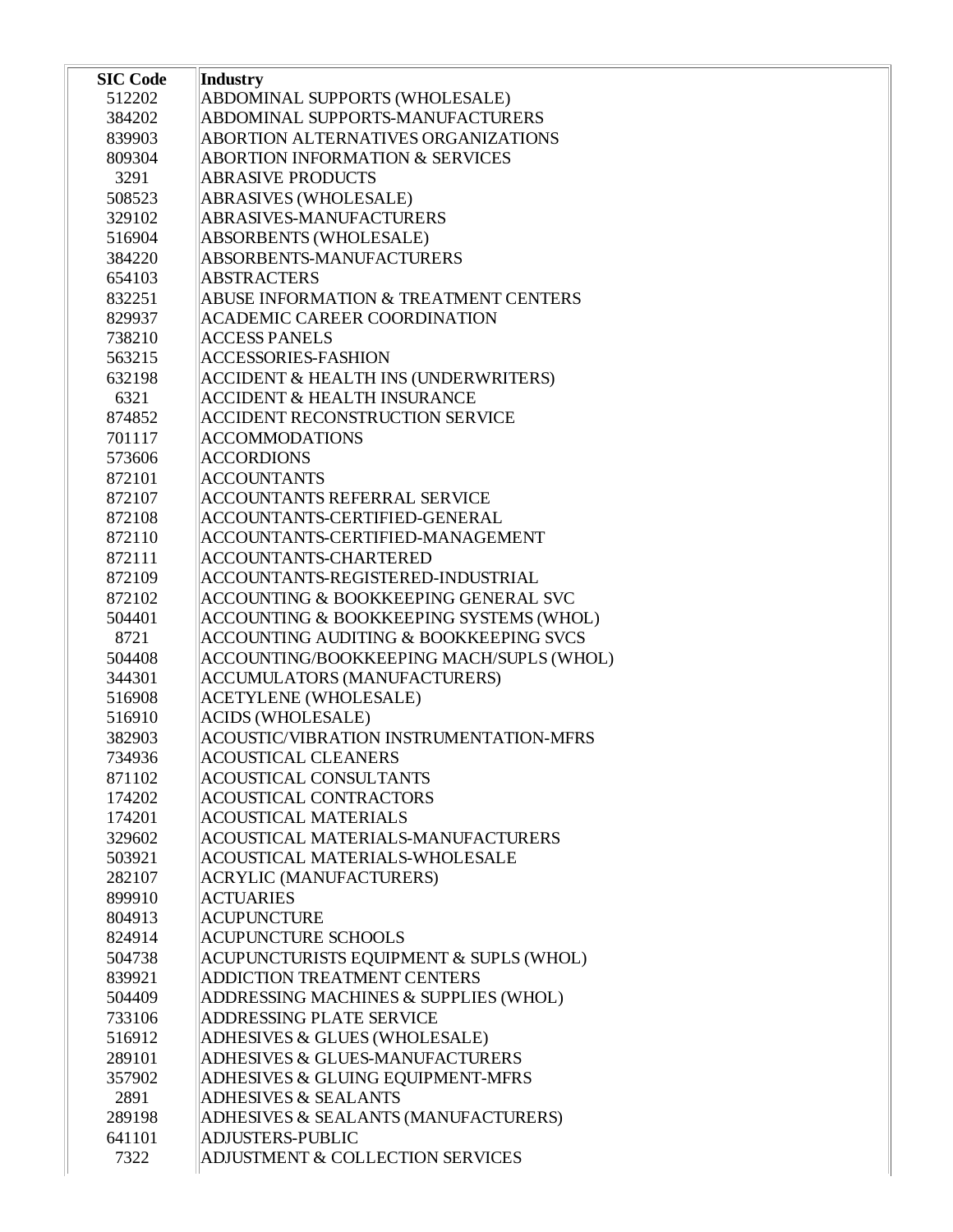| 9411   | ADMINISTRATION OF EDUCATIONAL PROGRAMS             |
|--------|----------------------------------------------------|
| 9611   | ADMINISTRATION OF GEN ECONOMIC PROGRAMS            |
| 9531   | <b>ADMINISTRATION OF HOUSING PROGRAMS</b>          |
| 9532   | ADMINISTRATION OF URBAN PLANNING                   |
| 9451   | <b>ADMINISTRATION OF VETERANS AFFAIRS</b>          |
| 9431   | ADMINISTRATION-PUBLIC HEALTH PROGRAMS              |
| 874123 | ADMINISTRATORS-CHARTERED                           |
| 9441   | ADMIN-SOCIAL & HUMAN RESOURCE PROGRAMS             |
| 325901 | ADOBE BLOCKS & SHAPES (MANUFACTURERS)              |
| 174105 | <b>ADOBE MATERIALS &amp; CONTRACTORS</b>           |
| 832207 | <b>ADOPTION AGENCIES</b>                           |
| 832273 | <b>ADULT ABUSE HOTLINE</b>                         |
| 805903 | <b>ADULT CARE FACILITIES</b>                       |
| 836108 | ADULT CONGREGATE LIVING FACILITIES                 |
| 792227 | <b>ADULT ENTERTAINMENT</b>                         |
| 703208 | <b>ADVENTURE GAMES &amp; ACTIVITIES</b>            |
| 7311   | <b>ADVERTISING AGENCIES</b>                        |
| 7319   | <b>ADVERTISING NEC</b>                             |
| 731999 | <b>ADVERTISING NEC</b>                             |
| 731903 | ADVERTISING-AERIAL                                 |
| 731101 | <b>ADVERTISING-AGENCIES &amp; COUNSELORS</b>       |
| 733605 | ADVERTISING-ART LAYOUT & PRODUCTION SVC            |
| 731104 | ADVERTISING-CHECKING SERVICE                       |
| 731917 | ADVERTISING-COMPUTER                               |
| 731914 | ADVERTISING-COUPONS                                |
| 733105 | ADVERTISING-DIRECT MAIL                            |
| 731103 | ADVERTISING-DIRECTORY & GUIDE                      |
| 731916 | ADVERTISING-DISTRIBUTORS                           |
| 731926 | <b>ADVERTISING-FAX</b>                             |
| 731911 | <b>ADVERTISING-INDOOR</b>                          |
| 731918 | <b>ADVERTISING-JEWELRY AWARDS &amp; INCENTIVES</b> |
| 731306 | ADVERTISING-MAGAZINE                               |
| 731105 | <b>ADVERTISING-MOTION PICTURE</b>                  |
| 731106 | ADVERTISING-NEWSPAPER                              |
| 731201 | ADVERTISING-OUTDOOR                                |
| 731108 | ADVERTISING-PERIODICAL                             |
| 731109 | ADVERTISING-PERSONNEL RECRUITMENT                  |
| 731919 | ADVERTISING-PROMOTIONAL                            |
| 731303 | <b>ADVERTISING-RADIO</b>                           |
| 824915 | ADVERTISING-SCHOOLS                                |
| 731915 | ADVERTISING-SEARCHLIGHTS                           |
| 731107 | <b>ADVERTISING-SHOPPERS' GUIDES</b>                |
| 731307 | ADVERTISING-SOUNDTRACK & JINGLES                   |
| 519917 | ADVERTISING-SPECIALTIES (WHOLESALE)                |
| 399303 | ADVERTISING-SPECIALTIES-MANUFACTURERS              |
| 731305 | ADVERTISING-TELEVISION                             |
| 731110 | ADVERTISING-TIME & TEMP ANNOUNCEMENTS              |
| 731902 | ADVERTISING-TRANSIT & TRANSPORTATION               |
| 731920 | ADVERTISING-TRAVELING SIGNBOARDS                   |
| 731308 | ADVERTISING-VIDEO PRODUCTION SERVICES              |
| 078215 | <b>AERATORS</b>                                    |
| 072103 | <b>AERIAL APPLICATORS</b>                          |
| 733509 | <b>AERIAL PATROL &amp; INSPECTION SERVICE</b>      |
| 452203 | <b>AERIAL PERSONNEL LIFTS</b>                      |
| 559916 | <b>AERIAL TOWERS</b>                               |
|        |                                                    |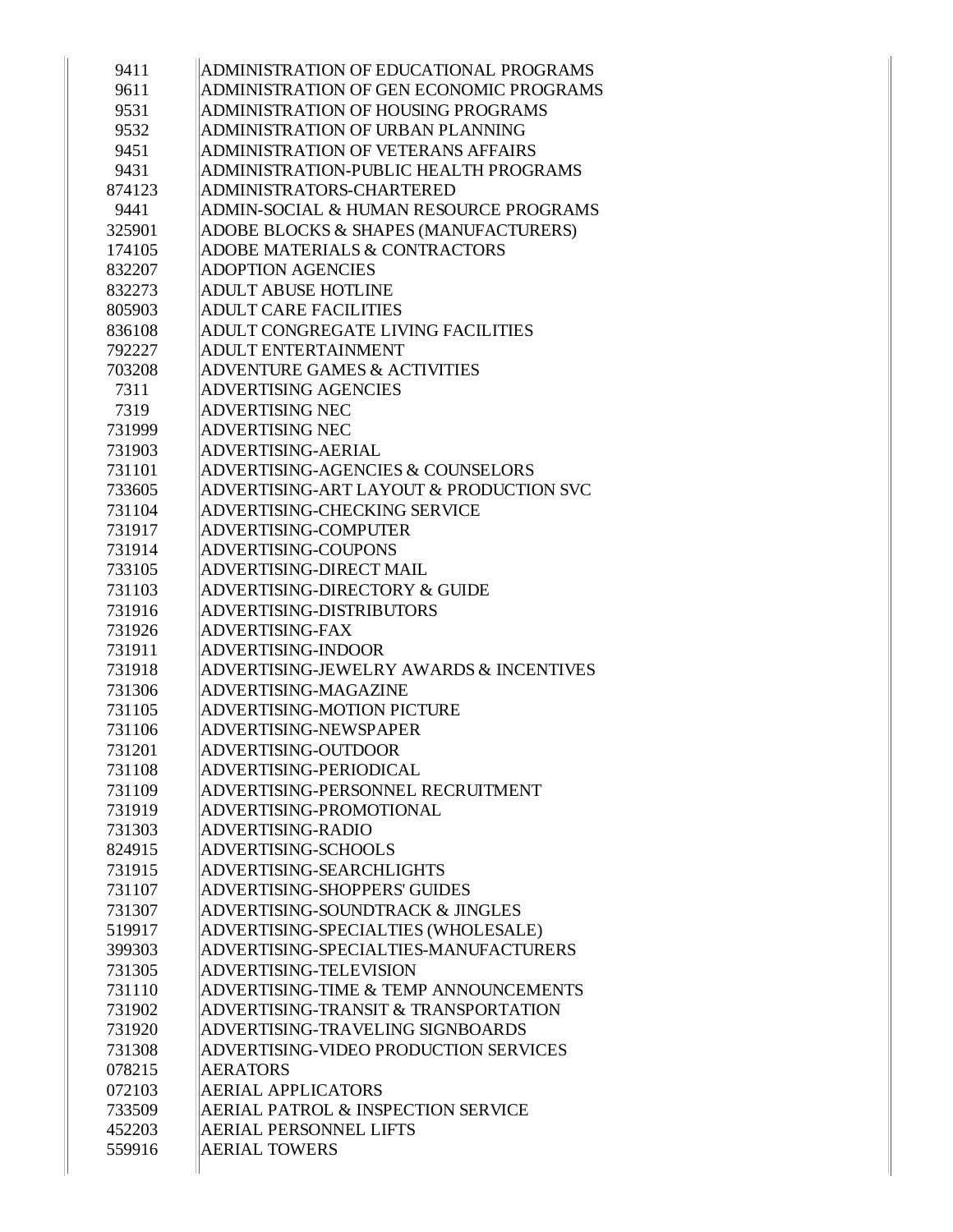| 799103           | <b>AEROBIC INSTRUCTION</b>                      |
|------------------|-------------------------------------------------|
| 559912           | <b>AERONAUTICAL SUPPLIES</b>                    |
| 399901           | <b>AEROSOLS (MANUFACTURERS)</b>                 |
| 381201           | <b>AEROSPACE INDUSTRIES</b>                     |
| 874402           | AEROSPACE SUPPORT SERVICES-TECHNICAL            |
| 508787           | AESTHETIC EQUIPMENT & SUPPLIES (WHOL)           |
| 599948           | AFRICAN GOODS-RETAIL                            |
| 594415           | <b>AGATES</b>                                   |
| 503250           | AGGREGATES-CONSTRUCTION MATERIALS (WHOL)        |
| 519104           | AGRICULTURAL CHEMICALS (WHOLESALE)              |
| 874820           | <b>AGRICULTURAL CONSULTANTS</b>                 |
| 508331           | AGRICULTURAL IMPLEMENTS & SUPPLIES-WHOL         |
| 421222           | <b>AGRICULTURAL LIME</b>                        |
| 874818           | <b>AGRICULTURAL MARKETING</b>                   |
| 071104           | <b>AGRICULTURAL MINERALS</b>                    |
| 013901           | <b>AGRICULTURAL PRODUCTS</b>                    |
| 873119           | AGRICULTURAL RESEARCH                           |
| 076104           | <b>AGRICULTURAL TECHNICIANS</b>                 |
| 809933           | AIDS INFORMATION & TESTING                      |
| 3563             | AIR & GAS COMPRESSORS                           |
| 356398           | AIR & GAS COMPRESSORS (MANUFACTURERS)           |
| 452202           | AIR AMBULANCE SERVICE                           |
| 171130           | <b>AIR BALANCING</b>                            |
| 448905           | <b>AIR BOATS</b>                                |
| 508464           | AIR BRUSHES (WHOLESALE)                         |
| 451202           | <b>AIR CARGO SERVICE</b>                        |
| 507501           | AIR CLEANING & PURIFYING EQUIP (WHOL)           |
| 356402           | AIR CLEANING & PURIFYING EQUIPMENT-MFRS         |
| 3585             | AIR CONDITIONING & HEATING EQUIPMENT            |
| 171117           | AIR CONDITIONING CONTRACTORS & SYSTEMS          |
| 507503           | AIR CONDITIONING EQUIP & SYSTEMS-WHOL           |
| 171127           | AIR CONDITIONING EQUIP TEST & BALANCING         |
| 358501           | AIR CONDITIONING EQUIPMENT-MANUFACTURERS        |
| 762304           | AIR CONDITIONING EQUIPMENT-REPAIR               |
| 572212           | AIR CONDITIONING EQUIPMENT-ROOM UNITS           |
| 762307           | AIR CONDITIONING EQUIP-ROOM UNITS-REPAIR        |
| 506423           | AIR CONDITIONING EQUIP-ROOM UNITS-WHOL          |
| 358513           | AIR CONDITIONING ROOM UNITS-MFRS                |
| 735973           | AIR CONDITIONING ROOM UNITS-RENTING             |
| 507505           | AIR CONDITIONING SUPPLIES & PARTS (WHOL)        |
| 358502           | AIR CONDITIONING SUPPLIES & PARTS-MFRS          |
| 762306           | AIR CONDITIONING SYSTEMS-CLEANING               |
| 358598           | AIR CONDITIONING/HTG/REFRIG EQUIP (MFRS)        |
| 4513             | <b>AIR COURIER SERVICES</b>                     |
| 451301           | <b>AIR COURIER SERVICES</b>                     |
| 507515           | AIR CURTAINS & SCREENS (WHOLESALE)              |
| 356410           | AIR CURTAINS & SCREENS-MANUFACTURERS            |
| 559913           | <b>AIR CUSHION VEHICLES</b>                     |
| 171155           | <b>AIR EXCHANGERS</b>                           |
| 899944           | AIR FLIGHT ATTENDANTS                           |
| 734211           | <b>AIR FRAGRANCES</b>                           |
| 399975           | AIR FRESHENERS-MANUFACTURERS                    |
| 501324<br>171116 | AIR MOTORS (WHOLESALE)<br>AIR POLLUTION CONTROL |
| 507520           | AIR POLLUTION MEASURING EQUIP (WHOL)            |
|                  |                                                 |
|                  |                                                 |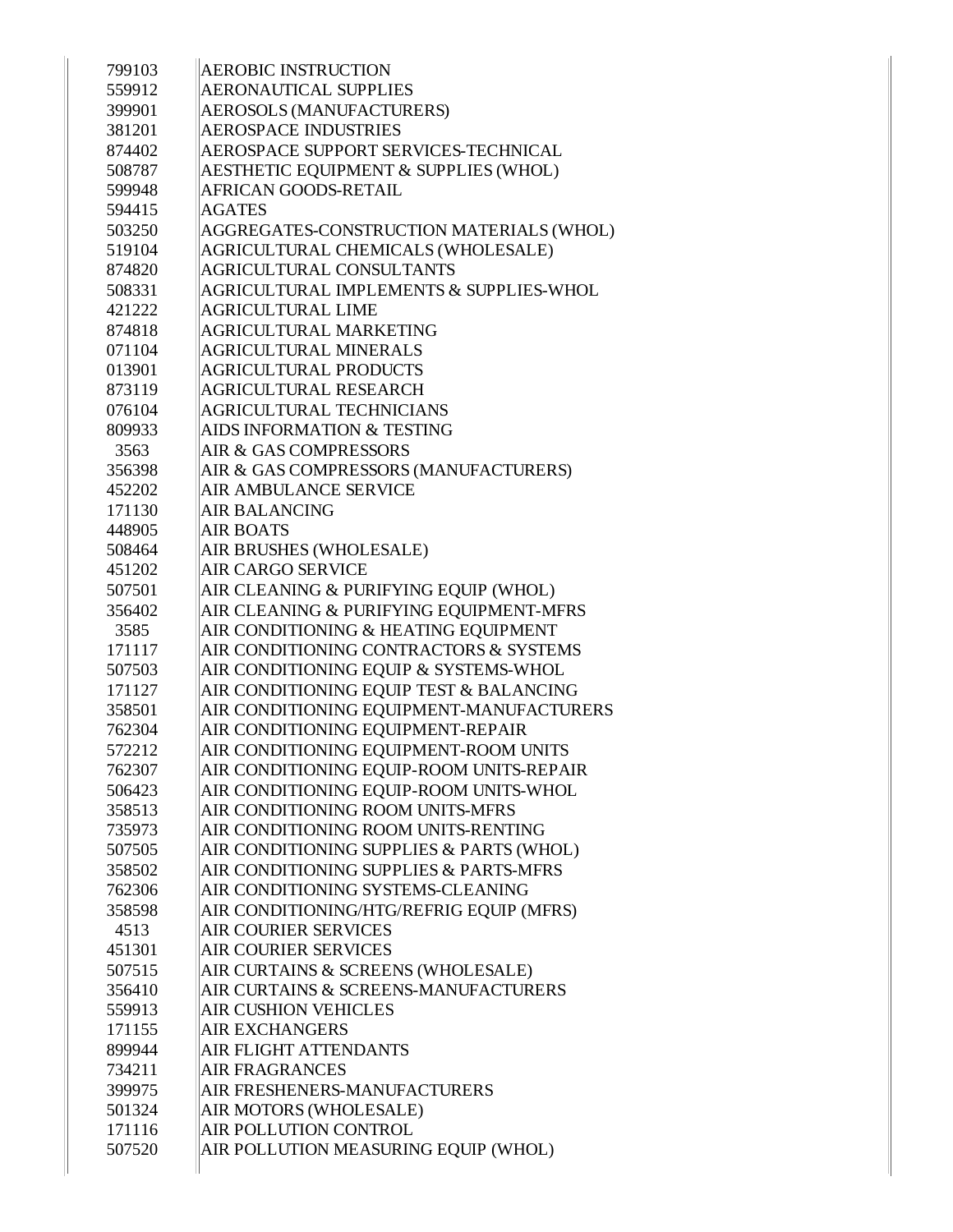| 382912 | AIR POLLUTION MEASURING EQUIPMENT-MFRS     |
|--------|--------------------------------------------|
| 873408 | AIR POLLUTION MEASURING SERVICE            |
| 458109 | AIR TRAFFIC CONTROL TOWER                  |
| 4522   | AIR TRANSPORTATION-NONSCHEDULED            |
| 452298 | AIR TRANSPORTATION-NONSCHEDULED            |
| 4512   | AIR TRANSPORTATION-SCHEDULED               |
| 451298 | AIR TRANSPORTATION-SCHEDULED               |
| 9511   | AIR WATER & SOLID WASTE MANAGEMENT         |
| 3721   | <b>AIRCRAFT</b>                            |
| 508817 | AIRCRAFT AVIONICS-SALES & SERVICE (WHOL)   |
| 508814 | <b>AIRCRAFT BROKERS</b>                    |
| 735939 | AIRCRAFT CHARTER RENTAL & LEASING SVC      |
| 372801 | AIRCRAFT COMPONENTS-MANUFACTURERS          |
| 372107 | AIRCRAFT DESIGNING (MANUFACTURERS)         |
| 3724   | <b>AIRCRAFT ENGINES &amp; ENGINE PARTS</b> |
| 372498 | AIRCRAFT ENGINES & ENGINE PARTS-MFRS       |
| 508819 | AIRCRAFT ENGINES (WHOLESALE)               |
| 372401 | AIRCRAFT ENGINES-MANUFACTURERS             |
| 458102 | AIRCRAFT ENGINES-SERVICING & MAINTENANCE   |
| 372802 | AIRCRAFT EQUIPMENT PARTS & SUPLS-MFRS      |
| 508823 | AIRCRAFT EQUIPMENT PARTS & SUPLS-WHOL      |
| 559908 | AIRCRAFT EQUIPMENT PARTS & SUPPLIES        |
| 458103 | AIRCRAFT FERRYING & TRANSPORTING SVC       |
| 372807 | AIRCRAFT FLIGHT TRAINING EQUIP (MFRS)      |
| 458101 | AIRCRAFT GROUND SUPPORT & SERVICE EQUIP    |
| 372804 | AIRCRAFT GROUND SUPPORT & SVC EQUIP-MFRS   |
| 458112 | AIRCRAFT HANGARS-RENTAL & SALES            |
| 372814 | AIRCRAFT INDUSTRIAL FASTENERS (MFRS)       |
| 962108 | <b>AIRCRAFT INSPECTION</b>                 |
| 504910 | AIRCRAFT INSTRUMENTS (WHOLESALE)           |
| 372102 | AIRCRAFT INTERIOR REDESIGNING (MFRS)       |
| 372803 | <b>AIRCRAFT MACHINE WORK</b>               |
| 874109 | <b>AIRCRAFT MANAGEMENT SERVICES</b>        |
| 372805 | AIRCRAFT MODIFICATIONS (MANUFACTURERS)     |
| 372808 | AIRCRAFT OXYGEN SYSTEMS (MANUFACTURERS)    |
| 3728   | AIRCRAFT PARTS/AUXILIARY EQUIPMENT NEC     |
| 372806 | AIRCRAFT PARTS-ASSEMBLERS                  |
| 508809 | AIRCRAFT PARTS-RECLAIMING (WHOLESALE)      |
| 762214 | AIRCRAFT RADIO COMMUNICATION               |
| 381207 | AIRCRAFT RADIO EQUIPMENT (MANUFACTURERS)   |
| 762217 | AIRCRAFT RADIO SERVICING                   |
| 508822 | AIRCRAFT REBUILDING (WHOLESALE)            |
| 458110 | AIRCRAFT REFINISHING & PAINTING            |
| 372809 | AIRCRAFT RESEARCH & DEVELOPMENT (MFRS)     |
| 509301 | AIRCRAFT SALVAGE (WHOLESALE)               |
| 829917 | <b>AIRCRAFT SCHOOLS</b>                    |
| 458104 | AIRCRAFT SERVICING & MAINTENANCE           |
| 458105 | <b>AIRCRAFT STORAGE</b>                    |
| 458114 | AIRCRAFT SUPPORT SERVICES                  |
| 372402 | AIRCRAFT TOOLING (MANUFACTURERS)           |
| 458107 | <b>AIRCRAFT UPHOLSTERERS</b>               |
| 458113 | AIRCRAFT WASHING & POLISHING               |
| 372103 | AIRCRAFT/AIRCRAFT EQUIP TESTING (MFRS)     |
| 559905 | <b>AIRCRAFT-DEALERS</b>                    |
| 372101 | AIRCRAFT-MANUFACTURERS                     |
|        |                                            |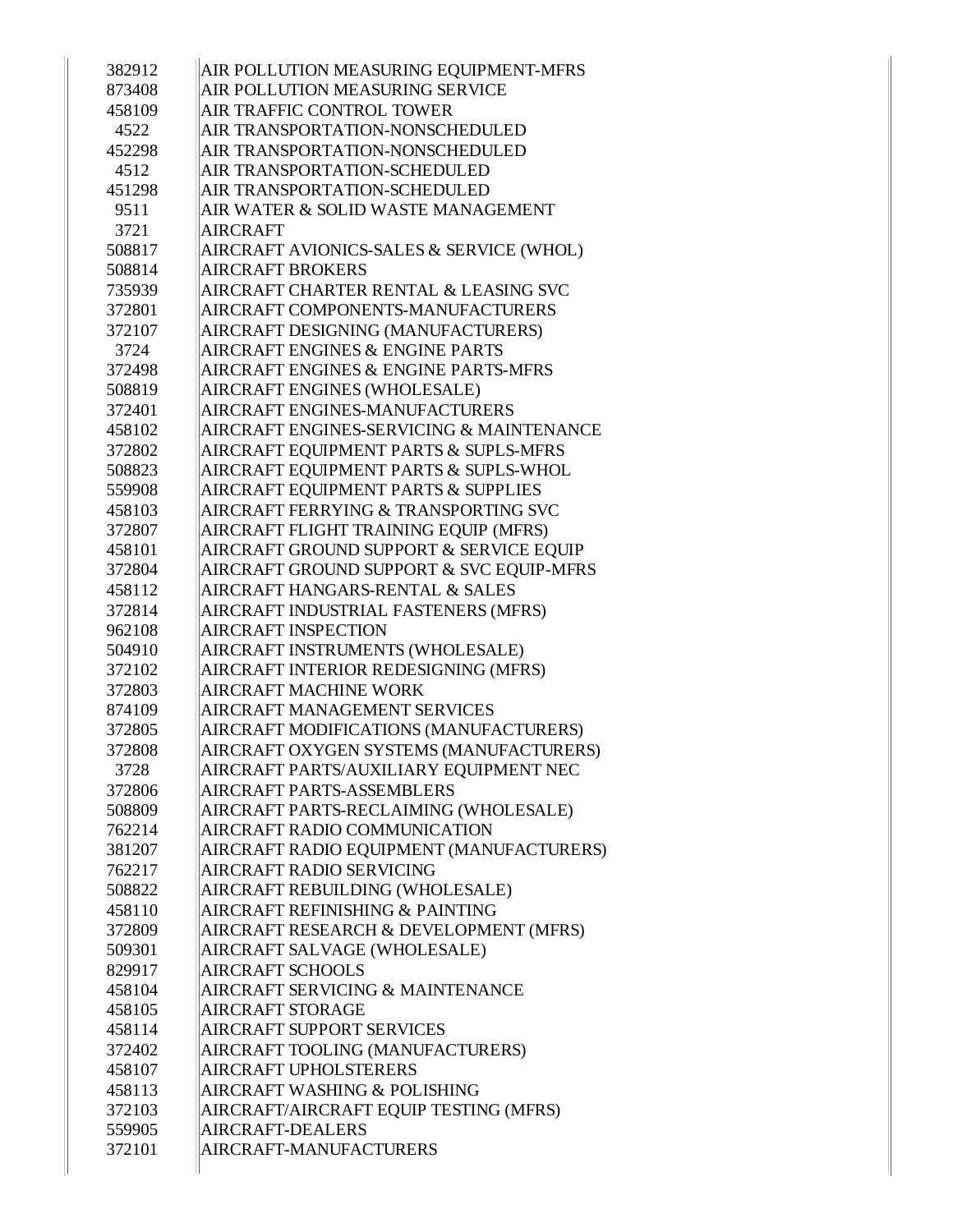| 451201           | <b>AIRLINE COMPANIES</b>                           |
|------------------|----------------------------------------------------|
| 458111           | <b>AIRLINE SUPPORT SERVICES</b>                    |
| 472901           | <b>AIRLINE TICKET AGENCIES</b>                     |
| 829920           | <b>AIRLINE TRAINING SCHOOLS</b>                    |
| 594523           | AIRPLANES-MODEL                                    |
| 874262           | <b>AIRPORT CONSULTANTS</b>                         |
| 154211           | <b>AIRPORT DESIGNERS</b>                           |
| 381203           | AIRPORT EQUIPMENT & SUPPLIES (MFRS)                |
| 752104           | <b>AIRPORT PARKING SERVICE</b>                     |
| 411101           | AIRPORT TRANSPORTATION SERVICE                     |
| 458106           | <b>AIRPORTS</b>                                    |
| 4581             | <b>AIRPORTS FLYING FIELDS &amp; SERVICES</b>       |
| 599944           | <b>ALBUMS (PHOTO)</b>                              |
| 278204           | ALBUMS (PHOTO)-MANUFACTURERS                       |
| 511226           | ALBUMS (PHOTO)-WHOLESALE                           |
| 516911           | ALCOHOL (WHOLESALE)                                |
| 382920           | ALCOHOL BREATH DETECTORS (MANUFACTURERS)           |
| 899936           | <b>ALCOHOL PERMIT CONSULTANTS</b>                  |
| 839902           | <b>ALCOHOLISM INFORMATION &amp; TREATMENT CTRS</b> |
| 799104           | ALEXANDER TECHNIQUE                                |
| 519106           | ALFALFA & ALFALFA PRODUCTS (WHOLESALE)             |
| 2812             | <b>ALKALIES &amp; CHLORINE</b>                     |
| 281298           | ALKALIES & CHLORINE (MANUFACTURERS)                |
| 281202           | <b>ALKALIES (MANUFACTURERS)</b>                    |
| 557101           | <b>ALL TERRAIN VEHICLES</b>                        |
| 501216           | ALL TERRAIN VEHICLES-DISTRIBUTORS                  |
| 379909           | ALL TERRAIN VEHICLES-MANUFACTURERS                 |
|                  |                                                    |
| 283408           | <b>ALLERGY LABORATORIES</b>                        |
|                  | <b>ALLERGY RESISTANT PRODUCTS</b>                  |
| 591209<br>801120 | <b>ALLERGY TREATMENT</b>                           |
| 505117           |                                                    |
| 569932           | ALLOYS (WHOLESALE)<br>ALTERATIONS-CLOTHING         |
| 804946           | <b>ALTERNATIVE HEALING</b>                         |
| 369404           | ALTERNATORS & GENERATORS AUTOMOTIVE-MFRS           |
| 753908           | ALTERNATORS & GENERATORS AUTOMOTIVE-RPR            |
| 501340           | ALTERNATORS & GENERATORS AUTOMOTIVE-WHOL           |
| 553105           | ALTERNATORS & GENERATORS-AUTOMOTIVE                |
| 369405           | ALTERNATORS & STARTERS-MARINE (MFRS)               |
| 505128           | ALUMINUM (WHOLESALE)                               |
| 3363             | <b>ALUMINUM DIE CASTINGS</b>                       |
| 336398           | ALUMINUM DIE CASTINGS (MANUFACTURERS)              |
| 3354             | ALUMINUM EXTRUDED PRODUCTS                         |
| 335498           | ALUMINUM EXTRUDED PRODUCTS (MFRS)                  |
| 335501           | <b>ALUMINUM FABRICATORS</b>                        |
| 3365             | <b>ALUMINUM FOUNDRIES</b>                          |
| 344613           | ALUMINUM ORNAMENTAL WORK (MFRS)                    |
| 571982           | ALUMINUM PRODUCTS-RETAIL                           |
| 3355             | ALUMINUM ROLLING & DRAWING NEC                     |
| 335598           | ALUMINUM ROLLING & DRAWING NEC (MFRS)              |
| 3353             | ALUMINUM SHEET PLATE & FOIL                        |
| 335301           | ALUMINUM SHEET ROD & ETC (MFRS)                    |
| 329103           | ALUMINUM WOOL-MANUFACTURERS                        |
| 281902           | <b>ALUM-MANUFACTURERS</b>                          |
| 832258           | ALZHEIMERS EDUCATION/REFERRAL/SUPPORT              |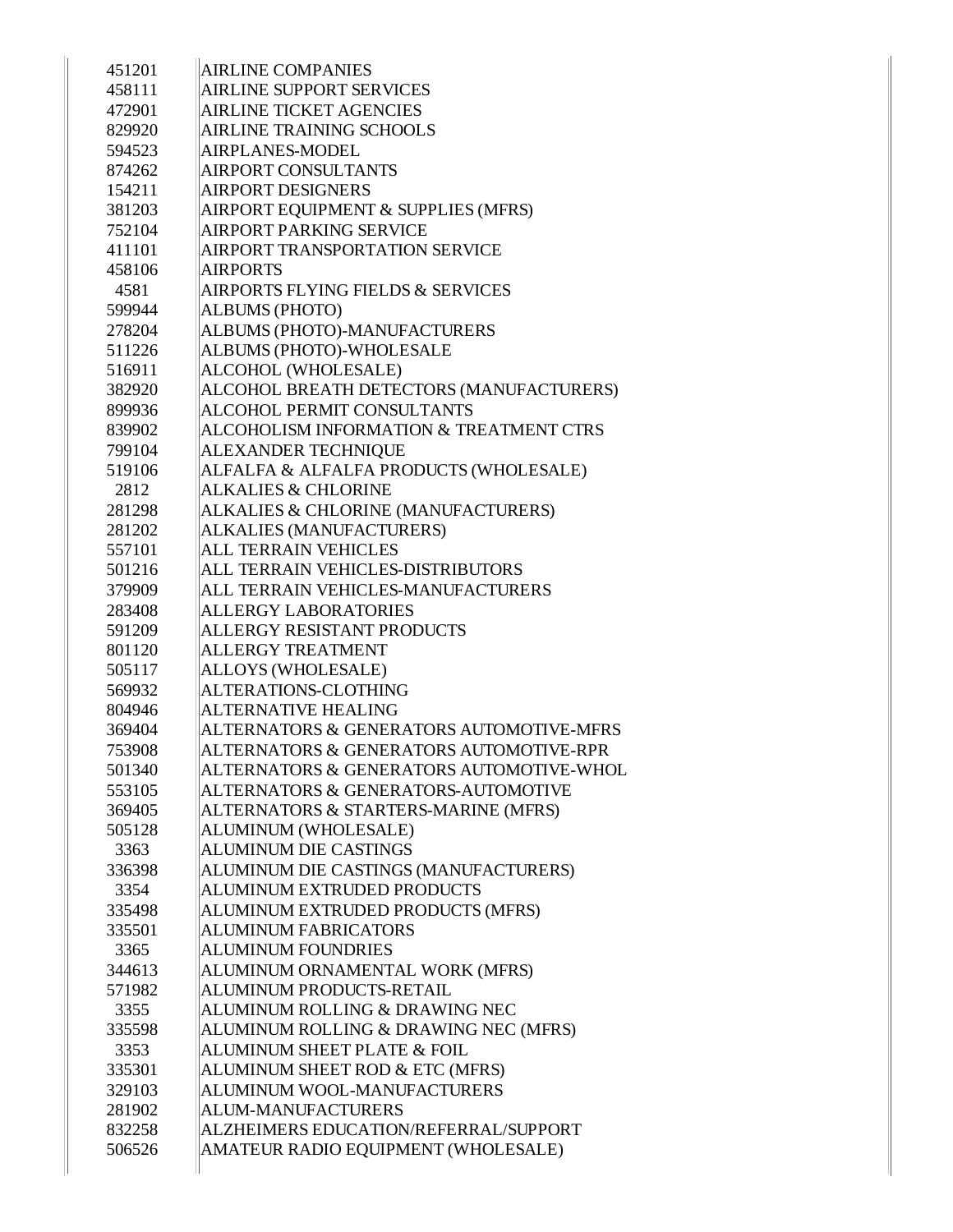| 594723           | <b>AMBER &amp; AMBER GOODS</b>                                             |
|------------------|----------------------------------------------------------------------------|
| 411902           | <b>AMBULANCE SERVICE</b>                                                   |
| 501202           | AMBULANCES & HEARSES (WHOLESALE)                                           |
| 501366           | AMBULANCES & HEARSES EQUIP/SUPLS (WHOL)                                    |
| 371105           | AMBULANCES & HEARSES-MANUFACTURERS                                         |
| 411905           | <b>AMBULETTE SERVICE</b>                                                   |
| 149909           | <b>AMETHYST</b>                                                            |
| 516914           | AMMONIA (WHOLESALE)                                                        |
| 287302           | <b>AMMONIA-MANUFACTURERS</b>                                               |
| 594145           | <b>AMMUNITION</b>                                                          |
| 509338           | AMMUNITION DISASSEMBLY WST/RECYCLE (WHL)                                   |
| 348404           | AMMUNITION RELOADING EQUIP & SUPLS-MFRS                                    |
| 594144           | AMMUNITION RELOADING EQUIPMENT & SUPLS                                     |
| 3483             | AMMUNITION-EXCEPT FOR SMALL ARMS                                           |
| 348398           | AMMUNITION-EXCEPT FOR SMALL ARMS (MFRS)                                    |
| 348201           | AMMUNITION-MANUFACTURERS                                                   |
| 509122           | <b>AMMUNITION-WHOLESALE</b>                                                |
| 501203           | AMPHIBIOUS VEHICLES (WHOLESALE)                                            |
| 573605           | <b>AMPLIFIERS</b>                                                          |
| 365115           | AMPLIFIERS-MANUFACTURERS                                                   |
| 799999           | <b>AMUSEMENT &amp; RECREATION NEC</b>                                      |
| 7999             | AMUSEMENT & RECREATION SERVICES NEC                                        |
| 799301           | <b>AMUSEMENT DEVICES</b>                                                   |
| 399907           | AMUSEMENT DEVICES-MANUFACTURERS                                            |
| 799307           | AMUSEMENT DEVICES-RENTING                                                  |
| 509920           | AMUSEMENT DEVICES-WHOLESALE                                                |
| 508747           | AMUSEMENT PARK RIDES EQUIPMENT (WHOL)                                      |
| 7996             | <b>AMUSEMENT PARKS</b>                                                     |
| 799601           | <b>AMUSEMENT PLACES</b>                                                    |
| 382305           | ANALYZERS-INDUSTRIAL CONTROL-MFRS                                          |
| 555117           | <b>ANCHORS</b>                                                             |
| 344101           | ANCHORS-EXPANSION (MANUFACTURERS)                                          |
| 555114           | <b>ANCHORS-MARINE</b>                                                      |
| 335502           | ANCHORS-RAIL (MANUFACTURERS)                                               |
| 861105           | ANCSA NATIVE CORPORATIONS                                                  |
| 382919           | ANEMOMETERS (MANUFACTURERS)                                                |
| 801108           | <b>ANESTHETISTS</b>                                                        |
| 342913           | ANGLE IRONS (MANUFACTURERS)<br><b>ANIMAL &amp; MARINE FATS &amp; OILS</b>  |
| 2077             |                                                                            |
| 207798           | ANIMAL & MARINE FATS & OILS (MFRS)                                         |
| 074206           | ANIMAL AMBULANCE SERVICE                                                   |
| 0273             | <b>ANIMAL AQUACULTURE</b>                                                  |
| 027905           | ANIMAL BREEDING-SMALL                                                      |
| 029102           | ANIMAL BROKERS & DEALERS-ZOO CIRCUS ETC                                    |
| 519960           | ANIMAL CAGES & RACKS-WHOLESALE                                             |
| 207701           | ANIMAL CARCASS REMOVAL                                                     |
| 842208<br>519126 | <b>ANIMAL EXHIBITION SERVICE</b><br>ANIMAL FOODS-ZOO & CIRCUS & ETC (WHOL) |
|                  |                                                                            |
| 519108<br>204801 | ANIMAL HEALTH PRODUCTS (WHOLESALE)<br>ANIMAL HEALTH PRODUCTS-MANUFACTURERS |
|                  | <b>ANIMAL HOSPITALS</b>                                                    |
| 074203<br>075216 | ANIMAL NUTRITIONIST CONSULTANTS                                            |
| 869909           | ANIMAL PROTECTION ORGANIZATIONS                                            |
|                  | ANIMAL REGISTRATION & IDENTIFICATION SVC                                   |
| 075213           |                                                                            |
| 097103           | ANIMAL RESCUE RELOCATION & TRANSPORTING                                    |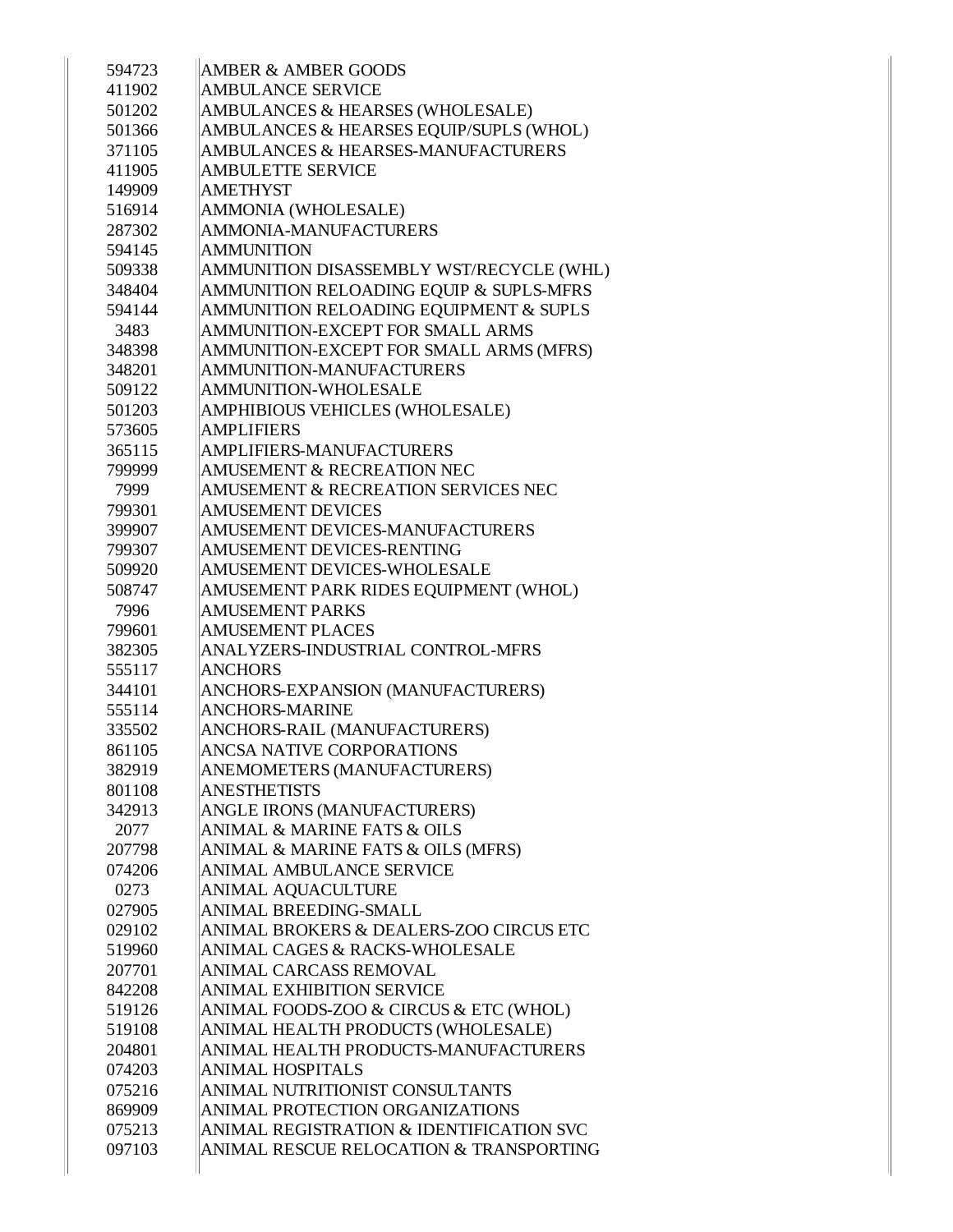| 075203 | <b>ANIMAL SHELTERS</b>                   |
|--------|------------------------------------------|
| 075228 | <b>ANIMAL SHOWS &amp; ORGANIZATIONS</b>  |
| 0279   | ANIMAL SPECIALTIES NEC                   |
| 027999 | <b>ANIMAL SPECIALTIES NEC</b>            |
| 0752   | ANIMAL SPECIALTY SVCS-EXCEPT VETERINARY  |
| 519127 | ANIMAL SUPPLIES-ZOO CIRCUS ETC (WHOL)    |
| 421224 | ANIMAL TRANSPORTING-ZOO CIRCUS ETC       |
| 027903 | ANIMALS-LABORATORY USE                   |
| 734212 | <b>ANIMALS-PEST TRAPPERS</b>             |
| 781212 | <b>ANIMATED FILM SERVICES</b>            |
| 399306 | ANIMATION MECHANISMS-DISPLAY SIGN (MFRS) |
| 275216 | ANNOUNCEMENTS (MANUFACTURERS)            |
| 382301 | ANNUNCIATORS-MANUFACTURERS               |
| 506535 | ANNUNCIATORS-WHOLESALE                   |
| 505118 | ANODES (WHOLESALE)                       |
| 364306 | ANODES-MANUFACTURERS                     |
| 347101 | ANODIZING (MANUFACTURERS)                |
| 599901 | ANSWERING MACHINES-AUTOMATIC             |
| 573101 | <b>ANTENNAS</b>                          |
| 367904 | <b>ANTENNAS-MANUFACTURERS</b>            |
| 484102 | ANTENNAS-TELEVISION COMMUNITY SYSTEMS    |
| 506536 | <b>ANTENNAS-WHOLESALE</b>                |
| 1231   | <b>ANTHRACITE MINING</b>                 |
| 123198 | ANTHRACITE MINING                        |
| 289923 | ANTI-FOGGING COMPOUNDS-MANUFACTURERS     |
| 289902 | ANTI-FREEZE COMPOUNDS-MANUFACTURERS      |
| 516955 | ANTI-FREEZE COMPOUNDS-WHOLESALE          |
| 594416 | <b>ANTIQUE JEWELRY</b>                   |
| 593202 | <b>ANTIQUES-DEALERS</b>                  |
| 764112 | ANTIQUES-REPAIRING & RESTORING           |
| 593209 | ANTIQUES-REPRODUCTIONS                   |
| 525116 | ANTIQUES-RESTORATION SUPPLIES & HARDWARE |
| 593210 | ANTIQUES-WHOLESALE                       |
| 346204 | <b>ANVILS (MANUFACTURERS)</b>            |
| 734932 | <b>APARTMENT CLEANING</b>                |
| 653111 | APARTMENT FINDING & RENTAL SERVICE       |
| 571208 | <b>APARTMENT FURNISHINGS</b>             |
| 502301 | APARTMENT HOUSE SUPPLIES (WHOLESALE)     |
| 651304 | <b>APARTMENT RENTAL AGENCIES</b>         |
| 653110 | <b>APARTMENT SHARING SERVICE</b>         |
| 651303 | <b>APARTMENTS</b>                        |
| 2389   | <b>APPAREL &amp; ACCESSORIES NEC</b>     |
| 238998 | APPAREL & ACCESSORIES NEC (MFRS)         |
| 569947 | <b>APPAREL &amp; GARMENTS-RETAIL</b>     |
| 2387   | APPAREL-BELTS                            |
| 238798 | APPAREL-BELTS (MANUFACTURERS)            |
| 513799 | APPAREL-CHLDRN/TEEN HEADWEAR WHOL/MFRS   |
| 513603 | APPAREL-MENS-WHOLESALE                   |
| 513724 | <b>APPAREL-WOMENS MILLINERY-JOBBERS</b>  |
| 581217 | <b>APPETIZERS &amp; SNACKS ETC</b>       |
| 514811 | <b>APPLE BROKERS</b>                     |
| 017504 | <b>APPLE GROWERS</b>                     |
| 072315 | <b>APPLE PACKERS</b>                     |
| 017505 | <b>APPLE PRODUCTS</b>                    |
| 514813 | <b>APPLE SHIPPERS</b>                    |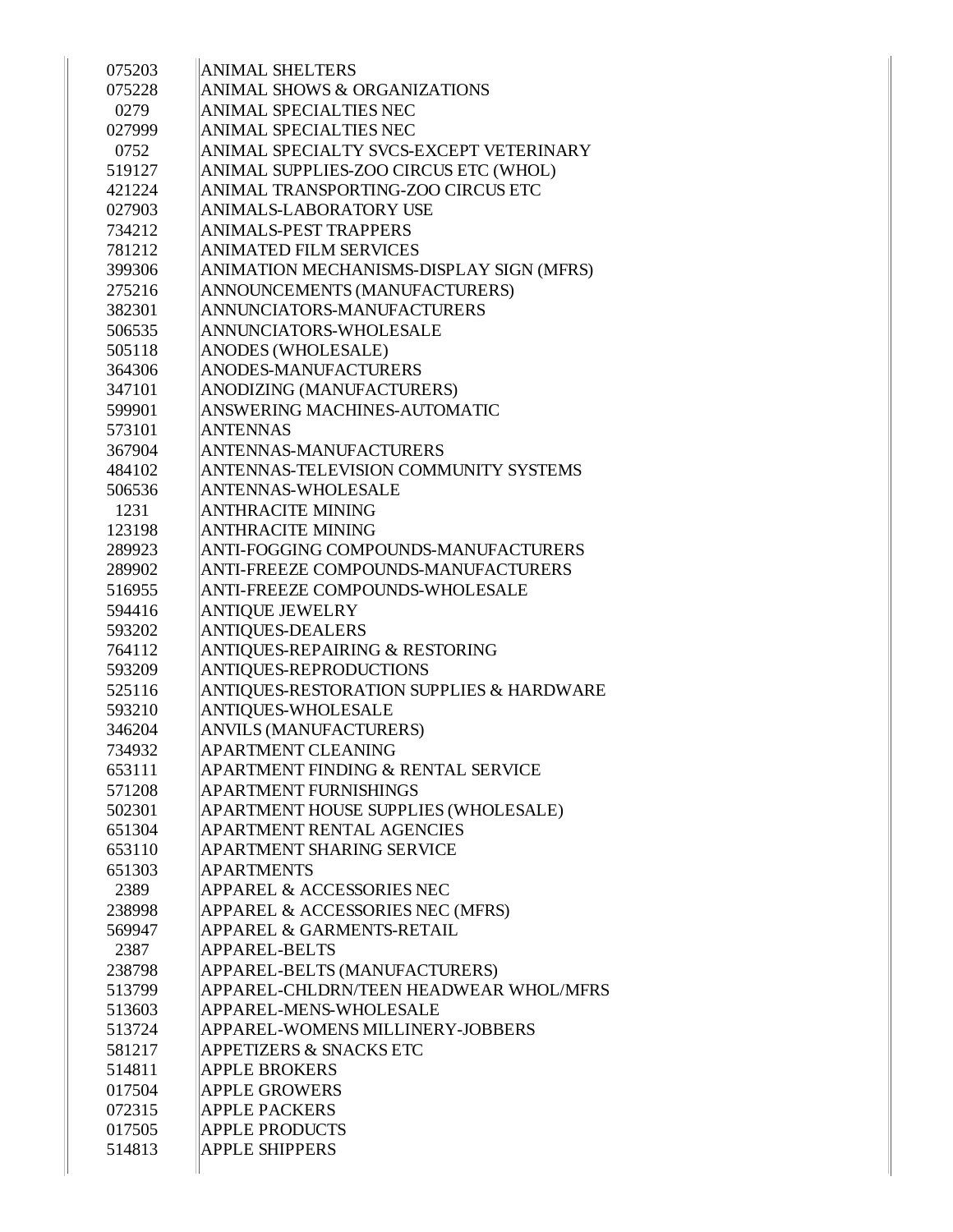| 572202 | APPLIANCES-HOUSEHOLD-MAJOR-DEALERS               |
|--------|--------------------------------------------------|
| 363901 | APPLIANCES-HOUSEHOLD-MAJOR-MANUFACTURERS         |
| 735941 | APPLIANCES-HOUSEHOLD-MAJOR-RENTING               |
| 762902 | APPLIANCES-HOUSEHOLD-MAJOR-REPAIRING             |
| 506401 | APPLIANCES-HOUSEHOLD-MAJOR-SUPLS (WHOL)          |
| 593208 | APPLIANCES-HOUSEHOLD-MAJOR-USED                  |
| 506404 | APPLIANCES-HOUSEHOLD-MAJOR-WHOLESALE             |
| 769973 | APPLIANCES-HOUSEHOLD-REFINISHING                 |
| 572207 | APPLIANCES-HOUSEHOLD-SMALL-DEALERS               |
| 762901 | APPLIANCES-HOUSEHOLD-SMALL-REPAIRING             |
| 593237 | APPLIANCES-HOUSEHOLD-SMALL-USED                  |
| 506403 | APPLIANCES-HOUSEHOLD-SMALL-WHOLESALE             |
| 506518 | APPLIANCES-HSHLD-SMALL-SUPLS/PRTS (WHOL)         |
| 249912 | APPLICATORS (MANUFACTURERS)                      |
| 738913 | <b>APPRAISERS</b>                                |
| 641126 | APPRAISERS-AUTOMOBILE                            |
| 653109 | APPRAISERS-INDUSTRIAL & COMMERCIAL               |
| 833103 | APPRENTICESHIP TRAINING PROGRAMS                 |
| 569925 | APRONS-DOMESTIC & FANCY                          |
| 513725 | APRONS-DOMESTIC & FANCY-WHOLESALE & MFRS         |
| 721802 | APRONS-INDUSTRIAL                                |
| 232601 | APRONS-INDUSTRIAL-MANUFACTURERS                  |
| 513128 | APRONS-INDUSTRIAL-WHOLESALE                      |
| 233903 | APRONS-MANUFACTURERS                             |
| 027301 | <b>AQUACULTURE</b>                               |
| 874858 | <b>AQUACULTURE CONSULTANTS</b>                   |
| 599970 | <b>AQUARIUMS &amp; AQUARIUM SUPLS</b>            |
| 799976 | AQUARIUMS & AQUARIUM SUPLS-LEASING/MNTC          |
| 323106 | <b>AQUARIUMS &amp; AQUARIUM SUPLS-MFRS</b>       |
| 519916 | AQUARIUMS & AQUARIUM SUPLS-WHOLESALE             |
| 842205 | <b>AQUARIUMS-PUBLIC</b>                          |
| 738907 | <b>ARBITRATION SERVICES</b>                      |
| 8422   | <b>ARBORETA &amp; BOTANICAL GARDENS</b>          |
| 842203 | <b>ARBORETUMS</b>                                |
| 078304 | <b>ARBORISTS</b>                                 |
| 799303 | <b>ARCADES</b>                                   |
| 873301 | <b>ARCHAEOLOGISTS</b>                            |
| 594143 | <b>ARCHERY EQUIPMENT &amp; SUPPLIES</b>          |
| 394910 | ARCHERY EQUIPMENT & SUPPLIES-MFRS                |
| 509123 | ARCHERY EQUIPMENT & SUPPLIES-WHOLESALE           |
| 799902 | <b>ARCHERY INSTRUCTION</b>                       |
| 799903 | <b>ARCHERY RANGES</b>                            |
| 871202 | <b>ARCHITECTS</b>                                |
| 871207 | <b>ARCHITECTS &amp; BUILDERS SERVICE</b>         |
| 871205 | <b>ARCHITECTS &amp; ENGINEERS</b>                |
| 874885 | <b>ARCHITECTS SERVICE BUREAU</b>                 |
| 504901 | ARCHITECTS SUPPLIES (WHOLESALE)                  |
| 395201 | <b>ARCHITECTS SUPPLIES-MANUFACTURERS</b>         |
| 871206 | <b>ARCHITECTURAL &amp; CONSTR SPECIFICATIONS</b> |
| 3446   | ARCHITECTURAL & ORNAMENTAL METAL WORK            |
| 874892 | ARCHITECTURAL CONSULTANTS                        |
| 871217 | ARCHITECTURAL DESIGNERS                          |
| 871204 | ARCHITECTURAL ILLUSTRATORS                       |
| 871218 | <b>ARCHITECTURAL MODELS</b>                      |
| 871219 | ARCHITECTURAL PROGRAMMING                        |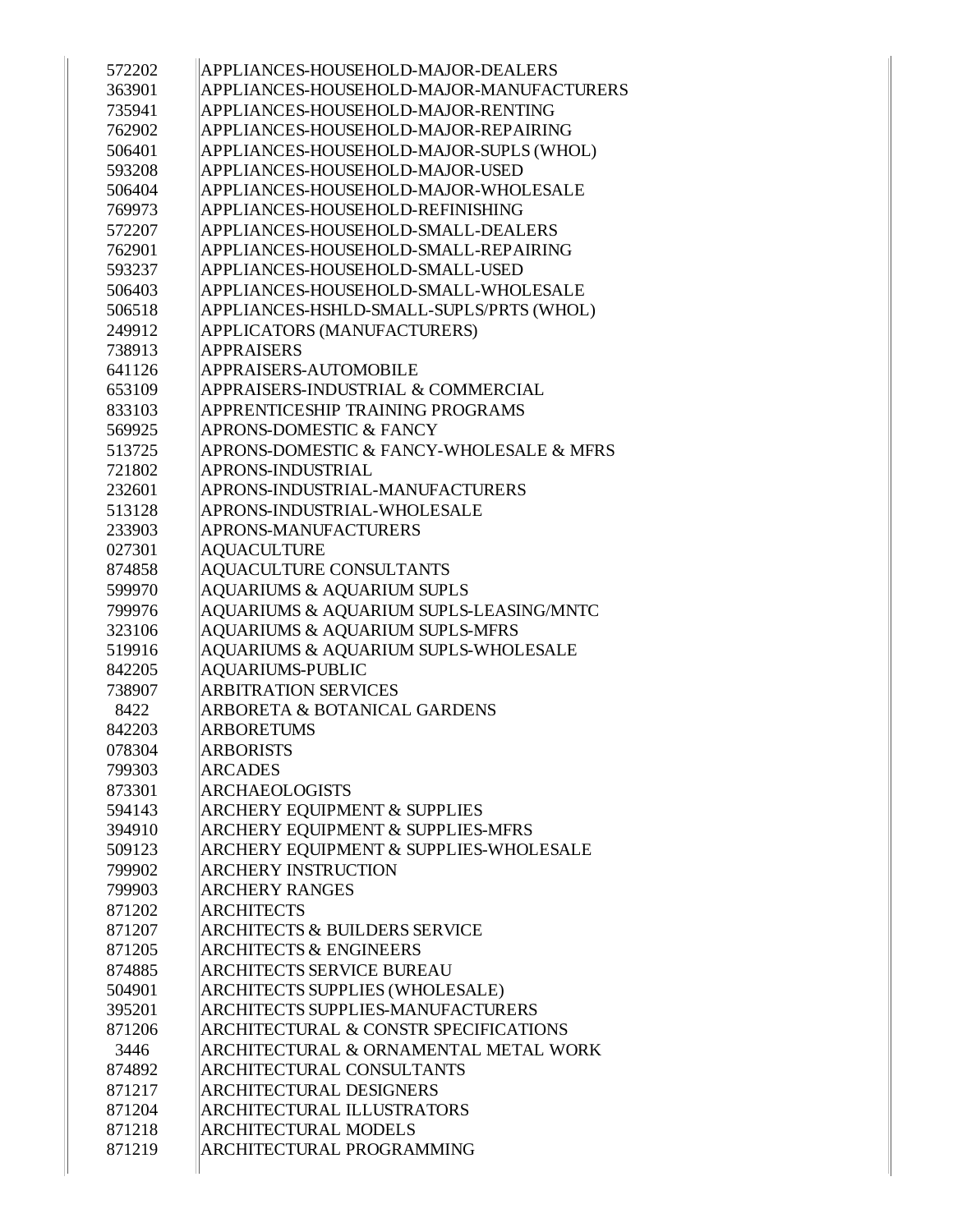| 8712   | <b>ARCHITECTURAL SERVICES</b>                           |
|--------|---------------------------------------------------------|
| 871298 | <b>ARCHITECTURAL SERVICES</b>                           |
| 344698 | ARCHITECTURAL/ORNAMENTAL MTL WORK (MFRS)                |
| 841205 | <b>ARCHIVES</b>                                         |
| 422614 | <b>ARCHIVES-STORAGE PRODUCTS</b>                        |
| 516913 | <b>ARGON (WHOLESALE)</b>                                |
| 7694   | <b>ARMATURE REWINDING SHOPS</b>                         |
| 506365 | <b>ARMATURES (WHOLESALE)</b>                            |
| 769402 | <b>ARMATURES-REPAIRING &amp; REWINDING</b>              |
| 738103 | ARMORED CAR SERVICE                                     |
| 371106 | <b>ARMORED CAR-MANUFACTURERS</b>                        |
| 561104 | <b>ARMY &amp; NAVY GOODS</b>                            |
| 231101 | ARMY & NAVY GOODS-MANUFACTURERS                         |
| 513614 | ARMY & NAVY GOODS-WHOLESALE                             |
| 723118 | <b>AROMATHERAPY</b>                                     |
| 4729   | ARRANGEMENT OF PASSENGER TRNSPRTN NEC                   |
| 472999 | ARRANGEMENT OF PASSENGER TRNSPRTN NEC                   |
| 4731   | ARRANGEMENT OF TRANSPORTATION-FREIGHT                   |
| 841203 | <b>ART CENTERS</b>                                      |
| 599989 | <b>ART CONSULTANTS</b>                                  |
| 869915 | <b>ART CULTURAL SOCIETIES</b>                           |
| 519918 | ART DEALERS-WHOLESALE                                   |
| 336606 | <b>ART FOUNDRIES</b>                                    |
| 599969 | <b>ART GALLERIES &amp; DEALERS</b>                      |
| 504652 | ART GALLERIES & MUSEUMS EQUIP & SUPPLIES                |
| 519919 | <b>ART GOODS-WHOLESALE</b>                              |
| 829919 | ART INSTRUCTION & SCHOOLS                               |
| 503913 | ART METAL WORK (WHOLESALE)                              |
| 274101 | <b>ART PUBLISHERS</b>                                   |
| 899908 | <b>ART RESTORING</b>                                    |
| 832276 | <b>ARTHRITIS HELP GROUPS</b>                            |
| 599968 | <b>ARTIFICIAL BREASTS</b>                               |
| 508772 | ARTIFICIAL EYELASHES (WHOLESALE)                        |
| 385107 | ARTIFICIAL EYES-HUMAN (MANUFACTURERS)                   |
| 394203 | ARTIFICIAL EYES-TOYS & ANIMALS (MFRS)                   |
| 723107 | <b>ARTIFICIAL FINGERNAILS</b>                           |
| 599967 | <b>ARTIFICIAL FLOWERS &amp; PLANTS &amp; TREES</b>      |
| 399908 | <b>ARTIFICIAL FLOWERS &amp; PLANTS &amp; TREES-MFRS</b> |
| 519311 | ARTIFICIAL FLOWERS/PLANTS-MFRS SUPL-WHOL                |
| 519303 | ARTIFICIAL FLOWERS-MTRLS/SUPLS (WHOL)                   |
| 519302 | ARTIFICIAL FLOWERS-WHOLESALE                            |
| 399902 | ARTIFICIAL FLWRS/PLANTS-MFRS SUPL (MFRS)                |
| 399962 | <b>ARTIFICIAL FRUITS &amp; FOOD (MANUFACTURERS)</b>     |
|        | <b>ARTIFICIAL GRASS</b>                                 |
| 179979 |                                                         |
| 809201 | <b>ARTIFICIAL KIDNEY CENTERS</b>                        |
| 504715 | ARTIFICIAL LARYNXES (WHOLESALE)                         |
| 599922 | <b>ARTIFICIAL LIMBS</b>                                 |
| 384203 | <b>ARTIFICIAL LIMBS-MANUFACTURERS</b>                   |
| 399963 | ARTIFICIAL SNOW (MANUFACTURERS)                         |
| 738914 | <b>ARTISTS AGENTS</b>                                   |
| 599965 | <b>ARTISTS MATERIALS &amp; SUPPLIES</b>                 |
| 395204 | ARTISTS MATERIALS-MANUFACTURERS                         |
| 519921 | ARTISTS MATERIALS-WHOLESALE                             |
| 733604 | <b>ARTISTS-COMMERCIAL</b>                               |
| 899912 | <b>ARTISTS-FINE ARTS</b>                                |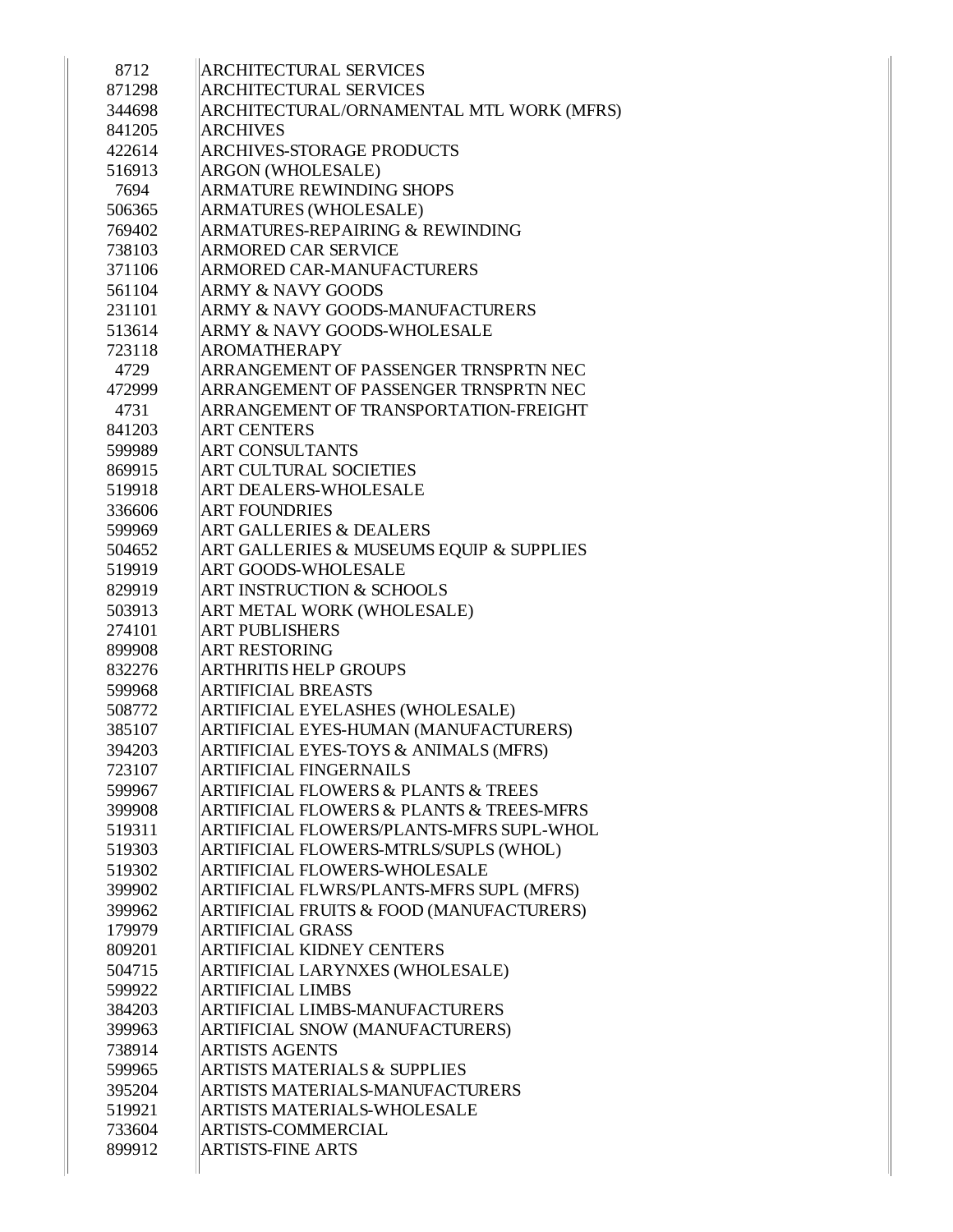| 329906         | ARTS & CRAFTS SUPPLIES-MANUFACTURERS                    |
|----------------|---------------------------------------------------------|
| 799990         | <b>ARTS &amp; CRAFTS-INSTRUCTION</b>                    |
| 509210         | <b>ARTS &amp; CRAFTS-WHOLESALE</b>                      |
| 841202         | <b>ARTS ORGANIZATIONS &amp; INFORMATION</b>             |
| 503914         | ASBESTOS & ASBESTOS PRODUCTS (WHOLESALE)                |
| 329201         | ASBESTOS & ASBESTOS PRODUCTS-MFRS                       |
| 3292           | <b>ASBESTOS PRODUCTS</b>                                |
| 179926         | <b>ASBESTOS REMOVAL SERVICE</b>                         |
| 508477         | ASBESTOS REMOVAL SUPPLIES & EQUIP (WHOL)                |
| 326908         | ASBESTOS SUBSTITUTES (MANUFACTURERS)                    |
| 829948         | ASBESTOS TRAINING SERVICE                               |
| 873420         | ASBESTOS-CONSULTING & TESTING                           |
| 866116         | <b>ASHRAMS</b>                                          |
| 161106         | <b>ASPHALT &amp; ASPHALT PRODUCTS</b>                   |
| 295101         | ASPHALT & ASPHALT PRODUCTS-MANUFACTURERS                |
| 503215         | ASPHALT AGGREGATES (WHOLESALE)                          |
| 2952           | <b>ASPHALT FELTS &amp; COATINGS</b>                     |
| 295298         | <b>ASPHALT FELTS &amp; COATINGS (MFRS)</b>              |
| 508239         | ASPHALT MACHINERY (WHOLESALE)                           |
| 508490         | ASPHALT MIXING EQUIPMENT (WHOLESALE)                    |
| 2951           | <b>ASPHALT PAVING MIXTURES &amp; BLOCKS</b>             |
| 503226         | ASPHALT PRODUCTS-WHOLESALE                              |
| 873410         | <b>ASSAYERS &amp; ASSAYING SERVICE</b>                  |
| 504914         | <b>ASSAYERS SUPPLIES (WHOLESALE)</b>                    |
| 399906         | <b>ASSEMBLY &amp; FABRICATING SERVICE</b>               |
| 653140         | ASSESSMENT CONSULTANTS                                  |
| 874236         | <b>ASSET PROTECTION CONSULTANTS</b>                     |
| 874105         | <b>ASSOCIATION MANAGEMENT</b>                           |
| 861102         | <b>ASSOCIATIONS</b>                                     |
| 799905         | <b>ASTROLOGERS</b>                                      |
| 829949         | <b>ASTROLOGY SCHOOLS</b>                                |
| 569946         | ATHLETIC CLOTHING-RETAIL                                |
| 078216         | <b>ATHLETIC FIELD MAINTENANCE</b>                       |
| 869905         | <b>ATHLETIC ORGANIZATIONS</b>                           |
| 399969         | ATOMIZERS (MANUFACTURERS)                               |
| 152124         | <b>ATTIC &amp; BASEMENT FINISHING</b>                   |
| 811102         | ATTORNEY REFERRAL SERVICE                               |
| 811103         | <b>ATTORNEYS</b>                                        |
| 811101         | <b>ATTORNEYS SERVICE BUREAUS</b>                        |
| 738901         | <b>AUCTIONEERS</b>                                      |
| 804912         | <b>AUDIOLOGISTS</b>                                     |
| 804940         | AUDIOLOGY INFORMATION & REFERRAL SERVICE                |
| 508818         | <b>AUDIOMETERS (WHOLESALE)</b>                          |
| 809931         | <b>AUDIOMETRIC TESTING</b>                              |
| 781908         | <b>AUDIO-VISUAL CONSULTANTS</b>                         |
| 781201         | <b>AUDIO-VISUAL CREATIVE SERVICES</b>                   |
| 504301         | AUDIO-VISUAL EQUIPMENT & SUPLS (WHOL)                   |
| 573113         | AUDIO-VISUAL EQUIPMENT-DEALERS                          |
| 735904         | AUDIO-VISUAL EQUIPMENT-RENTING & LEASING                |
| 762204         | AUDIO-VISUAL EQUIPMENT-REPAIRING                        |
| 781203         | AUDIO-VISUAL PRODUCTION SERVICE                         |
| 799904         | <b>AUDITORIUMS</b>                                      |
| 872118<br>5531 | <b>AUDITORS</b><br><b>AUTO &amp; HOME SUPPLY STORES</b> |
| 3822           | AUTO CONTROLS-REGULATING ENVIRONMENTS                   |
|                |                                                         |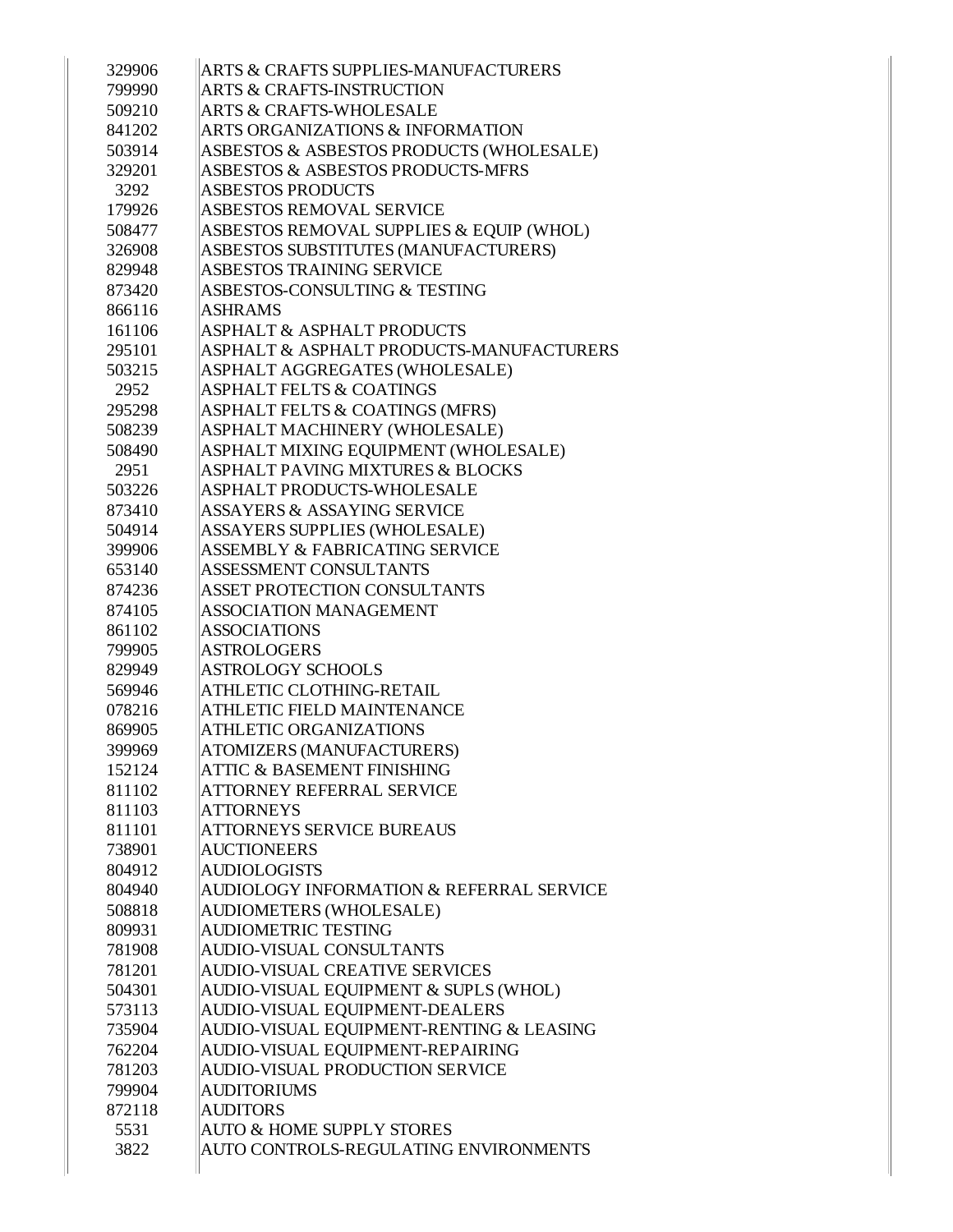| 7533   | AUTO EXHAUST SYSTEM REPAIR SHOPS                   |
|--------|----------------------------------------------------|
| 508773 | AUTO INSPECTION STA EQUIP/SUPLS (WHOL)             |
| 501339 | AUTO MACHINE SHOP EQUIP/SUPLS (WHOL)               |
| 5962   | AUTO MERCHANDISING MACHINE OPERATORS               |
| 239901 | AUTO SEATCOVERS ETC-MATERIAL/EQPT-MFRS             |
| 414101 | <b>AUTOBUS SERVICE</b>                             |
| 753820 | <b>AUTOCLAVES</b>                                  |
| 599945 | <b>AUTOGRAPH DEALERS</b>                           |
| 599976 | <b>AUTOGRAPHIC REGISTERS &amp; SUPPLIES</b>        |
| 602103 | <b>AUTOMATED TELLER MACHINES</b>                   |
| 382298 | AUTOMATIC CNTRLS-RESIDENTIAL/COML (MFRS)           |
| 3581   | <b>AUTOMATIC VENDING MACHINES</b>                  |
| 874819 | <b>AUTOMATION CONSULTANTS</b>                      |
| 356907 | AUTOMATION SYSTEMS & EQUIPMENT-MFRS                |
| 504430 | AUTOMATION SYSTEMS & EQUIPMENT-WHOLESALE           |
| 501208 | <b>AUTOMOBILE &amp; TRUCK BROKERS</b>              |
| 553129 | <b>AUTOMOBILE ACCESSORIES</b>                      |
| 553106 | AUTOMOBILE AIR CONDITIONING EQUIPMENT              |
| 553107 | <b>AUTOMOBILE ALARMS</b>                           |
| 754919 | <b>AUTOMOBILE APPEARANCE &amp; PROTECTION</b>      |
| 738916 | <b>AUTOMOBILE APPRAISERS</b>                       |
| 501204 | <b>AUTOMOBILE AUCTIONS (WHOLESALE)</b>             |
| 753219 | <b>AUTOMOBILE BEDS</b>                             |
| 501368 | AUTOMOBILE BODIES-COMMERCIAL (WHOL)                |
| 501309 | AUTOMOBILE BODY SHOP EQUIP/SUPLS (WHOL)            |
| 355904 | AUTOMOBILE BODY SHOP EQUIPMENT-MFRS                |
| 371103 | AUTOMOBILE BODY-MANUFACTURERS                      |
| 753201 | <b>AUTOMOBILE BODY-REPAIRING &amp; PAINTING</b>    |
| 553108 | <b>AUTOMOBILE BUMPERS GUARDS &amp; GRILLS</b>      |
| 371416 | <b>AUTOMOBILE BUMPERS GUARDS &amp; GRILLS-MFRS</b> |
| 501365 | AUTOMOBILE BUMPERS GUARDS & GRILLS-WHOL            |
| 869912 | <b>AUTOMOBILE CLUBS</b>                            |
| 753933 | <b>AUTOMOBILE CLUTCH REBUILDING</b>                |
| 553135 | <b>AUTOMOBILE COVERS</b>                           |
| 501311 | AUTOMOBILE CRUISE CONTROL EQUIP (WHOL)             |
| 509324 | AUTOMOBILE CRUSHING SERVICE (WHOLESALE)            |
| 753203 | <b>AUTOMOBILE CUSTOMIZING</b>                      |
| 551102 | <b>AUTOMOBILE DEALERS-NEW CARS</b>                 |
| 551103 | <b>AUTOMOBILE DEALERS-USED CARS</b>                |
| 501205 | AUTOMOBILE DEALERS-USED CARS-WHOLESALE             |
| 754203 | AUTOMOBILE DETAIL & CLEAN-UP SERVICE               |
| 501331 | AUTOMOBILE DIAGNOSTIC EQUIPMENT (WHOL)             |
| 754907 | AUTOMOBILE DIAGNOSTIC SERVICE                      |
| 382504 | AUTOMOBILE DIAGNOSTIC SERVICE EQUIP-MFRS           |
| 501508 | AUTOMOBILE DISMANTLING/RECYCLING (WHOL)            |
| 551101 | AUTOMOBILE DLRS-CUSTOM DESIGNED REPLICA            |
| 553110 | AUTOMOBILE ELECTRIC EQUIPMENT                      |
| 369401 | AUTOMOBILE ELECTRIC EQUIPMENT-MFRS                 |
| 501341 | AUTOMOBILE ELECTRIC EQUIPMENT-WHOLESALE            |
| 753911 | <b>AUTOMOBILE ELECTRIC SERVICE</b>                 |
| 754918 | <b>AUTOMOBILE EMISSION TESTING</b>                 |
| 553109 | <b>AUTOMOBILE FLOOR COVERINGS</b>                  |
| 227302 | AUTOMOBILE FLOOR COVERINGS-MANUFACTURERS           |
| 501342 | AUTOMOBILE FLOOR COVERINGS-WHOLESALE               |
| 753910 | <b>AUTOMOBILE FRAME STRAIGHTENING</b>              |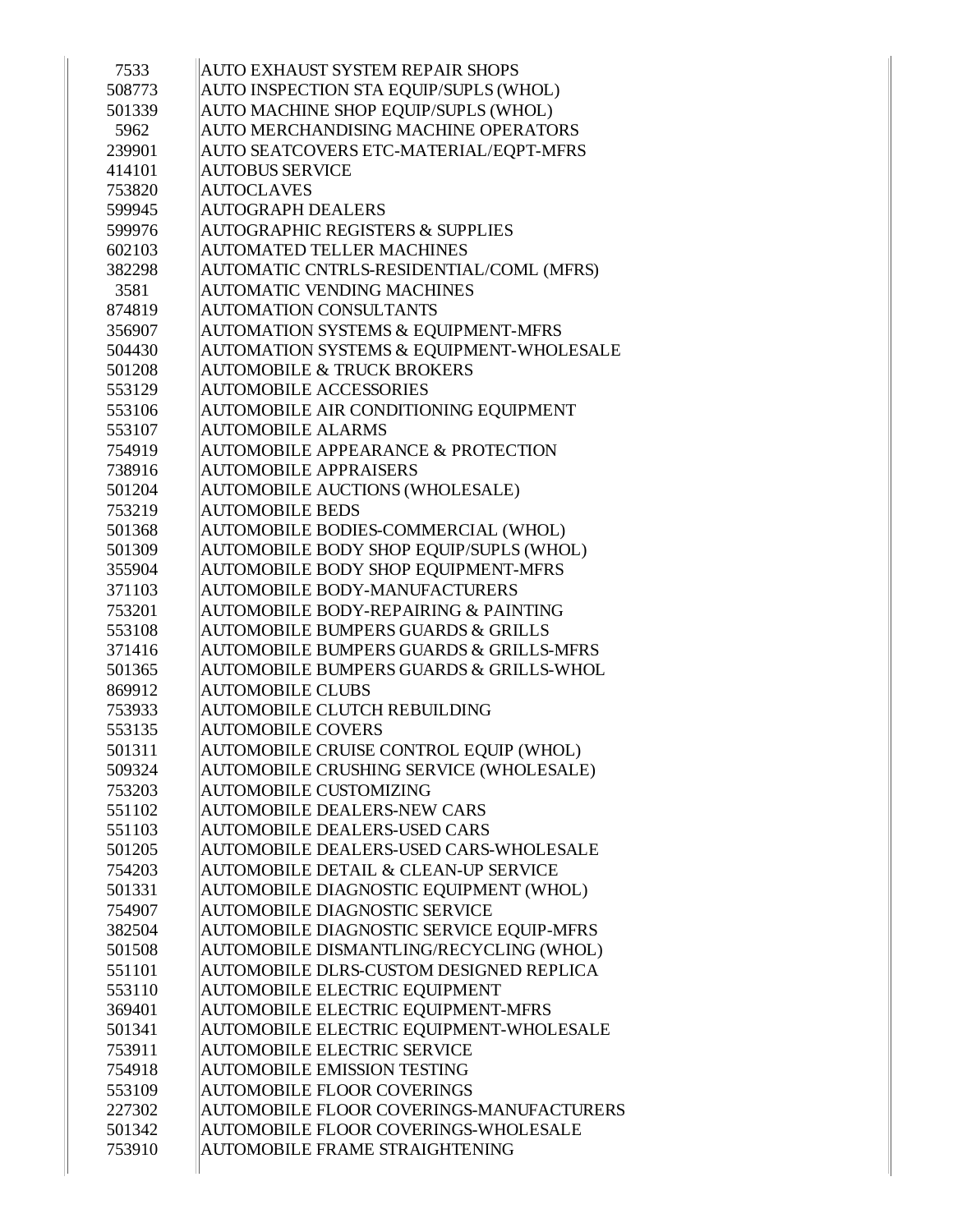| 753929 | <b>AUTOMOBILE FUEL CONVERSION</b>                   |
|--------|-----------------------------------------------------|
| 753602 | AUTOMOBILE GLASS-SERVICE & INSTALLATION             |
| 501318 | AUTOMOBILE HAND & FOOT CONTROLS (WHOL)              |
| 753912 | AUTOMOBILE HEADLIGHT ADJUSTING                      |
| 553112 | <b>AUTOMOBILE HUB CAPS</b>                          |
| 754908 | <b>AUTOMOBILE INSPECTION STATIONS</b>               |
| 553143 | <b>AUTOMOBILE KITS</b>                              |
| 769987 | <b>AUTOMOBILE LOCK-OUT SVC</b>                      |
| 754903 | <b>AUTOMOBILE LUBRICATION SERVICE</b>               |
| 354503 | AUTOMOBILE MACHINE SHOP EQUIP/SUPLS-MFRS            |
| 753802 | <b>AUTOMOBILE MACHINE SHOP SERVICE</b>              |
| 501343 | AUTOMOBILE MACHINE SHOP SERVICE-WHOL                |
| 753804 | <b>AUTOMOBILE MOTOR REBUILDING</b>                  |
| 501319 | AUTOMOBILE MOTORS (WHOLESALE)                       |
| 753202 | <b>AUTOMOBILE PAINT</b>                             |
| 7521   | <b>AUTOMOBILE PARKING</b>                           |
| 501503 | AUTOMOBILE PARTS & SUPLS-ANTIQUE (WHOL)             |
| 371401 | <b>AUTOMOBILE PARTS &amp; SUPPLIES-MFRS</b>         |
| 553111 | <b>AUTOMOBILE PARTS &amp; SUPPLIES-RETAIL-NEW</b>   |
| 501313 | <b>AUTOMOBILE PARTS &amp; SUPPLIES-WHOLESALE</b>    |
| 501501 | AUTOMOBILE PARTS-USED & REBUILT (WHOL)              |
| 501310 | <b>AUTOMOBILE PARTS-WAREHOUSES</b>                  |
| 753213 | <b>AUTOMOBILE PIN STRIPING</b>                      |
| 553113 | <b>AUTOMOBILE RACING CAR EQUIPMENT</b>              |
| 552103 | <b>AUTOMOBILE RACING CARS</b>                       |
| 501344 | AUTOMOBILE RACING EQUIPMENT-WHOLESALE               |
| 371402 | AUTOMOBILE RACING/SPORTS CAR EQUIP-MFRS             |
| 753901 | <b>AUTOMOBILE RADIATOR REPAIRING</b>                |
| 371403 | <b>AUTOMOBILE RADIATOR-MANUFACTURERS</b>            |
| 365104 | <b>AUTOMOBILE RADIO &amp; STEREO SYSTEMS-MFRS</b>   |
| 501312 | AUTOMOBILE RADIO & STEREO SYSTEMS-WHOL              |
| 553114 | <b>AUTOMOBILE RADIO &amp; STEREO SYSTS-SLS/SVC</b>  |
| 762203 | <b>AUTOMOBILE RADIO/STEREO SYSTS-REPAIRING</b>      |
| 553155 | AUTOMOBILE RADIOS/STEREOS-EQUIP/ACCESS              |
| 553140 | <b>AUTOMOBILE REMOTE STARTERS</b>                   |
| 751401 | <b>AUTOMOBILE RENTING &amp; LEASING</b>             |
| 594207 | <b>AUTOMOBILE REPAIR MANUALS</b>                    |
| 753926 | <b>AUTOMOBILE REPAIR/SVC FACILITIES-RENTING</b>     |
| 371404 | <b>AUTOMOBILE REPAIR/SVC-EOUIP &amp; SUPLS-MFRS</b> |
| 501314 | AUTOMOBILE REPAIR/SVC-EQUIP/SUPL (WHOL)             |
| 753801 | <b>AUTOMOBILE REPAIRING &amp; SERVICE</b>           |
| 753819 | <b>AUTOMOBILE REPAIRING &amp; SERVICE-MOBILE</b>    |
| 753204 | AUTOMOBILE RESTORATION-ANTIQUE & CLASSIC            |
| 753207 | <b>AUTOMOBILE SEATCOVERS TOPS &amp; UPHOLSTERY</b>  |
| 239910 | AUTOMOBILE SEATCOVERS-MANUFACTURERS                 |
| 501345 | <b>AUTOMOBILE SEATCOVERS-WHOLESALE</b>              |
| 753922 | <b>AUTOMOBILE SHOCK ABSORBERS</b>                   |
| 753913 | AUTOMOBILE SMOG BRAKE/LAMP-INSPCTN & RPR            |
| 753902 | <b>AUTOMOBILE SMOG CONTROL DEVICES</b>              |
| 501363 | AUTOMOBILE SPEED CONTROLS (WHOLESALE)               |
| 573118 | <b>AUTOMOBILE STEREO EQUIP &amp; ACCESSORIES</b>    |
| 422601 | <b>AUTOMOBILE STORAGE</b>                           |
| 553101 | <b>AUTOMOBILE SUNROOFS</b>                          |
| 753932 | <b>AUTOMOBILE SUSPENSIONS</b>                       |
| 729954 | <b>AUTOMOBILE TAG AGENCIES</b>                      |
|        |                                                     |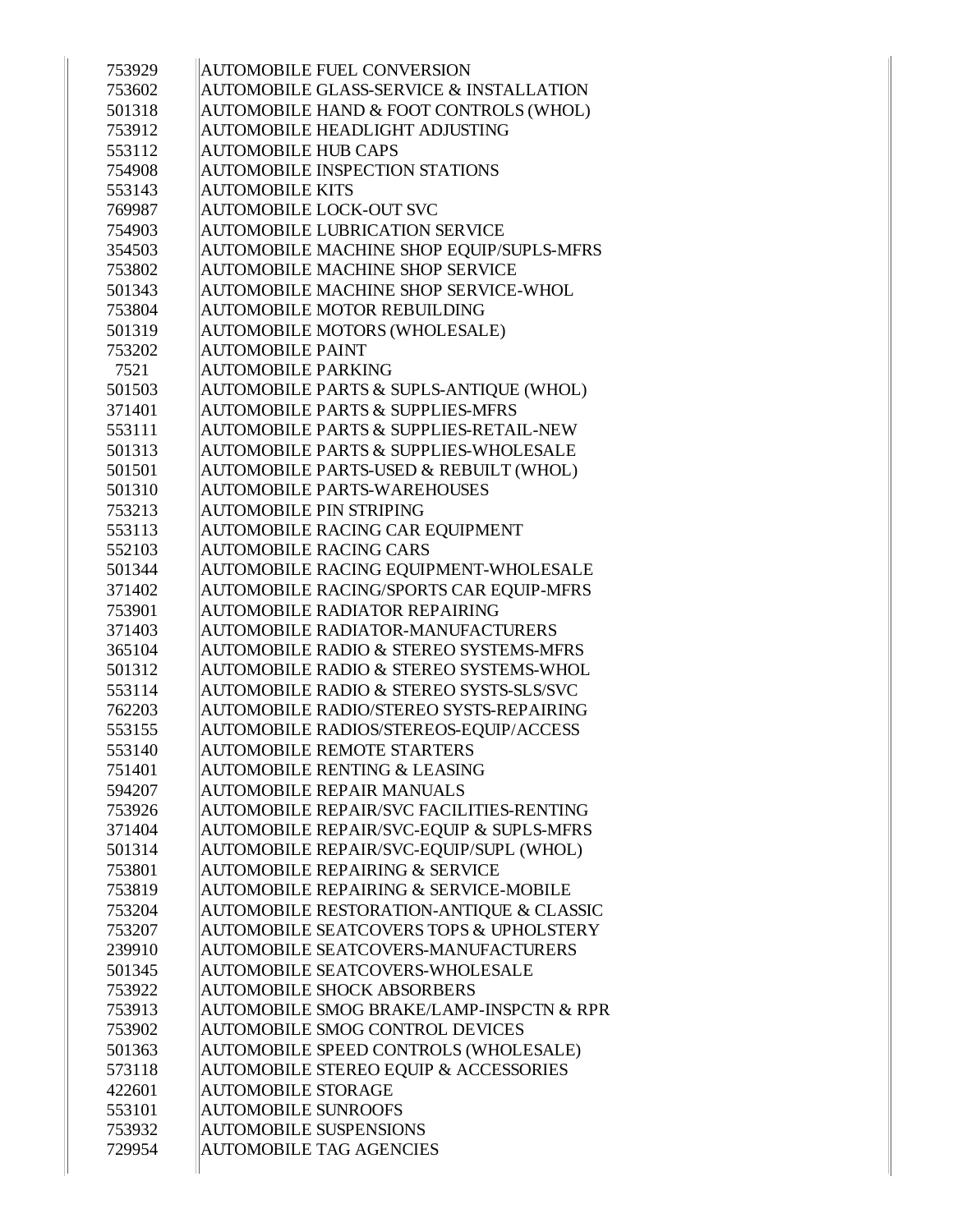| 754910 | <b>AUTOMOBILE TRANSPORTERS &amp; DRIVE-AWAY CO</b> |
|--------|----------------------------------------------------|
| 754902 | <b>AUTOMOBILE UNDERCOATING &amp; RUSTPROOFING</b>  |
| 516944 | AUTOMOBILE UNDERCOATING MATERIALS (WHOL)           |
| 501337 | AUTOMOBILE UPHLSTRY/TOP MTRL/EQUIP-DISTR           |
| 754204 | <b>AUTOMOBILE UPHOLSTERY CLEANING</b>              |
| 639902 | <b>AUTOMOBILE WARRANTY PROCESSING SERVICE</b>      |
| 371418 | <b>AUTOMOBILE WHEEL-MANUFACTURERS</b>              |
| 371302 | <b>AUTOMOBILE WRECKERS-MANUFACTURERS</b>           |
| 501502 | <b>AUTOMOBILE WRECKING (WHOLESALE)</b>             |
| 552102 | <b>AUTOMOBILE-ANTIQUE &amp; CLASSIC</b>            |
| 751403 | AUTOMOBILE-ANTIQUE/CLASSIC-RENTING/LSNG            |
| 501206 | <b>AUTOMOBILE-BUYERS</b>                           |
| 371102 | AUTOMOBILE-MANUFACTURERS                           |
| 371417 | AUTOMOBILE-MANUFACTURERS EQUIP/SUPL-MFRS           |
| 501320 | AUTOMOBILE-MFRS EQUIP & SUPLS (WHOL)               |
| 753220 | AUTOMOBILE-NEW CAR PRE-DELIVERY SERVICE            |
| 517218 | AUTOMOBILE-OIL REFINERS-DISTRIBUTORS               |
| 291106 | AUTOMOBILE-OIL REFINERS-MANUFACTURERS              |
| 874854 | AUTOMOBILE-PURCHASING CONSULTANTS                  |
| 753205 | AUTOMOBILE-RECONDITIONING                          |
| 551110 | <b>AUTOMOBILES - FLEET SALES</b>                   |
| 5012   | <b>AUTOMOBILES &amp; OTHER MOTOR VEHICLES</b>      |
| 754909 | <b>AUTOMOBILE-STRIPING SERVICE</b>                 |
| 753214 | AUTOMOBILE-WOOD REFINISHING                        |
| 754921 | <b>AUTOMOTIVE CONSULTANTS</b>                      |
| 5599   | <b>AUTOMOTIVE DEALERS NEC</b>                      |
| 559999 | <b>AUTOMOTIVE DEALERS NEC</b>                      |
| 594212 | <b>AUTOMOTIVE FOREIGN MANUALS</b>                  |
| 7536   | <b>AUTOMOTIVE GLASS REPLACEMENT SHOPS</b>          |
| 753698 | <b>AUTOMOTIVE GLASS REPLACEMENT SHOPS</b>          |
| 754917 | <b>AUTOMOTIVE INFORMATION SERVICES</b>             |
| 753950 | <b>AUTOMOTIVE INTERIOR LEAK REPAIR</b>             |
| 753998 | <b>AUTOMOTIVE REPAIR SHOPS</b>                     |
| 7539   | AUTOMOTIVE REPAIR SHOPS NEC                        |
| 7549   | <b>AUTOMOTIVE SERVICES-EXCEPT REPAIR</b>           |
| 3465   | <b>AUTOMOTIVE STAMPINGS</b>                        |
| 346598 | AUTOMOTIVE STAMPINGS (MANUFACTURERS)               |
| 754999 | AUTOMOTIVE SVCS-EXCEPT RPR & CAR WASHES            |
| 7537   | <b>AUTOMOTIVE TRANSMISSION REPAIR SHOPS</b>        |
| 239698 | AUTOMOTIVE TRIMMING/APPRL FINDINGS (MFR)           |
| 2396   | <b>AUTOMOTIVE TRIMMINGS &amp; APPAREL FINDINGS</b> |
| 027907 | <b>AVIARIES</b>                                    |
| 874822 | <b>AVIATION CONSULTANTS</b>                        |
| 517223 | <b>AVIATION FUEL (WHOLESALE)</b>                   |
| 869919 | <b>AVIATION ORGANIZATIONS</b>                      |
| 599961 | <b>AWNINGS &amp; CANOPIES</b>                      |
| 734929 | <b>AWNINGS &amp; CANOPIES-CLEANING</b>             |
| 179980 | AWNINGS & CANOPIES-MAINTENANCE                     |
| 239402 | AWNINGS & CANOPIES-MANUFACTURERS                   |
| 503922 | <b>AWNINGS &amp; CANOPIES-WHOLESALE</b>            |
| 753915 | <b>AXLES</b>                                       |
| 371419 | <b>AXLES-MANUFACTURERS</b>                         |
| 334101 | <b>BABBITTING (MANUFACTURERS)</b>                  |
| 564101 | <b>BABY ACCESSORIES</b>                            |
| 564115 | <b>BABY ACCESSORIES-RENTAL</b>                     |
|        |                                                    |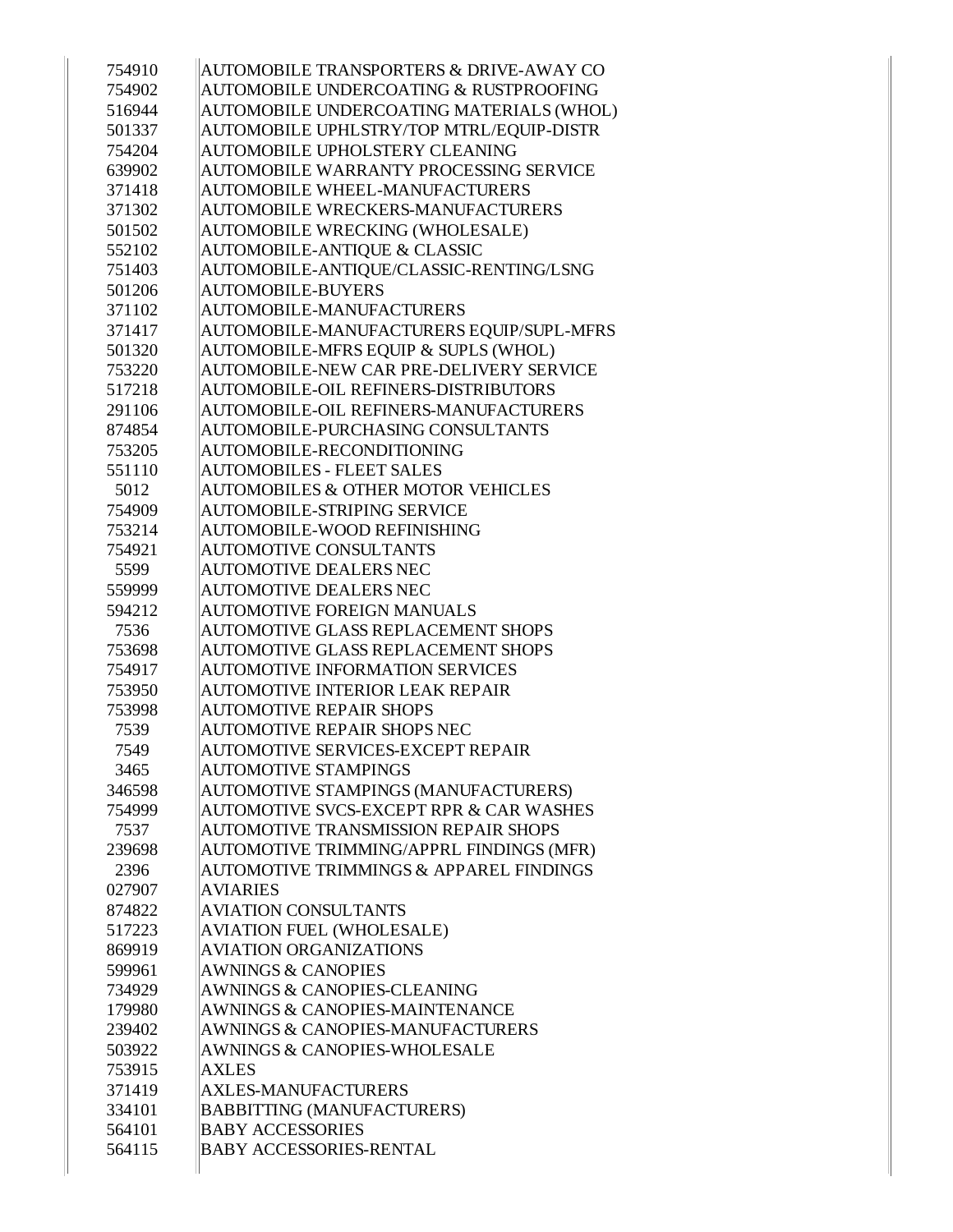| 513707           | <b>BABY ACCESSORIES-WHOLESALE</b>                                            |
|------------------|------------------------------------------------------------------------------|
| 251108           | <b>BABY CARRIAGE SUPPLIES (MANUFACTURERS)</b>                                |
| 599960           | <b>BABY CARRIAGES &amp; STROLLERS</b>                                        |
| 509219           | <b>BABY CARRIAGES &amp; STROLLERS-WHOLESALE</b>                              |
| 394403           | <b>BABY CARRIAGES-MANUFACTURERS</b>                                          |
| 735965           | <b>BABY CRIB-RENTAL</b>                                                      |
| 514903           | <b>BABY FOODS (WHOLESALE)</b>                                                |
| 729957           | <b>BABY FORMULA SERVICE</b>                                                  |
| 251101           | <b>BABY FURNITURE &amp; ACCESSORIES-MFRS</b>                                 |
| 513726           | <b>BABY PRODUCTS-WHOLESALE</b>                                               |
| 359602           | <b>BABY SCALES (MANUFACTURERS)</b>                                           |
| 729919           | <b>BABY SITTERS</b>                                                          |
| 873444           | <b>BACK FLOW DEVICE TESTING SERVICES</b>                                     |
| 507410           | <b>BACK FLOW PREVENTION DEVICES (WHOLESALE)</b>                              |
| 735205           | <b>BACK SUPPORTS</b>                                                         |
| 735305           | <b>BACKHOE RENTAL</b>                                                        |
| 229505           | BACKING CLOTHS-MANUFACTURERS                                                 |
| 829950           | <b>BACKPACKING &amp; MOUNTAINEERING SCHOOLS</b>                              |
| 594123           | BACKPACKING & MOUNTAINEERING-EQUIP/SUPL                                      |
| 807105           | <b>BACTERIOLOGISTS</b>                                                       |
| 519920           | <b>BADGES (WHOLESALE)</b>                                                    |
| 399967           | <b>BADGES-MANUFACTURERS</b>                                                  |
| 239906           | <b>BADGES-MANUFACTURERS SUPPLIES</b>                                         |
| 509117           | <b>BADMINTON EQUIPMENT &amp; SUPPLIES (WHOL)</b>                             |
| 355908           | <b>BAG MAKING MACHINERY (MANUFACTURERS)</b>                                  |
| 331504           | <b>BAG TIES (MANUFACTURERS)</b>                                              |
| 546101           | <b>BAGELS</b>                                                                |
| 205102           | <b>BAGELS-MANUFACTURERS</b>                                                  |
| 514940           | <b>BAGELS-WHOLESALE</b>                                                      |
| 421223           | <b>BAGGAGE TRANSFER</b><br><b>BAGGING SERVICE</b>                            |
| 729992<br>225905 |                                                                              |
| 519981           | BAGGING-COTTON BALE (MANUFACTURERS)<br>BAGS-BURLAP & COTTON-USED (WHOLESALE) |
| 519950           | BAGS-BURLAP CANVAS & COTTON (WHOLESALE)                                      |
| 239301           | <b>BAGS-BURLAP CANVAS &amp; COTTON-MFRS</b>                                  |
| 267303           | <b>BAGS-GARBAGE-MANUFACTURERS</b>                                            |
| 511316           | <b>BAGS-GARBAGE-WHOLESALE</b>                                                |
| 511331           | BAGS-INDUSTRIAL & COMMERCIAL (WHOLESALE)                                     |
| 267403           | <b>BAGS-MANUFACTURERS</b>                                                    |
| 267401           | <b>BAGS-PAPER (MANUFACTURERS)</b>                                            |
| 267301           | <b>BAGS-PLASTIC (MANUFACTURERS)</b>                                          |
| 511313           | <b>BAGS-PLASTIC-WHOLESALE</b>                                                |
| 267402           | <b>BAGS-SPECIALTY (MANUFACTURERS)</b>                                        |
| 511317           | <b>BAGS-SPECIALTY-WHOLESALE</b>                                              |
| 635108           | <b>BAIL COMMISSIONERS</b>                                                    |
| 922106           | <b>BAILIFFS</b>                                                              |
| 508404           | <b>BAKERS EQUIPMENT (WHOLESALE)</b>                                          |
| 355611           | <b>BAKERS EQUIPMENT-MANUFACTURERS</b>                                        |
| 762905           | <b>BAKERS EQUIPMENT-REPAIRING</b>                                            |
| 508701           | <b>BAKERS SUPPLIES (WHOLESALE)</b>                                           |
| 209905           | <b>BAKERS SUPPLIES-MANUFACTURERS</b>                                         |
| 546103           | <b>BAKERS-CAKE &amp; PIE</b>                                                 |
| 546102           | <b>BAKERS-RETAIL</b>                                                         |
| 514902           | <b>BAKERS-WHOLESALE</b>                                                      |
|                  |                                                                              |
| 501333           | <b>BALANCING EQUIPMENT (WHOLESALE)</b>                                       |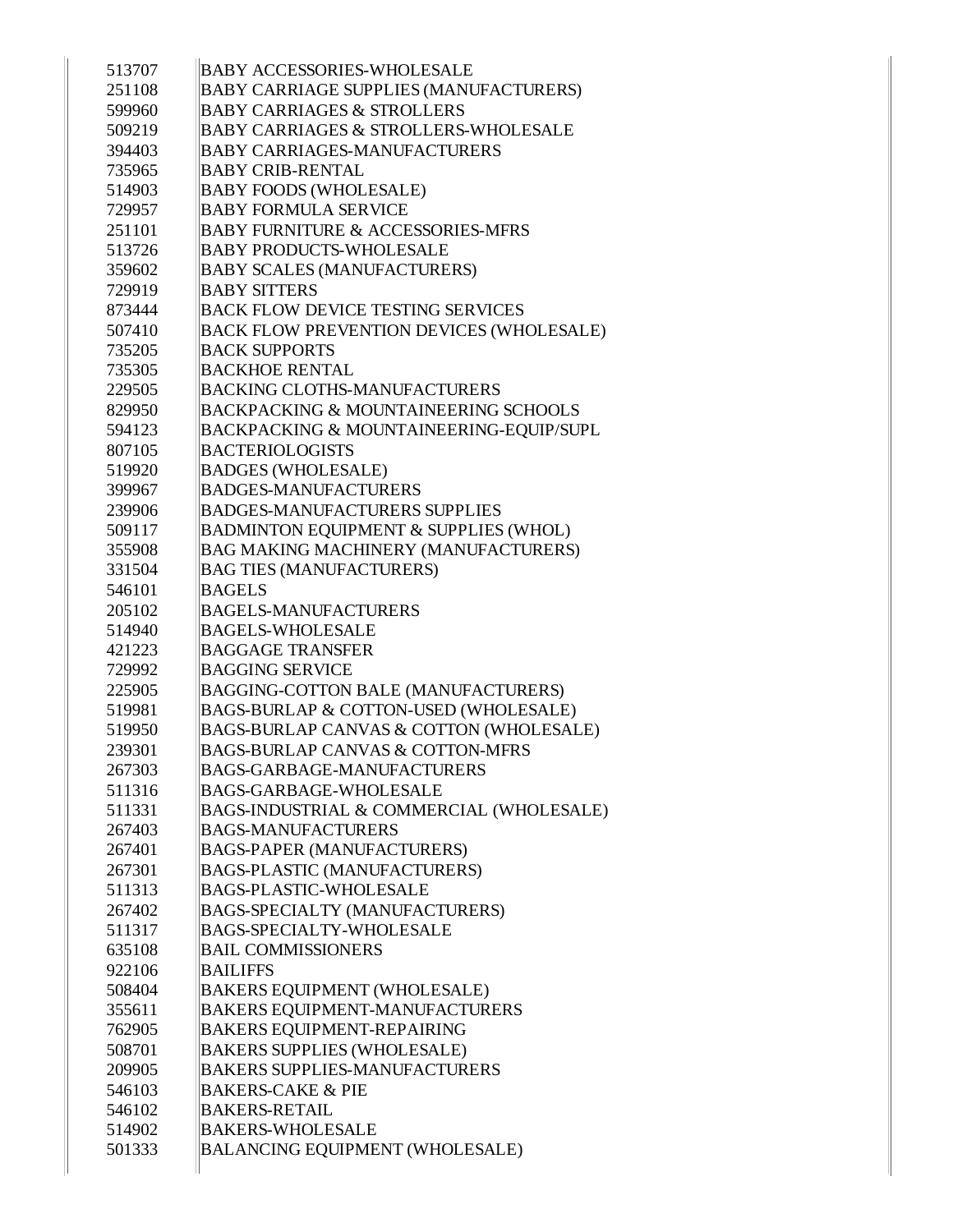| 753927 | <b>BALANCING SERVICE-AUTOMOTIVE</b>               |
|--------|---------------------------------------------------|
| 177102 | <b>BALANCING SERVICE-INDUSTRIAL</b>               |
| 344606 | <b>BALCONIES-METAL-MANUFACTURERS</b>              |
| 352305 | <b>BALERS-MANUFACTURERS</b>                       |
| 356908 | <b>BALING EQUIPMENT &amp; SUPLS-MANUFACTURERS</b> |
| 508316 | BALING EQUIPMENT & SUPPLIES (WHOLESALE)           |
| 356298 | <b>BALL &amp; ROLLER BEARING (MANUFACTURERS)</b>  |
| 3562   | <b>BALL &amp; ROLLER BEARINGS</b>                 |
| 505141 | <b>BALL SCREWS &amp; SPLINES (WHOLESALE)</b>      |
| 731921 | <b>BALLOON ADVERTISING</b>                        |
| 799906 | <b>BALLOONS-MANNED</b>                            |
| 372104 | <b>BALLOONS-MANNED-MANUFACTURERS</b>              |
| 509124 | <b>BALLOONS-MANNED-WHOLESALE</b>                  |
| 594701 | <b>BALLOONS-NOVELTY &amp; TOY</b>                 |
| 306905 | <b>BALLOONS-NOVELTY &amp; TOY-MANUFACTURERS</b>   |
| 509201 | <b>BALLOONS-NOVELTY &amp; TOY-WHOLESALE</b>       |
| 791102 | <b>BALLROOMS</b>                                  |
| 322902 | <b>BALLS-GLASS (MANUFACTURERS)</b>                |
| 395103 | <b>BALLS-PLASTIC (MANUFACTURERS)</b>              |
| 306928 | <b>BALLS-RUBBER (MANUFACTURERS)</b>               |
| 339901 | <b>BALLS-STEEL BRONZE ETC (MANUFACTURERS)</b>     |
| 594516 | <b>BALSA WOOD</b>                                 |
| 519922 | BAMBOO & WOVEN WOOD PRODUCTS (WHOLESALE)          |
| 249905 | <b>BAMBOO-MANUFACTURERS</b>                       |
| 571944 | <b>BAMBOO-RETAIL</b>                              |
| 503128 | <b>BAMBOO-WHOLESALE</b>                           |
| 514808 | <b>BANANAS-WHOLESALE</b>                          |
| 275929 | <b>BANDS &amp; WRAPPERS-PRINTED (MFRS)</b>        |
| 7929   | <b>BANDS ORCHESTRAS &amp; ACTORS</b>              |
| 874821 | <b>BANK DESIGNERS &amp; CONSULTANTS</b>           |
| 504411 | <b>BANK EQUIPMENT &amp; SUPPLIES (WHOLESALE)</b>  |
| 357801 | BANK EQUIPMENT & SUPPLIES-MANUFACTURERS           |
| 738208 | <b>BANK PROTECTIVE EQUIPMENT</b>                  |
| 609915 | <b>BANKING SYSTEMS &amp; SERVICE-ELECTRONIC</b>   |
| 729953 | <b>BANKRUPTCY SERVICE</b>                         |
| 673304 | <b>BANKRUPTCY TRUSTEES</b>                        |
| 602101 | <b>BANKS</b>                                      |
| 628208 | <b>BANKS-CONSULTING SERVICES</b>                  |
| 599906 | <b>BANNERS</b>                                    |
| 581223 | <b>BANQUET ROOMS</b>                              |
| 581216 | <b>BANQUETS-ARRANGED</b>                          |
| 504421 | BAR CODE SCANNING EQUIP & SUPLS (WHOL)            |
| 737412 | <b>BAR CODING</b>                                 |
| 504632 | BAR EQUIPMENT-HOME & OFFICE (WHOLESALE)           |
| 507810 | <b>BAR FIXTURES (WHOLESALE)</b>                   |
| 254202 | <b>BAR FIXTURES-MANUFACTURERS</b>                 |
| 735976 | <b>BAR RENTAL</b>                                 |
| 829951 | <b>BAR REVIEW COURSES</b>                         |
| 507813 | <b>BAR SUPPLIES (WHOLESALE)</b>                   |
| 581224 | <b>BARBECUE</b>                                   |
| 508406 | BARBECUE EQUIPMENT & SUPPLIES (WHOL)              |
| 363101 | <b>BARBECUE EQUIPMENT &amp; SUPPLIES-MFRS</b>     |
| 514941 | <b>BARBECUE-WHOLESALE (SAUCE)</b>                 |
| 724102 | <b>BARBER SCHOOLS</b>                             |
| 7241   | <b>BARBER SHOPS</b>                               |
|        |                                                   |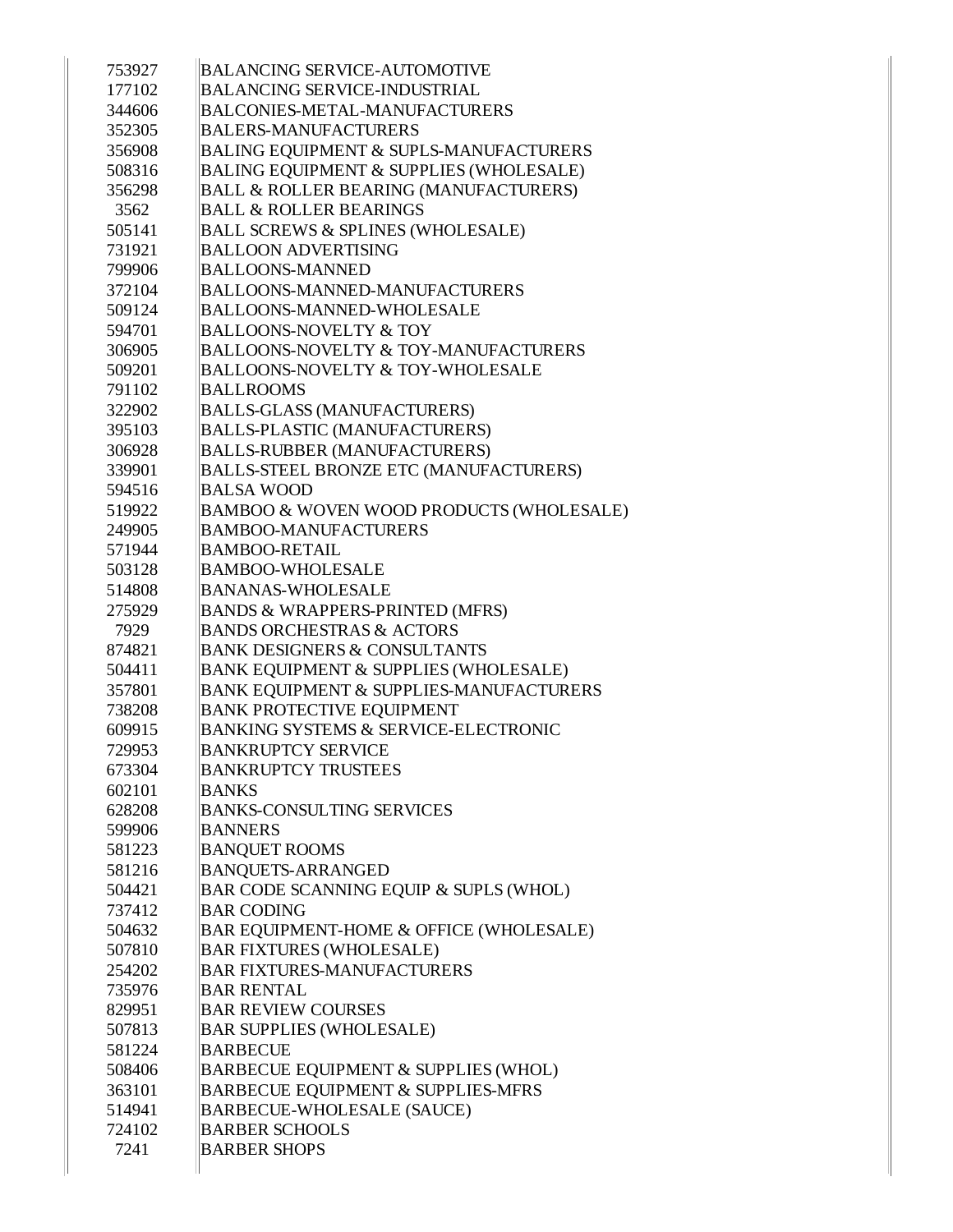| 724101 | <b>BARBERS</b>                                          |
|--------|---------------------------------------------------------|
| 508705 | BARBERS EQUIPMENT & SUPPLIES (WHOLESALE)                |
| 399909 | <b>BARBERS EQUIPMENT &amp; SUPPLIES-MFRS</b>            |
| 444901 | <b>BARGE LINES &amp; TERMINALS</b>                      |
|        |                                                         |
| 373102 | <b>BARGES (MANUFACTURERS)</b><br><b>BARGES-LEASED</b>   |
| 449907 |                                                         |
| 526121 | <b>BARK</b>                                             |
| 508321 | <b>BARN EQUIPMENT (WHOLESALE)</b>                       |
| 352306 | <b>BARN EQUIPMENT-MANUFACTURERS</b>                     |
| 154219 | <b>BARNS</b>                                            |
| 508595 | BARREL SERVICING EQUIPMENT (WHOLESALE)                  |
| 242903 | BARREL-MANUFACTURERS EQUIP/SUPLS (MFRS)                 |
| 341201 | <b>BARRELS &amp; DRUMS (MANUFACTURERS)</b>              |
| 508556 | BARRELS & DRUMS-EQUIPMENT & SUPLS (WHOL)                |
| 508579 | BARRELS & DRUMS-FIBER (WHOLESALE)                       |
| 308914 | <b>BARRELS &amp; DRUMS-PLASTIC (MANUFACTURERS)</b>      |
| 509302 | BARRELS & DRUMS-USED (WHOLESALE)                        |
| 244903 | <b>BARRELS &amp; DRUMS-WOODEN (MANUFACTURERS)</b>       |
| 738918 | <b>BARRICADES</b>                                       |
| 349920 | <b>BARRICADES-MANUFACTURERS</b>                         |
| 505132 | <b>BARRICADES-WHOLESALE</b>                             |
| 581301 | <b>BARS</b>                                             |
| 736102 | <b>BARTENDING SERVICE</b>                               |
| 623101 | <b>BARTER &amp; TRADE EXCHANGE</b>                      |
| 275933 | <b>BASEBALL &amp; TRADING CARDS-MANUFACTURERS</b>       |
| 799908 | <b>BASEBALL BATTING RANGES</b>                          |
| 799708 | <b>BASEBALL CLUBS</b>                                   |
| 162923 | <b>BASEBALL DIAMOND CONSTRUCTION</b>                    |
| 509153 | <b>BASEBALL EQUIPMENT &amp; SUPPLIES (WHOL)</b>         |
| 599993 | <b>BASEBALL SPORTS CARDS &amp; MEMORABILIA</b>          |
| 179940 | <b>BASEMENT WATERPROOFING</b>                           |
| 152128 | <b>BASEMENT-REPAIR &amp; RESTORATION</b>                |
| 794103 | <b>BASKETBALL CLUBS</b>                                 |
| 154208 | <b>BASKETBALL COURT CONSTRUCTION</b>                    |
| 509154 | BASKETBALL EQUIPMENT & SUPPLIES (WHOL)                  |
| 594515 | <b>BASKETS</b>                                          |
| 249906 | <b>BASKETS-MANUFACTURERS</b>                            |
| 593236 | <b>BASKETS-USED</b>                                     |
| 519943 | <b>BASKETS-WHOLESALE</b>                                |
| 353120 | BATCHING EQUIPMENT (MANUFACTURERS)                      |
| 571934 | <b>BATH EQUIPMENT &amp; SUPPLIES</b>                    |
| 326102 | BATH EQUIPMENT & SUPPLIES-MANUFACTURERS                 |
| 507424 | <b>BATH EQUIPMENT &amp; SUPPLIES-WHOLESALE</b>          |
| 799907 | <b>BATHING BEACHES</b>                                  |
| 225304 | BATHING SUIT MATERIALS (MANUFACTURERS)                  |
| 569931 | <b>BATHING SUITS &amp; ACCESSORIES</b>                  |
| 225303 | <b>BATHING SUITS-MANUFACTURERS</b>                      |
| 513740 | <b>BATHING SUITS-WHOLESALE</b>                          |
| 326101 | <b>BATHROOM ACCESSORIES-MANUFACTURERS</b>               |
| 571923 | <b>BATHROOM FIXTURES &amp; ACCESSORIES-RETAIL</b>       |
| 502101 | <b>BATHROOM FIXTURES &amp; ACCESSORIES-WHOL</b>         |
| 152113 | <b>BATHROOM REMODELING</b>                              |
| 799910 | <b>BATHS-BATH HOUSES SPAS &amp; SAUNAS</b>              |
| 769985 | <b>BATHTUBS &amp; SINKS-REPAIRING &amp; REFINISHING</b> |
| 829922 | <b>BATON TWIRLING INSTRUCTION</b>                       |
|        |                                                         |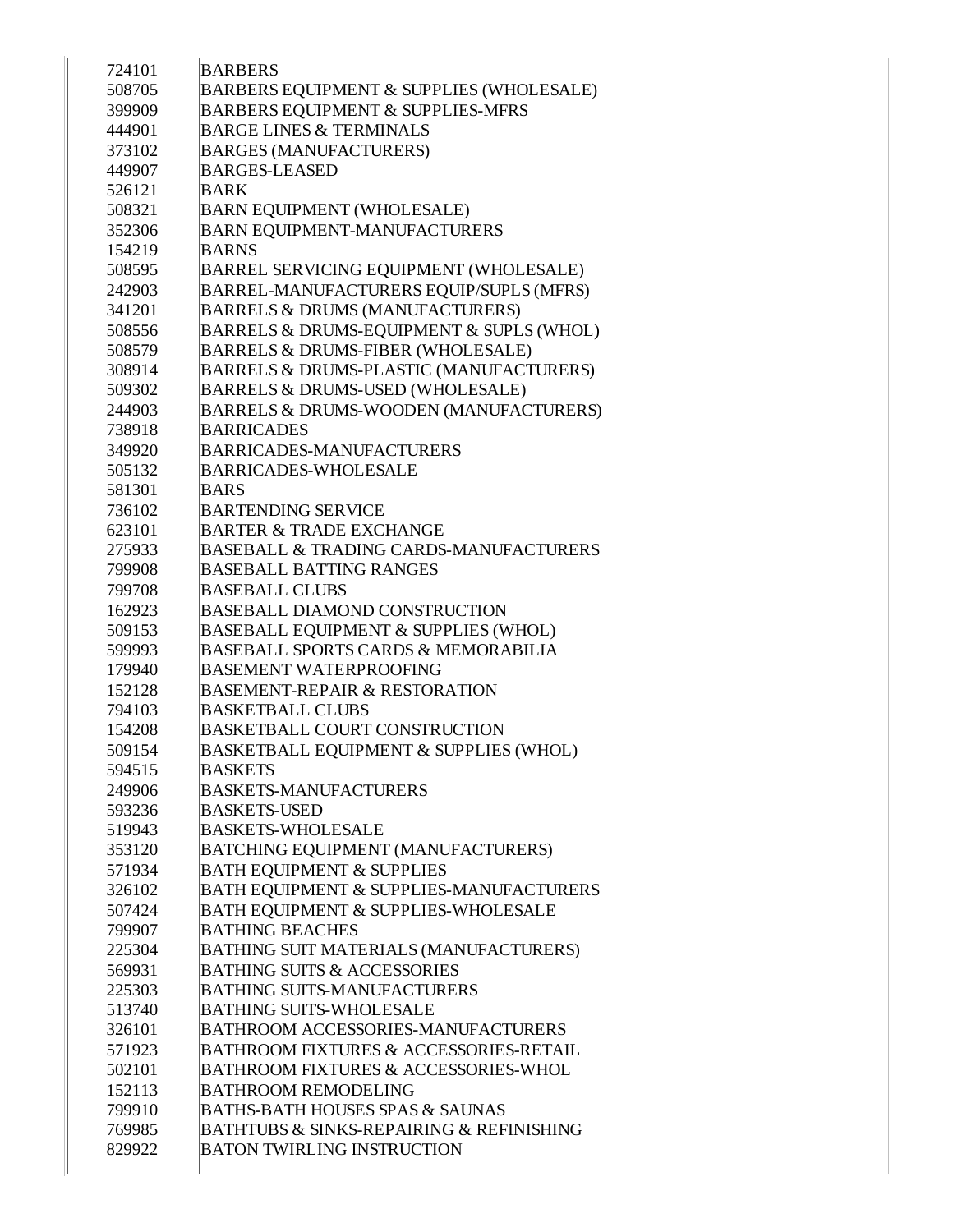| 369201 | <b>BATTERIES-DRY CELL-MANUFACTURERS</b>         |
|--------|-------------------------------------------------|
| 506323 | <b>BATTERIES-DRY CELL-WHOLESALE</b>             |
| 369101 | <b>BATTERIES-MANUFACTURERS</b>                  |
| 553116 | <b>BATTERIES-STORAGE-RETAIL</b>                 |
| 506325 | <b>BATTERIES-STORAGE-WHOLESALE</b>              |
| 506381 | <b>BATTERY BACK-UP SYSTEMS (WHOLESALE)</b>      |
| 506342 | BATTERY CHARGING EQUIPMENT (WHOLESALE)          |
| 369402 | <b>BATTERY CHARGING EQUIPMENT-MANUFACTURERS</b> |
| 762935 | BATTERY CHARGING EQUIPMENT-REPAIRING            |
| 506345 | BATTERY REPAIRING & REBUILDING (WHOL)           |
| 553115 | <b>BATTERY SUPPLIES</b>                         |
| 501346 | <b>BATTERY SUPPLIES-WHOLESALE</b>               |
| 229912 | <b>BATTING (QUILTING MATERIAL-MFRS)</b>         |
| 799714 | <b>BEACH &amp; CABANA CLUBS</b>                 |
| 569978 | <b>BEACH SUPPLIES</b>                           |
| 399939 | <b>BEACH SUPPLIES-MANUFACTURERS</b>             |
| 509125 | <b>BEACH SUPPLIES-WHOLESALE</b>                 |
| 763104 | <b>BEAD STRINGING</b>                           |
| 539903 | <b>BEAD STRINGS</b>                             |
| 509410 | <b>BEADS (WHOLESALE)</b>                        |
| 243903 | <b>BEAMS (MANUFACTURERS)</b>                    |
| 515304 | <b>BEAN BROKERS &amp; DEALERS</b>               |
| 072313 | <b>BEAN CLEANING</b>                            |
| 422103 | <b>BEAN ELEVATORS</b>                           |
| 072314 | <b>BEAN MILLS</b>                               |
| 203402 | BEANS PEAS LENTILS & ETC-DRIED (MFRS)           |
| 508525 | <b>BEARINGS (WHOLESALE)</b>                     |
| 356201 | <b>BEARINGS-MANUFACTURERS</b>                   |
| 371420 | <b>BEARINGS-REBABBITTING</b>                    |
| 874119 | <b>BEAUTY SALON MANAGEMENT</b>                  |
| 723106 | <b>BEAUTY SALONS</b>                            |
| 508702 | BEAUTY SALONS-EQUIPMENT & SUPLS (WHOL)          |
| 399910 | BEAUTY SALONS-EQUIPMENT & SUPPLIES-MFRS         |
| 723105 | <b>BEAUTY SCHOOLS</b>                           |
| 508788 | BEAUTY SCHOOLS EQUIPMENT & SUPLS (WHOL)         |
| 7231   | <b>BEAUTY SHOPS</b>                             |
| 769951 | BEAUTY SUPPLIES & EQUIPMENT-REPAIRING           |
| 701107 | <b>BED &amp; BREAKFAST ACCOMMODATIONS</b>       |
| 504734 | <b>BED BOARDS (WHOLESALE)</b>                   |
| 251404 | <b>BED FRAMES-METAL (MANUFACTURERS)</b>         |
| 571226 | <b>BED HEADBOARDS</b>                           |
| 251507 | <b>BED SPRINGS-MANUFACTURERS</b>                |
| 502125 | <b>BED SPRINGS-WHOLESALE</b>                    |
| 801117 | <b>BED WETTING CONSULTANTS</b>                  |
| 809935 | <b>BED WETTING CONTROL SYSTEMS</b>              |
| 571210 | <b>BEDDING</b>                                  |
| 251502 | <b>BEDDING-MANUFACTURERS</b>                    |
| 251508 | BEDDING-MANUFACTURERS SUPPLIES (MFRS)           |
| 502304 | <b>BEDDING-WHOLESALE</b>                        |
| 571235 | <b>BEDS-ADJUSTABLE</b>                          |
| 571224 | <b>BEDS-DISAPPEARING</b>                        |
| 504717 | <b>BEDS-HOSPITAL (WHOLESALE)</b>                |
| 571906 | <b>BEDSPREADS</b>                               |
| 239206 | <b>BEDSPREADS-MANUFACTURERS</b>                 |
| 502303 | <b>BEDSPREADS-WHOLESALE</b>                     |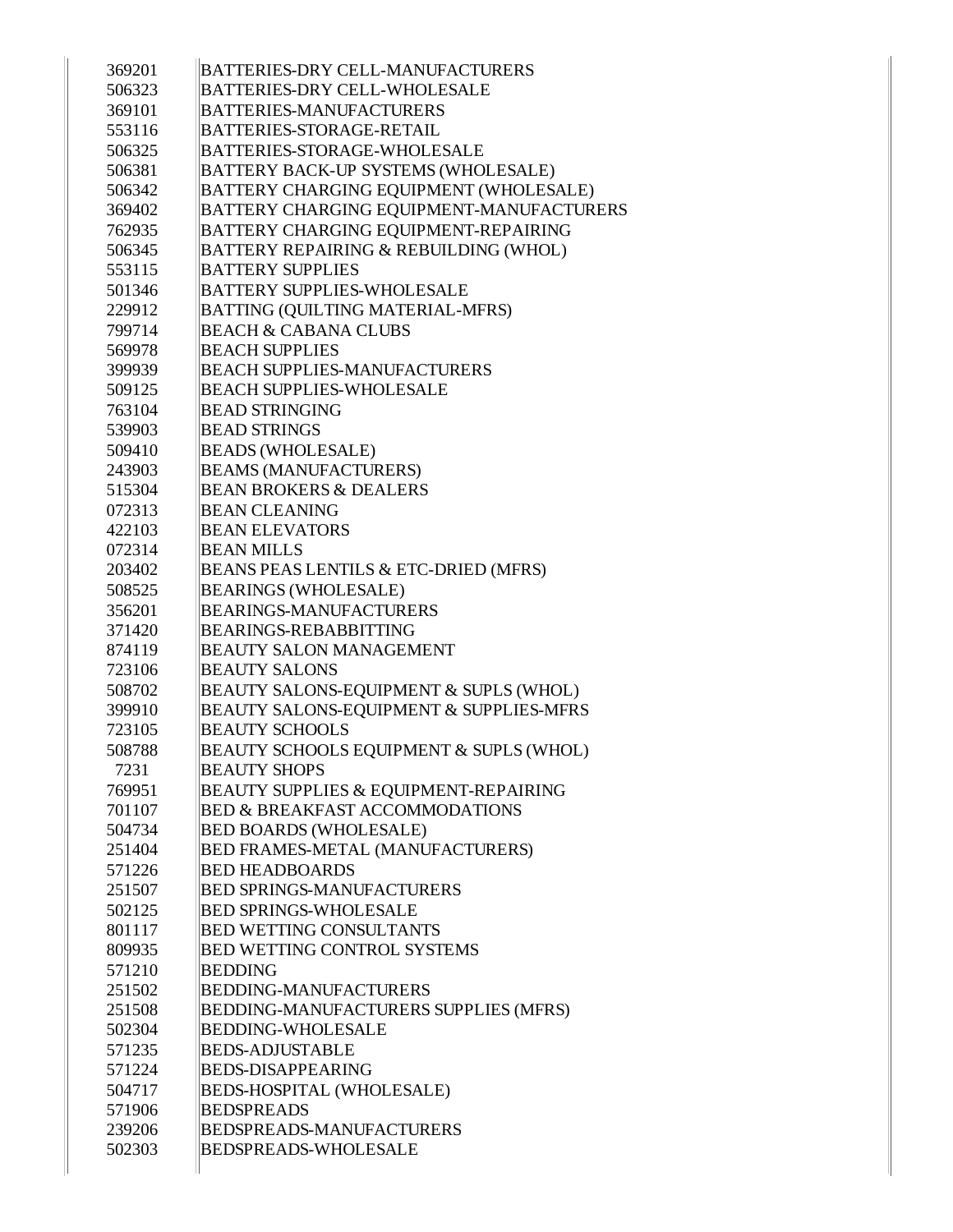| 735943 | <b>BEDS-RENTING</b>                                 |
|--------|-----------------------------------------------------|
| 571209 | <b>BEDS-RETAIL</b>                                  |
| 502115 | <b>BEDS-WHOLESALE</b>                               |
| 734210 | <b>BEE REMOVAL</b>                                  |
| 0211   | <b>BEEF CATTLE FEEDLOTS</b>                         |
| 0212   | <b>BEEF CATTLE-EXCEPT FEEDLOTS</b>                  |
| 027902 | <b>BEEKEEPERS</b>                                   |
| 519107 | <b>BEEKEEPERS SUPPLIES (WHOLESALE)</b>              |
| 481206 | <b>BEEPERS</b>                                      |
| 5181   | <b>BEER &amp; ALE</b>                               |
| 592104 | <b>BEER &amp; ALE-RETAIL</b>                        |
| 518101 | <b>BEER &amp; ALE-WHOLESALE</b>                     |
| 421231 | <b>BEER DELIVERY</b>                                |
| 507812 | BEER DISPENSING & COOLING EQUIP (WHOL)              |
| 208202 | BEER/ALE BRWRS/DISTR-NON-ALCOHOLIC (MFR)            |
| 599958 | BEER-HOMEBREWING EQUIPMENT & SUPPLIES               |
| 284206 | <b>BEESWAX (MANUFACTURERS)</b>                      |
| 2063   | <b>BEET SUGAR</b>                                   |
| 206398 | <b>BEET SUGAR (MANUFACTURERS)</b>                   |
| 342901 | <b>BELLOWS (MANUFACTURERS)</b>                      |
| 508527 | BELTING & BELTING SUPPLIES (WHOLESALE)              |
| 305202 | <b>BELTING &amp; BELTING SUPPLIES-MANUFACTURERS</b> |
| 569903 | <b>BELTS &amp; SUSPENDERS</b>                       |
| 238705 | <b>BELTS &amp; SUSPENDERS-MANUFACTURERS</b>         |
| 238704 | <b>BELTS &amp; SUSPENDERS-MFRS SUPPLIES-MFRS</b>    |
| 513149 | <b>BELTS &amp; SUSPENDERS-MFRS SUPPLIES-WHOL</b>    |
| 513716 | <b>BELTS-APPAREL-WHOLESALE</b>                      |
| 238703 | <b>BELTS-MANUFACTURERS SUPPLIES</b>                 |
| 238701 | <b>BELTS-MENS-MANUFACTURERS</b>                     |
| 238702 | <b>BELTS-WOMENS-MANUFACTURERS</b>                   |
| 242606 | <b>BENCH DRAWERS &amp; LEGS-MANUFACTURERS</b>       |
| 571967 | <b>BENCH DRAWERS &amp; LEGS-RETAIL</b>              |
| 502126 | <b>BENCH DRAWERS &amp; LEGS-WHOLESALE</b>           |
| 502120 | <b>BENCHES &amp; WORK TABLES (WHOLESALE)</b>        |
| 253104 | BENCHES-SEATING (MANUFACTURERS)                     |
| 354205 | <b>BENDING MACHINERY (MANUFACTURERS)</b>            |
| 145902 | <b>BENTONITE</b>                                    |
| 503227 | <b>BENTONITE-WHOLESALE</b>                          |
| 0171   | <b>BERRY CROPS</b>                                  |
| 333903 | <b>BERYLLIUM (MANUFACTURERS)</b>                    |
| 861108 | <b>BETTER BUSINESS BUREAUS</b>                      |
| 507816 | <b>BEVERAGE COOLERS (WHOLESALE)</b>                 |
| 507814 | BEVERAGE DISPENSING EQUIP/SUPLS (WHOL)              |
| 358503 | <b>BEVERAGE DISPENSING EQUIP/SUPLS-MFRS</b>         |
| 208702 | BEVERAGE POWDERS (MANUFACTURERS)                    |
| 514937 | <b>BEVERAGES (WHOLESALE)</b>                        |
| 596312 | <b>BEVERAGES-HOME DELIVERY</b>                      |
| 208604 | <b>BEVERAGES-MANUFACTURERS</b>                      |
| 581225 | BEVERAGES-NON-ALCOHOLIC-RETAIL                      |
| 703207 | <b>BIBLE CAMPS</b>                                  |
| 866102 | <b>BIBLE SCHOOLS &amp; STUDY</b>                    |
| 594202 | <b>BIBLES</b>                                       |
| 519204 | <b>BIBLES-WHOLESALE</b>                             |
| 569981 | <b>BIBS-ADULT</b>                                   |
| 557107 | <b>BICYCLE MOTORS</b>                               |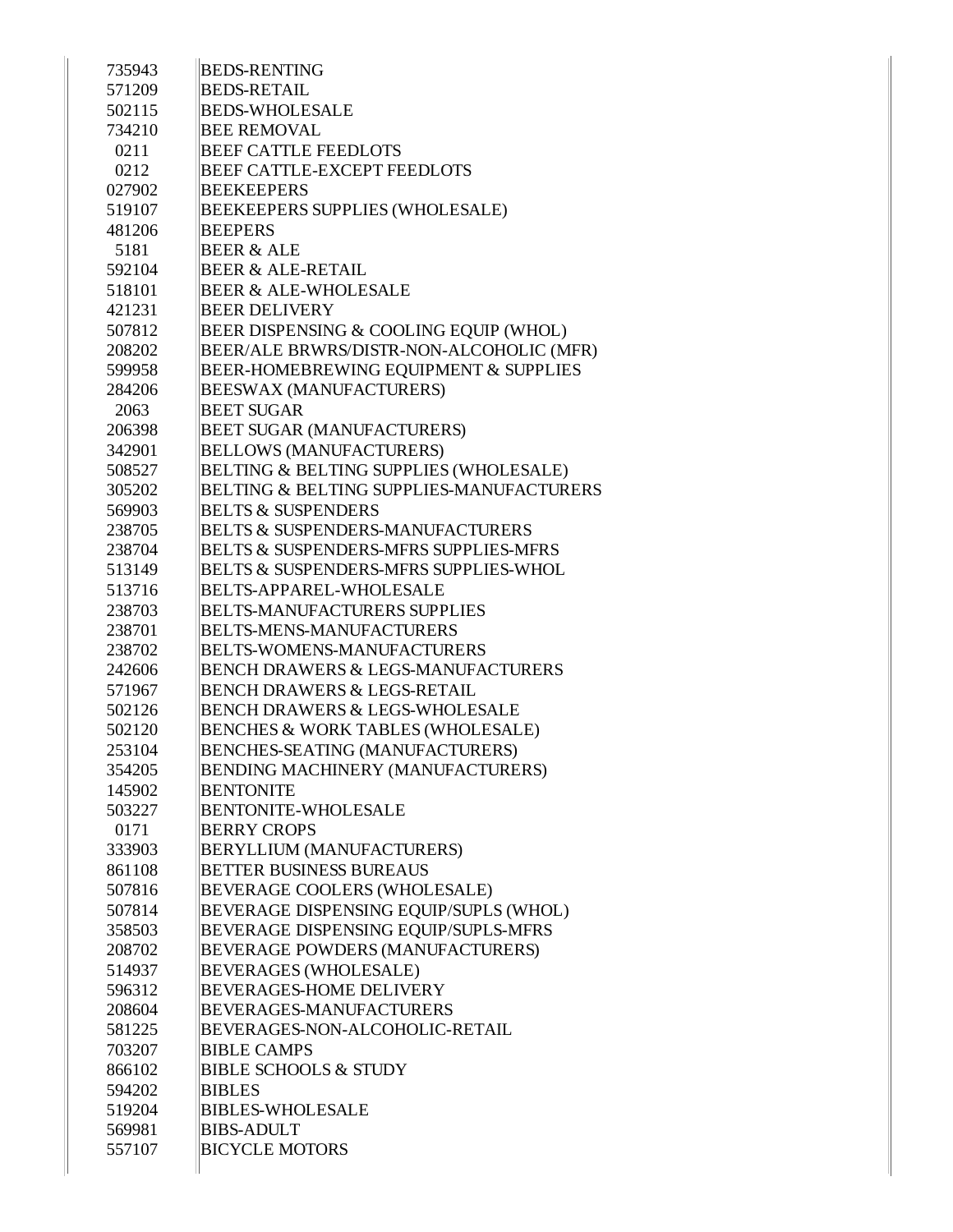| 594142         | <b>BICYCLE RACKS &amp; SECURITY SYSTEMS</b>                           |
|----------------|-----------------------------------------------------------------------|
| 472507         | <b>BICYCLE TOURS</b>                                                  |
| 594141         | <b>BICYCLES-DEALERS</b>                                               |
| 593232         | <b>BICYCLES-DEALERS-USED</b>                                          |
| 375102         | <b>BICYCLES-MANUFACTURERS</b>                                         |
| 594140         | <b>BICYCLES-PARTS &amp; SUPPLIES</b>                                  |
| 375101         | <b>BICYCLES-PARTS &amp; SUPPLIES-MANUFACTURERS</b>                    |
| 509126         | <b>BICYCLES-PARTS &amp; SUPPLIES-WHOLESALE</b>                        |
| 799909         | <b>BICYCLES-RENTING</b>                                               |
| 769974         | <b>BICYCLES-REPAIRING</b>                                             |
| 509102         | <b>BICYCLES-WHOLESALE</b>                                             |
| 609916         | <b>BID DEPOSITORIES</b>                                               |
| 874110         | <b>BID REPORTING SERVICE</b>                                          |
| 888803         | <b>BIG BUSINESSES</b>                                                 |
| 729984         | <b>BILL PAYING SERVICE</b>                                            |
| 873213         | <b>BILL REVIEWING SERVICE</b>                                         |
| 731205         | <b>BILLBOARD ADVERTISING</b>                                          |
| 509101         | BILLIARD EQUIPMENT & SUPPLIES (WHOL)                                  |
| 799912         | <b>BILLIARD PARLORS</b>                                               |
| 394931         | <b>BILLIARD TABLES-MANUFACTURERS</b>                                  |
| 872103         | <b>BILLING SERVICE</b>                                                |
| 278203         | BINDERS-LOOSE LEAF (MANUFACTURERS)                                    |
| 511238         | <b>BINDERS-LOOSE LEAF-WHOL &amp; MFRS</b>                             |
| 513110         | BINDINGS-BIAS & STRAIGHT (WHOLESALE)                                  |
| 357916         | BINDINGS-MANUFACTURERS EQUIPMENT (MFRS)                               |
| 799911         | <b>BINGO GAMES</b>                                                    |
| 594522         | <b>BINGO SUPPLIES</b>                                                 |
| 599956         | <b>BINOCULARS</b>                                                     |
| 382704         | <b>BINOCULARS-MANUFACTURERS</b>                                       |
| 509921         | <b>BINOCULARS-WHOLESALE</b>                                           |
| 804915         | <b>BIOFEEDBACK THERAPISTS</b>                                         |
| 504917         | <b>BIOLOGICAL LABORATORY SUPPLIES (WHOL)</b>                          |
| 283601         | <b>BIOLOGICAL PRODUCTS (MANUFACTURERS)</b>                            |
| 2836           | <b>BIOLOGICAL PRODUCTS-EX DIAGNOSTIC</b>                              |
| 283602         | <b>BIOLOGICAL SPECIMENS-MANUFACTURERS</b>                             |
| 873127         | <b>BIOLOGISTS-ANALYTICAL &amp; CONSULTING</b>                         |
| 873312         | <b>BIORHYTHM ANALYSIS</b>                                             |
| 873126         | <b>BIOTECHNOLOGY PRODUCTS &amp; SERVICES</b>                          |
| 734205         | <b>BIRD BARRIERS &amp; REPELLENTS &amp; CONTROLS</b>                  |
| 287906         | <b>BIRD BARRIERS-REPELLENTS &amp; CONTROLS-MFRS</b>                   |
| 526120         | <b>BIRD FEEDERS &amp; HOUSES</b>                                      |
| 519987         | <b>BIRD FEEDERS &amp; HOUSES-WHOLESALE</b>                            |
| 204802         | <b>BIRD FEED-MANUFACTURERS</b>                                        |
| 514942         | <b>BIRD FEED-WHOLESALE</b>                                            |
| 074205         | <b>BIRD HOSPITALS</b>                                                 |
| 349610         | <b>BIRD SUPPLIES-MANUFACTURERS</b>                                    |
| 519992         | <b>BIRD SUPPLIES-WHOLESALE</b>                                        |
| 599955         |                                                                       |
|                |                                                                       |
|                | <b>BIRDS</b>                                                          |
| 731203         | <b>BIRTH ANNOUNCEMENTS</b>                                            |
| 806902         | <b>BIRTH CENTERS</b>                                                  |
| 729970         | <b>BIRTH CERTIFICATE SERVICE</b>                                      |
| 832224         | <b>BIRTH CONTROL ALTERNATIVE ORGANIZATIONS</b>                        |
| 809947         | <b>BIRTH PREPARATION SERVICE</b>                                      |
| 354512<br>1221 | <b>BITS (MANUFACTURERS)</b><br>BITUMINOUS COAL/LIGNITE-SURFACE MINING |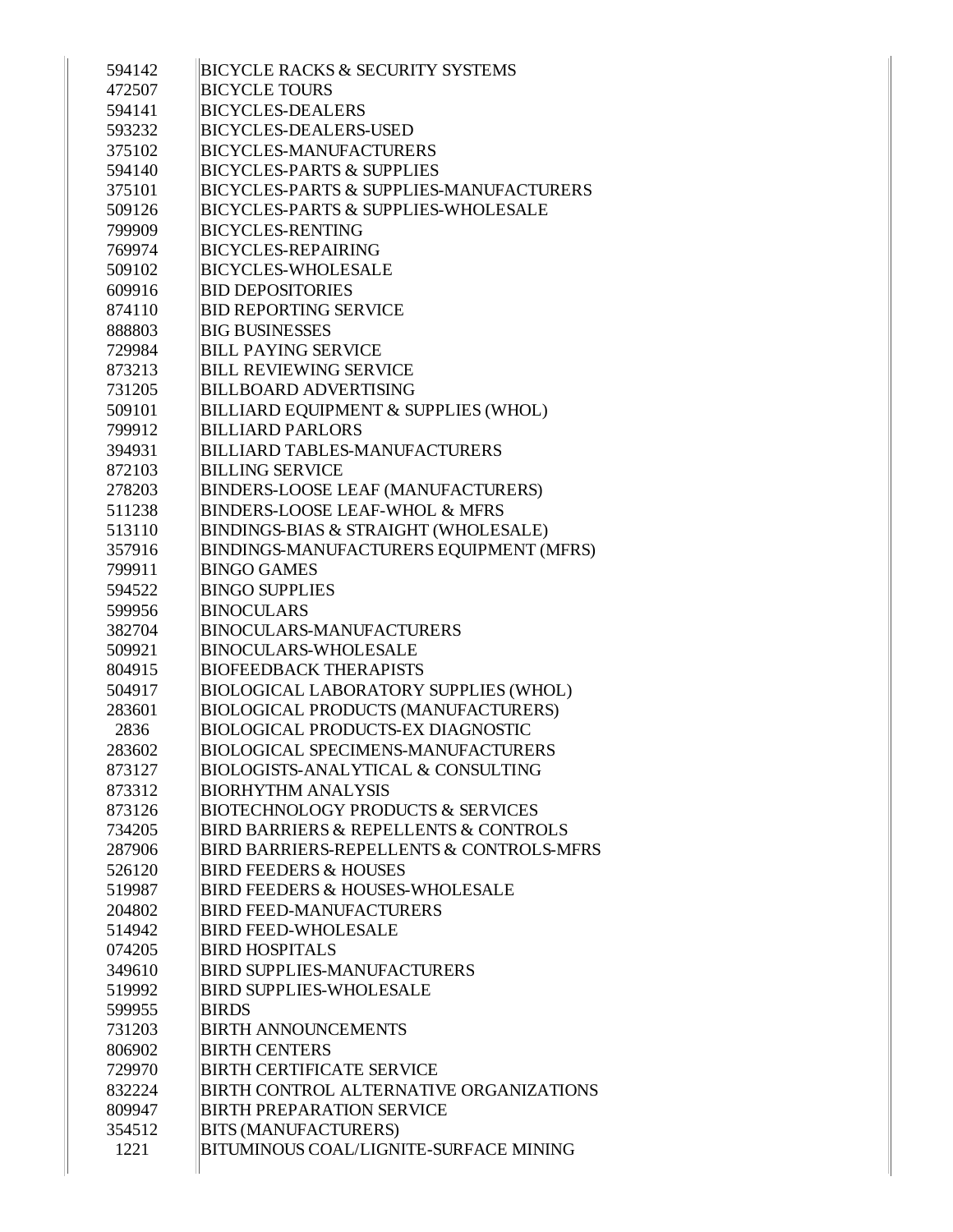| <b>BITUMINOUS COAL-UNDERGROUND MINING</b>          |
|----------------------------------------------------|
| <b>BITUMINOUS COAL-UNDERGROUND MINING</b>          |
| <b>BLACK LIGHT EQUIPMENT &amp; SUPPLIES</b>        |
| <b>BLACKBOARDS-MANUFACTURERS</b>                   |
| <b>BLACKSMITH SHOP SUPPLIES (WHOLESALE)</b>        |
| <b>BLACKSMITHS</b>                                 |
| <b>BLACKTOPPING</b>                                |
| <b>BLADES (MANUFACTURERS)</b>                      |
| <b>BLANKBOOKS &amp; LOOSELEAF BINDERS</b>          |
| <b>BLANKBOOKS (MANUFACTURERS)</b>                  |
| BLANKBOOKS LOOSELEAF BNDRS/DEVICES (MFR)           |
| <b>BLANKETS (WHOLESALE)</b>                        |
| <b>BLANKETS-MANUFACTURERS</b>                      |
| BLEACHERS & GRANDSTANDS (WHOLESALE)                |
| <b>BLEACHERY</b>                                   |
| <b>BLEACHING COMPOUNDS-MANUFACTURERS</b>           |
| <b>BLEACHING COMPOUNDS-WHOLESALE</b>               |
| <b>BLIND INSTITUTIONS</b>                          |
| <b>BLIND ORGANIZATIONS</b>                         |
| BLINDS-VENETIAN & VERTICAL-MANUFACTURERS           |
| <b>BLOOD BANKS &amp; CENTERS</b>                   |
| <b>BLOOD PRESSURE CHECKING SERVICE</b>             |
| <b>BLOOD TESTS</b>                                 |
| <b>BLOTTERS-WHOLESALE</b>                          |
| <b>BLOUSES-MANUFACTURERS</b>                       |
| <b>BLOUSES-RETAIL</b>                              |
| <b>BLOUSES-WHOLESALE</b>                           |
| <b>BLOW TORCHES (MANUFACTURERS)</b>                |
| <b>BLOWERS &amp; BLOWER SYSTEMS</b>                |
| <b>BLOWERS &amp; BLOWER SYSTEMS-WHOLESALE</b>      |
| <b>BLOWERS-MANUFACTURERS</b>                       |
| <b>BLUEPRINT EXCHANGE SERVICES</b>                 |
| <b>BLUEPRINTING</b>                                |
| BLUEPRINTING EQUIPMENT & SUPPLIES (WHOL)           |
| BLUEPRINTING EQUIPMENT & SUPPLIES-MFRS             |
| BLUEPRINTING EQUIPMENT-REPAIRING & SVC             |
| <b>BOARD ROADS</b>                                 |
| <b>BOARDING HOUSES</b>                             |
| <b>BOARDS OF TRADE</b>                             |
| <b>BOARDSAILING-MANUFACTURERS</b>                  |
| <b>BOARDSAILING-WHOLESALE</b>                      |
| <b>BOAT &amp; VAN SEATING-MANUFACTURERS</b>        |
| <b>BOAT &amp; YACHT CUSTOMIZING</b>                |
| <b>BOAT BROKERS</b>                                |
| <b>BOAT BUILDERS &amp; YARDS</b>                   |
| <b>BOAT BUILDERS-MATERIALS</b>                     |
| <b>BOAT BUILDING &amp; REPAIRING</b>               |
| <b>BOAT BUILDING &amp; REPAIRING</b>               |
| <b>BOAT CLEANING</b>                               |
| <b>BOAT CLUBS</b>                                  |
| <b>BOAT COVERS TOPS &amp; UPHOLSTERY</b>           |
| <b>BOAT COVERS TOPS &amp; UPHOLSTERY-MFRS</b>      |
| <b>BOAT COVERS TOPS &amp; UPHOLSTERY-WHOLESALE</b> |
| <b>BOAT COVERS TOPS/UPHOLSTERY MTRLS-DISTR</b>     |
| <b>BOAT DEALERS</b>                                |
|                                                    |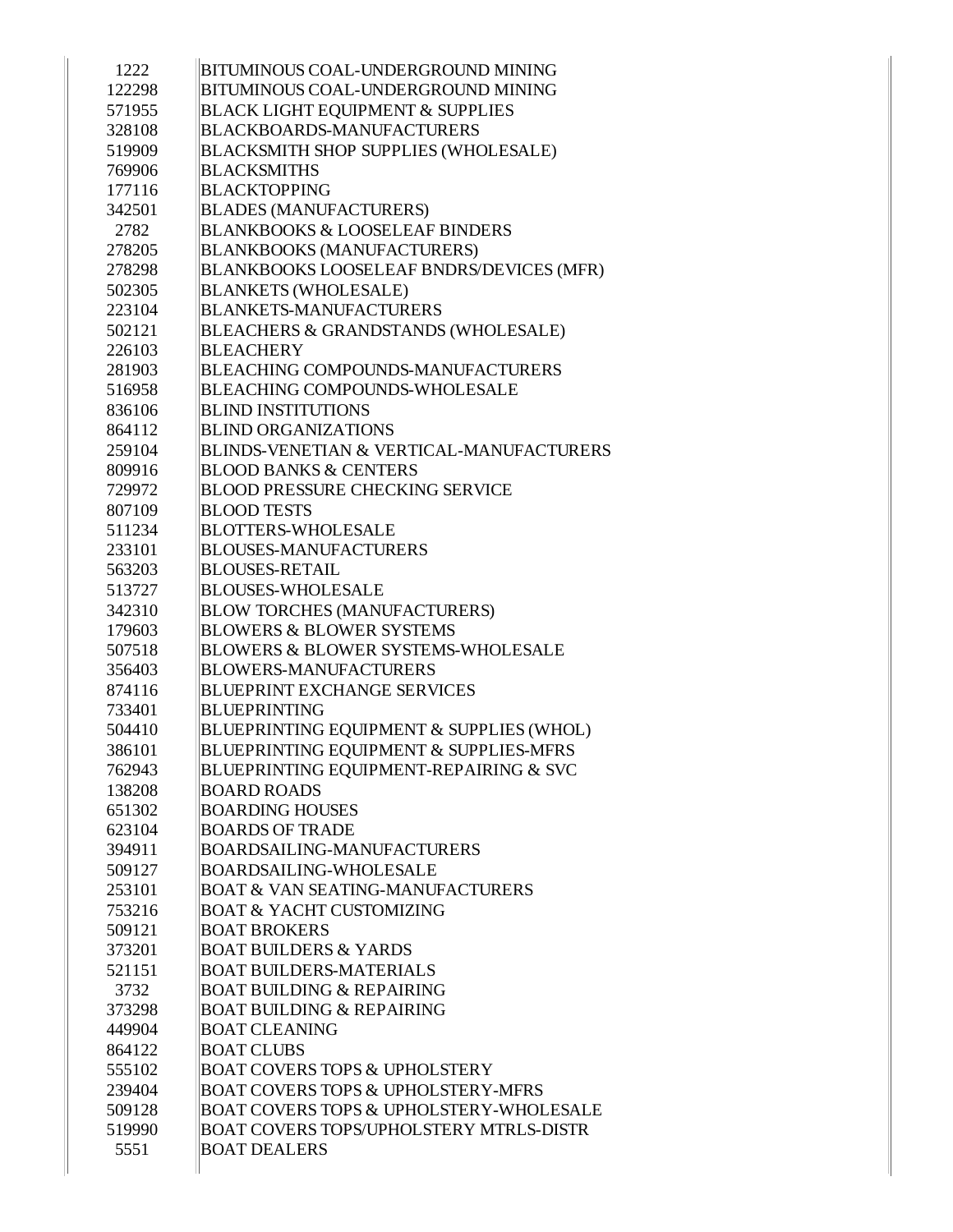| 555104           | <b>BOAT DEALERS</b>                                                          |
|------------------|------------------------------------------------------------------------------|
| 509103           | <b>BOAT DISTRIBUTORS</b>                                                     |
| 449309           | <b>BOAT DOCKS</b>                                                            |
| 555103           | <b>BOAT EQUIPMENT &amp; SUPPLIES</b>                                         |
| 373202           | BOAT EQUIPMENT & SUPPLIES-MANUFACTURERS                                      |
| 509105           | <b>BOAT EQUIPMENT &amp; SUPPLIES-WHOLESALE</b>                               |
| 449903           | <b>BOAT LAUNCHING</b>                                                        |
| 353602           | <b>BOAT LIFTS (MANUFACTURERS)</b>                                            |
| 449301           | <b>BOAT MOORAGES</b>                                                         |
| 172106           | <b>BOAT PAINTING &amp; LETTERING</b>                                         |
| 555126           | <b>BOAT PERFORMANCE &amp; RACING EQUIPMENT</b>                               |
| 449304           | <b>BOAT REPAIRING</b>                                                        |
| 753217           | <b>BOAT RESTORATION</b>                                                      |
| 449302           | <b>BOAT STORAGE</b>                                                          |
| 449905           | <b>BOAT TRANSPORTING</b>                                                     |
| 555120           | <b>BOAT WINDOWS</b>                                                          |
| 449303           | <b>BOAT YARDS</b>                                                            |
| 799914           | <b>BOATING INSTRUCTION</b>                                                   |
| 448902           | <b>BOATS-EXCURSIONS</b>                                                      |
| 449909           | <b>BOATS-LIVERY</b>                                                          |
| 799913           | <b>BOATS-RENTAL &amp; CHARTER</b>                                            |
| 355201           | <b>BOBBIN-MANUFACTURERS</b>                                                  |
| 179988           | <b>BOBCAT SERVICE</b>                                                        |
| 809309           | <b>BODY MOVEMENT EDUCATION</b>                                               |
| 729979           | <b>BODY PIERCING</b>                                                         |
| 723116           | <b>BODY WRAP SALONS</b>                                                      |
| 738119           | <b>BODYGUARD SERVICE</b>                                                     |
| 516959           | <b>BOILER COMPOUNDS (WHOLESALE)</b>                                          |
| 171139           | <b>BOILER SETTING</b>                                                        |
| 331701           | <b>BOILER TUBES (MANUFACTURERS)</b>                                          |
| 171156           | <b>BOILERS-INSPECTION</b>                                                    |
| 507420           | <b>BOILERS-NEW &amp; USED (WHOLESALE)</b>                                    |
| 343301           | <b>BOILERS-NEW &amp; USED-MANUFACTURERS</b>                                  |
| 735942           | <b>BOILERS-RENTING</b>                                                       |
| 171118           | <b>BOILERS-REPAIRING &amp; CLEANING</b>                                      |
| 507412           | <b>BOILERS-SUPPLIES &amp; PARTS (WHOLESALE)</b>                              |
| 201302           | <b>BOLOGNA-MANUFACTURERS</b>                                                 |
| 179986           | <b>BOLTING</b>                                                               |
|                  |                                                                              |
| 507201           | <b>BOLTS &amp; NUTS (WHOLESALE)</b><br><b>BOLTS &amp; NUTS-MANUFACTURERS</b> |
| 345202<br>525111 | <b>BOLTS &amp; NUTS-RETAIL</b>                                               |
| 3452             | <b>BOLTS NUTS SCREWS RIVETS &amp; WASHERS</b>                                |
|                  |                                                                              |
| 345298<br>495319 | <b>BOLTS NUTS SCREWS RIVETS/WASHERS (MFRS)</b>                               |
|                  | <b>BOMB DISPOSAL</b>                                                         |
| 635106           | <b>BONDING AGENTS</b>                                                        |
| 635101           | <b>BONDS-BAIL</b>                                                            |
| 628903           | <b>BONDS-MUNICIPAL &amp; CORPORATE</b>                                       |
| 635102           | <b>BONDS-SURETY &amp; FIDELITY</b>                                           |
| 999936           | <b>BONES</b>                                                                 |
| 513147           | <b>BONING (WHOLESALE)</b>                                                    |
| 526111           | <b>BONSAI PLANTS &amp; SUPPLIES</b>                                          |
| 278904           | <b>BOOK &amp; CATALOG COVERS (MANUFACTURERS)</b>                             |
| 278206           | <b>BOOK BACKS-IMITATION (MANUFACTURERS)</b>                                  |
| 594204           | <b>BOOK DEALERS-PRO TECHNICAL &amp; TRADE</b>                                |
| 594201           | <b>BOOK DEALERS-RETAIL</b>                                                   |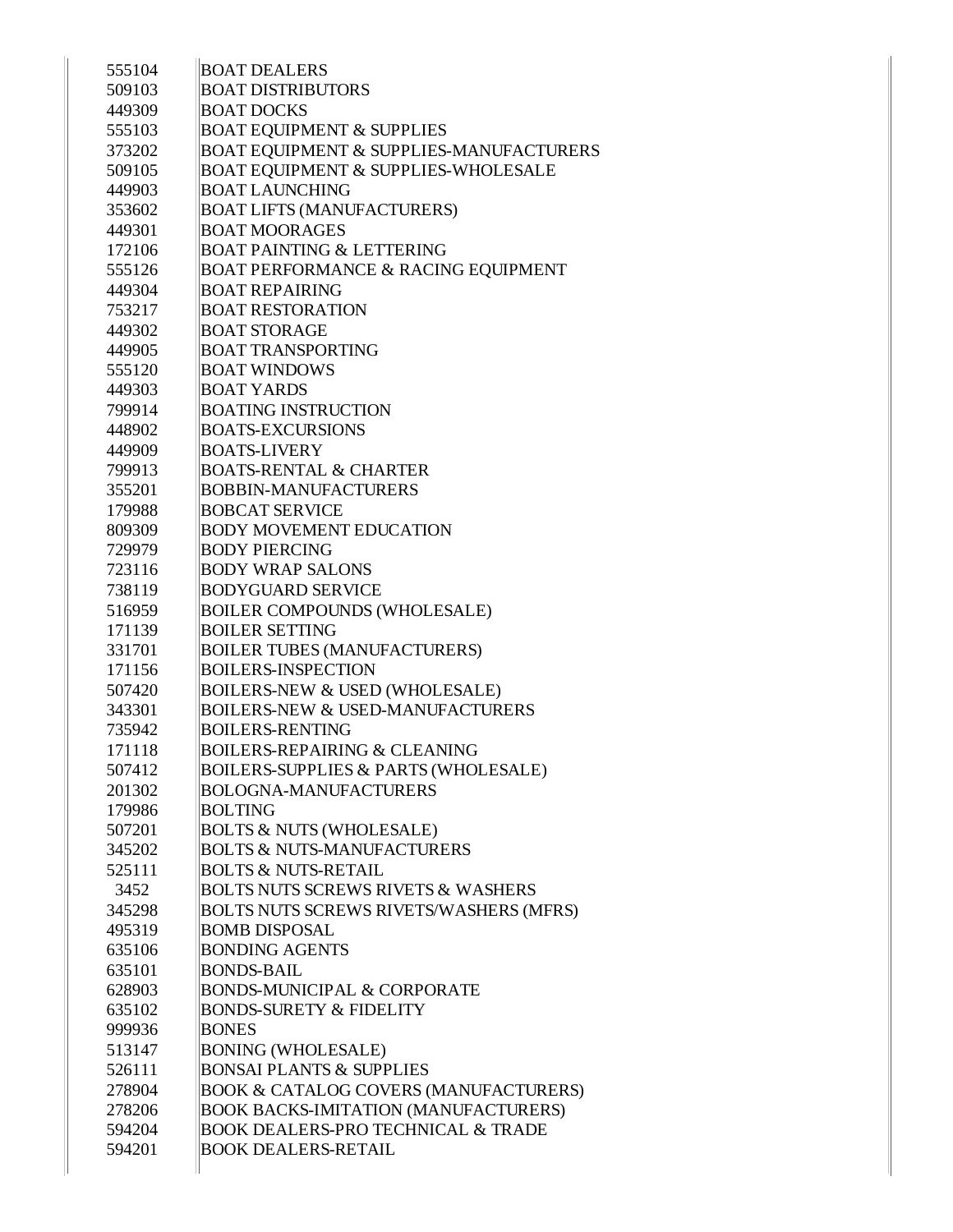| 593201 | <b>BOOK DEALERS-USED &amp; RARE</b>                    |
|--------|--------------------------------------------------------|
| 519202 | <b>BOOK DEALERS-WHOLESALE</b>                          |
| 2732   | <b>BOOK PRINTING</b>                                   |
| 733814 | <b>BOOK REVIEWERS</b>                                  |
| 5942   | <b>BOOK STORES</b>                                     |
| 278902 | <b>BOOKBINDERS</b>                                     |
| 508489 | <b>BOOKBINDERS EQUIPMENT &amp; SUPPLIES (WHOL)</b>     |
| 278906 | <b>BOOKBINDERS-HOME LIBRARY</b>                        |
| 2789   | <b>BOOKBINDING &amp; RELATED WORK</b>                  |
| 278998 | <b>BOOKBINDING &amp; RELATED WORK</b>                  |
| 571212 | <b>BOOKCASES</b>                                       |
| 273201 | <b>BOOK-MANUFACTURERS</b>                              |
| 594209 | <b>BOOKS ON TAPE</b>                                   |
| 5192   | <b>BOOKS PERIODICALS &amp; NEWSPAPERS</b>              |
| 2731   | <b>BOOKS-PUBLISHING &amp; PRINTING</b>                 |
| 273198 | <b>BOOKS-PUBLISHING &amp; PRINTING</b>                 |
| 444905 | <b>BOOMING &amp; RAFTING</b>                           |
| 3131   | <b>BOOT &amp; SHOE-CUT STOCK &amp; FINDINGS</b>        |
| 313198 | <b>BOOT &amp; SHOE-CUT STOCK &amp; FINDINGS (MFRS)</b> |
| 254207 | <b>BOOTHS-TELEPHONE (MANUFACTURERS)</b>                |
| 382922 | <b>BOOTHS-TOLL &amp; PARKING LOT &amp; ETC (MFRS)</b>  |
| 566103 | <b>BOOTS</b>                                           |
| 314301 | <b>BOOTS-MANUFACTURERS</b>                             |
| 725107 | <b>BOOTS-REPAIRING</b>                                 |
| 513901 | <b>BOOTS-WHOLESALE</b>                                 |
| 281908 | <b>BORAX (MANUFACTURERS)</b>                           |
| 179928 | <b>BORING CONTRACTORS</b>                              |
| 842207 | <b>BOTANICAL GARDENS</b>                               |
| 509322 | BOTTLE & CAN RECYCLING DEPOTS (WHOL)                   |
| 353115 | BOTTLE BREAKING MACHINES (MANUFACTURERS)               |
| 346601 | BOTTLE CAPS & SEALS (MANUFACTURERS)                    |
| 346916 | BOTTLE OPENERS (MANUFACTURERS)                         |
| 275930 | <b>BOTTLE WRAPPERS (MANUFACTURERS)</b>                 |
| 2086   | <b>BOTTLED &amp; CANNED SOFT DRINKS</b>                |
| 208601 | <b>BOTTLERS</b>                                        |
| 508526 | BOTTLERS EQUIPMENT & SUPPLIES (WHOL)                   |
| 359907 | <b>BOTTLERS EQUIPMENT &amp; SUPPLIES-MFRS</b>          |
| 322101 | <b>BOTTLES (MANUFACTURERS)</b>                         |
| 275905 | <b>BOTTLES-PRINTING</b>                                |
| 509326 | <b>BOTTLES-USED (WHOLESALE)</b>                        |
| 508559 | <b>BOTTLES-WHOLESALE</b>                               |
| 399940 | <b>BOUTIQUE ITEMS-MANUFACTURERS</b>                    |
| 562105 | <b>BOUTIQUE ITEMS-RETAIL</b>                           |
| 519924 | <b>BOUTIQUE ITEMS-WHOLESALE</b>                        |
| 508777 | <b>BOUTIQUES-SUPPLIES (WHOLESALE)</b>                  |
| 594139 | <b>BOWLING APPAREL &amp; ACCESSORIES</b>               |
| 238907 | <b>BOWLING APPAREL &amp; ACCESSORIES-MFRS</b>          |
| 509129 | <b>BOWLING APPAREL &amp; ACCESSORIES-WHOLESALE</b>     |
| 394901 | <b>BOWLING BALL-MANUFACTURERS</b>                      |
| 7933   | <b>BOWLING CENTERS</b>                                 |
| 793301 | <b>BOWLING CENTERS</b>                                 |
| 799916 | <b>BOWLING INSTRUCTION</b>                             |
| 509104 | BOWLING LANE EQUIPMENT & SUPLS (WHOL)                  |
| 179930 | <b>BOWLING LANE REFINISHING &amp; REPAIRING</b>        |
| 581215 | <b>BOX LUNCHES</b>                                     |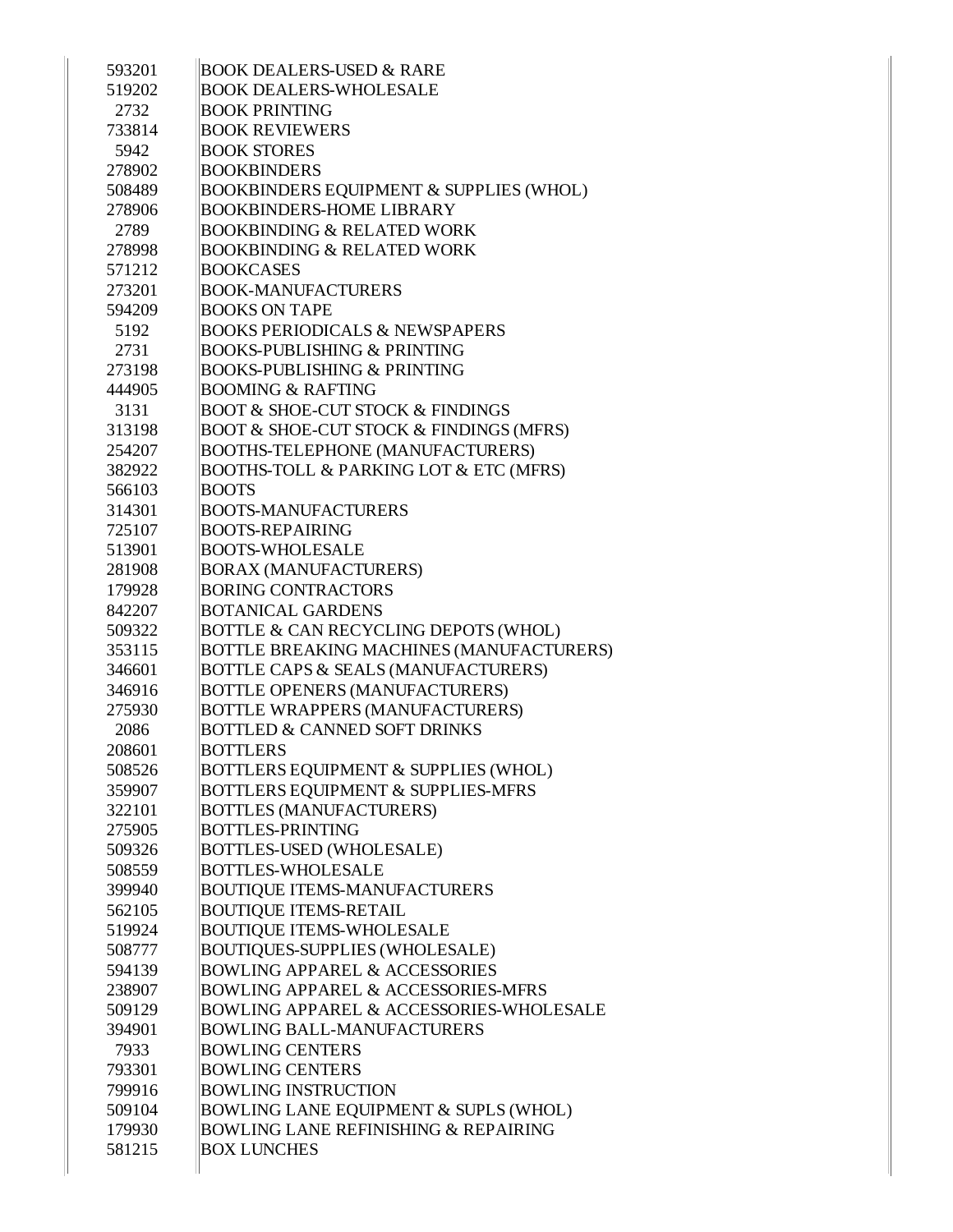| 514967 | <b>BOX LUNCHES-WHOLESALE</b>                       |
|--------|----------------------------------------------------|
| 342311 | <b>BOX OPENERS (MANUFACTURERS)</b>                 |
| 267501 | <b>BOX PARTITIONS (MANUFACTURERS)</b>              |
| 511318 | <b>BOXES-CORRUGATED &amp; FIBER (WHOLESALE)</b>    |
| 265701 | <b>BOXES-FOLDING-MANUFACTURERS</b>                 |
| 508557 | <b>BOXES-METAL (WHOLESALE)</b>                     |
| 349911 | <b>BOXES-METAL-MANUFACTURERS</b>                   |
| 265201 | <b>BOXES-PAPER (MANUFACTURERS)</b>                 |
| 265303 | BOXES-PAPER-GLUING & FINISHING (MFRS)              |
| 511319 | <b>BOXES-PAPER-WHOLESALE</b>                       |
| 308907 | <b>BOXES-PLASTIC &amp; TRANSPARENT (MFRS)</b>      |
| 511307 | <b>BOXES-SPECIALTY &amp; FANCY (WHOLESALE)</b>     |
| 265702 | <b>BOXES-SPECIALTY &amp; FANCY-MANUFACTURERS</b>   |
| 509304 | <b>BOXES-USED (WHOLESALE)</b>                      |
| 244904 | <b>BOXES-WIRE BOUND (MANUFACTURERS)</b>            |
| 508555 | <b>BOXES-WOODEN (WHOLESALE)</b>                    |
| 244101 | <b>BOXES-WOODEN-MANUFACTURERS</b>                  |
| 799978 | <b>BOXING INSTRUCTION</b>                          |
| 511310 | BOX-MANUFACTURERS EQUIP & SUPLS (WHOL)             |
| 263101 | <b>BOX-MANUFACTURERS EQUIP &amp; SUPPLIES-MFRS</b> |
| 999938 | <b>BOY &amp; GIRL ORGANIZATIONS SUPPLIES</b>       |
| 232907 | <b>BOYS CLOTHING &amp; FURNISHINGS-MFRS</b>        |
| 561103 | <b>BOYS CLOTHING &amp; FURNISHINGS-RETAIL</b>      |
| 513605 | <b>BOYS CLOTHING &amp; FURNISHINGS-WHOLESALE</b>   |
| 342915 | <b>BRACKETS (MANUFACTURERS)</b>                    |
| 224102 | <b>BRAIDS (MANUFACTURERS)</b>                      |
| 729940 | <b>BRAILLE SUPPLIES</b>                            |
| 553124 | <b>BRAKE FLUIDS</b>                                |
| 299204 | <b>BRAKE FLUIDS-MANUFACTURERS</b>                  |
| 501316 | <b>BRAKE LINING-DISTRIBUTORS</b>                   |
| 306909 | <b>BRAKE LINING-MANUFACTURERS</b>                  |
| 753930 | <b>BRAKE PARTS &amp; SUPPLIES</b>                  |
| 753914 | <b>BRAKE SERVICE</b>                               |
| 501334 | BRAKE SERVICE EQUIPMENT (WHOLESALE)                |
| 371427 | <b>BRAKE SERVICE EQUIPMENT-MANUFACTURERS</b>       |
| 753917 | <b>BRAKE SHOE BONDING &amp; EXCHANGING</b>         |
| 354203 | <b>BRAKES METAL-FORMING-MANUFACTURERS</b>          |
| 501315 | <b>BRAKES-DISTRIBUTORS</b>                         |
| 371411 | <b>BRAKES-MANUFACTURERS</b>                        |
| 6081   | <b>BRANCHES &amp; AGENCIES OF FOREIGN BANKS</b>    |
| 608198 | <b>BRANCHES &amp; AGENCIES OF FOREIGN BANKS</b>    |
| 395302 | <b>BRANDING EQUIPMENT (MANUFACTURERS)</b>          |
| 336602 | <b>BRASS (MANUFACTURERS)</b>                       |
| 334106 | <b>BRASS MILLS</b>                                 |
| 344601 | <b>BRASS PRODUCTS (MANUFACTURERS)</b>              |
| 507425 | <b>BRASS PRODUCTS-WHOLESALE</b>                    |
| 335105 | <b>BRASS RUBBINGS (MANUFACTURERS)</b>              |
| 571937 | <b>BRASS-DECORATIVE ACCESSORIES</b>                |
| 563205 | <b>BRASSIERES</b>                                  |
| 2342   | <b>BRASSIERES GIRDLES &amp; ALLIED GARMENTS</b>    |
| 234298 | BRASSIERES GIRDLES/ALLIED GRMNTS (MFRS)            |
| 234201 | <b>BRASSIERES-MANUFACTURERS</b>                    |
| 513728 | <b>BRASSIERES-WHOLESALE</b>                        |
| 507426 | <b>BRASS-WHOLESALE</b>                             |
| 769206 | <b>BRAZING</b>                                     |
|        |                                                    |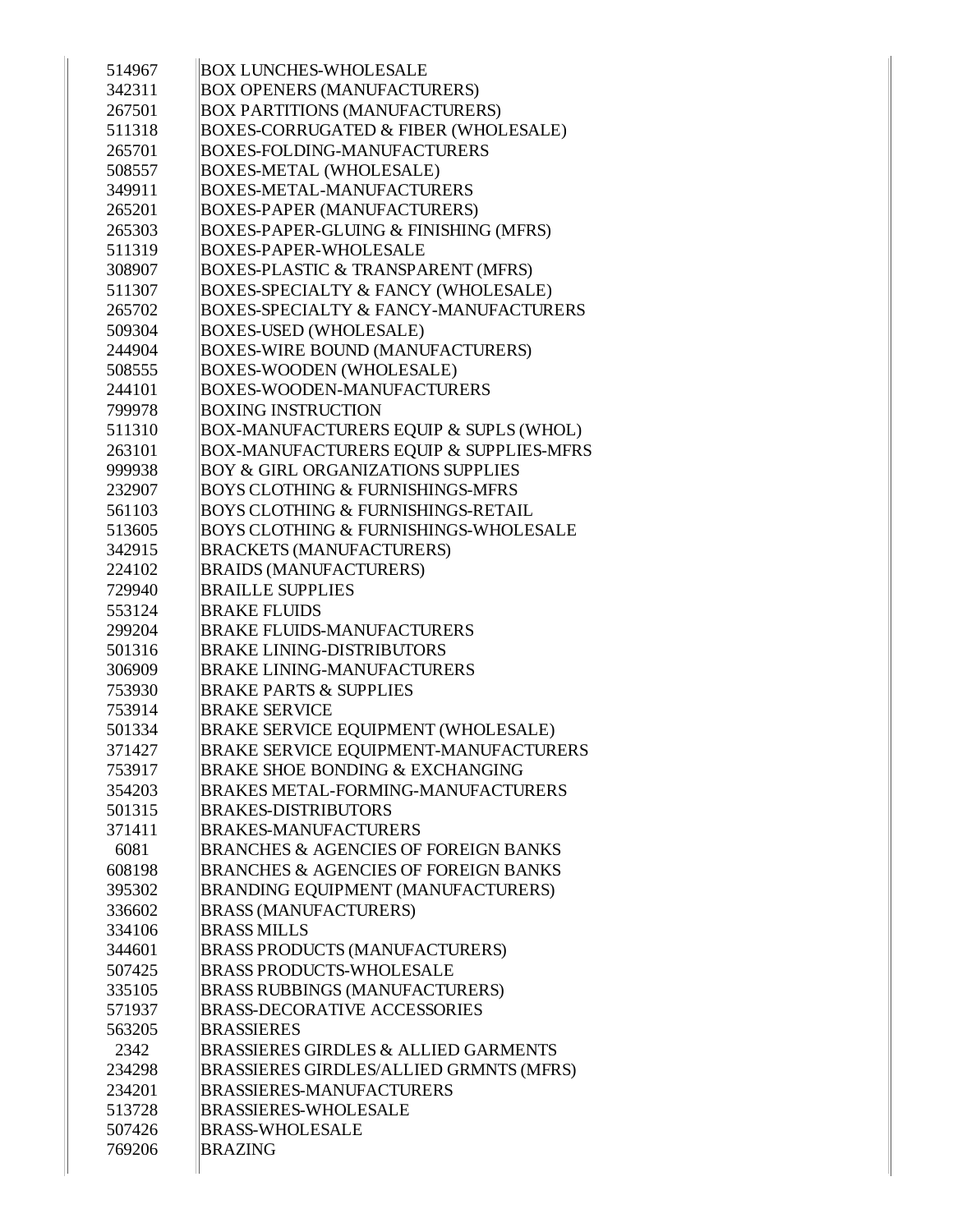| 2051   | <b>BREAD &amp; OTHER BAKERY PRODUCTS</b>           |
|--------|----------------------------------------------------|
| 205198 | BREAD/OTHER BAKERY PROD-EX COOKIES (MFR)           |
| 502114 | BREAKFAST NOOKS & BOOTHS (WHOLESALE)               |
| 839916 | <b>BREASTFEEDING SUPPLIES &amp; INFORMATION</b>    |
| 873143 | <b>BREATH DEODORANTS</b>                           |
| 208201 | <b>BREWERS</b>                                     |
| 518206 | BREWERS EQUIPMENT & SUPPLIES (WHOL)                |
| 521154 | <b>BRICK &amp; MASONRY SUPPLIES-RETAIL</b>         |
| 3251   | <b>BRICK &amp; STRUCTURAL CLAY TILE</b>            |
| 503249 | <b>BRICK &amp; TILE (WHOLESALE)</b>                |
| 355920 | BRICK MAKERS' EQUIPMENT (MANUFACTURERS)            |
| 521170 | <b>BRICK PAVERS</b>                                |
| 516964 | <b>BRICK PRESERVATIVES (WHOLESALE)</b>             |
| 5032   | <b>BRICK STONE &amp; RELATED MATERIALS</b>         |
| 503212 | BRICK-CLAY COMMON & FACE (WHOLESALE)               |
| 325101 | <b>BRICK-CLAY COMMON &amp; FACE-MANUFACTURERS</b>  |
| 521157 | <b>BRICK-CONCRETE PUMICE &amp; ETC</b>             |
| 503901 | <b>BRICK-FIRE (WHOLESALE)</b>                      |
| 329702 | <b>BRICK-IMITATION (MANUFACTURERS)</b>             |
| 325102 | <b>BRICK-MANUFACTURERS</b>                         |
| 521123 | <b>BRICK-USED</b>                                  |
| 503240 | <b>BRICK-USED-WHOLESALE</b>                        |
| 721906 | BRIDAL GOWN PRESERVATION SERVICE                   |
| 233502 | <b>BRIDAL GOWNS-WOMENS MISSES &amp; JRS-MFRS</b>   |
| 594706 | <b>BRIDAL REGISTRIES</b>                           |
| 562104 | <b>BRIDAL SHOPS</b>                                |
| 234203 | <b>BRIDAL SUPPLIES-MANUFACTURERS</b>               |
| 513717 | <b>BRIDAL SUPPLIES-WHOLESALE</b>                   |
| 478505 | <b>BRIDGE &amp; TUNNEL OPERATING COMPANIES</b>     |
| 162203 | <b>BRIDGE BUILDERS</b>                             |
| 799915 | <b>BRIDGE CLUBS</b>                                |
| 799981 | <b>BRIDGE INSTRUCTION</b>                          |
| 735307 | <b>BRIDGE MATERIALS</b>                            |
| 162298 | <b>BRIDGE TUNNEL &amp; ELEVATED HIGHWAY</b>        |
| 1622   | <b>BRIDGE TUNNEL &amp; ELEVATED HIGHWAY CONSTR</b> |
| 344105 | <b>BRIDGES-METAL-MANUFACTURERS</b>                 |
| 281909 | <b>BRINE (MANUFACTURERS)</b>                       |
| 299901 | <b>BRIQUETTES (MANUFACTURERS)</b>                  |
| 282402 | <b>BRISTLES (MANUFACTURERS)</b>                    |
| 549930 | <b>BRITISH FOOD PRODUCTS</b>                       |
| 354502 | <b>BROACHES (MANUFACTURERS)</b>                    |
| 354102 | <b>BROACHING (MANUFACTURERS)</b>                   |
| 508476 | BROACHING TOOLS & EQUIPMENT (WHOLESALE)            |
| 483203 | <b>BROADCASTING COMPANIES</b>                      |
| 366311 | BROADCASTING EQUIPMENT (MANUFACTURERS)             |
| 2211   | <b>BROADWOVEN FABRIC MILLS-COTTON</b>              |
| 221198 | <b>BROADWOVEN FABRIC MILLS-COTTON</b>              |
| 2221   | BROADWOVEN FABRIC MILLS-MANMADE & SILK             |
| 2231   | <b>BROADWOVEN FABRIC MILLS-WOOL</b>                |
| 0251   | <b>BROILER FRYER &amp; ROASTER CHICKENS</b>        |
| 025198 | <b>BROILER FRYER &amp; ROASTER CHICKENS</b>        |
| 628904 | <b>BROKERS-COUNTERTRADE</b>                        |
| 514110 | <b>BROKERS-GROCERY</b>                             |
| 653103 | <b>BROKERS-HOTEL MOTEL &amp; APARTMENT HOUSE</b>   |
| 473108 | <b>BROKERS-MERCHANDISE</b>                         |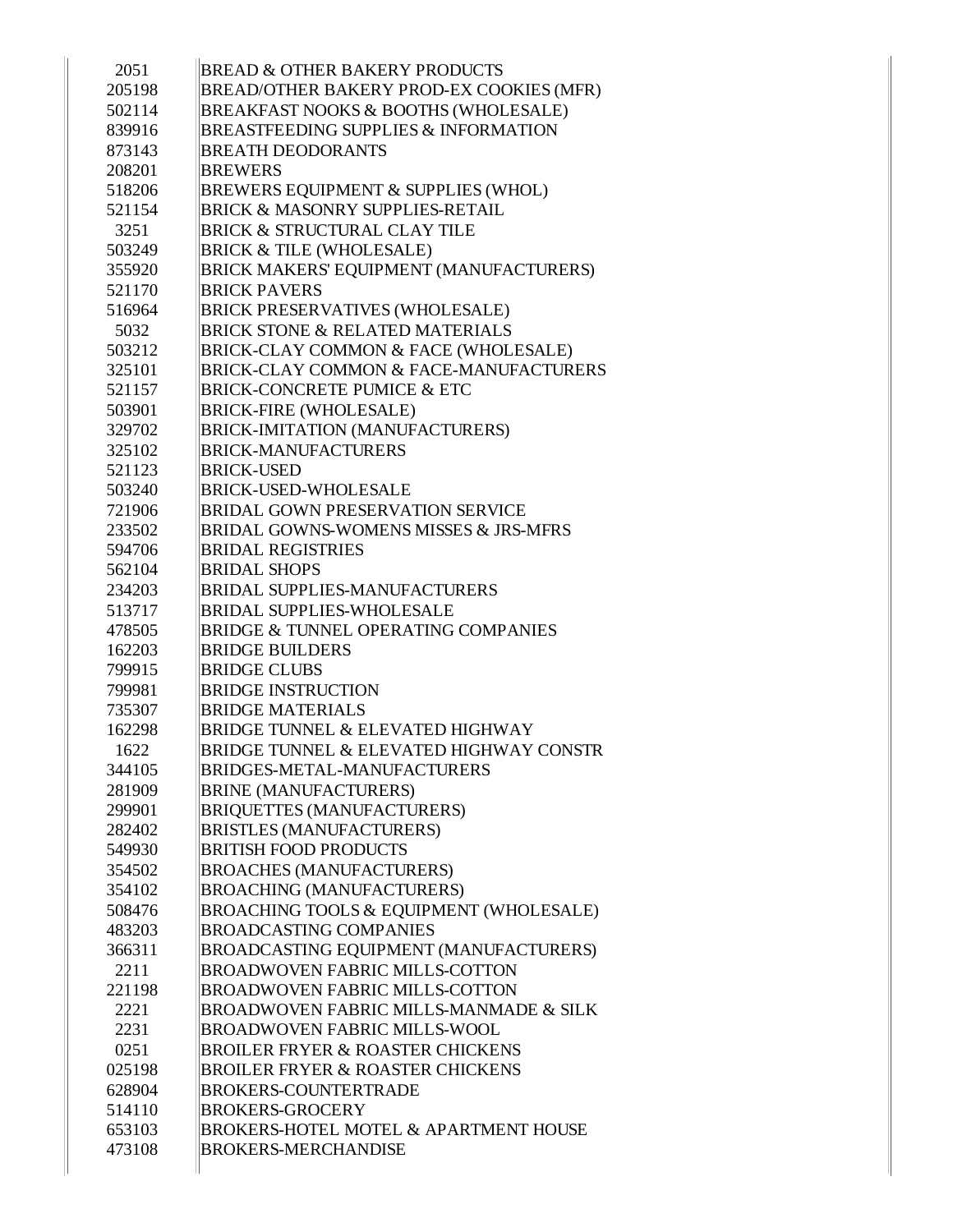| 473105 | <b>BROKERS-MOTOR TRANSPORTATION</b>              |
|--------|--------------------------------------------------|
| 336601 | <b>BRONZE (MANUFACTURERS)</b>                    |
| 599987 | <b>BRONZE CEMETERY MARKERS</b>                   |
| 284208 | <b>BRONZE CLEANING (MANUFACTURERS)</b>           |
| 344610 | BRONZE ORNAMENTAL WORK (MANUFACTURERS)           |
| 281605 | <b>BRONZE POWDERS &amp; LIQUIDS (MFRS)</b>       |
| 349912 | <b>BRONZE PRODUCTS (MANUFACTURERS)</b>           |
| 349902 | <b>BRONZE TABLETS (MANUFACTURERS)</b>            |
| 335106 | BRONZE-SHEET ROD TUBE & ETC (MFRS)               |
| 399104 | BROOM MANUFACTURERS-EQUIP & SUPLS (MFRS)         |
| 3991   | <b>BROOMS &amp; BRUSHES</b>                      |
| 399198 | <b>BROOMS &amp; BRUSHES (MANUFACTURERS)</b>      |
| 519923 | <b>BROOMS (WHOLESALE)</b>                        |
| 399101 | <b>BROOMS-MANUFACTURERS</b>                      |
| 078217 | <b>BRUSH REMOVAL SERVICE</b>                     |
| 508706 | <b>BRUSHES (WHOLESALE)</b>                       |
| 571942 | <b>BRUSHES-RETAIL (HOUSEHOLD)</b>                |
| 399102 | <b>BRUSH-MANUFACTURERS</b>                       |
| 508568 | BRUSH-MANUFACTURERS EQUIP/SUPLS (WHOL)           |
| 508231 | BUCKETS-DIGGING & HOISTING (WHOLESALE)           |
| 396501 | <b>BUCKLES (MANUFACTURERS)</b>                   |
| 396504 | BUCKLES-MFRS EQUIPMENT & SUPLS (MFRS)            |
| 513615 | <b>BUCKLES-WHOLESALE</b>                         |
| 229504 | <b>BUCKRAM (MANUFACTURERS)</b>                   |
| 347103 | BUFFING & POLISHING (MANUFACTURERS)              |
| 508704 | BUFFING & POLISHING EQUIP & SUPLS (WHOL)         |
| 507202 | <b>BUILDERS HARDWARE (WHOLESALE)</b>             |
| 152205 | <b>BUILDERS SERVICE</b>                          |
| 874111 | <b>BUILDERS-CONSTRUCTION CONTROL SERVICE</b>     |
| 7349   | <b>BUILDING CLEANING/MAINTENANCE SVCS NEC</b>    |
| 734999 | <b>BUILDING CLEANING/MAINTENANCE SVCS NEC</b>    |
| 734909 | <b>BUILDING CLEANING-EXTERIOR</b>                |
| 734912 | <b>BUILDING CLEANING-INTERIOR</b>                |
| 871210 | <b>BUILDING CONSTRUCTION-CONSULTANTS</b>         |
| 154213 | <b>BUILDING CONTRACTORS</b>                      |
| 871201 | <b>BUILDING DESIGNERS</b>                        |
| 175101 | <b>BUILDING FINISH</b>                           |
| 738919 | <b>BUILDING INSPECTION SERVICE</b>               |
| 734911 | <b>BUILDING MAINTENANCE</b>                      |
| 521126 | <b>BUILDING MATERIALS</b>                        |
| 243103 | <b>BUILDING MATERIALS-MANUFACTURERS</b>          |
| 593207 | <b>BUILDING MATERIALS-USED</b>                   |
| 503114 | <b>BUILDING MATERIALS-WHOLESALE</b>              |
| 154101 | <b>BUILDING RESTORATION &amp; PRESERVATION</b>   |
| 179929 | <b>BUILDING SPECIALTIES</b>                      |
| 154109 | <b>BUILDING SYSTEMS &amp; COMPONENTS</b>         |
| 154224 | <b>BUILDINGS-AIR SUPPORTED</b>                   |
| 174103 | <b>BUILDINGS-CONCRETE</b>                        |
| 154210 | <b>BUILDINGS-METAL</b>                           |
| 344801 | <b>BUILDINGS-METAL-MANUFACTURERS</b>             |
| 154223 | <b>BUILDINGS-METAL-REPAIRING</b>                 |
| 503911 | <b>BUILDINGS-METAL-WHOLESALE</b>                 |
| 154214 | <b>BUILDINGS-POLE</b>                            |
| 154215 | <b>BUILDINGS-PORTABLE</b>                        |
| 245202 | <b>BUILDINGS-PRE-CUT PREFAB &amp; MODLR-MFRS</b> |
|        |                                                  |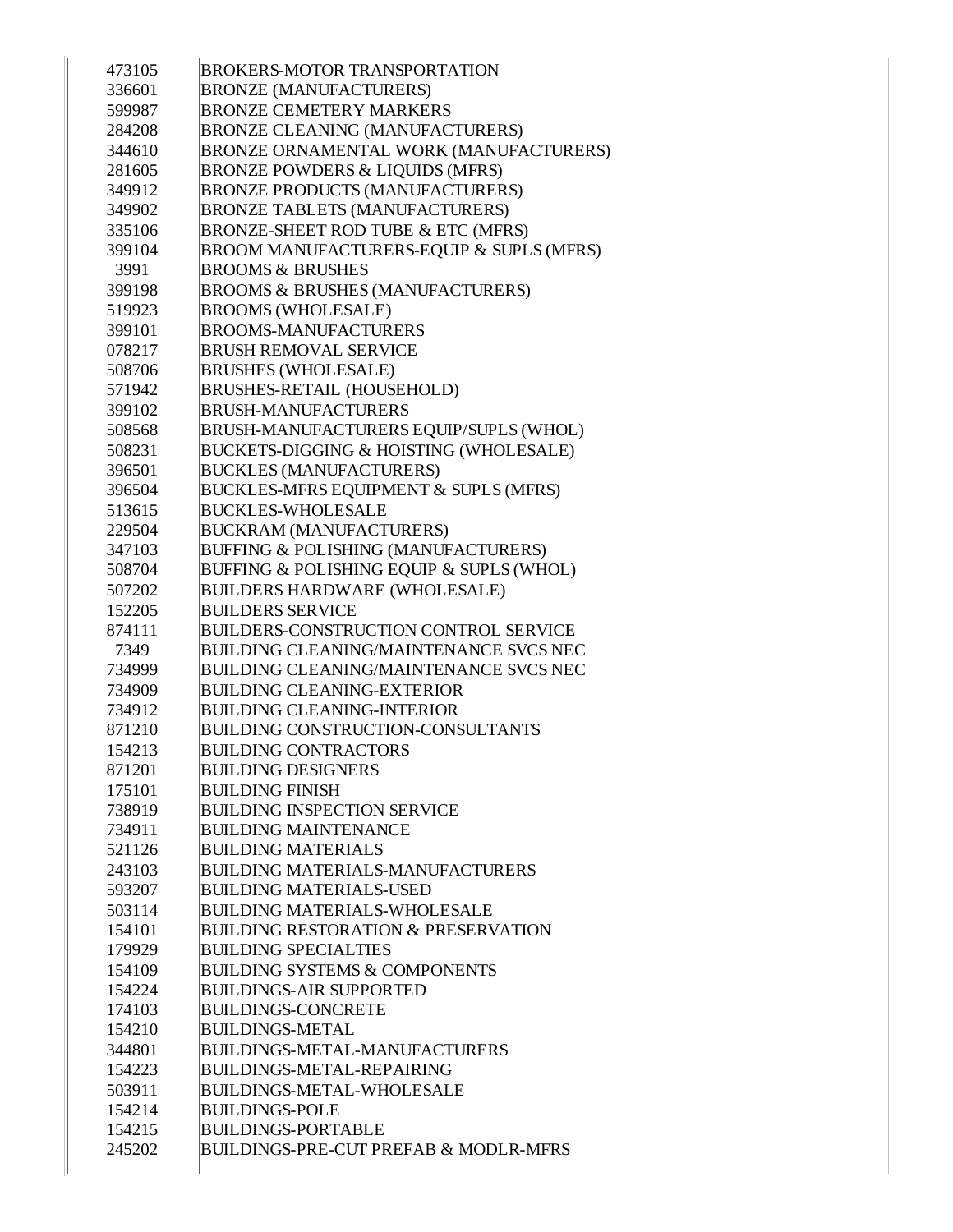| 154212 | BUILDINGS-PRE-CUT PREFABRICATED/MODULAR            |
|--------|----------------------------------------------------|
| 503919 | <b>BUILDINGS-PRE-CUT PREFABRICATED-WHOL</b>        |
| 503932 | <b>BUILDINGS-WHOLESALE</b>                         |
| 245206 | <b>BUILDINGS-WOOD (MANUFACTURERS)</b>              |
| 421322 | <b>BULK COMMODITY TRANSPORT</b>                    |
| 514107 | <b>BULK FOODS-WHOLESALE</b>                        |
| 508816 | <b>BULKHEADS (WHOLESALE)</b>                       |
| 179404 | <b>BULLDOZING</b>                                  |
| 511215 | <b>BULLETIN &amp; DIRECTORY BOARDS (WHOL)</b>      |
| 503909 | BULLET-RESISTANT EQUIPMENT (WHOLESALE)             |
| 733608 | <b>BUMPER STICKERS</b>                             |
| 308917 | <b>BUOYS-MARINE (MANUFACTURERS)</b>                |
| 862104 | <b>BUREAUS</b>                                     |
| 366906 | <b>BURGLAR ALARM SYSTEMS &amp; MONITORING-MFRS</b> |
| 506324 | BURGLAR ALARM SYSTEMS (WHOLESALE)                  |
| 738203 | <b>BURGLAR ALARM SYSTEMS-MONITORING</b>            |
| 738202 | <b>BURGLAR ALARM SYSTEMS-RETAIL</b>                |
| 179901 | <b>BURGLAR BARS</b>                                |
| 506327 | BURGLAR RESISTANT EQUIPMENT (WHOLESALE)            |
| 738105 | <b>BURGLARY &amp; ROBBERY PROTECTIVE SERVICE</b>   |
| 3995   | <b>BURIAL CASKETS</b>                              |
| 399598 | <b>BURIAL CASKETS (MANUFACTURERS)</b>              |
| 508707 | <b>BURIAL VAULTS (WHOLESALE)</b>                   |
| 399501 | <b>BURIAL VAULTS-MANUFACTURERS</b>                 |
| 519926 | <b>BURLAP (WHOLESALE)</b>                          |
| 229914 | <b>BURLAP-MANUFACTURERS</b>                        |
| 519949 | <b>BURLS (WHOLESALE)</b>                           |
| 343309 | BURNERS-INDUSTRIAL (MANUFACTURERS)                 |
| 179954 | <b>BURRING</b>                                     |
| 357917 | BURSTING MACHINES (MANUFACTURERS)                  |
| 4142   | <b>BUS CHARTER SERVICE-EXCEPT LOCAL</b>            |
| 753223 | <b>BUS CONVERSION</b>                              |
| 413101 | <b>BUS LINES</b>                                   |
| 472903 | <b>BUS LINES-TICKET AGENCIES</b>                   |
| 411909 | <b>BUS TOUR AGENCIES</b>                           |
| 371301 | <b>BUSES-BODIES (MANUFACTURERS)</b>                |
| 414201 | <b>BUSES-CHARTER &amp; RENTAL</b>                  |
| 501207 | <b>BUSES-DISTRIBUTORS</b>                          |
| 371108 | <b>BUSES-MANUFACTURERS</b>                         |
| 501209 | <b>BUSES-NEW &amp; USED (WHOLESALE)</b>            |
| 501322 | <b>BUSES-PARTS &amp; SUPPLIES (WHOLESALE)</b>      |
| 362103 | <b>BUSES-PARTS &amp; SUPPLIES-MANUFACTURERS</b>    |
| 753921 | <b>BUSES-REPAIRING &amp; SERVICE</b>               |
| 415101 | <b>BUSES-SCHOOL TRANSPORTATION SERVICE</b>         |
| 332504 | <b>BUSHINGS &amp; BEARINGS-MANUFACTURERS</b>       |
| 508455 | <b>BUSHINGS (WHOLESALE)</b>                        |
| 8244   | <b>BUSINESS &amp; SECRETARIAL SCHOOLS</b>          |
| 861101 | <b>BUSINESS &amp; TRADE ORGANIZATIONS</b>          |
| 8611   | <b>BUSINESS ASSOCIATIONS</b>                       |
| 738922 | <b>BUSINESS BROKERS</b>                            |
| 275908 | <b>BUSINESS CARDS (MANUFACTURERS)</b>              |
| 822201 | <b>BUSINESS COLLEGES</b>                           |
| 8748   | <b>BUSINESS CONSULTING SERVICES NEC</b>            |
| 738921 | <b>BUSINESS DEVELOPMENT</b>                        |
| 888806 | <b>BUSINESS EXECUTIVES</b>                         |
|        |                                                    |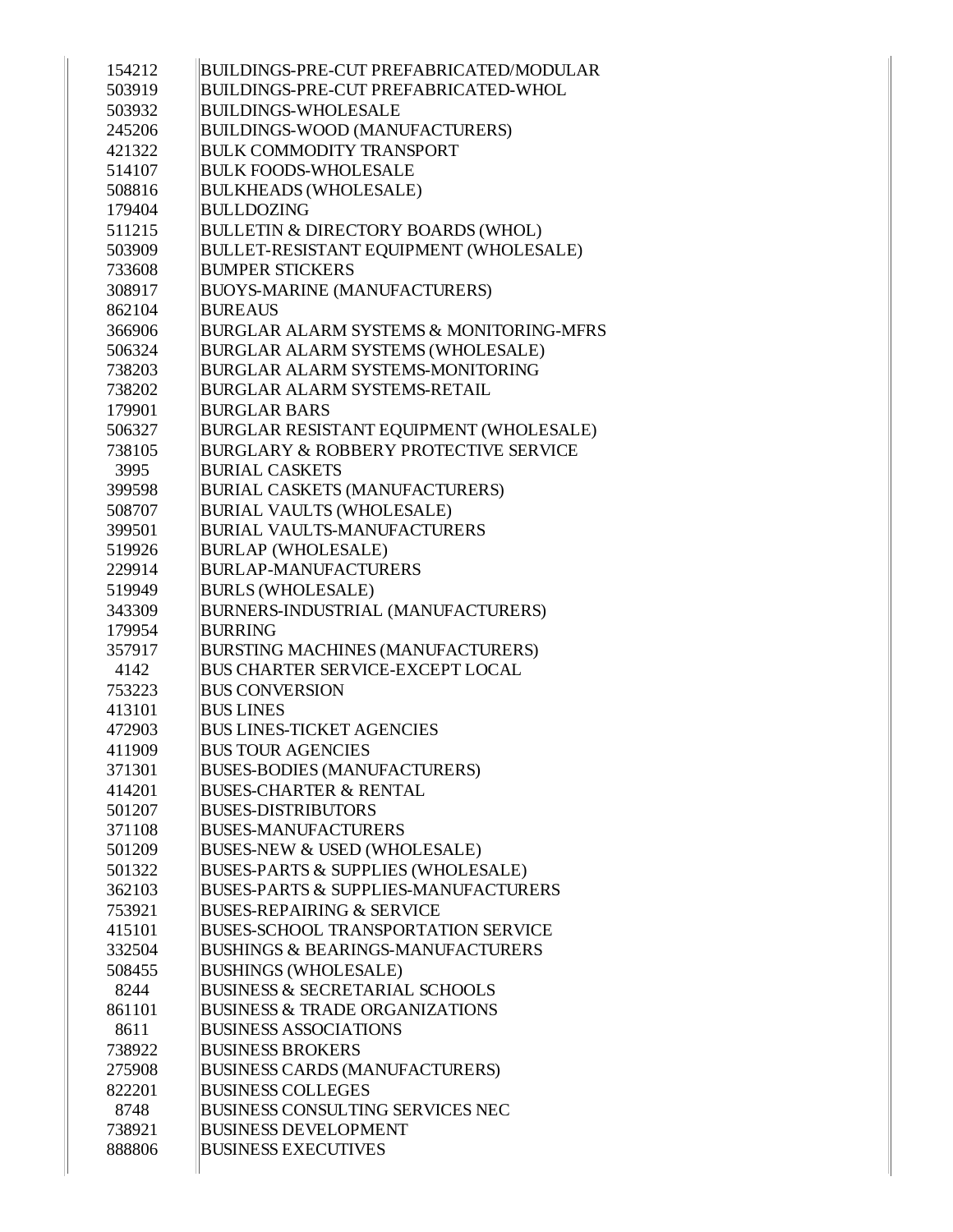| 511207 | BUSINESS FORMS & SYSTEMS (WHOLESALE)              |
|--------|---------------------------------------------------|
| 276103 | <b>BUSINESS FORMS &amp; SYSTEMS-MANUFACTURERS</b> |
| 874201 | <b>BUSINESS MANAGEMENT CONSULTANTS</b>            |
| 519207 | <b>BUSINESS PUBLICATIONS (WHOLESALE)</b>          |
| 738923 | <b>BUSINESS RECORDS &amp; DOCUMENTS-STORAGE</b>   |
| 7389   | <b>BUSINESS SERVICES NEC</b>                      |
| 738999 | <b>BUSINESS SERVICES NEC</b>                      |
| 864121 | <b>BUSINESS SUPPORT SERVICE</b>                   |
| 506557 | <b>BUSINESS TELEVISION (WHOLESALE)</b>            |
| 888813 | <b>BUSINESSES IN AFFLUENT NEIGHBORHOODS</b>       |
| 399911 | <b>BUST FORMS-MANUFACTURERS</b>                   |
| 598402 | <b>BUTANE GAS</b>                                 |
| 254103 | <b>BUTCHER BLOCKS-HOUSEHOLD (MFRS)</b>            |
| 514701 | <b>BUTCHERING</b>                                 |
| 508709 | BUTCHERS EQUIPMENT & SUPPLIES (WHOL)              |
| 514302 | <b>BUTTER (WHOLESALE)</b>                         |
| 396506 | <b>BUTTON CARDING (MANUFACTURERS)</b>             |
| 594917 | <b>BUTTON COVERING</b>                            |
| 396505 | <b>BUTTON MAKERS</b>                              |
| 363910 | <b>BUTTONHOLE MAKERS (MANUFACTURERS)</b>          |
| 239510 | <b>BUTTONHOLE MAKERS-MANUFACTURERS</b>            |
| 519959 | BUTTONS-ADVERTISING (WHOLESALE)                   |
| 513112 | BUTTONS-CLOTHING (WHOLESALE)                      |
| 396502 | BUTTONS-MFRS EQUIPMENT & SUPLS (MFRS)             |
| 729922 | <b>BUYERS INFORMATION SERVICE</b>                 |
| 729948 | <b>BUYERS SERVICE</b>                             |
| 245203 | <b>CABANAS-MANUFACTURERS</b>                      |
| 581306 | <b>CABARETS</b>                                   |
| 701115 | <b>CABIN RENTALS</b>                              |
| 503129 | <b>CABINET COMPONENTS-WHOLESALE</b>               |
| 175103 | <b>CABINET MAKERS</b>                             |
| 503120 | CABINET MAKERS EQUIPMENT & SUPLS (WHOL)           |
| 342903 | CABINET MAKERS EQUIPMENT & SUPPLIES-MFRS          |
| 571236 | <b>CABINETS</b>                                   |
| 243401 | CABINETS-MANUFACTURERS                            |
| 251401 | CABINETS-METAL (MANUFACTURERS)                    |
| 152123 | CABINETS-RESURFACING & REFINISHING                |
| 503113 | <b>CABINETS-WHOLESALE</b>                         |
| 4841   | <b>CABLE &amp; OTHER PAY TV SERVICES</b>          |
| 335702 | <b>CABLE (MANUFACTURERS)</b>                      |
| 484106 | <b>CABLE ADDRESS REGISTRATION BUREAUS</b>         |
| 162314 | CABLE CONDUIT & POLE-CONTRACTORS                  |
| 162313 | CABLE DETECTION INSTALLATION & SPLICING           |
| 306906 | <b>CABLE GRIPS-MANUFACTURERS</b>                  |
| 179932 | <b>CABLE SPLICING</b>                             |
| 366301 | CABLE TELEVISION EQUIPMENT-MANUFACTURERS          |
| 484108 | CABLE TELEVISION EQUIPMENT-RETAILERS              |
| 506537 | CABLE TELEVISION EQUIPMENT-WHOLESALE              |
| 162315 | CABLE TELEVISION SYSTEMS-CONTRACTORS              |
| 173110 | CABLE/WIRE-INSTALLATION-VOICE/DATA SYST           |
| 335703 | CABLES-INSULATED (MANUFACTURERS)                  |
| 501201 | CABS-TRACTOR TRUCK & ETC (WHOLESALE)              |
| 526140 | <b>CACTI</b>                                      |
| 737303 | <b>CAD SYSTEMS &amp; SERVICES</b>                 |
| 333905 | CADMIUM (MANUFACTURERS)                           |
|        |                                                   |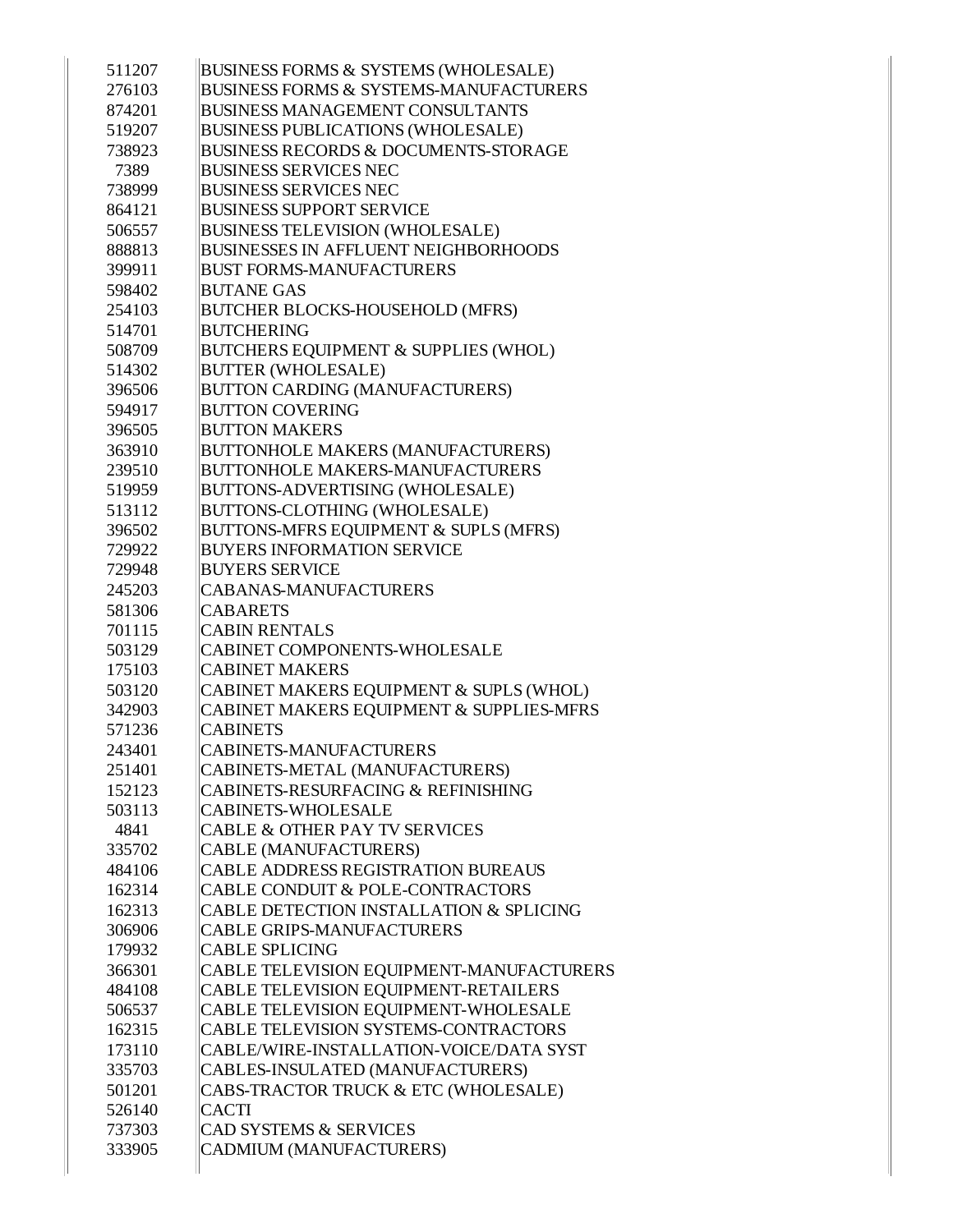| 581214 | <b>CAFES</b>                                       |
|--------|----------------------------------------------------|
| 581213 | <b>CAFETERIAS</b>                                  |
| 581238 | CAFETERIAS-INDUSTRIAL-OPERATORS                    |
| 349615 | CAGES-ANIMAL (MANUFACTURERS)                       |
| 344318 | CAISSONS (MANUFACTURERS)                           |
| 162919 | <b>CAISSONS-STRUCTURAL</b>                         |
| 546106 | <b>CAKE DECORATING</b>                             |
| 599954 | CAKE DECORATING EQUIPMENT & SUPPLIES               |
| 544105 | CAKE DECORATING INSTRUCTION                        |
| 281910 | CALCIUM CARBONATE (MANUFACTURERS)                  |
| 516942 | CALCIUM CHLORIDE (WHOLESALE)                       |
| 3578   | CALCULATING & ACCOUNTING MACHINES                  |
| 357898 | CALCULATING & ACCOUNTING MACHINES (MFRS)           |
| 357802 | CALCULATING & ADDING MACHINES/SUPLS-MFRS           |
| 504402 | CALCULATING & ADDING MACHS/SUPLS (WHOL)            |
| 874845 | <b>CALCULATING CHARTS &amp; TABLES</b>             |
| 872104 | <b>CALCULATING SERVICE</b>                         |
| 735996 | CALCULATING/ADDING MACHINES/SUPL-RENTING           |
| 769995 | CALCULATING/ADDING MACHS & SUPLS-SVC/RPR           |
| 519925 | <b>CALENDARS (WHOLESALE)</b>                       |
| 275212 | CALENDARS-MANUFACTURERS                            |
| 382503 | CALIBRATION DEVICES (MANUFACTURERS)                |
| 873422 | <b>CALIBRATION SERVICES</b>                        |
| 733607 | <b>CALLIGRAPHERS</b>                               |
| 506517 | CALLING PAGING/SIGNAL EQPT/SYSTS (WHOL)            |
| 5946   | CAMERA & PHOTOGRAPHIC SUPPLY STORES                |
| 556110 | <b>CAMPERS &amp; PICK-UP COACHES-DEALERS</b>       |
| 501211 | <b>CAMPERS &amp; PICK-UP COACHES-DISTRIBUTORS</b>  |
| 379204 | <b>CAMPERS &amp; PICK-UP COACHES-MANUFACTURERS</b> |
| 751904 | CAMPERS & PICK-UP COACHES-RENTING                  |
| 753916 | CAMPERS & PICK-UP COACHES-REPAIR & SVC             |
| 556109 | <b>CAMPERS-SUPPLIES &amp; PARTS</b>                |
| 703301 | <b>CAMPGROUNDS</b>                                 |
| 874896 | <b>CAMPING CONSULTANTS</b>                         |
| 594138 | <b>CAMPING EQUIPMENT</b>                           |
| 394912 | CAMPING EQUIPMENT-MANUFACTURERS                    |
| 735905 | CAMPING EQUIPMENT-RENTING                          |
| 509130 | CAMPING EQUIPMENT-WHOLESALE                        |
| 703203 | <b>CAMPS</b>                                       |
| 703206 | <b>CAMPS-INFORMATION &amp; REFERRAL</b>            |
| 501325 | CAMS-GRINDING & CUTTING (WHOLESALE)                |
| 354504 | <b>CAMS-MANUFACTURERS</b>                          |
| 363403 | CAN OPENERS-MANUFACTURERS                          |
| 502330 | <b>CAN OPENERS-WHOLESALE</b>                       |
| 305304 | CAN SEALING EQUIPMENT (MANUFACTURERS)              |
| 355607 | CAN WASHERS & SANITIZERS-MANUFACTURERS             |
| 832264 | <b>CANCER INFORMATION</b>                          |
| 806906 | <b>CANCER TREATMENT CENTERS</b>                    |
| 599953 | <b>CANDLES</b>                                     |
| 399941 | <b>CANDLES-MANUFACTURERS</b>                       |
| 519941 | CANDLES-MFRS EQUIPMENT & SUPLS (WHOL)              |
| 571935 | <b>CANDLESTICKS</b>                                |
| 519942 | <b>CANDLES-WHOLESALE</b>                           |
| 514502 | CANDY & CONFECTIONERY-BROKERS                      |
| 874245 | CANDY & CONFECTIONERY-CONSULTANTS                  |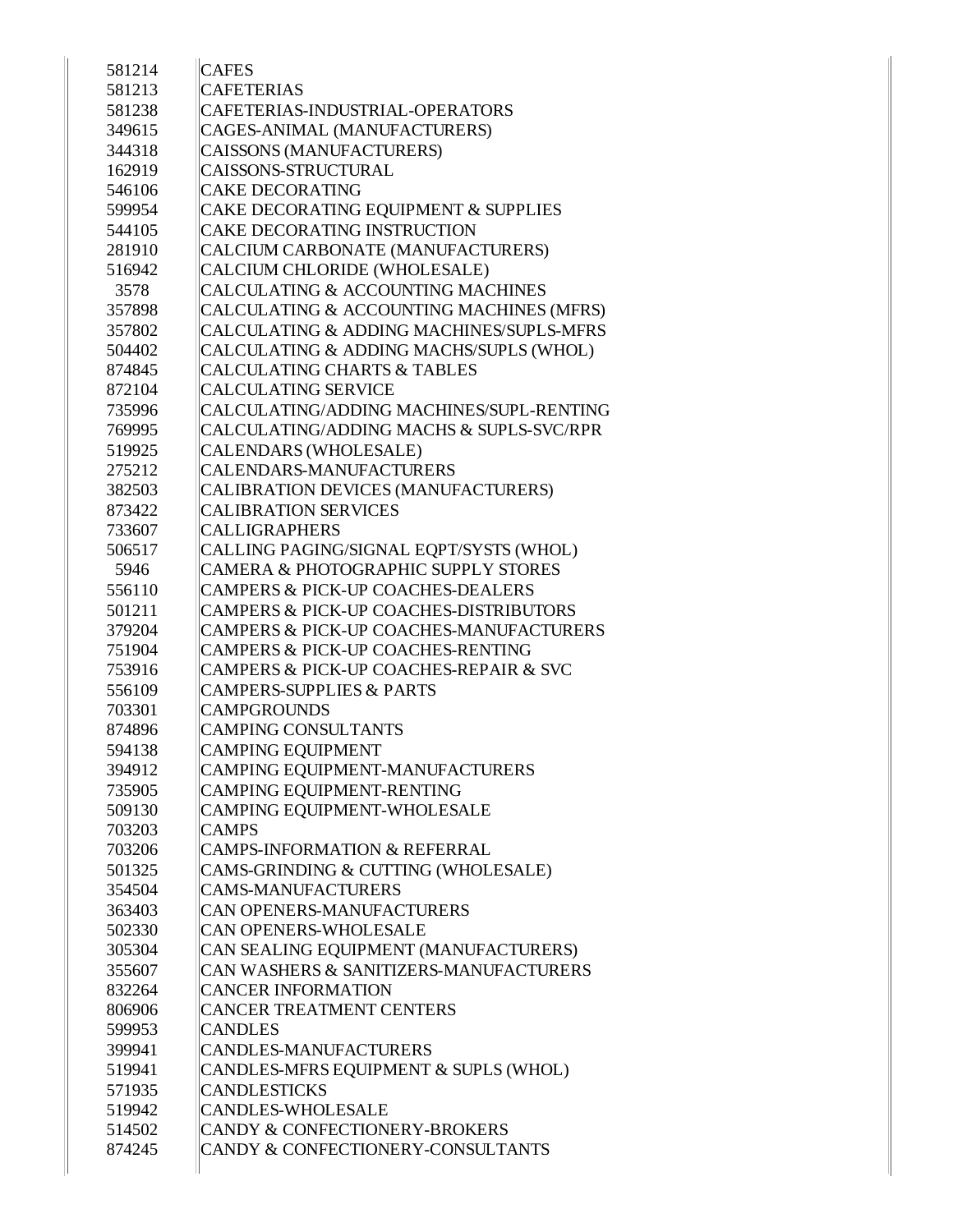| 206401 | CANDY & CONFECTIONERY-MANUFACTURERS      |
|--------|------------------------------------------|
| 355603 | CANDY & CONFECTIONERY-MFRS EQUIP (MFRS)  |
| 514508 | CANDY & CONFECTIONERY-MFRS SUPLS (WHOL)  |
| 544101 | CANDY & CONFECTIONERY-RETAIL             |
| 514501 | CANDY & CONFECTIONERY-WHOLESALE          |
| 544106 | CANDY & COOKIE ARRANGEMENTS              |
| 2064   | CANDY & OTHER CONFECTIONERY PRODUCTS     |
| 544104 | <b>CANDY MAKING SUPPLIES</b>             |
| 5441   | CANDY NUT & CONFECTIONERY STORES         |
| 762930 | CANDY/CONFECTIONERY-MFRS EQUIP-REPAIRING |
| 2061   | CANE SUGAR-EXCEPT REFINING               |
| 2062   | <b>CANE SUGAR-REFINING</b>               |
| 504716 | <b>CANES (WHOLESALE)</b>                 |
| 764101 | <b>CANING</b>                            |
| 521146 | <b>CANING SUPPLIES</b>                   |
| 341101 | <b>CAN-MANUFACTURERS</b>                 |
| 354204 | CAN-MANUFACTURERS MACHINERY (MFRS)       |
| 2091   | CANNED & CURED FISH & SEAFOODS           |
| 209198 | CANNED & CURED FISH & SEAFOODS (MFRS)    |
| 2033   | CANNED FRUITS VEGETABLES & PRESERVES     |
| 514943 | <b>CANNED GOODS-WHOLESALE</b>            |
| 2032   | <b>CANNED SPECIALTIES</b>                |
| 203298 | CANNED SPECIALTIES (MANUFACTURERS)       |
| 203302 | CANNING (MANUFACTURERS)                  |
| 508547 | CANNING EQUIPMENT & SUPPLIES (WHOLESALE) |
| 799917 | <b>CANOE TRIP OUTFITTERS</b>             |
| 373203 | <b>CANOE-MANUFACTURERS</b>               |
| 555106 | <b>CANOES</b>                            |
| 799918 | <b>CANOES-RENTAL &amp; CHARTER</b>       |
| 735984 | <b>CANOPIES-RENTED</b>                   |
| 508529 | CANS (WHOLESALE)                         |
| 265505 | CANS-FIBER (MANUFACTURERS)               |
| 2394   | <b>CANVAS &amp; RELATED PRODUCTS</b>     |
| 519948 | CANVAS GOODS (WHOLESALE)                 |
| 239406 | <b>CANVAS GOODS-MANUFACTURERS</b>        |
| 753218 | CANVAS GOODS-REPAIRING                   |
| 599952 | <b>CANVAS PRODUCTS</b>                   |
| 239410 | <b>CANVAS PRODUCTS-CUSTOM MADE</b>       |
| 221106 | <b>CANVAS-MANUFACTURERS</b>              |
| 519927 | <b>CANVAS-WHOLESALE</b>                  |
| 506348 | CAPACITORS (WHOLESALE)                   |
| 367501 | CAPACITORS-MANUFACTURERS                 |
| 356504 | CAPPING MACHINERY (MANUFACTURERS)        |
| 569902 | <b>CAPS &amp; GOWNS</b>                  |
| 569940 | <b>CAPS &amp; HATS-RETAIL</b>            |
| 513606 | CAPS (WHOLESALE)                         |
| 809949 | <b>CAPTIONING SERVICES-TELEVISION</b>    |
| 478901 | <b>CAR LOADING &amp; UNLOADING</b>       |
| 411908 | CAR POOL INFORMATION SERVICE             |
| 751305 | <b>CAR PULLERS</b>                       |
| 539906 | <b>CAR SEATS-CHILDREN</b>                |
| 411904 | <b>CAR SERVICE</b>                       |
| 754201 | <b>CAR WASHING &amp; POLISHING</b>       |
| 358904 | CAR WASHING & POLISHING EQUIPMENT-MFRS   |
| 754205 | CAR WASHING & POLISHING-COIN OPERATED    |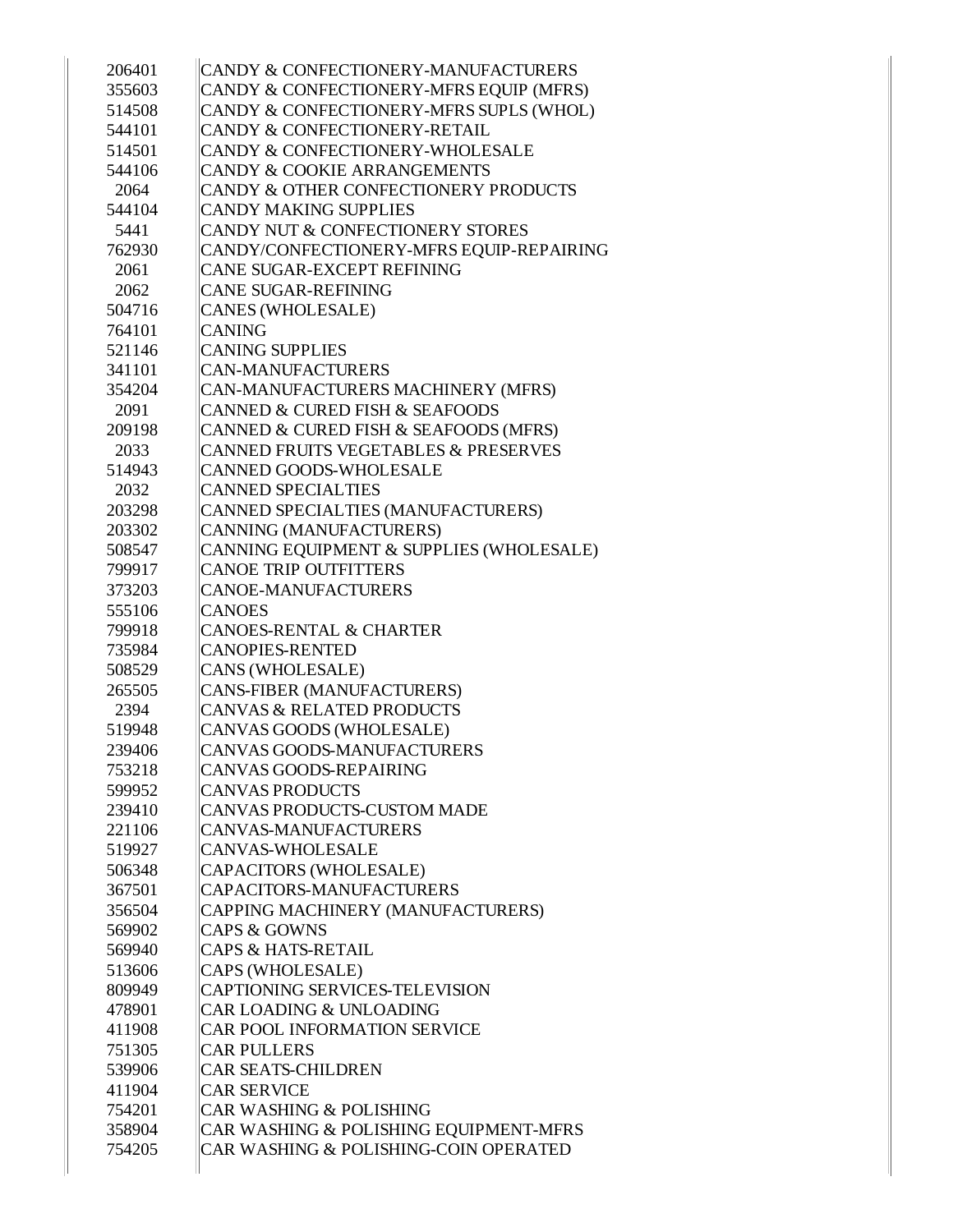| 508708 | CAR WASHING/POLISHING EQUIP/SUPLS (WHOL) |
|--------|------------------------------------------|
| 516941 | CARBIDE (WHOLESALE)                      |
| 364806 | CARBIDE LIGHTS (MANUFACTURERS)           |
| 508552 | CARBIDE METALS & PRODUCTS (WHOLESALE)    |
| 281911 | CARBIDE METALS & PRODUCTS-MANUFACTURERS  |
| 3624   | <b>CARBON &amp; GRAPHITE PRODUCTS</b>    |
| 362498 | CARBON & GRAPHITE PRODUCTS (MFRS)        |
| 2895   | <b>CARBON BLACK</b>                      |
| 289501 | <b>CARBON BLACK-MANUFACTURERS</b>        |
| 362401 | <b>CARBON BRUSHES-MANUFACTURERS</b>      |
| 516947 | CARBON DIOXIDE (WHOLESALE)               |
| 873438 | <b>CARBON MONOXIDE TESTING</b>           |
| 3955   | <b>CARBON PAPER &amp; INKED RIBBON</b>   |
| 511217 | CARBON PAPER (WHOLESALE)                 |
| 395501 | CARBON PAPER-MANUFACTURERS               |
| 754920 | <b>CARBON PETROLEUM</b>                  |
| 516929 | CARBON PRODUCTS (WHOLESALE)              |
| 286902 | CARBON TETRACHLORIDE (MANUFACTURERS)     |
| 281904 | CARBON-ACTIVATED (MANUFACTURERS)         |
| 516960 | CARBONATORS (WHOLESALE)                  |
| 516915 | CARBONIC GAS (WHOLESALE)                 |
| 322102 | CARBOYS (MANUFACTURERS)                  |
| 753919 | <b>CARBURETORS</b>                       |
| 3592   | CARBURETORS PISTONS & PISTON RINGS       |
| 359298 | CARBURETORS PISTONS RINGS/VALVES (MFRS)  |
| 359201 | CARBURETORS-MANUFACTURERS                |
| 501347 | CARBURETORS-WHOLESALE                    |
| 262106 | CARD & PAPER FINISHING (MANUFACTURERS)   |
| 347923 | CARD CASES (MANUFACTURERS)               |
| 738201 | <b>CARD KEY SYSTEMS</b>                  |
| 799920 | <b>CARD PLAYING ROOMS</b>                |
| 511315 | CARDBOARD (WHOLESALE)                    |
| 829961 | CARDIOPULMONARY RESUSCITATION INFO/SVCS  |
| 502347 | CARDTABLE COVERS (WHOLESALE)             |
| 833106 | CAREER & VOCATIONAL COUNSELING           |
| 508545 | CARGO & FREIGHT CONTAINERS (WHOLESALE)   |
| 244905 | CARGO & FREIGHT CONTAINERS-MANUFACTURERS |
| 508826 | CARGO STABILIZING DEVICES (WHOLESALE)    |
| 508711 | CARNIVAL SUPPLIES (WHOLESALE)            |
| 799919 | <b>CARNIVALS</b>                         |
| 175102 | <b>CARPENTERS</b>                        |
| 1751   | <b>CARPENTRY WORK</b>                    |
| 721704 | <b>CARPET &amp; RUG CLEANERS</b>         |
| 358201 | CARPET & RUG CLEANING EQUIP & SUPLS-MFRS |
| 508710 | CARPET & RUG CLEANING EQUIP/SUPLS (WHOL) |
| 735944 | CARPET & RUG CLEANING EQUIPMENT-RENTAL   |
| 571305 | <b>CARPET &amp; RUG DEALERS-NEW</b>      |
| 571304 | CARPET & RUG DEALERS-ORIENTAL            |
| 593206 | <b>CARPET &amp; RUG DEALERS-USED</b>     |
| 594528 | CARPET & RUG MAKING-INSTRUCTION & SUPLS  |
| 502343 | CARPET & RUG PADS LININGS & ACCES-WHOL   |
| 721702 | <b>CARPET &amp; RUG REPAIRING</b>        |
| 502307 | CARPET & RUG-DISTRIBUTORS                |
| 721703 | <b>CARPET &amp; RUG-DYERS</b>            |
| 571311 | <b>CARPET &amp; RUG-FINISHING</b>        |
|        |                                          |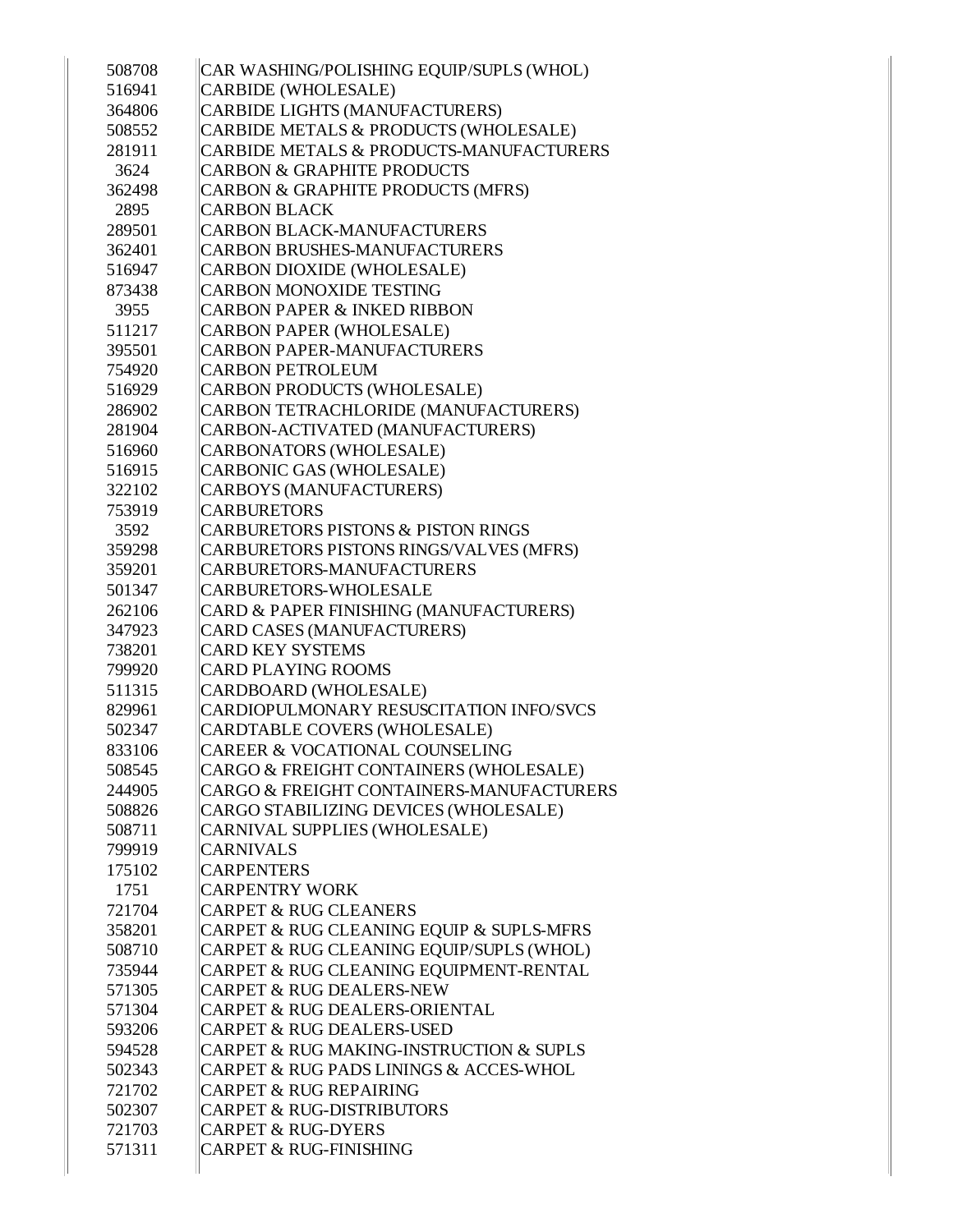| 227303 | <b>CARPET &amp; RUG-MANUFACTURERS</b>                  |
|--------|--------------------------------------------------------|
| 175209 | <b>CARPET &amp; RUG-MEASURING SERVICE</b>              |
| 229910 | CARPET & RUG-PADS & LININGS-MFRS                       |
| 571303 | <b>CARPET &amp; RUG-PADS LININGS &amp; ACCESSORIES</b> |
| 735946 | <b>CARPET &amp; RUG-RENTING</b>                        |
| 571315 | <b>CARPET &amp; RUGS CUSTOM MADE</b>                   |
| 422611 | <b>CARPET &amp; RUG-STORAGE</b>                        |
| 227301 | <b>CARPET &amp; RUG-WEAVERS</b>                        |
| 7217   | <b>CARPET &amp; UPHOLSTERY CLEANING</b>                |
| 721708 | <b>CARPET &amp; UPHOLSTERY PROTECTIVE SERVICE</b>      |
| 571314 | CARPET CONSULTANTS-COMMERCIAL                          |
| 175206 | <b>CARPET LAYERS</b>                                   |
| 508712 | CARPET LAYERS EQUIPMENT & SUPLS (WHOL)                 |
| 342312 | CARPET LAYERS EQUIPMENT & SUPPLIES-MFRS                |
| 571922 | <b>CARPET SWEEPERS</b>                                 |
| 571302 | <b>CARPET WORKROOMS</b>                                |
| 2273   | <b>CARPETS &amp; RUGS</b>                              |
| 152104 | <b>CARPORTS</b>                                        |
| 344802 | <b>CARPORTS-MANUFACTURERS</b>                          |
| 503130 | CARPORTS-WHOLESALE                                     |
| 478903 | <b>CARRIAGES-HORSE</b>                                 |
| 559914 | <b>CARS-MINI</b>                                       |
| 557108 | <b>CARS-PEDAL POWER</b>                                |
| 421206 | <b>CARTAGE</b>                                         |
| 504638 | CARTS (DISPLAY-WHOLESALE)                              |
| 559901 | <b>CARTS-MOTORIZED</b>                                 |
| 7542   | <b>CARWASHES</b>                                       |
| 202302 | <b>CASEIN (MANUFACTURERS)</b>                          |
| 594807 | <b>CASES</b>                                           |
| 316102 | CASES-CARRYING-MANUFACTURERS                           |
| 316106 | CASES-TRANSIT (MANUFACTURERS)                          |
| 244901 | CASES-TRANSIT-MANUFACTURERS                            |
| 609913 | <b>CASH CARDS &amp; OTHER CASH PLANS</b>               |
| 357804 | CASH DRAWERS (MANUFACTURERS)                           |
| 0119   | <b>CASH GRAINS NEC</b>                                 |
| 011999 | <b>CASH GRAINS NEC</b>                                 |
| 504427 | CASH REGISTERS & SUPLS-REPAIRING (WHOL)                |
| 504412 | CASH REGISTERS & SUPPLIES (WHOLESALE)                  |
| 357803 | <b>CASH REGISTERS &amp; SUPPLIES-MANUFACTURERS</b>     |
| 509939 | CASINO EQUIPMENT & SUPPLIES (WHOLESALE)                |
| 829962 | <b>CASINO GAMBLING INSTRUCTION</b>                     |
| 824950 | <b>CASINO TRAINING</b>                                 |
| 411910 | <b>CASINO TRANSPORTATION</b>                           |
| 869925 | <b>CASINO-ORGANIZATIONS</b>                            |
| 799302 | <b>CASINOS</b>                                         |
| 508778 | CASKET FABRICS & ACCESSORIES (WHOLESALE)               |
| 508714 | <b>CASKETS (WHOLESALE)</b>                             |
| 342918 | CASKETS-HARDWARE (MANUFACTURERS)                       |
| 399502 | CASKETS-MANUFACTURERS                                  |
| 655304 | <b>CASKETS-PET</b>                                     |
| 507204 | CASTERS & GLIDES (WHOLESALE)                           |
| 342916 | <b>CASTERS &amp; GLIDES-MANUFACTURERS</b>              |
| 781913 | <b>CASTING DIRECTORS</b>                               |
| 336502 | CASTINGS-ALUMINUM (MANUFACTURERS)                      |
| 336603 | <b>CASTINGS-BRONZE</b>                                 |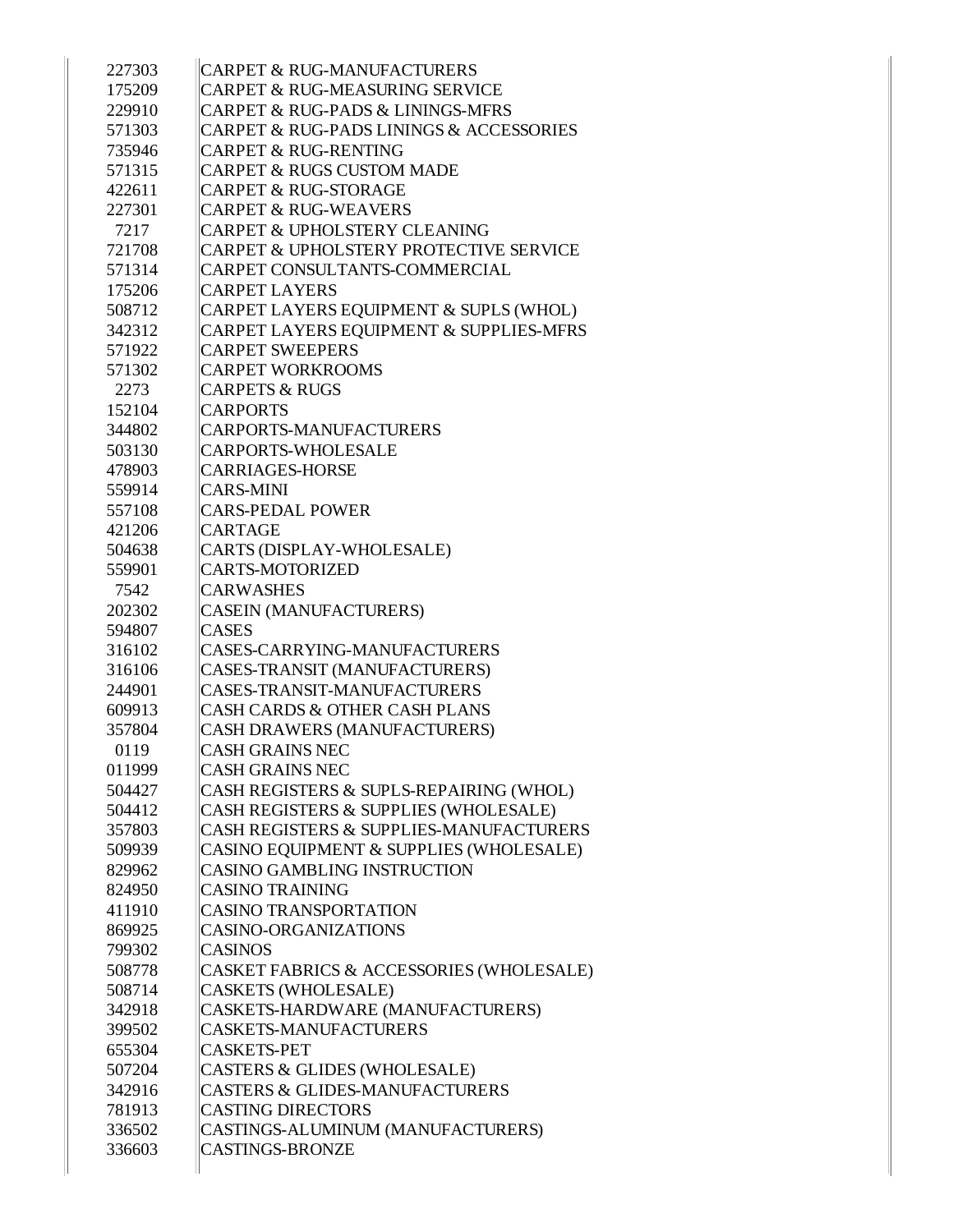| 336604 | <b>CASTINGS-CENTRIFUGAL</b>             |
|--------|-----------------------------------------|
| 332501 | CASTINGS-FERROUS METALS (MANUFACTURERS) |
| 505120 | CASTINGS-INVESTMENT (WHOLESALE)         |
| 332106 | CASTINGS-IRON (MANUFACTURERS)           |
| 336903 | <b>CASTINGS-METALS</b>                  |
| 769208 | <b>CASTINGS-REPAIRING</b>               |
| 336605 | <b>CASTINGS-RESIN</b>                   |
| 332505 | CASTINGS-STEEL (MANUFACTURERS)          |
| 505133 | <b>CASTINGS-WHOLESALE</b>               |
| 5961   | <b>CATALOG &amp; MAIL-ORDER HOUSES</b>  |
| 274103 | <b>CATALOG COMPILERS</b>                |
| 596101 | <b>CATALOG SHOWROOMS</b>                |
| 281901 | CATALYSTS (MANUFACTURERS)               |
| 327210 | CATCH BASIN COVERS (MANUFACTURERS)      |
| 581212 | <b>CATERERS</b>                         |
| 508713 | CATERERS EQUIPMENT & SUPPLIES (WHOL)    |
| 265615 | CATERERS EQUIPMENT & SUPPLIES-MFRS      |
| 735945 | <b>CATERERS SUPPLIES-RENTING</b>        |
| 581239 | <b>CATERING-KOSHER</b>                  |
| 367101 | CATHODE RAY TUBES-MANUFACTURERS         |
| 506558 | <b>CATHODES (WHOLESALE)</b>             |
| 027901 | <b>CATS</b>                             |
| 075223 | <b>CATS-PRODUCTS &amp; SERVICES</b>     |
| 075106 | <b>CATTLE BRANDING</b>                  |
| 515406 | <b>CATTLE COMPANIES</b>                 |
| 344611 | CATTLE GUARDS (MANUFACTURERS)           |
| 021202 | <b>CATTLE RANCHES</b>                   |
| 021203 | CATTLE-REGISTERED                       |
| 352322 | CATTLE-SHED EQUIPMENT (MANUFACTURERS)   |
| 179931 | <b>CAULKING CONTRACTORS</b>             |
| 503210 | CAULKING MATERIALS & EQUIPMENT (WHOL)   |
| 289102 | CAULKING MATERIALS & EQUIPMENT-MFRS     |
| 594154 | CAVE EXPLORATION EQUIPMENT & SUPPLIES   |
| 542110 | <b>CAVIAR</b>                           |
| 737107 | <b>CD ROM SERVICES</b>                  |
| 503148 | CEDAR PRODUCTS (WHOLESALE)              |
| 734914 | <b>CEILING CLEANING</b>                 |
| 521125 | <b>CEILING MATERIALS</b>                |
| 344407 | CEILING MATERIALS-MANUFACTURERS         |
| 503115 | CEILING MATERIALS-WHOLESALE             |
| 176102 | <b>CEILINGS</b>                         |
| 792914 | <b>CELEBRITY BROKERS</b>                |
| 308103 | CELLOPHANE/CELLULOSE MTRLS/PRODS (MFRS) |
| 481207 | CELLULAR TELEPHONES (SERVICES)          |
| 599902 | CELLULAR TELEPHONES-EQUIPMENT & SUPLS   |
| 762931 | CELLULAR TELEPHONES-SERVICE & REPAIR    |
| 2823   | <b>CELLULOSIC MANMADE FIBERS</b>        |
| 282398 | CELLULOSIC MANMADE FIBERS (MFRS)        |
| 503242 | CEMENT-ACID RESISTANT (WHOLESALE)       |
| 177115 | <b>CEMENT-ASBESTOS</b>                  |
| 177112 | <b>CEMENT-FINISHING</b>                 |
| 3241   | <b>CEMENT-HYDRAULIC</b>                 |
| 324101 | <b>CEMENT-MANUFACTURERS</b>             |
| 521160 | CEMENT-PORTLAND-RETAIL                  |
| 503228 | CEMENT-PORTLAND-WHOLESALE               |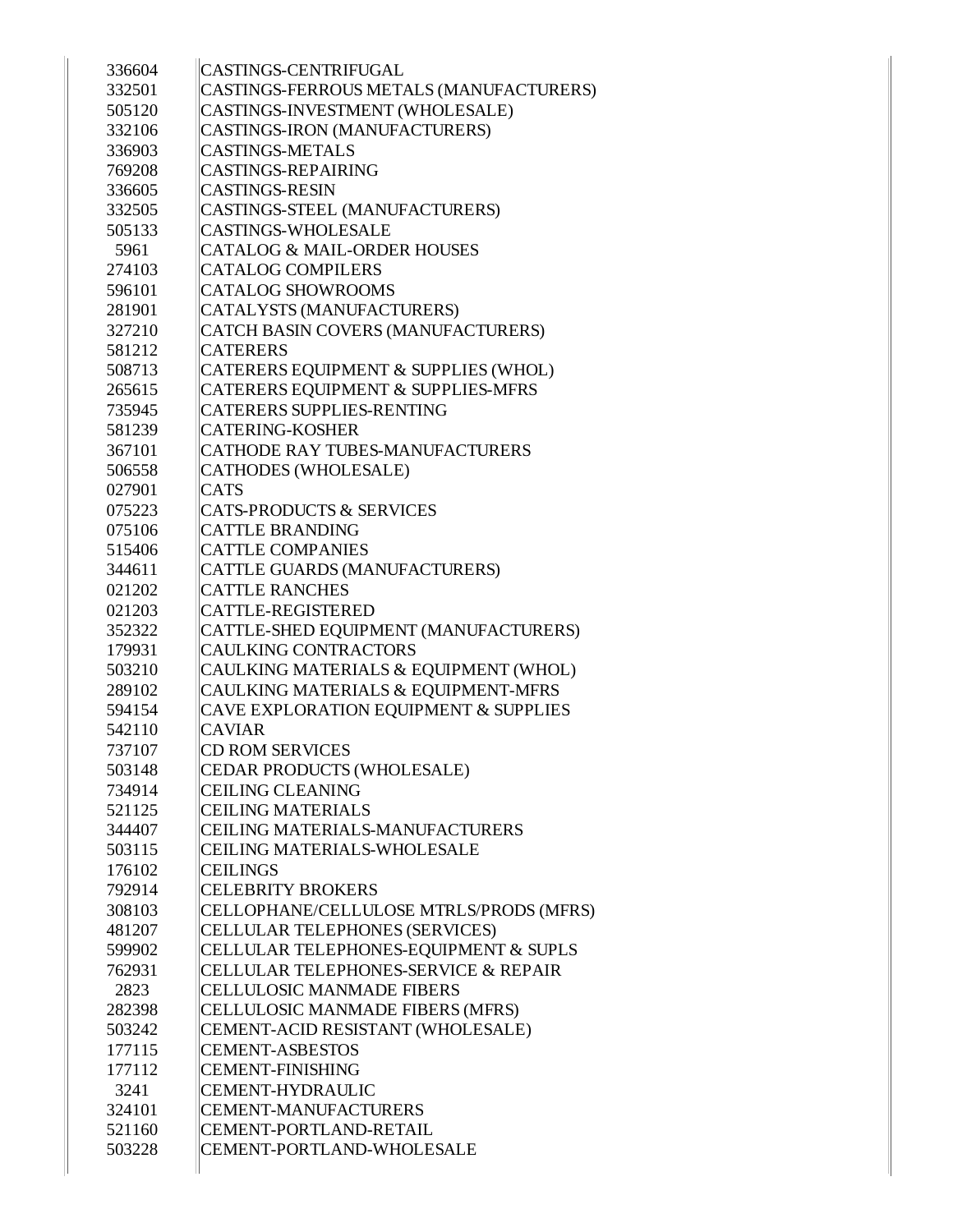| 521152 | <b>CEMENT-RETAIL</b>                         |
|--------|----------------------------------------------|
| 503209 | <b>CEMENT-WHOLESALE</b>                      |
| 655302 | <b>CEMETERIES</b>                            |
| 999937 | CEMETERY EQUIPMENT & SUPPLIES                |
| 508758 | CEMETERY EQUIPMENT & SUPPLIES-WHOLESALE      |
| 655305 | <b>CEMETERY LOT BROKERS</b>                  |
| 078218 | <b>CEMETERY LOT CARE &amp; SERVICE</b>       |
| 6553   | <b>CEMETERY SUBDIVIDERS &amp; DEVELOPERS</b> |
| 655398 | <b>CEMETERY SUBDIVIDERS &amp; DEVELOPERS</b> |
| 508318 | CENTER PIVOTS (WHOLESALE)                    |
| 6019   | CENTRAL RESERVE DEPOSITORY INST NEC          |
| 601901 | CENTRAL RESERVE DPSTRY INSTITUTIONS NEC      |
| 356902 | CENTRIFUGAL MACHINERY (MANUFACTURERS)        |
| 594513 | <b>CERAMIC EQUIPMENT &amp; SUPPLIES</b>      |
| 326903 | CERAMIC EQUIPMENT & SUPPLIES-MFRS            |
| 594514 | <b>CERAMIC PRODUCTS-DECORATIVE</b>           |
| 326904 | CERAMIC PRODUCTS-DECORATIVE-MFRS             |
| 502329 | CERAMIC PRODUCTS-DECORATIVE-WHOLESALE        |
| 329902 | CERAMIC PRODUCTS-INDUSTRIAL (MFRS)           |
| 519962 | CERAMIC PRODUCTS-INDUSTRIAL-WHOLESALE        |
| 3253   | <b>CERAMIC WALL &amp; FLOOR TILE</b>         |
| 509207 | CERAMIC-EQUIPMENT & SUPPLIES-WHOLESALE       |
| 594521 | CERAMICS-DOMESTIC-STUDIOS SUPPLIES ETC       |
| 829921 | <b>CERAMICS-INSTRUCTION</b>                  |
| 2043   | <b>CEREAL BREAKFAST FOODS</b>                |
| 204301 | CEREALS (MANUFACTURERS)                      |
| 769970 | <b>CESSPOOL CLEANING</b>                     |
| 349604 | <b>CHAIN LINK FENCES-MANUFACTURERS</b>       |
| 508528 | CHAINS (WHOLESALE)                           |
| 563214 | <b>CHAINS-JEWELRY ORNAMENTAL</b>             |
| 346207 | <b>CHAINS-MANUFACTURERS</b>                  |
| 764113 | <b>CHAIR CANING</b>                          |
| 594529 | <b>CHAIR CANING SUPPLIES</b>                 |
| 571956 | <b>CHAIR SEATS</b>                           |
| 753948 | <b>CHAIRS &amp; TABLES-RENTING</b>           |
| 502134 | CHAIRS-FOLDING (WHOLESALE)                   |
| 252205 | CHAIRS-MANUFACTURERS                         |
| 502133 | CHAIRS-METAL (WHOLESALE)                     |
| 504714 | CHAIRS-ORTHOPEDIC & LIFT (WHOLESALE)         |
| 735948 | <b>CHAIRS-RENTING</b>                        |
| 571214 | <b>CHAIRS-RETAIL</b>                         |
| 502116 | <b>CHAIRS-WHOLESALE</b>                      |
| 504413 | CHALKBOARDS (WHOLESALE)                      |
| 395205 | <b>CHALK-MANUFACTURERS</b>                   |
| 511227 | CHALK-WHOLESALE                              |
| 861104 | <b>CHAMBERS OF COMMERCE</b>                  |
| 861104 | <b>CHAMBERS OF COMMERCE</b>                  |
| 311103 | <b>CHAMOIS SKINS-MANUFACTURERS</b>           |
| 866121 | <b>CHAPLAINS</b>                             |
| 519947 | CHARCOAL (WHOLESALE)                         |
| 839919 | <b>CHARITABLE INSTITUTIONS</b>               |
| 733606 | <b>CHARTS</b>                                |
| 736101 | <b>CHAUFFEUR SERVICE</b>                     |
| 738926 | CHECK CASHING PROTECTION SYSTEMS             |
| 609903 | <b>CHECK CASHING SERVICE</b>                 |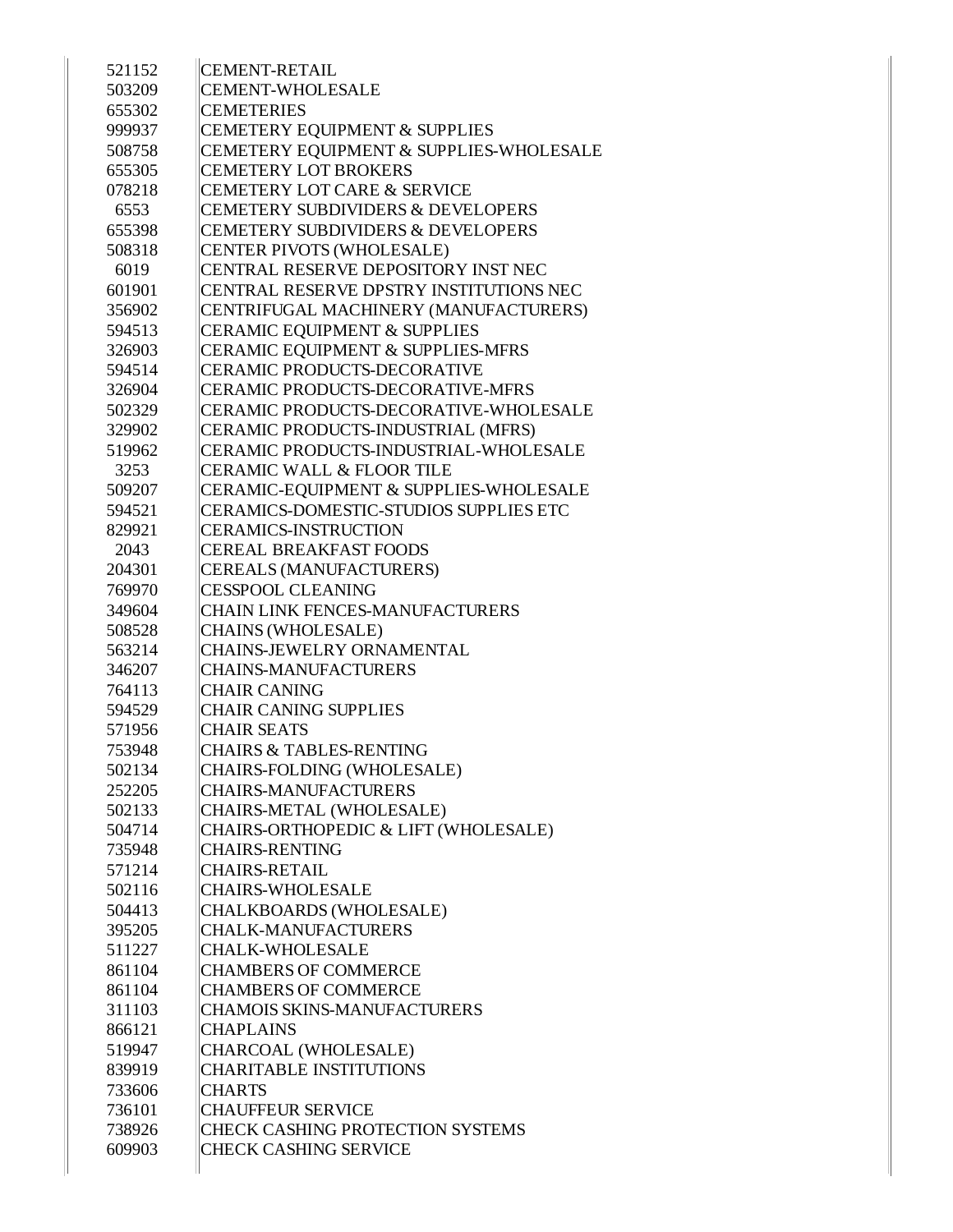| 732205 | <b>CHECK COLLECTION SERVICE</b>                                                |
|--------|--------------------------------------------------------------------------------|
| 504404 | CHECK PROTECTION SIGN/ENDRSNG MACH (WHL)                                       |
| 508716 | CHECK ROOM EQUIPMENT (WHOLESALE)                                               |
| 395307 | CHECKS-METAL FIBER ETC (MANUFACTURERS)                                         |
| 278202 | CHECKS-PRINTING (MANUFACTURERS)                                                |
| 545103 | <b>CHEESE</b>                                                                  |
| 571957 | <b>CHEESE CUTTERS &amp; GRATERS</b>                                            |
| 202201 | <b>CHEESE PROCESSORS</b>                                                       |
| 513129 | CHEESECLOTH-WHOLESALE                                                          |
| 514308 | CHEESE-IMPORTING (WHOLESALE)                                                   |
| 514301 | <b>CHEESE-WHOLESALE</b>                                                        |
| 1479   | <b>CHEMICAL &amp; FERTILIZER MINING NEC</b>                                    |
| 147999 | <b>CHEMICAL &amp; FERTILIZER MINING NEC</b>                                    |
| 734913 | CHEMICAL CLEANING-INDUSTRIAL                                                   |
| 839924 | CHEMICAL DEPENDENCY TREATMENT CENTERS                                          |
| 359902 | <b>CHEMICAL MILLING</b>                                                        |
| 516928 | CHEMICAL PLANT-EQUIPMENT & SUPLS (WHOL)                                        |
| 355921 | CHEMICAL PLANT-EQUIPMENT & SUPPLIES-MFRS                                       |
| 873128 | <b>CHEMICAL RESEARCH</b>                                                       |
| 5169   | <b>CHEMICALS &amp; ALLIED PRODUCTS NEC</b>                                     |
| 516999 | CHEMICALS & ALLIED PRODUCTS NEC (WHOL)                                         |
| 2899   | CHEMICALS & CHEMICAL PREPARATIONS NEC                                          |
| 516916 | <b>CHEMICALS (WHOLESALE)</b>                                                   |
| 289998 | CHEMICALS/CHEM PREPARATIONS NEC (MFRS)                                         |
| 286501 | <b>CHEMICALS-BLENDING &amp; GRINDING</b>                                       |
| 516966 | CHEMICALS-BOUGHT (WHOLESALE)                                                   |
| 286101 | CHEMICALS-GUM & WOOD-MANUFACTURERS                                             |
| 516952 | CHEMICALS-INDUSTRIAL (WHOLESALE)                                               |
| 289905 | <b>CHEMICALS-MANUFACTURERS</b>                                                 |
| 999940 | <b>CHEMICALS-RECLAIMING</b>                                                    |
| 599919 | <b>CHEMICALS-RETAIL</b>                                                        |
| 072110 | <b>CHEMICALS-SPRAYING</b>                                                      |
| 516917 | CHEMICALS-STORAGE & HANDLING (WHOL)                                            |
| 516967 | <b>CHEMICALS-SURPLUS STOCK BUYERS</b>                                          |
| 899914 | CHEMISTS-ANALYTICAL & CONSULTING                                               |
| 899911 | CHEMISTS-MANUFACTURING                                                         |
| 222108 | <b>CHENILLES (MANUFACTURERS)</b>                                               |
| 513148 | <b>CHENILLES-WHOLESALE</b>                                                     |
| 514814 | CHERRIES-MARASCHINO (WHOLESALE)                                                |
| 594537 | <b>CHESS EQUIPMENT &amp; SUPPLIES</b>                                          |
| 799995 | <b>CHESS INSTRUCTION</b>                                                       |
| 2131   | CHEWING & SMOKING TOBACCO & SNUFF                                              |
| 2067   | <b>CHEWING GUM</b>                                                             |
| 206701 | CHEWING GUM (MANUFACTURERS)                                                    |
| 581211 | <b>CHICKEN DINNERS</b>                                                         |
| 0252   | <b>CHICKEN EGGS</b>                                                            |
| 025298 | <b>CHICKEN EGGS</b>                                                            |
| 839904 | CHILD ABUSE INFORMATION & TREATMENT CTRS                                       |
| 835104 | CHILD CARE CENTERS-CONSULTANTS                                                 |
|        |                                                                                |
| 508779 | CHILD CARE CENTERS-EQUIP & SUPLS (WHOL)<br><b>CHILD CARE REFERRAL SERVICES</b> |
| 832236 | <b>CHILD CARE SERVICE</b>                                                      |
| 835101 |                                                                                |
| 8351   | CHILD DAY CARE SERVICES                                                        |
| 832202 | <b>CHILD GUIDANCE</b>                                                          |
| 832267 | CHILD SUPPORT COLLECTIONS                                                      |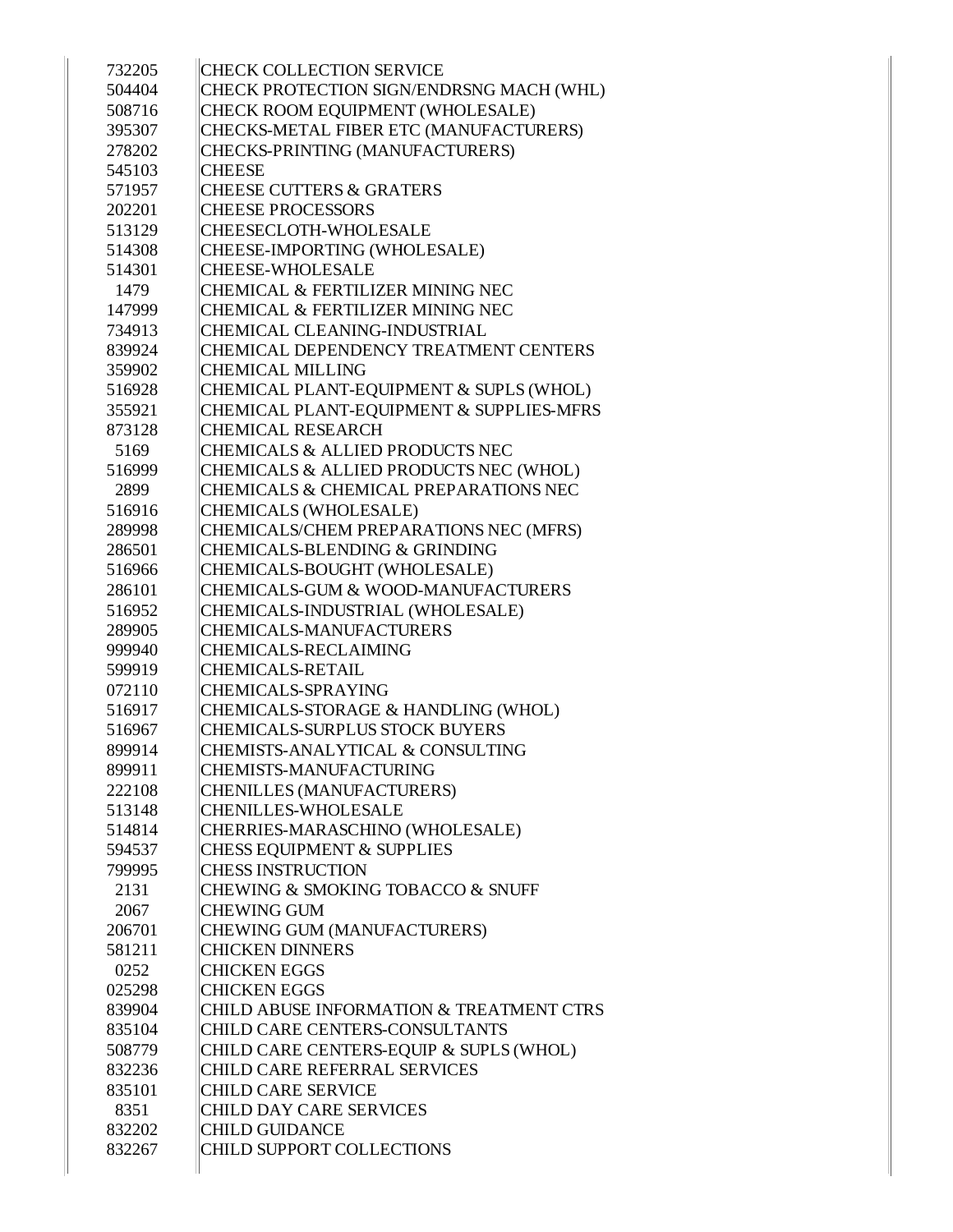| 809919 | <b>CHILDBIRTH EDUCATION</b>                       |
|--------|---------------------------------------------------|
| 832237 | <b>CHILD-PARENT DEVELOPMENT CENTERS</b>           |
| 5641   | <b>CHILDRENS &amp; INFANTS WEAR STORES</b>        |
| 236901 | <b>CHILDRENS &amp; INFANTS WEAR-MANUFACTURERS</b> |
| 564103 | <b>CHILDRENS &amp; INFANTS WEAR-RETAIL</b>        |
| 593241 | <b>CHILDRENS &amp; INFANTS WEAR-USED</b>          |
| 513709 | <b>CHILDRENS &amp; INFANTS WEAR-WHOLESALE</b>     |
| 835106 | <b>CHILDRENS AFTER SCHOOL PROGRAMS</b>            |
| 513706 | CHILDRENS GARMENT-MFRS REPRESENTATIVE             |
| 836118 | CHILDRENS NURSING & REHABILITATION CTRS           |
| 566107 | <b>CHILDRENS SHOES-RETAIL</b>                     |
| 412102 | <b>CHILDRENS TRANSPORTATION SVC</b>               |
| 514904 | CHILI & CHILI PRODUCTS (WHOLESALE)                |
| 581246 | <b>CHILI PARLORS</b>                              |
| 358202 | CHILLERS-LIQUID (MANUFACTURERS)                   |
| 369901 | CHIMES & BELLS (MANUFACTURERS)                    |
| 734916 | CHIMNEY & FIREPLACE CLEANING BUILD/RPR            |
| 174107 | <b>CHIMNEY BUILDERS &amp; REPAIRERS</b>           |
| 508478 | CHIMNEY CLEANING EQUIP & SUPLS (WHOL)             |
| 521129 | <b>CHIMNEY LINING MATERIALS</b>                   |
| 325103 | CHIMNEY LINING MATERIALS-MANUFACTURERS            |
| 571958 | <b>CHIMNEY MATERIALS</b>                          |
| 734938 | <b>CHIMNEY SCREENS</b>                            |
| 734926 | <b>CHIMNEY TOPS &amp; CAPS</b>                    |
| 999939 | <b>CHIMNEYS-PREFABRICATED</b>                     |
| 735947 | CHINAWARE & GLASSWARE-RENTING                     |
| 769947 | CHINAWARE & GLASSWARE-REPAIRING                   |
| 571921 | <b>CHINAWARE &amp; GLASSWARE-RETAIL</b>           |
| 502306 | <b>CHINAWARE &amp; GLASSWARE-WHOLESALE</b>        |
| 571959 | CHINAWARE DECORATING & INSTRUCTION                |
| 326901 | CHINAWARE DECORATORS (MANUFACTURERS)              |
| 326201 | CHINAWARE-MANUFACTURERS                           |
| 027105 | <b>CHINCHILLAS</b>                                |
| 549917 | <b>CHINESE FOOD PRODUCTS</b>                      |
| 203203 | CHINESE FOOD PRODUCTS-MANUFACTURERS               |
| 514944 | <b>CHINESE FOODS-WHOLESALE</b>                    |
| 209602 | CHIPS (MANUFACTURERS)                             |
| 804198 | <b>CHIROPRACTIC CLINICS</b>                       |
| 809918 | CHIROPRACTIC DOCTOR INFO BUREAUS                  |
| 804101 | <b>CHIROPRACTORS DC</b>                           |
| 508745 | CHIROPRACTORS EQUIPMENT & SUPPLY (WHOL)           |
| 999942 | <b>CHLORINATORS</b>                               |
| 516946 | CHLORINE (WHOLESALE)                              |
| 281203 | <b>CHLORINE-MANUFACTURERS</b>                     |
| 514906 | CHOCOLATE & COCOA (WHOLESALE)                     |
| 2066   | <b>CHOCOLATE &amp; COCOA PRODUCTS</b>             |
| 206601 | CHOCOLATE & COCOA-MANUFACTURERS                   |
| 864116 | <b>CHORAL ORGANIZATIONS</b>                       |
| 792214 | <b>CHOREOGRAPHERS</b>                             |
| 581232 | <b>CHOW MEIN &amp; CHOP SUEY</b>                  |
| 594211 | <b>CHRISTIAN BOOKS &amp; SUPPLIES-RETAIL</b>      |
| 866122 | <b>CHRISTIAN MINISTRIES</b>                       |
| 866105 | <b>CHRISTIAN SCIENCE PRACTITIONERS</b>            |
| 869906 | <b>CHRISTIAN SCIENCE READING ROOMS</b>            |
| 273202 | CHRISTIAN TRACTS (MANUFACTURERS)                  |
|        |                                                   |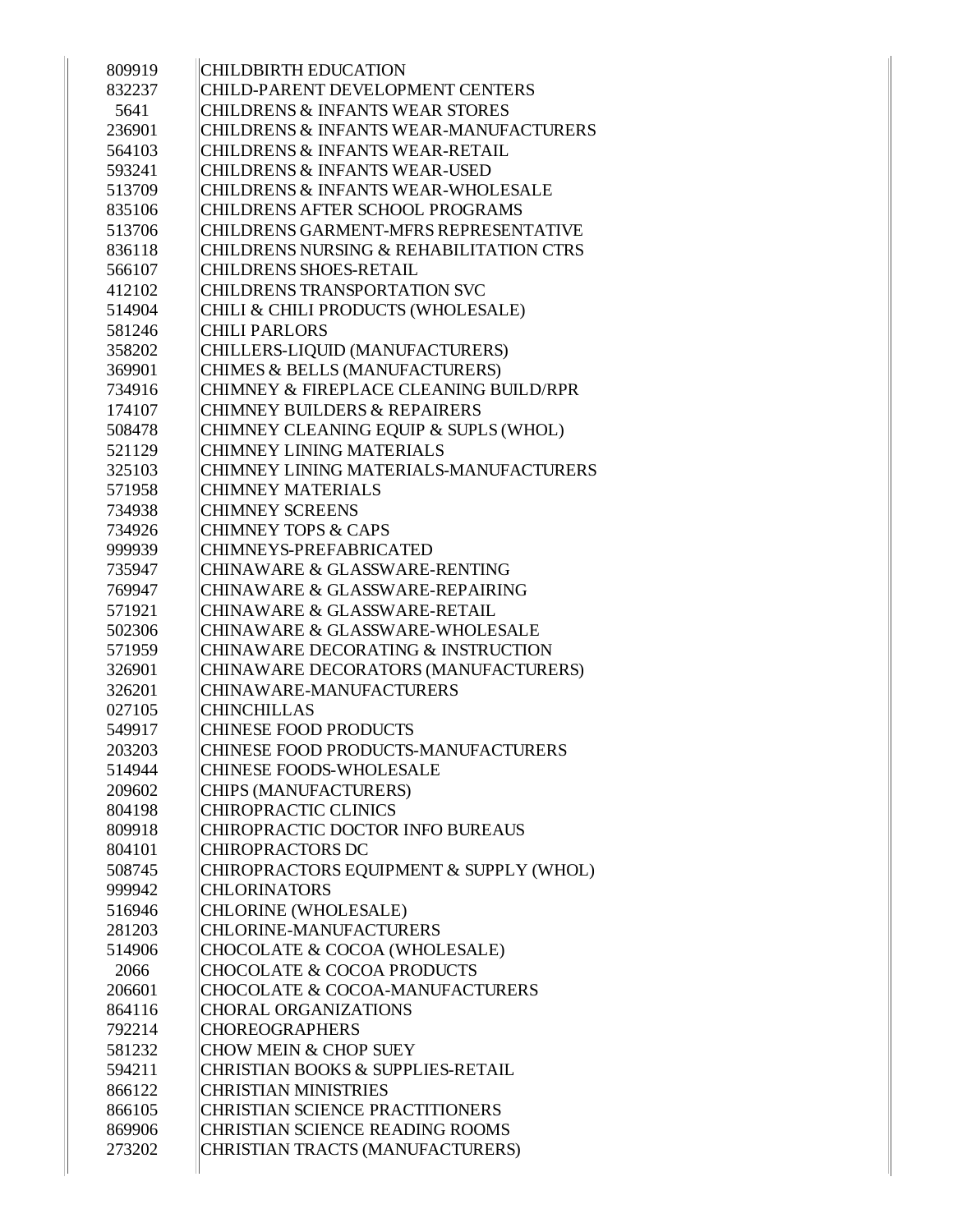| 599951           | <b>CHRISTMAS LIGHTS &amp; DECORATIONS</b>                      |
|------------------|----------------------------------------------------------------|
| 369903           | <b>CHRISTMAS LIGHTS &amp; DECORATIONS-MFRS</b>                 |
| 506343           | CHRISTMAS LIGHTS & DECORATIONS-WHOLESALE                       |
| 594727           | <b>CHRISTMAS STOCKINGS</b>                                     |
| 081101           | <b>CHRISTMAS TREE FARMS</b>                                    |
| 526122           | <b>CHRISTMAS TREES</b>                                         |
| 399922           | CHRISTMAS TREES-ARTIFICIAL (MFRS)                              |
| 519929           | <b>CHRISTMAS TREES-WHOLESALE</b>                               |
| 347106           | CHROME (MANUFACTURERS)                                         |
| 516943           | CHROMIUM (WHOLESALE)                                           |
| 581240           | <b>CHUCK WAGON DINNERS</b>                                     |
| 354505           | <b>CHUCK-MANUFACTURERS</b>                                     |
| 354506           | <b>CHUCKS-DRILL LATHE &amp; MAGNETIC-MFRS</b>                  |
| 154225           | <b>CHURCH BUILDERS</b>                                         |
| 703209           | <b>CHURCH CAMPS</b>                                            |
| 615902           | <b>CHURCH FINANCING</b>                                        |
| 502118           | CHURCH FURNISHINGS (WHOLESALE)                                 |
| 253102           | <b>CHURCH FURNITURE-MANUFACTURERS</b>                          |
| 866104           | <b>CHURCH ORGANIZATIONS</b>                                    |
| 599950           | <b>CHURCH SUPPLIES</b>                                         |
| 273102           | <b>CHURCH SUPPLIES-MANUFACTURERS</b>                           |
| 519996           | <b>CHURCH SUPPLIES-WHOLESALE</b>                               |
| 866125           | <b>CHURCH SUPPORT SERVICE</b>                                  |
| 569954           | <b>CHURCH VESTMENTS</b>                                        |
| 866107           | <b>CHURCHES</b>                                                |
| 344307           | CHUTES-METAL PLATE-MANUFACTURERS                               |
| 017502           | <b>CIDER</b>                                                   |
| 017503           | <b>CIDER MILLS</b>                                             |
| 514962           | <b>CIDER-WHOLESALE</b>                                         |
| 519991           | CIGAR & CIGARETTE ACCESSORIES-WHOL/MFRS                        |
| 599303           | <b>CIGAR &amp; CIGARETTE LIGHTER FLUIDS</b>                    |
| 519928           | CIGAR & CIGARETTE LIGHTERS (WHOLESALE)                         |
| 599301           | CIGAR CIGARETTE & TOBACCO DEALERS-RETAIL                       |
| 519402           | CIGAR CIGARETTE & TOBACCO DEALERS-WHOL                         |
| 212101           | CIGAR CIGARETTE & TOBACCO-MANUFACTURERS                        |
| 355922           | CIGAR/CIGARETTE-MFRS EQUIP/SUPLS (MFRS)                        |
| 262104           | CIGARETTE PAPERS & TUBES-MANUFACTURERS                         |
| 2111             | <b>CIGARETTES</b>                                              |
| 211198           | CIGARETTES (MANUFACTURERS)                                     |
| 2121             | <b>CIGARS</b>                                                  |
| 212198           | CIGARS (MANUFACTURERS)                                         |
| 327102           | CINDER BLOCKS (MANUFACTURERS)                                  |
| 503224           | <b>CINDERS (WHOLESALE)</b>                                     |
| 367203           | CIRCUIT BOARD ASSEMBLY & REPAIRS (MFRS)                        |
| 367202           | <b>CIRCUIT BOARDS-MANUFACTURERS</b>                            |
| 506367           | <b>CIRCUIT BREAKERS (WHOLESALE)</b>                            |
| 872114           | <b>CIRCULATION AUDITORS</b>                                    |
| 733107           | <b>CIRCULATION BUILDERS</b>                                    |
| 799982           | <b>CIRCUS COMPANIES</b>                                        |
| 178105           | <b>CISTERN BUILDERS</b>                                        |
| 829952           |                                                                |
| 514806           |                                                                |
|                  | <b>CITIZENSHIP INSTRUCTION</b>                                 |
|                  | <b>CITRUS BUYERS</b>                                           |
| 874886           | <b>CITRUS CONSULTANTS</b>                                      |
| 072303<br>017402 | <b>CITRUS FRUIT PROCESSING</b><br><b>CITRUS FRUIT PRODUCTS</b> |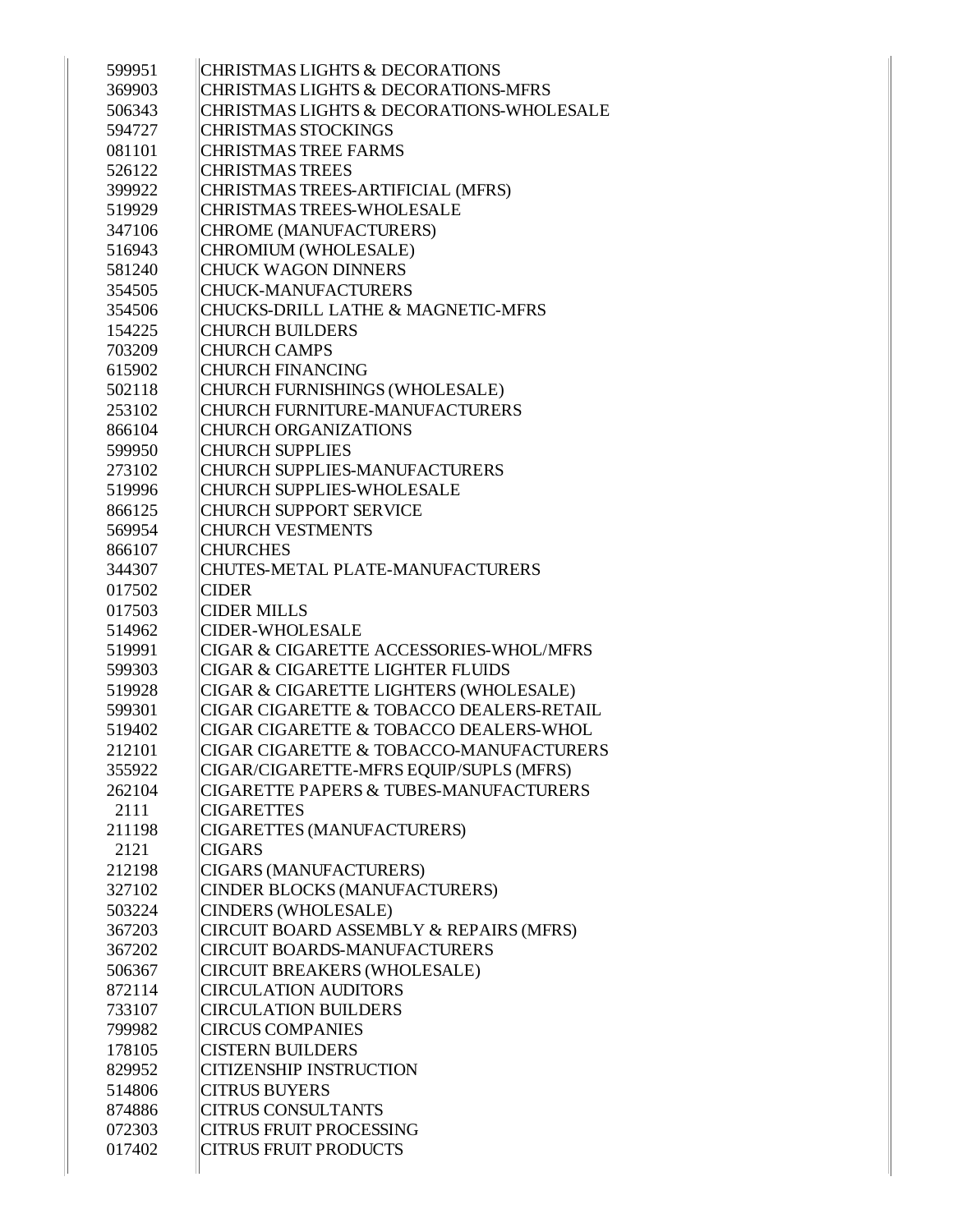| CITRUS FRUIT PRODUCTS-MANUFACTURERS           |
|-----------------------------------------------|
| <b>CITRUS FRUIT PRODUCTS-WHOLESALE</b>        |
| <b>CITRUS FRUITS</b>                          |
| CITRUS FRUITS (WHOLESALE)                     |
| <b>CITRUS GROVE SERVICE</b>                   |
| <b>CITRUS GROVES &amp; MANAGEMENT</b>         |
| <b>CITRUS GROWERS</b>                         |
| <b>CITRUS HARVESTING</b>                      |
| <b>CITRUS HAULING</b>                         |
| <b>CITRUS PACKERS</b>                         |
| <b>CITY &amp; TOWN COUNCILS</b>               |
| CITY GOVERNMENT-AGRICULTURAL PROGRAMS         |
| CITY GOVERNMENT-CONSERVATION DEPARTMENTS      |
| <b>CITY GOVERNMENT-COURTS</b>                 |
| <b>CITY GOVERNMENT-CREDIT UNIONS</b>          |
| CITY GOVERNMENT-ECONOMIC PROGRAM ADM          |
| <b>CITY GOVERNMENT-EDUCATION PROGRAMS</b>     |
| CITY GOVERNMENT-ENVIRONMENTAL PROGRAMS        |
| CITY GOVERNMENT-EXECUTIVE OFFICES             |
| <b>CITY GOVERNMENT-FINANCE &amp; TAXATION</b> |
| <b>CITY GOVERNMENT-GENERAL OFFICES</b>        |
| <b>CITY GOVERNMENT-HOUSING PROGRAMS</b>       |
| CITY GOVERNMENT-INTERNATIONAL AFFAIRS         |
| CITY GOVERNMENT-LEGAL COUNSEL                 |
| <b>CITY GOVERNMENT-LIBRARIES</b>              |
| CITY GOVERNMENT-LICENSING & INSPECTION        |
| CITY GOVERNMENT-NATIONAL SECURITY             |
| CITY GOVERNMENT-PUBLIC HEALTH PROGRAMS        |
| CITY GOVERNMENT-SOCIAL & HUMAN RESOURCES      |
| CITY GOVERNMENT-TRANSPORTATION PROGRAMS       |
| CITY GOVERNMENT-URBAN PLANNING & DEV          |
| CITY GOVERNMENT-VETERANS AFFAIRS ADMIN        |
| CITY GOVT-ADM OF FED CREDIT AGENCIES          |
| CITY GOVT-CORRECTIONAL INSTITUTIONS           |
| CITY GOVT-REGULATION/ADM-COMMS/UTILITIES      |
| CITY GOVT-SPACE RESEARCH & TECHNOLOGY         |
| CITY REGIONAL & TOWN PLANNERS                 |
| <b>CIVIC ORGANIZATIONS</b>                    |
| CIVIC SOCIAL & FRATERNAL ASSOCIATIONS         |
| <b>CIVIL DEFENSE AGENCIES</b>                 |
| CIVIL DEFENSE EQUIPMENT & SUPPLIES            |
| <b>CIVIL ENFORCEMENT</b>                      |
| <b>CIVIL SERVICE SCHOOLS</b>                  |
| <b>CLAMBAKES</b>                              |
| <b>CLAMPS (WHOLESALE)</b>                     |
| <b>CLAMPS-MANUFACTURERS</b>                   |
| <b>CLAMS (WHOLESALE)</b>                      |
| <b>CLASS RINGS (MANUFACTURERS)</b>            |
| <b>CLAY</b>                                   |
| CLAY CERAMIC & REFRACTORY MINERALS NEC        |
| CLAY CERAMIC & REFRACTORY MINERALS NEC        |
| <b>CLAY PRODUCTS</b>                          |
| CLAY REFACTORIES (MANUFACTURERS)              |
| <b>CLAY REFRACTORIES</b>                      |
| <b>CLAY-WHOLESALE</b>                         |
|                                               |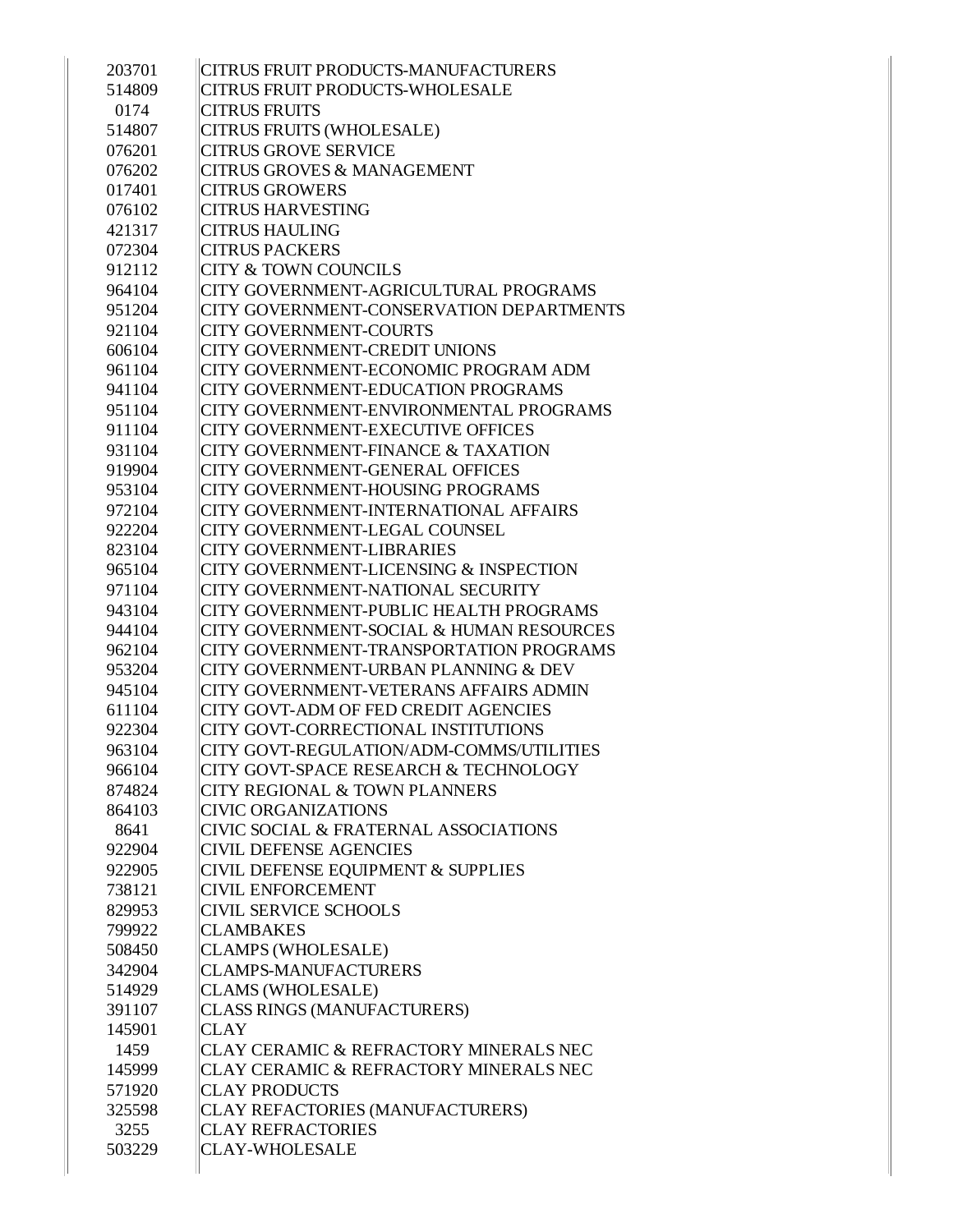| 721805 | <b>CLEAN ROOM FACILITIES</b>                   |
|--------|------------------------------------------------|
| 154103 | CLEAN ROOMS-INSTALLATION & EQUIPMENT           |
| 734937 | <b>CLEAN ROOMS-SERVICE &amp; CLEANING</b>      |
| 721201 | <b>CLEANERS</b>                                |
| 721977 | <b>CLEANERS</b>                                |
| 508715 | CLEANERS & DYERS EQUIPMENT (WHOLESALE)         |
| 508717 | CLEANERS & DYERS SUPPLIES (WHOLESALE)          |
| 721604 | <b>CLEANERS &amp; DYERS-WHOLESALE</b>          |
| 721204 | <b>CLEANERS-BLANKET</b>                        |
| 721701 | <b>CLEANERS-UPHOLSTERY</b>                     |
| 721603 | <b>CLEANERS-WHOLESALE</b>                      |
| 516925 | CLEANING COMPOUNDS (WHOLESALE)                 |
| 284203 | CLEANING COMPOUNDS-MANUFACTURERS               |
| 734915 | <b>CLEANING SERVICES-INDUSTRIAL</b>            |
| 358914 | CLEANING SYSTEMS-PRESSURE CHEMICAL-MFRS        |
| 735968 | CLEANING SYSTEMS-PRESSURE/CHEM-RENTING         |
| 508719 | CLEANING SYSTS-PRESSURE CHEM/ETC (WHOL)        |
| 734918 | CLEANING-ROOF PATIO SIDEWALK & ETC             |
| 609909 | <b>CLEARING HOUSES</b>                         |
| 866106 | <b>CLERGY</b>                                  |
| 801104 | <b>CLINICS</b>                                 |
| 738986 | <b>CLIPPING BUREAUS</b>                        |
| 421225 | <b>CLOCK MOVING SERVICE</b>                    |
| 509419 | CLOCKS-COMPONENTS (WHOLESALE)                  |
| 594407 | <b>CLOCKS-DEALERS</b>                          |
| 387301 | <b>CLOCKS-MANUFACTURERS</b>                    |
| 506550 | CLOCKS-MASTER CNTRL/SIGNAL SYSTS (WHOL)        |
| 763103 | <b>CLOCKS-REPAIRING &amp; PARTS</b>            |
| 594420 | <b>CLOCKS-TIDE</b>                             |
| 509412 | <b>CLOCKS-WHOLESALE</b>                        |
| 781916 | <b>CLOSED CAPTIONING SERVICE</b>               |
| 239210 | <b>CLOSET ACCESSORIES-MANUFACTURERS</b>        |
| 502309 | CLOSETS & CLOSET ACCESSORIES (WHOL)            |
| 152120 | CLOSETS-DESIGNING & ORGANIZING                 |
| 308903 | CLOSURES-INDUSTRIAL-PROTECTIVE (MFRS)          |
| 738927 | <b>CLOTH CUTTING</b>                           |
| 508484 | CLOTH CUTTING MACHINES (WHOLESALE)             |
| 355205 | CLOTH CUTTING MACHINES-MANUFACTURERS           |
| 355206 | CLOTH LAYING MACHINES (MANUFACTURERS)          |
| 223103 | <b>CLOTH SHRINKING &amp; SPONGING</b>          |
| 232908 | CLOTHES & ACCESSORIES-MENS-MANUFACTURERS       |
| 233906 | <b>CLOTHES &amp; ACCESSORIES-WOMENS-MFRS</b>   |
| 249908 | CLOTHES LINE EQUIP & SUPPLIES (MFRS)           |
| 175113 | <b>CLOTHES LINE INSTALLATION &amp; REPAIRS</b> |
| 533104 | <b>CLOTHES POSTS</b>                           |
| 569980 | <b>CLOTHING-ADAPTIVE</b>                       |
| 593235 | CLOTHING-COLLECTIBLE PERIOD & VINTAGE          |
| 729959 | CLOTHING-COORDINATING SERVICE                  |
| 569934 | <b>CLOTHING-CUSTOM MADE</b>                    |
| 569949 | CLOTHING-INSTITUTIONAL                         |
| 233907 | <b>CLOTHING-MANUFACTURERS</b>                  |
| 569923 | CLOTHING-PRINTING & LETTERING                  |
| 565101 | CLOTHING-RETAIL                                |
| 593205 | <b>CLOTHING-USED</b>                           |
| 531111 | CLOTHING-WATERPROOF                            |
|        |                                                |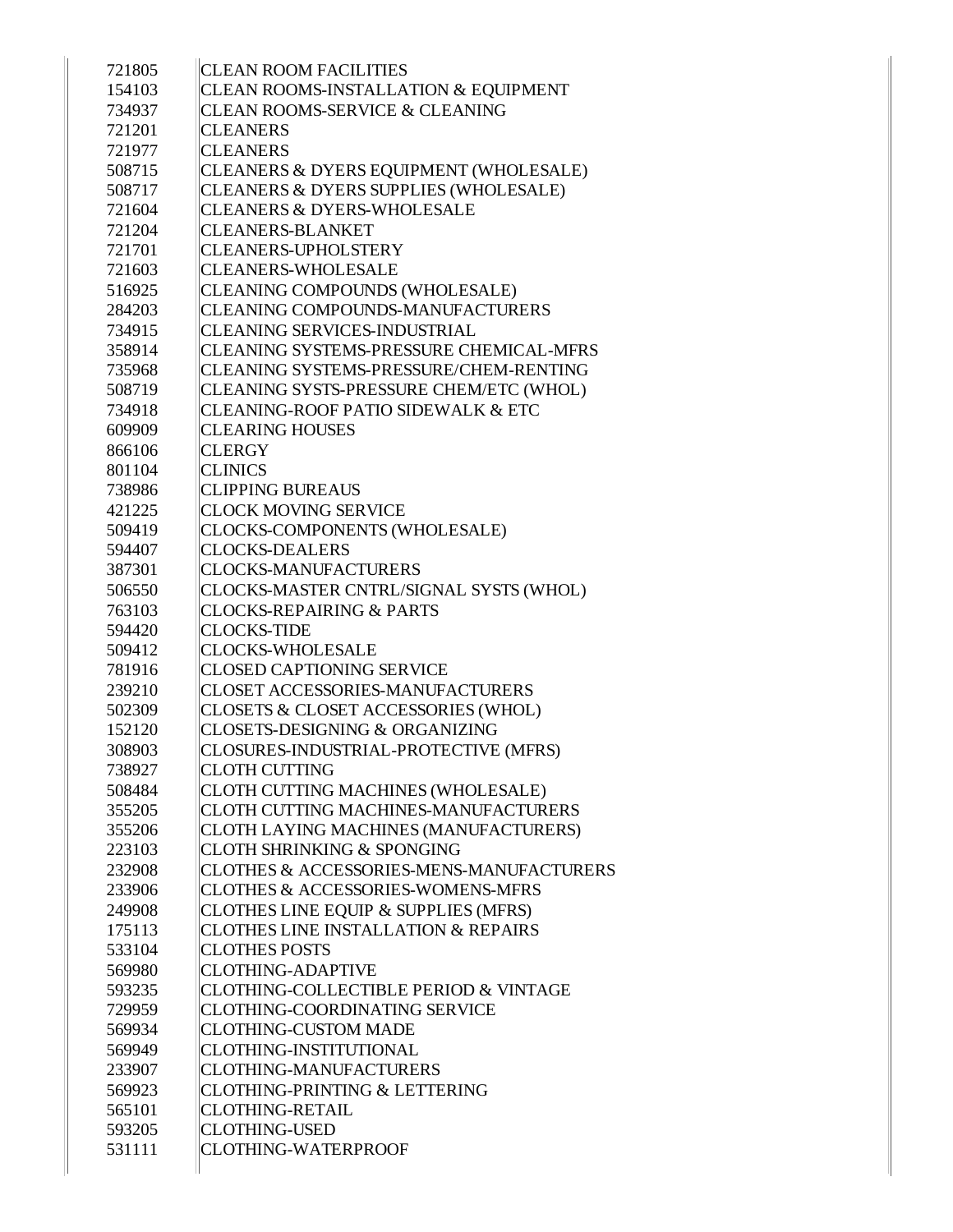| 513628 | <b>CLOTHING-WHOLESALE</b>                   |
|--------|---------------------------------------------|
| 569950 | <b>CLOWN SUPPLIES</b>                       |
| 792907 | <b>CLOWNS</b>                               |
| 729960 | <b>CLUB MEMBERSHIP BROKERS</b>              |
| 509150 | CLUB ROOM EQUIPMENT (WHOLESALE)             |
| 864108 | <b>CLUBS</b>                                |
| 553137 | <b>CLUTCH FACINGS</b>                       |
| 753918 | <b>CLUTCHES</b>                             |
| 371422 | <b>CLUTCHES-MANUFACTURERS</b>               |
| 501367 | <b>CLUTCHES-WHOLESALE</b>                   |
| 736120 | <b>COACHING</b>                             |
| 598902 | <b>COAL &amp; COKE-RETAIL</b>               |
| 505201 | <b>COAL &amp; COKE-WHOLESALE</b>            |
| 5052   | <b>COAL &amp; OTHER MINERALS &amp; ORES</b> |
| 505298 | COAL & OTHER MINERALS & ORES (WHOLESALE)    |
| 505203 | <b>COAL BROKERS</b>                         |
| 421319 | <b>COAL HAULING</b>                         |
| 505205 | COAL INDUSTRY CONSULTANTS (WHOLESALE)       |
| 651903 | <b>COAL LAND LEASES</b>                     |
| 122102 | <b>COAL MINING &amp; SHIPPING</b>           |
| 1241   | <b>COAL MINING SERVICES</b>                 |
| 124198 | <b>COAL MINING SERVICES</b>                 |
| 508215 | COAL PREPARATION-WASHING EQUIP (WHOL)       |
| 122101 | <b>COAL WASHING</b>                         |
| 571946 | <b>COASTERS-TABLE &amp; SERVING</b>         |
| 721303 | <b>COAT &amp; APRON SUPPLY SERVICE</b>      |
| 239606 | COAT FRONTS (MANUFACTURERS)                 |
| 735980 | <b>COAT RACKS-RENTING</b>                   |
| 2672   | <b>COATED &amp; LAMINATED PAPER NEC</b>     |
| 267298 | COATED & LAMINATED PAPER NEC (MFRS)         |
| 513126 | <b>COATED FABRICS (WHOLESALE)</b>           |
| 2295   | <b>COATED FABRICS-NOT RUBBERIZED</b>        |
| 229598 | <b>COATED FABRICS-NOT RUBBERIZED (MFRS)</b> |
| 3479   | COATING ENGRAVING & ALLIED SVCS NEC         |
| 347998 | COATING ENGRAVING/ALLIED SVCS NEC (MFRS)    |
| 347904 | COATINGS-PROTECTIVE (MANUFACTURERS)         |
| 347905 | COATINGS-PROTECTIVE-APPLICATORS (MFRS)      |
| 516956 | COATINGS-PROTECTIVE-WHOLESALE               |
| 347914 | COATINGS-VACUUM DEPOSITION (MFRS)           |
| 729951 | <b>COATS OF ARMS</b>                        |
| 231104 | <b>COATS-MANUFACTURERS</b>                  |
| 569951 | <b>COATS-RETAIL</b>                         |
|        | <b>COATS-WHOLESALE</b>                      |
| 513718 |                                             |
| 581303 | <b>COCKTAIL LOUNGES</b>                     |
| 592101 | <b>COCKTAIL MIXES</b>                       |
| 514958 | COCOA (WHOLESALE)                           |
| 206602 | COCOA BEANS-MANUFACTURERS                   |
| 549929 | <b>COCONUT PRODUCTS</b>                     |
| 737408 | <b>CODES</b>                                |
| 596316 | <b>COFFEE &amp; FOOD SVC-MOBILE</b>         |
| 549915 | <b>COFFEE &amp; TEA</b>                     |
| 209501 | <b>COFFEE &amp; TEA-MANUFACTURERS</b>       |
| 514905 | <b>COFFEE &amp; TEA-WHOLESALE</b>           |
| 596307 | <b>COFFEE BREAK SERVICE &amp; SUPPLIES</b>  |
| 514945 | COFFEE BREAK SERVICE & SUPPLIES-WHOL        |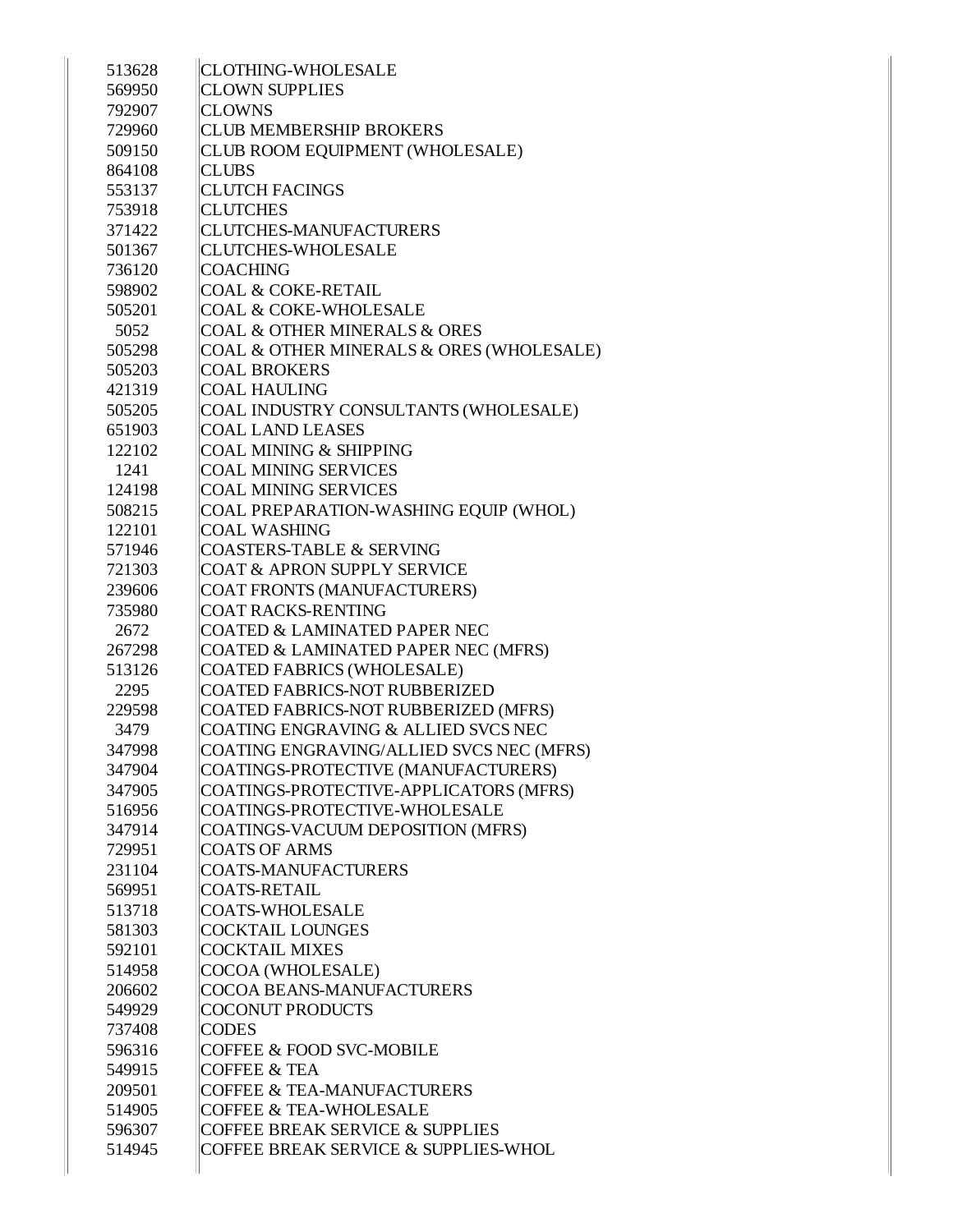| 596308 | <b>COFFEE BREWING DEVICES</b>                     |
|--------|---------------------------------------------------|
| 363409 | COFFEE BREWING DEVICES-MANUFACTURERS              |
| 762932 | COFFEE BREWING DEVICES-REPAIRING                  |
| 506425 | COFFEE BREWING DEVICES-WHOLESALE                  |
| 209502 | <b>COFFEE MILLS</b>                               |
| 549922 | COFFEE ROASTING & HANDLING EQUIPMENT              |
| 514908 | COFFEE ROASTING (WHOLESALE)                       |
| 581228 | <b>COFFEE SHOPS</b>                               |
| 511329 | COFFEE URN BAGS (WHOLESALE)                       |
| 493101 | <b>CO-GENERATION</b>                              |
| 504915 | CO-GENERATION EQUIPMENT & SUPLS (WHOL)            |
| 331214 | <b>COIL TUBING (MANUFACTURERS)</b>                |
| 769401 | <b>COIL WINDING</b>                               |
| 506362 | COIL WINDING MACHINERY (WHOLESALE)                |
| 507440 | <b>COILS (WHOLESALE)</b>                          |
| 506520 | COILS-ELECTRIC (WHOLESALE)                        |
| 506545 | <b>COILS-FIN (WHOLESALE)</b>                      |
| 331216 | <b>COILS-PIPE (MANUFACTURERS)</b>                 |
| 331215 | <b>COILS-PLATE (MANUFACTURERS)</b>                |
| 344308 | COILS-PLATE-MANUFACTURERS                         |
| 507429 | COILS-STEAM (WHOLESALE)                           |
| 508759 | COIN & BILL CHANGING MACHINES-WHOLESALE           |
| 596204 | COIN & BILL CHANGING/HANDLING MACHINES            |
| 519998 | <b>COIN BANKS (WHOLESALE)</b>                     |
| 599949 | <b>COIN DEALERS SUPPLIES &amp; ETC</b>            |
| 357911 | COIN DEALERS SUPPLIES ETC-MANUFACTURERS           |
| 509426 | COIN DEALERS SUPPLIES-WHOLESALE                   |
| 799304 | <b>COIN MACHINES &amp; SUPPLIES</b>               |
| 504407 | COIN/BILL CNTNG SORTING/WRAP-MACH (WHOL)          |
| 346206 | COINED PARTS-METAL (MANUFACTURERS)                |
| 7993   | COIN-OPERATED AMUSEMENT DEVICES                   |
| 7215   | <b>COIN-OPERATED LAUNDRIES &amp; CLEANING</b>     |
| 346906 | <b>COINS &amp; TOKENS-MANUFACTURERS</b>           |
| 346915 | COLD HEADING (MANUFACTURERS)                      |
| 275907 | COLD TYPE COMPOSITION                             |
| 279104 | COLD TYPE COMPOSITION-EQUIP/SUPLS (MFRS)          |
| 3316   | <b>COLD-ROLLED STEEL SHEET STRIP &amp; BARS</b>   |
| 265506 | <b>COLLAPSIBLE TUBES (MANUFACTURERS)</b>          |
| 384217 | <b>COLLARS (MANUFACTURERS)</b>                    |
| 732304 | <b>COLLATERAL CERTIFICATION &amp; SUPERVISION</b> |
| 733405 | <b>COLLATING SERVICE</b>                          |
| 594705 | <b>COLLECTIBLES</b>                               |
| 732201 | <b>COLLECTION AGENCIES</b>                        |
| 732202 | <b>COLLECTION SYSTEMS</b>                         |
| 729974 | COLLEGE & UNIVERSITY PLACEMENT SERVICE            |
| 8221   | <b>COLLEGES &amp; UNIVERSITIES</b>                |
| 354509 | <b>COLLETS (MANUFACTURERS)</b>                    |
| 355915 | <b>COLLOIDAL MILLS</b>                            |
| 809920 | <b>COLONIC IRRIGATION</b>                         |
| 384218 | COLONIC THERAPY-APPARATUS & SUPLS (MFRS)          |
| 275211 | <b>COLOR CARDS (MANUFACTURERS)</b>                |
| 729921 | <b>COLOR CONSULTANTS</b>                          |
| 523113 | COLOR MATCHING SERVICE & EQUIPMENT                |
| 275221 | COLOR SEPARATIONS-GRAPHIC ARTS (MFRS)             |
| 504311 | COLOR SPRTNS OFFSET PHOTO ETC-WHOL                |
|        |                                                   |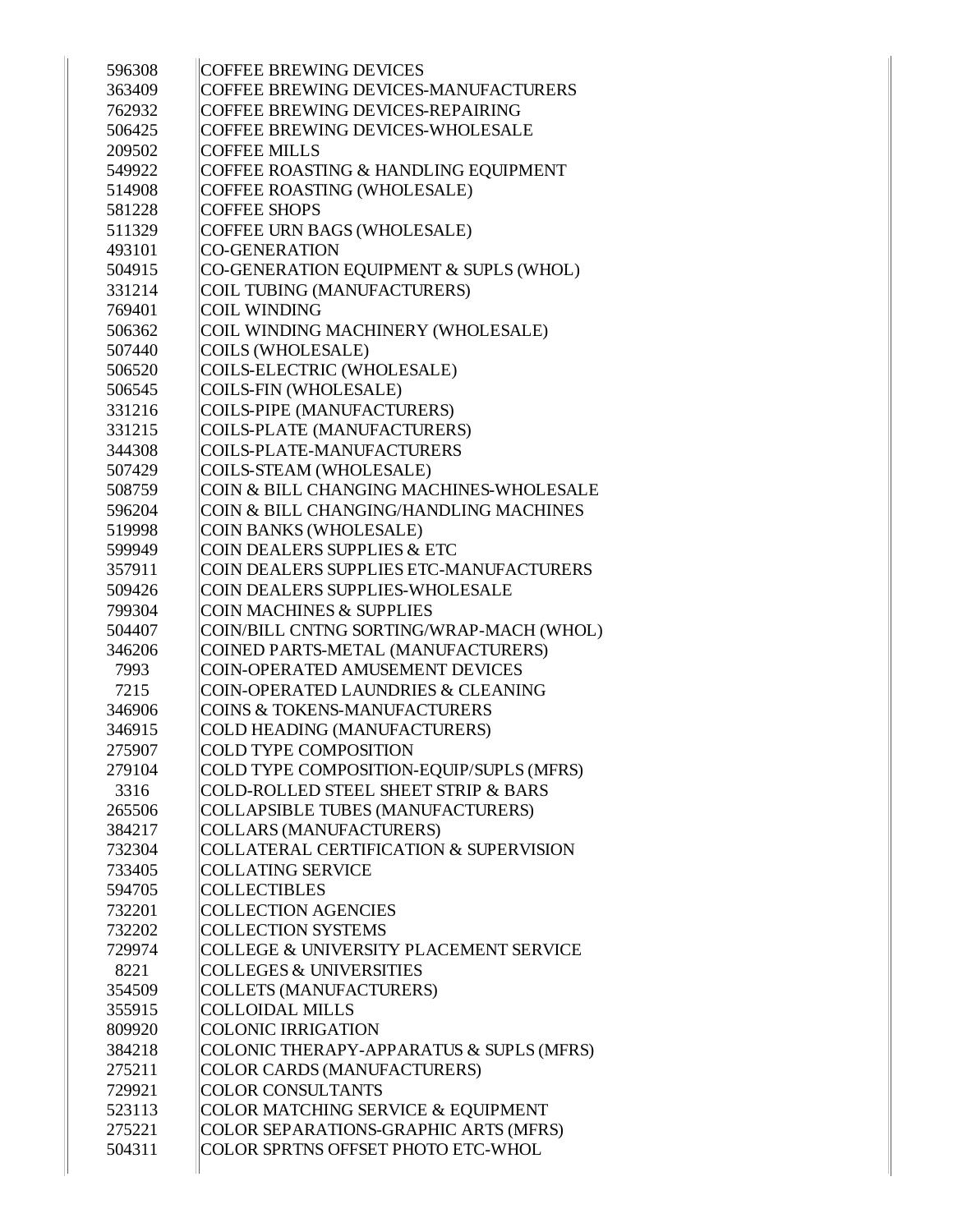| 275207 | COLOR SPRTNS-OFFSET PHOTO ENGRAVE (MFRS)                            |
|--------|---------------------------------------------------------------------|
| 519804 | <b>COLORS &amp; PIGMENTS (WHOLESALE)</b>                            |
| 281602 | <b>COLORS &amp; PIGMENTS-MANUFACTURERS</b>                          |
| 208703 | COLORS-FOOD (MANUFACTURERS)                                         |
| 655301 | <b>COLUMBARIUMS</b>                                                 |
| 179907 | <b>COLUMNS</b>                                                      |
| 4939   | <b>COMBINATION UTILITIES NEC</b>                                    |
| 508774 | <b>COMBS (WHOLESALE)</b>                                            |
| 874860 | <b>COMBUSTION &amp; HEATING CONSULTANTS</b>                         |
| 382304 | COMBUSTION CONTROLS (MANUFACTURERS)                                 |
| 581307 | <b>COMEDY CLUBS</b>                                                 |
| 571951 | <b>COMFORTERS</b>                                                   |
| 594205 | <b>COMIC BOOKS</b>                                                  |
| 364698 | COML IND INSTNL ELEC LIGHTING (MFRS)                                |
| 899937 | <b>COMMENTATORS NARRATORS &amp; ANNOUNCERS</b>                      |
| 287904 | COMMERCIAL AGRICULTURAL CLEANERS (MFRS)                             |
| 7336   | COMMERCIAL ART & GRAPHIC DESIGN                                     |
| 6029   | <b>COMMERCIAL BANKS NEC</b>                                         |
| 602999 | <b>COMMERCIAL BANKS NEC</b>                                         |
| 873298 | COMMERCIAL ECONOMIC EDUCATIONAL RESEARCH                            |
| 8732   | COMMERCIAL ECONOMIC RESEARCH                                        |
| 3646   | COMMERCIAL ELECTRIC LIGHTING FIXTURES                               |
| 5046   | COMMERCIAL EQUIPMENT NEC                                            |
| 504699 | COMMERCIAL EQUIPMENT NEC (WHOLESALE)                                |
| 3582   | COMMERCIAL LAUNDRY & DRYCLEANING MACHS                              |
| 358298 | COMMERCIAL LAUNDRY DRYCLEAN MACHS (MFRS)                            |
| 615903 | <b>COMMERCIAL PAPER</b>                                             |
| 7335   | COMMERCIAL PHOTOGRAPHY                                              |
| 873198 | COMMERCIAL PHYSICAL RESEARCH                                        |
| 8731   | COMMERCIAL PHYSICAL/BIOLOGICAL RESEARCH                             |
| 2759   | <b>COMMERCIAL PRINTING NEC</b>                                      |
| 275998 | <b>COMMERCIAL PRINTING NEC</b>                                      |
| 2754   | COMMERCIAL PRINTING-GRAVURE                                         |
| 275498 | COMMERCIAL PRINTING-GRAVURE                                         |
| 2752   | COMMERCIAL PRINTING-LITHOGRAPHIC                                    |
| 275298 | COMMERCIAL PRINTING-LITHOGRAPHIC                                    |
| 781202 | <b>COMMERCIALS-RADIO &amp; TELEVISION</b>                           |
| 581210 | COMMISSARY CONTRACTORS                                              |
| 514907 | <b>COMMISSION MERCHANTS</b>                                         |
| 729996 | <b>COMMISSIONERS FOR OATHS</b>                                      |
| 622104 | <b>COMMODITY BROKERS</b>                                            |
| 6221   | COMMODITY CONTRACTS BROKERS & DEALERS                               |
| 623103 | <b>COMMODITY EXCHANGES</b>                                          |
| 622103 | COMMODITY PRICE ANALYSTS                                            |
| 366302 | COMMUNICATION EQUIPMENT-MANUFACTURERS                               |
| 489903 | <b>COMMUNICATIONS</b>                                               |
| 874823 | COMMUNICATIONS CONSULTANTS                                          |
| 173127 | COMMUNICATIONS CONTRACTORS                                          |
| 506551 | COMMUNICATIONS EQUIPMENT (WHOLESALE)                                |
|        |                                                                     |
| 3669   | COMMUNICATIONS EQUIPMENT NEC<br>COMMUNICATIONS EQUIPMENT NEC (MFRS) |
| 366998 | COMMUNICATIONS SERVICES NEC                                         |
| 4899   |                                                                     |
| 489999 | COMMUNICATIONS SERVICES NEC                                         |
| 489901 | COMMUNICATIONS SERVICES-COMMON CARRIERS                             |
| 839914 | <b>COMMUNITY ACTION AGENCIES</b>                                    |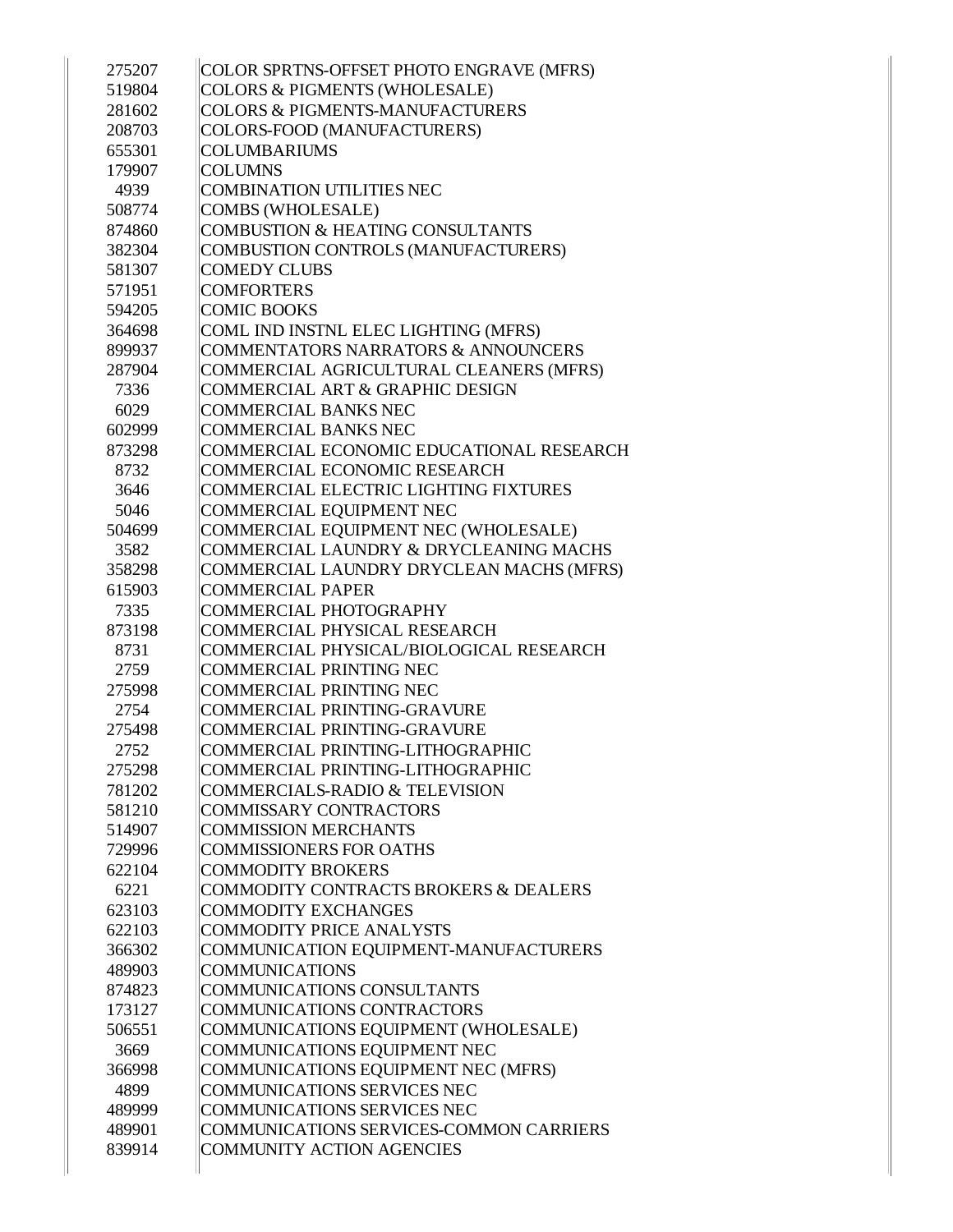| 836113 | COMMUNITY CARE FACILITIES-ADULT CARE           |
|--------|------------------------------------------------|
| 864110 | <b>COMMUNITY ORGANIZATIONS</b>                 |
| 832229 | <b>COMMUNITY SERVICES</b>                      |
| 173120 | COMMUTATOR RESURFACING EQUIPMENT               |
| 173119 | <b>COMMUTATORS</b>                             |
| 365206 | <b>COMPACT DISCS-MANUFACTURERS</b>             |
| 508230 | COMPACTORS-EARTH (WHOLESALE)                   |
| 572211 | COMPACTORS-WASTE-HOUSEHOLD-DEALERS             |
| 358903 | COMPACTORS-WASTE-INDUSTRIAL/COML (MFRS)        |
| 363903 | COMPACTORS-WASTE-MANUFACTURERS                 |
| 762907 | COMPACTORS-WASTE-SERVICE & REPAIR              |
| 506386 | COMPACTORS-WASTE-SUPPLIES & PARTS (WHOL)       |
| 506426 | COMPACTORS-WASTE-WHOLESALE                     |
| 864120 | <b>COMPANIONS-SOCIAL</b>                       |
| 354510 | COMPARATORS (MANUFACTURERS)                    |
| 382901 | <b>COMPASSES (MANUFACTURERS)</b>               |
| 864119 | <b>COMPATIBILITY TESTING</b>                   |
| 641124 | <b>COMPENSATION-ACCIDENT SERVICE</b>           |
| 503153 | COMPOSITE MATERIALS (WHOLESALE)                |
| 287502 | <b>COMPOSITES (MANUFACTURERS)</b>              |
| 287503 | <b>COMPOST (MANUFACTURERS)</b>                 |
| 508319 | COMPOST SHREDDING MACHINES (WHOLESALE)         |
| 508402 | COMPRESSORS-AIR & GAS (WHOLESALE)              |
| 735950 | COMPRESSORS-AIR & GAS-RENTING                  |
| 769978 | COMPRESSORS-AIR & GAS-REPAIRING                |
| 507522 | COMPRESSORS-AIR COND & REFRIG (WHOL)           |
| 356301 | COMPRESSORS-AIR-MANUFACTURERS                  |
| 5734   | <b>COMPUTER &amp; COMPUTER SOFTWARE STORES</b> |
| 421226 | COMPUTER & ELECTRONIC EQUIPMENT MOVERS         |
| 573407 | COMPUTER & EQUIPMENT DEALERS                   |
| 573411 | <b>COMPUTER BOOKS-DEALERS</b>                  |
| 737403 | <b>COMPUTER BULLETIN BOARDS</b>                |
| 799725 | <b>COMPUTER CLUBS</b>                          |
| 737905 | <b>COMPUTER CONSULTANTS</b>                    |
| 737409 | <b>COMPUTER DATA STORAGE</b>                   |
| 737305 | <b>COMPUTER DISASTER PLANNING</b>              |
| 737698 | <b>COMPUTER FACILITIES MANAGEMENT</b>          |
| 7376   | COMPUTER FACILITIES MANAGEMENT SERVICES        |
| 573404 | <b>COMPUTER FURNITURE</b>                      |
| 737105 | <b>COMPUTER GRAPHICS</b>                       |
| 7373   | COMPUTER INTEGRATED SYSTEMS DESIGN             |
| 737398 | COMPUTER INTEGRATED SYSTEMS DESIGN             |
| 7378   | <b>COMPUTER MAINTENANCE &amp; REPAIR</b>       |
| 573410 | <b>COMPUTER MUSIC PRODUCTS</b>                 |
| 573402 | <b>COMPUTER PARTS &amp; SUPPLIES</b>           |
| 3577   | COMPUTER PERIPHERAL EQUIPMENT NEC              |
| 357702 | COMPUTER PERIPHERALS (MANUFACTURERS)           |
| 729964 | <b>COMPUTER PICTURES-NOVELTY</b>               |
| 737908 | <b>COMPUTER PRESENTATIONS</b>                  |
| 7374   | COMPUTER PROCESSING & DATA PREPARATION         |
| 7371   | <b>COMPUTER PROGRAMMING SERVICES</b>           |
| 737102 | <b>COMPUTER PROGRAMMING SERVICES</b>           |
| 7379   | <b>COMPUTER RELATED SERVICES NEC</b>           |
| 737999 | <b>COMPUTER RELATED SERVICES NEC</b>           |
| 7377   | <b>COMPUTER RENTAL &amp; LEASING</b>           |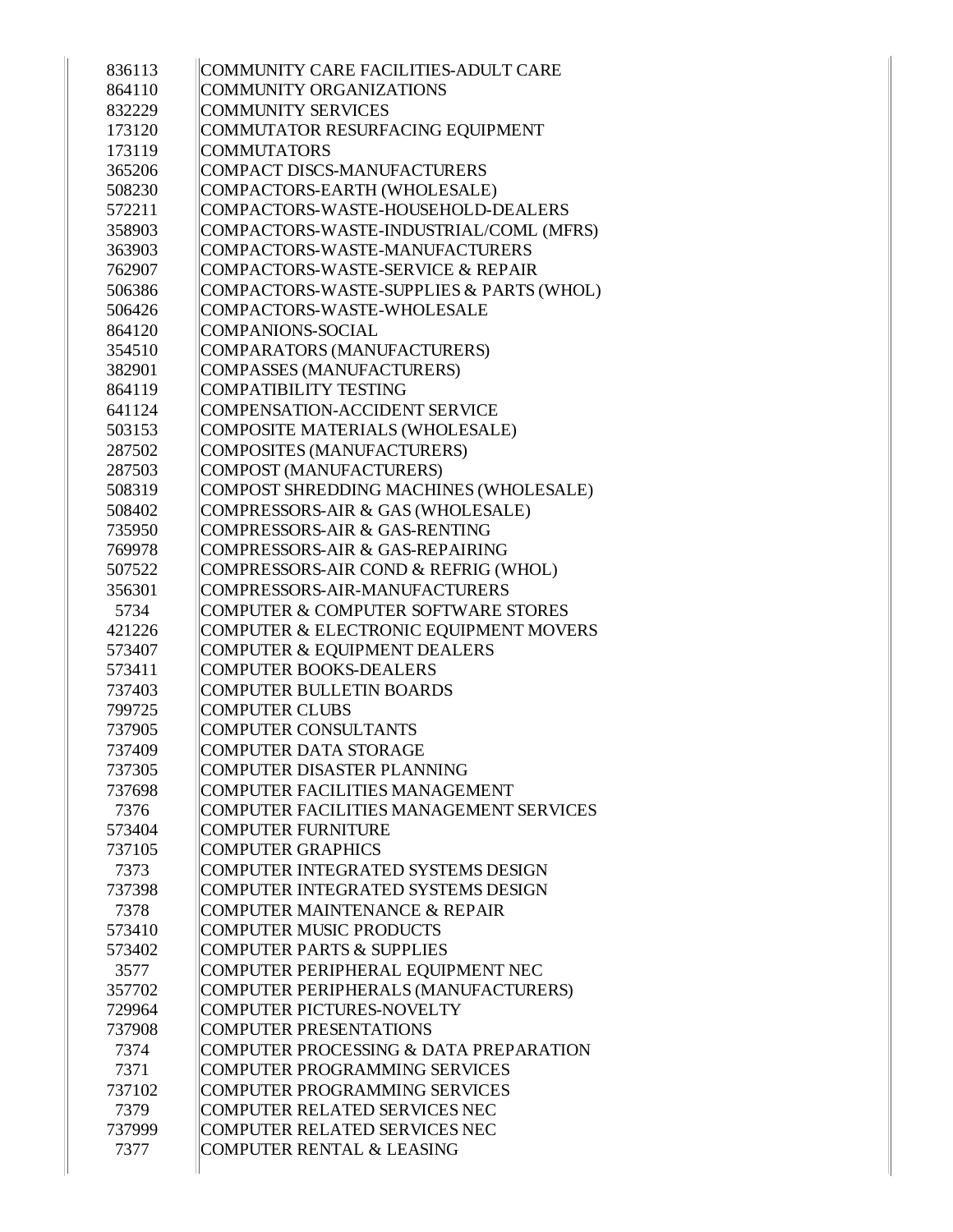| 737805 | COMPUTER ROOM CLEANING                   |
|--------|------------------------------------------|
| 573412 | COMPUTER ROOM FURNITURE & STORAGE SYSTS  |
| 179935 | COMPUTER ROOMS-INSTALLATION & EQUIPMENT  |
| 737101 | <b>COMPUTER SERVICES</b>                 |
| 573401 | <b>COMPUTER SOFTWARE</b>                 |
| 737201 | COMPUTER SOFTWARE-MANUFACTURERS          |
| 504509 | COMPUTER SOFTWARE-WHOLESALE              |
| 3572   | <b>COMPUTER STORAGE DEVICES</b>          |
| 357298 | COMPUTER STORAGE DEVICES (MANUFACTURERS) |
| 357701 | COMPUTER SUPPLIES & PARTS-MANUFACTURERS  |
| 3575   | <b>COMPUTER TERMINALS</b>                |
| 357598 | COMPUTER TERMINALS (MANUFACTURERS)       |
| 737402 | <b>COMPUTER TIME SHARING SERVICE</b>     |
| 824301 | <b>COMPUTER TRAINING</b>                 |
| 737804 | <b>COMPUTER WIRING</b>                   |
| 5045   | COMPUTERS & COMPUTER PERIPHERAL EQUIP    |
| 737911 | <b>COMPUTERS SUPPORT SERVICES</b>        |
| 737313 | <b>COMPUTERS TELEPHONY</b>               |
| 573405 | COMPUTERS-DEALERS-USED                   |
| 737907 | COMPUTERS-ENHANCEMENTS                   |
| 737302 | COMPUTERS-EQUIPMENT INSTALLATION         |
| 357101 | COMPUTERS-MANUFACTURERS                  |
| 504508 | COMPUTERS-MICRO BUSINESS-WHOLESALE       |
| 737307 | COMPUTERS-MULTIMEDIA                     |
| 737904 | COMPUTERS-NETWORKING                     |
| 824302 | COMPUTERS-PROGRAMMING INSTRUCTION        |
| 737701 | COMPUTERS-RENTING & LEASING              |
| 737801 | COMPUTERS-SERVICE & REPAIR               |
| 504512 | COMPUTERS-SOFTWARE DUPLICATION           |
| 504502 | COMPUTERS-SUPPLIES & PARTS-WHOLESALE     |
| 504510 | COMPUTERS-SUPPLY-REMANUFACTURING (WHOL)  |
| 737103 | COMPUTERS-SYSTEM DESIGNERS & CONSULTANTS |
| 737308 | COMPUTERS-VIRTUAL REALITY                |
| 504503 | COMPUTERS-WHOLESALE                      |
| 504405 | COMPUTING DEVICES (WHOLESALE)            |
| 737410 | COMPUTING SERVICE                        |
| 792213 | <b>CONCERT BUREAUS</b>                   |
| 799921 | <b>CONCESSIONAIRES</b>                   |
| 514503 | CONCESSIONAIRES EQUIP & SUPPLIES (WHOL)  |
| 729965 | CONCIERGE SERVICE                        |
| 516919 | CONCRETE ADDITIVES (WHOLESALE)           |
| 289907 | CONCRETE ADDITIVES-MANUFACTURERS         |
| 503205 | CONCRETE AGGREGATES (WHOLESALE)          |
| 3271   | <b>CONCRETE BLOCK &amp; BRICK</b>        |
| 503206 | CONCRETE BLOCKS & SHAPES (WHOLESALE)     |
| 508204 | CONCRETE BREAKING CUT/SAW EQPT (WHOL)    |
| 179504 | CONCRETE BREAKING CUTTING & SAWING & ETC |
| 353110 | CONCRETE BREAKING CUTTING EQUIPMENT-MFRS |
| 503207 | CONCRETE CONSTR FORMS & ACCES (WHOL)     |
| 177105 | CONCRETE CONTRACTORS                     |
| 516918 | CONCRETE CURING & TREATING MTRL (WHOL)   |
| 177113 | <b>CONCRETE DITCH LINERS</b>             |
| 508221 | CONCRETE EQUIPMENT & SUPPLIES (WHOL)     |
| 735966 | CONCRETE EQUIPMENT & SUPPLIES-RENTING    |
| 507231 | CONCRETE FASTENERS (WHOLESALE)           |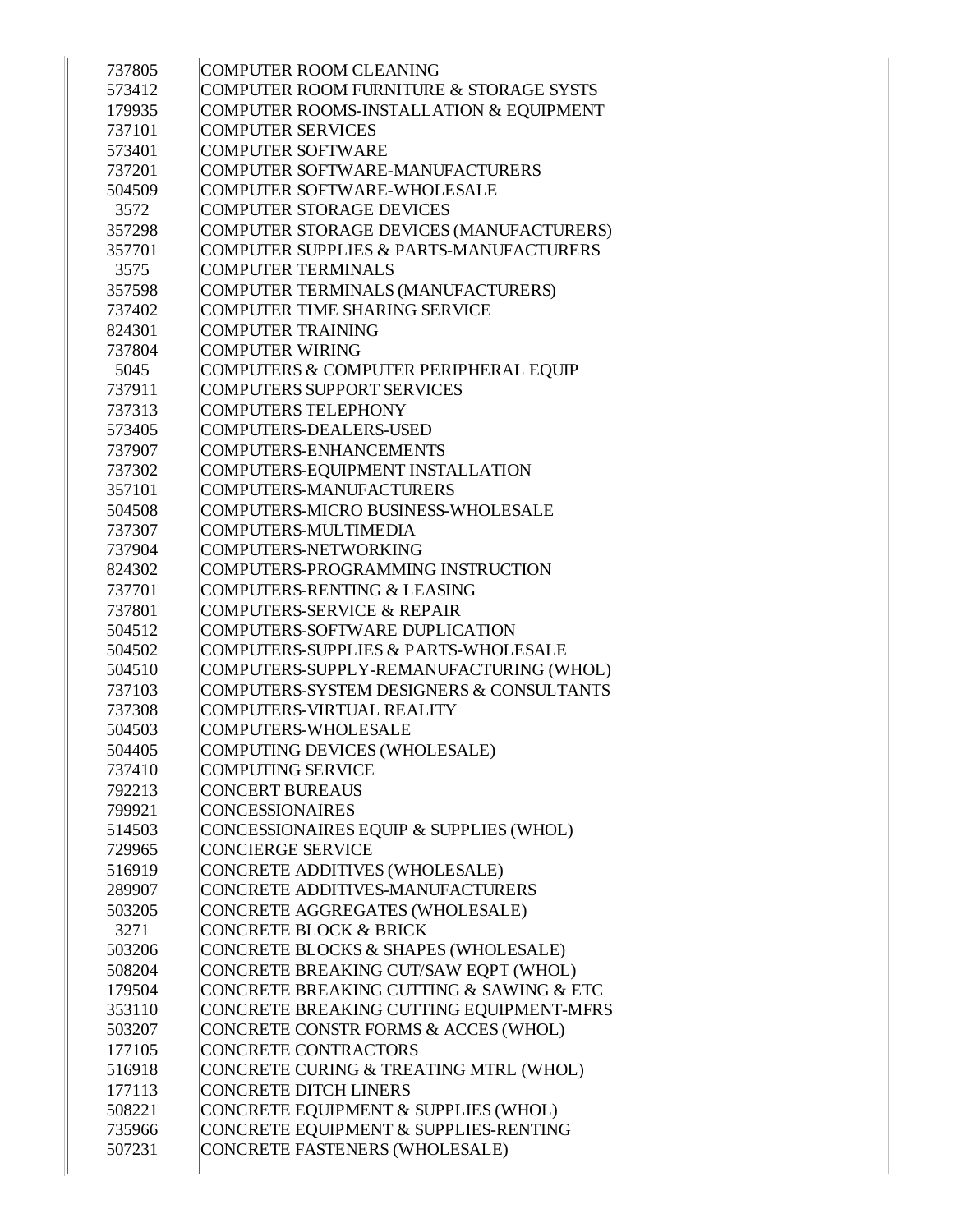| 177111 | CONCRETE GRINDING & FINISHING            |
|--------|------------------------------------------|
| 508581 | CONCRETE GUN EQUIPMENT (WHOLESALE)       |
| 353102 | CONCRETE HANDLING EQUIPMENT-MFRS         |
| 873445 | <b>CONCRETE INSPECTION</b>               |
| 508220 | CONCRETE MIXERS (WHOLESALE)              |
| 353111 | CONCRETE MIXERS-MANUFACTURERS            |
| 735302 | CONCRETE MIXERS-RENTING                  |
| 508218 | CONCRETE MIXING PLANT EQUIPMENT (WHOL)   |
| 521144 | CONCRETE PATCHING COMPOUNDS              |
| 289908 | CONCRETE PATCHING COMPOUNDS-MFRS         |
| 327208 | CONCRETE PIPE (MANUFACTURERS)            |
| 179107 | <b>CONCRETE POST TENSIONING</b>          |
| 3272   | CONCRETE PRODS EXCEPT BLOCK & BRICK      |
| 327209 | CONCRETE PRODS-EX BLOCK & BRICK (MFRS)   |
| 503208 | CONCRETE PRODUCTS (WHOLESALE)            |
| 508223 | CONCRETE PUMPING EQUIPMENT (WHOLESALE)   |
| 177107 | CONCRETE PUMPING SERVICE                 |
| 505119 | CONCRETE REINFORCEMENTS (WHOLESALE)      |
| 344904 | CONCRETE REINFORCEMENTS-MANUFACTURERS    |
| 177106 | CONCRETE RESTORATION REPAIR & CLEANING   |
| 871168 | CONCRETE TECHNOLOGISTS                   |
| 508222 | CONCRETE VIBRATORS (WHOLESALE)           |
| 1771   | <b>CONCRETE WORK</b>                     |
| 355916 | CONCRETE-BLOCK/PROD-MOLDING MACH (MFRS)  |
| 327101 | CONCRETE-BLOCKS & SHAPES-MANUFACTURERS   |
| 503238 | CONCRETE-CRUSHED (WHOLESALE)             |
| 503235 | CONCRETE-DRY MIXED (WHOLESALE)           |
| 179946 | CONCRETE-FORMS-ERECTORS                  |
| 179970 | CONCRETE-PRECAST                         |
| 353103 | CONCRETE-PRECAST-MACHINERY-MANUFACTURERS |
| 327201 | CONCRETE-PRESTRESSED (MANUFACTURERS)     |
| 521128 | CONCRETE-READY MIXED                     |
| 503230 | CONCRETE-READY MIXED-WHOLESALE           |
| 171138 | CONCRETE-SEALING & WATERPROOFING         |
| 171157 | CONCRETE-SHOT CRETE                      |
| 175215 | CONCRETE-SOUND INSULATING                |
| 179963 | CONDENSATION CONTROL                     |
| 507523 | CONDENSERS (WHOLESALE)                   |
| 344319 | CONDENSERS-TUBES & TUBING (MFRS)         |
| 514909 | CONDIMENTS & SAUCES (WHOLESALE)          |
| 203502 | CONDIMENTS & SAUCES-MANUFACTURERS        |
| 734917 | CONDOMINIUM MAINTENANCE                  |
| 653120 | CONDOMINIUM MANAGEMENT                   |
| 651301 | <b>CONDOMINIUMS</b>                      |
| 653130 | CONDOMINIUMS-TIME SHARING                |
| 512222 | CONDOMS-DISTRIBUTORS                     |
| 306924 | CONDOMS-MANUFACTURERS                    |
| 162311 | CONDUIT CONTRACTORS                      |
| 506372 | CONDUITS & CONDUIT FITTINGS (WHOLESALE)  |
| 326907 | CONE-SEED & DECORATIVE (MANUFACTURERS)   |
| 5145   | <b>CONFECTIONERY</b>                     |
| 738961 | CONFERENCE & SEMINAR COORDINATORS        |
| 738939 | <b>CONFERENCE CENTERS</b>                |
| 267905 | CONFETTI-MANUFACTURERS                   |
| 509211 | CONFETTI-WHOLESALE                       |
|        |                                          |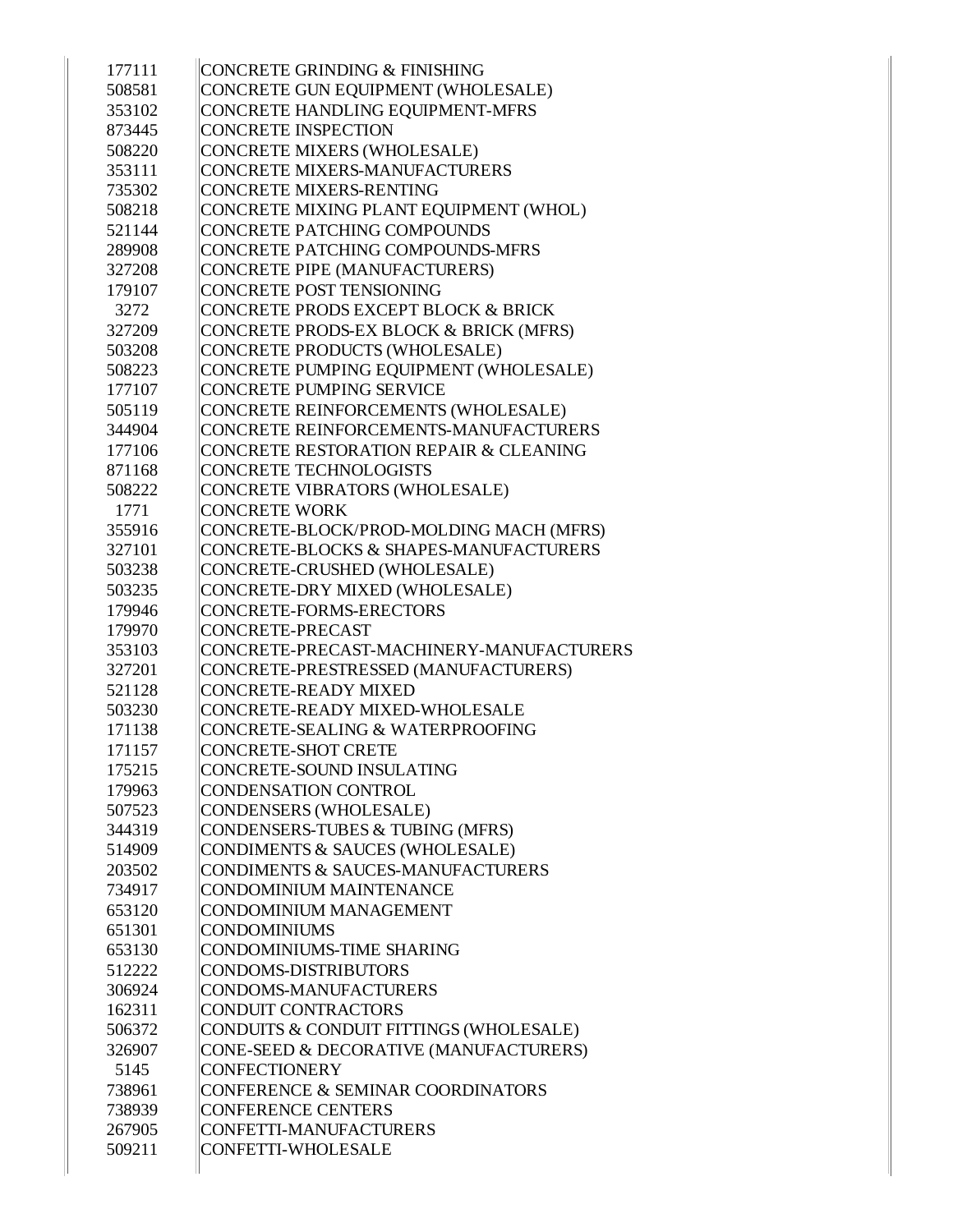| 866117 | CONGREGATIONS-MESSIANIC                 |
|--------|-----------------------------------------|
| 364301 | CONNECTORS ELECTRIC-MANUFACTURERS       |
| 506358 | CONNECTORS-ELECTRIC (WHOLESALE)         |
| 593204 | <b>CONSIGNMENT SHOPS</b>                |
| 738115 | <b>CONSTABLES</b>                       |
| 912106 | CONSTITUENCY OFFICES-FEDERAL            |
| 912105 | CONSTITUENCY OFFICES-PROVINCIAL         |
| 5082   | CONSTRUCTION & MINING MACHINERY         |
| 508240 | CONSTRUCTION CAMP EQUIP/SUPLS (WHOL)    |
| 874114 | <b>CONSTRUCTION CONSULTANTS</b>         |
| 353104 | CONSTRUCTION EQUIPMENT-MANUFACTURERS    |
| 871208 | <b>CONSTRUCTION ESTIMATES</b>           |
| 152136 | CONSTRUCTION INFORMATION SERVICES       |
| 353198 | CONSTRUCTION MACHINERY & EQUIP (MFRS)   |
| 3531   | CONSTRUCTION MACHINERY & EQUIPMENT      |
| 508235 | CONSTRUCTION MACHINERY (WHOLESALE)      |
| 874104 | <b>CONSTRUCTION MANAGEMENT</b>          |
| 5039   | <b>CONSTRUCTION MATERIALS NEC</b>       |
| 503999 | CONSTRUCTION MATERIALS NEC (WHOLESALE)  |
| 874106 | <b>CONSTRUCTION REPORTS</b>             |
| 1442   | <b>CONSTRUCTION SAND &amp; GRAVEL</b>   |
| 154222 | CONSTRUCTION SITE CLEAN-UP SERVICES     |
| 152130 | CONSTRUCTION-BUILDING CONTRACTORS       |
| 162977 | <b>CONSTRUCTION-HEAVY PROJECTS</b>      |
| 144202 | CONSTRUCTION-SAND & GRAVEL              |
| 899947 | <b>CONSULAR INVOICES-PREPARED</b>       |
| 874826 | <b>CONSULTANT BROKERS</b>               |
| 874899 | <b>CONSULTANTS-BUSINESS NEC</b>         |
| 899938 | CONSULTANTS-CHEMICAL                    |
| 874215 | CONSULTANTS-REFERRAL SERVICE            |
| 738111 | CONSULTANTS-SECURITY CONTROL            |
| 874241 | <b>CONSULTANTS-SUPPORT SERVICES</b>     |
| 729966 | <b>CONSUMER ADVISORY COUNSELING</b>     |
| 729997 | <b>CONSUMER GROUP BUYING</b>            |
| 729923 | <b>CONSUMER ORGANIZATIONS</b>           |
| 729950 | <b>CONSUMER PROTECTION AGENCIES</b>     |
| 599503 | <b>CONTACT LENSES</b>                   |
| 385101 | CONTACT LENSES-MANUFACTURERS            |
| 801103 | CONTACT LENSES-OPHTHALMOLOGISTS         |
| 804202 | CONTACT LENSES-OPTOMETRISTS             |
| 504807 | CONTACT LENSES-WHOLESALE                |
| 364304 | CONTACT POINTS (MANUFACTURERS)          |
| 364303 | CONTACTS & PRECIOUS METALS (MFRS)       |
| 509337 | CONTAINER DEPOTS-BOTTLES & CANS (WHOL)  |
| 473107 | CONTAINERIZED FREIGHT & CARGO SERVICE   |
| 308922 | CONTAINERS (MANUFACTURERS)              |
| 265504 | CONTAINERS-INDUSTRIAL (MANUFACTURERS)   |
| 873435 | CONTAMINATION CONTROL EQUIP & SUPPLIES  |
| 873436 | CONTAMINATION CONTROL SERVICES          |
| 792219 | <b>CONTEST ARRANGING &amp; JUDGING</b>  |
| 571227 | <b>CONTRACT FURNISHINGS</b>             |
| 179977 | <b>CONTRACTORS</b>                      |
| 152204 | CONTRACTORS-BOARDING & HOUSING          |
| 871105 | CONTRACTORS-ENGINEERING GENERAL         |
| 508206 | CONTRACTORS-EQUIP/SUPLS-DLRS/SVC (WHOL) |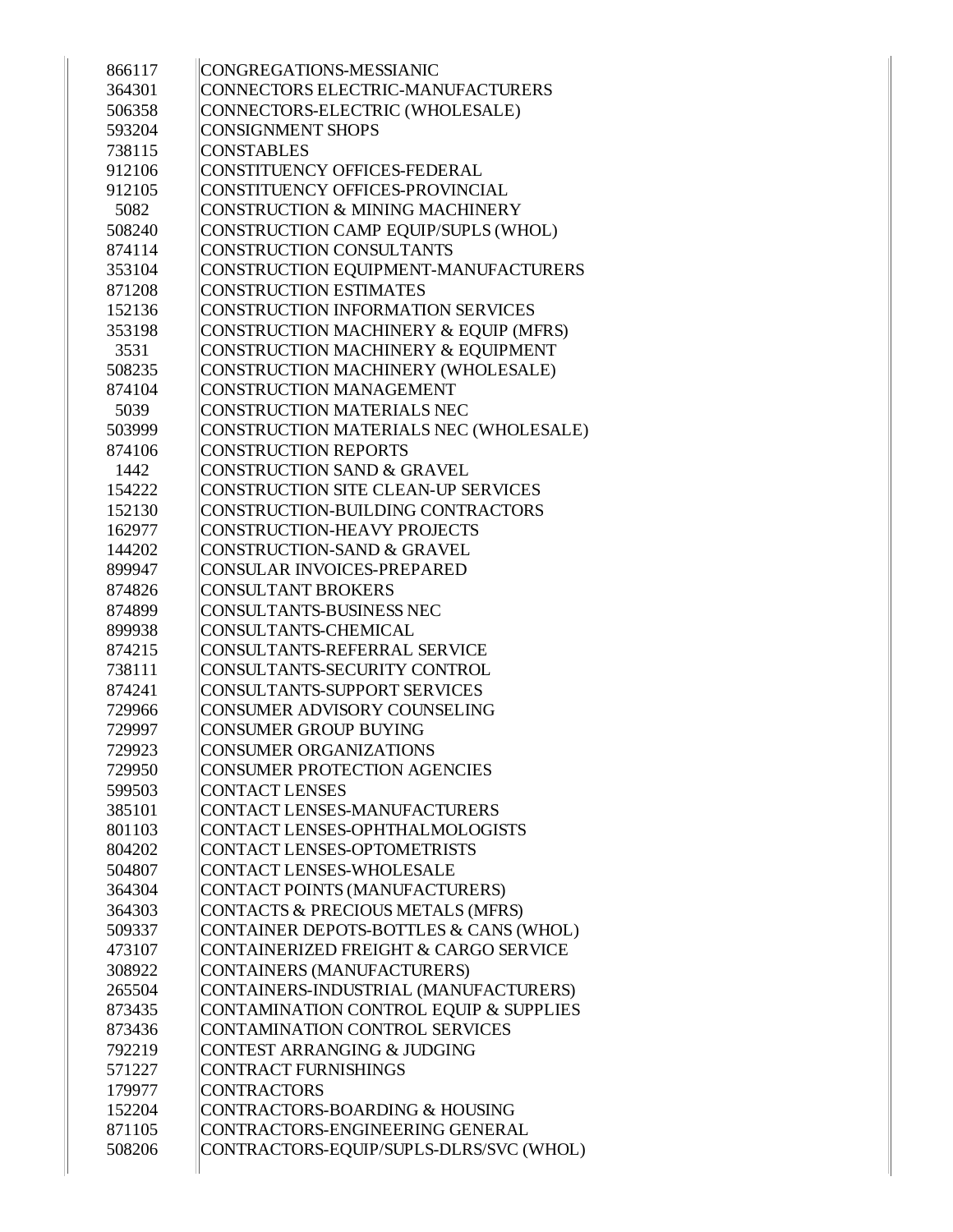| 735949 | CONTRACTORS-EQUIPMENT & SUPLS-RENTING       |
|--------|---------------------------------------------|
| 769977 | CONTRACTORS-EQUIPMENT & SUPLS-REPAIR        |
| 353105 | CONTRACTORS-EQUIPMENT-MANUFACTURERS         |
| 508228 | CONTRACTORS-EQUIPMENT-USED (WHOLESALE)      |
| 154107 | CONTRACTORS-INDUSTRIAL & COMMERCIAL         |
| 152201 | CONTRACTORS-INTERIOR FURNISHINGS            |
| 154220 | CONTRACTORS-LIMITED SPECIALTY               |
| 138101 | <b>CONTRACTORS-OIL FIELD</b>                |
| 161114 | CONTRACTORS-PARKING/HIGHWAY IMPROVEMENT     |
| 162932 | CONTRACTORS-PETROCHEMICAL                   |
| 162321 | CONTRACTORS-POST TENSIONING                 |
| 179406 | CONTRACTORS-SITE DEVELOPMENT                |
| 174304 | <b>CONTRACTORS-TILE</b>                     |
| 361303 | CONTROL PANELS (MANUFACTURERS)              |
| 362501 | CONTROLS & CONTROL ACCESS-IND-MFRS          |
| 382204 | CONTROLS CONTROL SYSTEMS/REGULATORS-MFRS    |
| 762939 | CONTROLS CONTROL SYSTEMS/REGULATORS-RPR     |
| 506328 | CONTROLS CONTROL SYSTS/REGULATORS (WHOL)    |
| 805902 | <b>CONVALESCENT HOMES</b>                   |
| 805914 | CONVALESCENT HOMES PLACEMENT SERVICE        |
| 591210 | <b>CONVALESCENT SUPPLIES</b>                |
| 541103 | <b>CONVENIENCE STORES</b>                   |
| 738931 | CONVENTION & MEETING FACILITIES & SVC       |
| 735964 | CONVENTION EQUIPMENT & SUPPLIES-RENTAL      |
| 738932 | <b>CONVENTION INFORMATION BUREAUS</b>       |
| 866109 | <b>CONVENTS &amp; MONASTERIES</b>           |
| 2679   | CONVERTED PAPER & PAPERBOARD PRODS NEC      |
| 267998 | CONVERTED PAPER/PAPERBRD PROD NEC (MFRS)    |
| 506387 | CONVERTERS-ELECTRIC (WHOLESALE)             |
| 362110 | CONVERTING MACHINERY (MANUFACTURERS)        |
| 353503 | CONVEYOR PARTS & SUPPLIES (MFRS)            |
| 353502 | CONVEYOR-CHAIN PROTECTIVE DEVICES (MFRS)    |
| 3535   | CONVEYORS & CONVEYING EQUIPMENT             |
| 508410 | CONVEYORS & CONVEYING EQUIPMENT (WHOL)      |
| 353501 | CONVEYORS & CONVEYING EQUIPMENT-MFRS        |
| 305205 | CONVEYORS-BELTING (MANUFACTURERS)           |
| 546109 | <b>COOKIE SHOPS</b>                         |
| 2052   | <b>COOKIES &amp; CRACKERS</b>               |
| 546107 | <b>COOKIES &amp; CRACKERS</b>               |
| 205201 | <b>COOKIES &amp; CRACKERS-MANUFACTURERS</b> |
| 514959 | <b>COOKIES &amp; CRACKERS-WHOLESALE</b>     |
| 571919 | <b>COOKING UTENSILS</b>                     |
| 336503 | COOKING UTENSILS-MANUFACTURERS              |
| 502331 | <b>COOKING UTENSILS-WHOLESALE</b>           |
| 507439 | <b>COOLER PADS (WHOLESALE)</b>              |
| 572210 | <b>COOLERS-EVAPORATIVE</b>                  |
| 358508 | COOLERS-EVAPORATIVE-MANUFACTURERS           |
| 507815 | COOLERS-EVAPORATIVE-SUPLS/PARTS (WHOL)      |
| 507817 | COOLERS-EVAPORATIVE-WHOLESALE               |
| 171148 | <b>COOLING SYSTEMS-MACHINE</b>              |
| 171119 | <b>COOLING TOWERS</b>                       |
| 653119 | <b>COOPERATIVE HOUSING</b>                  |
| 653107 | <b>COOPERATIVES</b>                         |
| 737702 | COPIERS-RENTING & LEASING                   |
| 505202 | COPPER (WHOLESALE)                          |
|        |                                             |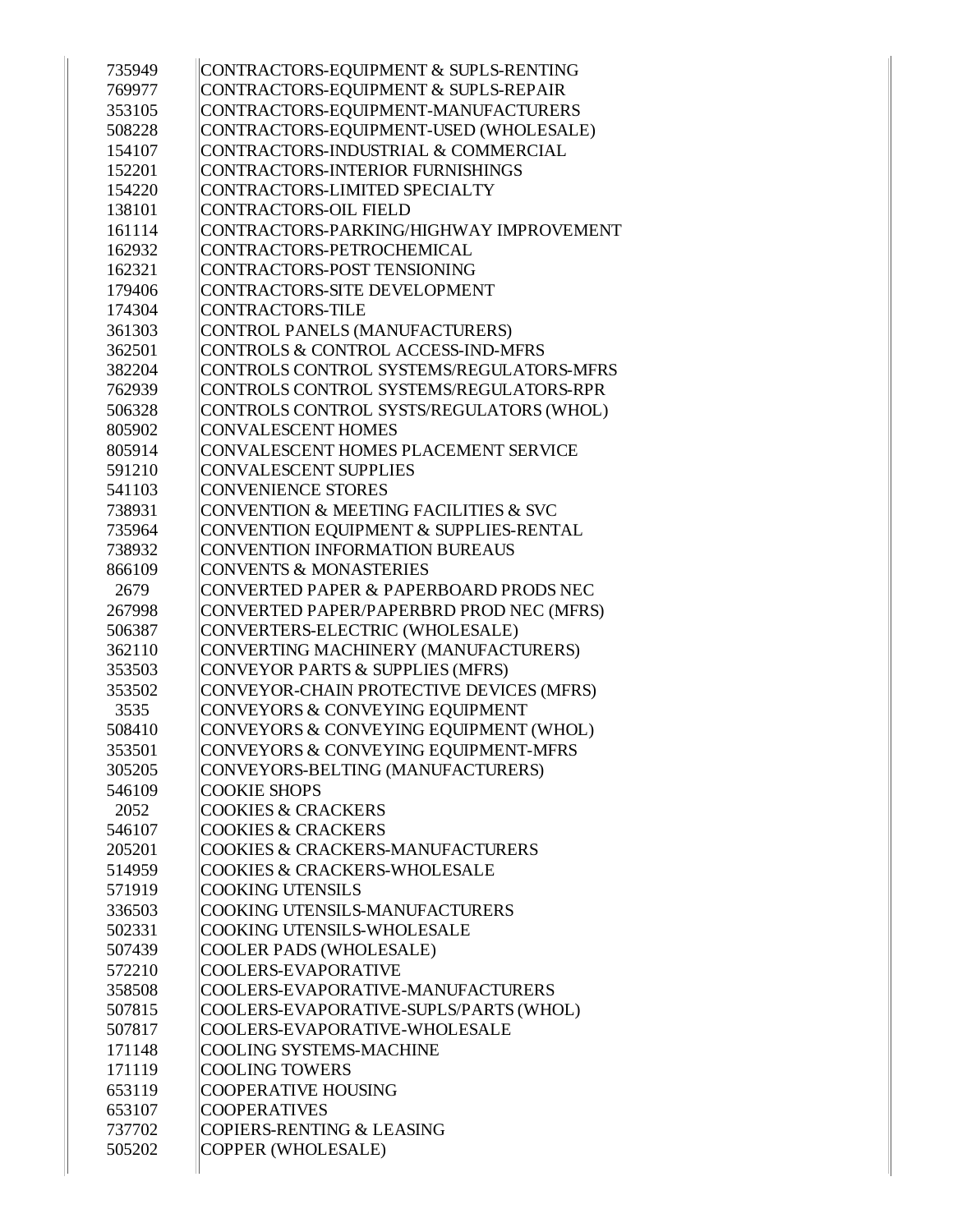| 335104           | <b>COPPER FABRICATORS</b>                                                  |
|------------------|----------------------------------------------------------------------------|
| 3366             | <b>COPPER FOUNDRIES</b>                                                    |
| 336698           | <b>COPPER FOUNDRIES</b>                                                    |
| 1021             | <b>COPPER ORES</b>                                                         |
| 102198           | <b>COPPER ORES</b>                                                         |
| 281907           | COPPER OXIDE (MANUFACTURERS)                                               |
| 505121           | COPPER PRODUCTS (WHOLESALE)                                                |
| 335103           | COPPER-SHEET ROD TUBE ETC (MFRS)                                           |
| 176101           | <b>COPPERSMITHS</b>                                                        |
| 571953           | <b>COPPERWARES</b>                                                         |
| 504403           | COPYING & DUPLICATING MACHINES & SUPLS                                     |
| 733403           | COPYING & DUPLICATING SERVICE                                              |
| 357908           | COPYING MACHINES & SUPPLIES-MFRS                                           |
| 762934           | <b>COPYING MACHINES-SERVICE &amp; REPAIR</b>                               |
| 679402           | <b>COPYWRITERS</b>                                                         |
| 503239           | COQUINA (WHOLESALE)                                                        |
| 594726           | <b>CORAL</b>                                                               |
| 594725           | <b>CORAL JEWELRY</b>                                                       |
| 335704           | CORD SETS & CORDS-ELECTRIC (MFRS)                                          |
| 224104           | CORD TRIMMING (MANUFACTURERS)                                              |
| 2298             | <b>CORDAGE &amp; TWINE</b>                                                 |
| 229898           | CORDAGE & TWINE (MANUFACTURERS)                                            |
| 592105           | <b>CORDIALS</b>                                                            |
| 221110           | <b>CORDUROYS (MANUFACTURERS)</b>                                           |
| 354304           | <b>CORES-FOUNDRY</b>                                                       |
| 508553           | CORK & CORK PRODUCTS (WHOLESALE)                                           |
| 249920           | <b>CORK &amp; CORK PRODUCTS-MANUFACTURERS</b>                              |
| 0115             | <b>CORN</b>                                                                |
| 011598           | <b>CORN</b>                                                                |
| 514511           | <b>CORN CHIPS (WHOLESALE)</b>                                              |
| 519930           | CORN COB PRODUCTS (WHOLESALE)                                              |
| 204106           | <b>CORN MILLS</b>                                                          |
| 514936           | CORN PRODUCTS (WHOLESALE)                                                  |
| 072318           | <b>CORN SHELLING</b>                                                       |
| 176116           | <b>CORNICES-BUILDING</b>                                                   |
| 899948           | <b>CORPORATE GIFT SERVICE</b>                                              |
| 874303           | CORPORATE IMAGE DEVELOPMENT SVCS                                           |
| 702105           | <b>CORPORATE LODGING</b>                                                   |
| 511206           | CORPORATION SUPPLIES (WHOLESALE)                                           |
| 179981           | <b>CORRAL BUILDERS</b><br><b>CORRECTIONAL INSTITUTIONS</b>                 |
| 9223<br>874499   |                                                                            |
|                  | CORRECTIONAL INSTITUTIONS-PRIVATE                                          |
| 824902           | <b>CORRESPONDENCE SCHOOLS</b><br><b>CORROSION CONTROL</b>                  |
| 999943           | <b>CORRUGATED &amp; SOLID FIBER BOXES</b>                                  |
| 2653             |                                                                            |
| 265301           | CORRUGATED & SOLID FIBER BOXES (MFRS)                                      |
| 224109           | CORSET MATERIALS (MANUFACTURERS)<br><b>CORSETS &amp; GIRDLES-WHOLESALE</b> |
| 513729           | <b>CORSETS GIRDLES &amp; BRASSIERES</b>                                    |
| 563204<br>234202 | <b>CORSETS-MANUFACTURERS</b>                                               |
|                  | <b>COSMETICS &amp; PERFUMES-RETAIL</b>                                     |
| 599992           | COSMETICS/TOILET PREPS-MFRS SUPL (WHOL)                                    |
| 512214<br>284405 | <b>COSMETICS-MANUFACTURERS</b>                                             |
|                  |                                                                            |
| 729967           | <b>COSMETICS-PERMANENT</b>                                                 |
| 512204           | <b>COSMETICS-WHOLESALE</b>                                                 |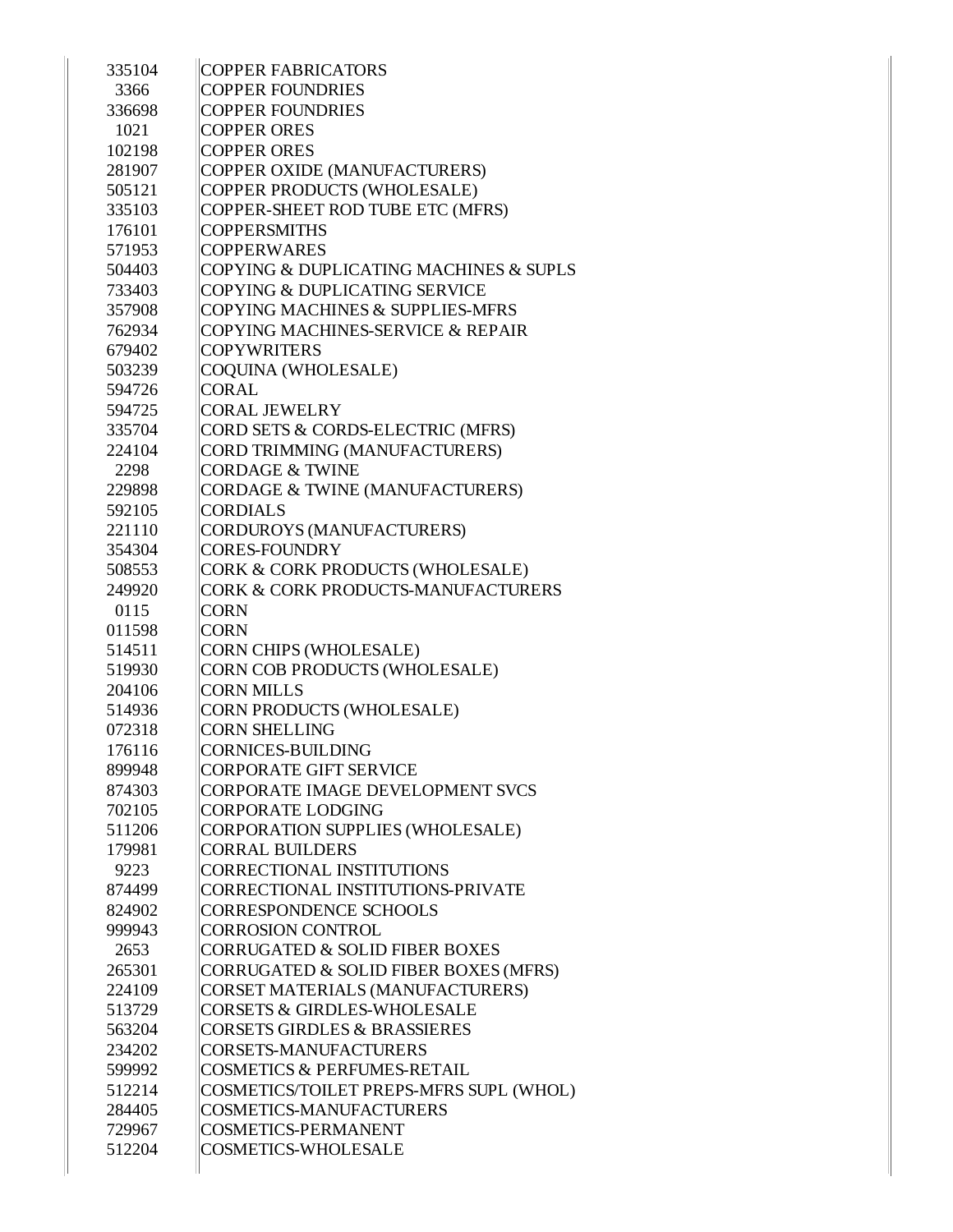| 723104 | <b>COSMETOLOGISTS</b>                              |
|--------|----------------------------------------------------|
| 792216 | <b>COSTUME DESIGNERS</b>                           |
| 238901 | COSTUME FABRICS TRIMMINGS & ACCESS-MFRS            |
| 594910 | <b>COSTUME FABRICS TRIMMINGS &amp; ACCESSORIES</b> |
| 563212 | <b>COSTUME JEWELRY</b>                             |
| 3961   | <b>COSTUME JEWELRY &amp; NOVELTIES</b>             |
| 396101 | <b>COSTUME JEWELRY-MANUFACTURERS</b>               |
| 509427 | <b>COSTUME JEWELRY-WHOLESALE</b>                   |
| 396198 | COSTUME JWLRY/NOVELTIES-EX PRCS (MFRS)             |
| 569905 | COSTUMES-MASQUERADE & THEATRICAL                   |
| 238902 | COSTUMES-MASQUERADE & THEATRICAL-MFRS              |
| 513730 | COSTUMES-MASQUERADE & THEATRICAL-WHOL              |
| 729925 | <b>COSTUMES-RENTING</b>                            |
| 735978 | <b>COTS</b>                                        |
| 701106 | <b>COTTAGES &amp; CABINS</b>                       |
| 245204 | COTTAGES-PRECUT & PREFABRICATED (MFRS)             |
| 0131   | <b>COTTON</b>                                      |
| 013198 | <b>COTTON</b>                                      |
| 622102 | <b>COTTON BROKERS</b>                              |
| 515904 | <b>COTTON BUYERS</b>                               |
| 422102 | <b>COTTON COMPRESSES</b>                           |
| 221109 | <b>COTTON FINISHERS</b>                            |
| 0724   | <b>COTTON GINNING</b>                              |
| 355902 | COTTON GINNING EQUIP & SUPPLIES (MFRS)             |
| 072401 | <b>COTTON GINS</b>                                 |
| 513114 | COTTON GOODS-CONVERTERS (WHOLESALE)                |
| 221103 | <b>COTTON GOODS-MANUFACTURERS</b>                  |
| 594915 | <b>COTTON GOODS-RETAIL</b>                         |
| 513113 | <b>COTTON GOODS-WHOLESALE</b>                      |
| 072316 | <b>COTTON LINTERS</b>                              |
| 226903 | <b>COTTON MILLS</b>                                |
| 207402 | <b>COTTON OIL MILLS</b>                            |
| 072402 | <b>COTTON PICKING MACHINERY</b>                    |
| 228101 | <b>COTTON PROCESSING</b>                           |
| 473120 | <b>COTTON SHIPPERS</b>                             |
| 384215 | COTTON-ABSORBENT (MANUFACTURERS)                   |
| 519989 | COTTON-DUCK (WHOLESALE)                            |
| 072309 | <b>COTTONSEED DELINTING</b>                        |
| 2074   | <b>COTTONSEED OIL MILLS</b>                        |
| 207401 | COTTONSEED PRODUCTS (MANUFACTURERS)                |
| 515912 | <b>COTTONSEED PRODUCTS-BROKERS</b>                 |
| 832201 | <b>COUNSELING SERVICES</b>                         |
| 832238 | <b>COUNSELORS-RAPE &amp; SEXUAL ABUSE</b>          |
| 308908 | COUNTER COVERINGS-PLASTICS-MANUFACTURERS           |
| 571213 | <b>COUNTER TOPS</b>                                |
| 254101 | <b>COUNTER TOPS-MANUFACTURERS</b>                  |
| 503131 | <b>COUNTER TOPS-WHOLESALE</b>                      |
| 357913 | COUNTERFEIT MONEY DETECTING DVCS (MFRS)            |
| 504406 | COUNTING MACHINES (WHOLESALE)                      |
| 799715 | <b>COUNTRY CLUBS</b>                               |
| 539902 | <b>COUNTRY STORES</b>                              |
| 964103 | COUNTY GOVERNMENT-AGRICULTURAL PROGRAMS            |
| 951203 | COUNTY GOVERNMENT-CONSERVATION DEPTS               |
| 922303 | COUNTY GOVERNMENT-CORRECTIONAL INSTNS              |
| 921103 | COUNTY GOVERNMENT-COURTS                           |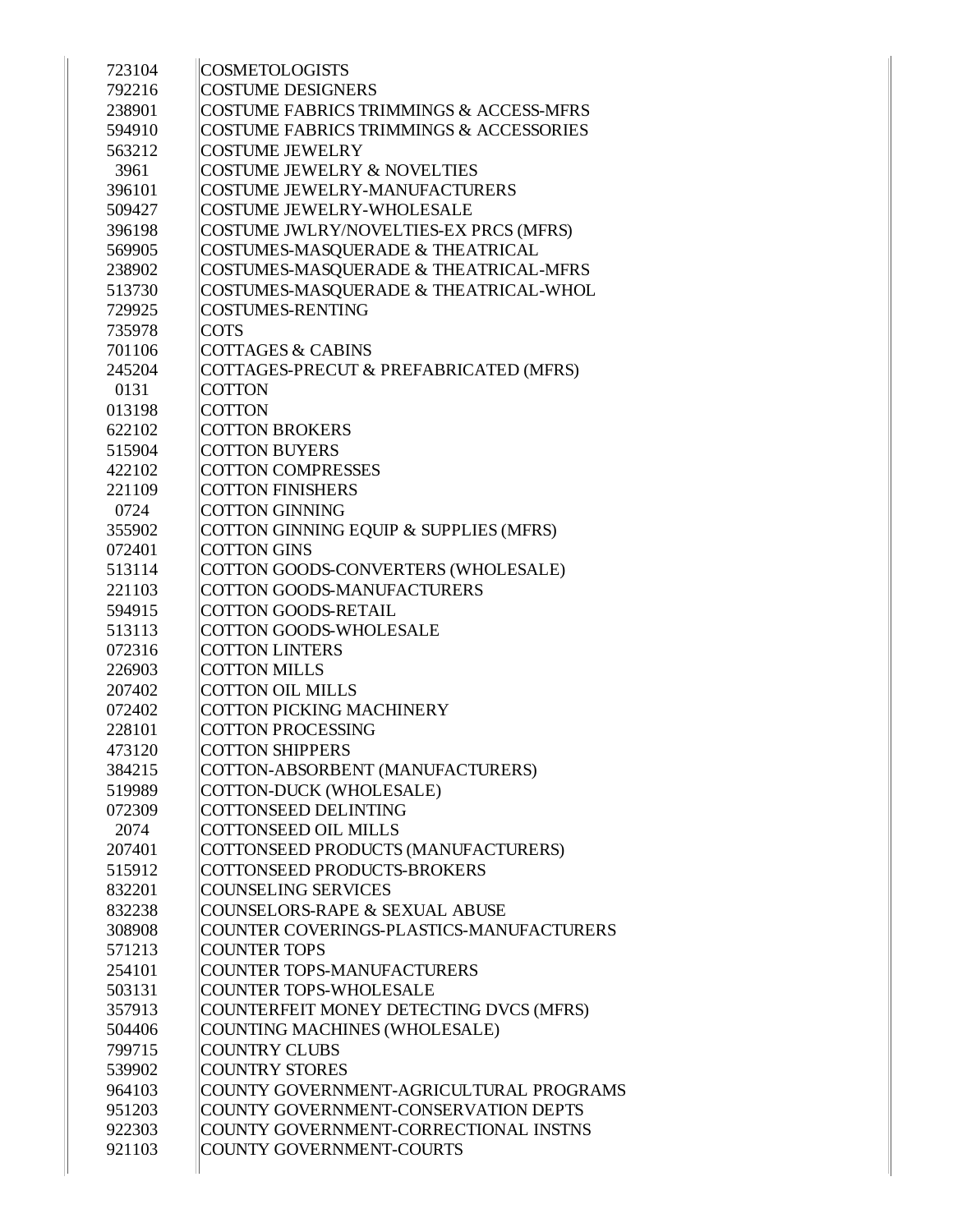| 606103 | COUNTY GOVERNMENT-CREDIT UNIONS                |
|--------|------------------------------------------------|
| 961103 | COUNTY GOVERNMENT-ECONOMIC PROGRAM ADM         |
| 941103 | COUNTY GOVERNMENT-EDUCATION PROGRAMS           |
| 951103 | COUNTY GOVERNMENT-ENVIRONMENTAL PROGRAMS       |
| 911103 | COUNTY GOVERNMENT-EXECUTIVE OFFICES            |
| 931103 | COUNTY GOVERNMENT-FINANCE & TAXATION           |
| 922403 | COUNTY GOVERNMENT-FIRE PROTECTION              |
| 919903 | COUNTY GOVERNMENT-GENERAL OFFICES              |
| 953103 | COUNTY GOVERNMENT-HOUSING PROGRAMS             |
| 972103 | COUNTY GOVERNMENT-INTERNATIONAL AFFAIRS        |
| 922203 | COUNTY GOVERNMENT-LEGAL COUNSEL                |
| 823103 | COUNTY GOVERNMENT-LIBRARIES                    |
| 965103 | COUNTY GOVERNMENT-LICENSING & INSPECTION       |
| 971103 | COUNTY GOVERNMENT-NATIONAL SECURITY            |
| 943103 | COUNTY GOVERNMENT-PUBLIC HEALTH PROGRAMS       |
| 922903 | COUNTY GOVERNMENT-PUBLIC ORDER & SAFETY        |
| 944103 | COUNTY GOVERNMENT-SOCIAL/HUMAN RESOURCES       |
| 953203 | COUNTY GOVERNMENT-URBAN PLANNING & DEV         |
| 945103 | COUNTY GOVERNMENT-VETERANS AFFAIRS ADMIN       |
| 611103 | COUNTY GOVT-ADM OF FED CREDIT AGENCIES         |
| 963103 | COUNTY GOVT-REG & ADM-COMMS/UTILITIES          |
| 966103 | COUNTY GOVT-SPACE RESEARCH & TECHNOLOGY        |
| 962103 | COUNTY GOVT-TRANSPORTATION PROGRAMS            |
| 508409 | COUPLINGS (WHOLESALE)                          |
| 421501 | <b>COURIER SERVICES</b>                        |
| 4215   | COURIER SERVICES EXCEPT BY AIR                 |
| 733801 | <b>COURT &amp; CONVENTION REPORTERS</b>        |
| 824403 | COURT REPORTING SCHOOLS                        |
| 9211   | <b>COURTS</b>                                  |
| 921106 | <b>COURTS</b>                                  |
| 175114 | COURTS-CONSTRUCTION-INDOOR & OUTDOOR           |
| 721808 | COVERALL SUPPLY SERVICE                        |
| 599964 | <b>COVERS-PROTECTIVE</b>                       |
| 075101 | <b>COW CLIPPING</b>                            |
| 809948 | <b>CPR-CLASSES &amp; TRAINING</b>              |
| 542116 | <b>CRAB MEAT</b>                               |
| 519901 | <b>CRAFT &amp; CRAFT SUPPLIES-WHOLESALE</b>    |
| 599988 | <b>CRAFT GALLERIES &amp; DEALERS</b>           |
| 594501 | <b>CRAFT SUPPLIES</b>                          |
| 394404 | <b>CRAFT SUPPLIES-MANUFACTURERS</b>            |
| 829923 | <b>CRAFT-INSTRUCTION</b>                       |
| 594520 | <b>CRAFTS</b>                                  |
| 203305 | <b>CRANBERRIES (CANNERS)</b>                   |
| 017101 | <b>CRANBERRY GROWERS</b>                       |
| 735301 | <b>CRANE SERVICE</b>                           |
| 508412 | CRANES & DERRICKS (WHOLESALE)                  |
| 508418 | CRANES-ACCESSORIES & PARTS (WHOLESALE)         |
| 769980 | <b>CRANES-INSPECTION &amp; TESTING SERVICE</b> |
| 353109 | <b>CRANES-MANUFACTURERS</b>                    |
| 353601 | <b>CRANES-OVERHEAD TRAVELING SYSTEMS-MFRS</b>  |
| 735304 | <b>CRANES-RENTING</b>                          |
| 769918 | <b>CRANES-REPAIRING</b>                        |
| 753806 | <b>CRANKSHAFT GRINDING</b>                     |
| 346202 | CRANKSHAFT-MANUFACTURERS                       |
| 395202 | <b>CRAYONS-MANUFACTURERS</b>                   |
|        |                                                |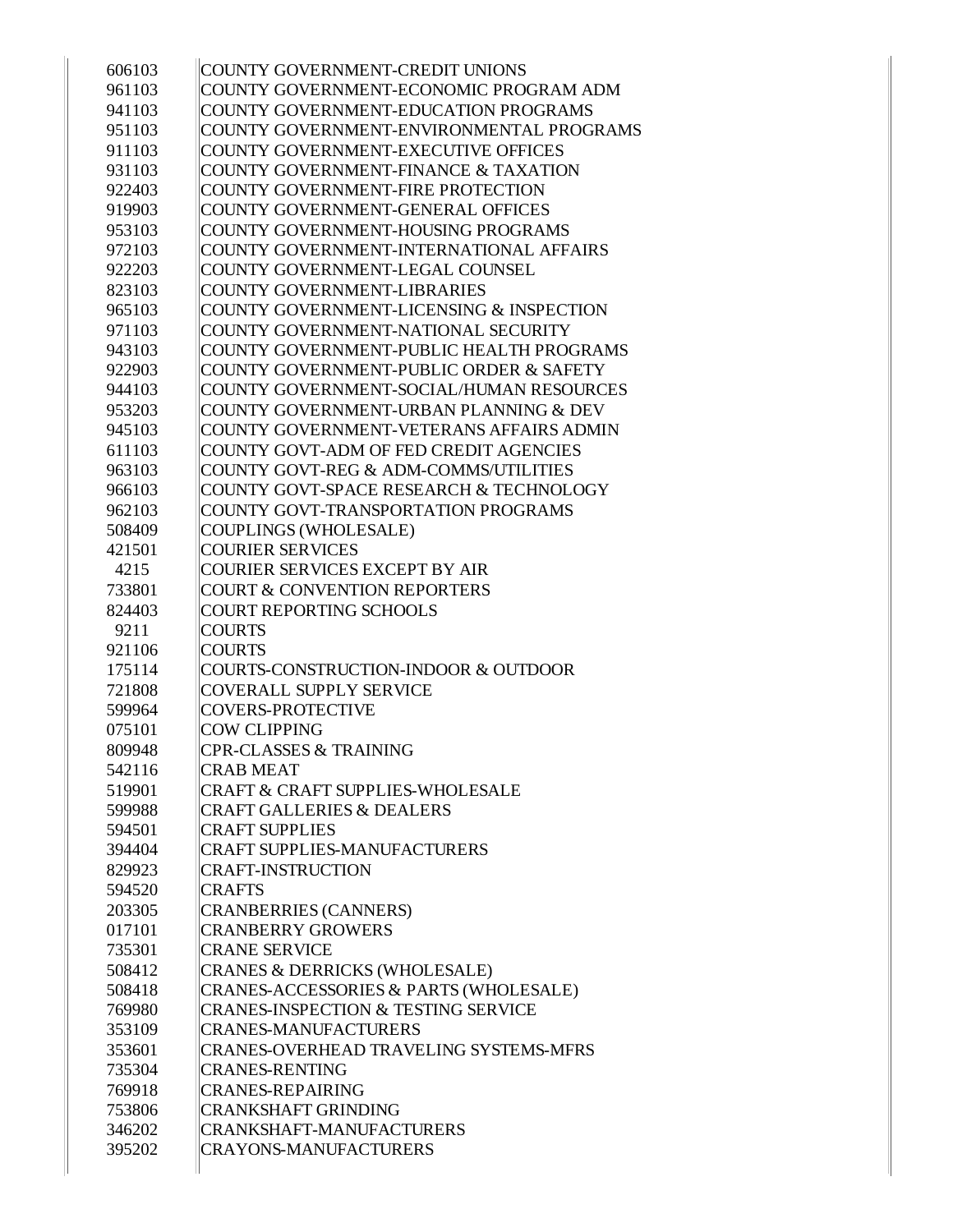| 511220 | <b>CRAYONS-WHOLESALE</b>                          |
|--------|---------------------------------------------------|
| 202101 | <b>CREAMERIES</b>                                 |
| 2021   | <b>CREAMERY BUTTER</b>                            |
| 202198 | CREAMERY BUTTER (MANUFACTURERS)                   |
| 729924 | <b>CREDIT &amp; DEBT COUNSELING SERVICES</b>      |
| 615302 | <b>CREDIT CARD &amp; OTHER CREDIT PLANS</b>       |
| 504428 | CREDIT CARD/CREDIT PLNS EQPT/SUPL (WHOL)          |
| 308107 | CREDIT CARD/OTHER PLANS EQUIP/SUPL-MFRS           |
| 308104 | <b>CREDIT CARD-MANUFACTURERS</b>                  |
| 737404 | <b>CREDIT CARD-MERCHANT SERVICES</b>              |
| 635105 | <b>CREDIT CARD-PROTECTION SERVICE</b>             |
| 516204 | CREDIT CARDS-PLASTIC METAL ETC-DISTR              |
| 504422 | CREDIT CARD-TERMINAL SYSTEMS (WHOLESALE)          |
| 732303 | <b>CREDIT INVESTIGATORS</b>                       |
| 606201 | <b>CREDIT MANAGEMENT SERVICE</b>                  |
| 729927 | <b>CREDIT RATING CORRECTION SERVICE</b>           |
| 732301 | <b>CREDIT REPORTING AGENCIES</b>                  |
| 7323   | <b>CREDIT REPORTING SERVICES</b>                  |
| 729958 | <b>CREDIT RESTORATION</b>                         |
| 606101 | <b>CREDIT UNIONS</b>                              |
| 606298 | CREDIT UNIONS NOT FEDERALLY CHARTERED             |
| 6061   | <b>CREDIT UNIONS-FEDERALLY CHARTERED</b>          |
| 6062   | <b>CREDIT UNIONS-NOT FEDERALLY CHARTERED</b>      |
| 726108 | CREMATION SERVICE (PRE-ARRANGED)                  |
| 726102 | <b>CREMATORIES</b>                                |
| 356909 | <b>CREMATORIES-MANUFACTURERS</b>                  |
| 249102 | <b>CREOSOTE (MANUFACTURERS)</b>                   |
| 521148 | <b>CREOSOTED PRODUCTS</b>                         |
| 239504 | <b>CRESTS-MANUFACTURERS</b>                       |
| 569939 | <b>CRESTS-RETAIL</b>                              |
| 513138 | <b>CRESTS-WHOLESALE</b>                           |
| 839917 | <b>CRIME PREVENTION PROGRAMS</b>                  |
| 832247 | <b>CRIME VICTIM SERVICES</b>                      |
| 839923 | <b>CRIME VICTIMS</b>                              |
| 738113 | <b>CRIMINOLOGISTS</b>                             |
| 832243 | <b>CRISIS CENTERS</b>                             |
| 832208 | <b>CRISIS INTERVENTION SERVICE</b>                |
| 874115 | <b>CRITICAL PATH SCHEDULING</b>                   |
| 571945 | <b>CROCKERY</b>                                   |
| 0722   | <b>CROP HARVESTING PRIMARILY BY MACHINE</b>       |
| 072298 | <b>CROP HARVESTING-PRIMARILY BY MACHINE</b>       |
| 0721   | <b>CROP PLANTING CULTIVATING &amp; PROTECTING</b> |
| 0723   | CROP PREPARATION SERVICES FOR MARKET              |
| 072398 | <b>CROP PREPARATION SERVICES FOR MARKET</b>       |
| 072102 | <b>CROP PROTECTION PRODUCTS</b>                   |
| 799717 | <b>CROQUET CLUBS</b>                              |
| 243106 | CROSSARMS (MANUFACTURERS)                         |
| 3466   | <b>CROWNS &amp; CLOSURES</b>                      |
| 346698 | CROWNS & CLOSURES (MANUFACTURERS)                 |
| 325501 | <b>CRUCIBLES (MANUFACTURERS)</b>                  |
| 1311   | <b>CRUDE PETROLEUM &amp; NATURAL GAS</b>          |
| 4612   | <b>CRUDE PETROLEUM PIPELINES</b>                  |
| 461298 | <b>CRUDE PETROLEUM PIPELINES</b>                  |
| 553136 | <b>CRUISE CONTROLS-AUTOMOTIVE</b>                 |
| 472406 | <b>CRUISES</b>                                    |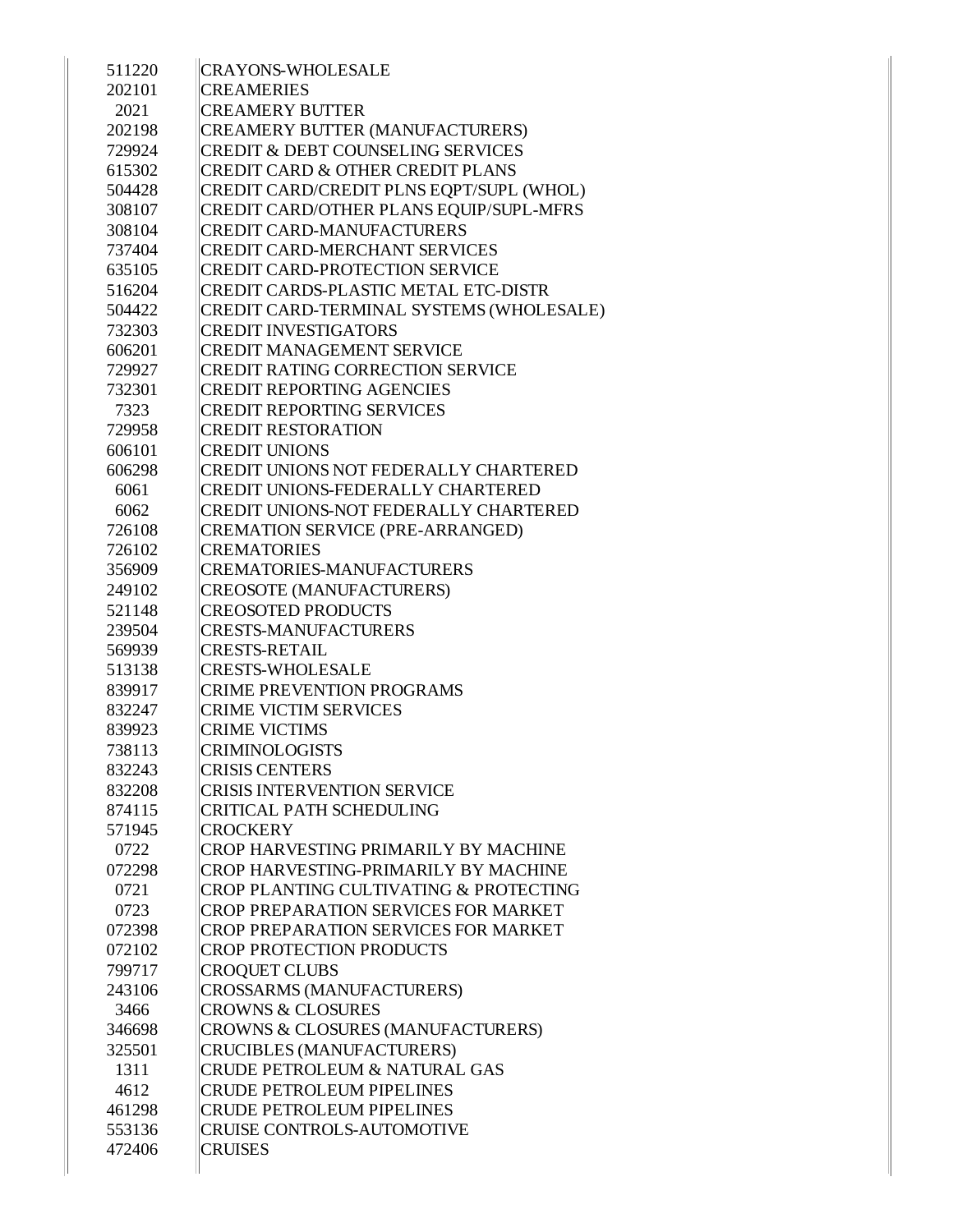| 1423   | <b>CRUSHED &amp; BROKEN GRANITE</b>         |
|--------|---------------------------------------------|
| 142398 | <b>CRUSHED &amp; BROKEN GRANITE</b>         |
| 1422   | <b>CRUSHED &amp; BROKEN LIMESTONE</b>       |
| 142298 | <b>CRUSHED &amp; BROKEN LIMESTONE</b>       |
| 1429   | <b>CRUSHED &amp; BROKEN STONE NEC</b>       |
| 142999 | <b>CRUSHED &amp; BROKEN STONE NEC</b>       |
| 508224 | CRUSHING & PULVERIZING EQUIP (WHOLESALE)    |
| 503225 | CRUSHING & PULVERIZING SERVICE (WHOL)       |
| 599946 | <b>CRUTCHES</b>                             |
| 367902 | CRYOGENIC EQUIPMENT & SUPPLIES (MFRS)       |
| 496101 | <b>CRYOGENIC PROCESSING</b>                 |
| 873121 | <b>CRYOGENIC RESEARCH &amp; DEVELOPMENT</b> |
| 873308 | <b>CRYONIC SERVICES</b>                     |
| 367912 | CRYSTAL QUARTZ (MANUFACTURERS)              |
| 323108 | CRYSTALS-INDUSTRIAL (MANUFACTURERS)         |
| 841206 | <b>CULTURAL CENTRES</b>                     |
| 344309 | CULVERT-MANUFACTURERS-CORRUGATED & IRON     |
| 503905 | CULVERT-MFR/DISTR-CORRUGATED IRON (WHOL)    |
| 162201 | <b>CULVERTS</b>                             |
| 503931 | CUPOLAS (WHOLESALE)                         |
| 594704 | <b>CURIOS</b>                               |
| 399942 | <b>CURIOS-MANUFACTURERS</b>                 |
| 519963 | CURIOS-WHOLESALE                            |
| 799707 | <b>CURLING CLUBS</b>                        |
| 594134 | <b>CURLING EQUIPMENT &amp; SUPPLIES</b>     |
| 509162 | CURLING RINK EQUIPMENT & SUPLS (WHOL)       |
| 609901 | <b>CURRENCY EXCHANGES</b>                   |
| 3643   | <b>CURRENT-CARRYING WIRING DEVICES</b>      |
| 364398 | CURRENT-CARRYING WIRING DEVICES (MFRS)      |
| 239198 | <b>CURTAIN &amp; DRAPERY-MANUFACTURERS</b>  |
| 179301 | <b>CURTAIN WALLS</b>                        |
| 344903 | CURTAIN WALLS-MANUFACTURERS                 |
| 2391   | <b>CURTAINS &amp; DRAPERIES</b>             |
| 225903 | CURTAINS-MANUFACTURERS                      |
| 239207 | CURTAINS-SHOWER & BATH-MANUFACTURERS        |
| 502332 | <b>CURTAINS-SHOWER &amp; BATH-WHOLESALE</b> |
| 764103 | CUSHIONS (UPHOLSTERY SERVICE)               |
| 251504 | CUSHIONS-MANUFACTURERS                      |
| 502333 | CUSHIONS-WHOLESALE                          |
| 805912 | <b>CUSTODIAL HOMES</b>                      |
| 072204 | <b>CUSTOM COMBINING</b>                     |
| 3087   | CUSTOM COMPOUNDING OF PURCHASED RESINS      |
| 308798 | CUSTOM COMPOUNDING-PURCHASED RESIN (MFR)    |
| 072106 | <b>CUSTOM FARMING</b>                       |
| 473113 | <b>CUSTOMS BROKERS</b>                      |
| 473110 | <b>CUSTOMS CONSULTANTS</b>                  |
| 3281   | <b>CUT STONE &amp; STONE PRODUCTS</b>       |
| 328198 | CUT STONE & STONE PRODUCTS (MFRS)           |
| 3421   | <b>CUTLERY</b>                              |
| 342198 | CUTLERY-MANUFACTURERS                       |
| 391403 | CUTLERY-MANUFACTURERS (TABLEWARE)           |
| 571918 | <b>CUTLERY-RETAIL</b>                       |
| 507203 | CUTLERY-WHOLESALE                           |
| 738933 | CUTTING & SLITTING SVC                      |
|        |                                             |
| 342306 | CUTTING BLOCKS (MANUFACTURERS)              |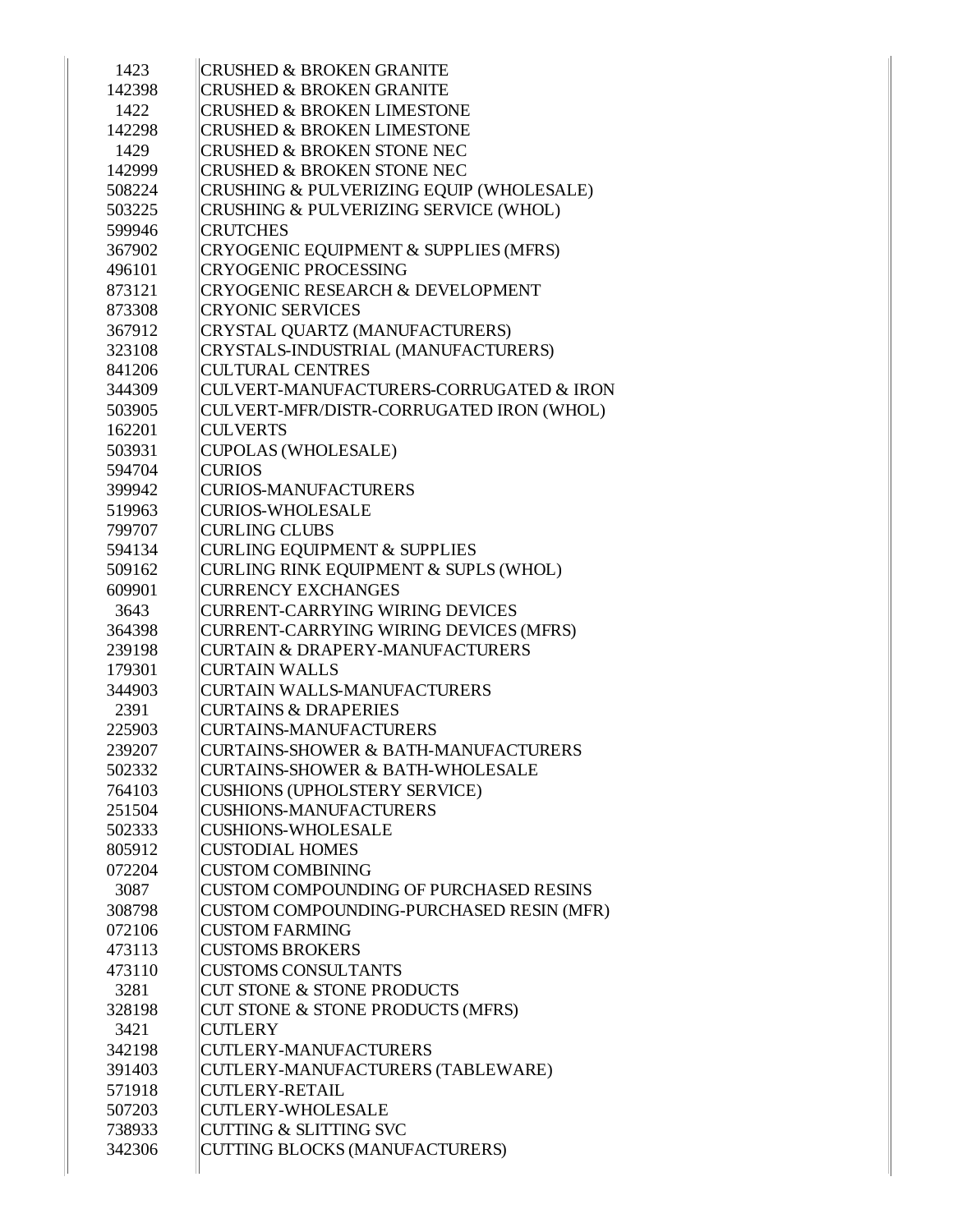| 299203 | CUTTING COMPOUNDS (MANUFACTURERS)                |
|--------|--------------------------------------------------|
| 506397 | <b>CUTTING LASERS</b>                            |
| 355910 | CUTTING ROOM EQUIPMENT & SUPPLIES (MFRS)         |
| 3545   | <b>CUTTING TOOLS &amp; MACHINE TOOL ACCESS</b>   |
| 354598 | CUTTING TOOLS/ACCES/MEASURING DVCS (MFR)         |
| 2865   | <b>CYCLIC ORGANIC CRUDES &amp; INTERMEDIATES</b> |
| 286598 | CYCLIC ORGANIC CRUDES/DYES/PGMNTS (MFRS)         |
| 371405 | <b>CYLINDER HEADS-MANUFACTURERS</b>              |
| 508530 | CYLINDERS-AIR & HYDRAULIC (WHOLESALE)            |
| 359302 | CYLINDERS-AIR & HYDRAULIC-MANUFACTURERS          |
| 359301 | CYLINDERS-ELECTRIC (MANUFACTURERS)               |
| 344303 | CYLINDERS-GAS (MANUFACTURERS)                    |
| 344310 | CYLINDERS-PRESSURE-METAL PLATE-MFRS              |
| 753805 | <b>CYLINDERS-REBUILDING &amp; REPAIRING</b>      |
| 024101 | <b>DAIRIES</b>                                   |
| 874849 | DAIRY CONSULTANTS                                |
| 508317 | DAIRY EQUIPMENT & SUPPLIES (WHOLESALE)           |
| 355613 | DAIRY EQUIPMENT & SUPPLIES-MANUFACTURERS         |
| 769953 | DAIRY EQUIPMENT & SUPPLIES-REPAIRING             |
| 0241   | <b>DAIRY FARMS</b>                               |
| 024198 | <b>DAIRY FARMS</b>                               |
| 5143   | DAIRY PRODUCTS EXCEPT DRIED OR CANNED            |
| 5451   | <b>DAIRY PRODUCTS STORES</b>                     |
| 545101 | <b>DAIRY PRODUCTS-RETAIL</b>                     |
| 514303 | DAIRY PRODUCTS-WHOLESALE                         |
| 382205 | DAMPERS (MANUFACTURERS)                          |
| 869921 | <b>DANCE CLUBS</b>                               |
| 792215 | <b>DANCE COMPANIES</b>                           |
| 735979 | <b>DANCE FLOORS-PORTABLE</b>                     |
| 7911   | DANCE STUDIOS SCHOOLS & HALLS                    |
| 791101 | <b>DANCING INSTRUCTION</b>                       |
| 569904 | <b>DANCING SUPPLIES</b>                          |
| 399912 | <b>DANCING SUPPLIES-MANUFACTURERS</b>            |
| 513731 | <b>DANCING SUPPLIES-WHOLESALE</b>                |
| 791106 | <b>DANCING-PUBLIC</b>                            |
| 738412 | <b>DARK ROOM RENTAL</b>                          |
| 594512 | <b>DARTS &amp; DART BOARDS</b>                   |
| 394407 | <b>DARTS &amp; DART BOARDS-MANUFACTURERS</b>     |
| 509131 | DARTS & DART BOARDS-WHOLESALE                    |
| 481301 | DATA COMMUNICATION SERVICE                       |
| 504506 | DATA COMMUNICATIONS EQUIP/SYSTEMS (WHOL)         |
| 173115 | DATA COMMUNICATIONS SYSTEMS-CABLING              |
| 737304 | DATA COMMUNICATIONS SYSTEMS-NETWORKS             |
| 762938 | DATA COMMUNICATIONS SYSTEMS-SVC/REPAIR           |
| 504507 | DATA PROCESSING EQUIPMENT (WHOLESALE)            |
| 737802 | DATA PROCESSING EQUIPMENT-MAINTENANCE            |
| 357103 | DATA PROCESSING EQUIPMENT-MANUFACTURERS          |
| 999945 | DATA PROCESSING EQUIPMENT-MOVING                 |
| 8243   | DATA PROCESSING SCHOOLS                          |
| 737401 | <b>DATA PROCESSING SERVICE</b>                   |
| 737202 | DATA PROCESSING SOFTWARE                         |
| 511209 | DATA PROCESSING SUPPLIES (WHOLESALE)             |
| 899949 | <b>DATA RETRIEVAL SERVICES</b>                   |
| 573409 | DATA STORAGE EQUIPMENT & SYSTEMS                 |
| 737104 | DATA SYSTEMS CONSULTANTS & DESIGNERS             |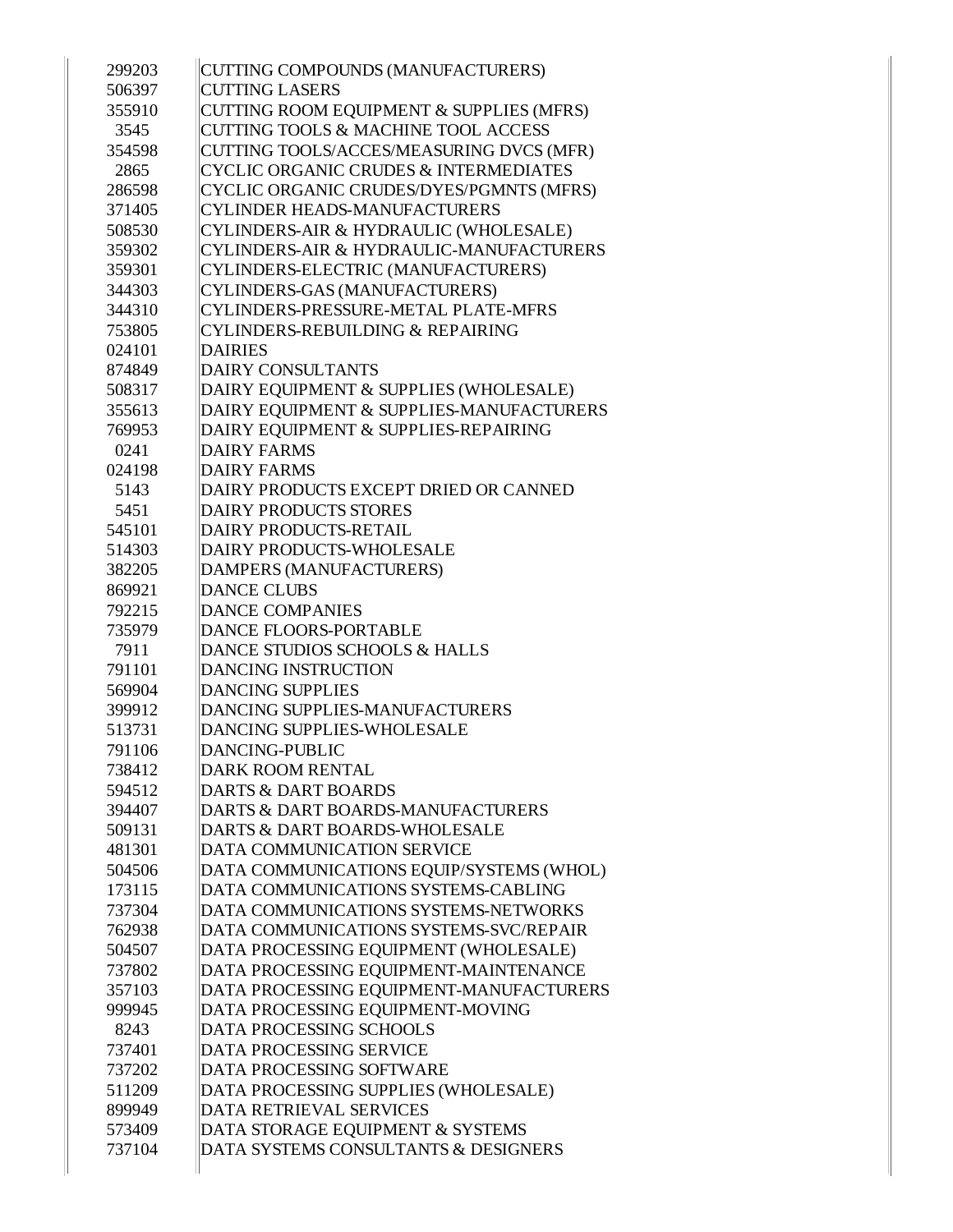| 017901 | <b>DATES-EDIBLE</b>                      |
|--------|------------------------------------------|
| 729926 | <b>DATING SERVICES</b>                   |
| 832210 | DAY CARE CENTERS-ADULT                   |
| 507419 | DE-AERATORS (WHOLESALE)                  |
| 809945 | <b>DEAF COMMUNICATION AIDS</b>           |
| 832239 | <b>DEAF SERVICES &amp; FACILITIES</b>    |
| 729929 | <b>DEBT ADJUSTERS</b>                    |
| 615305 | <b>DEBT BUYERS</b>                       |
| 354104 | <b>DEBURRING</b>                         |
| 275209 | DECALS (MANUFACTURERS)                   |
| 511320 | DECALS-WHOLESALE                         |
| 0175   | <b>DECIDUOUS TREE FRUITS</b>             |
| 152138 | <b>DECK BUILDERS</b>                     |
| 504431 | DECOLLATING MACHINES (WHOLESALE)         |
| 738935 | DECORATING CONTRACTORS-PARTY/CONVENTION  |
| 267908 | <b>DECORATION SUPPLIES-MANUFACTURERS</b> |
| 511321 | <b>DECORATION SUPPLIES-WHOLESALE</b>     |
| 594152 | <b>DECOYS</b>                            |
| 811109 | <b>DEDIMUS JUSTICES</b>                  |
| 4424   | DEEP SEA DOMESTIC TRANSPORT OF FREIGHT   |
| 4412   | DEEP SEA FOREIGN TRANSPORT OF FREIGHT    |
| 4481   | DEEP SEA TRANSPORTATION OF PASSENGERS    |
| 442498 | DEEP SEA-DOMESTIC TRANSPORT OF FREIGHT   |
| 441298 | DEEP SEA-FOREIGN TRANSPORT OF FREIGHT    |
| 448198 | DEEP SEA-PASSENGER TRANS-EXCEPT FERRY    |
| 874876 | DEFENSE CONTRACTORS                      |
| 516930 | DEGREASING EQUIPMENT & SUPPLIES (WHOL)   |
| 572209 | DEHUMIDIFYING EQUIPMENT                  |
| 358509 | DEHUMIDIFYING EQUIPMENT-MANUFACTURERS    |
| 506427 | DEHUMIDIFYING EQUIPMENT-WHOLESALE        |
| 504616 | DEHYDRATING EQUIPMENT & SUPPLIES (WHOL)  |
| 203401 | <b>DEHYDRATING SERVICE</b>               |
| 581229 | <b>DELI-BAKERY</b>                       |
| 201102 | DELICATESSEN PRODUCTS (MANUFACTURERS)    |
| 514108 | DELICATESSEN PRODUCTS-WHOLESALE          |
| 581209 | DELICATESSENS                            |
| 514106 | DELICATESSENS-WHOLESALE                  |
| 421205 | <b>DELIVERY SERVICE</b>                  |
| 179501 | <b>DEMOLITION CONSULTANTS</b>            |
| 179502 | DEMOLITION CONTRACTORS                   |
| 731905 | DEMONSTRATION SERVICE-MERCHANDISE        |
| 3843   | DENTAL EQUIPMENT & SUPPLIES              |
| 735202 | DENTAL EQUIPMENT & SUPPLIES-LEASING      |
| 384398 | DENTAL EQUIPMENT & SUPPLIES-MFRS         |
| 504719 | DENTAL EQUIPMENT & SUPPLIES-WHOLESALE    |
| 384301 | DENTAL EQUIPMENT-MANUFACTURERS           |
| 769982 | DENTAL EQUIPMENT-REPAIRING & REFINISHING |
| 862106 | DENTAL GOVERNING BODIES                  |
| 804914 | <b>DENTAL HYGIENISTS</b>                 |
| 8072   | <b>DENTAL LABORATORIES</b>               |
| 802102 | DENTAL MECHANICS-PUBLIC                  |
| 874243 | DENTAL PRACTICE-MANAGEMENT & CONSULTANTS |
| 822109 | <b>DENTAL SCHOOLS</b>                    |
| 802103 | <b>DENTAL TECHNICIANS</b>                |
| 384302 | DENTIFRICES (MANUFACTURERS)              |
|        |                                          |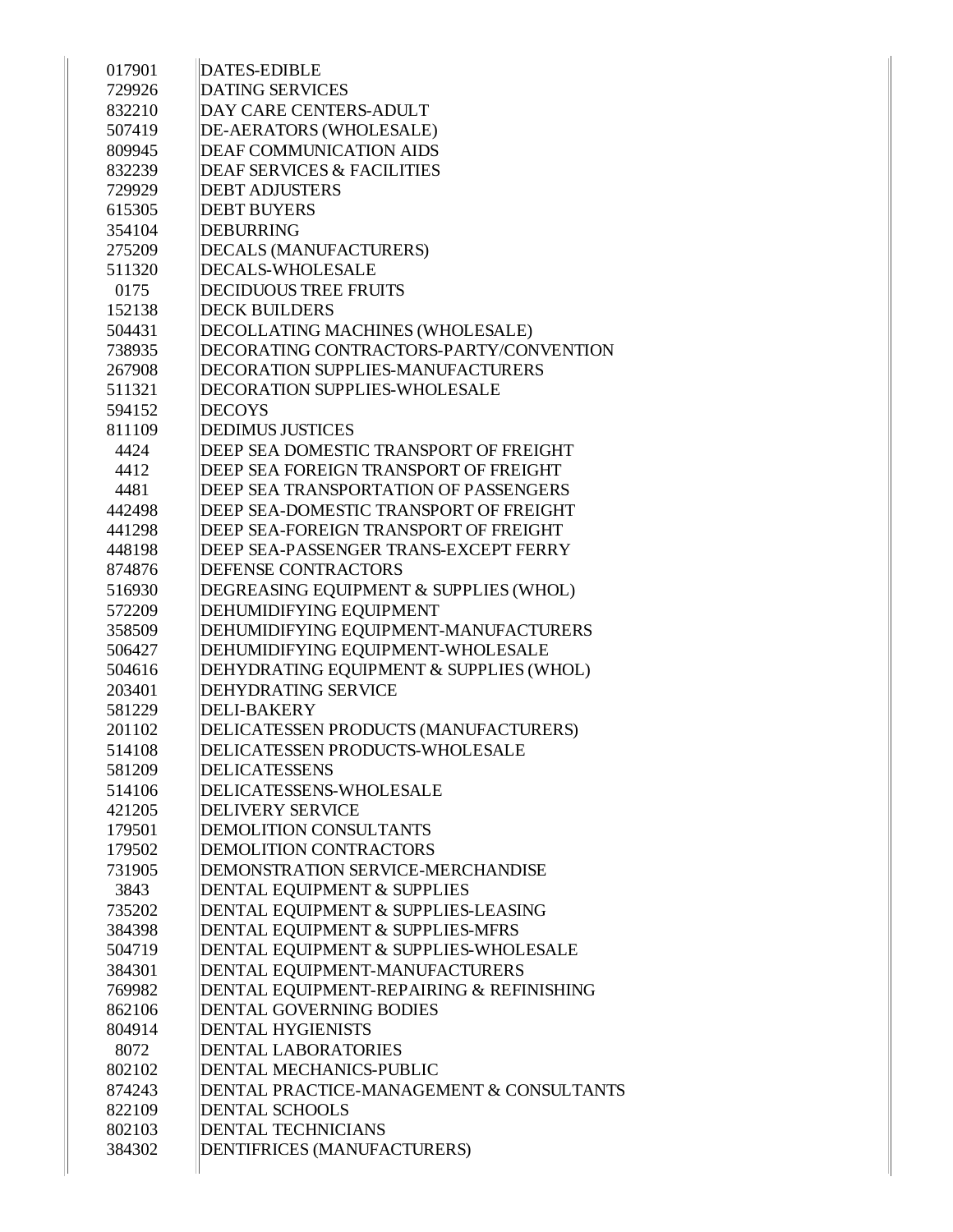| 809902 | <b>DENTIST INFORMATION BUREAUS</b>        |
|--------|-------------------------------------------|
| 802101 | <b>DENTISTS</b>                           |
| 809903 | <b>DENTISTS SERVICE ORGANIZATIONS</b>     |
| 807202 | <b>DENTURE REPAIR SERVICE</b>             |
| 807204 | <b>DENTURE THERAPISTS</b>                 |
| 807203 | <b>DENTURISTS</b>                         |
| 516927 | DEODORANTS (WHOLESALE)                    |
| 284204 | DEODORANTS-MANUFACTURERS                  |
| 734207 | <b>DEODORIZING &amp; DISINFECTING</b>     |
| 508765 | DEODORIZING EQUIPMENT (WHOLESALE)         |
| 5311   | <b>DEPARTMENT STORES</b>                  |
| 531102 | <b>DEPARTMENT STORES</b>                  |
| 555119 | <b>DEPTH SOUNDERS-SALES &amp; SERVICE</b> |
| 152106 | <b>DESIGNERS</b>                          |
| 871209 | DESIGNERS-ARCHITECTURAL                   |
| 154102 | DESIGNERS-INDUSTRIAL                      |
| 594304 | <b>DESK PADS &amp; ACCESSORIES</b>        |
| 502124 | DESKS (WHOLESALE)                         |
| 573406 | <b>DESKTOP PUBLISHING EQUIPMENT</b>       |
| 581237 | <b>DESSERT PREPARATIONS</b>               |
| 472407 | <b>DESTINATION MANAGEMENT</b>             |
| 738104 | <b>DETECTIVE AGENCIES</b>                 |
| 7381   | DETECTIVE GUARD & ARMORED CAR SERVICES    |
| 738198 | DETECTIVE GUARD & ARMORED CAR SERVICES    |
| 738110 | <b>DETECTIVES-PRIVATE</b>                 |
| 832262 | DEVELOPMENTAL ACHIEVEMENT CENTERS         |
| 833110 | DEVELOPMENTALLY DISABLED INFO/SVCS        |
| 832209 | <b>DEVOTION FOR THE DAY</b>               |
| 179953 | <b>DEWATERING CONTRACTORS</b>             |
| 204601 | DEXTRINE-MANUFACTURERS                    |
| 832234 | <b>DIABETES INFORMATION CENTERS</b>       |
| 599932 | <b>DIABETIC SUPPLIES</b>                  |
| 729988 | DIAL-A-RIDE                               |
| 382310 | DIALS (MANUFACTURERS)                     |
| 809203 | <b>DIALYSIS</b>                           |
| 809202 | DIALYSIS EQUIPMENT SERVICES               |
| 509414 | <b>DIAMOND BROKERS</b>                    |
| 509413 | DIAMOND BUYERS (WHOLESALE)                |
| 342309 | DIAMOND CUTTERS EQUIP & SUPLS (MFRS)      |
| 391502 | <b>DIAMOND CUTTING</b>                    |
| 149905 | <b>DIAMOND DRILLING</b>                   |
| 391510 | DIAMOND IRRADIATION (MANUFACTURERS)       |
| 594405 | <b>DIAMOND SETTERS</b>                    |
| 354511 | DIAMOND TOOLS (MANUFACTURERS)             |
| 594404 | <b>DIAMONDS</b>                           |
| 594406 | DIAMONDS & JEWELRY BOUGHT                 |
| 508532 | DIAMONDS-INDUSTRIAL (WHOLESALE)           |
| 509416 | DIAMONDS-WHOLESALE                        |
| 866119 | <b>DIANETICS</b>                          |
| 721905 | <b>DIAPER SERVICE</b>                     |
| 267601 | DIAPER-MANUFACTURERS                      |
| 513732 | <b>DIAPERS-WHOLESALE</b>                  |
| 306926 | DIAPHRAGMS-INDUSTRIAL (MANUFACTURERS)     |
| 329506 | DIATOMACEOUS EARTH (MANUFACTURERS)        |
| 733813 | <b>DICTATING MACHINE TRANSCRIBING</b>     |
|        |                                           |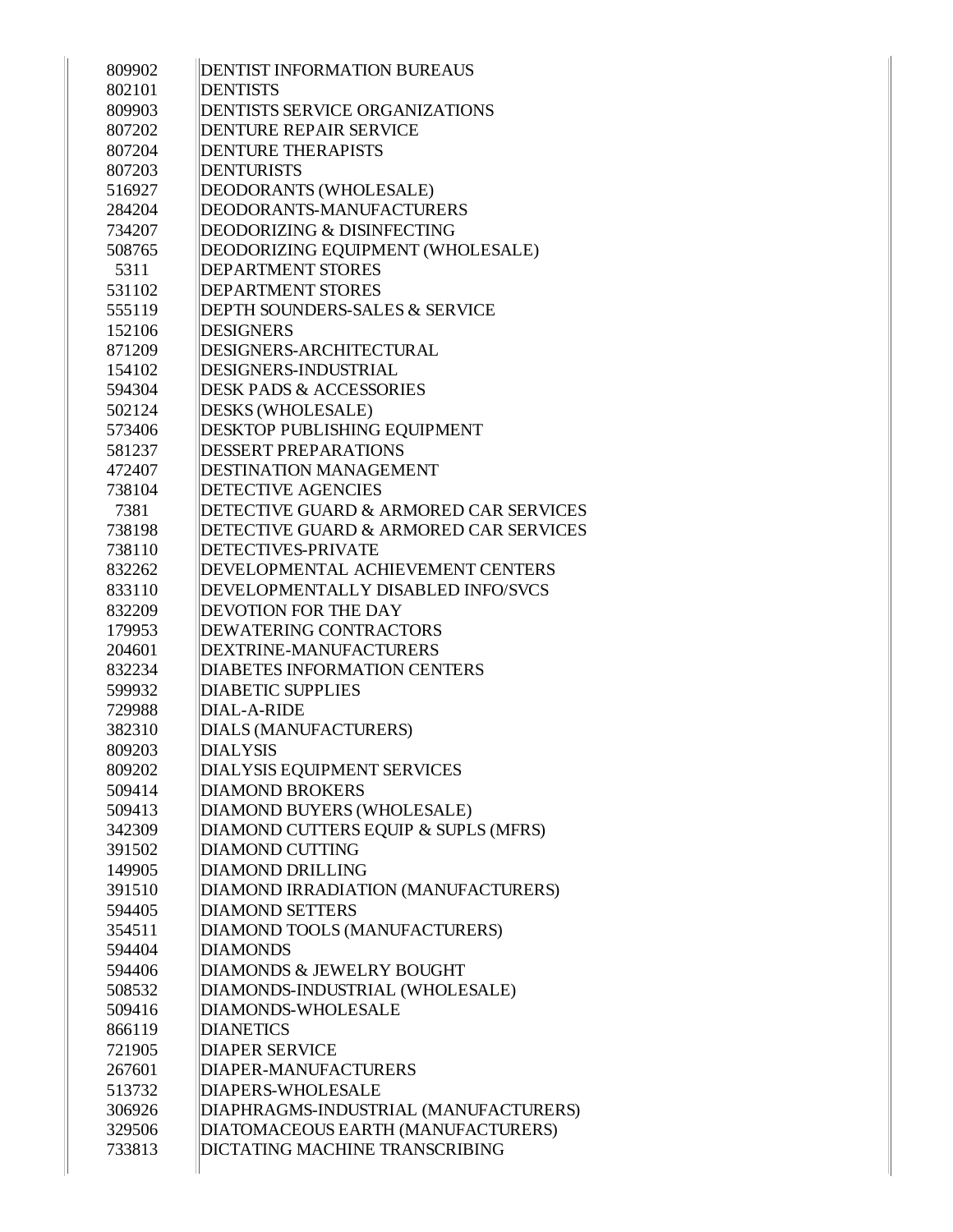| 504414 | DICTATING MACHINES & SUPPLIES (WHOL)     |
|--------|------------------------------------------|
| 762942 | DICTATING MACHINES-SERVICE & REPAIR      |
| 354206 | DIE CASTING MACHINERY (MANUFACTURERS)    |
| 336401 | DIE CASTING METALS (MANUFACTURERS)       |
| 505123 | DIE CASTINGS (WHOLESALE)                 |
| 354108 | DIE CUSHIONS-PNEUMATIC (MANUFACTURERS)   |
| 354403 | DIE CUTTING (MANUFACTURERS)              |
| 354401 | DIE CUTTING EQUIPMENT & SUPPLIES (MFRS)  |
| 354402 | <b>DIE MAKERS</b>                        |
| 354412 | DIE MAKERS EQUIPMENT & SUPPLIES-MFRS     |
| 354413 | DIE SINKING (MANUFACTURERS)              |
| 267598 | DIE-CUT PAPER & PAPERBOARD (MFRS)        |
| 2675   | DIE-CUT PAPER PAPERBOARD & CARDBOARD     |
|        |                                          |
| 354404 | DIES (MANUFACTURERS)                     |
| 517203 | DIESEL FUEL (WHOLESALE)                  |
| 354410 | DIES-STEEL RULE (MANUFACTURERS)          |
| 549928 | <b>DIETETIC FOOD PRODUCTS</b>            |
| 804917 | <b>DIETITIANS</b>                        |
| 753704 | DIFFERENTIALS-AUTOMOTIVE                 |
| 356411 | DIFFUSERS-AIR (MANUFACTURERS)            |
| 1411   | <b>DIMENSION STONE</b>                   |
| 141198 | <b>DIMENSION STONE</b>                   |
| 251107 | DINETTE SETS (MANUFACTURERS)             |
| 374305 | <b>DINING CAR BUILDERS</b>               |
| 864114 | <b>DINING CLUB PLANS</b>                 |
| 265602 | DINNERWARE-PLASTIC (MANUFACTURERS)       |
| 594312 | <b>DIPLOMAS</b>                          |
| 7331   | <b>DIRECT MAIL ADVERTISING SERVICES</b>  |
| 5963   | <b>DIRECT SELLING ESTABLISHMENTS</b>     |
| 596398 | <b>DIRECT SELLING ESTABLISHMENTS</b>     |
| 179408 | <b>DIRT CONTRACTORS</b>                  |
| 874244 | DISABILITY ACCESSIBILITY COMPLIANCE      |
| 152129 | DISABILITY ACCESSIBILITY RENOVATIONS     |
| 839905 | <b>DISABILITY SERVICES</b>               |
| 736115 | DISABLED & HANDICAPPED EMPLOYMENT SVC    |
| 735204 | DISABLED PERSONS EQUIPMENT & SUPPLIES    |
| 832257 | <b>DISASTER PREPAREDNESS</b>             |
| 573127 | DISC JOCKEY EQUIPMENT & SUPPLIES         |
| 792908 | <b>DISC JOCKEYS</b>                      |
| 071106 | DISCING-ROTARY CULTIVATING & PLOWING SVC |
| 506548 | DISCOTHEQUE EQUIPMENT (WHOLESALE)        |
| 581302 | <b>DISCOTHEQUES</b>                      |
| 731922 | DISCOUNT CARDS COUPONS & STAMP COMPANIES |
| 531104 | <b>DISCOUNT STORES</b>                   |
| 516940 | DISHWASHING COMPOUNDS (WHOLESALE)        |
| 504619 | DISHWASHING MACHINES-COMMERCIAL (WHOL)   |
| 572208 | <b>DISHWASHING MACHINES-DEALERS</b>      |
| 363904 | DISHWASHING MACHINES-MANUFACTURERS       |
| 735967 | DISHWASHING MACHINES-RENTING & LEASING   |
| 762906 | DISHWASHING MACHINES-SERVICE & REPAIR    |
| 506407 | DISHWASHING MACHINES-SUPLS/PARTS (WHOL)  |
| 506405 | <b>DISHWASHING MACHINES-WHOLESALE</b>    |
| 508531 | DISINFECTANTS & GERMICIDES (WHOLESALE)   |
| 284207 | DISINFECTANTS & GERMICIDES-MANUFACTURERS |
| 7342   | DISINFECTING & PEST CONTROL SERVICES     |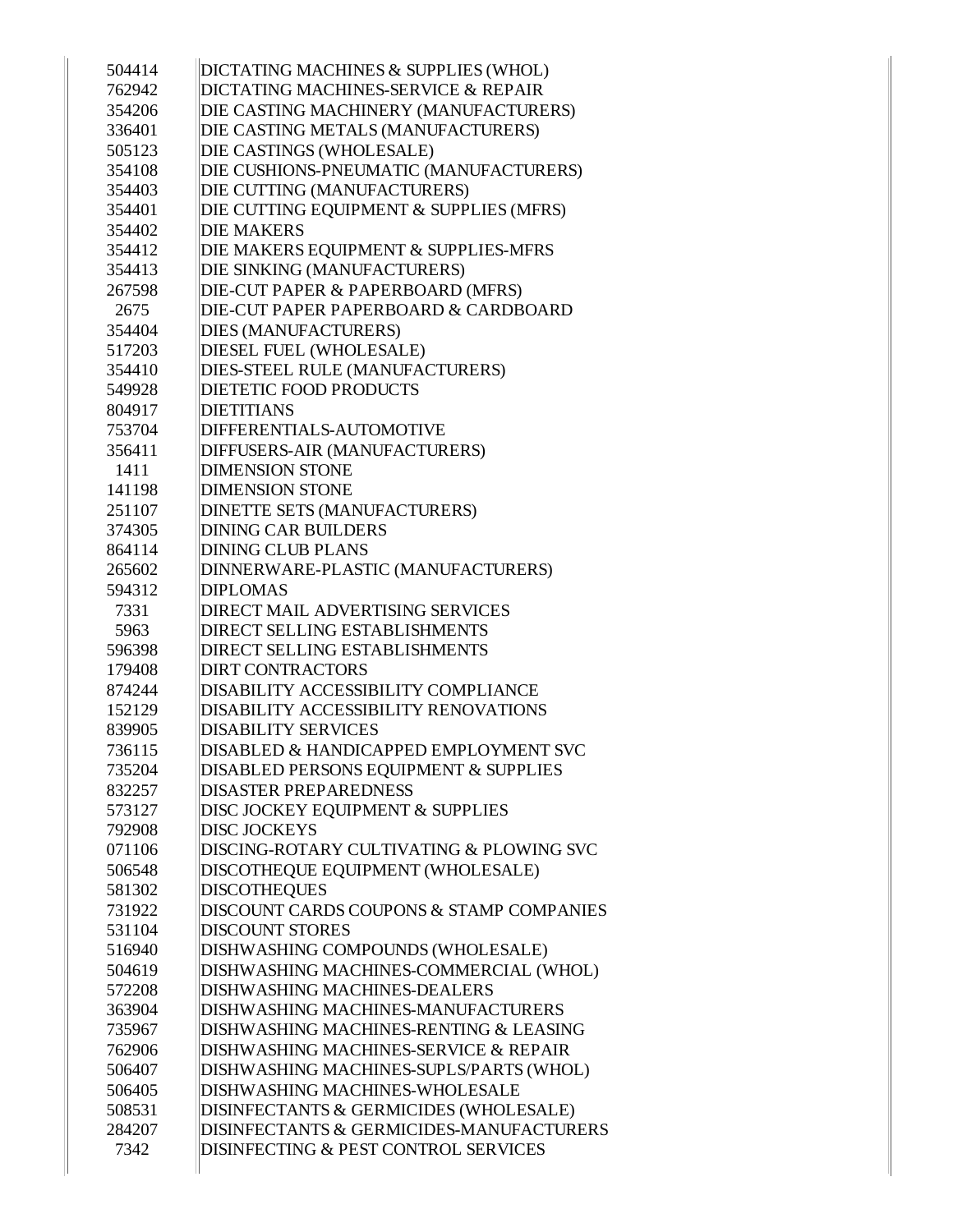| 423102 | <b>DISPATCH SERVICE-TRUCKING</b>              |
|--------|-----------------------------------------------|
| 358601 | <b>DISPENSING DEVICES-MANUFACTURERS</b>       |
| 504636 | DISPENSING EQUIPMENT (WHOLESALE)              |
| 731901 | <b>DISPLAY DESIGNERS &amp; PRODUCERS</b>      |
| 399305 | <b>DISPLAY DESIGNERS &amp; PRODUCERS-MFRS</b> |
| 504622 | DISPLAY DESIGNERS & PRODUCERS-WHOLESALE       |
| 731904 | DISPLAY DSGNRS/PRODUCERS-EXPO CONVENTION      |
| 504602 | DISPLAY FIXTURES & MATERIALS (WHOLESALE)      |
| 254209 | <b>DISPLAY FIXTURES &amp; MATERIALS-MFRS</b>  |
| 504637 | DISPLAY FIXTURES & MATERIALS-USED (WHOL)      |
| 731906 | <b>DISPLAY INSTALLATION SERVICE</b>           |
| 238906 | DISPOSABLE GARMENTS (MANUFACTURERS)           |
| 511309 | DISPOSABLE PRODUCTS (WHOLESALE)               |
| 267907 | <b>DISPOSABLE PRODUCTS-MANUFACTURERS</b>      |
| 495317 | <b>DISPOSAL WELLS</b>                         |
| 2085   | <b>DISTILLED &amp; BLENDED LIQUORS</b>        |
| 549925 | <b>DISTILLED WATER</b>                        |
| 208501 | <b>DISTILLERS</b>                             |
| 518202 | <b>DISTILLERS REPRESENTATIVES</b>             |
| 518205 | DISTILLERY EQUIPMENT & SUPPLIES (WHOL)        |
| 731907 | DISTRIBUTING SERVICE-CIRCULAR & SAMPLE        |
| 509998 | <b>DISTRIBUTION CENTERS</b>                   |
| 731908 | <b>DISTRIBUTION SERVICES</b>                  |
| 514961 | <b>DISTRIBUTOR-GROCERIES</b>                  |
| 162912 | <b>DITCHING CONTRACTORS</b>                   |
| 738941 | <b>DIVERS</b>                                 |
| 594137 | DIVERS EQUIPMENT & SUPPLIES                   |
| 394902 | DIVERS EQUIPMENT & SUPPLIES-MFRS              |
| 509146 | DIVERS EQUIPMENT & SUPPLIES-WHOLESALE         |
| 799724 | <b>DIVING EXCURSION PACKAGES</b>              |
| 799924 | <b>DIVING INSTRUCTION</b>                     |
| 811111 | <b>DIVORCE ASSISTANCE</b>                     |
| 811119 | <b>DIVORCE KITS-DO IT YOURSELF</b>            |
| 509155 | <b>DOCK BUMPERS (WHOLESALE)</b>               |
| 999948 | <b>DOCK COVERS</b>                            |
| 162913 | <b>DOCKBOARDS &amp; RAMPS</b>                 |
| 162902 | <b>DOCKS (BUILDERS)</b>                       |
| 449102 | <b>DOCKS (FACILITY)</b>                       |
| 344806 | <b>DOCKS-MANUFACTURERS</b>                    |
| 729968 | <b>DOCUMENT PREPARATION SERVICE</b>           |
| 2047   | DOG & CAT FOOD                                |
| 204701 | DOG & CAT FOOD-MANUFACTURERS                  |
| 075205 | <b>DOG &amp; CAT KENNELS</b>                  |
| 075212 | DOG & CAT PET SITTING SERVICES                |
| 075207 | <b>DOG BREEDERS</b>                           |
| 869916 | DOG BREEDERS-INFORMATION & REFERRAL SVC       |
| 179934 | <b>DOG ENCLOSURES &amp; RUNWAYS</b>           |
| 521158 | <b>DOG HOUSES</b>                             |
| 799997 | <b>DOG SLEDDING</b>                           |
| 394930 | <b>DOG SLEDS-MANUFACTURERS &amp; SALES</b>    |
| 075206 | <b>DOG TRAINING</b>                           |
| 594504 | <b>DOLL CLOTHING &amp; ACCESSORIES</b>        |
| 394201 | DOLL CLOTHING & ACCESSORIES-MFRS              |
| 509212 | DOLL CLOTHING & ACCESSORIES-WHOLESALE         |
| 594511 | <b>DOLL HOUSES &amp; ACCESSORIES</b>          |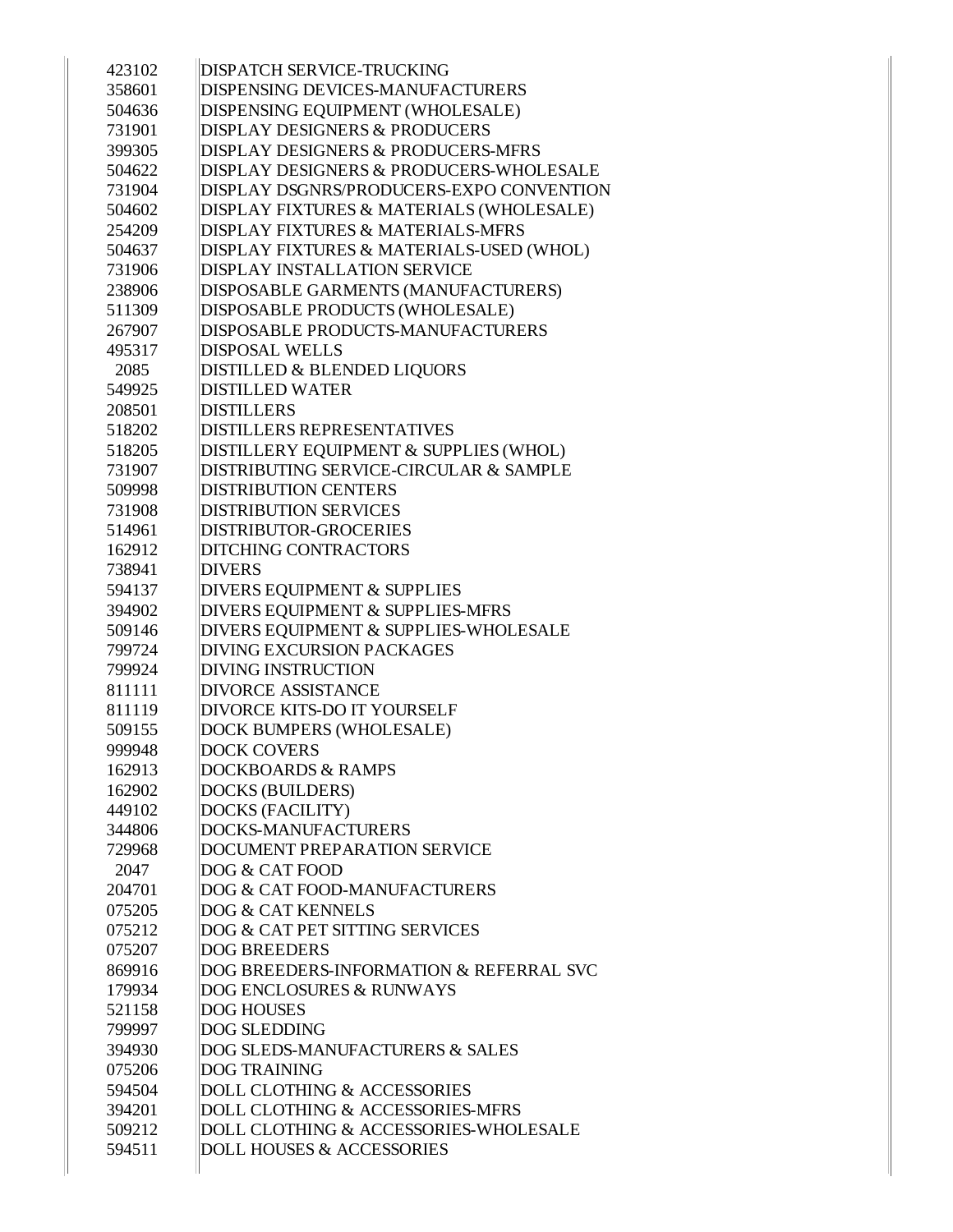| 509221 | DOLL HOUSES & ACCESSORIES-WHOLESALE            |
|--------|------------------------------------------------|
| 509208 | DOLL-MFRS EQUIPMENT & SUPPLIES (WHOL)          |
| 3942   | <b>DOLLS &amp; STUFFED TOYS</b>                |
| 394298 | DOLLS & STUFFED TOYS (MANUFACTURERS)           |
| 394202 | <b>DOLLS-MANUFACTURERS</b>                     |
| 594524 | DOLLS-PARTS SUPPLIES & INSTRUCTION             |
| 769981 | DOLLS-REPAIRING                                |
| 594510 | <b>DOLLS-RETAIL</b>                            |
| 509205 | <b>DOLLS-WHOLESALE</b>                         |
| 142202 | <b>DOLOMITE</b>                                |
| 154209 | <b>DOME STRUCTURES</b>                         |
| 832225 | DOMESTIC ABUSE INFORMATION & TREATMENT         |
| 737309 | <b>DONOR RECOGNITION SYSTEMS</b>               |
| 521102 | <b>DOOR &amp; GATE OPERATING DEVICES</b>       |
| 369904 | <b>DOOR &amp; GATE OPERATING DEVICES-MFRS</b>  |
| 521167 | <b>DOOR ASSEMBLIES</b>                         |
| 571980 | <b>DOOR CHIMES &amp; BELLS</b>                 |
| 507206 | DOOR CLOSERS & CHECKS (WHOLESALE)              |
| 342905 | <b>DOOR CLOSERS &amp; CHECKS-MANUFACTURERS</b> |
| 769984 | <b>DOOR CLOSERS &amp; CHECKS-REPAIRING</b>     |
| 503117 | DOOR FRAMES (WHOLESALE)                        |
| 243105 | <b>DOOR FRAMES-MANUFACTURERS</b>               |
| 738209 | <b>DOOR LOOK-OUTS</b>                          |
| 521131 | <b>DOORS</b>                                   |
| 503116 | DOORS & FRAMES-COML & INDUSTRIAL (WHOL)        |
| 243109 | DOORS-ACCORDION (MANUFACTURERS)                |
| 344213 | DOORS-COLD STORAGE (MANUFACTURERS)             |
| 344201 | DOORS-FIREPROOF (MANUFACTURERS)                |
| 521101 | DOORS-GARAGE                                   |
| 521134 | DOORS-GLASS                                    |
| 321103 | DOORS-GLASS-MANUFACTURERS                      |
| 175110 | DOORS-HANGING & CUTTING                        |
| 243104 | DOORS-MANUFACTURERS                            |
| 521130 | <b>DOORS-METAL</b>                             |
| 344203 | DOORS-METAL-MANUFACTURERS                      |
| 521132 | <b>DOORS-OVERHEAD TYPE</b>                     |
| 308915 | DOORS-PLASTIC LEATHER OR FABRIC (MFRS)         |
| 769983 | DOORS-REPAIRING                                |
| 521163 | DOORS-REVOLVING                                |
| 521143 | DOORS-ROLLING                                  |
| 503126 | DOORS-SLIDING (WHOLESALE)                      |
| 525117 | <b>DOORS-SUPPLIES &amp; PARTS</b>              |
| 593247 | <b>DOORS-USED</b>                              |
| 503119 | <b>DOORS-WHOLESALE</b>                         |
| 521133 | DOORS-WOOD                                     |
| 503132 | DOORS-WOOD-WHOLESALE                           |
| 152125 | <b>DORMER CONSTRUCTION</b>                     |
| 702102 | <b>DORMITORIES</b>                             |
| 504620 | DOUGHNUT MACHINES & SUPPLIES (WHOLESALE)       |
| 546105 | <b>DOUGHNUTS</b>                               |
| 205101 | DOUGHNUTS-MANUFACTURERS                        |
| 514946 | DOUGHNUTS-WHOLESALE                            |
| 503124 | DOWELS (WHOLESALE)                             |
| 571954 | <b>DOWN PRODUCTS</b>                           |
| 179411 | <b>DOZER SERVICE</b>                           |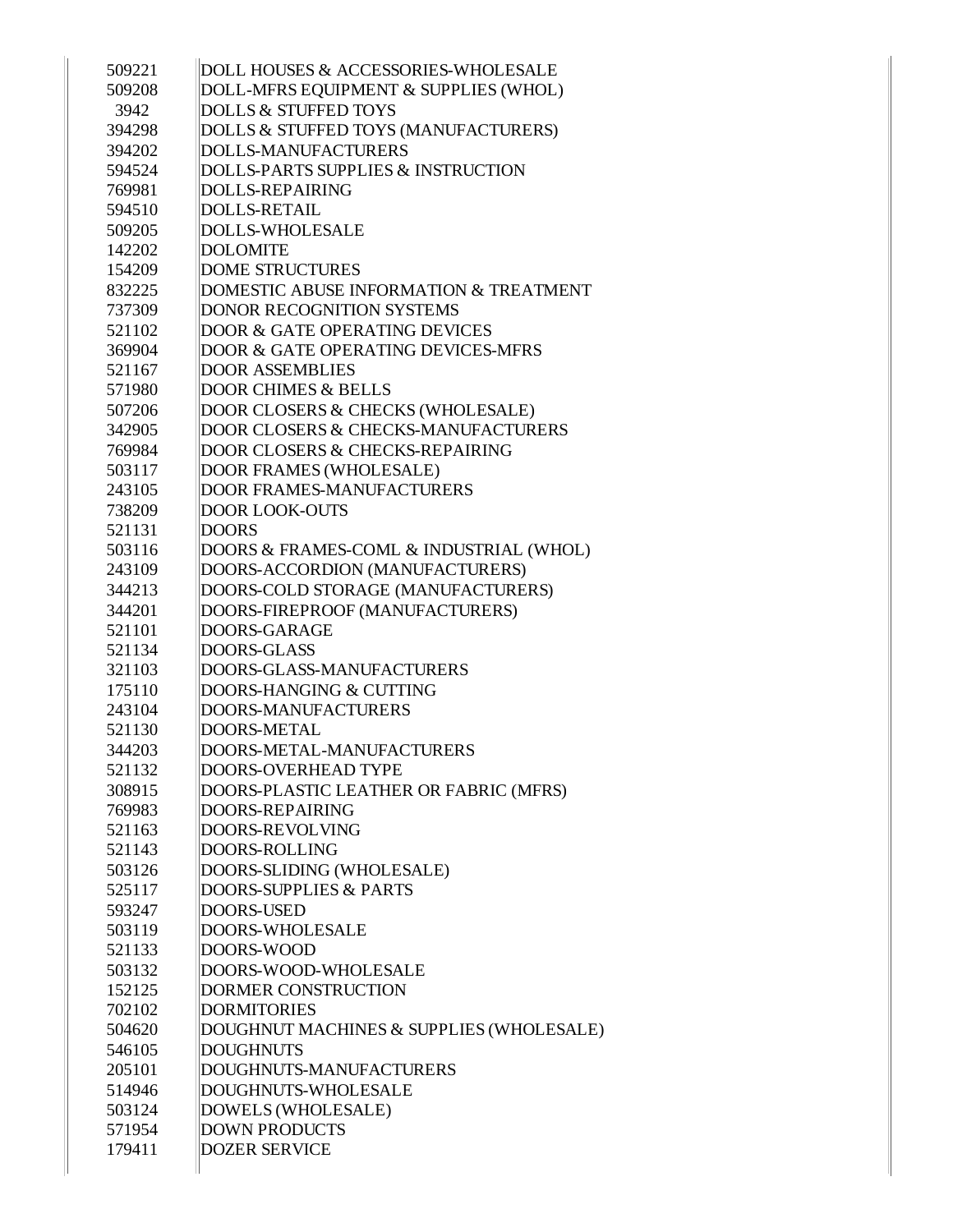| 504902 | DRAFTING ROOM EQUIPMENT & SUPLS (WHOL)              |
|--------|-----------------------------------------------------|
| 382904 | DRAFTING ROOM EQUIPMENT-MANUFACTURERS               |
| 738940 | <b>DRAFTING SERVICES</b>                            |
| 162920 | <b>DRAGLINES</b>                                    |
| 162906 | <b>DRAIN LAYING</b>                                 |
| 325902 | DRAIN PIPES-CLAY-MANUFACTURERS                      |
| 162904 | <b>DRAINAGE CONTRACTORS</b>                         |
| 571231 | <b>DRAINBOARDS</b>                                  |
| 521159 | <b>DRAIN-TILE</b>                                   |
| 829925 | <b>DRAMATIC INSTRUCTION</b>                         |
| 721915 | <b>DRAPERIES &amp; CURTAINS-ALTERATIONS</b>         |
| 571407 | <b>DRAPERIES &amp; CURTAINS-RETAIL/CUSTOM MADE</b>  |
| 502308 | DRAPERIES & CURTAINS-WHOLESALE                      |
| 222104 | DRAPERIES-MANUFACTURERS                             |
| 735997 | <b>DRAPERIES-RENTING</b>                            |
| 721602 | <b>DRAPERY &amp; CURTAIN CLEANERS</b>               |
| 571406 | <b>DRAPERY &amp; CURTAIN FABRICS-RETAIL</b>         |
| 513116 | <b>DRAPERY &amp; CURTAIN FABRICS-WHOLESALE</b>      |
| 571405 | <b>DRAPERY &amp; CURTAIN FIXTURES</b>               |
| 259101 | <b>DRAPERY &amp; CURTAIN FIXTURES-MANUFACTURERS</b> |
| 502311 | <b>DRAPERY &amp; CURTAIN FIXTURES-WHOLESALE</b>     |
| 513150 | DRAPERY & CURTAIN-MFRS' SUPLS (WHOL)                |
| 5714   | <b>DRAPERY CURTAIN &amp; UPHOLSTERY STORES</b>      |
| 222106 | <b>DRAPERY FABRICS-MANUFACTURERS</b>                |
| 2591   | DRAPERY HARDWARE & WINDOW BLINDS/SHADES             |
| 259198 | DRAPERY HDWR-WINDOW BLINDS/SHADES (MFRS)            |
| 571401 | <b>DRAPERY INSTALLATION SERVICE</b>                 |
| 513123 | DRAPERY TRIMMINGS (WHOLESALE)                       |
| 571402 | <b>DRAPERY WORKROOMS</b>                            |
| 342906 | <b>DRAWER SLIDES-MANUFACTURERS</b>                  |
| 299205 | DRAWING & EXTRUDING COMPOUNDS (MFRS)                |
| 3357   | DRAWING & INSULATING-NONFERROUS WIRE                |
| 335798 | DRAWING/INSULATING-NONFERROUS WIRE (MFR)            |
| 162914 | <b>DREDGING</b>                                     |
| 508232 | DREDGING MACHINERY (WHOLESALE)                      |
| 353124 | <b>DREDGING MACHINERY-MFRS</b>                      |
| 2381   | <b>DRESS &amp; WORK GLOVES EXCEPT KNIT/LEATHER</b>  |
| 509944 | DRESS FORMS (WHOLESALE)                             |
| 399943 | <b>DRESS FORMS-MANUFACTURERS</b>                    |
| 504623 | <b>DRESS FORMS-WHOLESALE</b>                        |
| 562111 | <b>DRESS GOODS</b>                                  |
| 513723 | <b>DRESS GOODS-WHOLESALE</b>                        |
| 594916 | <b>DRESS PATTERNS</b>                               |
| 274111 | <b>DRESS PATTERNS-MANUFACTURERS</b>                 |
| 511322 | <b>DRESS PATTERNS-WHOLESALE</b>                     |
| 513115 | DRESS TRIMMINGS (WHOLESALE)                         |
| 238198 | DRESS/WORK GLOVES-EX KNIT/LEATHER (MFRS)            |
| 233501 | DRESSES-MANUFACTURERS                               |
| 513708 | <b>DRESSES-WHOLESALE</b>                            |
| 238402 | <b>DRESSING GOWNS-MANUFACTURERS</b>                 |
| 513619 | <b>DRESSING GOWNS-WHOLESALE</b>                     |
| 569906 | <b>DRESSMAKERS</b>                                  |
| 721904 | <b>DRESSMAKERS ALTERATIONS</b>                      |
| 513710 | DRESSMAKERS SUPPLIES (WHOLESALE)                    |
| 824908 | DRESSMAKING SCHOOLS                                 |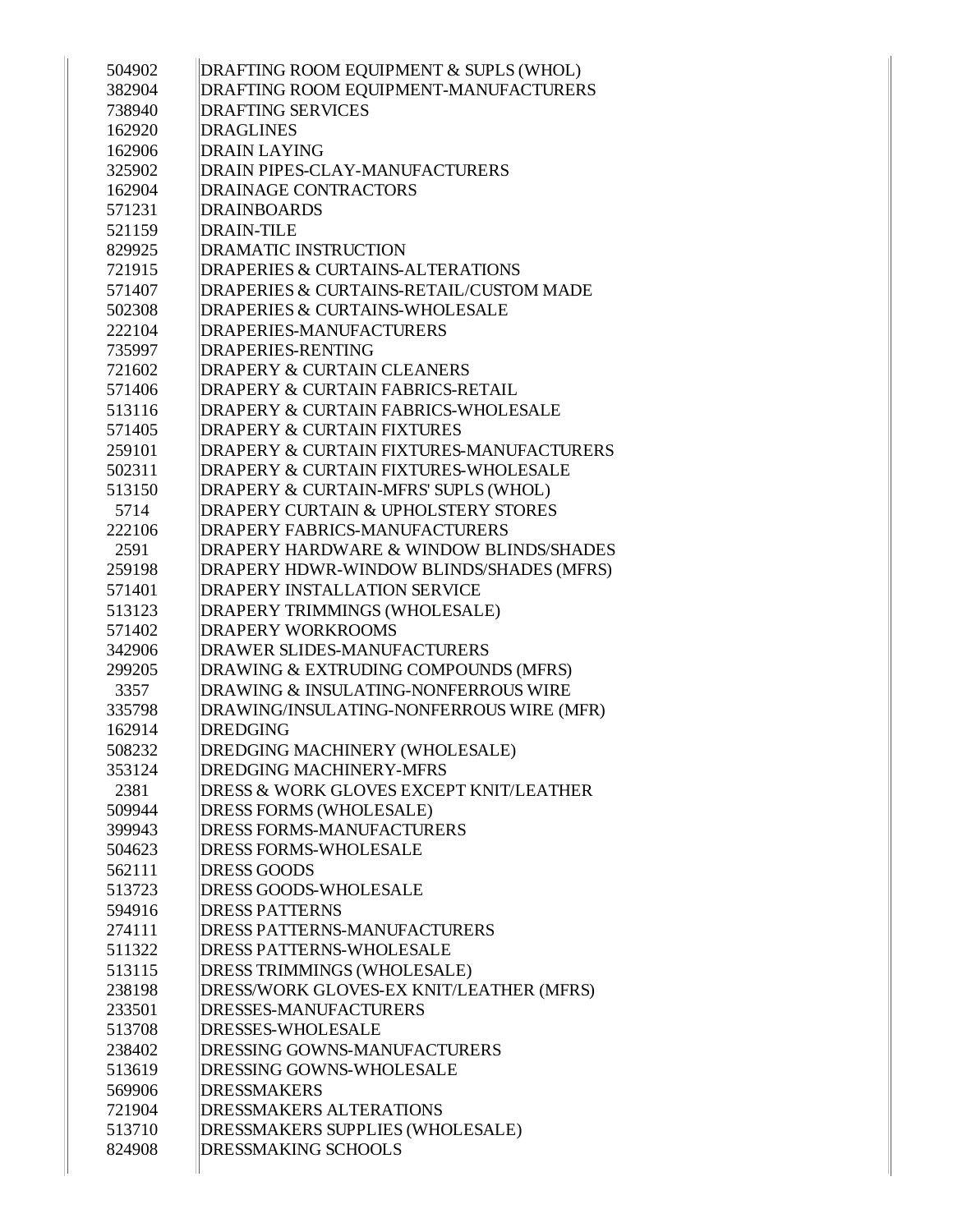| 2034   | DRIED & DEHYDRATED FRUITS & VEGETABLES      |
|--------|---------------------------------------------|
| 203498 | DRIED/DEHYDRATED FRUITS VEGETABLES (MFR)    |
| 354514 | <b>DRILL HEADS-MANUFACTURERS</b>            |
| 354208 | DRILL PRESSES (MANUFACTURERS)               |
| 178102 | <b>DRILLING &amp; BORING CONTRACTORS</b>    |
| 508401 | DRILLING & BORING EQUIP & SUPLS (WHOL)      |
| 138207 | <b>DRILLING CONSULTANTS</b>                 |
| 1381   | <b>DRILLING OIL &amp; GAS WELLS</b>         |
| 138105 | DRILLING-DIAMOND CORE                       |
| 138198 | DRILLING-OIL & GAS WELLS                    |
| 508445 | DRILLS (WHOLESALE)                          |
| 354507 | DRILLS-MANUFACTURERS                        |
| 5813   | <b>DRINKING PLACES</b>                      |
| 501321 | DRIVE SHAFTS (WHOLESALE)                    |
| 371426 | DRIVE SHAFTS-INDUSTRIAL (MFRS)              |
| 7833   | DRIVE-IN MOTION PICTURE THEATERS            |
| 783398 | DRIVE-IN MOTION PICTURE THEATERS            |
| 177101 | <b>DRIVEWAYS</b>                            |
| 161111 | DRIVEWAYS-SEALERS                           |
| 829902 | <b>DRIVING INSTRUCTION</b>                  |
| 829927 | <b>DRIVING PROFICIENCY TEST SERVICE</b>     |
| 501370 | DRIVING TRAINING EQUIPMENT (WHOLESALE)      |
| 239409 | DROP CLOTHS (MANUFACTURERS)                 |
| 515407 | DROVERS (WHOLESALE)                         |
| 839901 | DRUG ABUSE & ADDICTION INFO & TREATMENT     |
| 512223 | <b>DRUG BROKERS</b>                         |
| 807108 | DRUG DETECTION SERVICE & EQUIPMENT          |
| 5912   | <b>DRUG STORES &amp; PROPRIETARY STORES</b> |
| 512206 | DRUGGISTS-SUNDRIES TO THE TRADE (WHOL)      |
| 809922 | <b>DRUGLESS PRACTITIONERS</b>               |
| 283401 | DRUG-MANUFACTURERS                          |
| 512224 | DRUG-MANUFACTURERS REPRESENTATIVES          |
| 5122   | <b>DRUGS PROPRIETARIES &amp; SUNDRIES</b>   |
| 591211 | <b>DRUGS-CRUDE</b>                          |
| 792916 | <b>DRUM CORPS</b>                           |
| 341204 | DRUMS-STEEL (MANUFACTURERS)                 |
| 2023   | DRY CONDENSED & EVAPORATED DAIRY PRODS      |
| 202398 | DRY CONDENSED/EVPRTD DAIRY PROD (MFR)       |
| 449308 | <b>DRY DOCKS</b>                            |
| 513151 | DRY GOODS-COMMISSION (WHOLESALE)            |
| 594909 | <b>DRY GOODS-RETAIL</b>                     |
| 513117 | <b>DRY GOODS-WHOLESALE</b>                  |
| 599943 | <b>DRY ICE</b>                              |
| 152132 | <b>DRY ROT-REPAIR</b>                       |
| 174203 | DRY WALL CONTRACTORS                        |
| 342304 | DRY WALL CONTRACTORS EQUIP & SUPL-MFRS      |
| 508205 | DRY WALL CONTRACTORS EQUIP/SUPLS (WHOL)     |
| 521153 | <b>DRY WALL MATERIALS</b>                   |
| 171128 | <b>DRY WELL CONTRACTORS</b>                 |
| 7216   | <b>DRYCLEANING PLANTS EXCEPT RUG</b>        |
| 721698 | <b>DRYCLEANING PLANTS-EXCEPT RUG</b>        |
| 572224 | <b>DRYERS-CLOTHES</b>                       |
| 504617 | DRYERS-HAND (WHOLESALE)                     |
| 508781 | DRYING COMPOUNDS (WHOLESALE)                |
| 508494 | DRYING EQUIPMENT-INDUSTRIAL (WHOLESALE)     |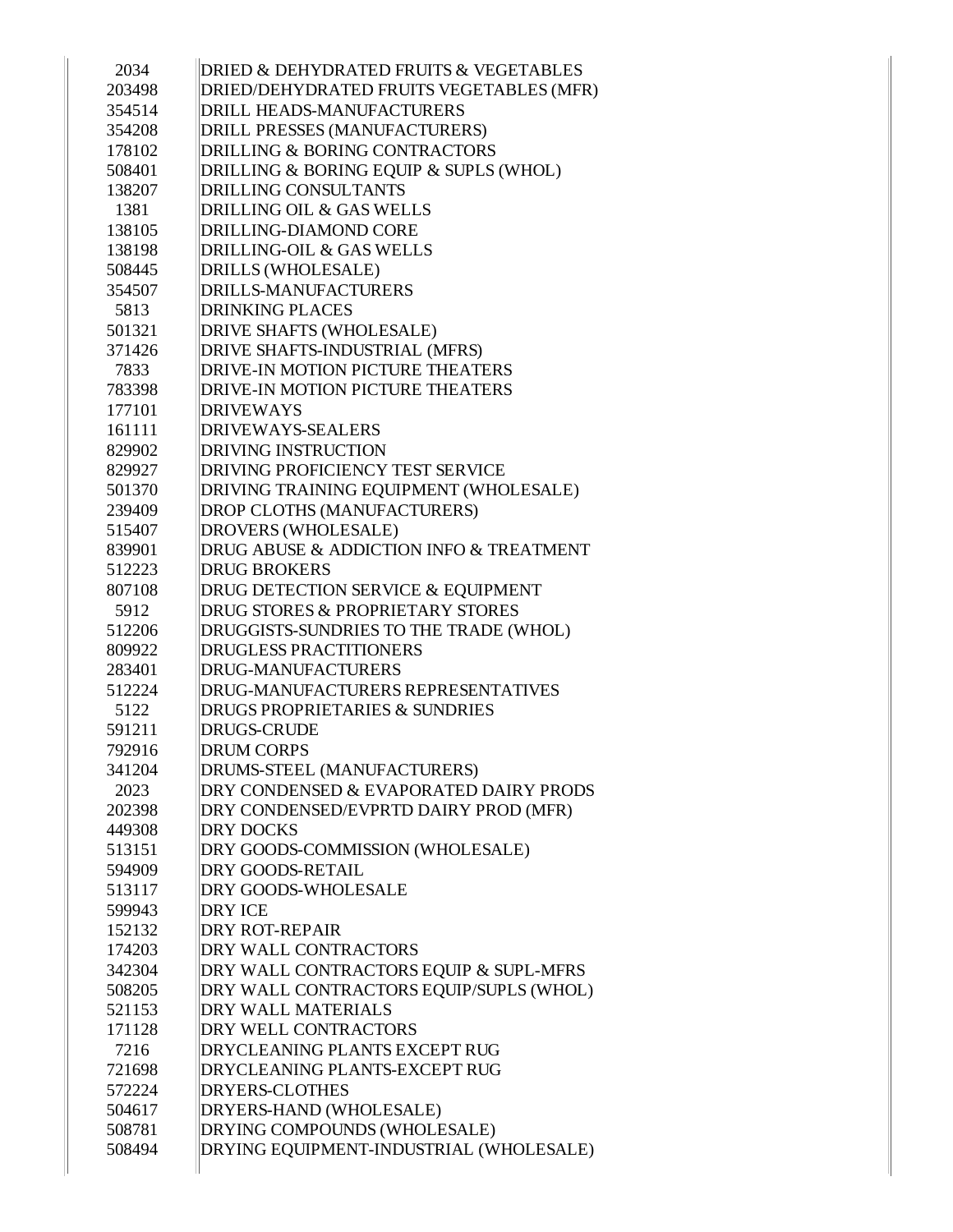| 344404 | DUCT & DUCT FITTINGS (MANUFACTURERS)               |
|--------|----------------------------------------------------|
| 171124 | DUCT SYSTEMS-AIR CONDITIONING & HEATING            |
| 703202 | <b>DUDE RANCHES</b>                                |
| 179602 | <b>DUMBWAITERS</b>                                 |
| 353403 | DUMBWAITERS-MANUFACTURERS                          |
| 508592 | DUMBWAITERS-SUPPLIES & PARTS (WHOLESALE)           |
| 495301 | <b>DUMPS-RUBBISH</b>                               |
| 559906 | <b>DUNE BUGGIES</b>                                |
| 504416 | DUPLICATING MACHINES & SUPPLIES (WHOL)             |
| 5099   | <b>DURABLE GOODS NEC</b>                           |
| 509999 | DURABLE GOODS NEC (WHOLESALE)                      |
| 507414 | DUST COLLECTING SYSTEMS (WHOLESALE)                |
| 511332 | DUST COLLECTOR BAGS (WHOLESALE)                    |
| 356404 | DUST COLLECTOR BAGS-MANUFACTURERS                  |
| 507504 | DUST CONTROL MATERIALS (WHOLESALE)                 |
| 735990 | DUST CONTROL MATERIALS-RENTING                     |
| 721801 | <b>DUSTERS &amp; DUSTING CLOTHS</b>                |
| 399913 | <b>DUSTERS-MANUFACTURERS</b>                       |
| 072108 | <b>DUSTERS-MECHANICAL</b>                          |
| 651306 | <b>DWELLINGS</b>                                   |
| 721601 | <b>DYERS</b>                                       |
| 226902 | DYERS-INDUSTRIAL (MANUFACTURERS)                   |
| 516957 | <b>DYERS-WHOLESALE</b>                             |
| 516936 | DYES & DYESTUFFS (WHOLESALE)                       |
| 286502 | <b>DYES &amp; DYESTUFFS-MANUFACTURERS</b>          |
| 382913 | DYNAMOMETERS (MANUFACTURERS)                       |
| 509945 | DYNAMOMETERS-DISTRIBUTORS                          |
| 599980 | EAR MOLDS & PROTECTIVE DEVICES                     |
| 509946 | EAR PIERCING EQUIPMENT & SUPPLIES (WHOL)           |
| 729928 | <b>EAR PIERCING SERVICE</b>                        |
| 599997 | <b>EAR PLUGS</b>                                   |
| 569958 | <b>EARMUFFS</b>                                    |
| 179412 | <b>EARTH ENERGY</b>                                |
| 179978 | EARTHQUAKE PRODUCTS & SERVICES                     |
| 027904 | <b>EARTHWORMS</b>                                  |
| 395206 | <b>EASELS-MANUFACTURERS</b>                        |
| 519964 | <b>EASELS-WHOLESALE</b>                            |
| 804931 | EATING DISORDERS INFO & TREATMENT CTRS             |
| 5812   | <b>EATING PLACES</b>                               |
| 874875 | ECONOMIC DEVELOPMENT AGENCIES                      |
| 873202 | <b>ECONOMIC RESEARCH &amp; ANALYSIS</b>            |
| 733815 | <b>EDITING &amp; RESEARCH SERVICES</b>             |
| 899913 | <b>EDITORIAL SERVICES</b>                          |
| 829972 | <b>EDUCATION CENTERS</b>                           |
| 673298 | <b>EDUCATION RELIGIOUS &amp; CHARITABLE TRUSTS</b> |
| 6732   | <b>EDUCATIONAL &amp; RELIGIOUS TRUSTS</b>          |
| 864106 | <b>EDUCATIONAL ASSOCIATIONS</b>                    |
| 874825 | <b>EDUCATIONAL CONSULTANTS</b>                     |
| 829926 | EDUCATIONAL COOPERATIVE ORGANIZATIONS              |
| 594310 | <b>EDUCATIONAL MATERIALS</b>                       |
| 792915 | <b>EDUCATIONAL PERFORMER</b>                       |
| 804945 | <b>EDUCATIONAL PSYCHOLOGISTS</b>                   |
| 873201 | <b>EDUCATIONAL RESEARCH</b>                        |
| 673201 | <b>EDUCATIONAL SCHOLARSHIP PLANS</b>               |
| 829929 | <b>EDUCATIONAL SERVICE-BUSINESS</b>                |
|        |                                                    |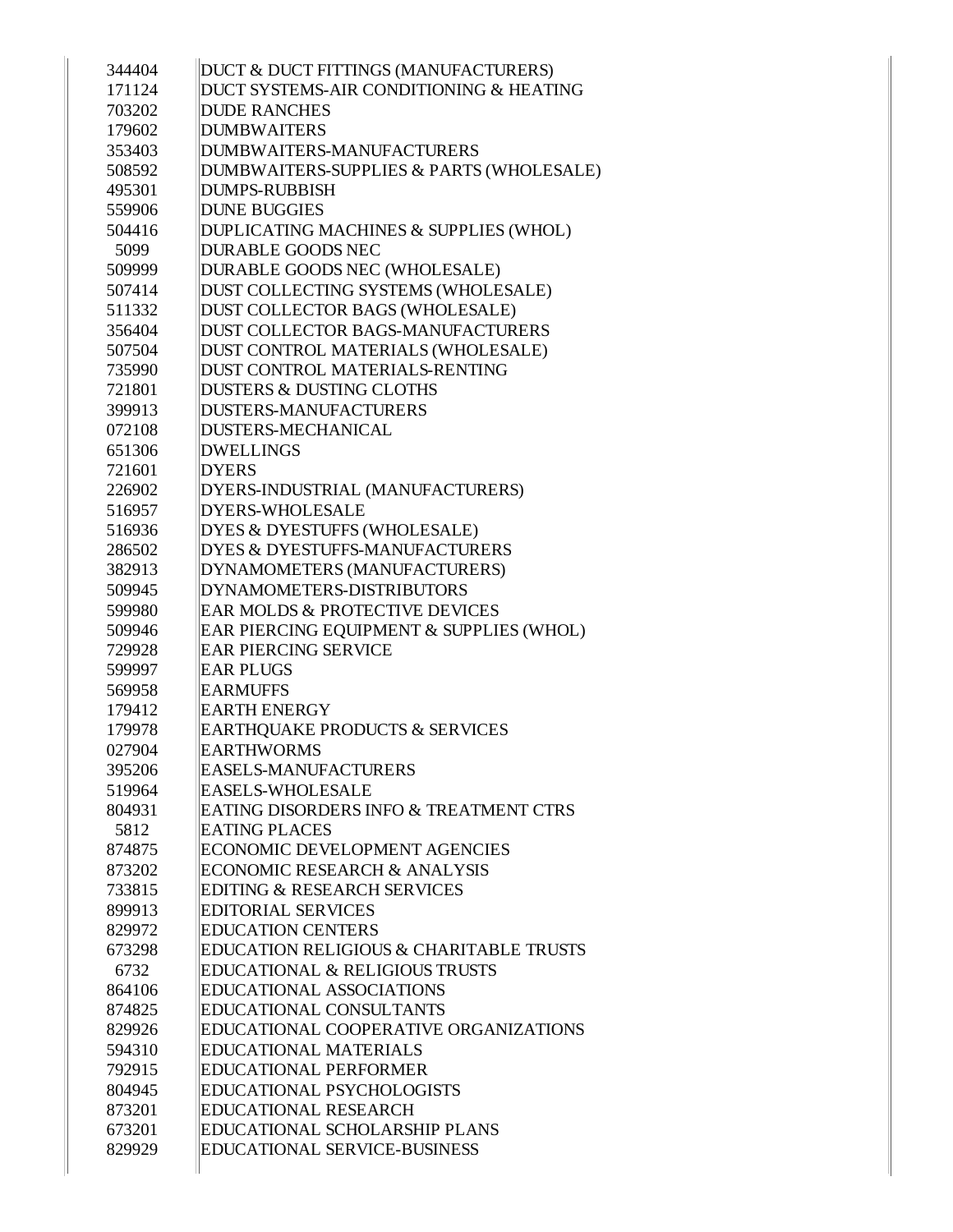| 508328 | EGG PROCESSING/SHPNG EQPT/SUPLS (WHOL)   |
|--------|------------------------------------------|
| 514403 | EGGS (WHOLESALE)                         |
| 201502 | EGGS-CANNED (MANUFACTURERS)              |
| 201503 | EGGS-DRIED (MANUFACTURERS)               |
| 549914 | EGGS-RETAIL                              |
| 224101 |                                          |
|        | ELASTIC GOODS (MANUFACTURERS)            |
| 513130 | <b>ELASTIC GOODS-WHOLESALE</b>           |
| 591204 | <b>ELASTIC STOCKINGS</b>                 |
| 832279 | <b>ELDERLY COMPANION SERVICE</b>         |
| 3694   | ELEC EOUIP FOR INTERNAL COMB ENGINES     |
| 369498 | ELEC EQUIP-INTERNAL COMB ENGINES (MFRS)  |
| 3548   | ELECTRIC & GAS WELDING & SOLDERING EQPT  |
| 4931   | ELECTRIC & OTHER SERVICES COMBINED       |
| 493198 | ELECTRIC & OTHER SERVICES-COMBINED       |
| 363404 | ELECTRIC APPLIANCES-SMALL-MANUFACTURERS  |
| 173111 | ELECTRIC CABLE FAULT LOCATING            |
| 371104 | ELECTRIC CARS-AUTOMOBILE (MANUFACTURERS) |
| 491101 | <b>ELECTRIC COMPANIES</b>                |
| 173101 | <b>ELECTRIC CONTRACTORS</b>              |
| 173102 | ELECTRIC CONTRACTORS-COML & INDUSTRIAL   |
| 173105 | ELECTRIC CONTRACTORS-MARINE              |
| 362107 | ELECTRIC DRIVES-MANUFACTURERS            |
| 521135 | ELECTRIC EQUIPMENT & SUPPLIES-RETAIL     |
| 506330 | ELECTRIC EQUIPMENT & SUPPLIES-WHOLESALE  |
| 571966 | ELECTRIC EQUIPMENT-FIXTURES              |
| 369902 | ELECTRIC EQUIPMENT-MANUFACTURERS         |
| 735952 | <b>ELECTRIC EQUIPMENT-RENTING</b>        |
| 762903 | ELECTRIC EQUIPMENT-SERVICE & REPAIRING   |
| 762945 | ELECTRIC EQUIPMENT-TESTING               |
| 506329 | ELECTRIC EQUIPMENT-USED (WHOLESALE)      |
| 369910 | ELECTRIC FENCE (MANUFACTURERS)           |
| 491103 | ELECTRIC GENERATING PLANTS FOR RENT      |
| 171147 | <b>ELECTRIC HEAT CONSULTANTS</b>         |
| 506360 | ELECTRIC HEATING ELEMENTS (WHOLESALE)    |
| 507506 | ELECTRIC HEATING EQUIP & SYSTEMS (WHOL)  |
| 358510 | ELECTRIC HEATING EQUIPMENT-MANUFACTURERS |
| 3634   | ELECTRIC HOUSEWARES & FANS               |
| 363498 | ELECTRIC HOUSEWARES & FANS (MFRS)        |
| 362506 | ELECTRIC INSTRUMENTS-MANUFACTURERS       |
| 3641   | ELECTRIC LAMP BULBS & TUBES              |
| 362504 | ELECTRIC MOTORS-CONTROLS-MANUFACTURERS   |
| 506332 | ELECTRIC MOTORS-CONTROLS-WHOLESALE       |
| 506331 | <b>ELECTRIC MOTORS-DISTRIBUTORS</b>      |
| 506333 | ELECTRIC MOTORS-DLRS/REPAIRING (WHOL)    |
| 362102 | ELECTRIC MOTORS-MANUFACTURERS            |
| 506334 | ELECTRIC MOTORS-SUPPLIES & PARTS (WHOL)  |
| 362108 | ELECTRIC MOTORS-SUPPLIES & PARTS-MFRS    |
| 593203 | <b>ELECTRIC MOTORS-USED</b>              |
| 999947 | ELECTRIC POWER SYSTEMS-EMERGENCY/STANDBY |
| 874217 | <b>ELECTRIC RATE CONSULTANTS</b>         |
| 4911   | <b>ELECTRIC SERVICES</b>                 |
| 362101 | ELECTRIC SUPPLIES-MANUFACTURERS          |
| 506366 | ELECTRIC SWITCHBOARDS/PANELS (WHOLESALE) |
| 361301 | ELECTRIC SWITCHBOARDS-MANUFACTURERS      |
| 594530 | <b>ELECTRIC TRAINS-TOY</b>               |
|        |                                          |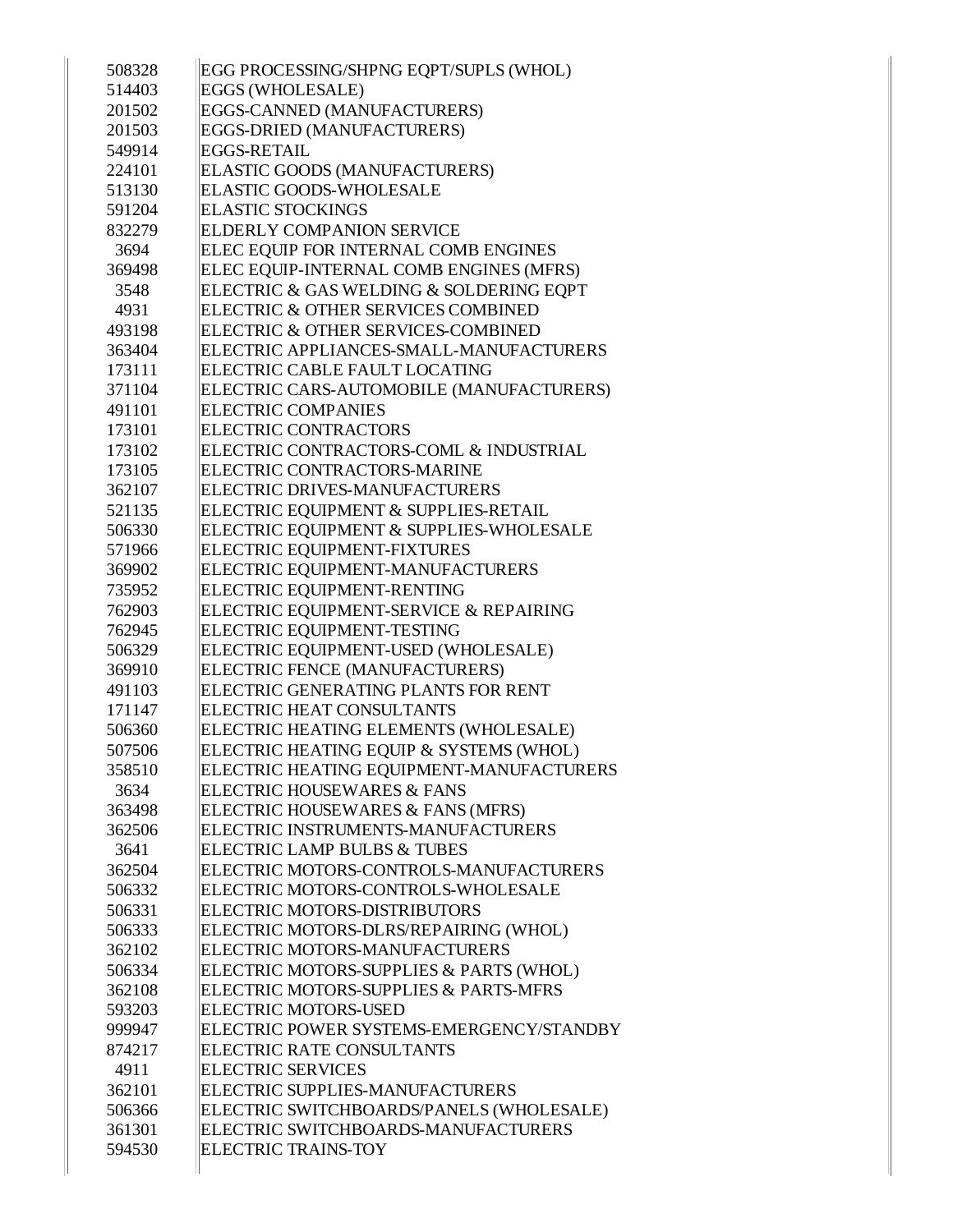| 361202 | ELECTRIC TRANSMISSION/DISTR EQUIP (MFRS) |
|--------|------------------------------------------|
| 3619   | ELECTRIC TRANSMISSION/DISTR EQUIP NEC    |
| 762999 | ELECTRICAL & ELECTRONIC REPAIR SHOPS NEC |
| 5063   | ELECTRICAL APPARATUS & EQUIPMENT         |
| 5064   | ELECTRICAL APPLIANCES TV & RADIOS        |
| 874218 | <b>ELECTRICAL CONSULTANTS</b>            |
| 173126 | <b>ELECTRICAL DESIGNERS</b>              |
| 506369 | ELECTRICAL DISCHARGE MACHINING (WHOL)    |
| 508465 | ELECTRICAL DISCHARGE MACHS/SUPLS (WHOL)  |
| 362998 | ELECTRICAL INDSTRL APPARATUS NEC (MFRS)  |
| 3629   | ELECTRICAL INDUSTRIAL APPARATUS NEC      |
| 3699   | ELECTRICAL MACHINERY EQUIP & SUPLS NEC   |
| 738943 | ELECTRICAL POWER SYSTEMS-MAINTENANCE     |
| 873421 | ELECTRICAL POWER SYSTEMS-TESTING         |
| 369905 | ELECTRICAL PRODUCTS-MANUFACTURERS        |
| 7629   | ELECTRICAL REPAIR SHOPS NEC              |
| 1731   | <b>ELECTRICAL WORK</b>                   |
| 504733 | ELECTROCARDIOGRAM SYSTS/ANALYSIS (WHOL)  |
| 354103 | ELECTRO-CHEMICAL MACHINING (MFRS)        |
| 506363 | ELECTRODES (WHOLESALE)                   |
| 347112 | ELECTROFORMING (MANUFACTURERS)           |
| 729930 | <b>ELECTROLOGISTS</b>                    |
| 729931 | <b>ELECTROLYSIS</b>                      |
| 399944 | ELECTROLYSIS EQUIP & SUPLS-MANUFACTURERS |
| 508760 | ELECTROLYSIS EQUIP & SUPLS-WHOLESALE     |
| 824920 | <b>ELECTROLYSIS SCHOOLS</b>              |
| 382401 | ELECTRO-MECHANICAL EQUIP-MANUFACTURERS   |
| 3845   | ELECTROMEDICAL/THERAPEUTIC APPARATUS     |
| 384598 | ELECTROMEDICAL/THERAPEUTIC APPRTS (MFRS) |
| 331398 | ELECTROMETALLURGICAL PROD-EX STEEL (MFR) |
| 3313   | ELECTROMETALLURGICAL PRODUCTS            |
| 3671   | <b>ELECTRON TUBES</b>                    |
| 367198 | ELECTRON TUBES (MANUFACTURERS)           |
| 173125 | <b>ELECTRONIC ANALYSIS</b>               |
| 3675   | <b>ELECTRONIC CAPACITORS</b>             |
| 762946 | ELECTRONIC CIRCUIT BOARDS-TESTING/REPAIR |
| 367798 | ELECTRONIC COIL & TRANSFORMERS (MFRS)    |
| 3677   | ELECTRONIC COILS & TRANSFORMERS          |
| 3679   | ELECTRONIC COMPONENTS NEC                |
| 3571   | <b>ELECTRONIC COMPUTERS</b>              |
| 3678   | <b>ELECTRONIC CONNECTORS</b>             |
| 367898 | ELECTRONIC CONNECTORS (MANUFACTURERS)    |
| 173106 | ELECTRONIC CONTROL SYSTEMS               |
| 362503 | ELECTRONIC CONTROLS-MANUFACTURERS        |
| 737310 | ELECTRONIC DATA INTERCHANGE              |
| 346918 | ELECTRONIC ENCLOSURES-MANUFACTURERS      |
| 506555 | ELECTRONIC ENCLOSURES-WHOLESALE          |
| 573125 | ELECTRONIC EQUIP/SUPLS-PROCESS CONTROLS  |
| 367901 | ELECTRONIC EQUIPMENT & SUPPLIES-MFRS     |
| 762908 | ELECTRONIC EQUIPMENT & SUPPLIES-REPAIR   |
| 573117 | ELECTRONIC EQUIPMENT & SUPPLIES-RETAIL   |
| 506519 | ELECTRONIC EQUIPMENT & SUPPLIES-WHOL     |
| 507525 | ELECTRONIC HEATING EQUIPMENT (WHOLESALE) |
| 801114 | <b>ELECTRONIC IMAGING</b>                |
| 506336 | ELECTRONIC INSTRUMENTS (WHOLESALE)       |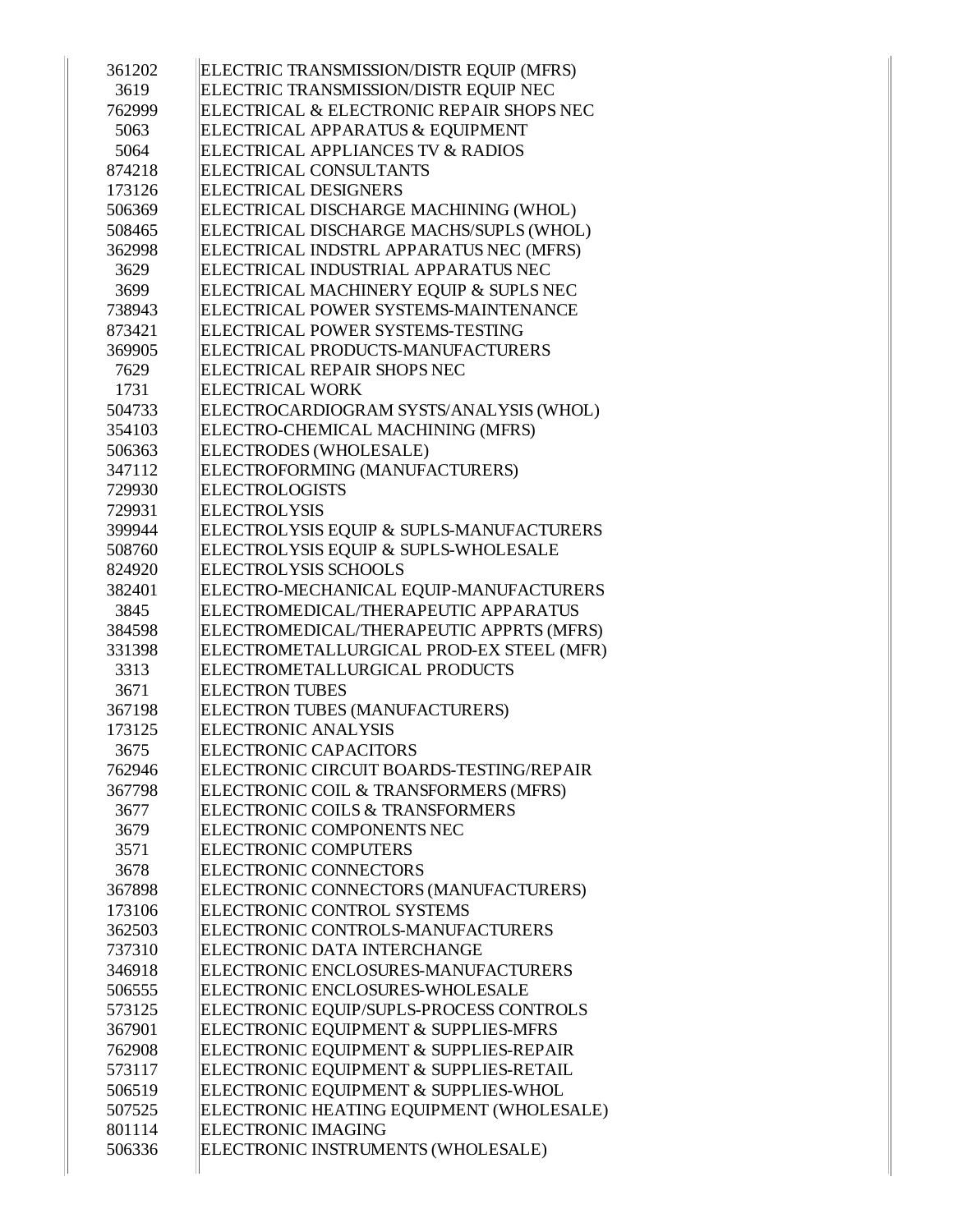| 367905 | ELECTRONIC INSTRUMENTS-MANUFACTURERS             |
|--------|--------------------------------------------------|
| 482203 | <b>ELECTRONIC MAIL SERVICE</b>                   |
| 5065   | ELECTRONIC PARTS & EQUIPMENT NEC                 |
| 506338 | ELECTRONIC PARTS ASSEMBLERS (WHOLESALE)          |
| 506344 | ELECTRONIC POWER SUPPLIES (WHOLESALE)            |
| 367906 | ELECTRONIC POWER SUPPLIES-MANUFACTURERS          |
| 873106 | ELECTRONIC RESEARCH & DEVELOPMENT                |
| 3676   | <b>ELECTRONIC RESISTORS</b>                      |
| 573124 | <b>ELECTRONIC RETAILING</b>                      |
| 504644 | ELECTRONIC SCOREBOARDS & SIGNS (WHOL)            |
| 506341 | ELECTRONIC TESTING EQUIPMENT (WHOLESALE)         |
| 506544 | ELECTRONIC TUBES (WHOLESALE)                     |
| 506335 | ELECTRONIC-MFRS REPRESENTATIVES (WHOL)           |
| 737902 | ELECTRONICS-CONSULTANTS                          |
| 3471   | ELECTROPLATING PLATING & POLISHING               |
| 347198 | ELECTROPLATING/POLISHING/ANODIZING (MFR)         |
| 369911 | ELECTROSTATIC EQUIPMENT (MANUFACTURERS)          |
| 804948 | <b>ELECTRO-THERAPISTS</b>                        |
| 8211   | ELEMENTARY & SECONDARY SCHOOLS                   |
| 501517 | <b>ELEMENTS &amp; ALLOYS</b>                     |
| 179608 | <b>ELEVATOR CARS-REFINISHING</b>                 |
| 874828 | <b>ELEVATOR CONSULTANTS</b>                      |
| 179964 | ELEVATOR SHAFT CLEANING                          |
| 3534   | ELEVATORS & MOVING STAIRWAYS                     |
| 353498 | ELEVATORS & MOVING STAIRWAYS (MFRS)              |
| 179610 | <b>ELEVATORS-PORTABLE</b>                        |
| 179601 | ELEVATORS-REPAIRING                              |
| 179605 | <b>ELEVATORS-SALES &amp; SERVICE</b>             |
|        |                                                  |
| 353401 | ELEVATORS-SALES & SERVICE-MANUFACTURERS          |
| 508408 | ELEVATORS-SUPPLIES & PARTS (WHOLESALE)           |
| 353405 | ELEVATORS-SUPPLIES & PARTS-MANUFACTURERS         |
| 726104 | <b>EMBALMERS</b>                                 |
| 308913 | EMBEDMENTS/ENCAPSULATIONS-PLASTIC (MFRS)         |
| 239904 | <b>EMBLEMS (MANUFACTURERS)</b>                   |
| 275909 | <b>EMBOSSING</b>                                 |
| 508462 | EMBOSSING EQUIPMENT & SUPPLIES (WHOL)            |
| 508460 | EMBROIDERING MACHINES (WHOLESALE)                |
| 355203 | <b>EMBROIDERING MACHINES-MANUFACTURERS</b>       |
| 738942 | <b>EMBROIDERY</b>                                |
| 239502 | <b>EMBROIDERY-MANUFACTURERS</b>                  |
| 594908 | <b>EMBROIDERY-SUPPLIES</b>                       |
| 513124 | <b>EMBROIDERY-WHOLESALE</b>                      |
| 804103 | <b>EMERGENCY CHIROPRACTIC SERVICE</b>            |
| 922906 | <b>EMERGENCY DISASTER PLANNING</b>               |
| 832278 | <b>EMERGENCY DISASTER RESTORATION SVC</b>        |
| 809311 | EMERGENCY INDUSTRIAL MEDICAL UNITS               |
| 806203 | EMERGENCY MEDICAL & SURGICAL SERVICE             |
| 809307 | <b>EMERGENCY MINOR MEDICAL FACILITIES/SVCS</b>   |
| 832211 | <b>EMERGENCY NOTIFICATION SERVICE</b>            |
| 481203 | <b>EMERGENCY REPORTING SYSTEMS</b>               |
| 832252 | <b>EMPLOYEE ASSISTANCE PROGRAMS</b>              |
| 637103 | <b>EMPLOYEE BENEFIT &amp; COMPENSATION PLANS</b> |
| 874216 | <b>EMPLOYEE BENEFIT CONSULTANTS</b>              |
| 874863 | <b>EMPLOYEE PLANS-CONSULTANTS</b>                |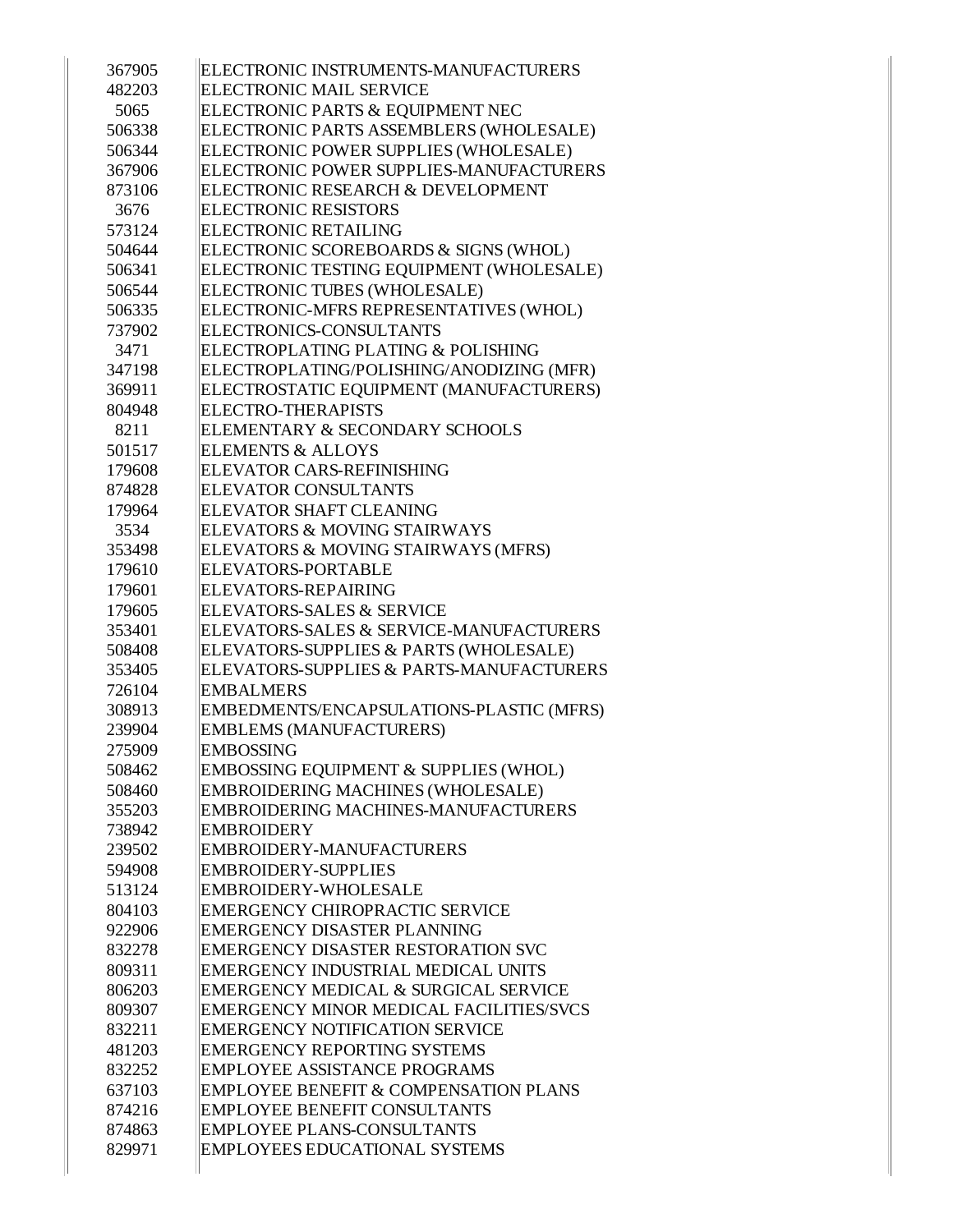| 874254 | <b>EMPLOYEES SUGGESTION SYSTEM</b>                |
|--------|---------------------------------------------------|
| 7361   | <b>EMPLOYMENT AGENCIES</b>                        |
| 736103 | <b>EMPLOYMENT AGENCIES &amp; OPPORTUNITIES</b>    |
| 736104 | <b>EMPLOYMENT CONSULTANTS</b>                     |
| 736304 | EMPLOYMENT CONTRACTORS-TEMPORARY HELP             |
| 833107 | <b>EMPLOYMENT COUNSELING</b>                      |
| 899978 | <b>EMPLOYMENT DATABASE SERVICES</b>               |
| 874861 | <b>EMPLOYMENT SCREENING SERVICES</b>              |
| 736303 | EMPLOYMENT SERVICE-EMPLOYEE LEASING               |
| 736106 | EMPLOYMENT SERVICE-GOVT CO FRATERNAL              |
| 833109 | EMPLOYMENT SVC-HANDICAPPED & DISABLED             |
| 833105 | <b>EMPLOYMENT TRAINING SERVICE</b>                |
| 3431   | ENAMELED IRON & METAL SANITARY WARE               |
| 571965 | <b>ENAMELED WARE</b>                              |
| 347906 | ENAMELING JAPANNING & LACQUERING (MFRS)           |
| 347912 | ENAMELS-PORCELAIN-MANUFACTURERS                   |
| 289906 | ENCAPSULATING (MANUFACTURERS)                     |
| 152134 | <b>ENCLOSURES</b>                                 |
| 596306 | <b>ENCYCLOPEDIAS</b>                              |
| 736118 | ENDORSEMENT TESTIMONIALS-SECURED                  |
| 999950 | <b>ENERGY AUDITS</b>                              |
| 874893 | <b>ENERGY CODE COMPLIANCE ANALYSTS</b>            |
| 874212 | <b>ENERGY CONSERVATION &amp; MGMT CONSULTANTS</b> |
| 329604 | <b>ENERGY CONSERVATION PRODS-MANUFACTURERS</b>    |
| 521136 | <b>ENERGY CONSERVATION PRODS-RETAIL</b>           |
| 503306 | <b>ENERGY CONSERVATION PRODS-WHOLESALE</b>        |
| 171131 | <b>ENERGY MANAGEMENT SYSTEMS &amp; PRODUCTS</b>   |
| 507438 | ENERGY RECOVERY SYSTEMS (WHOLESALE)               |
| 382202 | <b>ENERGY SYSTEMS (MANUFACTURERS)</b>             |
| 507445 | ENGINE & BOILER ROOM SUPPLIES (WHOL)              |
| 753808 | <b>ENGINE TUNING</b>                              |
| 753823 | <b>ENGINE TURNING</b>                             |
| 871198 | <b>ENGINEERING &amp; ARCHITECTURAL SERVICES</b>   |
| 504904 | ENGINEERING EQUIPMENT & SUPPLIES (WHOL)           |
| 399914 | ENGINEERING EQUIPMENT & SUPPLIES-MFRS             |
| 999949 | <b>ENGINEERING REPORTS</b>                        |
| 822110 | <b>ENGINEERING SCHOOLS</b>                        |
| 8711   | <b>ENGINEERING SERVICES</b>                       |
| 871303 | <b>ENGINEERING SURVEYS</b>                        |
| 871104 | <b>ENGINEERING-JOB SHOPS</b>                      |
| 871106 | <b>ENGINEERS</b>                                  |
| 871108 | ENGINEERS-ACOUSTICAL                              |
| 871143 | ENGINEERS-AERONAUTICAL                            |
| 871103 | ENGINEERS-AGRICULTURAL                            |
| 871107 | ENGINEERS-AIR COND HEATING VENTILATING            |
| 871211 | ENGINEERS-ARCHITECTURAL                           |
| 871147 | <b>ENGINEERS-AUTOMATION</b>                       |
| 871162 | <b>ENGINEERS-AUTOMOTIVE</b>                       |
| 873112 | ENGINEERS-BIOMEDICAL                              |
| 871212 | <b>ENGINEERS-BUILDING INSPECTION</b>              |
| 871109 | <b>ENGINEERS-CHEMICAL</b>                         |
| 871110 | <b>ENGINEERS-CIVIL</b>                            |
| 874853 | ENGINEERS-COMMUNICATIONS                          |
| 871112 | <b>ENGINEERS-CONSTRUCTION</b>                     |
| 871111 | ENGINEERS-CONSULTING                              |
|        |                                                   |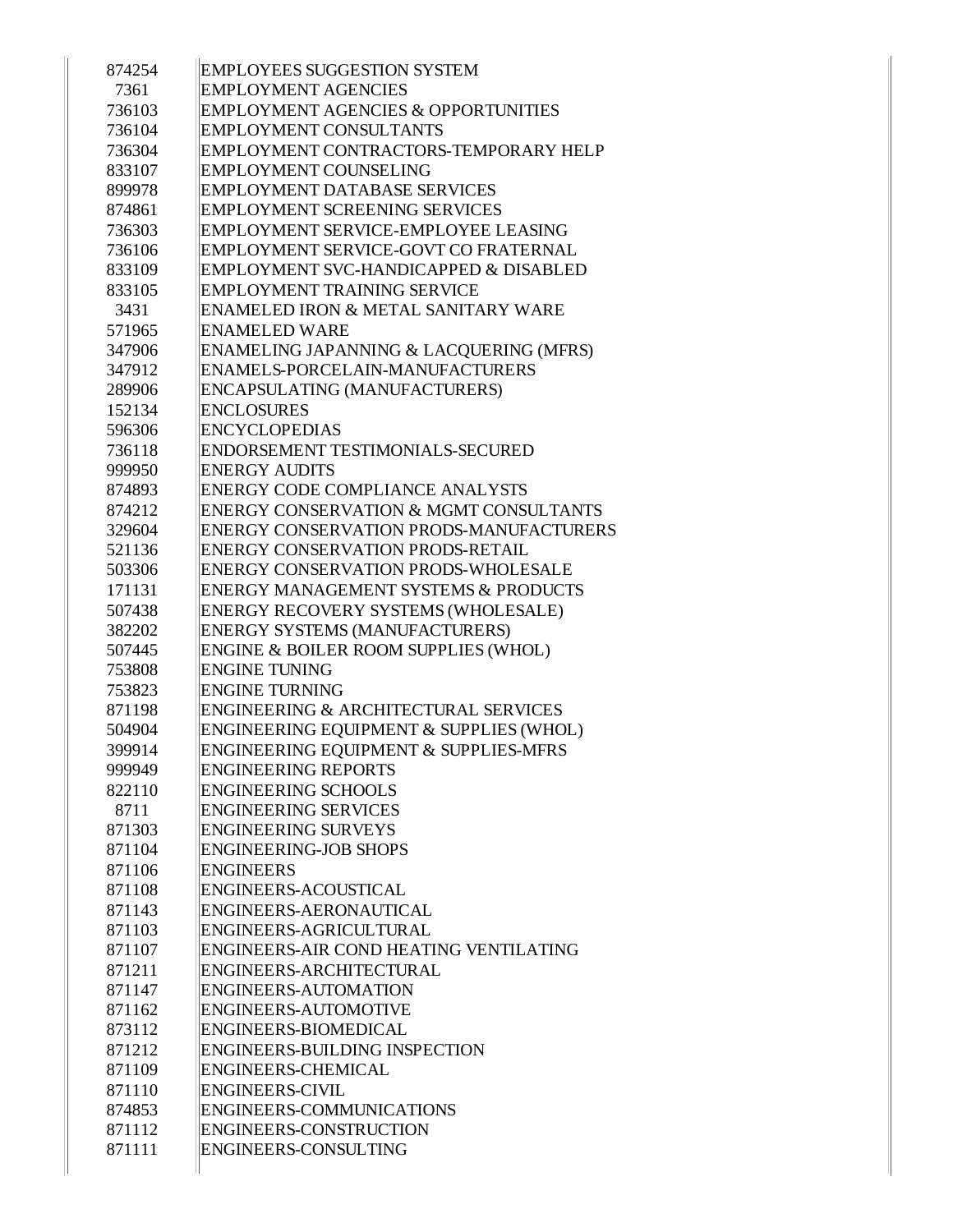| 871114 | <b>ENGINEERS-CONTROL SYSTEMS</b>                  |
|--------|---------------------------------------------------|
| 871148 | <b>ENGINEERS-CORROSION</b>                        |
| 871149 | <b>ENGINEERS-COST</b>                             |
| 871140 | <b>ENGINEERS-DESIGNING</b>                        |
| 871113 | <b>ENGINEERS-DRAINAGE</b>                         |
| 871115 | <b>ENGINEERS-ELECTRICAL</b>                       |
| 871116 | <b>ENGINEERS-ELECTRONIC</b>                       |
| 871150 | <b>ENGINEERS-ENERGY MANAGEMENT</b>                |
| 871120 | ENGINEERS-ENVIRONMENTAL                           |
| 085106 | <b>ENGINEERS-FOREST</b>                           |
| 871117 | <b>ENGINEERS-FOUNDATION</b>                       |
| 871163 | <b>ENGINEERS-GAS</b>                              |
| 871118 | ENGINEERS-GEOLOGICAL                              |
| 871119 | ENGINEERS-GEOTECHNICAL                            |
| 874855 | ENGINEERS-HAZARDOUS & INDUSTRIAL WASTE            |
| 871154 | <b>ENGINEERS-HIGHWAYS &amp; BRIDGES</b>           |
| 871121 | ENGINEERS-HYDRAULIC                               |
| 871122 | ENGINEERS-INDUSTRIAL                              |
| 871144 | <b>ENGINEERS-INSPECTING</b>                       |
| 871160 | <b>ENGINEERS-IRRIGATION</b>                       |
| 871124 | <b>ENGINEERS-LAND PLANNING</b>                    |
| 871153 | <b>ENGINEERS-MACHINE DESIGN</b>                   |
| 871127 | ENGINEERS-MANAGEMENT                              |
| 871132 | ENGINEERS-MANUFACTURING                           |
| 871126 | <b>ENGINEERS-MARINE</b>                           |
| 871151 | ENGINEERS-MATERIAL HANDLING                       |
| 871125 | ENGINEERS-MECHANICAL                              |
| 871128 | ENGINEERS-METALLURGICAL                           |
| 871130 | <b>ENGINEERS-MINING</b>                           |
| 871123 | <b>ENGINEERS-MUNICIPAL</b>                        |
| 871152 | <b>ENGINEERS-NUCLEAR</b>                          |
| 871131 | <b>ENGINEERS-PETROLEUM</b>                        |
| 871161 | <b>ENGINEERS-PETROLEUM REFINING &amp; TRNSMSS</b> |
| 871304 | ENGINEERS-PHOTOGRAMMETRIC                         |
| 871165 | <b>ENGINEERS-PIPE LINE</b>                        |
| 871164 | <b>ENGINEERS-PLUMBING</b>                         |
| 871155 | <b>ENGINEERS-POWER</b>                            |
| 871136 | ENGINEERS-PROCESSING                              |
| 871133 | ENGINEERS-PROFESSIONAL                            |
| 871145 | ENGINEERS-REFRIGERATING                           |
| 871156 | <b>ENGINEERS-RESEARCH</b>                         |
| 871157 | <b>ENGINEERS-SAFETY</b>                           |
| 871138 | <b>ENGINEERS-SANITARY</b>                         |
| 871139 | <b>ENGINEERS-SOLAR</b>                            |
| 871137 | ENGINEERS-STRUCTURAL                              |
| 737301 | <b>ENGINEERS-SYSTEMS</b>                          |
| 871166 | <b>ENGINEERS-TECHNICAL SERVICE</b>                |
| 871135 | <b>ENGINEERS-TESTING</b>                          |
| 871129 | <b>ENGINEERS-TRAFFIC &amp; TRANSPORTATION</b>     |
|        | ENGINEERS-TRANSPORTATION                          |
| 871158 | ENGINEERS-WASTE WATER TREATMENT                   |
| 871159 |                                                   |
| 871134 | <b>ENGINEERS-WATER SUPPLY</b>                     |
| 508414 | ENGINES-DIESEL (WHOLESALE)                        |
| 753807 | ENGINES-DIESEL-FUEL INJECTION-SVC & RPR           |
| 351903 | ENGINES-DIESEL-MANUFACTURERS                      |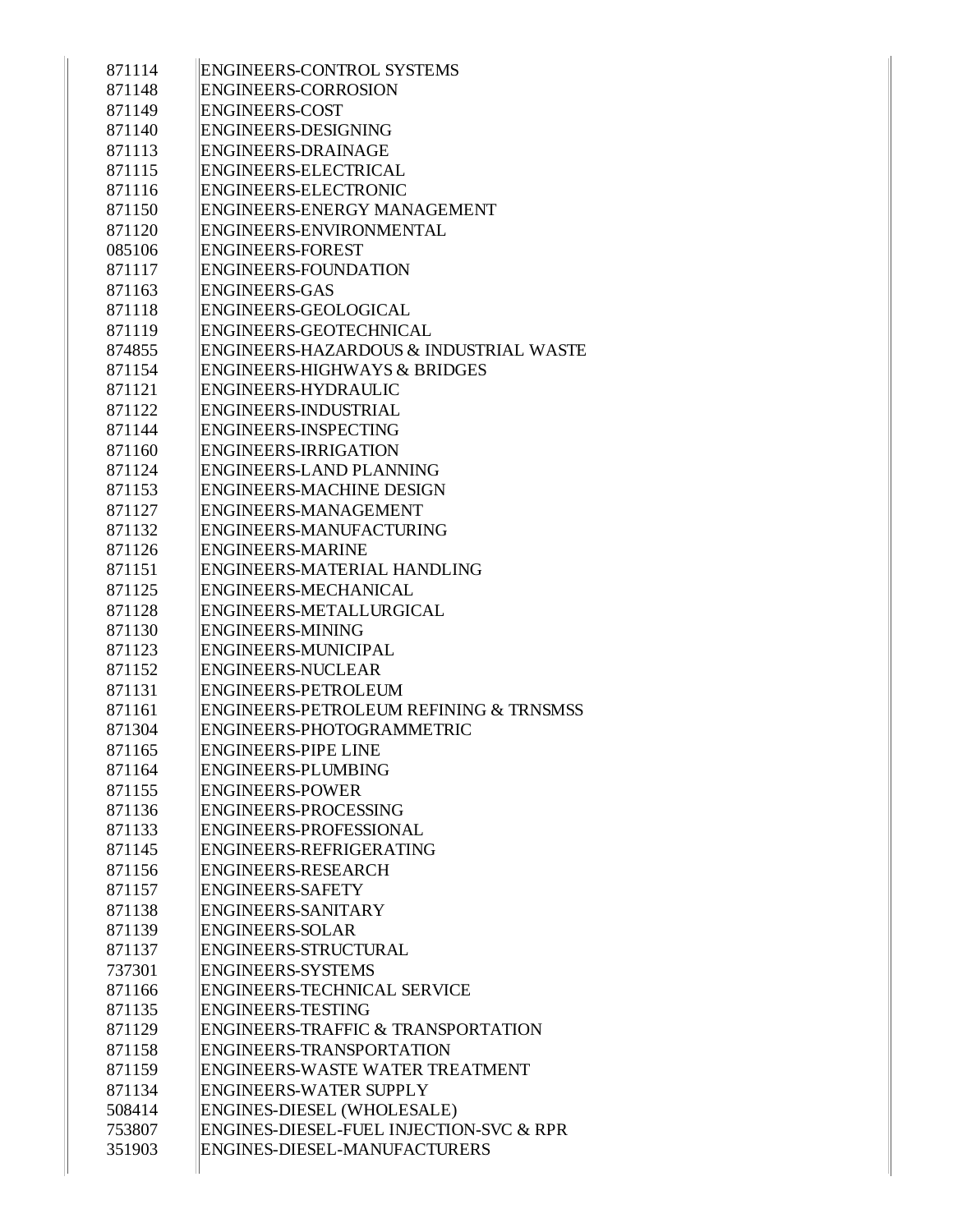| 753815 | ENGINES-DIESEL-REPAIRING                  |
|--------|-------------------------------------------|
| 753821 | <b>ENGINES-DIESEL-USED</b>                |
| 753924 | ENGINES-FUEL-CONVERSION                   |
| 526102 | <b>ENGINES-GAS</b>                        |
| 526137 | <b>ENGINES-GASOLINE</b>                   |
| 351902 | ENGINES-GASOLINE-MANUFACTURERS            |
| 753822 | ENGINES-GASOLINE-REPAIRING                |
| 501348 | ENGINES-GASOLINE-WHOLESALE                |
| 555101 | <b>ENGINES-MARINE</b>                     |
| 769975 | ENGINES-MARINE-REPAIRING                  |
| 753810 | ENGINES-REBUILDING & EXCHANGING           |
| 753809 | ENGINES-REBUILDING & REPAIRING            |
| 769993 | ENGINES-SMALL-REPAIRING                   |
| 351104 | ENGINES-STEAM (MANUFACTURERS)             |
| 501305 | ENGINES-SUPPLIES-EQUIP & PARTS (WHOL)     |
| 371424 | ENGINES-SUPPLIES-EQUIPMENT & PARTS-MFRS   |
| 275928 | <b>ENGRAVERS-BANK NOTE</b>                |
| 347922 | <b>ENGRAVERS-CYLINDER</b>                 |
| 347921 | ENGRAVERS-DIE                             |
| 738955 | ENGRAVERS-GENERAL                         |
| 323102 | ENGRAVERS-GLASSWARE (MANUFACTURERS)       |
| 347903 | ENGRAVERS-MECHANICAL (MANUFACTURERS)      |
| 347907 | ENGRAVERS-METAL                           |
| 279603 | <b>ENGRAVERS-PHOTO</b>                    |
| 279601 | ENGRAVERS-PLASTIC WOOD & ETC              |
| 275404 | ENGRAVERS-ROTOGRAVURE                     |
| 279606 | <b>ENGRAVERS-RUBBER</b>                   |
| 347926 | ENGRAVERS-SECURITY-PERSONAL & COMMERCIAL  |
| 275401 | ENGRAVERS-STATIONERY (MANUFACTURERS)      |
| 279607 | <b>ENGRAVERS-STEEL &amp; COPPER PLATE</b> |
| 508411 | ENGRAVING EQUIPMENT & SUPPLIES (WHOL)     |
| 729994 | <b>ENOLOGISTS</b>                         |
| 872117 | <b>ENROLLED AGENTS</b>                    |
| 792903 | <b>ENTERTAINERS</b>                       |
| 792917 | ENTERTAINERS-CHILDREN & FAMILY            |
| 792905 | <b>ENTERTAINMENT BUREAUS</b>              |
| 792217 | <b>ENTERTAINMENT PRODUCERS</b>            |
| 072105 | <b>ENTOMOLOGISTS</b>                      |
| 508593 | ENVELOPE MACHINERY PARTS & SUPLS (WHOL)   |
| 2677   | <b>ENVELOPES</b>                          |
| 267701 | <b>ENVELOPES-MANUFACTURERS</b>            |
| 594303 | <b>ENVELOPES-RETAIL</b>                   |
| 511216 | <b>ENVELOPES-WHOLESALE</b>                |
| 509942 | ENVIRONMENTAL & ECOLOGICAL PRODS (WHOL)   |
| 873111 | ENVIRONMENTAL & ECOLOGICAL SERVICES       |
| 899954 | ENVIRONMENTAL ANALYSIS SERVICES           |
| 811121 | ENVIRONMENTAL ATTORNEYS                   |
| 734947 | ENVIRONMENTAL CLEANING SERVICES           |
| 864105 | ENVIRONMENTAL CONSERVATION/ECOLOGCL ORG   |
| 356924 | ENVIRONMENTAL TEST EQUIPMENT (MFRS)       |
| 509943 | ENVIRONMENTALLY SAFE PRODUCTS (WHOL)      |
| 287903 | <b>ENZYMES (MANUFACTURERS)</b>            |
| 282108 | EPOXY-COMPOUNDS (MANUFACTURERS)           |
| 075225 | <b>EQUESTRIAN SERVICES</b>                |
| 7359   | EQUIPMENT RENTAL & LEASING NEC            |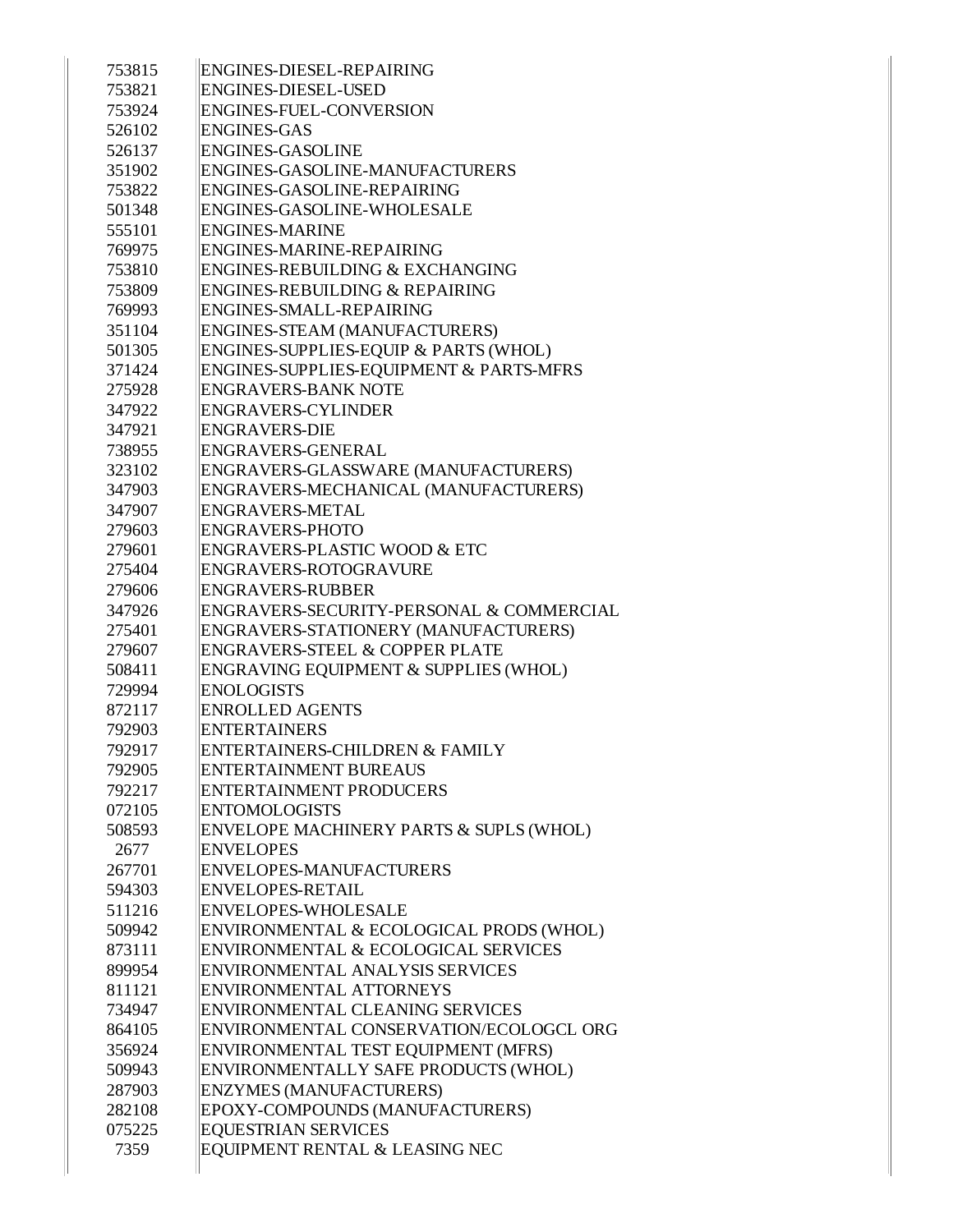| 735959 | EQUIPMENT-RENTAL                                  |
|--------|---------------------------------------------------|
| 179982 | <b>ERECTING CONTRACTORS</b>                       |
| 873131 | <b>ERGONOMICS</b>                                 |
| 162921 | <b>EROSION CONTROL</b>                            |
| 729949 | <b>ERRANDS &amp; MISCELLANEOUS SERVICES</b>       |
| 353402 | <b>ESCALATORS (MANUFACTURERS)</b>                 |
| 581245 | <b>ESCARGOTS</b>                                  |
| 738109 | <b>ESCORT SERVICE-MOTORIZED</b>                   |
| 729903 | <b>ESCORT SERVICE-PERSONAL</b>                    |
| 609906 | <b>ESCROW SERVICE</b>                             |
| 549938 | <b>ESPRESSO &amp; ESPRESSO BARS</b>               |
| 734949 | <b>ESTATE CLEANING</b>                            |
| 152202 | <b>ESTATE CONSERVATION</b>                        |
| 673305 | <b>ESTATE CONSULTANTS</b>                         |
| 653106 | <b>ESTATE MANAGEMENT</b>                          |
| 811120 | <b>ESTATE PLANNING</b>                            |
| 738981 | <b>ESTATE SALES</b>                               |
| 738974 | <b>ESTATES</b>                                    |
| 504739 | ESTHETIC EQUIPMENT & SUPPLIES (WHOL)              |
| 723113 | <b>ESTHETICIANS</b>                               |
| 519903 | ETCHED PRODUCTS-METAL GLASS & ETC (WHOL)          |
| 347920 | <b>ETCHED PRODUCTS-METAL GLASS &amp; ETC-MFRS</b> |
| 355508 | ETCHING EQUIPMENT & SUPPLIES (MFRS)               |
| 599966 | <b>ETHNIC PRODUCTS &amp; SERVICE</b>              |
| 869920 | <b>ETHNIC SOCIETIES</b>                           |
| 829970 | <b>ETIQUETTE SCHOOLS</b>                          |
| 358515 | EVAPORATING APPARATUS (MANUFACTURERS)             |
| 738944 | <b>EVENTS-SPECIAL</b>                             |
| 738945 | <b>EVICTION SERVICE</b>                           |
| 179403 | <b>EXCAVATING CONTRACTORS</b>                     |
| 508208 | EXCAVATING EQUIPMENT (WHOLESALE)                  |
| 735306 | EXCAVATING EQUIPMENT-RENTING & LEASING            |
| 1794   | <b>EXCAVATION WORK</b>                            |
| 242902 | <b>EXCELSIOR (MANUFACTURERS)</b>                  |
| 9131   | <b>EXECUTIVE &amp; LEGISLATIVE OFCS COMBINED</b>  |
| 9111   | <b>EXECUTIVE OFFICES</b>                          |
| 736105 | <b>EXECUTIVE SEARCH CONSULTANTS</b>               |
| 651203 | <b>EXECUTIVE SUITES</b>                           |
| 874827 | <b>EXECUTIVE TRAINING CONSULTANTS</b>             |
| 888815 | <b>EXECUTIVES BY ETHNIC SURNAMES</b>              |
| 729906 | <b>EXERCISE &amp; PHYSICAL FITNESS PROGRAMS</b>   |
| 569960 | <b>EXERCISE &amp; PHYSICAL FITNESS WEAR</b>       |
| 735960 | <b>EXERCISE EQUIPMENT-RENTING</b>                 |
| 594136 | <b>EXERCISE EQUIPMENT-RETAIL</b>                  |
| 509132 | <b>EXERCISE EQUIPMENT-WHOLESALE</b>               |
| 331203 | EXPANDED METALS (MANUFACTURERS)                   |
| 344107 | EXPANSION BOLTS & SHIELDS (MFRS)                  |
| 344103 | EXPANSION JOINTS (MANUFACTURERS)                  |
| 451302 | <b>EXPEDITERS</b>                                 |
| 472503 | EXPEDITIONS-ARRANGED & OUTFITTED                  |
| 873102 | <b>EXPERIMENTAL WORK</b>                          |
| 874862 | <b>EXPERTISE &amp; TECHNICAL ANALYSIS</b>         |
| 138209 | EXPLORATION CONSULTANTS                           |
| 138211 | <b>EXPLORATION SERVICES</b>                       |
| 138210 | EXPLORATION-DRILLING CONTRACTORS                  |
|        |                                                   |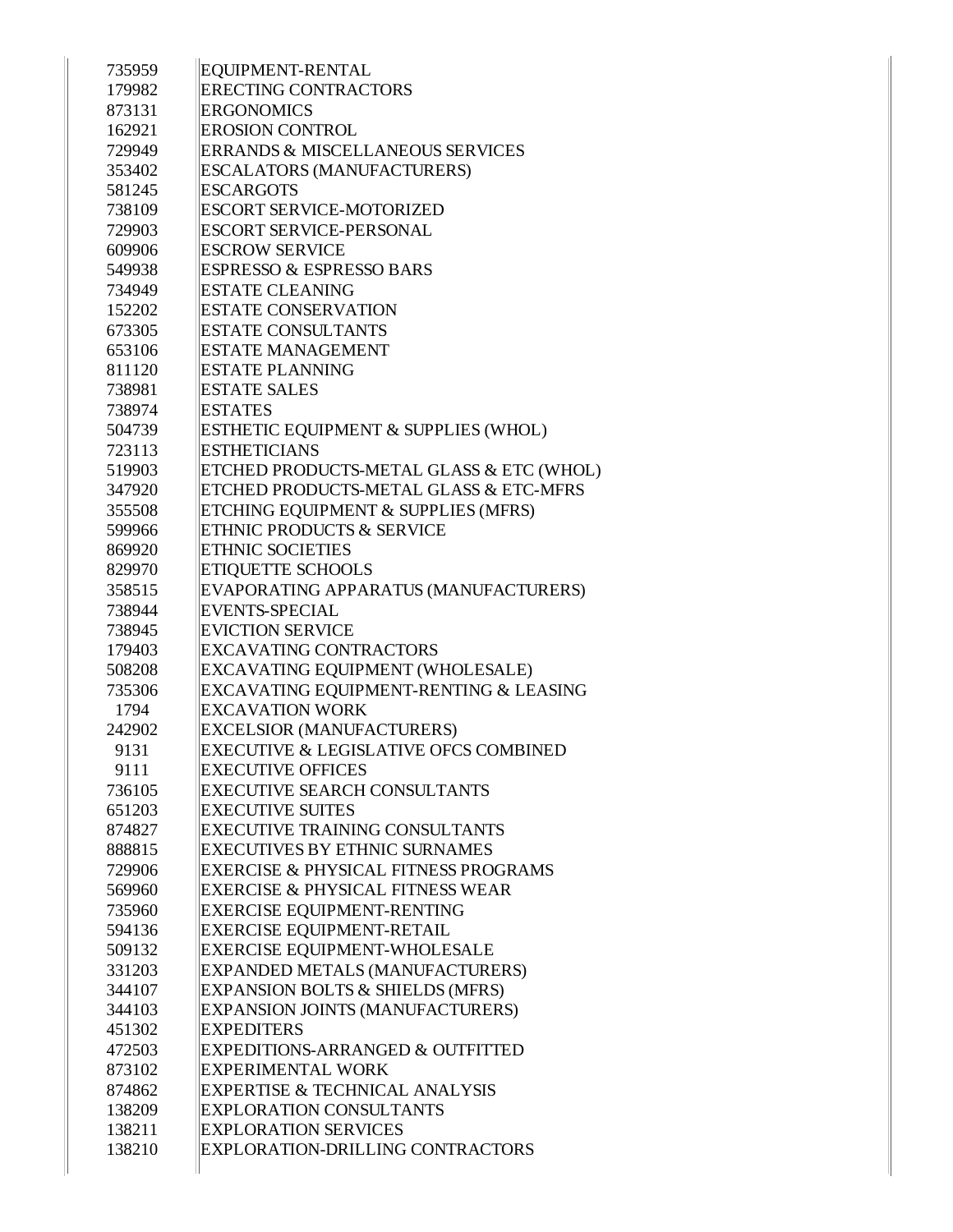| 138205         | <b>EXPLORERS-NATURAL RESOURCES</b>                                          |
|----------------|-----------------------------------------------------------------------------|
| 2892           | <b>EXPLOSIVES</b>                                                           |
| 516903         | <b>EXPLOSIVES (WHOLESALE)</b>                                               |
| 289201         | <b>EXPLOSIVES-MANUFACTURERS</b>                                             |
| 874830         | <b>EXPORT CONSULTANTS</b>                                                   |
| 608201         | <b>EXPORT FINANCE</b>                                                       |
| 874102         | <b>EXPORT MANAGEMENT</b>                                                    |
| 478302         | <b>EXPORT PACKING SERVICE</b>                                               |
| 509901         | <b>EXPORTERS</b>                                                            |
| 508828         | EXPORTERS-TRNSPTN-EQUIP & SUPLS (WHOL)                                      |
| 874120         | <b>EXPOSITION MANAGERS</b>                                                  |
| 254208         | EXPOSITION STANDS-DESIGNERS & MFRS                                          |
| 735991         | <b>EXPOSITION SUPPLIES-RENTING</b>                                          |
| 738948         | <b>EXPOSITION TRADE SHOWS &amp; FAIRS</b>                                   |
| 421310         | <b>EXPRESS &amp; TRANSFER SVC</b>                                           |
| 508718         | EXTERMINATING/FUMIGATING EQPT/SUPL (WHL)                                    |
| 806901         | <b>EYE BANKS</b>                                                            |
| 504810         | EYE TRAINING EQUIPMENT & SUPLS (WHOL)                                       |
| 508533         | <b>EYELETS (WHOLESALE)</b>                                                  |
| 239509         | <b>EYELETTING</b>                                                           |
| 594532         | EYES-ARTIFICIAL-TOYS & ANIMALS                                              |
| 804206         | <b>EYES-HUMAN PROSTHETIC</b>                                                |
| 809301         | <b>EYESIGHT TRAINING</b>                                                    |
| 229501         | FABRIC LAMINATING & BONDING (MFRS)                                          |
| 594902         | <b>FABRIC SHOPS</b>                                                         |
| 721706         | <b>FABRIC TREATMENT</b>                                                     |
| 3499           | <b>FABRICATED METAL PRODUCTS NEC</b>                                        |
| 3498           | <b>FABRICATED PIPE &amp; PIPE FITTINGS</b>                                  |
| 349898         | FABRICATED PIPE & PIPE FITTINGS (MFRS)                                      |
| 3443           | FABRICATED PLATE WORK (BOILER SHOPS)                                        |
| 344304         | FABRICATED PLATE WORK-MANUFACTURERS                                         |
| 3069           | <b>FABRICATED RUBBER PRODUCTS NEC</b><br><b>FABRICATED STRUCTURAL METAL</b> |
| 3441<br>344198 | FABRICATED STRUCTURAL METAL (MFRS)                                          |
| 2399           | FABRICATED TEXTILE PRODUCTS NEC                                             |
| 349698         | FABRICATED WIRE PRODUCTS-MISC (MFRS)                                        |
| 221108         | FABRICS-INDUSTRIAL (MANUFACTURERS)                                          |
| 221107         | <b>FABRICS-MANUFACTURERS</b>                                                |
| 513119         | <b>FABRICS-WHOLESALE</b>                                                    |
| 723115         | <b>FACIAL COSMETOLOGY</b>                                                   |
| 874829         | <b>FACILITIES &amp; SPACE PLANNING CONSULTANTS</b>                          |
| 874401         | <b>FACILITIES MANAGEMENT</b>                                                |
| 8744           | FACILITIES SUPPORT MANAGEMENT SERVICES                                      |
| 874498         | FACILITIES SUPPORT MANAGEMENT SERVICES                                      |
| 504423         | FACSIMILE COMM EQUIP SYSTS/SUPLS (WHOL)                                     |
| 506528         | FACSIMILE COMMUNICATION EQUIPMENT (WHOL)                                    |
| 482201         | FACSIMILE TRANSMISSION SERVICE                                              |
| 762936         | <b>FACSIMILE-REPAIRING</b>                                                  |
| 615301         | <b>FACTORS</b>                                                              |
| 874202         | FACTORY LOCATING CONSULTANTS                                                |
| 173103         | <b>FACTORY MAINTENANCE</b>                                                  |
| 599931         | <b>FACTORY OUTLETS</b>                                                      |
| 799923         | <b>FAIRGROUNDS</b>                                                          |
| 874237         | <b>FALLOUT SHELTERS-CONSULTANTS</b>                                         |
| 999901         | <b>FALLOUT SHELTERS-CONTRACTORS &amp; DEALERS</b>                           |
|                |                                                                             |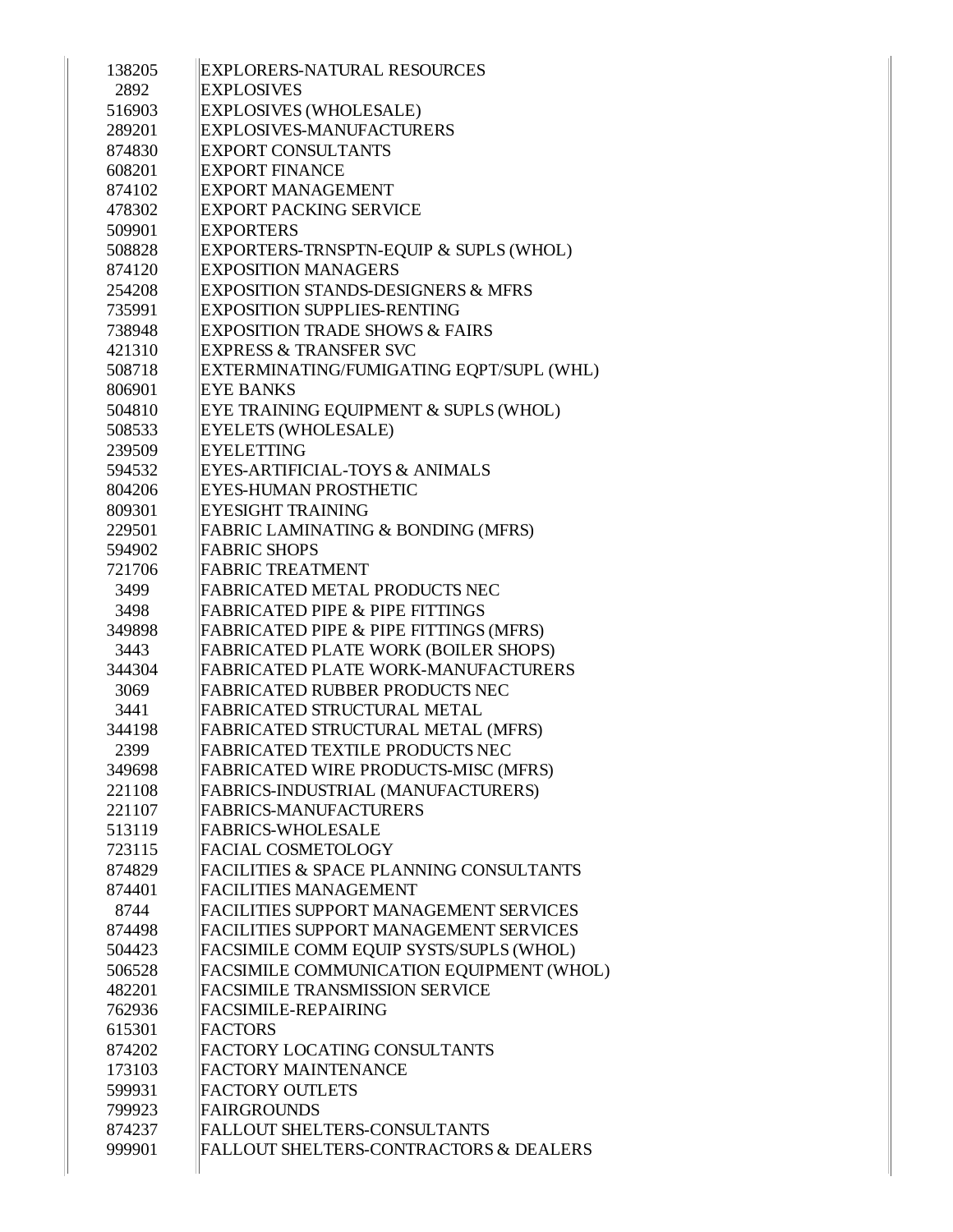| 832254         | <b>FAMILY &amp; CHILDREN SERVICES</b>                                               |
|----------------|-------------------------------------------------------------------------------------|
| 5651           | <b>FAMILY CLOTHING STORES</b>                                                       |
| 832203         | <b>FAMILY PLANNING INFORMATION CENTERS</b>                                          |
| 356405         | <b>FAN &amp; BLOWER PARTS-MANUFACTURERS</b>                                         |
| 519944         | FANS-HAND PAPER ETC (WHOLESALE)                                                     |
| 572205         | <b>FANS-HOUSEHOLD</b>                                                               |
| 363405         | FANS-HOUSEHOLD-MANUFACTURERS                                                        |
| 735938         | FANS-HOUSEHOLD-RENTING                                                              |
| 506429         | FANS-HOUSEHOLD-WHOLESALE                                                            |
| 508417         | FANS-INDUSTRIAL & COMMERCIAL (WHOLESALE)                                            |
| 356401         | FANS-INDUSTRIAL & COMMERCIAL-MFRS                                                   |
| 762910         | <b>FANS-REPAIRING</b>                                                               |
| 572206         | <b>FANS-SUPPLIES &amp; PARTS</b>                                                    |
| 508447         | FANS-VENTILATING & EXHAUST (WHOLESALE)                                              |
| 5083           | FARM & GARDEN MACHINERY & EQUIPMENT<br><b>FARM &amp; HOME ADVISORY SERVICE</b>      |
| 869908         |                                                                                     |
| 641118         | <b>FARM &amp; RANCH INSURANCE</b>                                                   |
| 154221         | <b>FARM BUILDINGS</b>                                                               |
| 076205         | <b>FARM DRAINAGE</b>                                                                |
| 508310         | FARM EQUIPMENT (WHOLESALE)                                                          |
| 352304         | FARM EQUIPMENT-MANUFACTURERS                                                        |
| 508309         | FARM EQUIPMENT-RENTING (WHOLESALE)                                                  |
| 769942         | FARM EQUIPMENT-REPAIRING & PARTS                                                    |
| 352307         | FARM EQUIPMENT-REPAIRING & PARTS-MFRS                                               |
| 508329         | FARM EQUIPMENT-USED (WHOLESALE)<br><b>FARM LABOR CONTRACTORS &amp; CREW LEADERS</b> |
| 0761           | <b>FARM LABOR-CONTRACTORS &amp; CREW LEADERS</b>                                    |
| 076198         |                                                                                     |
| 3523<br>076204 | FARM MACHINERY & EQUIPMENT<br><b>FARM MANAGEMENT SERVICE</b>                        |
| 0762           | <b>FARM MANAGEMENT SERVICES</b>                                                     |
| 874848         | <b>FARM MANAGEMENT SYSTEMS</b>                                                      |
| 543102         | <b>FARM MARKETS</b>                                                                 |
| 861107         | <b>FARM ORGANIZATIONS</b>                                                           |
| 072311         | <b>FARM PRODUCE</b>                                                                 |
| 4221           | FARM PRODUCT WAREHOUSING & STORAGE                                                  |
| 019102         | <b>FARM PRODUCTS</b>                                                                |
| 515999         | FARM PRODUCTS-RAW MATERIALS NEC (WHOL)                                              |
| 076206         | <b>FARM SUPERVISORS</b>                                                             |
| 5191           | <b>FARM SUPPLIES</b>                                                                |
| 519102         | FARM SUPPLIES (WHOLESALE)                                                           |
| 076105         | <b>FARM WORK-CUSTOM</b>                                                             |
| 539905         | <b>FARMERS CO-OP RETAIL STORES</b>                                                  |
| 076203         | <b>FARMING SERVICE</b>                                                              |
| 5159           | FARM-PRODUCT RAW MATERIALS NEC                                                      |
| 019101         | FARMS                                                                               |
| 019104         | <b>FARMS-ORGANIC</b>                                                                |
| 729905         | <b>FASHION CONSULTANTS</b>                                                          |
| 824913         | <b>FASHION DESIGN SCHOOLS</b>                                                       |
| 569901         | <b>FASHION DESIGNERS</b>                                                            |
| 3965           | <b>FASTENERS BUTTONS NEEDLES &amp; PINS</b>                                         |
| 396598         | FASTENERS-BUTTONS NEEDLES & PINS (MFRS)                                             |
| 507205         | FASTENERS-INDUSTRIAL (WHOLESALE)                                                    |
| 347918         | FASTENERS-INDUSTRIAL-PAINTING (MFRS)                                                |
| 507221         | FASTENERS-SNAP (WHOLESALE)                                                          |
| 508535         | FASTENERS-TEXTILE & APPAREL (WHOLESALE)                                             |
|                |                                                                                     |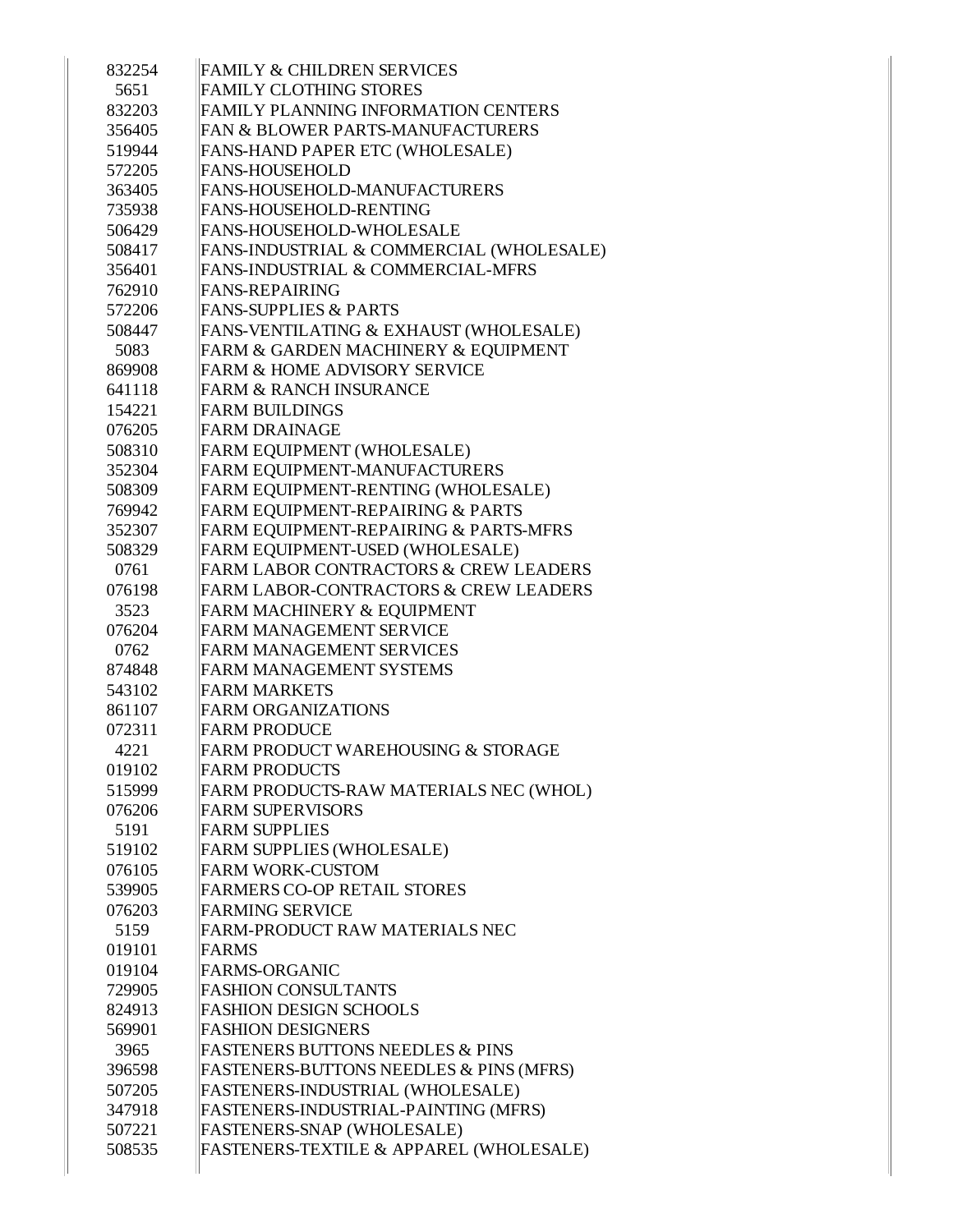| 207704 | FAT DEALERS (MANUFACTURERS)              |
|--------|------------------------------------------|
| 594720 | FAVORS                                   |
| 737407 | FAX INFORMATION & SERVICE BUREAUS        |
| 888812 | <b>FAX NUMBERS</b>                       |
| 399960 | FEATHER GOODS (MANUFACTURERS)            |
| 721205 | <b>FEATHER RENOVATORS</b>                |
| 515906 | <b>FEATHERS (WHOLESALE)</b>              |
| 611198 | FEDERAL & FEDERALLY-SPONSORED CREDIT     |
| 6111   | <b>FEDERAL CREDIT AGENCIES</b>           |
| 964101 | FEDERAL GOVERNMENT-AGRICULTURAL PROGRAMS |
| 951201 | FEDERAL GOVERNMENT-CONSERVATION DEPTS    |
| 921101 | FEDERAL GOVERNMENT-COURTS                |
| 961101 | FEDERAL GOVERNMENT-ECONOMIC PROGRAM ADM  |
| 941101 | FEDERAL GOVERNMENT-EDUCATION PROGRAMS    |
| 911101 | FEDERAL GOVERNMENT-EXECUTIVE OFFICES     |
| 931101 | FEDERAL GOVERNMENT-FINANCE & TAXATION    |
| 922401 | FEDERAL GOVERNMENT-FIRE PROTECTION       |
| 919901 | FEDERAL GOVERNMENT-GENERAL OFFICES       |
| 953101 | FEDERAL GOVERNMENT-HOUSING PROGRAMS      |
| 972101 | FEDERAL GOVERNMENT-INTERNATIONAL AFFAIRS |
| 922201 | FEDERAL GOVERNMENT-LEGAL COUNSEL         |
| 823101 | FEDERAL GOVERNMENT-LIBRARIES             |
| 965101 | FEDERAL GOVERNMENT-LICENSING/INSPECTION  |
| 971101 | FEDERAL GOVERNMENT-NATIONAL SECURITY     |
| 922101 | FEDERAL GOVERNMENT-POLICE                |
| 943101 | FEDERAL GOVERNMENT-PUBLIC HLTH PROGRAMS  |
| 922901 | FEDERAL GOVERNMENT-PUBLIC ORDER & SAFETY |
| 944101 | FEDERAL GOVERNMENT-SOCIAL & HUMAN RSRCS  |
| 966101 | FEDERAL GOVERNMENT-SPACE RESEARCH/TECH   |
| 962101 | FEDERAL GOVERNMENT-TRANSPORTATION PRGRMS |
| 953201 | FEDERAL GOVERNMENT-URBAN PLANNING & DEV  |
| 922301 | FEDERAL GOVT-CORRECTIONAL INSTITUTIONS   |
| 951101 | FEDERAL GOVT-ENVIRONMENTAL PROGRAMS      |
| 963101 | FEDERAL GOVT-REG & ADM-COMMS/UTILITIES   |
| 945101 | FEDERAL GOVT-VETERANS AFFAIRS ADMIN      |
| 839922 | FEDERAL HOUSING PROJECT                  |
| 6011   | FEDERAL RESERVE BANKS                    |
| 601101 | FEDERAL RESERVE BANKS                    |
| 611101 | FEDERAL/FEDERALLY SPONSORED CREDIT AGNCS |
| 606102 | FEDERALLY CHARTERED CREDIT UNIONS        |
| 519125 | FEED & POULTRY SUPPLIES (WHOLESALE)      |
| 519109 | FEED CONCENTRATES & SUPPLEMENTS (WHOL)   |
| 519110 | <b>FEED GRINDING (WHOLESALE)</b>         |
| 352314 | FEED HANDLING EQUIPMENT (MANUFACTURERS)  |
| 421218 | <b>FEED HAULING</b>                      |
| 519121 | FEED INGREDIENTS (WHOLESALE)             |
| 352303 | FEED MILL EQUIPMENT & SUPPLIES (MFRS)    |
| 519112 | FEED-DEALERS (WHOLESALE)                 |
| 508312 | FEEDERS-INDUSTRIAL (WHOLESALE)           |
| 204803 | <b>FEED-MANUFACTURERS</b>                |
| 519111 | <b>FEED-WHOLESALE</b>                    |
| 149906 | <b>FELDSPAR</b>                          |
| 519951 | FELT & FELT PRODUCTS (WHOLESALE)         |
| 229902 | FELT PRODUCTS-MANUFACTURERS              |
| 888805 | <b>FEMALE EXECUTIVES</b>                 |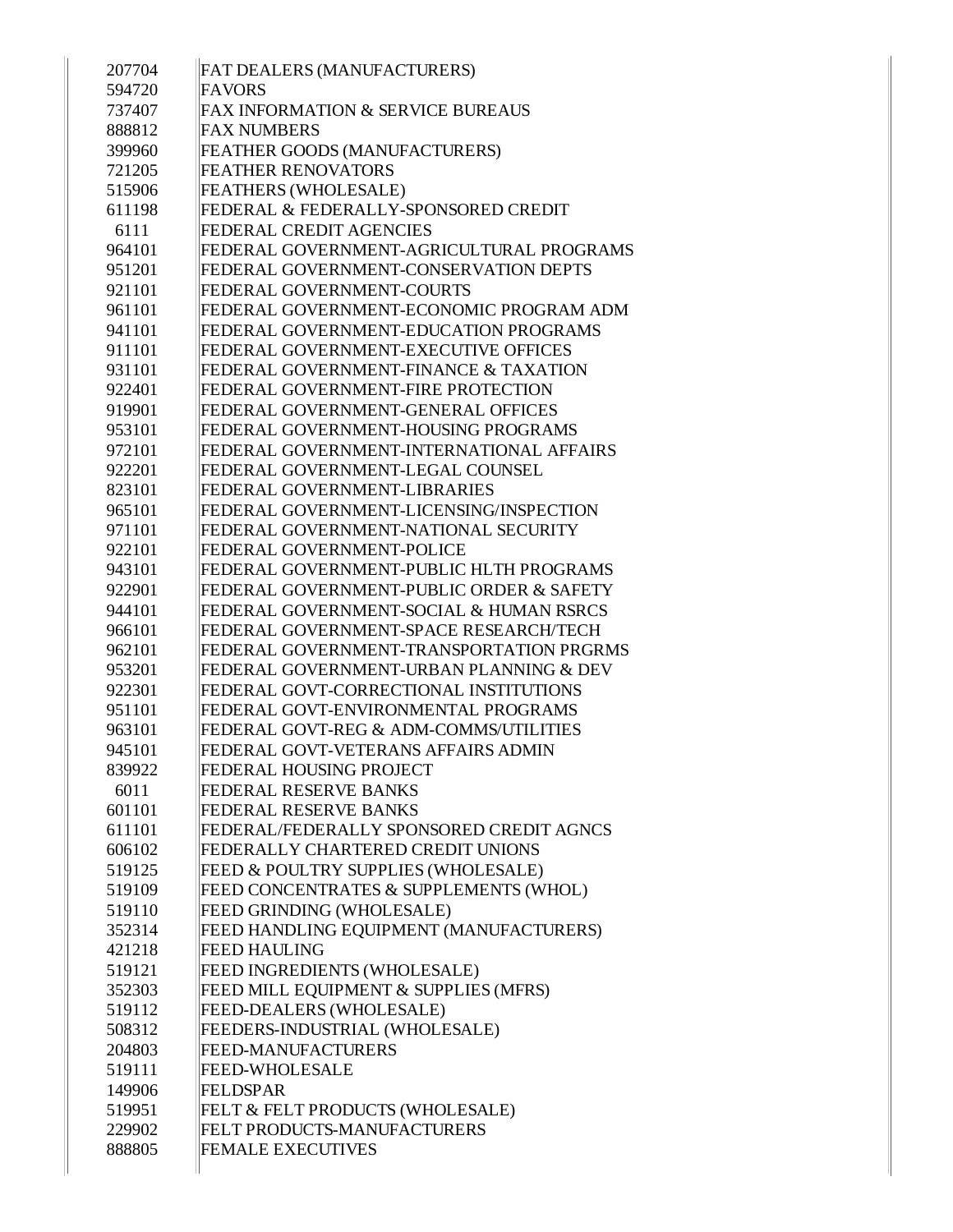| 503903 | <b>FENCE (WHOLESALE)</b>                    |
|--------|---------------------------------------------|
| 179938 | <b>FENCE CONTRACTORS</b>                    |
| 503902 | FENCE POSTS & FITTINGS (WHOLESALE)          |
| 331502 | FENCE POSTS & FITTINGS-MANUFACTURERS        |
| 349605 | <b>FENCE-MANUFACTURERS</b>                  |
| 154206 | <b>FENCE-REPAIRING</b>                      |
| 569943 | FENCING APPAREL & EQUIPMENT                 |
| 346501 | FENDER-MANUFACTURERS                        |
| 519314 | FERN PRODUCTS (WHOLESALE)                   |
| 018104 | <b>FERNERIES</b>                            |
| 4482   | <b>FERRIES</b>                              |
| 448201 | <b>FERRIES</b>                              |
| 1061   | FERROALLOY ORES EXCEPT VANADIUM             |
| 106198 | FERROALLOY ORES EXCEPT VANADIUM             |
| 349910 | <b>FERRULES (MANUFACTURERS)</b>             |
| 287598 | FERTILIZER MIXING ONLY (MANUFACTURERS)      |
| 519118 | FERTILIZER PLANT EQUIPMENT (WHOLESALE)      |
| 519114 | FERTILIZERS (WHOLESALE)                     |
| 287301 | FERTILIZERS-MANUFACTURERS                   |
| 2875   | <b>FERTILIZERS-MIXING ONLY</b>              |
| 071103 | <b>FERTILIZERS-REMOVING &amp; SPREADING</b> |
| 526139 | FERTILIZERS-RETAIL                          |
| 508330 | FERTILIZING EQUIPMENT (WHOLESALE)           |
| 352308 | FERTILIZING EQUIPMENT-MANUFACTURERS         |
| 265501 | FIBER & FIBER PRODUCTS (MANUFACTURERS)      |
| 282401 | FIBER (NON-CELLULOSIC)-MANUFACTURERS        |
| 2655   | FIBER CANS TUBES DRUMS & SIMILAR PRODS      |
| 329601 | <b>FIBER GLASS FABRICATORS</b>              |
| 503305 | FIBER GLASS MATERIALS (WHOLESALE)           |
| 508502 | FIBER GLASS PRODUCTS (WHOLESALE)            |
| 282102 | FIBER GLASS PRODUCTS-MANUFACTURERS          |
| 769945 | FIBER GLASS-REPAIRING                       |
| 162309 | <b>FIBER OPTICS</b>                         |
| 335701 | FIBER OPTICS-EQUIPMENT & SYSTEMS (MFRS)     |
| 173116 | <b>FIBER OPTICS-SERVICES</b>                |
| 874882 | <b>FIBER OPTICS-SYSTEMS CONSULTANTS</b>     |
| 229903 | <b>FIBERS-FLAX-MANUFACTURERS</b>            |
| 609101 | <b>FIDUCIARIES</b>                          |
| 0139   | FIELD CROPS EXCEPT CASH GRAINS NEC          |
| 013999 | FIELD CROPS-EXCEPT CASH GRAINS NEC          |
| 349503 | FILAMENT WINDING (MANUFACTURERS)            |
| 252206 | <b>FILING CONSULTANTS</b>                   |
| 252201 | FILING EQUIPMENT SYSTEMS & SUPLS-MFRS       |
| 594302 | FILING EQUIPMENT SYSTEMS & SUPPLIES         |
| 354112 | <b>FILING SERVICES</b>                      |
| 162905 | <b>FILL CONTRACTORS</b>                     |
| 421219 | <b>FILL DIRT</b>                            |
| 285107 | FILLERS (NON-METALLIC)(MANUFACTURERS)       |
| 356503 | FILLING MACHINERY (MANUFACTURERS)           |
| 421220 | <b>FILLING SERVICE</b>                      |
| 509303 | FILM SCRAP (WHOLESALE)                      |
| 781208 | FILM STUDIO PRODUCTION FACILITIES           |
| 355305 | FILTER PRESSES (MANUFACTURERS)              |
| 356905 | FILTERING MATERIALS & SUPPLIES (MFRS)       |
| 359901 | FILTERS (MANUFACTURERS)                     |
|        |                                             |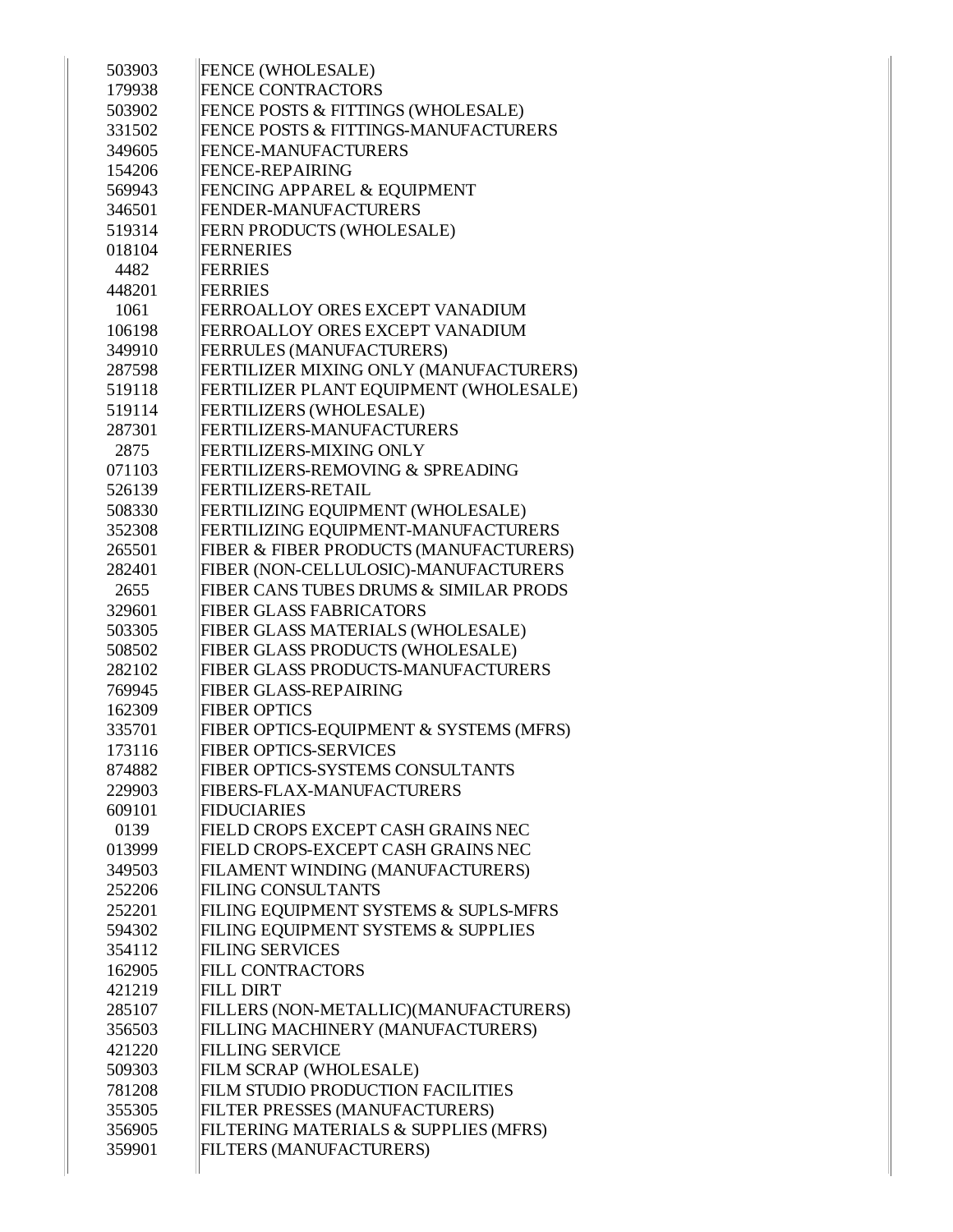| 553102 | FILTERS-AIR & GAS                        |
|--------|------------------------------------------|
| 734920 | FILTERS-AIR & GAS-CLEANING SERVICE       |
| 508561 | FILTERS-AIR & GAS-COML & INDSTRL (WHOL)  |
| 356406 | FILTERS-AIR & GAS-MANUFACTURERS          |
| 501328 | FILTERS-AIR & GAS-WHOLESALE              |
| 507516 | FILTERS-AIR-HOME-FURNACE/AC ETC (WHOL)   |
| 356916 | FILTERS-CHEMICAL (MANUFACTURERS)         |
| 371412 | FILTERS-FUEL & OIL-MANUFACTURERS         |
| 553131 | <b>FILTERS-FUEL &amp; OIL-RETAIL</b>     |
| 501349 | FILTERS-FUEL & OIL-WHOLESALE             |
| 508560 | FILTERS-LIQUID & INDUSTRIAL-DISTRIBUTORS |
| 356904 | FILTERS-LIQUID (MANUFACTURERS)           |
| 356408 | FILTRATION EQUIPMENT-MANUFACTURERS       |
| 628203 | FINANCIAL ADVISORY SERVICES              |
| 628212 | FINANCIAL DOCUMENT INFORMATION SERVICES  |
| 628206 | FINANCIAL PLANNERS-CERTIFIED             |
| 628205 | FINANCIAL PLANNING CONSULTANTS           |
| 628211 | FINANCIAL REPORT ANALYSTS                |
| 614102 | <b>FINANCING</b>                         |
| 628204 | <b>FINANCING CONSULTANTS</b>             |
| 614103 | <b>FINANCING-AUTOMOBILE</b>              |
| 615303 | <b>FINANCING-BUSINESS</b>                |
| 615304 | FINANCING-INSURANCE PREMIUM              |
| 654105 | <b>FINDING &amp; SEARCHING SERVICE</b>   |
| 3263   | FINE EARTHENWARE KITCHEN ARTICLES        |
| 326398 | FINE EARTHENWARE TBL/KTCHN ARTICLE (MFR) |
| 0912   | <b>FINFISH</b>                           |
| 091298 | <b>FINFISH</b>                           |
| 723114 | FINGERNAILS & EYELASHES-ARTIFICIAL       |
| 738117 | <b>FINGERPRINT EXPERTS</b>               |
| 738107 | <b>FINGERPRINTING</b>                    |
| 399924 | FINGERPRINTING EQUIPMENT (MANUFACTURERS) |
| 2269   | <b>FINISHERS OF TEXTILES NEC</b>         |
| 226998 | FINISHERS OF TEXTILES NEC (MFRS)         |
| 2261   | FINISHERS-BROADWOVEN FABRICS-COTTON      |
| 2262   | FINISHERS-BROADWOVEN FABRICS-MANMADE     |
| 226298 | FINISHERS-BROADWOVEN FBRCS-MANMADE (MFR) |
| 173117 | FIRE ALARM SYSTEMS & EQUIPMENT-TESTING   |
| 506308 | FIRE ALARM SYSTEMS (WHOLESALE)           |
| 366901 | FIRE ALARM SYSTEMS-MANUFACTURERS         |
| 152114 | <b>FIRE DAMAGE RESTORATION</b>           |
| 508752 | FIRE DEPARTMENT EQUIPMENT & SUPLS (WHOL) |
| 356917 | FIRE DEPARTMENT EQUIPMENT & SUPLS-MFRS   |
| 922404 | <b>FIRE DEPARTMENTS</b>                  |
| 912108 | <b>FIRE EMERGENCY CALLS</b>              |
| 344602 | FIRE ESCAPES (MANUFACTURERS)             |
| 366903 | FIRE EXIT DEVICES-MANUFACTURERS          |
| 509903 | FIRE EXTINGUISHERS (WHOLESALE)           |
| 399915 | FIRE EXTINGUISHERS-MANUFACTURERS         |
| 509913 | FIRE EXTINGUISHING FLUID (WHOLESALE)     |
| 508754 | FIRE HOSE (WHOLESALE)                    |
| 349101 | FIRE HYDRANTS (MANUFACTURERS)            |
| 085101 | <b>FIRE LOOKOUT STATIONS</b>             |
| 6331   | FIRE MARINE & CASUALTY INSURANCE         |
| 9224   | <b>FIRE PROTECTION</b>                   |
|        |                                          |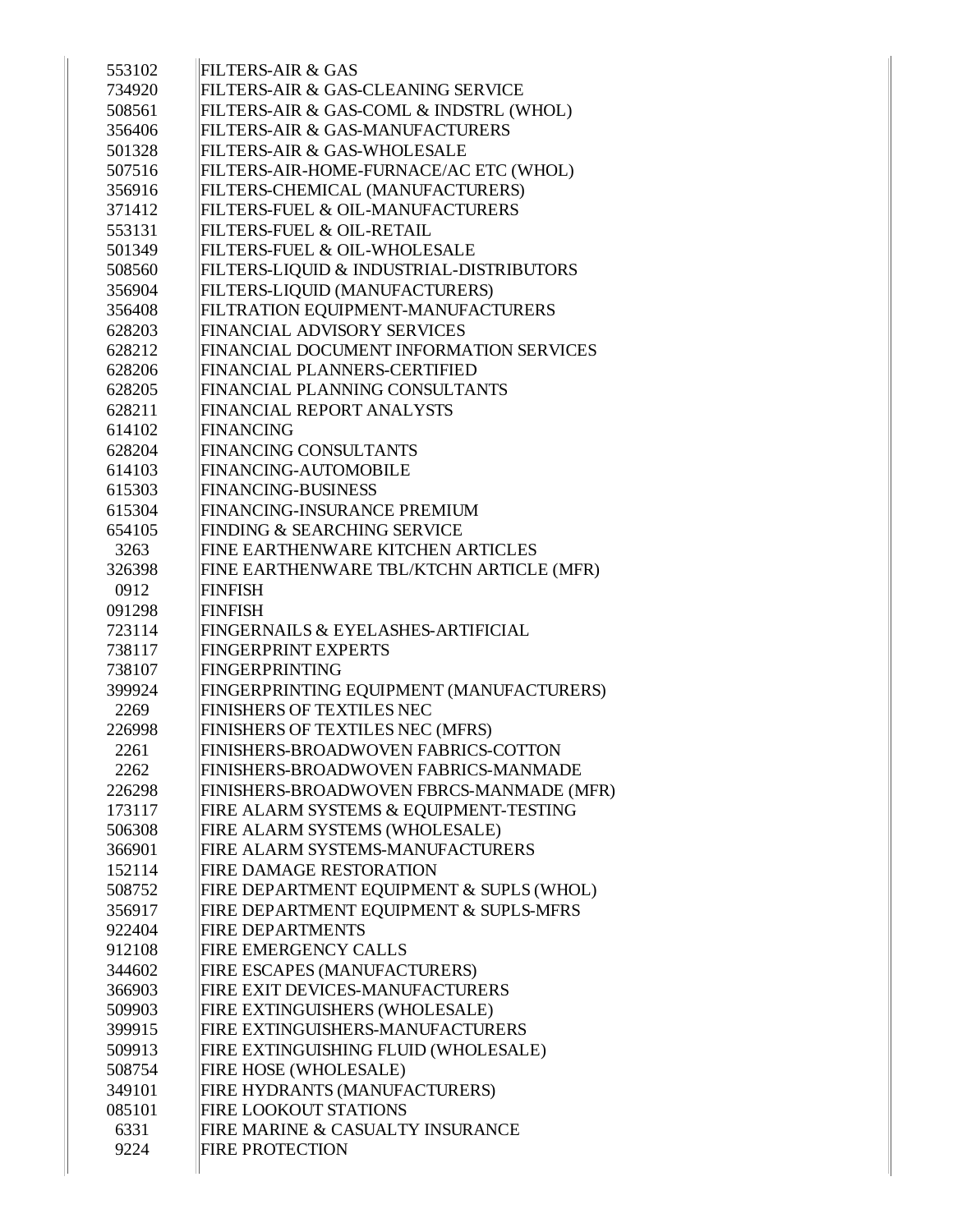| 874832 | <b>FIRE PROTECTION CONSULTANTS</b>       |
|--------|------------------------------------------|
| 874239 | <b>FIRE PROTECTION ENGINEERS</b>         |
| 506315 | FIRE PROTECTION EQUIPMENT & SUPLS (WHOL) |
| 356910 | FIRE PROTECTION EQUIPMENT & SUPLS-MFRS   |
| 738949 | <b>FIRE PROTECTION SERVICE</b>           |
| 571943 | <b>FIRE STARTERS</b>                     |
| 509952 | <b>FIRE STARTERS-WHOLESALE</b>           |
| 173118 | <b>FIRE SUPPRESSION</b>                  |
| 371107 | FIRE TRUCKS-MANUFACTURERS                |
| 551109 | <b>FIRE TRUCKS-SALES &amp; SVC</b>       |
| 179950 | <b>FIRE VIOLATIONS-REMOVED</b>           |
| 348401 | FIREARM ACCESSORIES-MANUFACTURERS        |
| 348402 | <b>FIREARMS-MANUFACTURERS</b>            |
| 179939 | <b>FIREPLACE CONTRACTORS</b>             |
| 342911 | FIREPLACE EQUIPMENT-MANUFACTURERS        |
| 571933 | FIREPLACE EQUIPMENT-RETAIL               |
| 502310 | FIREPLACE EQUIPMENT-WHOLESALE            |
| 571932 | <b>FIREPLACES</b>                        |
| 327203 | FIREPLACES-MANUFACTURERS                 |
| 174110 | <b>FIREPLACES-REPAIRED</b>               |
| 507427 | <b>FIREPLACES-WHOLESALE</b>              |
| 179924 | <b>FIREPROOFING</b>                      |
| 289901 | FIREPROOFING MATERIALS (MANUFACTURERS)   |
| 508771 | FIREPROOFING MATERIALS-WHOLESALE         |
| 598903 | <b>FIREWOOD</b>                          |
| 249909 | FIREWOOD-MANUFACTURERS                   |
| 509922 | <b>FIREWOOD-WHOLESALE</b>                |
| 509202 | <b>FIREWORKS (WHOLESALE)</b>             |
| 289909 | FIREWORKS-MANUFACTURERS                  |
| 829910 | <b>FIRST AID INSTRUCTION</b>             |
| 809940 | <b>FIRST AID SERVICE</b>                 |
| 591203 | <b>FIRST AID SUPPLIES</b>                |
| 384211 | <b>FIRST AID SUPPLIES-MANUFACTURERS</b>  |
| 512201 | <b>FIRST AID SUPPLIES-WHOLESALE</b>      |
| 514604 | <b>FISH &amp; SEAFOOD-BROKERS</b>        |
| 5146   | <b>FISH &amp; SEAFOODS</b>               |
| 207703 | FISH BY-PRODUCTS (MANUFACTURERS)         |
| 209104 | <b>FISH CAKE FACTORIES</b>               |
| 209203 | <b>FISH CLEANING</b>                     |
| 394913 | FISH FARMING EQUIPMENT & SUPPLIES-MFRS   |
| 509133 | FISH FARMING EQUIPMENT & SUPPLIES-WHOL   |
| 092101 | <b>FISH HATCHERIES</b>                   |
| 0921   | <b>FISH HATCHERIES &amp; PRESERVES</b>   |
| 239408 | FISH HOUSES-PORTABLE (MANUFACTURERS)     |
| 701114 | <b>FISH HOUSES-RENTAL</b>                |
| 594135 | <b>FISH NETS</b>                         |
| 229801 | <b>FISH NETS-MANUFACTURERS</b>           |
| 209102 | <b>FISH PACKERS</b>                      |
| 355609 | FISH PACKERS EQUIPMENT (MANUFACTURERS)   |
| 162918 | <b>FISH POOLS</b>                        |
| 209101 | FISH SMOKING & CURING (MANUFACTURERS)    |
| 091201 | FISHERMEN-COMMERCIAL                     |
| 394903 | FISHERMENS SUPPLIES-MANUFACTURERS        |
| 509134 | <b>FISHERMENS SUPPLIES-WHOLESALE</b>     |
| 594133 | <b>FISHING BAIT</b>                      |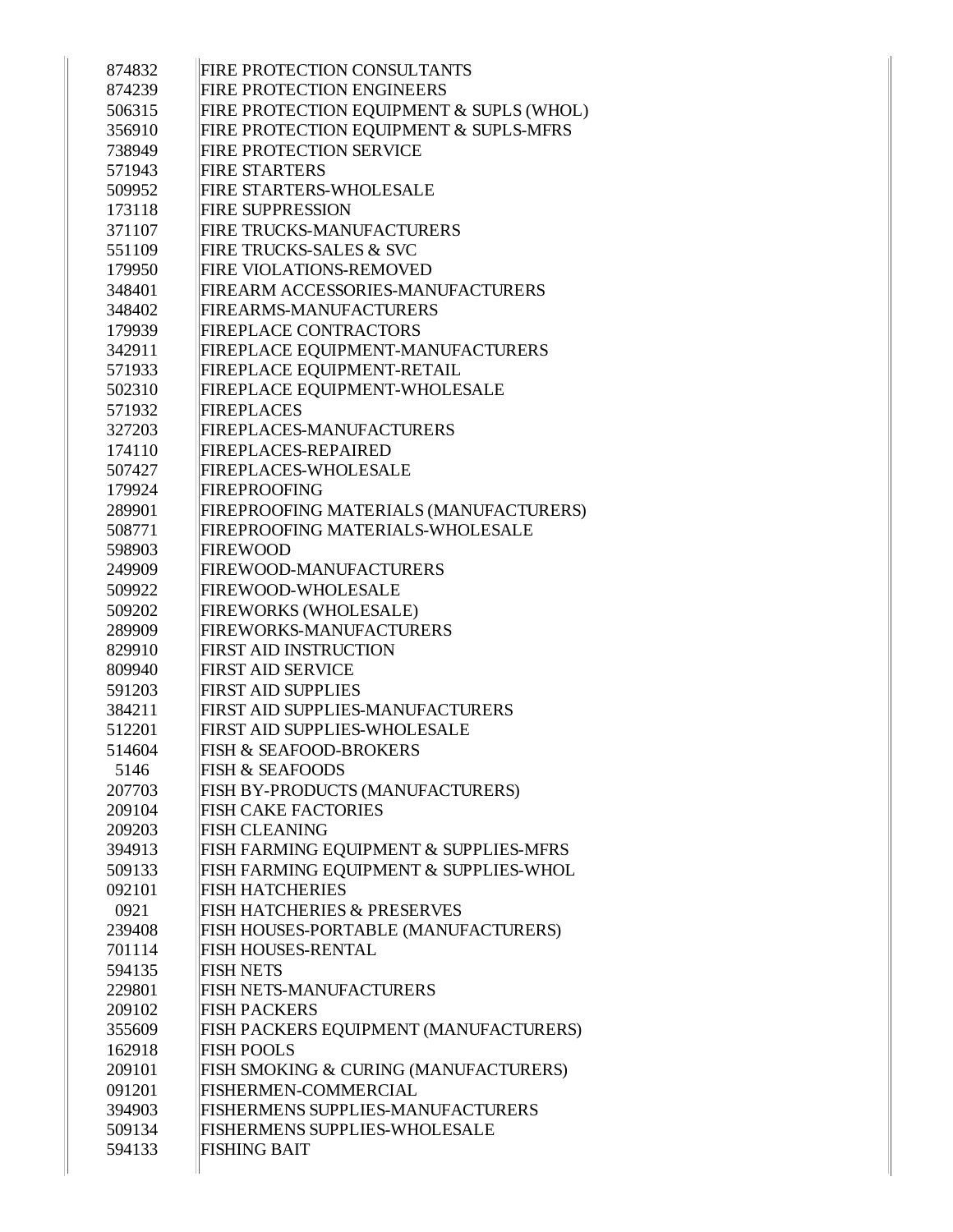| 394904 | <b>FISHING BAIT-MANUFACTURERS</b>        |
|--------|------------------------------------------|
| 519905 | <b>FISHING BAIT-WHOLESALE</b>            |
| 703201 | <b>FISHING CAMPS</b>                     |
| 999903 | <b>FISHING INFORMATION</b>               |
| 097105 | <b>FISHING LAKE MANAGEMENT</b>           |
| 799983 | <b>FISHING LAKES &amp; PONDS</b>         |
| 799709 | <b>FISHING LAKES-PRIVATE</b>             |
| 799926 | <b>FISHING LAKES-PUBLIC</b>              |
| 799928 | <b>FISHING PARTIES</b>                   |
| 799925 | <b>FISHING PIERS</b>                     |
| 594149 | <b>FISHING STATIONS</b>                  |
| 394927 | FISHING TACKLE MFRS-SUPLS (MFRS)         |
| 594131 | <b>FISHING TACKLE-DEALERS</b>            |
| 394914 | FISHING TACKLE-MANUFACTURERS             |
| 594132 | FISHING TACKLE-REPAIRING & PARTS         |
| 509107 | <b>FISHING TACKLE-WHOLESALE</b>          |
| 097104 | <b>FISHING TOURNAMENTS</b>               |
| 364401 | FITTINGS-INDUSTRIAL (MANUFACTURERS)      |
| 478598 | FIXED FACILITIES & INSPECTION/WEIGHING   |
| 4785   | FIXED FACILITIES INSPECTION & WEIGHING   |
| 769944 | <b>FIX-IT SHOPS</b>                      |
| 873210 | <b>FLAG INFORMATION</b>                  |
| 503912 | FLAG POLES (WHOLESALE)                   |
| 344607 | <b>FLAG POLES-MANUFACTURERS</b>          |
| 239905 | FLAGS & BANNERS (MANUFACTURERS)          |
| 513140 | FLAGS & BANNERS-MFRS' SUPPLIES (WHOL)    |
| 519965 | <b>FLAGS &amp; BANNERS-WHOLESALE</b>     |
| 328106 | FLAGSTONES (MANUFACTURERS)               |
| 346203 | FLANGE PROTECTORS (MANUFACTURERS)        |
| 508541 | FLANGES (WHOLESALE)                      |
| 509218 | FLARES & SIGNALS (WHOLESALE)             |
| 364803 | FLASHERS-ELECTRIC (MANUFACTURERS)        |
| 176114 | FLASHING-WALL & ROOF & ETC               |
| 364804 | FLASHLIGHTS (MANUFACTURERS)              |
| 506377 | <b>FLASHLIGHTS-WHOLESALE</b>             |
| 3211   | <b>FLAT GLASS</b>                        |
| 571938 | <b>FLATWARE-TABLE</b>                    |
| 502345 | FLATWARE-TABLE-WHOLESALE                 |
| 2087   | FLAVORING EXTRACTS & SYRUPS NEC          |
| 208798 | FLAVORING EXTRACTS & SYRUPS NEC (MFRS)   |
| 514932 | FLAVORING EXTRACTS (WHOLESALE)           |
| 208701 | FLAVORING EXTRACTS-MANUFACTURERS         |
| 286901 | FLAVORING EXTRACTS-MFRS SUPLS (MFRS)     |
| 514956 | FLAVORING EXTRACTS-RAW MATERIALS-WHOL    |
| 593218 | <b>FLEA MARKETS</b>                      |
| 354602 | FLEXIBLE SHAFTING (MANUFACTURERS)        |
| 829943 | FLIGHT AIRCRAFT INSTRUCTION              |
| 329505 | FLINTS (MANUFACTURERS)                   |
| 472508 | <b>FLOAT TRIPS</b>                       |
| 371415 | FLOATS-MECHANICAL (MANUFACTURERS)        |
| 321102 | FLOATS-METAL GLASS & ETC (MANUFACTURERS) |
| 421217 | <b>FLOATS-SERVICE</b>                    |
| 308603 | FLOATS-STYROFOAM (MANUFACTURERS)         |
| 226203 | FLOCK-FINISHING SUPPLIES (MFRS)          |
| 226201 | FLOCKING (MANUFACTURERS)                 |
|        |                                          |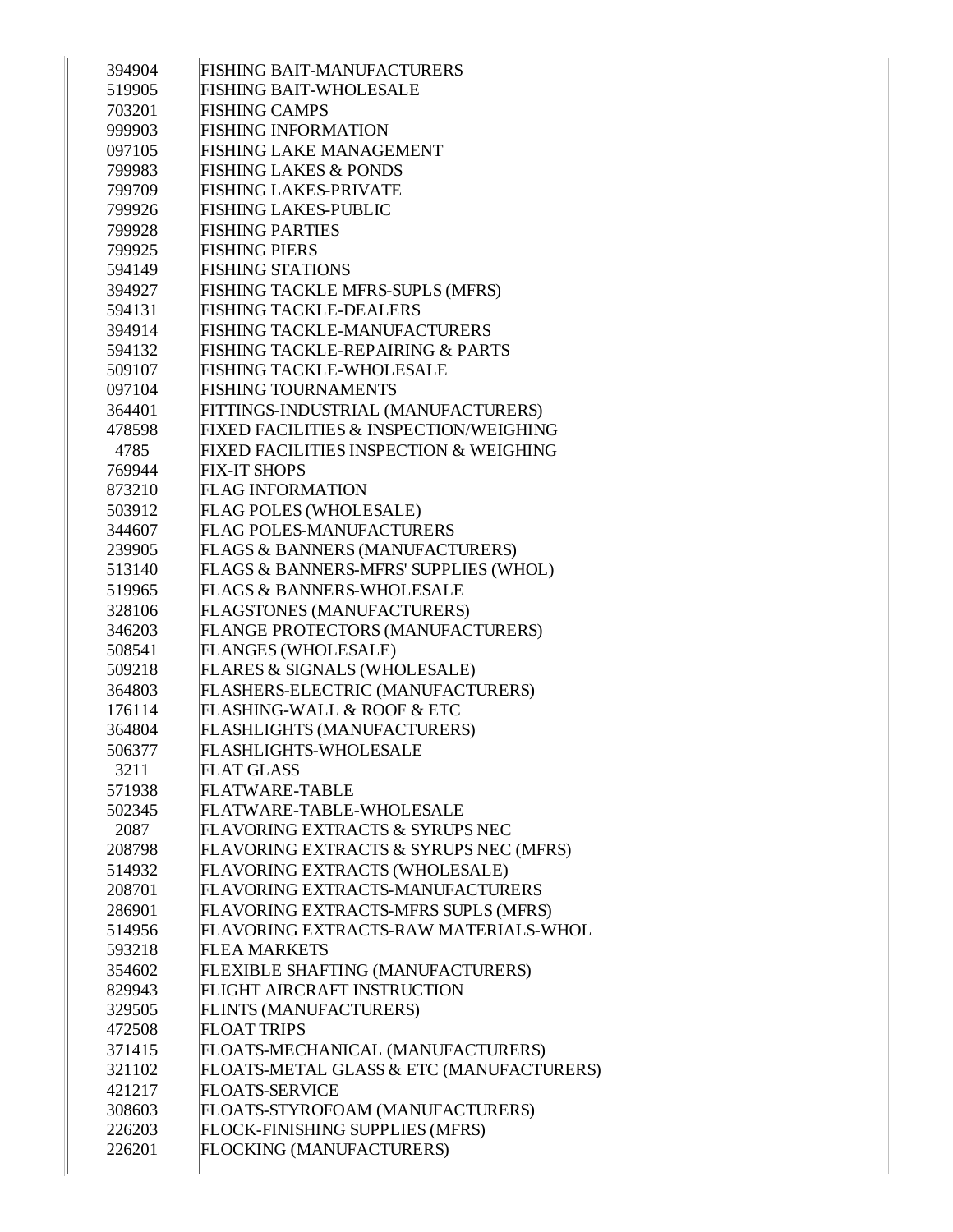| 226202 | FLOCKING EQUIPMENT & SUPPLIES (MFRS)     |
|--------|------------------------------------------|
| 226102 | FLOCK-MANUFACTURERS & PROCESSORS         |
| 162922 | FLOOD CONTROL EQUIPMENT                  |
| 175212 | <b>FLOOR ARMORING</b>                    |
| 175213 | <b>FLOOR COATINGS-CONCRETE</b>           |
| 5713   | <b>FLOOR COVERING STORES</b>             |
| 571308 | FLOOR COVERINGS-RETAIL                   |
| 734927 | <b>FLOOR DEGREASING</b>                  |
| 358901 | FLOOR LAYERS EQUIPMENT & SUPPLIES (MFRS) |
| 175299 | FLOOR LAYING & FLOOR WORK NEC            |
| 1752   | FLOOR LAYING & OTHER FLOOR WORK NEC      |
| 175203 | FLOOR LAYING REFINISHING & RESURFACING   |
| 508721 | FLOOR MACHINES (WHOLESALE)               |
| 358905 | FLOOR MACHINES-MANUFACTURERS             |
| 735929 | FLOOR MACHINES-RENTING                   |
| 762909 | <b>FLOOR MACHINES-REPAIRING</b>          |
| 571306 | <b>FLOOR MATERIALS</b>                   |
| 242603 | FLOOR MATERIALS-MANUFACTURERS            |
| 502313 | <b>FLOOR MATERIALS-WHOLESALE</b>         |
| 734930 | <b>FLOOR POLISH &amp; WAX</b>            |
| 175205 | FLOOR REFINISHING & RESURFACING          |
| 571310 | <b>FLOOR REFINISHING SUPPLIES</b>        |
| 516905 | FLOOR TREATMENT COMPOUNDS (WHOLESALE)    |
| 734919 | FLOOR WAXING POLISHING & CLEANING        |
| 516939 | FLOOR WAXING POLISHING/CLNG MTRLS (WHOL) |
| 242604 | FLOORING-HARDWOOD (MANUFACTURERS)        |
| 175214 | <b>FLOORS-CHEMICAL RESISTANT</b>         |
| 175208 | <b>FLOORS-CONTRACTORS &amp; BUILDERS</b> |
| 177103 | <b>FLOORS-INDUSTRIAL</b>                 |
| 735953 | <b>FLOORS-PORTABLE</b>                   |
| 154105 | <b>FLOORS-RAISED</b>                     |
| 799927 | <b>FLORAL DESIGN INSTRUCTION</b>         |
| 152121 | <b>FLORIDA ROOMS</b>                     |
| 5992   | <b>FLORISTS</b>                          |
| 599201 | <b>FLORISTS-RETAIL</b>                   |
| 519305 | FLORISTS-SUPPLIES (WHOLESALE)            |
| 399916 | FLORISTS-SUPPLIES-MANUFACTURERS          |
| 519304 | <b>FLORISTS-WHOLESALE</b>                |
| 804937 | <b>FLOTATION CENTERS</b>                 |
| 2041   | FLOUR & OTHER GRAIN MILL PRODUCTS        |
| 514913 | <b>FLOUR (WHOLESALE)</b>                 |
| 204101 | <b>FLOUR MILLS</b>                       |
| 204103 | FLOUR-PREPARED (MANUFACTURERS)           |
| 328305 | <b>FLOW CONTROLS</b>                     |
| 799930 | FLOWER ARRANGING INSTRUCTION             |
| 519308 | FLOWER ARRANGING SUPPLIES (WHOLESALE)    |
| 599203 | <b>FLOWER LEIS</b>                       |
| 526110 | <b>FLOWER POTS</b>                       |
| 519309 | FLOWER/PLNT-ARTFCL/PRSRVD-MFR SUPL (WHL) |
| 399945 | FLOWERS & PLANTS-ARTIFICIAL-MFRS         |
| 519310 | FLOWERS & PLANTS-ARTIFICIAL-WHOLESALE    |
| 5193   | FLOWERS NURSERY STOCK & FLORISTS SUPLS   |
| 519307 |                                          |
|        | FLOWERS/PLANTS-PRESERVED SILK DRIED-WHOL |
| 735940 | FLOWERS-PLANTS & TREES-SILK/DRIED-RENTAL |
| 734934 | <b>FLUES</b>                             |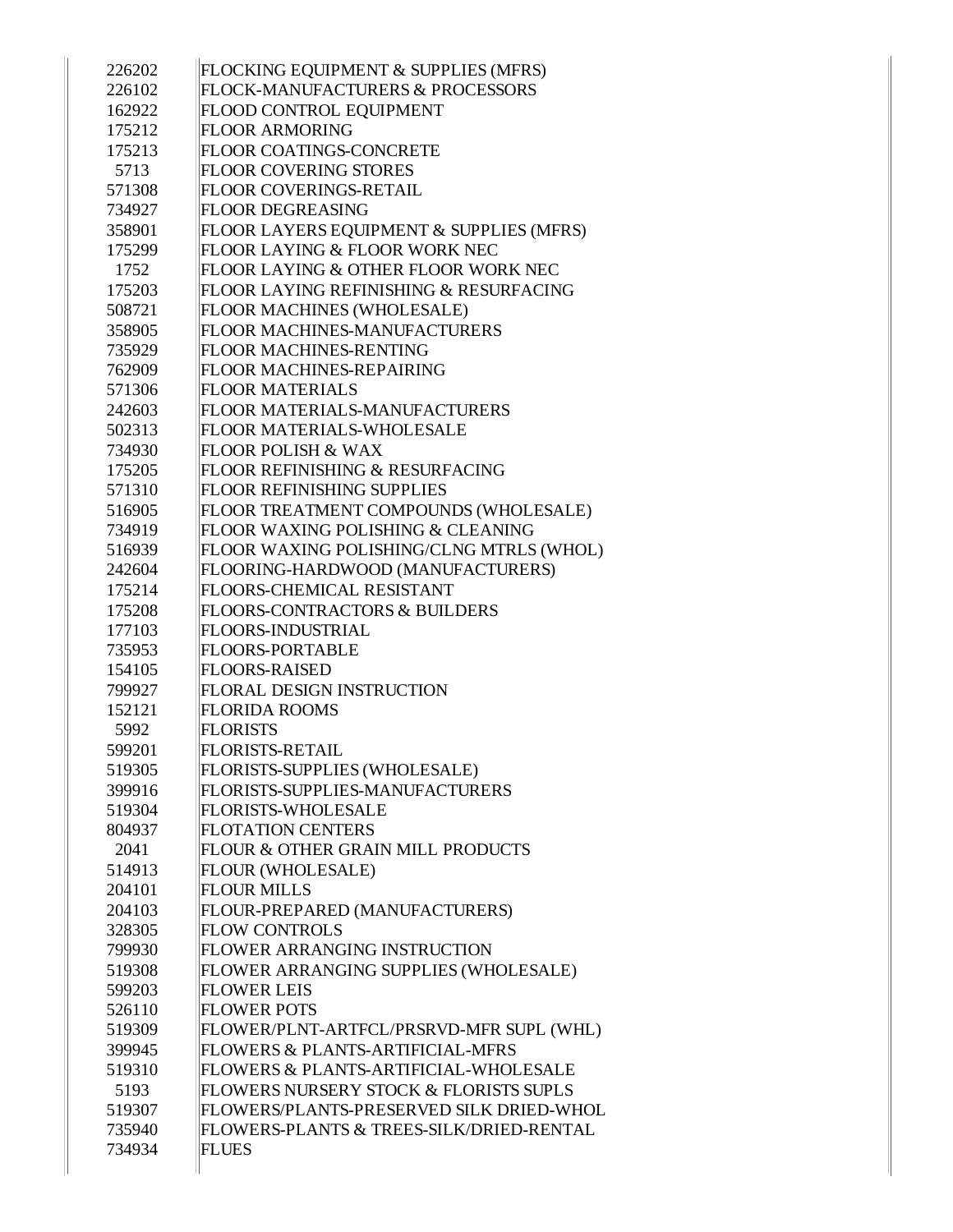| 504420 | FLUID METERS & COUNTING DEVICES-MFRS          |
|--------|-----------------------------------------------|
| 2026   | <b>FLUID MILK</b>                             |
| 202698 | FLUID MILK (MANUFACTURERS)                    |
| 3593   | FLUID POWER CYLINDERS & ACTUATORS             |
| 359398 | FLUID POWER CYLINDERS & ACTUATORS (MFRS)      |
| 3594   | <b>FLUID POWER PUMPS &amp; MOTORS</b>         |
| 359401 | FLUID POWER PUMPS & MOTORS-MANUFACTURERS      |
| 3492   | <b>FLUID POWER VALVES &amp; HOSE FITTINGS</b> |
| 349298 | FLUID POWER VALVES/HOSE FITTINGS (MFRS)       |
| 506314 | FLUORESCENT LGHTNG APPARATUS/FXTR (WHOL)      |
| 147902 | <b>FLUORSPAR</b>                              |
| 289910 | <b>FLUX-MANUFACTURERS</b>                     |
| 369906 | FLY ASH (MANUFACTURERS)                       |
| 349701 | FOIL & FOIL PRODUCTS (MANUFACTURERS)          |
| 346907 | FOIL STAMPING (MANUFACTURERS)                 |
| 355402 | FOLDING MACHINES (MANUFACTURERS)              |
| 2657   | <b>FOLDING PAPERBOARD BOXES</b>               |
| 733103 | <b>FOLDING SERVICE</b>                        |
| 514111 | <b>FOOD AGENTS</b>                            |
| 873116 | <b>FOOD ANALYSIS</b>                          |
| 832240 | <b>FOOD BANKS</b>                             |
| 514102 | <b>FOOD BROKERS</b>                           |
| 0182   | <b>FOOD CROPS GROWN UNDER COVER</b>           |
| 018298 | <b>FOOD CROPS GROWN UNDER COVER</b>           |
| 514957 | FOOD FACILITIES (WHOLESALE)                   |
| 874831 | <b>FOOD FACILITIES-CONSULTANTS</b>            |
| 541101 | <b>FOOD MARKETS</b>                           |
| 363406 | FOOD MIXERS-ELECTRIC-MANUFACTURERS            |
| 506430 | FOOD MIXERS-ELECTRIC-WHOLESALE                |
| 504633 | FOOD MIXES (WHOLESALE)                        |
| 265603 | FOOD PACKERS SUPPLIES (MANUFACTURERS)         |
| 542102 | <b>FOOD PLANS</b>                             |
| 2099   | FOOD PREPARATIONS NEC                         |
| 209998 | FOOD PREPARATIONS NEC (MANUFACTURERS)         |
| 504628 | FOOD PRESERVATION EQUIP & SUPLS (WHOL)        |
| 873417 | <b>FOOD PROCESSING CONSULTANTS</b>            |
| 504601 | FOOD PROCESSING EQUIPMENT & SUPLS (WHOL)      |
| 369908 | FOOD PROCESSING EQUIPMENT & SUPLS-MFRS        |
| 209903 | <b>FOOD PROCESSORS &amp; MANUFACTURERS</b>    |
| 363408 | FOOD PROCESSORS-HOUSEHOLD (MFRS)              |
| 514101 | FOOD PRODUCTS (WHOLESALE)                     |
| 3556   | <b>FOOD PRODUCTS MACHINERY</b>                |
| 355698 | FOOD PRODUCTS-MACHINERY (MANUFACTURERS)       |
| 508463 | FOOD PRODUCTS-MANUFACTURERS EQUIP (WHOL)      |
| 204105 | FOOD PRODUCTS-RECONDITIONING                  |
| 541104 | <b>FOOD PRODUCTS-RETAIL</b>                   |
| 514939 | <b>FOOD SERVICE-DISTRIBUTORS</b>              |
| 581231 | <b>FOOD SERVICE-INDUSTRIAL</b>                |
| 596305 | FOOD SERVICE-MANAGEMENT                       |
| 514112 | FOOD SERVICE-SUPPLIES (WHOLESALE)             |
| 203204 | FOOD SPECIALTIES-MANUFACTURERS                |
| 549910 | <b>FOOD SPECIALTIES-RETAIL</b>                |
| 514947 | FOOD SPECIALTIES-WHOLESALE                    |
| 549908 | <b>FOOD SUPPLEMENTS</b>                       |
| 209105 | FOODS-CANNED (MANUFACTURERS)                  |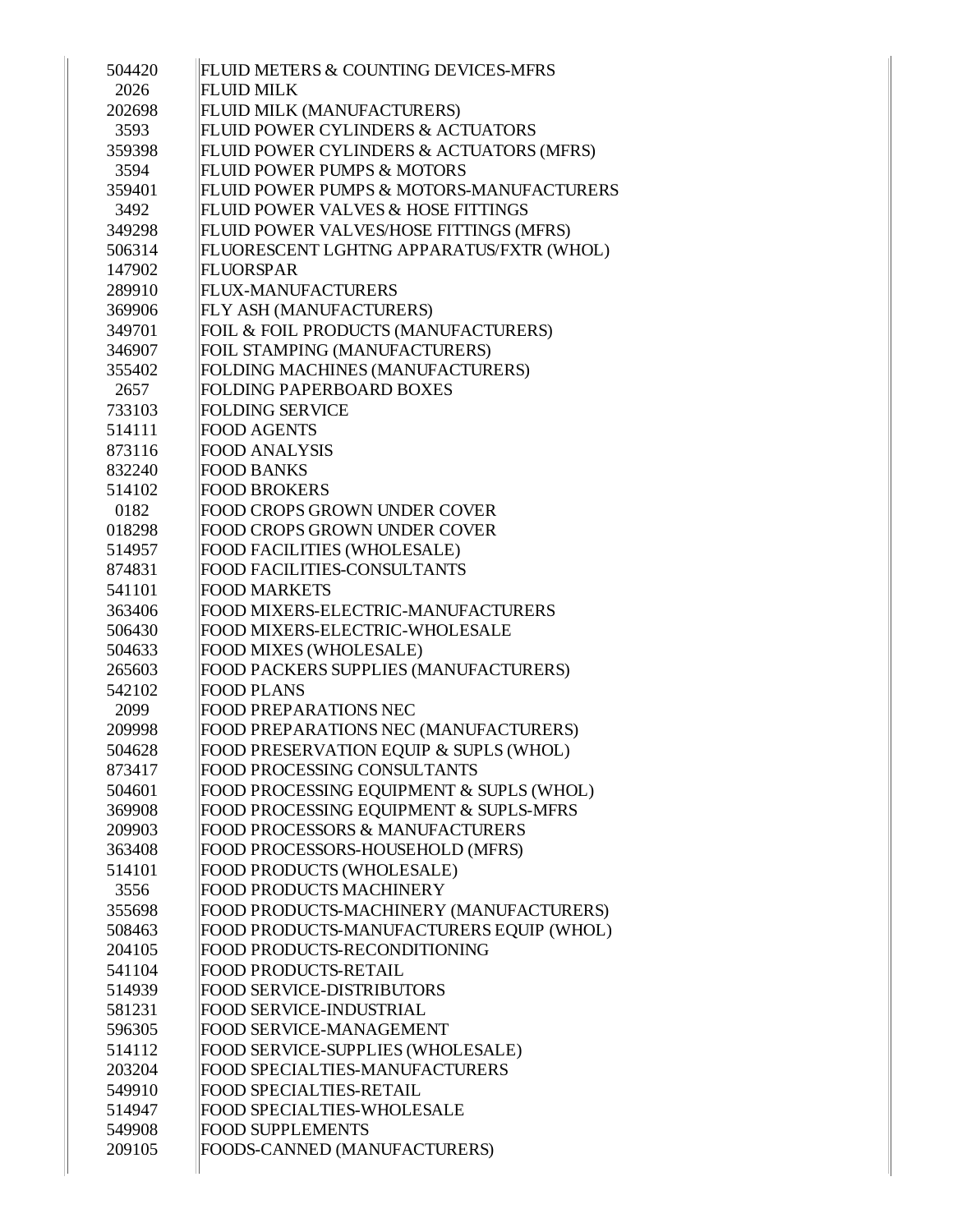| 581206 | <b>FOODS-CARRY OUT</b>                        |
|--------|-----------------------------------------------|
| 514103 | FOODS-DEHYDRATED (WHOLESALE)                  |
| 514911 | FOODS-FOREIGN (WHOLESALE)                     |
| 203702 | FOODS-FROZEN-MANUFACTURERS                    |
| 596309 | <b>FOODS-HOME DELIVERY</b>                    |
| 581207 | <b>FOODS-INSTITUTIONAL</b>                    |
| 596310 | <b>FOODS-MOBILE SALES</b>                     |
| 549909 | <b>FOODS-NATURAL</b>                          |
| 599986 | <b>FOOT APPLIANCES</b>                        |
| 384212 | FOOT APPLIANCES-MANUFACTURERS                 |
| 504726 | FOOT APPLIANCES-WHOLESALE                     |
| 384216 | FOOT REMEDIES (MANUFACTURERS)                 |
| 794105 | <b>FOOTBALL CLUBS</b>                         |
| 5139   | <b>FOOTWEAR</b>                               |
| 314998 | FOOTWEAR EXCEPT RUBBER NEC (MFRS)             |
| 3149   | FOOTWEAR-EXCEPT RUBBER NEC                    |
| 616202 | <b>FORECLOSURE ASSISTANCE</b>                 |
| 609905 | <b>FOREIGN EXCHANGE BROKERS &amp; DEALERS</b> |
| 829954 | FOREIGN EXCHANGE STUDENTS ORGANIZATIONS       |
| 6082   | FOREIGN TRADE & INTERNATIONAL BANKS           |
| 608298 | FOREIGN TRADE AND INTERNATIONAL BANKS         |
| 473103 | <b>FOREIGN TRADE CONSULTANTS</b>              |
| 873409 | FORENSIC CONSULTANTS                          |
| 085108 | <b>FOREST FIRES</b>                           |
| 874873 | FOREST INDUSTRY PRODUCTS-CONSULTANTS          |
| 083198 | FOREST NURSERIES & GATHERING FOREST PROD      |
| 0831   | FOREST NURSERIES/GATHERING FOREST PROD        |
| 085102 | FORESTERS-CONSULTING                          |
| 508229 | FORESTRY & TIMBER EQUIP & SUPLS (WHOL)        |
| 0851   | <b>FORESTRY SERVICES</b>                      |
| 354209 | FORGING EQUIPMENT (MANUFACTURERS)             |
| 346205 | FORGING-DIE SINKERS (MANUFACTURERS)           |
| 346201 | FORGINGS (MANUFACTURERS)                      |
| 735963 | <b>FORK LIFTS-RENTING</b>                     |
| 231102 | FORMAL WEAR-MANUFACTURERS                     |
| 729908 | FORMAL WEAR-RENTAL                            |
| 569933 | FORMAL WEAR-RETAIL                            |
| 231105 | <b>FORMAL WEAR-USED</b>                       |
| 357914 | FORMS-HANDLING EQUIPMENT (MANUFACTURERS)      |
| 276104 | FORMS-MANUFACTURERS                           |
| 888811 | FORTUNE 500 COMPANIES                         |
| 329908 | FOSSIL REPLICAS (MANUFACTURERS)               |
| 836109 | <b>FOSTER CARE</b>                            |
| 179405 | FOUNDATION-CONTRACTORS                        |
| 179402 | FOUNDATION-DRILLING CONTRACTORS               |
|        |                                               |
| 873303 | FOUNDATION-EDUC PHILANTHROPIC RESEARCH        |
| 871214 | FOUNDATION-EXPLORATION & TEST BORINGS         |
| 174111 | <b>FOUNDATION-FORMS</b>                       |
| 336501 | FOUNDRIES-ALUMINUM BRASS BRONZE & ETC         |
| 332104 | <b>FOUNDRIES-DUCTILE IRON</b>                 |
| 332102 | <b>FOUNDRIES-GRAY IRON</b>                    |
| 332101 | <b>FOUNDRIES-IRON</b>                         |
| 336907 | FOUNDRIES-MAGNESIUM                           |
| 332201 | FOUNDRIES-MALLEABLE IRON                      |
| 332502 | <b>FOUNDRIES-STEEL</b>                        |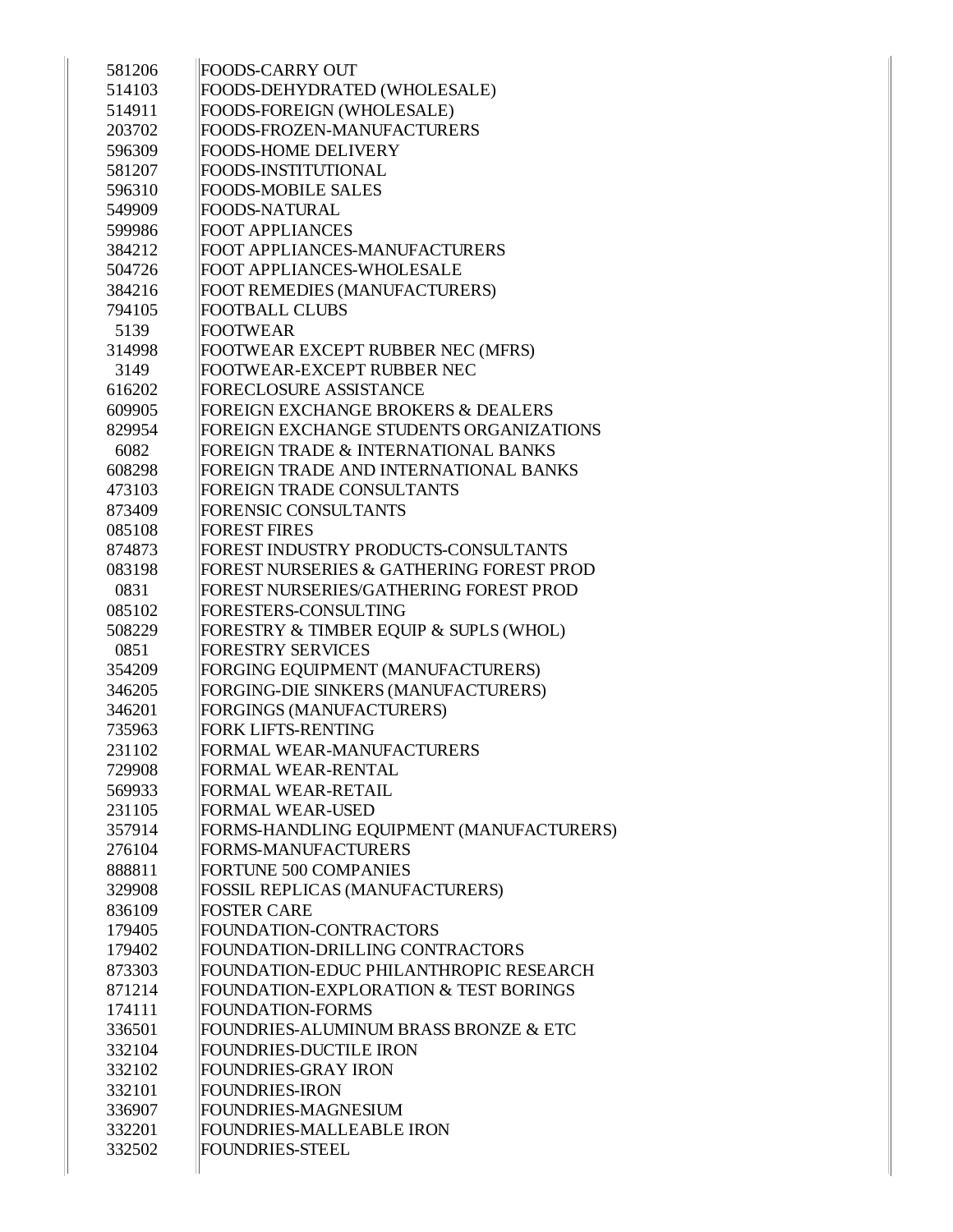| 336904 | <b>FOUNDRIES-TITANIUM</b>                       |
|--------|-------------------------------------------------|
| 508485 | FOUNDRY EQUIPMENT & SUPPLIES (WHOLESALE)        |
| 507819 | FOUNTAINS-DRINKING (WHOLESALE)                  |
| 526103 | FOUNTAINS-GARDEN DISPLAY ETC                    |
| 327204 | FOUNTAINS-GARDEN DISPLAY ETC-MFRS               |
| 509923 | FOUNTAINS-GARDEN DISPLAY ETC-WHOLESALE          |
| 551104 | FOUR WHEEL DRIVE VEHICLES                       |
| 553128 | FOUR WHEEL DRIVE-PARTS & ACCESSORIES            |
| 753814 | FOUR WHEEL DRIVE-REPAIRING & SERVICE            |
| 284408 | FRAGRANCE-MANUFACTURERS                         |
| 249910 | FRAMES-INDUSTRIAL (MANUFACTURERS)               |
| 175108 | FRAMING CONTRACTORS-BUILDINGS                   |
| 679401 | FRANCHISING                                     |
| 504634 | FRANKFURTER STAND EQUIPMENT (WHOLESALE)         |
| 514707 | FRANKFURTERS & ROLLS (WHOLESALE)                |
| 864101 | FRATERNAL ORGANIZATIONS                         |
| 599947 | FRATERNAL REGALIA & SUPPLIES                    |
| 864107 | <b>FRATERNITIES &amp; SORORITIES</b>            |
| 203403 | FREEZE DRIED FOODS (MANUFACTURERS)              |
| 542119 | <b>FREEZERS-PROVISIONING</b>                    |
| 473111 | <b>FREIGHT BROKERS &amp; AGENTS</b>             |
| 4432   | FREIGHT TRANSPORT ON THE GREAT LAKES            |
| 473109 | <b>FREIGHT-BILL AUDIT</b>                       |
| 473102 | FREIGHT-CONSOLIDATING                           |
| 473104 | <b>FREIGHT-FORWARDING</b>                       |
| 478509 | <b>FREIGHT-INSPECTION</b>                       |
| 874834 | FREIGHT-TRAFFIC CONSULTANTS                     |
| 473119 | <b>FREIGHT-TRAFFIC MANAGERS</b>                 |
| 473106 | FREIGHT-TRAFFIC SERVICE                         |
| 443298 | FREIGHT-TRANSPORT ON THE GREAT LAKES            |
| 5148   | <b>FRESH FRUITS &amp; VEGETABLES</b>            |
| 329202 | FRICTION MATERIALS (MANUFACTURERS)              |
| 224110 | FRINGES (MANUFACTURERS)                         |
| 027908 | <b>FROG FARMS</b>                               |
| 205398 | FROZEN BAKERY PRODS-EXCEPT BREAD (MFRS)         |
| 2053   | <b>FROZEN BAKERY PRODUCTS</b>                   |
| 203802 | <b>FROZEN CANAPES &amp; HORS D'OEUVRES-MFRS</b> |
| 507822 | FROZEN CUSTARD MACHINES (WHOLESALE)             |
| 542112 | FROZEN FOOD & FREEZER PLANS-MEAT-RETAIL         |
| 422201 | <b>FROZEN FOOD LOCKER PLANTS</b>                |
| 203801 | <b>FROZEN FOOD PROCESSORS</b>                   |
| 542103 | <b>FROZEN FOODS-RETAIL</b>                      |
| 514201 | <b>FROZEN FOODS-WHOLESALE</b>                   |
| 2037   | <b>FROZEN FRUITS JUICES &amp; VEGETABLES</b>    |
| 2038   | <b>FROZEN SPECIALTIES NEC</b>                   |
| 072307 | <b>FRUIT &amp; PRODUCE PACKERS</b>              |
| 5431   | <b>FRUIT &amp; VEGETABLE MARKETS</b>            |
| 594732 | <b>FRUIT BASKETS-GIFT</b>                       |
| 514810 | <b>FRUIT BASKETS-GIFT-WHOLESALE</b>             |
| 072317 | <b>FRUIT DRYING</b>                             |
| 514202 | <b>FRUIT JUICES (WHOLESALE)</b>                 |
| 543103 | <b>FRUIT PACKAGES</b>                           |
| 508580 | FRUIT PACKERS SUPPLIES (WHOLESALE)              |
| 283603 | FRUIT POLLENS (MANUFACTURERS)                   |
| 072323 | <b>FRUIT PROCESSORS</b>                         |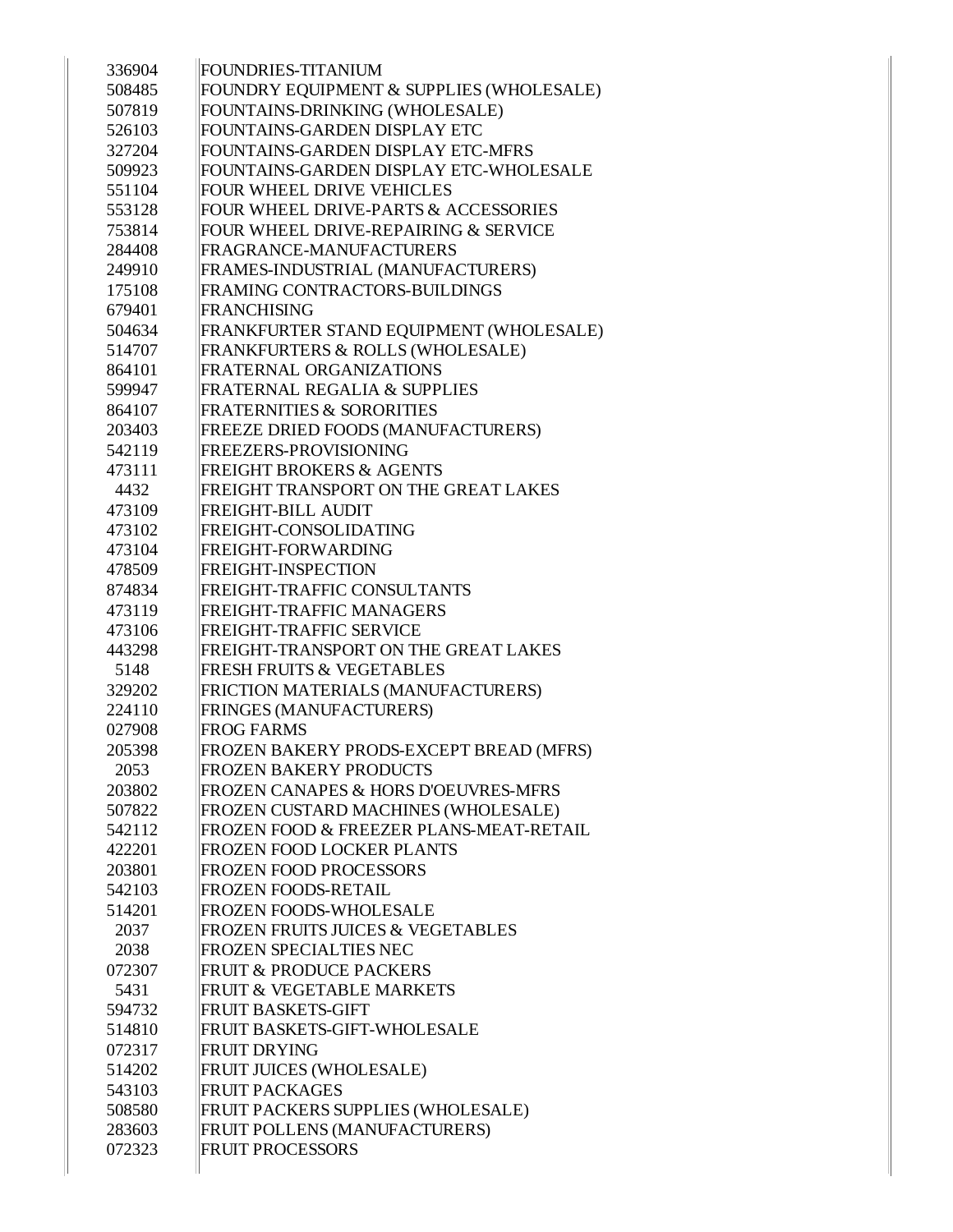| 0179   | <b>FRUITS &amp; TREE NUTS NEC</b>                     |
|--------|-------------------------------------------------------|
| 017999 | <b>FRUITS &amp; TREE NUTS NEC</b>                     |
| 543101 | FRUITS & VEGETABLES & PRODUCE-RETAIL                  |
| 514804 | <b>FRUITS &amp; VEGETABLES-BROKERS</b>                |
| 514805 | <b>FRUITS &amp; VEGETABLES-GROWERS &amp; SHIPPERS</b> |
| 072201 | <b>FRUITS &amp; VEGETABLES-HARVESTING</b>             |
| 514801 | <b>FRUITS &amp; VEGETABLES-WHOLESALE</b>              |
| 514912 | <b>FRUITS-DRIED (WHOLESALE)</b>                       |
| 543105 | <b>FRUITS-GLACE</b>                                   |
| 598305 | <b>FUEL AUTOMATED SERVICE</b>                         |
| 5989   | <b>FUEL DEALERS NEC</b>                               |
| 371406 | FUEL INJECTION EQUIPMENT & SERVICE-MFRS               |
| 753906 | FUEL INJECTION EQUIPMENT (REPAIRING)                  |
| 5983   | <b>FUEL OIL DEALERS</b>                               |
| 598304 | <b>FUEL-BULK-DEALERS</b>                              |
| 421302 | <b>FUEL-BULK-DELIVERY</b>                             |
| 598999 | <b>FUEL-DEALERS NEC</b>                               |
| 517216 | <b>FUEL-DISTRIBUTORS</b>                              |
| 753907 | <b>FUEL-ECONOMIZERS</b>                               |
| 291103 | <b>FUEL-MANUFACTURERS</b>                             |
| 598301 | <b>FUEL-RETAIL</b>                                    |
| 6099   | FUNCTIONS RELATED TO DEPOSIT BANKING                  |
| 609999 | FUNCTIONS RELATED TO DEPOSIT BANKING                  |
| 839907 | FUND RAISING COUNSELORS & ORGANIZATIONS               |
| 394405 | FUND RAISING GAMES MDSE & SUPLS-MFRS                  |
| 519907 | FUND RAISING MERCHANDISE (WHOLESALE)                  |
| 594736 | FUNERAL ANNOUNCEMENTS                                 |
| 726103 | <b>FUNERAL DIRECTORS</b>                              |
| 726109 | FUNERAL DIRECTORS-CARRIER SERVICE                     |
| 508720 | FUNERAL DIRECTORS-EQUIP & SUPLS (WHOL)                |
| 729961 | <b>FUNERAL ESCORT SERVICE</b>                         |
| 726107 | <b>FUNERAL INFORMATION SERVICE</b>                    |
| 726105 | FUNERAL PLANS (PRE-ARRANGED)                          |
| 726106 | FUNERAL REFERRAL & CONSULTING SERVICES                |
| 7261   | <b>FUNERAL SERVICE &amp; CREMATORIES</b>              |
| 734213 | <b>FUNGICIDES</b>                                     |
| 237102 | FUR BUSINESS-MANUFACTURERS                            |
| 563202 | <b>FUR BUSINESS-RETAIL</b>                            |
| 513712 | FUR BUSINESS-WHOLESALE                                |
| 513711 | FUR BUYERS (WHOLESALE)                                |
| 519966 | FUR CLEANING DYEING & GLAZING-WHOLESALE               |
| 721903 | FUR CLEANING DYEING & STORAGE-RETAIL                  |
| 509325 | FUR CUTTINGS (WHOLESALE)                              |
| 355917 | FUR DRESSERS & DYERS EQUIP/SUPLS (MFRS)               |
| 027101 | <b>FUR FARMS</b>                                      |
| 508311 | FUR FARMS EQUIPMENT & SUPPLIES (WHOL)                 |
| 237101 | FUR FINISHERS & LINERS (MANUFACTURERS)                |
| 2371   | <b>FUR GOODS</b>                                      |
| 237104 | FUR MATCHING (MANUFACTURERS)                          |
| 0271   | <b>FUR-BEARING ANIMALS &amp; RABBITS</b>              |
| 593238 | <b>FUR-DEALERS-USED</b>                               |
| 513714 | FUR-DEALERS-WHOLESALE                                 |
| 563201 | <b>FUR-DESIGNERS</b>                                  |
| 507507 | FURNACES-HEATING (WHOLESALE)                          |
| 356702 | FURNACES-INDUSTRIAL (MANUFACTURERS)                   |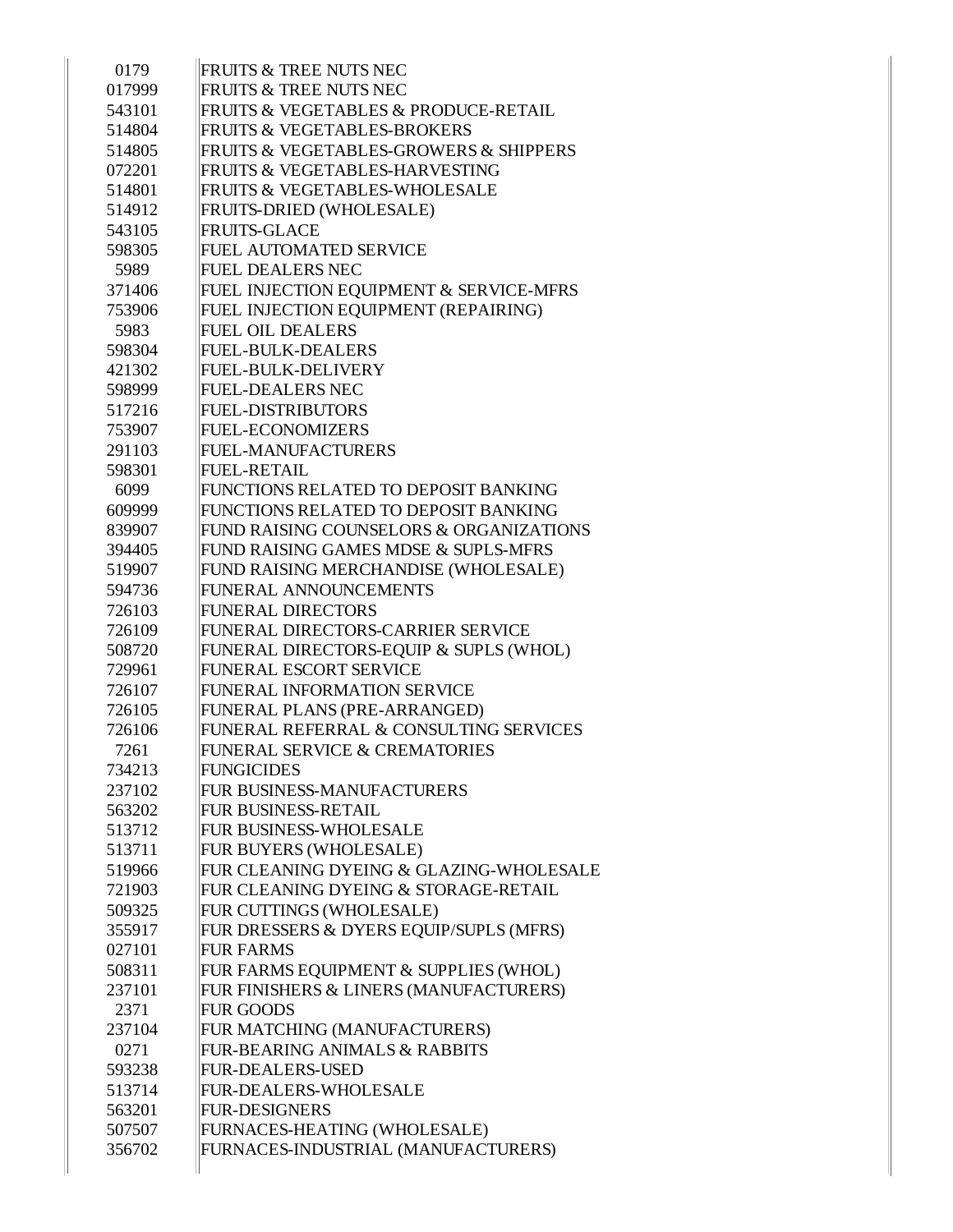| 507509<br>171110 | FURNACES-PARTS & SUPPLIES (WHOLESALE)<br>FURNACES-REPAIRING & CLEANING |
|------------------|------------------------------------------------------------------------|
| 5021             | <b>FURNITURE</b>                                                       |
| 2599             | <b>FURNITURE &amp; FIXTURES NEC</b>                                    |
| 259998           | FURNITURE & FIXTURES NEC (MFRS)                                        |
| 502334           | FURNITURE ACCESSORIES & DECOR-WHOLESALE                                |
| 326906           | FURNITURE ACCESSORIES DECOR-MFRS                                       |
| 502108           |                                                                        |
| 242609           | FURNITURE BUYERS (WHOLESALE)<br>FURNITURE COMPONENTS (MANUFACTURERS)   |
| 285108           | FURNITURE FINISHING MATERIALS (MFRS)                                   |
| 242601           | FURNITURE FRAMES (MANUFACTURERS)                                       |
|                  |                                                                        |
| 503133<br>242607 | FURNITURE FRAMES-WHOLESALE<br>FURNITURE LEGS-MANUFACTURERS             |
|                  | FURNITURE LEGS-RETAIL                                                  |
| 525114           | FURNITURE LEGS-WHOLESALE                                               |
| 503134           | <b>FURNITURE MOVERS</b>                                                |
| 421215           |                                                                        |
| 239201           | FURNITURE PADS (MANUFACTURERS)<br><b>FURNITURE POLISHERS</b>           |
| 764117           |                                                                        |
| 502136           | FURNITURE REPRESENTATIVES (WHOLESALE)                                  |
| 5712             | <b>FURNITURE STORES</b>                                                |
| 342907           | FURNITURE-BRACES-MANUFACTURERS                                         |
| 571202           | FURNITURE-CHILDRENS                                                    |
| 251104           | FURNITURE-CHILDRENS-MANUFACTURERS                                      |
| 502127           | FURNITURE-CHILDRENS-WHOLESALE                                          |
| 571216           | FURNITURE-DEALERS-RETAIL                                               |
| 571215           | FURNITURE-DEALERS-SHOWROOMS                                            |
| 502107           | FURNITURE-DEALERS-WHOLESALE                                            |
| 571217           | FURNITURE-DESIGNERS & CUSTOM BUILDERS                                  |
| 571228           | FURNITURE-EXPOSITION MARTS                                             |
| 507228           | FURNITURE-HARDWARE-WHOLESALE                                           |
| 259901           | FURNITURE-MANUFACTURERS                                                |
| 355302           | FURNITURE-MANUFACTURERS EQUIP/SUPLS-MFRS                               |
| 252202           | FURNITURE-MANUFACTURERS-OFFICE & COML                                  |
| 571225           | <b>FURNITURE-METAL</b>                                                 |
| 502117           | FURNITURE-MFRS' EQUIP & SUPLS (WHOL)                                   |
| 571201           | <b>FURNITURE-OUTDOOR</b>                                               |
| 251402           | FURNITURE-OUTDOOR-MANUFACTURERS                                        |
| 764102           | FURNITURE-OUTDOOR-RECOVERING & REPAIRING                               |
| 502110           | FURNITURE-OUTDOOR-WHOLESALE                                            |
| 735930           | FURNITURE-RENTING & LEASING                                            |
| 764105           | FURNITURE-REPAIRING & REFINISHING                                      |
| 599962           | FURNITURE-REPAIRING & REFINISHING SUPLS                                |
| 399917           | FURNITURE-REPAIRING/REFINISH SUPLS-MFRS                                |
| 519805           | FURNITURE-REPAIRING/REFINISH SUPLS-WHOL                                |
| 764104           | FURNITURE-STRIPPING                                                    |
| 571218           | FURNITURE-UNFINISHED                                                   |
| 251102           | FURNITURE-UNFINISHED-MANUFACTURERS                                     |
| 502128           | FURNITURE-UNFINISHED-WHOLESALE                                         |
| 593217           | <b>FURNITURE-USED</b>                                                  |
| 571207           | <b>FURNITURE-WICKER</b>                                                |
| 721902           | FUR-REMODELING & REPAIRING                                             |
| 729907           | <b>FUR-RENTING</b>                                                     |
| 027104           | <b>FUR-SHEARING</b>                                                    |
| 519906           | <b>FUR-SKIN-DEALERS &amp; BROKERS</b>                                  |
| 721901           | <b>FUR-STORAGE</b>                                                     |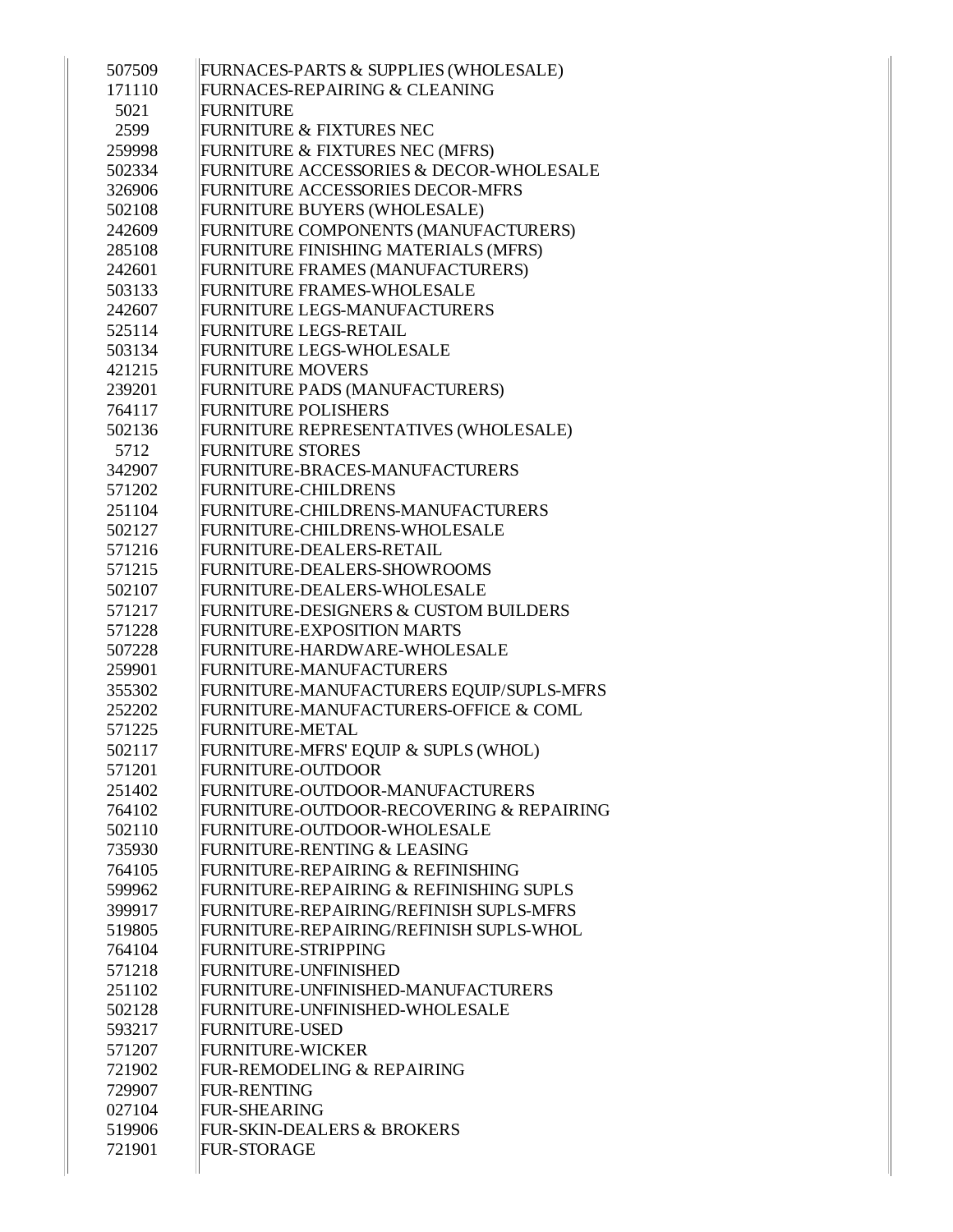| 519967 | FUR-STORAGE-WHOLESALE                           |
|--------|-------------------------------------------------|
| 237103 | FUR-TRIMMINGS (MANUFACTURERS)                   |
| 348301 | FUSES-BLASTING-MANUFACTURERS                    |
| 506317 | FUSES-ELECTRIC (WHOLESALE)                      |
| 361304 | <b>FUSES-ELECTRIC-MANUFACTURERS</b>             |
| 571223 | <b>FUTONS</b>                                   |
| 623105 | <b>FUTURES-EXCHANGES</b>                        |
| 347902 | GALVANIZING (MANUFACTURERS)                     |
| 839906 | GAMBLING ABUSE/ADDICTION INFO/TREATMENT         |
| 549911 | <b>GAME BIRDS VENISON ETC</b>                   |
| 399965 | <b>GAME DESIGNERS</b>                           |
| 027103 | <b>GAME FARMS</b>                               |
| 201303 | <b>GAME PROCESSING</b>                          |
| 594509 | <b>GAMES &amp; GAME SUPPLIES</b>                |
| 394406 | <b>GAMES &amp; GAME SUPPLIES-MANUFACTURERS</b>  |
| 509204 | <b>GAMES &amp; GAME SUPPLIES-WHOLESALE</b>      |
| 3944   | <b>GAMES TOYS &amp; CHILDRENS VEHICLES</b>      |
| 394498 | GAMES TOYS & CHILDREN'S VEHICLES (MFRS)         |
| 874238 | <b>GAMING CONSULTANTS</b>                       |
| 509934 | GAMING EQUIPMENT & SUPPLIES (WHOLESALE)         |
| 399955 | <b>GAMING EQUIPMENT &amp; SUPPLIES-MFRS</b>     |
| 142902 | <b>GANISTER</b>                                 |
| 152102 | <b>GARAGE BUILDERS</b>                          |
| 175107 | <b>GARAGE DOORS-REPAIRING</b>                   |
| 501364 | GARAGE EQUIPMENT (WHOLESALE)                    |
| 356412 | GARAGE EXHAUST SYSTEMS (MANUFACTURERS)          |
| 653121 | <b>GARAGE MANAGEMENT</b>                        |
| 344805 | <b>GARAGE TEMPORARY SHELTERS (MFRS)</b>         |
| 495302 | <b>GARBAGE COLLECTION</b>                       |
| 346908 | GARBAGE COLLECTION & DISPOSAL EQUIP-MFRS        |
| 508470 | GARBAGE COLLECTION EQUIPMENT (WHOLESALE)        |
| 508722 | GARBAGE CONTAINER RECEPTACLES (WHOL)            |
| 506420 | GARBAGE DISPOSAL EQPT-SUPLS/PARTS (WHOL)        |
| 506406 | GARBAGE DISPOSAL EQUIP-IND & COML (WHOL)        |
| 572204 | GARBAGE DISPOSAL EQUIPMENT-HOUSEHOLD            |
| 363905 | GARBAGE DISPOSAL EQUIPMENT-MANUFACTURERS        |
| 762912 | GARBAGE DISPOSAL EQUIPMENT-SVC & REPAIR         |
| 506409 | GARBAGE DISPOSAL EQUIPMENT-WHOLESALE            |
| 508563 | GARBAGE/RUBBISH RMVL CONTRS EQUIP (WHOL)        |
| 526104 | <b>GARDEN CENTERS</b>                           |
| 526105 | <b>GARDEN ORNAMENTS</b>                         |
| 514815 | <b>GARDENS-U-PICK (WHOLESALE)</b>               |
| 209904 | <b>GARLIC (MANUFACTURERS)</b>                   |
| 239209 | GARMENT BAGS & COVERS (FABRIC-MFRS)             |
| 267302 | <b>GARMENT BAGS &amp; COVERS (PLASTIC-MFRS)</b> |
| 519968 | <b>GARMENT BAGS &amp; COVERS-WHOLESALE</b>      |
| 226104 | <b>GARMENT CURING</b>                           |
| 349611 | <b>GARMENT HANGERS-MANUFACTURERS</b>            |
| 519969 | <b>GARMENT HANGERS-WHOLESALE</b>                |
| 7212   | <b>GARMENT PRESSING &amp; CLEANERS AGENTS</b>   |
| 254203 | <b>GARMENT RACKS-MANUFACTURERS</b>              |
| 735998 | <b>GARMENT RACKS-RENTAL</b>                     |
| 721917 | <b>GARMENT STORAGE</b>                          |
| 569926 | <b>GARMENT-PRINTING &amp; LETTERING</b>         |
| 238908 | <b>GARTERS (MANUFACTURERS)</b>                  |
|        |                                                 |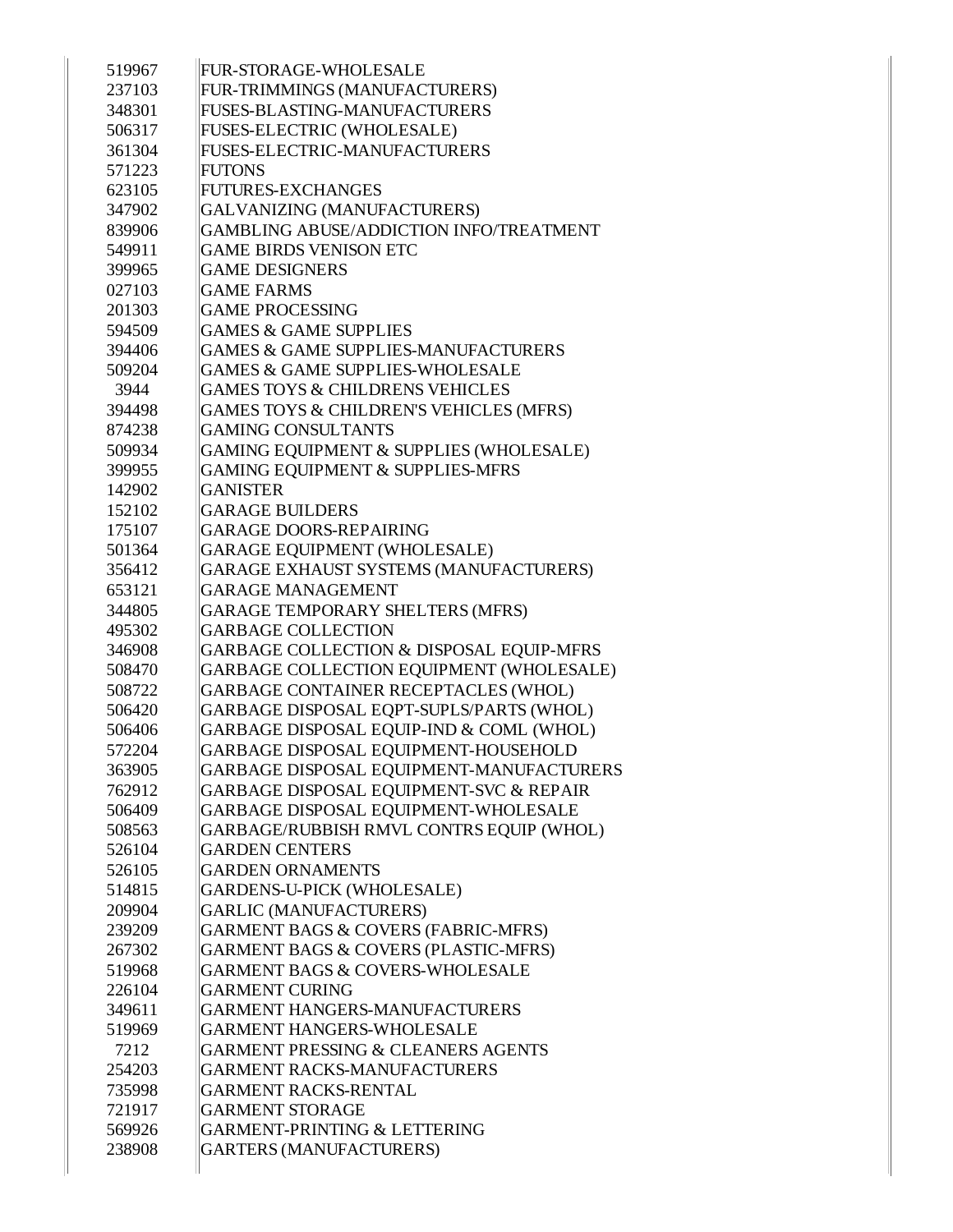| 238903 | GARTERS-MANUFACTURERS                        |
|--------|----------------------------------------------|
| 513733 | <b>GARTERS-WHOLESALE</b>                     |
| 4932   | <b>GAS &amp; OTHER SERVICES COMBINED</b>     |
| 493298 | <b>GAS &amp; OTHER SERVICES-COMBINED</b>     |
| 517207 | GAS (LPG) BOTTLED BULK EQUIP/SUPL (WHOL)     |
| 572203 | <b>GAS APPLIANCES</b>                        |
| 769955 | <b>GAS APPLIANCES-SERVICING</b>              |
| 131102 | <b>GAS BOOSTERS</b>                          |
| 507409 | <b>GAS BURNERS (WHOLESALE)</b>               |
| 343310 | <b>GAS BURNERS-MANUFACTURERS</b>             |
| 171113 | <b>GAS BURNERS-SERVICE</b>                   |
| 508596 | GAS BURNERS-SUPPLIES & PARTS (WHOLESALE)     |
| 492501 | <b>GAS COMPANIES</b>                         |
| 516972 | GAS COMPRESSOR STATIONS (WHOLESALE)          |
| 179925 | <b>GAS DETECTORS</b>                         |
| 507413 | <b>GAS EQUIPMENT (WHOLESALE)</b>             |
| 382312 | GAS EQUIPMENT-INDUSTRIAL (MANUFACTURERS)     |
| 769979 | <b>GAS EQUIPMENT-SERVICING</b>               |
| 171122 | <b>GAS FITTERS</b>                           |
| 171149 | <b>GAS FURNACES</b>                          |
| 351106 | GAS GENERATING MACHINES (MANUFACTURERS)      |
| 509902 | <b>GAS LIGHTS (WHOLESALE)</b>                |
| 364801 | <b>GAS LIGHTS-MANUFACTURERS</b>              |
| 162303 | <b>GAS LINE INSTALLATION &amp; REPAIR</b>    |
| 571978 | <b>GAS LOGS</b>                              |
| 738978 | <b>GAS MEASUREMENT SERVICE</b>               |
| 284210 | GAS ODORANTS (MANUFACTURERS)                 |
| 508473 | GAS PLANT EQUIPMENT (WHOLESALE)              |
| 291109 | <b>GAS PLANTS</b>                            |
| 492502 | <b>GAS PROCESSORS</b>                        |
| 492503 | <b>GAS PRODUCERS</b>                         |
| 4925   | <b>GAS PRODUCTION &amp; DISTRIBUTION</b>     |
| 356921 | <b>GAS PURIFIERS (MANUFACTURERS)</b>         |
| 492504 | <b>GAS RECYCLING PLANTS</b>                  |
| 493201 | <b>GAS SYSTEMS</b>                           |
| 753931 | <b>GAS TANKS-REPAIRING</b>                   |
| 508829 | GAS TANKS-SALES & SERVICE (WHOLESALE)        |
| 492201 | <b>GAS TRANSMISSION COMPANIES</b>            |
| 138920 | <b>GAS WELL CLEANERS</b>                     |
| 138103 | <b>GAS WELL DRILLING</b>                     |
| 138921 | <b>GAS WELL PLUGGING</b>                     |
| 506388 | GAS-CARD LOCK (WHOLESALE)                    |
| 554102 | <b>GAS-DIESEL</b>                            |
| 516965 | GASES (WHOLESALE)                            |
| 281301 | GAS-IND & MEDICAL-CYLINDER & BULK-MFRS       |
| 517205 | GAS-INDSTRL/MED-CYLINDER & BULK (WHOL)       |
| 354414 | GASKET CUTTING EQUIPMENT (MANUFACTURERS)     |
| 508515 | <b>GASKETS (WHOLESALE)</b>                   |
| 3053   | <b>GASKETS PACKING &amp; SEALING DEVICES</b> |
| 305302 | GASKETS-MANUFACTURERS                        |
| 305398 | GASKETS-PACKING & SEALING DEVICES (MFRS)     |
| 554104 | <b>GAS-LEADED/LEAD-FREE</b>                  |
| 517208 | GAS-LIQUEFIED PETRO-BTTLD/BULK (WHOL)        |
| 598404 | GAS-LIQUEFIED PETROLEUM ETC-EQUIP/SUPLS      |
| 359202 | GAS-LIQUID PETRO-CARBURETION SYST (MFR)      |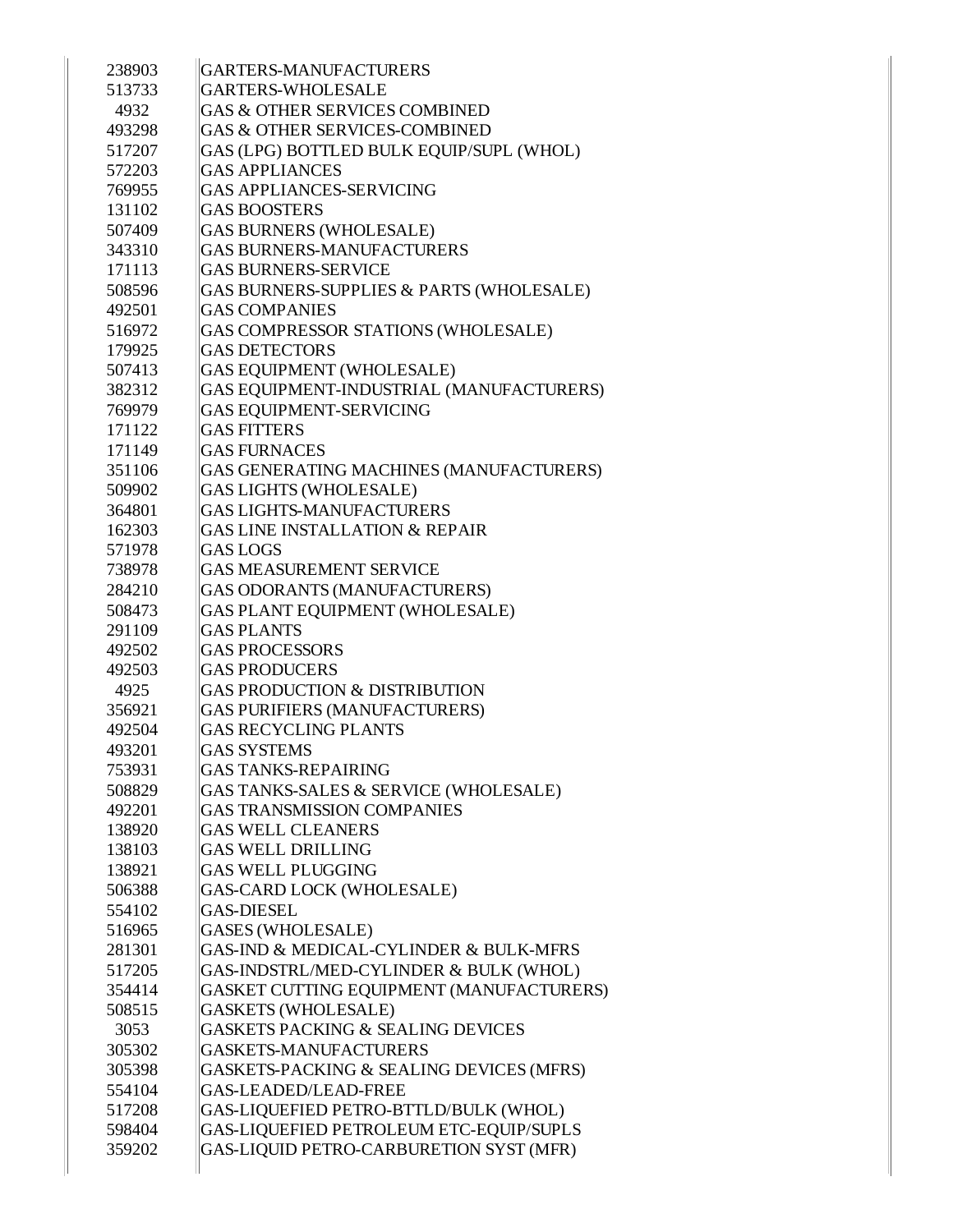| 492401 | <b>GAS-NATURAL</b>                               |
|--------|--------------------------------------------------|
| 517102 | GASOLINE & OIL BULK STATIONS (WHOL)              |
| 517210 | GASOLINE & OIL-WHOLESALE                         |
| 553103 | <b>GASOLINE ADDITIVE-DEALERS</b>                 |
| 516948 | <b>GASOLINE ADDITIVE-DISTRIBUTORS</b>            |
| 299201 | GASOLINE ADDITIVE-MANUFACTURERS                  |
| 356922 | GASOLINE PLANT EQUIPMENT (MANUFACTURERS)         |
| 5541   | <b>GASOLINE SERVICE STATIONS</b>                 |
| 162319 | GASOLINE SVC STATION EQUIP-INSTALLING            |
| 598405 | <b>GAS-PROPANE-REFILLING STATIONS</b>            |
| 503904 | <b>GATES (WHOLESALE)</b>                         |
| 349620 | GATES-MANUFACTURERS                              |
| 508416 | GAUGES & GAGES (WHOLESALE)                       |
| 382404 | <b>GAUGES &amp; GAGES-MANUFACTURERS</b>          |
| 382403 | GAUGES-ACCESSORIES & PARTS (MFRS)                |
| 769990 | GAUGES-REPAIRING                                 |
| 519946 | <b>GAVELS (WHOLESALE)</b>                        |
| 839915 | <b>GAY &amp; LESBIAN ORGANIZATIONS</b>           |
| 152126 | <b>GAZEBO BUILDERS</b>                           |
| 356601 | GEARS & GEAR CUTTING (MANUFACTURERS)             |
| 289918 | <b>GELATINE (MANUFACTURERS)</b>                  |
| 594412 | <b>GEMOLOGISTS</b>                               |
| 149907 | <b>GEMS-MINES</b>                                |
| 729909 | <b>GENEALOGISTS</b>                              |
| 7538   | <b>GENERAL AUTOMOTIVE REPAIR SHOPS</b>           |
| 152103 | <b>GENERAL CONTRACTORS</b>                       |
| 1541   | GENERAL CONTRACTORS-INDUSTRIAL BLDGS             |
| 1542   | GENERAL CONTRACTORS-NONRESIDENTIAL BLDG          |
| 154299 | GENERAL CONTRACTORS-NONRESIDENTIAL BLDGS         |
| 1522   | GENERAL CONTRACTORS-RESIDENTIAL BLDGS            |
| 152299 | GENERAL CONTRACTORS-RESIDENTIAL BLDGS            |
| 154106 | GENERAL CONTRS-INDUSTRIAL BLDGS & WRHSE          |
| 1521   | GENERAL CONTRS-SINGLE FAMILY HOUSES              |
| 0291   | <b>GENERAL FARMS LIVESTOCK &amp; ANIMAL SPEC</b> |
| 0191   | <b>GENERAL FARMS PRIMARILY CROP</b>              |
| 019198 | <b>GENERAL FARMS-PRIMARILY CROP</b>              |
| 9199   | <b>GENERAL GOVERNMENT NEC</b>                    |
| 356998 | GENERAL IND MACHINERY/EQUIP NEC (MFRS)           |
| 3569   | GENERAL INDUSTRIAL MACHINERY NEC                 |
| 0219   | GENERAL LIVESTOCK EXCEPT DAIRY/POULTRY           |
| 021998 | GENERAL LIVESTOCK-EXCEPT DAIRY/POULTRY           |
| 8062   | GENERAL MEDICAL & SURGICAL HOSPITALS             |
| 539901 | <b>GENERAL MERCHANDISE-RETAIL</b>                |
| 519908 | <b>GENERAL MERCHANDISE-WHOLESALE</b>             |
| 4225   | <b>GENERAL WAREHOUSING &amp; STORAGE</b>         |
| 362111 | GENERATORS-DIESEL                                |
| 506316 | GENERATORS-ELECTRIC (WHOLESALE)                  |
| 362104 | GENERATORS-ELECTRIC-MANUFACTURERS                |
| 735931 | GENERATORS-ELECTRIC-RENTING                      |
| 769404 | GENERATORS-ELECTRIC-REPAIRING                    |
| 351105 | GENERATORS-STEAM (MANUFACTURERS)                 |
| 351102 | GENERATORS-WIND POWERED (MANUFACTURERS)          |
| 899916 | <b>GEOCHEMISTS</b>                               |
| 899951 | <b>GEOGRAPHERS</b>                               |
| 873133 | <b>GEOLOGICAL LABORATORIES</b>                   |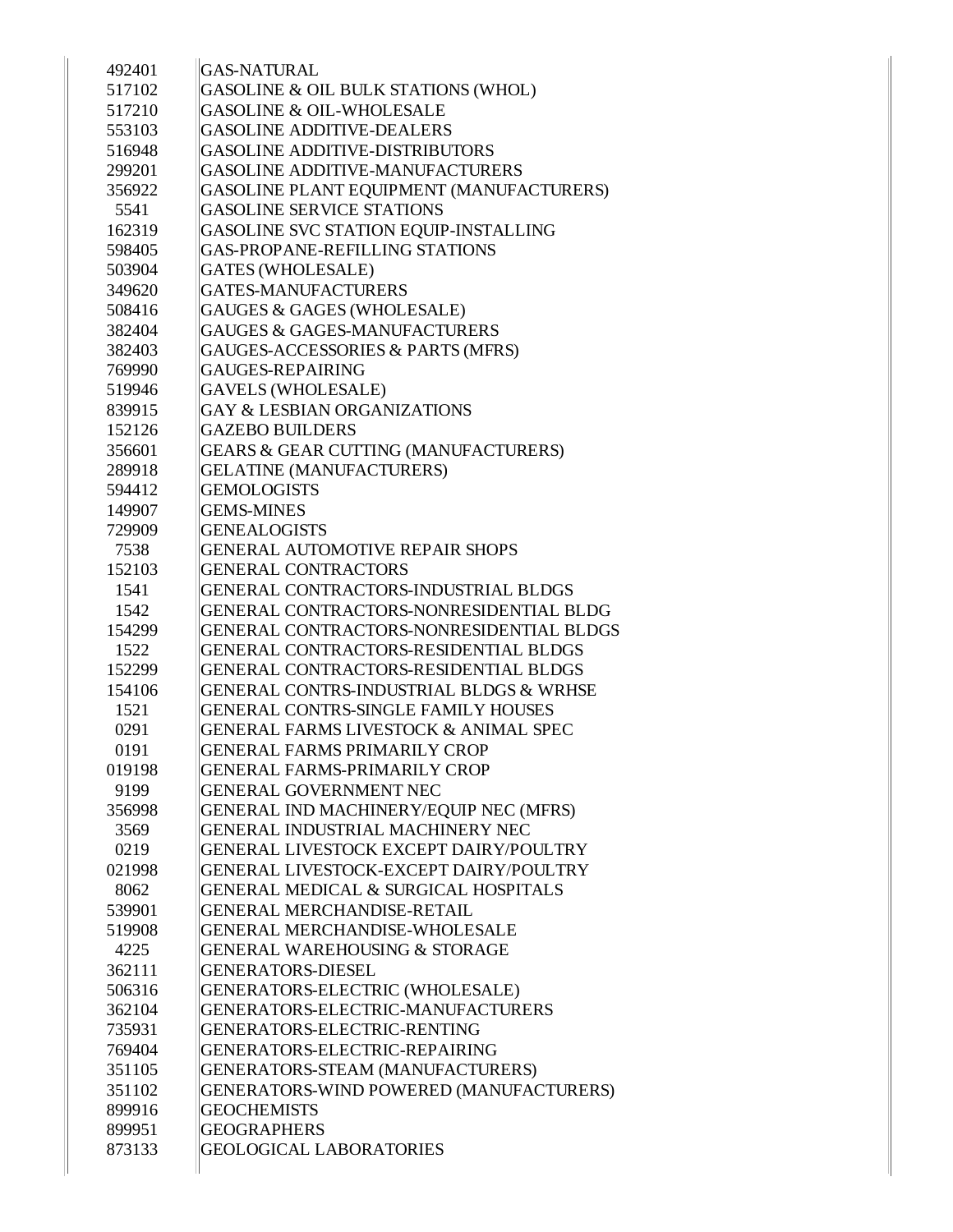| 899915           | <b>GEOLOGISTS</b>                                                               |
|------------------|---------------------------------------------------------------------------------|
| 504903           | GEOLOGISTS SUPPLIES (WHOLESALE)                                                 |
| 504909           | GEOPHYSICAL APPARATUS (WHOLESALE)                                               |
| 138212           | <b>GEOPHYSICAL BROKERS</b>                                                      |
| 899925           | <b>GEOPHYSICAL INDUSTRY SERVICES</b>                                            |
| 899918           | <b>GEOPHYSICISTS</b>                                                            |
| 503243           | <b>GEOTEXTILES (WHOLESALE)</b>                                                  |
| 229904           | <b>GEOTEXTILES-MANUFACTURERS</b>                                                |
| 873302           | <b>GEOTHERMAL EXPLORATION</b>                                                   |
| 171132           | GEOTHERMAL HTG/COOLING EQUIP/SYSTS-DLRS                                         |
| 343302           | GEOTHERMAL HTG/COOLING EQUIP/SYSTS-MFRS                                         |
| 805916           | <b>GERONTOLOGISTS</b>                                                           |
| 594713           | <b>GIFT BASKETS &amp; PARCELS</b>                                               |
| 399918           | <b>GIFT BASKETS &amp; PARCELS-MANUFACTURERS</b>                                 |
| 519970           | <b>GIFT BASKETS &amp; PARCELS-WHOLESALE</b>                                     |
| 275931           | GIFT CERTIFICATES-PREPRINTED (MFRS)                                             |
| 5947             | <b>GIFT NOVELTY &amp; SOUVENIR SHOPS</b>                                        |
| 899950           | <b>GIFT REMINDER SERVICE</b>                                                    |
| 594712           | <b>GIFT SHOPS</b>                                                               |
| 594711           | <b>GIFT WRAPPING MATERIALS</b>                                                  |
| 267906           | GIFT WRAPPING MATERIALS-MANUFACTURERS                                           |
| 511323           | <b>GIFT WRAPPING MATERIALS-WHOLESALE</b>                                        |
| 729911           | <b>GIFT WRAPPING SERVICE</b>                                                    |
| 326902           | GIFTWARES-MANUFACTURERS                                                         |
| 519910           | <b>GIFTWARES-WHOLESALE</b>                                                      |
| 083102           | <b>GINSENG</b>                                                                  |
| 513746           | <b>GIRDLES &amp; BRAS-WHOLESALE</b>                                             |
| 564102           | <b>GIRLS APPAREL</b>                                                            |
| 236101           | <b>GIRLS APPAREL-MANUFACTURERS</b>                                              |
| 513734           | <b>GIRLS APPAREL-WHOLESALE</b>                                                  |
| 2361             | <b>GIRLS CHILDRENS INFANTS DRESSES BLOUSES</b>                                  |
| 2369             | GIRLS CHILDRENS INFANTS OUTERWEAR NEC                                           |
| 236198           | GIRLS CHLDRNS INFNTS DRESSES/SHRTS (MFR)                                        |
| 1793             | <b>GLASS &amp; GLAZING WORK</b>                                                 |
| 508534           | GLASS BEADS-INDUSTRIAL (WHOLESALE)                                              |
| 523111           | GLASS BENDING DRILLING & GRINDING & ETC                                         |
| 329903           |                                                                                 |
|                  |                                                                                 |
|                  | <b>GLASS BLOCK</b>                                                              |
| 753601           | <b>GLASS COATING &amp; TINTING</b>                                              |
| 516902<br>3221   | GLASS COATING & TINTING MATERIALS (WHOL)<br><b>GLASS CONTAINERS</b>             |
|                  |                                                                                 |
| 322198<br>323116 | <b>GLASS CONTAINERS (MANUFACTURERS)</b>                                         |
|                  | GLASS DECORATORS (MANUFACTURERS)<br><b>GLASS FURNITURE TOPS</b>                 |
| 571931           |                                                                                 |
| 323113<br>355911 | <b>GLASS LIGHTING (MANUFACTURERS)</b>                                           |
| 323198           | GLASS MAKING & WORKING MACHINERY (MFRS)                                         |
| 323117           | GLASS PROD MADE-PURCHASED GLASS (MFRS)                                          |
| 3231             | <b>GLASS PRODUCTS (MANUFACTURERS)</b><br>GLASS PRODUCTS MADE OF PURCHASED GLASS |
| 323101           | <b>GLASS SUBSTITUTES (MANUFACTURERS)</b>                                        |
| 523110           | <b>GLASS-AUTO PLATE &amp; WINDOW &amp; ETC</b>                                  |
| 322903           | <b>GLASS-BLOCK STRUCTURAL &amp; ETC (MFRS)</b>                                  |
| 322901           | <b>GLASS-BLOWERS (MANUFACTURERS)</b>                                            |
| 738954           | <b>GLASS-BOARD-UP SERVICE</b>                                                   |
| 523109           | <b>GLASS-BROKEN</b>                                                             |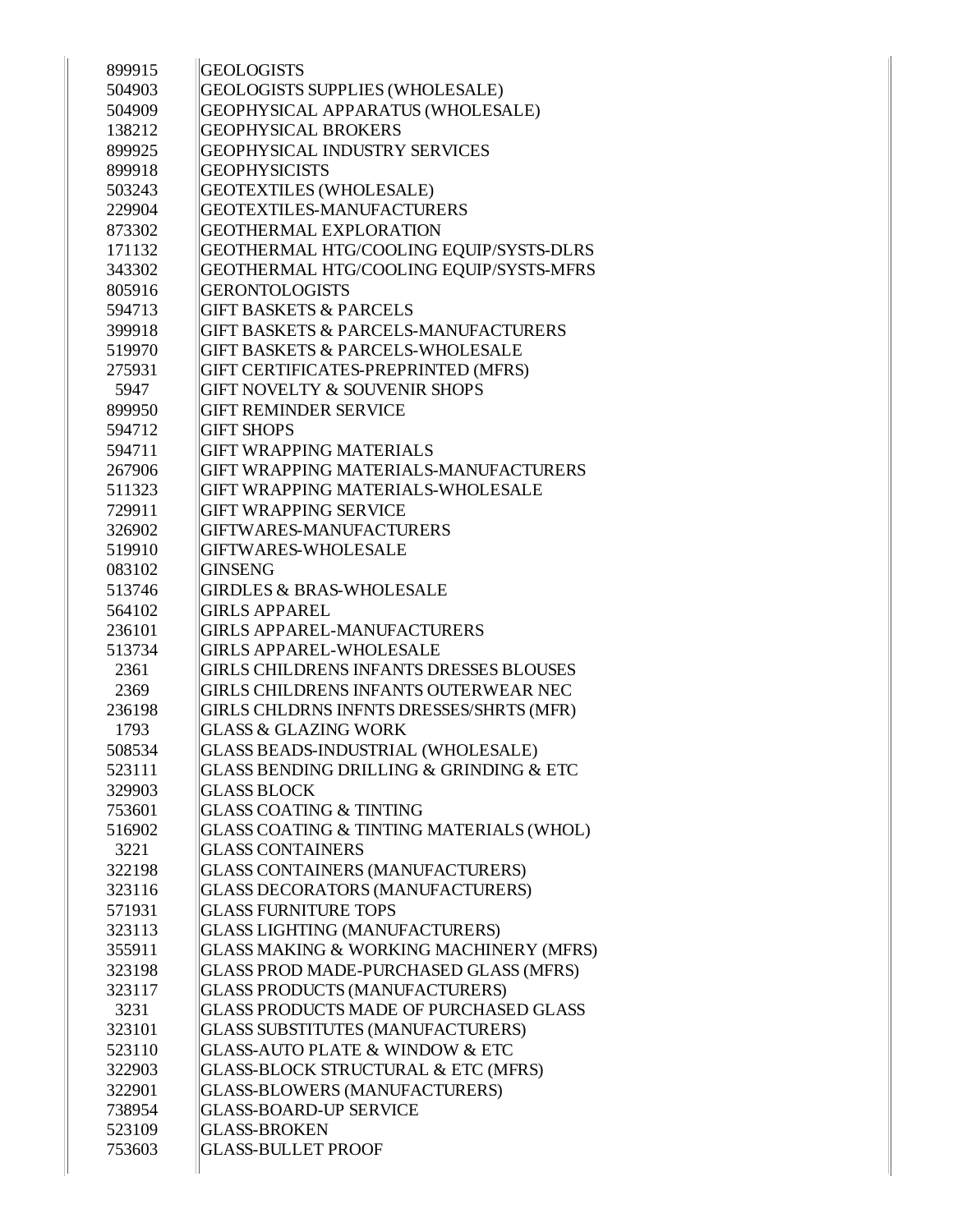| 571930 | GLASS-CARVED ORNAMENTAL BEVELED ETC               |
|--------|---------------------------------------------------|
| 523101 | GLASS-CIRCLES & OTHER SPECIAL SHAPES              |
| 355930 | GLASS-GRINDING/CUTTING MACHINERY (MFRS)           |
| 323109 | GLASS-GROUND (MANUFACTURERS)                      |
| 267404 | GLASSINE PAPER PRODUCTS (MANUFACTURERS)           |
| 323115 | <b>GLASS-LETTERING &amp; APPLIED COLOR (MFRS)</b> |
| 321101 | <b>GLASS-MANUFACTURERS</b>                        |
| 322907 | GLASS-PRESSED MOLDED & ETC (MFRS)                 |
| 179303 | <b>GLASS-REPAIRING</b>                            |
| 322906 | <b>GLASS-RODS &amp; TUBING (MANUFACTURERS)</b>    |
| 523103 | <b>GLASS-STAINED &amp; LEADED</b>                 |
| 323103 | <b>GLASS-STAINED &amp; LEADED-MANUFACTURERS</b>   |
| 503923 | <b>GLASS-STAINED &amp; LEADED-WHOLESALE</b>       |
| 523102 | <b>GLASS-TEMPERED</b>                             |
| 323105 | GLASSWARE DECORATION (MANUFACTURERS)              |
| 322905 | <b>GLASSWARE-MANUFACTURERS</b>                    |
| 502312 | <b>GLASSWARE-WHOLESALE</b>                        |
| 503906 | <b>GLASS-WHOLESALE</b>                            |
| 179302 | <b>GLAZIERS</b>                                   |
| 523112 | <b>GLAZIERS SUPPLIES</b>                          |
| 285112 | GLAZING COMPOUNDS (MANUFACTURERS)                 |
| 372106 | <b>GLIDERS (MANUFACTURERS)</b>                    |
| 504916 | <b>GLOBAL POSITIONING EQUIPMENT (WHOLESALE)</b>   |
| 513720 | GLOVES & MITTENS-DRESS (WHOLESALE)                |
| 721806 | <b>GLOVES-CLEANING &amp; REPAIRING</b>            |
| 513144 | GLOVES-MANUFACTURERS SUPPLIES (WHOL)              |
| 569935 | <b>GLOVES-RETAIL</b>                              |
| 504736 | GLOVES-SURGICAL & EXAMINATION (WHOL)              |
| 513602 | <b>GLOVES-WHOLESALE</b>                           |
| 238102 | <b>GLOVES-WOMENS-MANUFACTURERS</b>                |
| 561105 | <b>GLOVES-WORK &amp; INDUSTRIAL</b>               |
| 238101 | GLOVES-WORK & INDUSTRIAL-MANUFACTURERS            |
| 204602 | <b>GLUCOSE-MANUFACTURERS</b>                      |
| 021401 | <b>GOATS MILK</b>                                 |
| 508831 | GO-CARTS-WHOLESALE                                |
| 385108 | GOGGLES-INDUSTRIAL (MANUFACTURERS)                |
| 335604 | <b>GOLD FILLED &amp; ROLLED GOLD PLATE (MFRS)</b> |
| 399301 | <b>GOLD LEAF (MANUFACTURERS)</b>                  |
| 391105 | <b>GOLD NUGGET JEWELRY-MANUFACTURERS</b>          |
| 594414 | <b>GOLD NUGGET JEWELRY-RETAIL</b>                 |
| 509428 | GOLD NUGGET JEWELRY-WHOLESALE                     |
| 1041   | <b>GOLD ORES</b>                                  |
| 104198 | <b>GOLD ORES</b>                                  |
| 104101 | <b>GOLD PANNING</b>                               |
| 509404 | <b>GOLD SILVER &amp; PLATINUM-BUYERS</b>          |
| 594411 | <b>GOLD SILVER &amp; PLATINUM-DEALERS</b>         |
| 278901 | <b>GOLD STAMPING</b>                              |
| 391402 | <b>GOLDSMITHS &amp; SILVERSMITHS</b>              |
| 557102 | <b>GOLF CARS &amp; CARTS</b>                      |
| 379910 | <b>GOLF CARS &amp; CARTS-MANUFACTURERS</b>        |
| 508824 | <b>GOLF CARS &amp; CARTS-WHOLESALE</b>            |
| 871203 | <b>GOLF COURSE ARCHITECTS</b>                     |
| 162915 | <b>GOLF COURSE CONSTRUCTION</b>                   |
| 874219 | <b>GOLF COURSE CONSULTANTS</b>                    |
| 509116 | GOLF COURSE EQUIPMENT (WHOLESALE)                 |
|        |                                                   |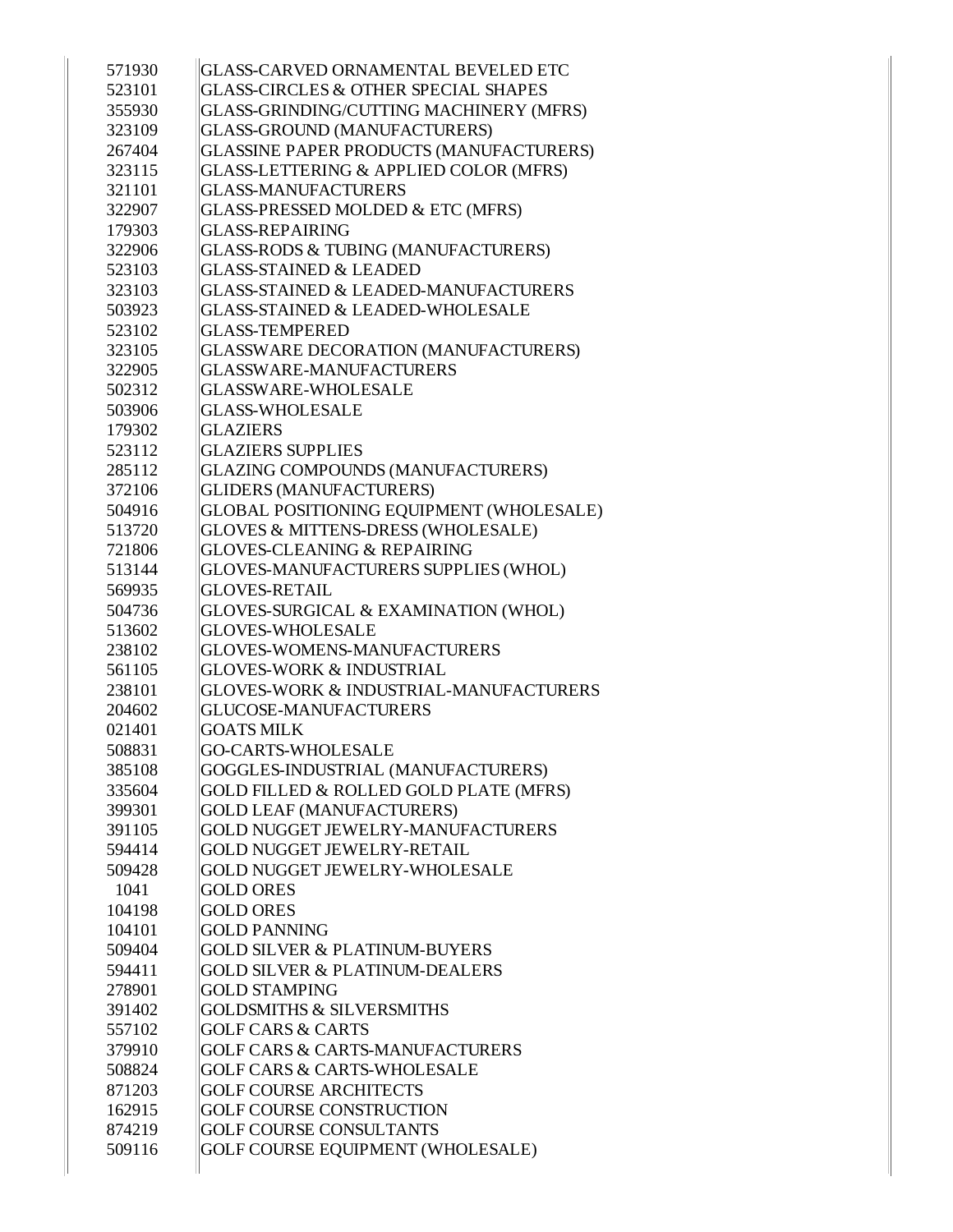| 799309 | <b>GOLF COURSES-COMPUTERIZED</b>                   |
|--------|----------------------------------------------------|
| 799929 | <b>GOLF COURSES-MINIATURE</b>                      |
| 799706 | <b>GOLF COURSES-PRIVATE</b>                        |
| 799201 | <b>GOLF COURSES-PUBLIC</b>                         |
| 394915 | <b>GOLF EQUIPMENT &amp; SUPPLIES-MANUFACTURERS</b> |
| 594130 | <b>GOLF EQUIPMENT &amp; SUPPLIES-RETAIL</b>        |
| 509106 | GOLF EQUIPMENT & SUPPLIES-WHOLESALE                |
| 735993 | <b>GOLF EQUIPMENT-RENTALS</b>                      |
| 769948 | GOLF EQUIPMENT-REPAIRING & REFINISHING             |
| 799932 | <b>GOLF INSTRUCTION</b>                            |
| 869914 | <b>GOLF ORGANIZATIONS</b>                          |
| 799931 | <b>GOLF PRACTICE RANGES</b>                        |
| 472506 | GOLF TOURNAMENT BOOKING SERVICE                    |
| 472405 | <b>GOLF VACATION PACKAGES</b>                      |
| 571973 | <b>GOURMET COOKWARE</b>                            |
| 549920 | <b>GOURMET SHOPS</b>                               |
| 912110 | <b>GOVERNMENT OFFICES-CANADA MISC</b>              |
| 912104 | GOVERNMENT OFFICES-CITY, VILLAGE & TWP             |
| 912103 | <b>GOVERNMENT OFFICES-COUNTY</b>                   |
| 919906 | <b>GOVERNMENT OFFICES-INDIAN</b>                   |
| 912102 | <b>GOVERNMENT OFFICES-STATE</b>                    |
| 912101 | <b>GOVERNMENT OFFICES-US</b>                       |
| 871216 | GOVERNMENT-ARCHITECTURAL SERVICES                  |
| 594206 | <b>GOVERNMENT-BOOK STORES</b>                      |
| 822105 | GOVERNMENT-COLLEGES & PROFESSIONAL SCHLS           |
| 275403 | GOVERNMENT-COMMERCIAL PRINTING-GRAVURE             |
| 874833 | GOVERNMENT-CONTRACT CONSULTANTS                    |
| 179965 | GOVERNMENT-CONTRACTORS                             |
| 633103 | <b>GOVERNMENT-FIRE MARINE &amp; CASUALTY INS</b>   |
| 085107 | <b>GOVERNMENT-FORESTRY SERVICES</b>                |
| 832253 | GOVERNMENT-INDIVIDUAL/FAMILY SOCIAL SVCS           |
| 639905 | GOVERNMENT-INSURANCE CARRIERS NEC                  |
| 833108 | <b>GOVERNMENT-JOB TRAINING/VOC REHAB SVCS</b>      |
| 655303 | <b>GOVERNMENT-NATIONAL CEMETERIES</b>              |
| 873307 | GOVERNMENT-NONCOMMERCIAL RESEARCH ORGS             |
| 651204 | GOVERNMENT-OPERATORS-NONRESIDENTIAL BLDG           |
| 637104 | GOVERNMENT-PENSION HEALTH/WELFARE FUNDS            |
| 274115 | <b>GOVERNMENT-PUBLISHING NEC</b>                   |
| 483202 | GOVERNMENT-RADIO BROADCASTING STATIONS             |
| 401105 | GOVERNMENT-RAILROADS LINE-HAUL OPERATORS           |
| 919905 | <b>GOVERNMENT-REGIONAL AGENCIES</b>                |
| 874864 | GOVERNMENT-RELATIONS CONSULTANTS                   |
| 806904 | GOVERNMENT-SPECIALTY HOSP EX PSYCHIATRIC           |
| 673306 | GOVERNMENT-TRUSTS EXCEPT EDUCATIONAL               |
| 899931 | <b>GOVERNMENT-WEATHER AGENCIES</b>                 |
| 501338 | <b>GOVERNORS (ENGINE PARTS-WHOLESALE)</b>          |
| 842204 | GOVT-ARBORETA BOTANICAL/ZOOLOGICAL GRDN            |
| 873115 | GOVT-COML PHYSICAL/BIOLOGICAL RESEARCH             |
| 737406 | GOVT-COMPUTER PROCESSING & PREPARATION             |
| 621108 | <b>GOVT-SECURITY BROKERS DLRS/FLOTATION CO</b>     |
| 562102 | <b>GOWNS</b>                                       |
| 161103 | <b>GRADING CONTRACTORS</b>                         |
| 599994 | <b>GRADUATION SUPPLIES</b>                         |
| 179947 | <b>GRAFFITI REMOVAL &amp; PROTECTION SERVICES</b>  |
| 5153   | <b>GRAIN &amp; FIELD BEANS</b>                     |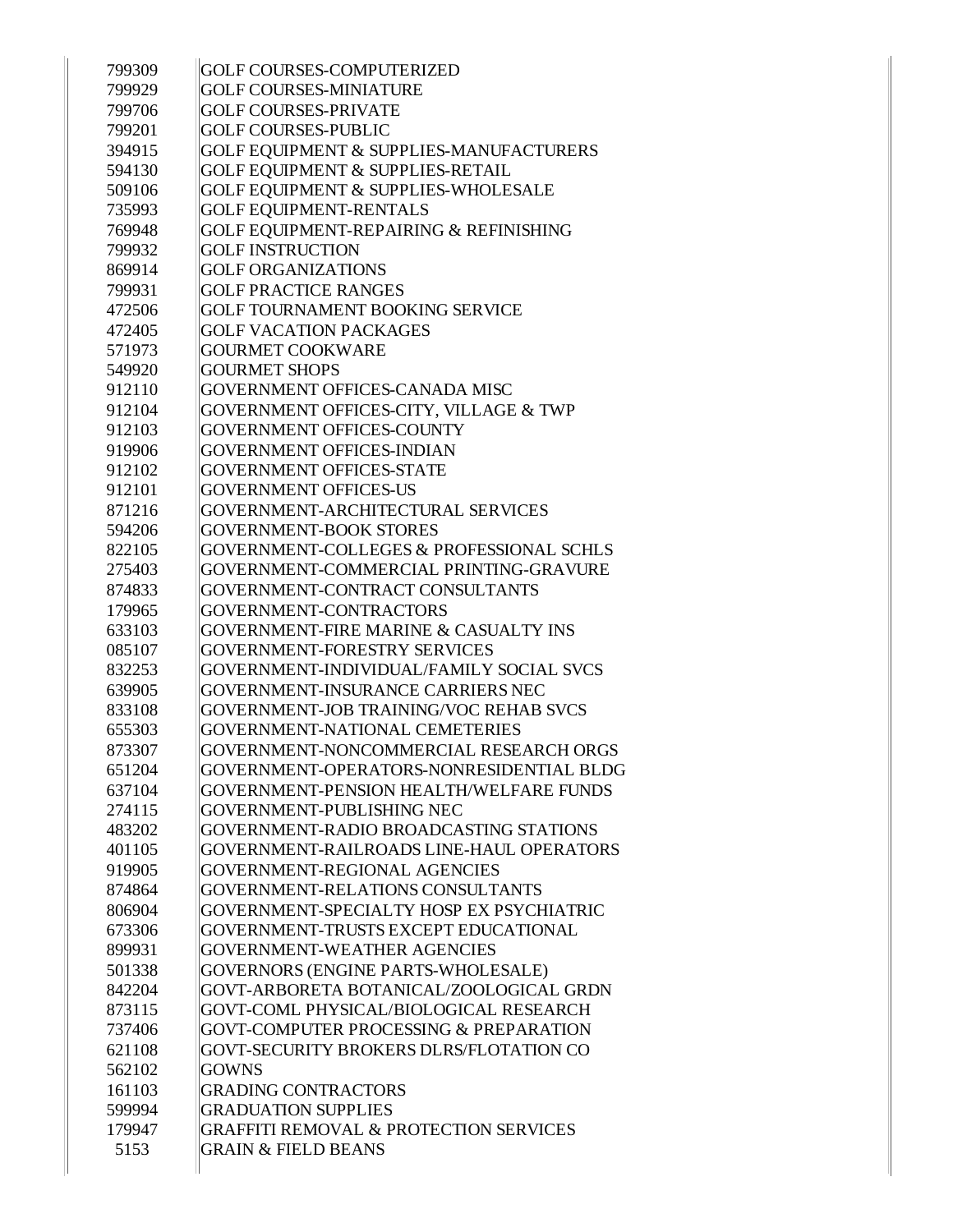| 154205           | <b>GRAIN BINS</b>                                                    |
|------------------|----------------------------------------------------------------------|
| 515302           | <b>GRAIN BROKERS</b>                                                 |
| 072306           | <b>GRAIN CLEANING</b>                                                |
| 508315           | GRAIN DRYERS & DRYING EQUIPMENT (WHOL)                               |
| 072305           | <b>GRAIN DRYING</b>                                                  |
| 422101           | <b>GRAIN ELEVATORS</b>                                               |
| 154104           | <b>GRAIN ELEVATORS-BUILDERS</b>                                      |
| 508314           | GRAIN ELEVATORS-EQUIP & SUPPLIES (WHOL)                              |
| 154108           | <b>GRAIN ELEVATORS-REPAIRING</b>                                     |
| 515303           | <b>GRAIN EXCHANGES</b>                                               |
| 072312           | <b>GRAIN FUMIGATION</b>                                              |
| 352315           | GRAIN HANDLING EQUIPMENT (MANUFACTURERS)                             |
| 421213           | <b>GRAIN HAULING</b>                                                 |
| 072322           | <b>GRAIN PACKERS</b>                                                 |
| 515301           | <b>GRAIN-DEALERS (WHOLESALE)</b>                                     |
| 172115           | <b>GRAINING</b>                                                      |
| 503204           | <b>GRANITE (WHOLESALE)</b>                                           |
| 142301           | <b>GRANITE-DECOMPOSED</b>                                            |
| 328101           | <b>GRANITE-MANUFACTURERS</b>                                         |
| 0172             | <b>GRAPES</b>                                                        |
| 733603           | <b>GRAPHIC DESIGNERS</b>                                             |
| 733602           | <b>GRAPHIC SERVICES</b>                                              |
| 329502           | <b>GRAPHITE (MANUFACTURERS)</b>                                      |
| 078208           | <b>GRASS</b>                                                         |
| 344603           | <b>GRATINGS (MANUFACTURERS)</b>                                      |
| 3321             | <b>GRAY &amp; DUCTILE IRON FOUNDRIES</b>                             |
| 332198           | <b>GRAY &amp; DUCTILE IRON FOUNDRIES</b>                             |
| 171121           | <b>GREASE TRAPS &amp; SAND TRAPS-SERVICE</b>                         |
| 769986           | <b>GREASE TRAPS (CLEANING SERVICE)</b>                               |
| 327205           | <b>GREASE TRAPS-MANUFACTURERS</b>                                    |
| 517209           | <b>GREASES (WHOLESALE)</b>                                           |
| 581202           | <b>GREEK FOOD PRODUCTS</b>                                           |
| 154207           | <b>GREENHOUSE BUILDERS</b>                                           |
| 519113           | GREENHOUSE EQUIPMENT & SUPPLIES (WHOL)                               |
| 018101           | <b>GREENHOUSES</b>                                                   |
| 344803           | <b>GREENHOUSES-MANUFACTURERS</b>                                     |
| 503924           | <b>GREENHOUSES-WHOLESALE</b>                                         |
| 267802           | GREETING CARD-MANUFACTURERS SUPLS (MFRS)                             |
| 2771             | <b>GREETING CARDS</b>                                                |
| 277101           | <b>GREETING CARDS-MANUFACTURERS</b>                                  |
| 594710           | <b>GREETING CARDS-RETAIL</b>                                         |
| 511202           | <b>GREETING CARDS-WHOLESALE</b>                                      |
| 729952           | <b>GREETING SERVICE</b>                                              |
| 508543           | GRILLES & REGISTERS & DIFFUSERS (WHOL)                               |
| 344612           | <b>GRILLES (MANUFACTURERS)</b>                                       |
| 572223           | <b>GRILLS-GAS &amp; ELECTRIC</b>                                     |
| 354113           | <b>GRINDING MACHINES &amp; EQUIP-MANUFACTURERS</b>                   |
| 508216           | GRINDING MACHINES & EQUIPMENT (WHOL)                                 |
| 329104           | GRINDING WHEEL DRESSERS (MANUFACTURERS)                              |
|                  |                                                                      |
| 329101<br>359916 | <b>GRINDING WHEELS (MANUFACTURERS)</b><br><b>GRINDING-CENTERLESS</b> |
|                  |                                                                      |
| 347910<br>204104 | <b>GRINDING-PRECISION &amp; PRODUCTION</b><br><b>GRISTMILLS</b>      |
|                  |                                                                      |
| 5149             | <b>GROCERIES &amp; RELATED PRODUCTS NEC</b>                          |
| 514999           | GROCERIES & RELATED PRODUCTS NEC (WHOL)                              |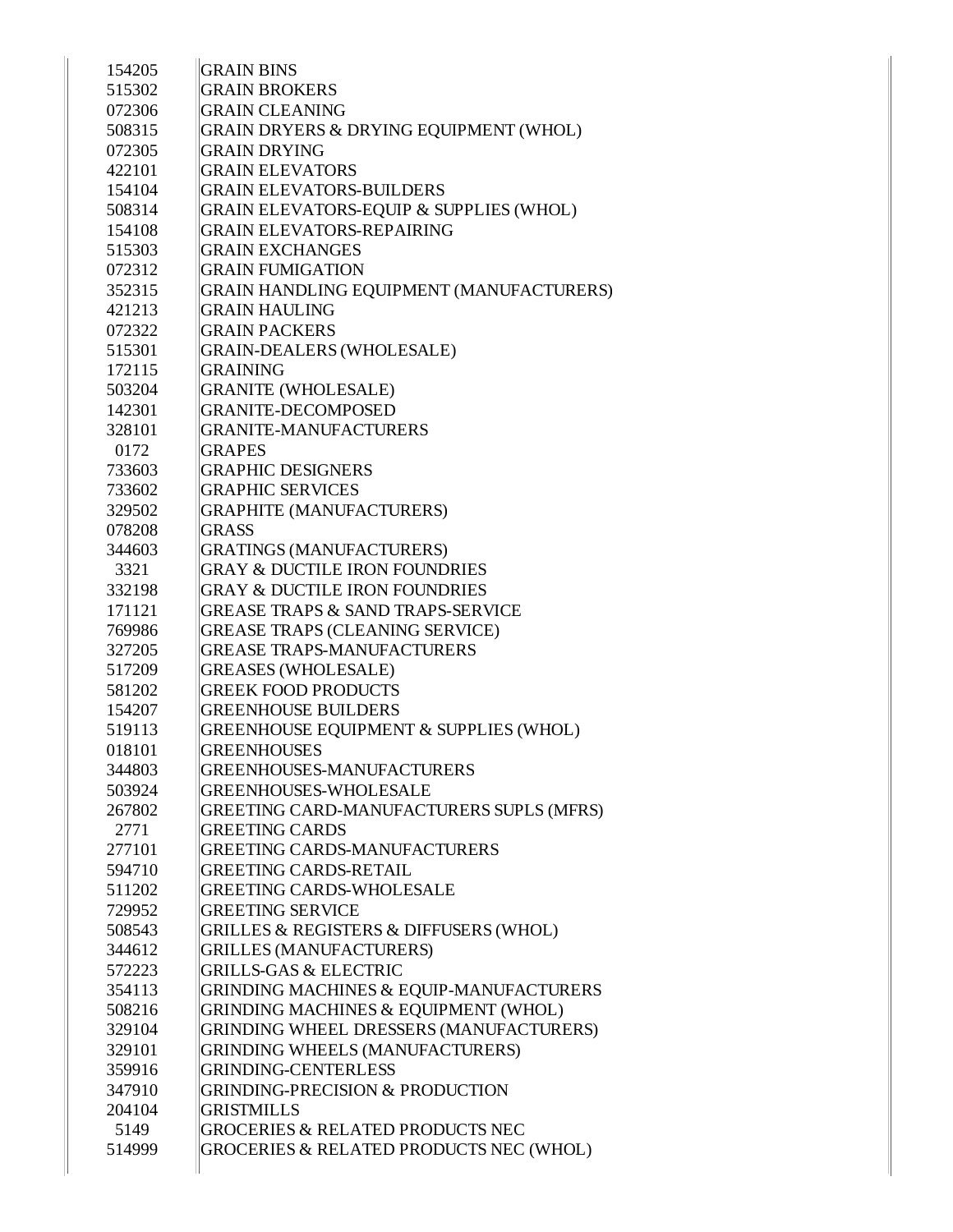| 5141   | <b>GROCERIES GENERAL LINE</b>                  |
|--------|------------------------------------------------|
| 541105 | <b>GROCERS-RETAIL</b>                          |
| 514105 | <b>GROCERS-WHOLESALE</b>                       |
| 5411   | <b>GROCERY STORES</b>                          |
| 508570 | <b>GROMMETS (WHOLESALE)</b>                    |
| 836116 | <b>GROUP HOMES</b>                             |
| 521147 | <b>GROUTING COMPOUNDS</b>                      |
| 289919 | GROUTING COMPOUNDS-MANUFACTURERS               |
| 177110 | <b>GROUTING CONTRACTORS</b>                    |
| 342305 | <b>GROUTING EQUIPMENT (MANUFACTURERS)</b>      |
|        | <b>GROWING BUSINESSES</b>                      |
| 888809 |                                                |
| 738106 | <b>GUARD DOGS</b>                              |
| 179904 | <b>GUARD RAILS</b>                             |
| 673302 | <b>GUARDIANSHIP SERVICES</b>                   |
| 344408 | GUARDRAIL-MANUFACTURERS                        |
| 179903 | <b>GUARDS-DOOR &amp; WINDOW</b>                |
| 344609 | <b>GUARDS-DOOR &amp; WINDOW-MANUFACTURERS</b>  |
| 503925 | <b>GUARDS-DOOR &amp; WINDOW-WHOLESALE</b>      |
| 344402 | GUARDS-MACHINE (MANUFACTURERS)                 |
| 702104 | <b>GUEST HOUSES</b>                            |
| 701105 | <b>GUEST RANCHES</b>                           |
| 799934 | <b>GUIDE SERVICE</b>                           |
| 376198 | GUIDED MISSILE & SPACE VEHICLE (MFRS)          |
| 3769   | <b>GUIDED MISSILE/SPACE VEHICLE PARTS NEC</b>  |
| 3764   | <b>GUIDED MISSILE/SPACE VEHICLE PROP UNITS</b> |
| 376998 | GUIDED MISSILE/SPC VHCL-PARTS NEC (MFRS)       |
| 3761   | GUIDED MISSILES & SPACE VEHICLES/PARTS         |
| 376498 | GUIDED MSSLE/SPACE VHCL-PROP UNITS (MFR)       |
| 573611 | <b>GUITARS</b>                                 |
| 2861   | <b>GUM &amp; WOOD CHEMICALS</b>                |
| 267203 | <b>GUMMED TAPE (MANUFACTURERS)</b>             |
| 516977 | <b>GUMS (WHOLESALE)</b>                        |
| 799713 | <b>GUN CLUBS</b>                               |
| 799933 | GUN SAFETY & MARKSMANSHIP INSTRUCTION          |
| 177109 | <b>GUNITE CONTRACTORS</b>                      |
| 594129 | <b>GUNS &amp; GUNSMITHS</b>                    |
| 509135 | <b>GUNS &amp; GUNSMITHS-WHOLESALE</b>          |
| 594128 | <b>GUNSIGHTS SCOPES &amp; MOUNTS</b>           |
| 242605 | <b>GUNSTOCK-MANUFACTURERS</b>                  |
| 306911 | <b>GUTTA PERCHA (MANUFACTURERS)</b>            |
| 734931 | <b>GUTTER &amp; DOWNSPOUT CLEANING</b>         |
| 176103 | <b>GUTTERS &amp; DOWNSPOUTS</b>                |
| 344409 | GUTTERS & DOWNSPOUTS-MANUFACTURERS             |
| 508517 | <b>GUTTERS &amp; DOWNSPOUTS-WHOLESALE</b>      |
| 799102 | <b>GYMNASIUMS</b>                              |
| 594127 | <b>GYMNASIUMS EQUIPMENT &amp; SUPPLIES</b>     |
| 509136 | GYMNASIUMS EQUIPMENT & SUPPLIES-WHOL           |
| 509115 | GYMNASTIC EQUIPMENT & SUPPLIES (WHOL)          |
| 394916 | GYMNASTIC EQUIPMENT & SUPPLIES-MFRS            |
| 799936 | <b>GYMNASTIC INSTRUCTION</b>                   |
| 327501 | GYPSUM & GYPSUM PRODUCTS (MANUFACTURERS)       |
| 3275   | <b>GYPSUM PRODUCTS</b>                         |
| 327598 | GYPSUM PRODUCTS (MANUFACTURERS)                |
| 381206 | GYROSCOPES (MANUFACTURERS)                     |
| 561114 | <b>HABERDASHERS</b>                            |
|        |                                                |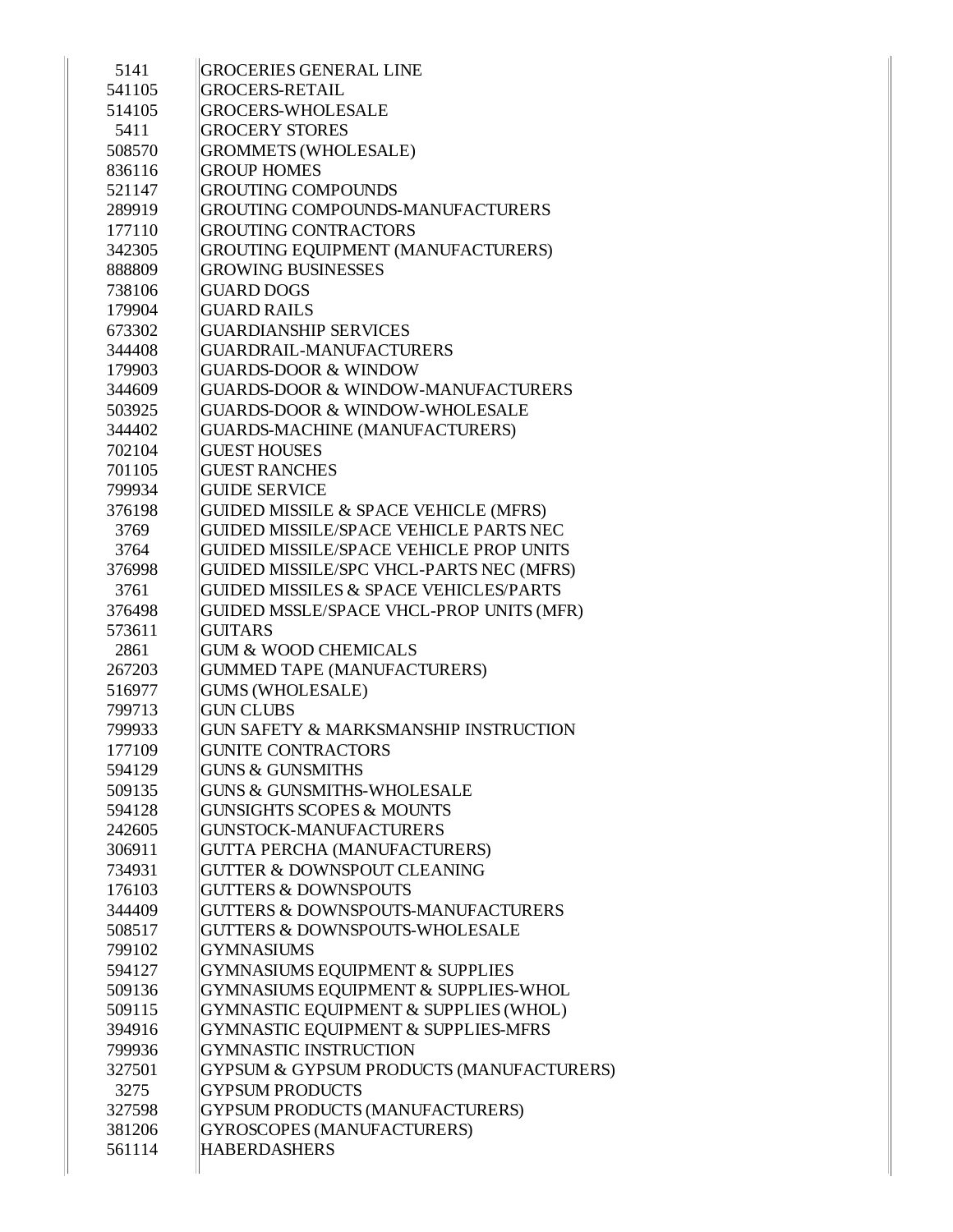| 809312           | <b>HAIR CLINICS</b>                                        |
|------------------|------------------------------------------------------------|
| 508756           | HAIR CLIPPERS (WHOLESALE)                                  |
| 508766           | HAIR DRYERS (WHOLESALE)                                    |
| 363407           | HAIR DRYERS-MANUFACTURERS                                  |
| 506431           | <b>HAIR DRYERS-WHOLESALE</b>                               |
| 569928           | HAIR GOODS & SUPPLIES-RETAIL                               |
|                  | HAIR GOODS-MANUFACTURERS                                   |
| 399919<br>508723 | <b>HAIR GOODS-WHOLESALE</b>                                |
| 599957           | <b>HAIR ORNAMENTS</b>                                      |
| 399920           | HAIR ORNAMENTS-MANUFACTURERS                               |
| 513131           | HAIR ORNAMENTS-WHOLESALE                                   |
| 396503           |                                                            |
| 512211           | HAIR PINS (MANUFACTURERS)<br>HAIR PREPARATIONS (WHOLESALE) |
|                  | <b>HAIR REMOVING</b>                                       |
| 729910<br>729913 | <b>HAIR REPLACEMENT</b>                                    |
|                  | <b>HAIR TINTING</b>                                        |
| 723109           | <b>HAIR TREATMENT</b>                                      |
| 723110           | <b>HAIR WEAVING</b>                                        |
| 729912           |                                                            |
| 515911           | HAIR-ANIMAL (WHOLESALE)                                    |
| 223102           | HAIRCLOTH (MANUFACTURERS)                                  |
| 508703           | HAIRDRESSING SUPPLIES (WHOLESALE)                          |
| 723111           | <b>HAIRSTYLING SCHOOLS</b>                                 |
| 733616           | <b>HALFTONE PRINTS-SCREENED</b>                            |
| 799935           | <b>HALLS &amp; AUDITORIUMS</b>                             |
| 581205           | HAMBURGER & HOT DOG STANDS                                 |
| 571221           | <b>HAMMOCKS</b>                                            |
| 239911           | HAMMOCKS-MANUFACTURERS                                     |
| 509924           | HAMMOCKS-WHOLESALE                                         |
| 502335           | <b>HAMPERS-WHOLESALE</b>                                   |
| 542113           | <b>HAMS</b>                                                |
| 3423             | HAND & EDGE TOOLS                                          |
| 809946           | <b>HAND THERAPY</b>                                        |
| 353704           | HAND TRUCK (MANUFACTURERS)                                 |
| 399961           | HANDBAG-FRAMES & FITTINGS (MFRS)                           |
| 563207           | <b>HANDBAGS</b>                                            |
| 317101           | HANDBAGS-MANUFACTURERS                                     |
| 311102           | HANDBAGS-MFRS EQUIPMENT & SUPLS (MFRS)                     |
| 769950           | HANDBAGS-REPAIRING                                         |
| 513713           | HANDBAGS-WHOLESALE                                         |
| 799938           | <b>HANDBALL COURTS</b>                                     |
| 569944           | HANDICAPPED & DISABLED APPAREL                             |
| 504708           | HANDICAPPED EQUIPMENT-SALES & SVC (WHOL)                   |
| 839909           | HANDICAPPED SERVICES & ORGANIZATIONS                       |
| 411901           | HANDICAPPED TRANSPORTATION SERVICE                         |
| 394408           | HANDICRAFTS-MANUFACTURERS                                  |
| 509213           | HANDICRAFTS-WHOLESALE                                      |
| 238904           | HANDKERCHIEFS (MANUFACTURERS)                              |
| 249907           | HANDLES-MANUFACTURERS                                      |
| 507224           | <b>HANDLES-WHOLESALE</b>                                   |
| 738957           | <b>HANDWRITING EXPERTS</b>                                 |
| 152115           | <b>HANDYMAN SERVICES</b>                                   |
| 559907           | <b>HANG GLIDERS</b>                                        |
| 521150           | HARDBOARD-DEALERS                                          |
| 249302           | HARDBOARD-FABRICATORS & MANUFACTURERS                      |
| 5072             | <b>HARDWARE</b>                                            |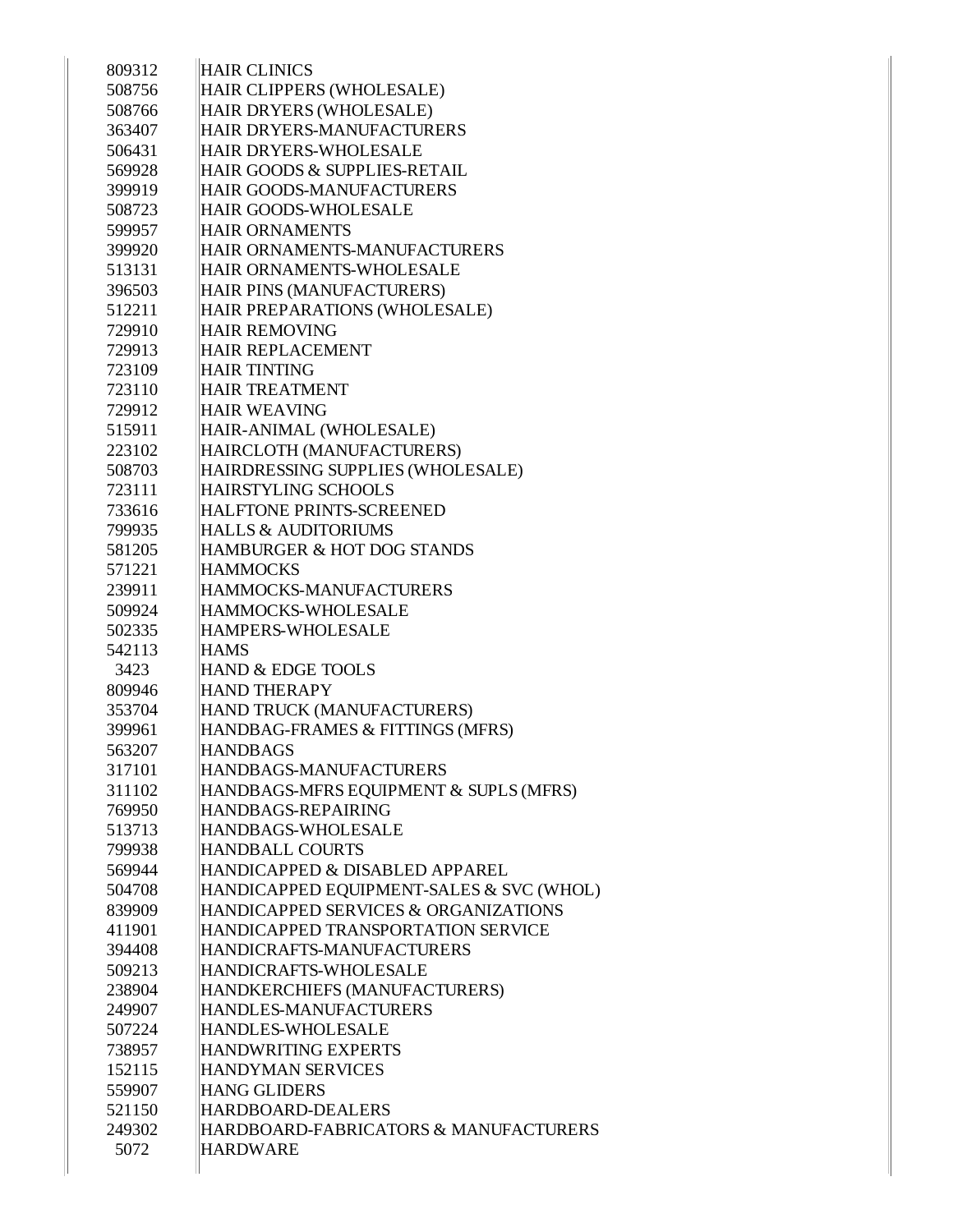| 737901           | HARDWARE CONSULTANTS                                                              |
|------------------|-----------------------------------------------------------------------------------|
| 3429             | <b>HARDWARE NEC</b>                                                               |
| 342998           | HARDWARE NEC (MANUFACTURERS)                                                      |
| 5251             | <b>HARDWARE STORES</b>                                                            |
| 342914           | HARDWARE-FURNITURE (MANUFACTURERS)                                                |
| 342909           | HARDWARE-FURNITURE-MANUFACTURERS                                                  |
| 342902           | HARDWARE-MANUFACTURERS                                                            |
| 555105           | <b>HARDWARE-MARINE</b>                                                            |
| 342908           | HARDWARE-MARINE-MANUFACTURERS                                                     |
| 509161           | HARDWARE-MARINE-WHOLESALE                                                         |
| 525104           | HARDWARE-RETAIL                                                                   |
| 507207           | HARDWARE-WHOLESALE                                                                |
| 2426             | HARDWOOD DIMENSION & FLOORING MILLS                                               |
| 242698           | HARDWOOD DIMENSION & FLOORING MILLS                                               |
| 2435             | <b>HARDWOOD VENEER &amp; PLYWOOD</b>                                              |
| 521137           | <b>HARDWOODS</b>                                                                  |
| 503107           | HARDWOODS-WHOLESALE                                                               |
| 352309           | HARVESTING EQUIPMENT-MANUFACTURERS                                                |
| 076103           | HARVESTING-CONTRACT                                                               |
| 571229           | <b>HASSOCKS</b>                                                                   |
| 503310           | HATCHES & SCUTTLES (WHOLESALE)                                                    |
| 2353             | HATS CAPS & MILLINERY                                                             |
| 725101           | HATS-CLEANERS & RENOVATORS                                                        |
| 235302           | HATS-MANUFACTURERS                                                                |
| 569927           | <b>HATS-RETAIL</b>                                                                |
| 513601           | <b>HATS-WHOLESALE</b>                                                             |
| 513146           | HATTERS EQUIPMENT & SUPPLIES (WHOLESALE)                                          |
| 562106           | <b>HAUTE COUTURE</b>                                                              |
| 549926           | <b>HAWAIIAN FOODS</b>                                                             |
| 599974           | <b>HAWAIIAN GOODS</b>                                                             |
| 232102           | HAWAIIAN WEAR-MANUFACTURERS                                                       |
| 565104           | HAWAIIAN WEAR-RETAIL                                                              |
| 513722           | <b>HAWAIIAN WEAR-WHOLESALE</b>                                                    |
| 519115           | HAY & ALFALFA (WHOLESALE)                                                         |
| 072203           | <b>HAY BALING SERVICE</b>                                                         |
| 508332           | HAY EQUIPMENT & SERVICE (WHOLESALE)                                               |
| 072202           | <b>HAY GRINDING</b>                                                               |
| 421227           | <b>HAY HAULING</b>                                                                |
| 799937           | <b>HAY RIDES</b>                                                                  |
| 072319           | <b>HAY TESTING</b>                                                                |
| 874220           | HAZARDOUS CHEMICAL CONSULTANTS                                                    |
| 495309           | HAZARDOUS MATERIAL STORAGE EQUIPMENT                                              |
| 495321           | HAZARDOUS MATERIALS CONSULTANTS                                                   |
| 251103           | HEADBOARDS-MANUFACTURERS                                                          |
| 235303           | HEADWEAR-MANUFACTURERS                                                            |
| 513742           | HEADWEAR-NOVELTIES-WHOLESALE                                                      |
| 804942           | <b>HEALING PRACTITIONERS</b>                                                      |
| 809999           | <b>HEALTH &amp; ALLIED SERVICES</b>                                               |
| 8099             | <b>HEALTH &amp; ALLIED SERVICES NEC</b>                                           |
| 512215           | HEALTH & BEAUTY AID PRODUCTS-WHOLESALE                                            |
| 284406           | <b>HEALTH &amp; BEAUTY AIDS-MANUFACTURERS</b>                                     |
| 723112           | <b>HEALTH &amp; BEAUTY CONSULTANTS</b>                                            |
| 549901           | <b>HEALTH &amp; DIET FOODS-RETAIL</b>                                             |
|                  |                                                                                   |
| 729901<br>804903 | HEALTH & FITNESS PROGRAM CONSULTANTS<br><b>HEALTH &amp; NUTRITION CONSULTANTS</b> |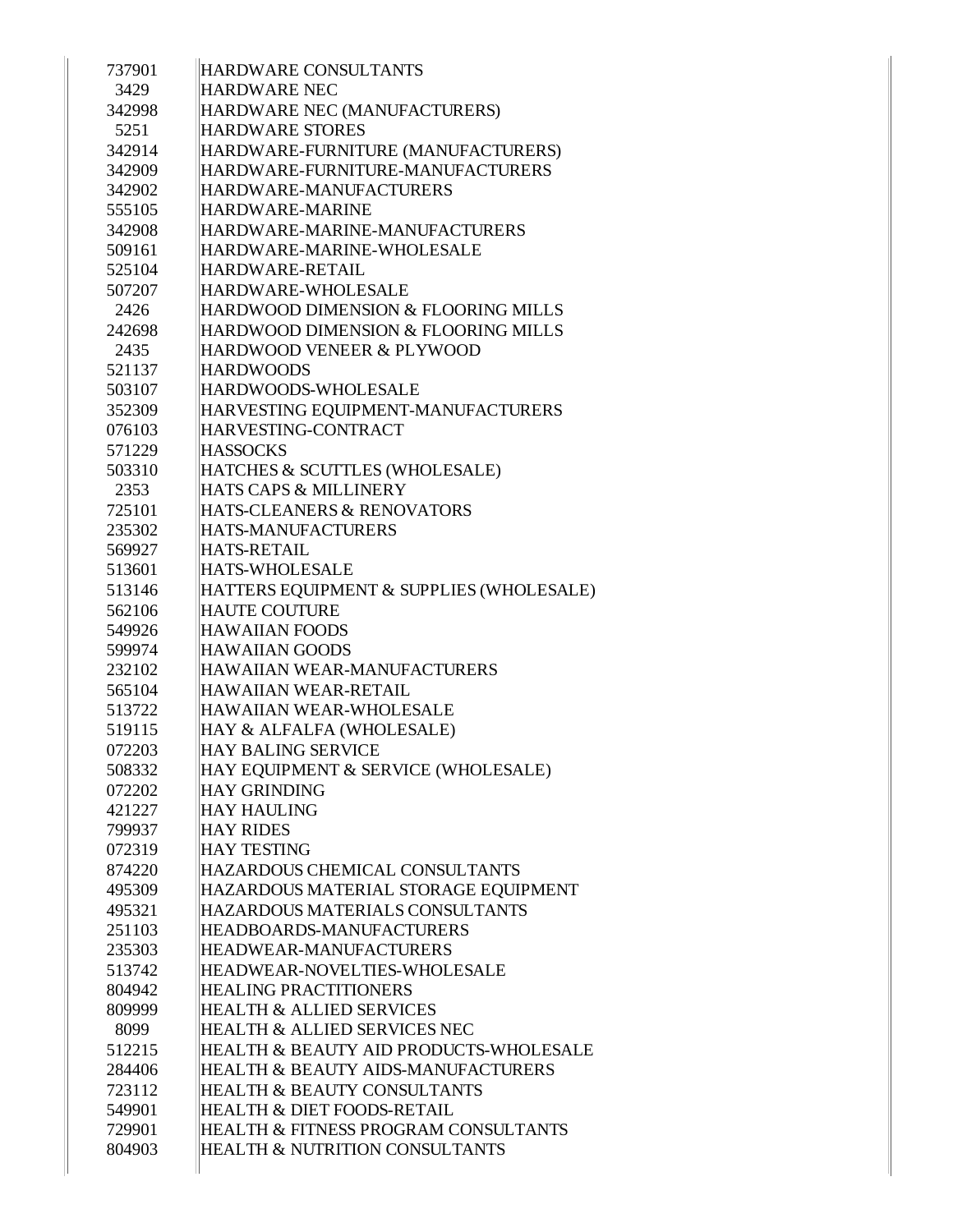| 809905 | <b>HEALTH &amp; WELFARE AGENCIES</b>     |
|--------|------------------------------------------|
| 504710 | HEALTH APPLIANCES (WHOLESALE)            |
| 809957 | <b>HEALTH CARE ALTERNATIVES</b>          |
| 805102 | <b>HEALTH CARE FACILITIES</b>            |
| 832259 | <b>HEALTH CARE INSTRUCTION</b>           |
| 874242 | <b>HEALTH CARE MANAGEMENT</b>            |
| 591202 | <b>HEALTH CARE PRODUCTS</b>              |
| 809943 | HEALTH CARE UTILIZATION REVIEW           |
| 799101 | HEALTH CLUBS STUDIOS & GYMNASIUMS        |
| 809936 | <b>HEALTH EDUCATION</b>                  |
| 394917 | HEALTH EQUIPMENT & SUPLS-MANUFACTURERS   |
| 509148 | HEALTH EQUIPMENT & SUPPLIES-WHOLESALE    |
| 805905 | <b>HEALTH FACILITIES</b>                 |
| 209910 | HEALTH FOOD PRODUCTS-MANUFACTURERS       |
| 514914 | HEALTH FOOD PRODUCTS-WHOLESALE           |
| 809906 | HEALTH INFORMATION & REFERRAL PROGRAMS   |
| 809904 | HEALTH MAINTENANCE ORGANIZATIONS         |
| 632404 | <b>HEALTH PLANS</b>                      |
| 809937 | <b>HEALTH RECORDING SERVICE</b>          |
| 809306 | <b>HEALTH RELATED FACILITIES</b>         |
| 701104 | <b>HEALTH RESORTS</b>                    |
| 809907 | <b>HEALTH SERVICES</b>                   |
| 809956 | HEALTH SERVICES - EXTENDED CARE          |
| 632101 | HEALTH SYSTEMS EVALUATION CONSULTANTS    |
| 839920 | HEALTH-EMPLOYEES CORPORATE PROGRAMS      |
| 809941 | <b>HEARING AID-ACOUSTICIANS</b>          |
| 599979 | <b>HEARING AIDS</b>                      |
| 504723 | HEARING AIDS & DEVICES-WHOLESALE         |
| 384204 | <b>HEARING AIDS-MANUFACTURERS</b>        |
| 762911 | HEARING AIDS-PARTS & REPAIRING           |
| 735203 | <b>HEARING AIDS-RENTAL</b>               |
| 809938 | <b>HEARING TESTING-INDUSTRIAL</b>        |
| 411907 | <b>HEARSE-RENTING</b>                    |
| 508420 | HEAT EXCHANGERS (WHOLESALE)              |
| 344311 | HEAT EXCHANGERS-MANUFACTURERS            |
| 342307 | <b>HEAT GUNS (MANUFACTURERS)</b>         |
| 171112 | <b>HEAT PUMPS</b>                        |
| 358504 | <b>HEAT PUMPS-MANUFACTURERS</b>          |
| 507517 | <b>HEAT PUMPS-WHOLESALE</b>              |
| 507502 | HEAT RECOVERY EQUIPMENT & SYSTEMS (WHOL) |
| 356703 | HEAT RECOVERY EQUIPMENT & SYSTEMS-MFRS   |
| 508492 | <b>HEAT SEALING (WHOLESALE)</b>          |
| 492402 | <b>HEAT SUPPLYING COMPANIES</b>          |
| 344314 | HEAT TRANSFER MATERIALS (MANUFACTURERS)  |
| 339801 | HEAT TREATING METAL (MANUFACTURERS)      |
| 289904 | HEAT TREATING METAL EQUIP/SUPLS (MFRS)   |
| 501317 | HEATERS-AUTOMOTIVE (WHOLESALE)           |
| 507524 | HEATERS-CONSTRUCTION (WHOLESALE)         |
| 356704 | HEATERS-INDUSTRIAL (MANUFACTURERS)       |
| 507508 | HEATERS-UNIT-DEALERS (WHOLESALE)         |
| 507519 | <b>HEATERS-UNIT-DISTRIBUTORS</b>         |
| 343307 | HEATERS-UNIT-MANUFACTURERS               |
| 762914 | HEATERS-UNIT-REPAIRING                   |
| 171102 | <b>HEATING CONTRACTORS</b>               |
| 507511 | HEATING EQUIP & SYSTS-SUPLS/PARTS (WHOL) |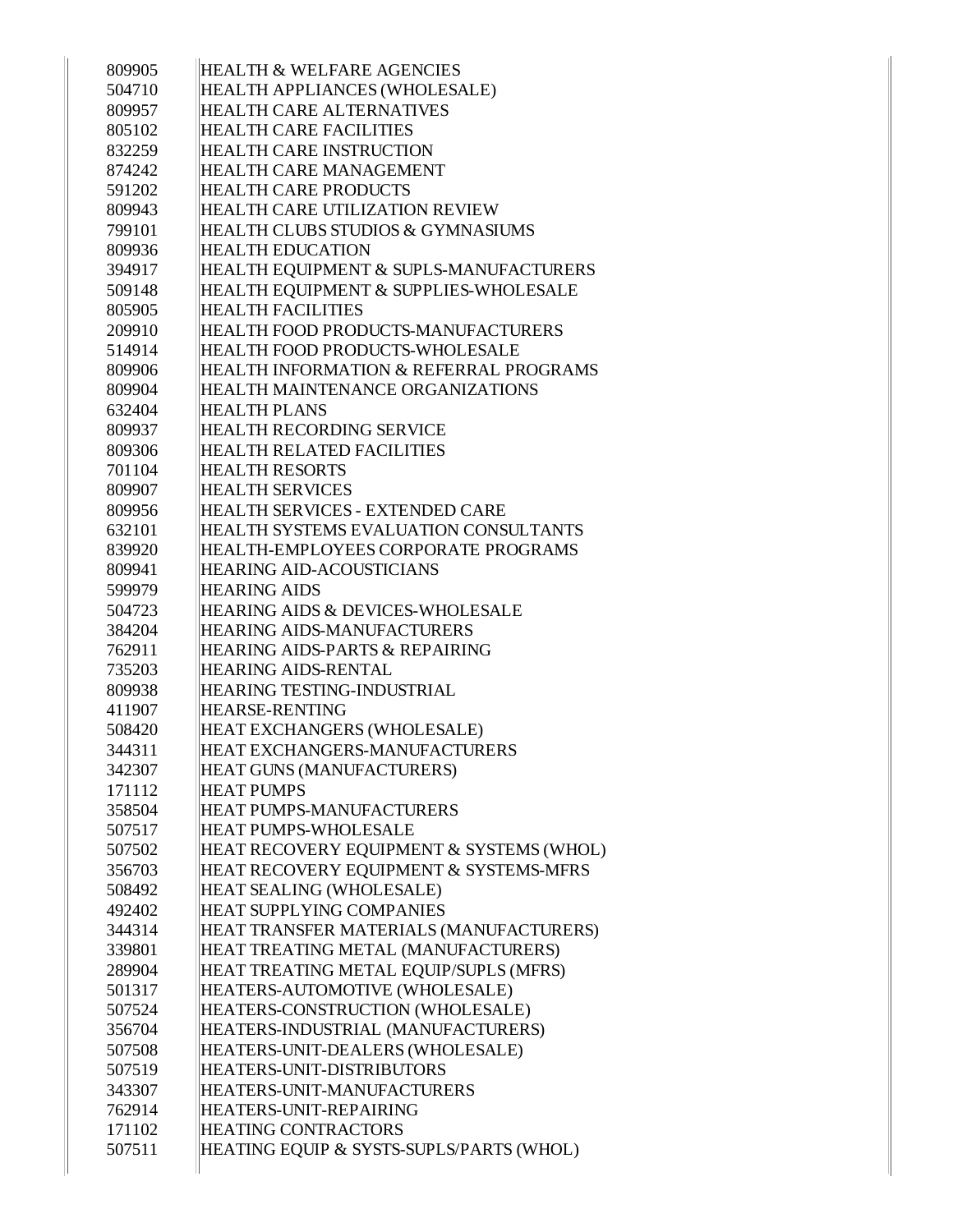| 3433   | <b>HEATING EQUIPMENT</b>                           |
|--------|----------------------------------------------------|
| 507510 | HEATING EQUIPMENT & SYSTEMS (WHOLESALE)            |
| 769949 | HEATING EQUIPMENT & SYSTEMS-REPAIR & SVC           |
| 343303 | HEATING EQUIPMENT-MANUFACTURERS                    |
| 171101 | <b>HEATING SPECIALTIES</b>                         |
| 171129 | HEATING SYSTEMS-CLEANING & REPAIRING               |
| 7353   | HEAVY CONSTRUCTION EQUIPMENT RENTAL                |
| 735398 | HEAVY CONSTRUCTION EQUIPMENT-RENTAL                |
| 1629   | <b>HEAVY CONSTRUCTION NEC</b>                      |
| 162999 | <b>HEAVY CONSTRUCTION NEC</b>                      |
| 508333 | HEAVY EQUIPMENT (WHOLESALE)                        |
| 769965 | <b>HEAVY EQUIPMENT-REPAIR</b>                      |
| 508339 | HEAVY EQUIPMENT-SUPPLIES (WHOLESALE)               |
| 306907 | <b>HEELS-MANUFACTURERS</b>                         |
| 472906 | <b>HELICOPTER TOURS-TICKET AGENCIES</b>            |
| 452201 | HELICOPTER-CHARTER & RENTAL SERVICE                |
| 559910 | <b>HELICOPTER-DEALERS</b>                          |
| 508825 | <b>HELICOPTER-DISTRIBUTORS</b>                     |
| 372810 | HELICOPTER-EQUIP & PARTS & SUPLS (MFRS)            |
| 372105 | HELICOPTER-MANUFACTURERS                           |
| 458108 | HELICOPTER-SERVICING & MAINTENANCE                 |
| 162933 | <b>HELIPORTS-CONSTRUCTION</b>                      |
| 516907 | <b>HELIUM (WHOLESALE)</b>                          |
| 7363   | <b>HELP SUPPLY SERVICES</b>                        |
| 809942 | <b>HERBALISTS</b>                                  |
| 071105 | <b>HERBICIDE CONSULTANTS</b>                       |
| 287907 | HERBICIDES (MANUFACTURERS)                         |
| 549913 | <b>HERBS</b>                                       |
| 519971 | <b>HERBS-WHOLESALE</b>                             |
| 769405 | HERMETIC MOTOR REWINDING                           |
| 515908 | HIDES (WHOLESALE)                                  |
| 1611   | <b>HIGHWAY &amp; STREET CONSTRUCTION</b>           |
| 505138 | HIGHWAY GUARD RAILS (WHOLESALE)                    |
| 799712 | <b>HIKING CLUBS</b>                                |
| 521145 | <b>HINGES</b>                                      |
| 342919 | HINGES-MANUFACTURERS                               |
| 507229 | <b>HINGES-WHOLESALE</b>                            |
| 869907 | HISTORICAL ORGANIZATIONS                           |
| 799940 | <b>HISTORICAL PLACES</b>                           |
| 769972 | HISTORICAL PRESERVATION/RESTORATION SVC            |
| 873305 | HISTORICAL RESEARCH                                |
| 874221 | HISTORICAL RESTORATION CONSULTANTS                 |
| 394409 | <b>HOBBY &amp; MODEL CONSTR SUPPLIES-MFRS</b>      |
| 594508 | <b>HOBBY &amp; MODEL CONSTR SUPPLIES-RETAIL</b>    |
| 509203 | <b>HOBBY &amp; MODEL CONSTR SUPPLIES-WHOLESALE</b> |
| 5945   | <b>HOBBY TOY &amp; GAME SHOPS</b>                  |
| 799705 | <b>HOCKEY CLUBS</b>                                |
| 594126 | <b>HOCKEY EQUIPMENT</b>                            |
| 352317 | HOG EQUIPMENT (MANUFACTURERS)                      |
| 021301 | <b>HOG FARMS</b>                                   |
| 0213   | <b>HOGS</b>                                        |
| 021398 | <b>HOGS</b>                                        |
| 999905 | <b>HOISTING &amp; RIGGING SERVICE</b>              |
| 508419 | <b>HOISTS (WHOLESALE)</b>                          |
| 353604 | <b>HOISTS-MANUFACTURERS</b>                        |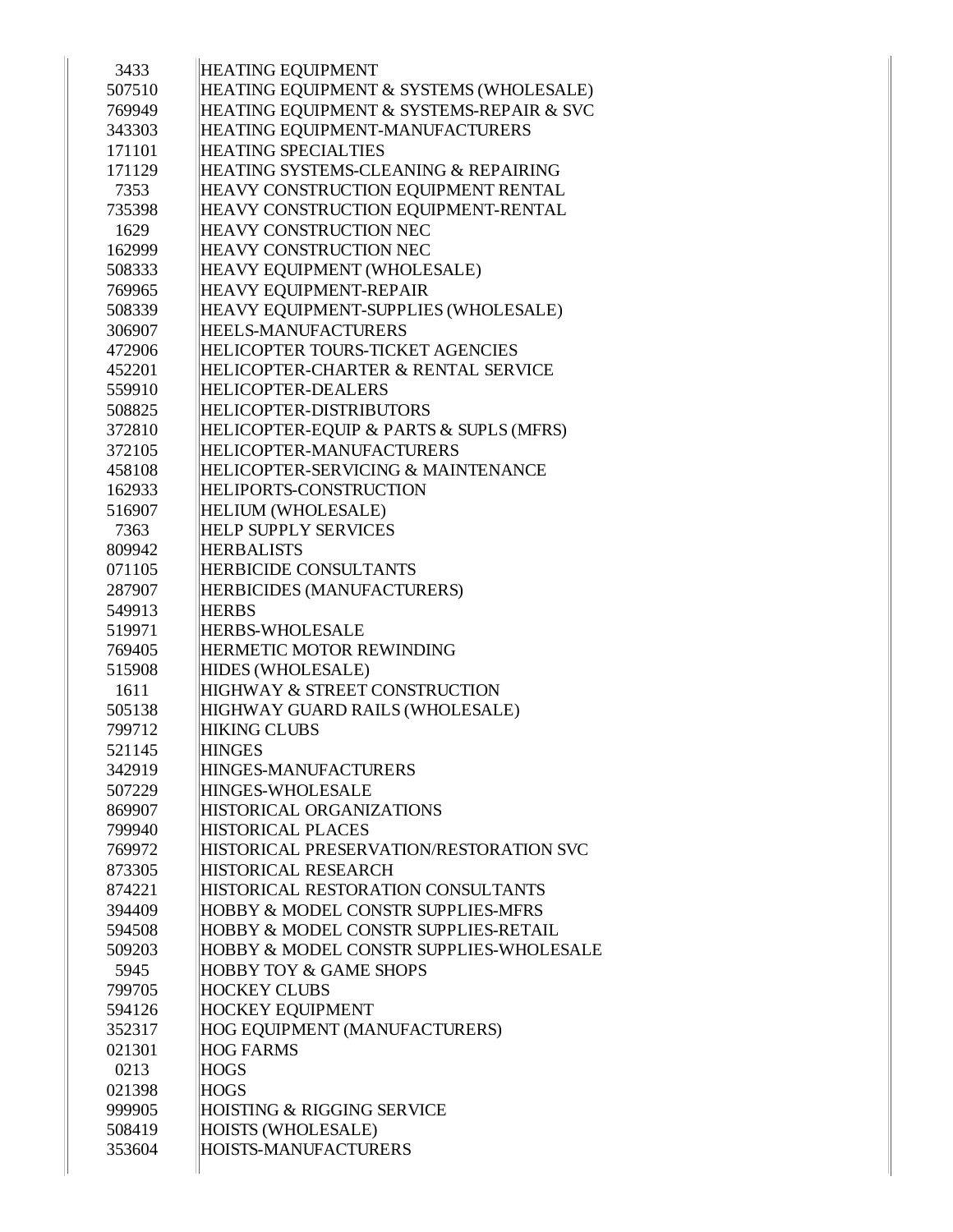| 769908 | <b>HOISTS-REPAIRING</b>                   |
|--------|-------------------------------------------|
| 671201 | HOLDING COMPANIES (BANK)                  |
| 671901 | HOLDING COMPANIES (NON-BANK)              |
| 594735 | <b>HOLIDAY LETTERS &amp; GIFTS</b>        |
| 809909 | <b>HOLISTIC PRACTITIONERS</b>             |
| 018105 | <b>HOLLY GROWERS &amp; SHIPPERS</b>       |
| 319902 | HOLSTERS (MANUFACTURERS)                  |
| 525110 | <b>HOME &amp; AUTOMOTIVE SUPPLIES</b>     |
| 531108 | HOME & PERSONAL CARE PRODUCTS             |
| 521168 | <b>HOME ACCESSORIES &amp; FURNISHINGS</b> |
| 173129 | <b>HOME AUTOMATION SYSTEMS</b>            |
| 152112 | <b>HOME BUILDERS</b>                      |
| 521138 | <b>HOME CENTERS</b>                       |
| 596304 | HOME DEMONSTRATION-MERCHANDISE            |
| 871213 | HOME DESIGN & PLANNING SERVICE            |
| 515913 | HOME FOOD PRODUCTS-WHOLESALE              |
| 599920 | HOME HEALTH & HEALTH CARE EQUIPMENT       |
| 8082   | HOME HEALTH CARE SERVICES                 |
| 808201 | <b>HOME HEALTH SERVICE</b>                |
| 152105 | <b>HOME IMPROVEMENTS</b>                  |
| 808202 | <b>HOME MANAGING SERVICES</b>             |
| 899917 | <b>HOME PLANNING SERVICE</b>              |
| 729975 | HOME SERVICES-ROUTES GROCERIES ETC        |
| 635107 | <b>HOME WARRANTY PLANS</b>                |
| 5023   | <b>HOMEFURNISHINGS</b>                    |
| 832241 | <b>HOMELESS SHELTERS</b>                  |
| 832213 | <b>HOMEMAKERS SERVICE</b>                 |
| 514966 | HOMEOPATHIC SUPPLIERS (WHOLESALE)         |
| 804926 | <b>HOMEOPATHS</b>                         |
| 805906 | <b>HOMES &amp; INSTITUTIONS</b>           |
| 836123 | <b>HOMES FOR THE HANDICAPPED</b>          |
| 836102 | <b>HOMES-ADULT</b>                        |
| 836120 | <b>HOMES-BATTERED PERSONS</b>             |
| 836121 | <b>HOMES-BLIND</b>                        |
| 836112 | <b>HOMES-BOYS</b>                         |
| 836104 | <b>HOMES-CHILDREN</b>                     |
| 836124 | <b>HOMES-GIRLS</b>                        |
| 832242 | HOMES-INFORMATION & PLACEMENT BUREAUS     |
| 805910 | <b>HOMES-INVALID</b>                      |
| 836111 | <b>HOMES-MATERNITY</b>                    |
| 836103 | <b>HOMES-MENTALLY DEFICIENT</b>           |
| 874859 | HOMES-NURSING CONSULTANTS                 |
| 805911 | HOMES-PERSONAL CARE FACILITY              |
| 653143 | HOMES-PROPRIETARY                         |
| 702107 | <b>HOMESTAY</b>                           |
| 836125 | <b>HOMES-WOMEN</b>                        |
| 355620 | HOMOGENIZERS (MANUFACTURERS)              |
| 514916 | HONEY (WHOLESALE)                         |
| 075224 | <b>HONEY FARMS</b>                        |
| 267909 | HONEYCOMB MATERIALS (MANUFACTURERS)       |
| 347911 | HONING & LAPPING SERVICE                  |
| 354109 | HONING MACHINES & EQUIPMENT (MFRS)        |
| 722112 | <b>HONOR ROLLS</b>                        |
| 344405 | HOPPERS (MANUFACTURERS)                   |
| 515918 | <b>HOPS (WHOLESALE)</b>                   |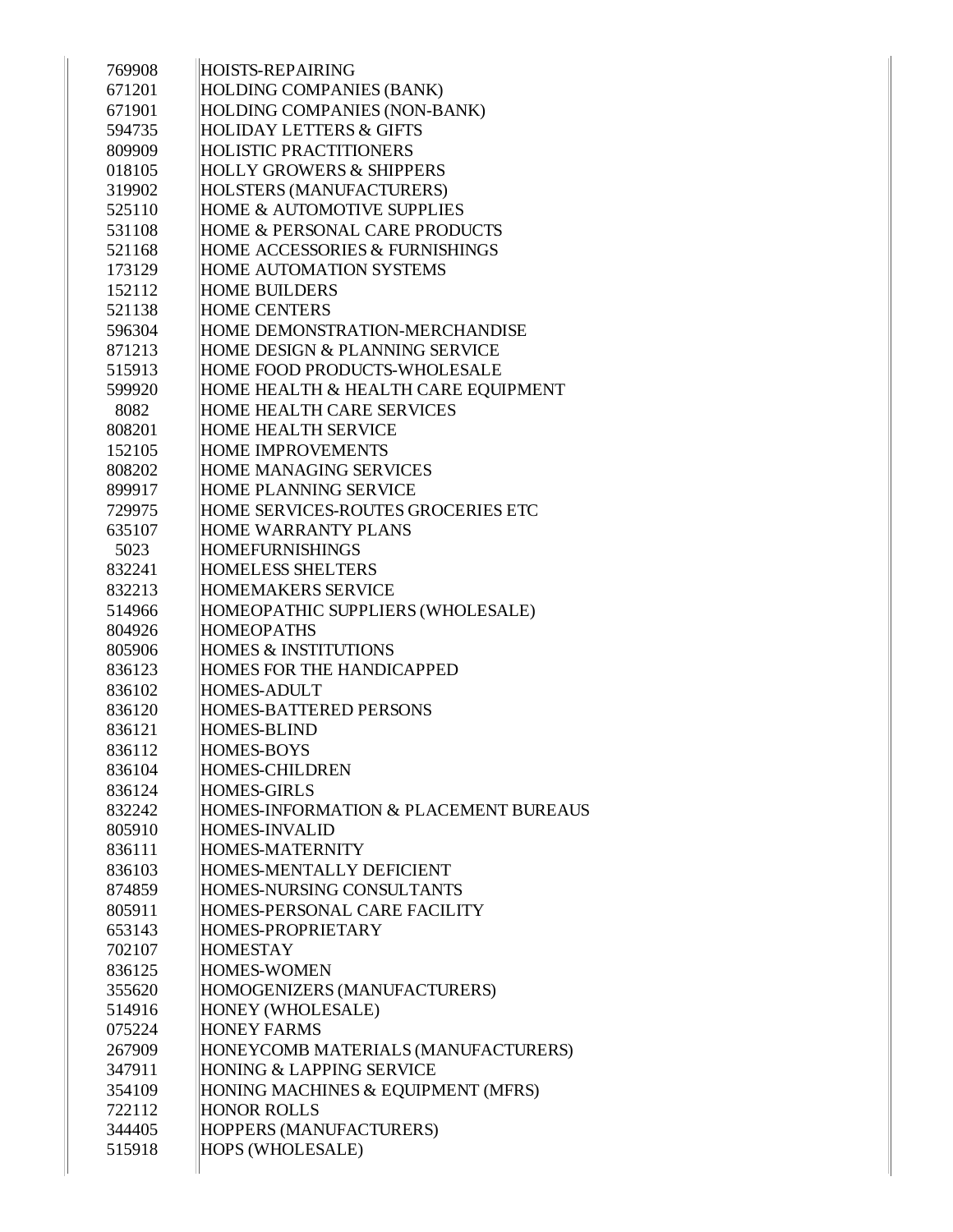| 075208 | <b>HORSE BREEDERS</b>                       |
|--------|---------------------------------------------|
| 075222 | <b>HORSE CARE</b>                           |
| 515907 | HORSE DEALERS (WHOLESALE)                   |
| 154228 | HORSE FARM-BUILDING & CONSTRUCTION          |
| 594164 | <b>HORSE FURNISHINGS</b>                    |
| 319904 | HORSE FURNISHINGS-MANUFACTURERS             |
| 519122 | <b>HORSE FURNISHINGS-WHOLESALE</b>          |
| 204805 | HORSE MEAT (MANUFACTURERS)                  |
| 869911 | <b>HORSE ORGANIZATIONS</b>                  |
| 794803 | <b>HORSE RACING</b>                         |
| 075221 | <b>HORSE SPAS-HORSE THERAPY</b>             |
| 075209 | <b>HORSE TRAINING</b>                       |
| 421311 | <b>HORSE TRANSPORTING</b>                   |
| 514115 | HORSERADISH (WHOLESALE)                     |
| 0272   | <b>HORSES &amp; OTHER EQUINES</b>           |
| 027298 | <b>HORSES &amp; OTHER EQUINES</b>           |
| 753803 | HORSE-VAN-BUILDERS & REPAIR                 |
| 078101 | HORTICULTURAL CONSULTANTS                   |
| 508516 | HOSE & TUBING-FLEXIBLE-METAL (WHOLESALE)    |
| 508518 | HOSE & TUBING-RUBBER & PLASTIC (WHOL)       |
| 305206 | HOSE & TUBING-RUBBER & PLASTIC-MFRS         |
| 508569 | <b>HOSE (WHOLESALE)</b>                     |
| 349202 | HOSE ASSEMBLIES (MANUFACTURERS)             |
| 508519 | HOSE COUPLINGS & FITTINGS (WHOLESALE)       |
| 342917 | HOSE COUPLINGS & FITTINGS-MANUFACTURERS     |
| 356919 | HOSE RACKS & REELS (MANUFACTURERS)          |
| 356911 | HOSE-INDUSTRIAL-MANUFACTURERS               |
| 2252   | <b>HOSIERY NEC</b>                          |
| 225102 | HOSIERY-FINISHING (MANUFACTURERS)           |
| 225201 | HOSIERY-MANUFACTURERS                       |
| 399966 | HOSIERY-REPAIRING EQUIP (MANUFACTURERS)     |
| 563206 | <b>HOSIERY-RETAIL</b>                       |
| 513715 | HOSIERY-WHOLESALE                           |
| 805908 | <b>HOSPICES</b>                             |
| 6324   | HOSPITAL & MEDICAL SERVICE PLANS            |
| 632498 | <b>HOSPITAL &amp; MEDICAL SERVICE PLANS</b> |
| 735201 | <b>HOSPITAL BEDS-RENTING</b>                |
| 874835 | <b>HOSPITAL CONSULTANTS</b>                 |
| 504732 | HOSPITAL CUBICLES (WHOLESALE)               |
| 504712 | HOSPITAL EQUIPMENT & SUPPLIES (WHOL)        |
| 384103 | HOSPITAL EQUIPMENT & SUPPLIES-MFRS          |
| 735902 | HOSPITAL EQUIPMENT & SUPPLIES-RENTING       |
| 769931 | HOSPITAL EQUIP-REPAIRING & REFINISHING      |
| 832265 | HOSPITAL SERVICE ORGANIZATIONS              |
| 478907 | HOSPITAL TRANSPORTATION SERVICE             |
| 702108 | HOSPITAL VISITORS ACCOMMODATIONS            |
| 641120 | HOSPITAL/HLTH FACILITIES PLANNING AGENCY    |
| 829964 | <b>HOSPITALITY TRAINING</b>                 |
| 632402 | HOSPITALIZATION PLANS-MEDICAL & SURGICAL    |
| 806202 | <b>HOSPITALS</b>                            |
| 702103 | <b>HOSTELS</b>                              |
| 581204 | <b>HOT DOG STANDS</b>                       |
| 832230 | <b>HOT LINES</b>                            |
| 138915 | <b>HOT SHOT SERVICE</b>                     |
| 729914 | <b>HOT SPRINGS</b>                          |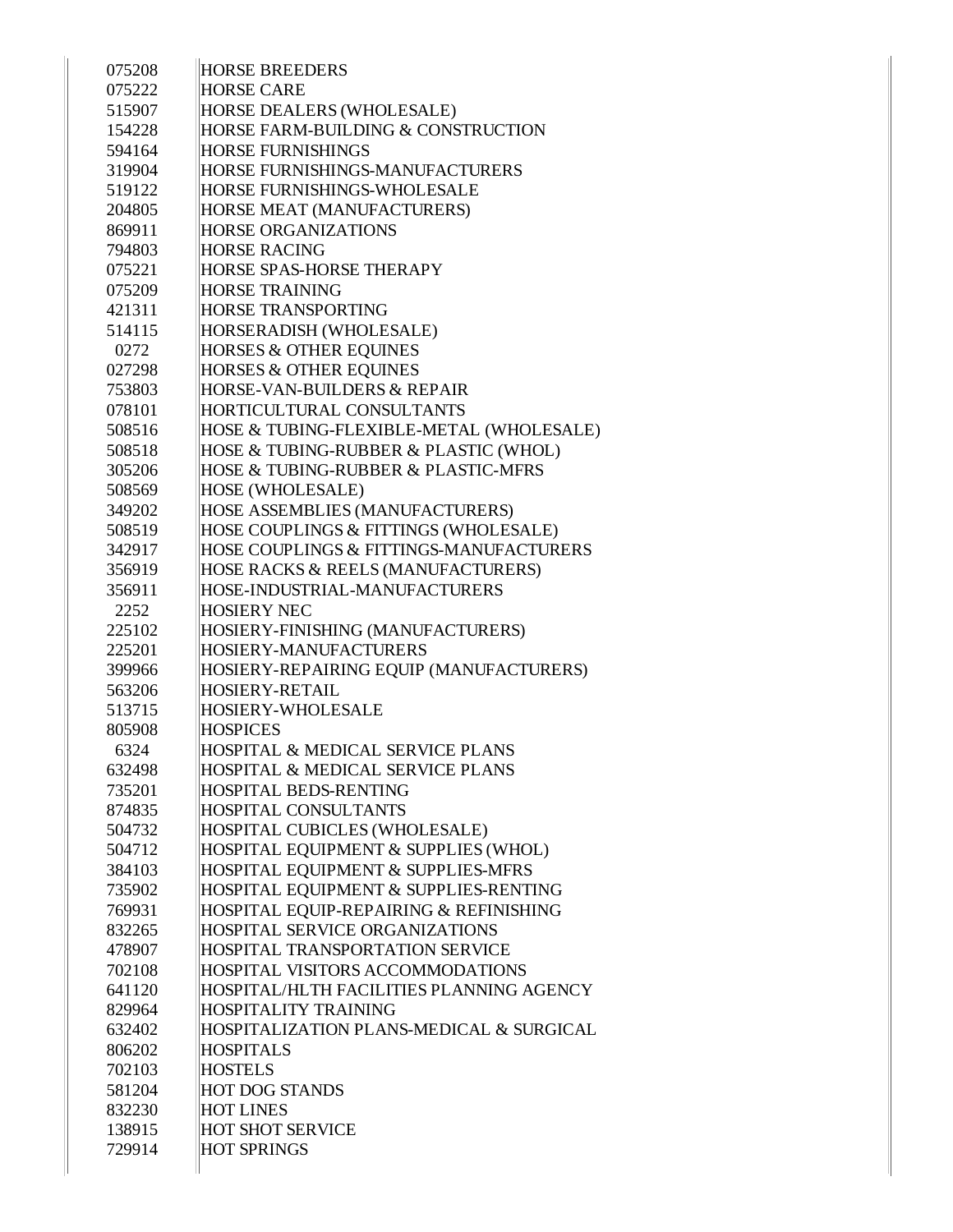| 347114 | HOT STAMPING EQUIPMENT & SUPLS (MFRS)           |
|--------|-------------------------------------------------|
| 275914 | HOT STAMPING-FOIL GOLD & ETC                    |
| 599917 | <b>HOT TUBS &amp; SPAS</b>                      |
| 308802 | HOT TUBS & SPAS-MANUFACTURERS                   |
| 799942 | HOT TUBS & SPAS-RENTAL                          |
| 769905 | HOT TUBS & SPAS-SERVICE & REPAIR                |
| 599916 | <b>HOT TUBS &amp; SPAS-SUPPLIES &amp; PARTS</b> |
| 509108 | <b>HOT TUBS &amp; SPAS-WHOLESALE</b>            |
| 655205 | <b>HOTEL &amp; MOTEL DEVELOPERS</b>             |
| 502135 | HOTEL & MOTEL FURNISHINGS (WHOLESALE)           |
| 701103 | HOTEL & MOTEL MANAGEMENT                        |
| 7011   | <b>HOTELS &amp; MOTELS</b>                      |
| 701101 | <b>HOTELS &amp; MOTELS</b>                      |
| 701112 | <b>HOTELS-APARTMENT</b>                         |
| 421313 | <b>HOUSE &amp; BUILDING MOVERS</b>              |
| 871215 | <b>HOUSE BUILDING PLANS</b>                     |
| 653105 | <b>HOUSE BUYERS</b>                             |
| 734922 | <b>HOUSE CLEANING</b>                           |
| 599978 | HOUSE CLEANING EQUIPMENT & SUPPLIES             |
| 239208 | <b>HOUSE FURNISHINGS-MANUFACTURERS</b>          |
| 571219 | <b>HOUSE FURNISHINGS-RETAIL</b>                 |
| 502336 | <b>HOUSE FURNISHINGS-WHOLESALE</b>              |
| 179937 | <b>HOUSE LEVELING</b>                           |
| 399310 | HOUSE NUMBERS (MANUFACTURERS)                   |
| 179955 | <b>HOUSE RAISING</b>                            |
| 729904 | <b>HOUSE SITTER SERVICE</b>                     |
| 3142   | <b>HOUSE SLIPPERS</b>                           |
| 734921 | <b>HOUSE WASHING-EXTERIOR</b>                   |
| 373205 | HOUSEBOATS (MANUFACTURERS)                      |
| 2392   | HOUSEFURNISHINGS EXCEPT CURTAINS/DRAPES         |
| 5722   | <b>HOUSEHOLD APPLIANCE STORES</b>               |
| 3639   | <b>HOUSEHOLD APPLIANCES NEC</b>                 |
| 363998 | HOUSEHOLD APPLIANCES NEC (MANUFACTURERS)        |
| 3651   | HOUSEHOLD AUDIO & VIDEO EQUIPMENT               |
| 365198 | HOUSEHOLD AUDIO/VIDEO EQUIPMENT (MFRS)          |
| 3631   | HOUSEHOLD COOKING EQUIPMENT                     |
| 363198 | HOUSEHOLD COOKING EQUIPMENT (MFRS)              |
| 2519   | <b>HOUSEHOLD FURNITURE NEC</b>                  |
| 251998 | HOUSEHOLD FURNITURE NEC (MFRS)                  |
| 363298 | HOUSEHOLD HOME & FARM REFRIG (MFRS)             |
| 3633   | HOUSEHOLD LAUNDRY EQUIPMENT                     |
| 596311 | <b>HOUSEHOLD PRODUCTS</b>                       |
| 3632   | HOUSEHOLD REFRIGERATORS & FREEZERS              |
| 3635   | <b>HOUSEHOLD VACUUM CLEANERS</b>                |
| 346912 | HOUSEWARES-MANUFACTURERS                        |
| 571929 | <b>HOUSEWARES-RETAIL</b>                        |
| 502314 | <b>HOUSEWARES-WHOLESALE</b>                     |
| 832235 | <b>HOUSING ASSISTANCE</b>                       |
| 653132 | <b>HOUSING AUTHORITIES</b>                      |
| 653124 | <b>HOUSING CONSULTANTS</b>                      |
| 653139 | HOUSING-INDUSTRIAL                              |
| 615904 | HOUSING-LOANS & DEVELOPMENT                     |
| 653123 | <b>HOUSING-RENTAL</b>                           |
| 702109 | <b>HOUSING-SHARING SERVICE</b>                  |
| 874117 | HOUSING-SURVEY CONSULTANTS                      |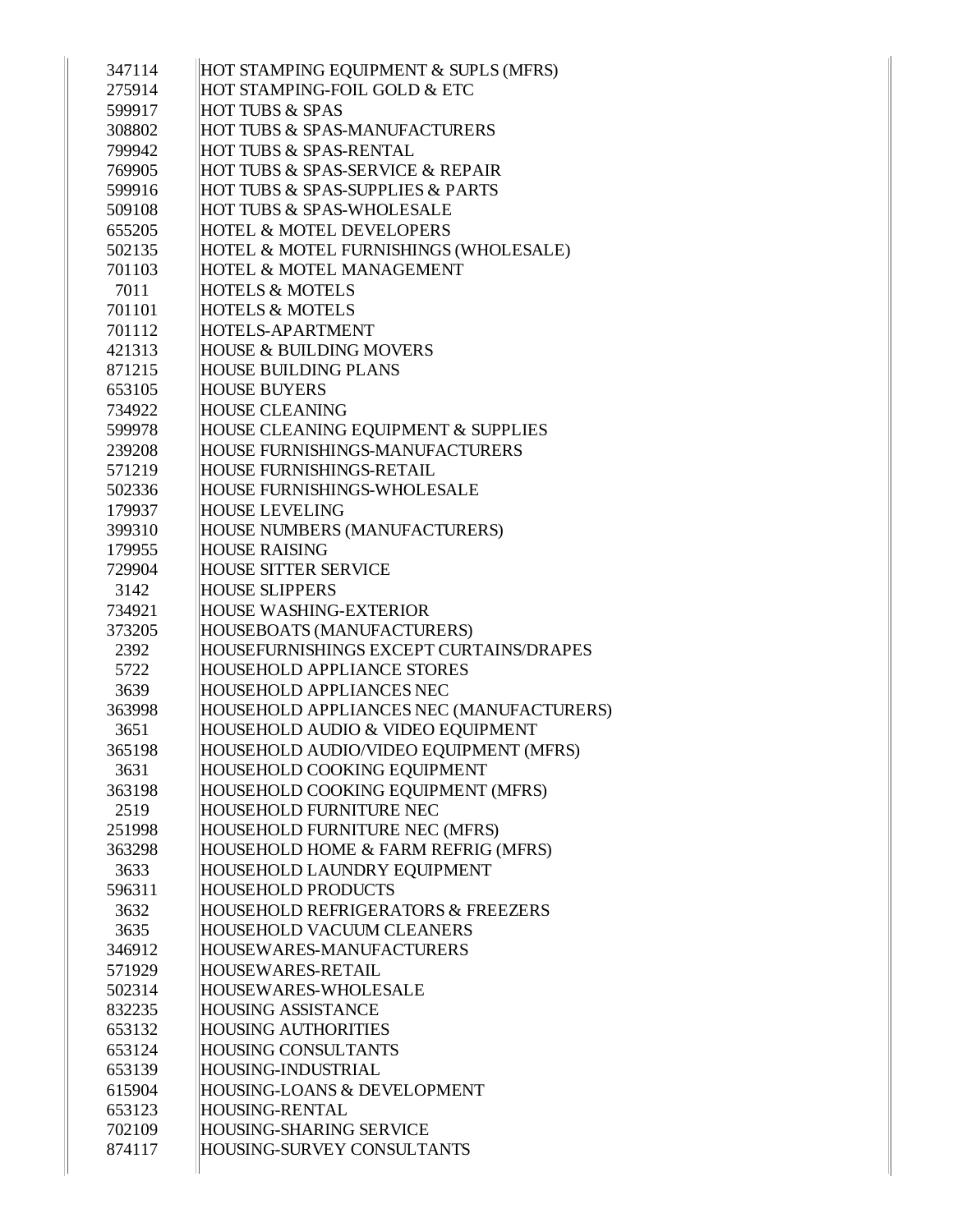| 372108 | HOVERCRAFT (MANUFACTURERS)               |
|--------|------------------------------------------|
| 791104 | <b>HULA INSTRUCTIONS</b>                 |
| 533105 | <b>HULA SUPPLIES-RETAIL</b>              |
| 873105 | HUMAN FACTORS-RESEARCH & DEVELOPMENT     |
| 832212 | <b>HUMAN RELATIONS COUNSELORS</b>        |
| 874222 | HUMAN RESOURCE CONSULTANTS               |
| 839928 | HUMAN RIGHTS ORGANIZATIONS               |
| 839908 | HUMAN SERVICES ORGANIZATIONS             |
| 869901 | <b>HUMANE SOCIETIES</b>                  |
| 171115 | <b>HUMIDIFYING APPARATUS</b>             |
| 358511 | HUMIDIFYING APPARATUS-MANUFACTURERS      |
| 506439 | HUMIDIFYING APPARATUS-PARTS/SUPLS (WHOL) |
| 506432 | HUMIDIFYING APPARATUS-WHOLESALE          |
| 799716 | HUNTING & FISHING CLUBS                  |
| 097101 | HUNTING & FISHING PRESERVES              |
| 0971   | HUNTING & TRAPPING & GAME PROPAGATION    |
| 594150 | <b>HUNTING SUPPLIES</b>                  |
| 799992 | <b>HUNTING TRIPS</b>                     |
| 899941 | <b>HURRICANE PREPAREDNESS</b>            |
| 327401 | HYDRATOR-LIME (MANUFACTURERS)            |
| 508520 | HYDRAULIC EQUIPMENT & SUPPLIES (WHOL)    |
| 351103 | HYDRAULIC EQUIPMENT-MANUFACTURERS        |
| 769952 | HYDRAULIC EQUIPMENT-REPAIRING            |
| 331217 | HYDROFORMING (MANUFACTURERS)             |
| 281303 | HYDROGEN (MANUFACTURERS)                 |
| 899929 | HYDROGEOLOGY CONSULTANTS                 |
| 873129 | <b>HYDROGRAPHERS</b>                     |
| 497101 | <b>HYDROLOGISTS</b>                      |
| 382902 | HYDROMETERS (MANUFACTURERS)              |
| 078211 | <b>HYDROMULCHING</b>                     |
| 999904 | HYDROPONICS EQUIPMENT & SUPPLIES         |
| 018202 | HYDROPONICS-VEGETABLE GROWERS            |
| 078213 | <b>HYDROSEEDING</b>                      |
| 873423 | <b>HYDROSTATIC TESTING</b>               |
| 382923 | HYGROMETERS (MANUFACTURERS)              |
| 382905 | HYGROMETERS-MANUFACTURERS                |
| 809310 | <b>HYPERBARIC SERVICES</b>               |
| 729916 | <b>HYPERTRICHOLOGISTS</b>                |
| 809908 | <b>HYPNOTHERAPY</b>                      |
| 804902 | <b>HYPNOTISTS</b>                        |
| 504921 | HYPNOTISTS EQUIPMENT & SUPPLIES (WHOL)   |
| 599977 | <b>ICE</b>                               |
| 358516 | ICE BOXES (MANUFACTURERS)                |
|        |                                          |
| 308918 | ICE CHESTS (MANUFACTURERS)               |
| 2024   | ICE CREAM & FROZEN DESSERTS              |
| 202498 | ICE CREAM & FROZEN DESSERTS (MFRS)       |
| 514304 | ICE CREAM & FROZEN DESSERTS-DISTRIBUTORS |
| 507807 | ICE CREAM CABINETS (WHOLESALE)           |
| 514509 | ICE CREAM CONE-DISTRIBUTORS              |
| 205202 | ICE CREAM CONE-MANUFACTURERS             |
| 507824 | ICE CREAM CONE-MFRS' EQUIPMENT (WHOL)    |
| 507809 | ICE CREAM FREEZERS (WHOLESALE)           |
| 349914 | ICE CREAM FREEZERS-MANUFACTURERS         |
| 514305 | ICE CREAM MIXES (WHOLESALE)              |
| 202301 | ICE CREAM MIXES-MANUFACTURERS            |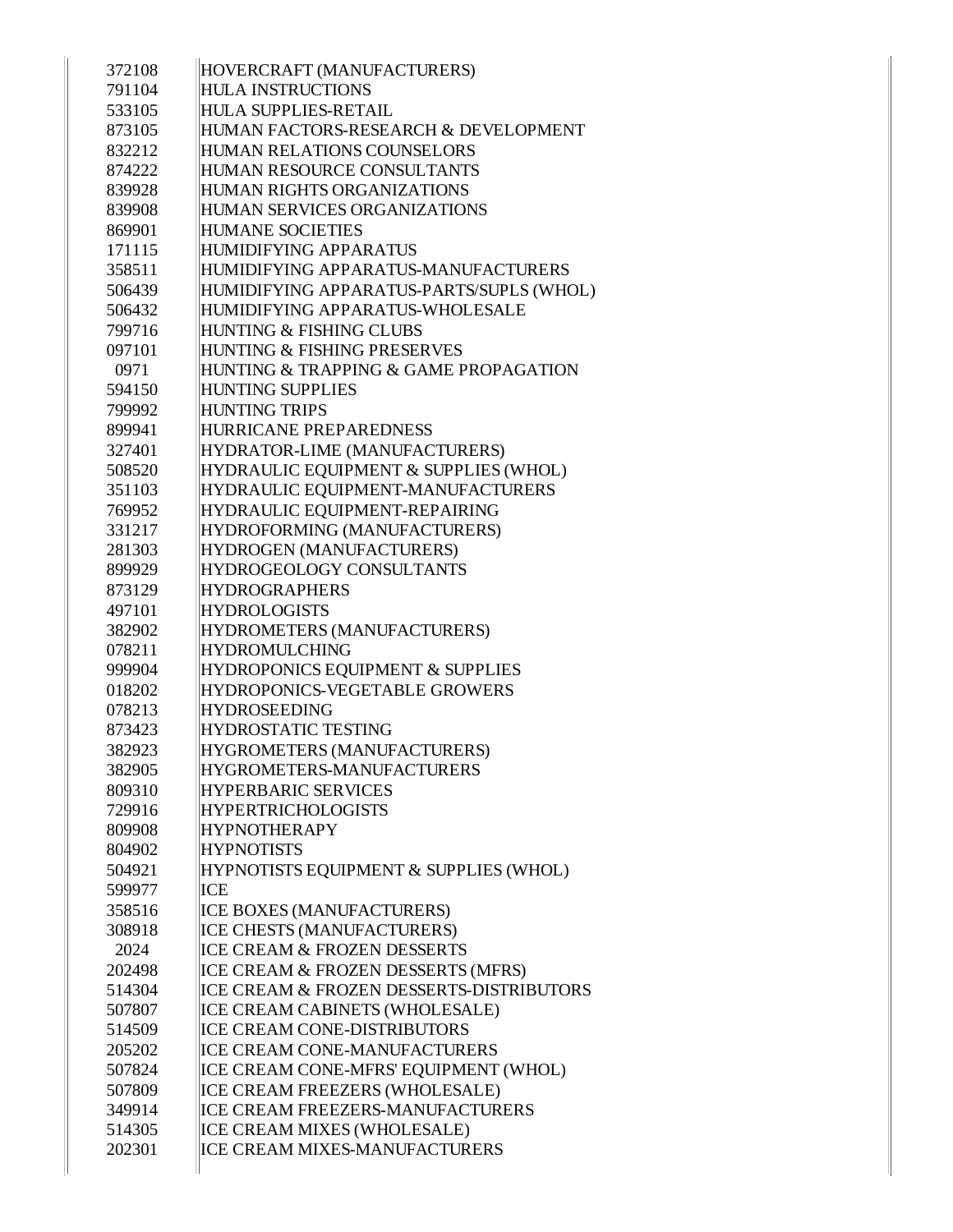| 581203 | <b>ICE CREAM PARLORS</b>                        |
|--------|-------------------------------------------------|
| 508482 | ICE CREAM-MANUFACTURERS EQUIPMENT (WHOL)        |
| 355610 | ICE CREAM-MANUFACTURERS SUPPLIES (MFRS)         |
| 356920 | ICE CRUSHING MACHINERY (MANUFACTURERS)          |
| 507823 | ICE HANDLING EQUIPMENT (WHOLESALE)              |
| 507828 | ICE MAKERS EQUIP-HOME & OFFICE (WHOL)           |
| 507811 | ICE MAKING EQUIPMENT & MACHINES (WHOL)          |
| 358505 | ICE MAKING EQUIPMENT & MACHINES-MFRS            |
| 735956 | ICE MAKING EQUIPMENT & MACHINES-RENTING         |
| 762305 | ICE MAKING EQUIPMENT & MACHS-RPR & CLEAN        |
| 516901 | ICE MELTING EQUIPMENT & SUPPLIES (WHOL)         |
| 356925 | ICE RESURFACING MACHINES (MANUFACTURERS)        |
| 356923 | ICE SHAVING MACHINES (MANUFACTURERS)            |
| 209702 | ICE SUBSTITUTES (MANUFACTURERS)                 |
| 209701 | <b>ICE-MANUFACTURERS</b>                        |
| 519912 | <b>ICE-WHOLESALE</b>                            |
| 873208 | <b>IDEAS-DEVELOPED MARKETED &amp; ETC</b>       |
| 999907 | <b>IDENTIFICATION BUREAUS</b>                   |
| 722105 | <b>IDENTIFICATION CARD SERVICE</b>              |
| 511311 | IDENTIFICATION CARDS (WHOLESALE)                |
| 399974 | <b>IDENTIFICATION EQUIP &amp; SUPLS-MFRS</b>    |
| 504302 | IDENTIFICATION EQUIPMENT & SUPLS (WHOL)         |
| 369403 | IGNITION INTERLOCK DEVICES (MFRS)               |
| 733611 | <b>ILLUSTRATORS</b>                             |
| 729947 | <b>IMAGE CONSULTANTS-PERSONAL</b>               |
| 811104 | IMMIGRATION & NATURALIZATION CONSULTANTS        |
| 972105 | <b>IMMIGRATION SERVICES-GOVERNMENT</b>          |
| 753816 | <b>IMPORTED AUTOMOBILE SERVICES</b>             |
| 549921 | <b>IMPORTED FOODS</b>                           |
| 509905 | <b>IMPORTERS</b>                                |
| 553139 | IMPORTERS-AUTOMOTIVE-PARTS & SUPPLIES           |
| 508233 | IMPORTERS-CONTRACTORS EQUIP/SUPLS (WHOL)        |
| 599918 | <b>IMPORTERS-RETAIL</b>                         |
| 347107 | <b>IMPREGNATING</b>                             |
| 347115 | IMPREGNATING APPARATUS (MANUFACTURERS)          |
| 347116 | IMPREGNATING CASTINGS (MANUFACTURERS)           |
| 275911 | <b>IMPRINTING</b>                               |
| 2835   | IN VITRO/IN VIVO DIAGNOSTIC SUBSTANCES          |
| 599959 | <b>INCENSE</b>                                  |
| 289917 | <b>INCENSE-MANUFACTURERS</b>                    |
| 519972 | <b>INCENSE-WHOLESALE</b>                        |
| 738967 | <b>INCENTIVE PROGRAMS</b>                       |
| 508407 | <b>INCINERATORS (WHOLESALE)</b>                 |
| 356705 | <b>INCINERATORS-MANUFACTURERS</b>               |
| 507441 | INCINERATORS-SUPPLIES & PARTS (WHOL)            |
| 811112 | <b>INCORPORATING COMPANIES</b>                  |
| 805915 | <b>INDEPENDENT LIVING SERVICES FOR DISABLED</b> |
| 274112 | INDEXING SVC-BOOK/PERIODICAL/ETC (MFRS)         |
| 594709 | <b>INDIAN GOODS</b>                             |
| 391106 | <b>INDIAN GOODS-MANUFACTURERS</b>               |
| 509424 | <b>INDIAN GOODS-WHOLESALE</b>                   |
| 864115 | <b>INDIAN ORGANIZATIONS</b>                     |
| 839913 | <b>INDIAN RESERVATIONS &amp; TRIBES</b>         |
| 382311 | INDICATORS-DIAL (MANUFACTURERS)                 |
| 8322   | INDIVIDUAL & FAMILY SOCIAL SERVICES             |
|        |                                                 |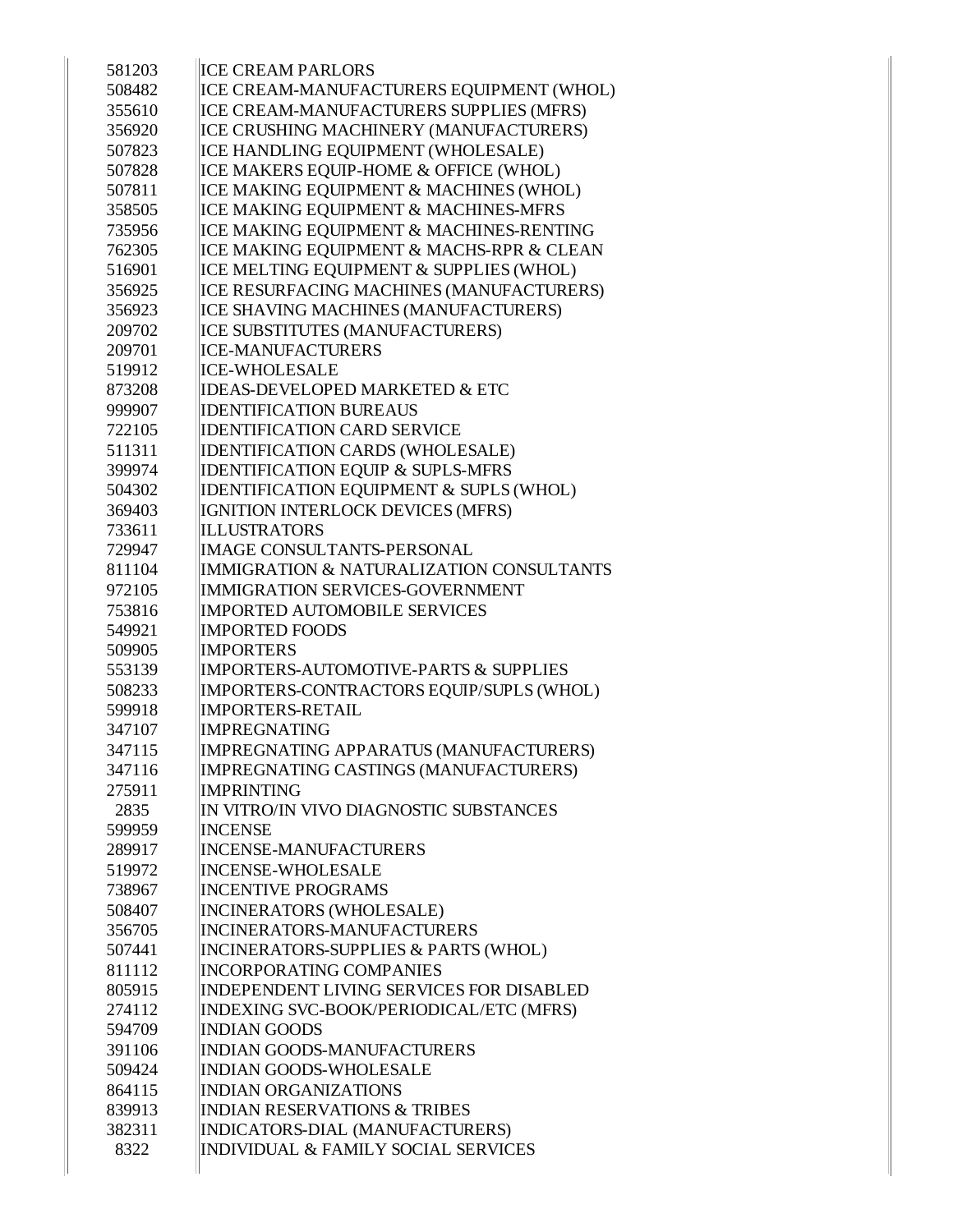| 637101         | INDIVIDUAL RETIREMENT ACCOUNTS                              |
|----------------|-------------------------------------------------------------|
| 873446         | <b>INDOOR AIR QUALITY TESTING</b>                           |
| 359998         | INDSTRL/COML MACHINERY/EQUIP NEC (MFRS)                     |
| 507513         | INDUCTION HEATING EQUIPMENT (WHOLESALE)                     |
| 356498         | INDUSTRIAL & COML FANS & BLOWERS (MFRS)                     |
| 3564           | INDUSTRIAL & COMMERCIAL FANS & BLOWERS                      |
| 3599           | INDUSTRIAL & COMMERCIAL MACHINERY NEC                       |
| 5113           | <b>INDUSTRIAL &amp; PERSONAL SERVICE PAPER</b>              |
| 511398         | INDUSTRIAL & PERSONAL SVC-PAPER (WHOL)                      |
| 874836         | <b>INDUSTRIAL CONSULTANTS</b>                               |
| 341203         | INDUSTRIAL CONTAINERS-MANUFACTURING                         |
| 874838         | <b>INDUSTRIAL DEVELOPMENTS</b>                              |
| 769939         | INDUSTRIAL EQUIPMENT & SUPLS-REPAIRING                      |
| 508522         | INDUSTRIAL EQUIPMENT & SUPPLIES (WHOL)                      |
| 359915         | INDUSTRIAL EQUIPMENT & SUPPLIES-MFRS                        |
| 2813           | <b>INDUSTRIAL GASES</b>                                     |
| 874837         | <b>INDUSTRIAL HYGIENE CONSULTANTS</b>                       |
| 2819           | INDUSTRIAL INORGANIC CHEMICALS NEC                          |
| 281998         | INDUSTRIAL INORGANIC CHMCLS NEC (MFRS)                      |
| 362505         | INDUSTRIAL INSTRUMENTATION (MFRS)                           |
| 3823           | INDUSTRIAL INSTRUMENTS FOR MEASUREMENT                      |
| 7218           | <b>INDUSTRIAL LAUNDERERS</b>                                |
| 5084           | INDUSTRIAL MACHINERY & EQUIPMENT                            |
| 382398         | INDUSTRIAL MEASURING/CNTRL INSTR (MFRS)                     |
| 2869           | INDUSTRIAL ORGANIC CHEMICALS NEC                            |
| 286998         | INDUSTRIAL ORGANIC CHEMICALS NEC (MFRS)                     |
| 651208         | <b>INDUSTRIAL PARKS</b>                                     |
| 3543           | <b>INDUSTRIAL PATTERNS</b>                                  |
| 354302         | INDUSTRIAL PATTERNS (MANUFACTURERS)                         |
| 616302         | <b>INDUSTRIAL PLANTS-BOUGHT</b>                             |
| 3567           | INDUSTRIAL PROCESS FURNACES & OVENS                         |
| 356798         | INDUSTRIAL PROCESS-FURNACES/OVENS (MFRS)                    |
| 874840         | <b>INDUSTRIAL RELATIONS CONSULTANTS</b>                     |
| 874894         | <b>INDUSTRIAL RESEARCH</b>                                  |
| 1446           | <b>INDUSTRIAL SAND</b>                                      |
| 144698         | <b>INDUSTRIAL SAND</b>                                      |
| 5085           | <b>INDUSTRIAL SUPPLIES</b>                                  |
| 3537           | <b>INDUSTRIAL TRUCKS TRACTORS &amp; TRAILERS</b>            |
| 353798         | INDUSTRIAL TRUCKS TRACTORS/TRLRS (MFRS)                     |
| 3491           | <b>INDUSTRIAL VALVES</b>                                    |
| 349198         | INDUSTRIAL VALVES (MANUFACTURERS)                           |
| 394410         | <b>INFANTS EQUIPMENT &amp; SUPPLIES-MFRS</b>                |
| 513735         | INFANTS EQUIPMENT & SUPPLIES-WHOLESALE                      |
| 513736         | <b>INFANTS GARMENTS-WHOLESALE &amp; MFRS</b>                |
| 564104         | <b>INFANTS WEAR</b>                                         |
| 832277         | <b>INFERTILITY COUNSELING</b>                               |
| 738959         | <b>INFORMATION &amp; REFERRAL SVCS</b>                      |
| 832266         | <b>INFORMATION &amp; REFERRAL SVCS-ARTS</b>                 |
| 832248         | <b>INFORMATION &amp; REFERRAL SVCS-HLTH PRGRMS</b>          |
| 737501         | <b>INFORMATION BROKERS-DOCUMENT DLVRY/RSRCH</b>             |
| 899920         | <b>INFORMATION BUREAUS</b><br><b>INFORMATION MANAGEMENT</b> |
| 899953         | <b>INFORMATION PROVIDER SERVICES-DIAL IT</b>                |
| 729981<br>7375 | <b>INFORMATION RETRIEVAL SERVICES</b>                       |
| 737598         | <b>INFORMATION RETRIEVAL SERVICES</b>                       |
|                |                                                             |
|                |                                                             |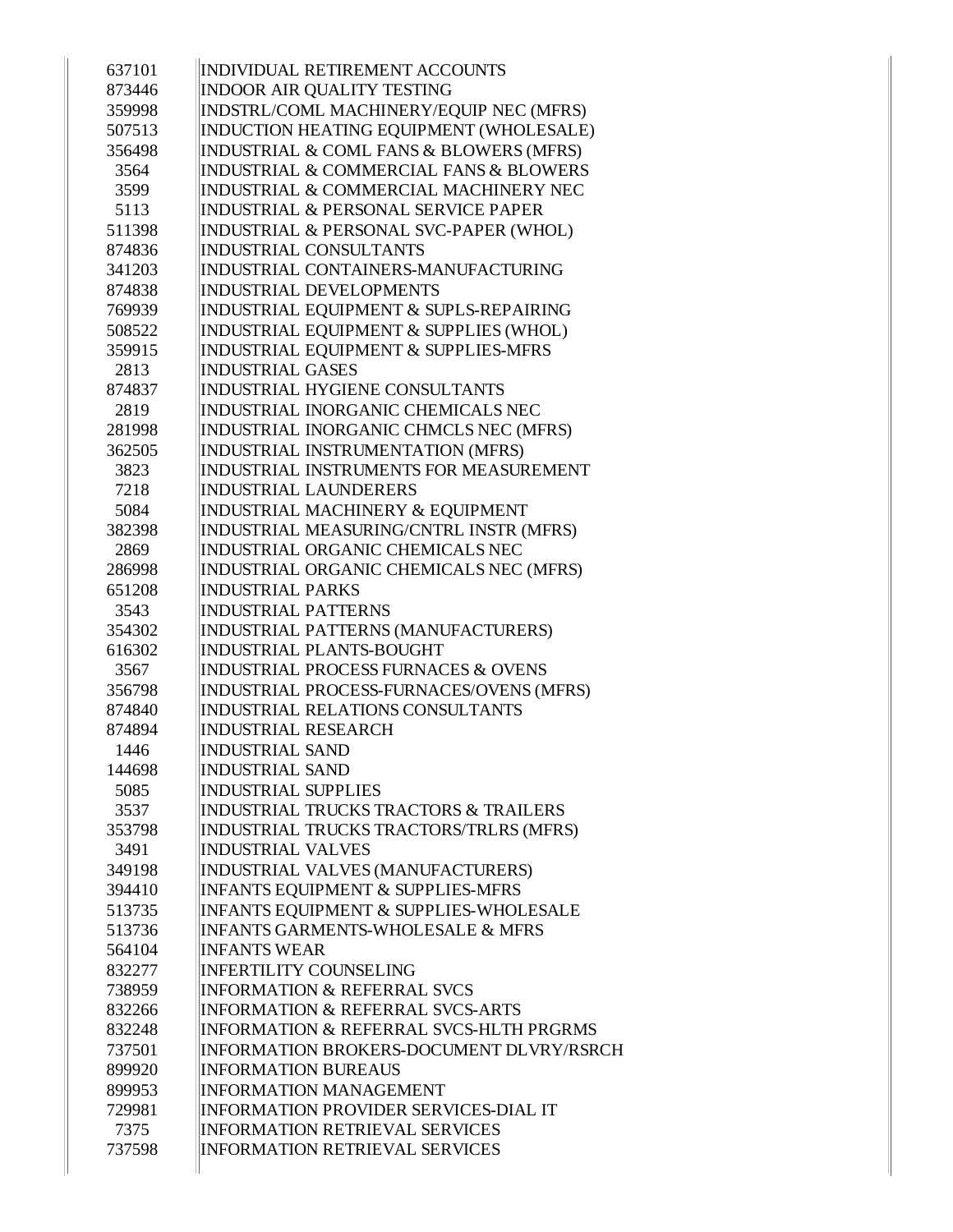| 504504 | INFORMATION RETRIEVAL SYSTS/EQUIP (WHOL)          |
|--------|---------------------------------------------------|
| 737502 | <b>INFORMATION SEARCH &amp; RETRIEVAL SERVICE</b> |
| 737906 | <b>INFORMATION SYSTEM CONSULTANTS</b>             |
| 737910 | <b>INFORMATION SYSTEMS</b>                        |
| 382302 | INFRARED EQUIPMENT (MANUFACTURERS)                |
| 873415 | <b>INFRARED INSPECTION SERVICE</b>                |
| 284209 | INK ERADICATORS (MANUFACTURERS)                   |
| 289911 | <b>INKS-MANUFACTURERS</b>                         |
| 508550 | INKS-MANUFACTURERS MATERIALS (WHOLESALE)          |
| 289301 | INKS-PRINTING & LITHOGRAPHING (MFRS)              |
| 511201 | INKS-WRITING & MARKING (WHOLESALE)                |
| 701102 | <b>INNS</b>                                       |
| 2816   | <b>INORGANIC PIGMENTS</b>                         |
| 281698 | INORGANIC PIGMENTS (MANUFACTURERS)                |
| 495320 | <b>INORGANIC WASTE TREATMENT</b>                  |
| 734204 | <b>INSECT CONTROL DEVICES</b>                     |
| 349612 | <b>INSECT CONTROL DEVICES-MANUFACTURERS</b>       |
| 519123 | <b>INSECT CONTROL DEVICES-WHOLESALE</b>           |
| 842209 | <b>INSECTARIES</b>                                |
| 519128 | INSECTICIDE BASES (WHOLESALE)                     |
| 734202 | <b>INSECTICIDES</b>                               |
| 287901 | <b>INSECTICIDES-MANUFACTURERS</b>                 |
| 519117 | <b>INSECTICIDES-WHOLESALE</b>                     |
| 075103 | <b>INSEMINATION SERVICE-ARTIFICIAL</b>            |
| 999908 | <b>INSERTS-SCREW THREAD</b>                       |
| 508466 | INSPECTION DEVICES-INDUSTRIAL (WHOL)              |
| 738996 | <b>INSPECTION SERVICE</b>                         |
| 1796   | INSTALLATION OF BUILDING EQUIPMENT NEC            |
| 179699 | INSTALLATION OR ERECTION-BLDG EQPT NEC            |
| 173123 | <b>INSTALLATION SERVICE</b>                       |
| 509904 | INSTITUTION SUPPLIES (WHOLESALE)                  |
| 382598 | INSTRS-MEASURING/TESTING ELEC (MFRS)              |
| 874228 | INSTRUCTIONAL TECHNOLOGY CONSULTANTS              |
| 509918 | <b>INSTRUMENT CASES (WHOLESALE)</b>               |
| 874223 | INSTRUMENTATION INDICATING CNTRL CNSLTNT          |
| 737203 | <b>INSTRUMENTATION SERVICES</b>                   |
| 506389 | <b>INSTRUMENTS (WHOLESALE)</b>                    |
| 3825   | INSTRUMENTS FOR MEASURING ELECTRICITY             |
| 769996 | INSTRUMENTS-INDUSTRIAL-REPAIRING                  |
| 382505 | INSTRUMENTS-MEASURING (MANUFACTURERS)             |
| 565105 | <b>INSULATED CLOTHING</b>                         |
| 308604 | INSULATED CONTAINERS & CARRIERS (MFRS)            |
| 353116 | INSULATION APPLYING MACHINERY (MFRS)              |
| 174212 | <b>INSULATION CONSULTANTS</b>                     |
| 174205 | INSULATION CONTRACTORS-COLD & HEAT                |
| 503304 | INSULATION CONTRS-EQUIP/SUPLS (WHOL)              |
| 521140 | <b>INSULATION MATERIALS-COLD &amp; HEAT</b>       |
| 308602 | <b>INSULATION MATERIALS-COLD &amp; HEAT-MFRS</b>  |
| 503307 | INSULATION MATERIALS-COLD & HEAT-WHOL             |
| 506359 | INSULATION MATERIALS-ELECTRIC (WHOL)              |
| 329603 | <b>INSULATION-MANUFACTURERS</b>                   |
| 641112 | <b>INSURANCE</b>                                  |
| 641102 | <b>INSURANCE ADJUSTERS</b>                        |
| 6411   | <b>INSURANCE AGENTS BROKERS &amp; SERVICE</b>     |
| 641198 | <b>INSURANCE AGENTS BROKERS &amp; SERVICE</b>     |
|        |                                                   |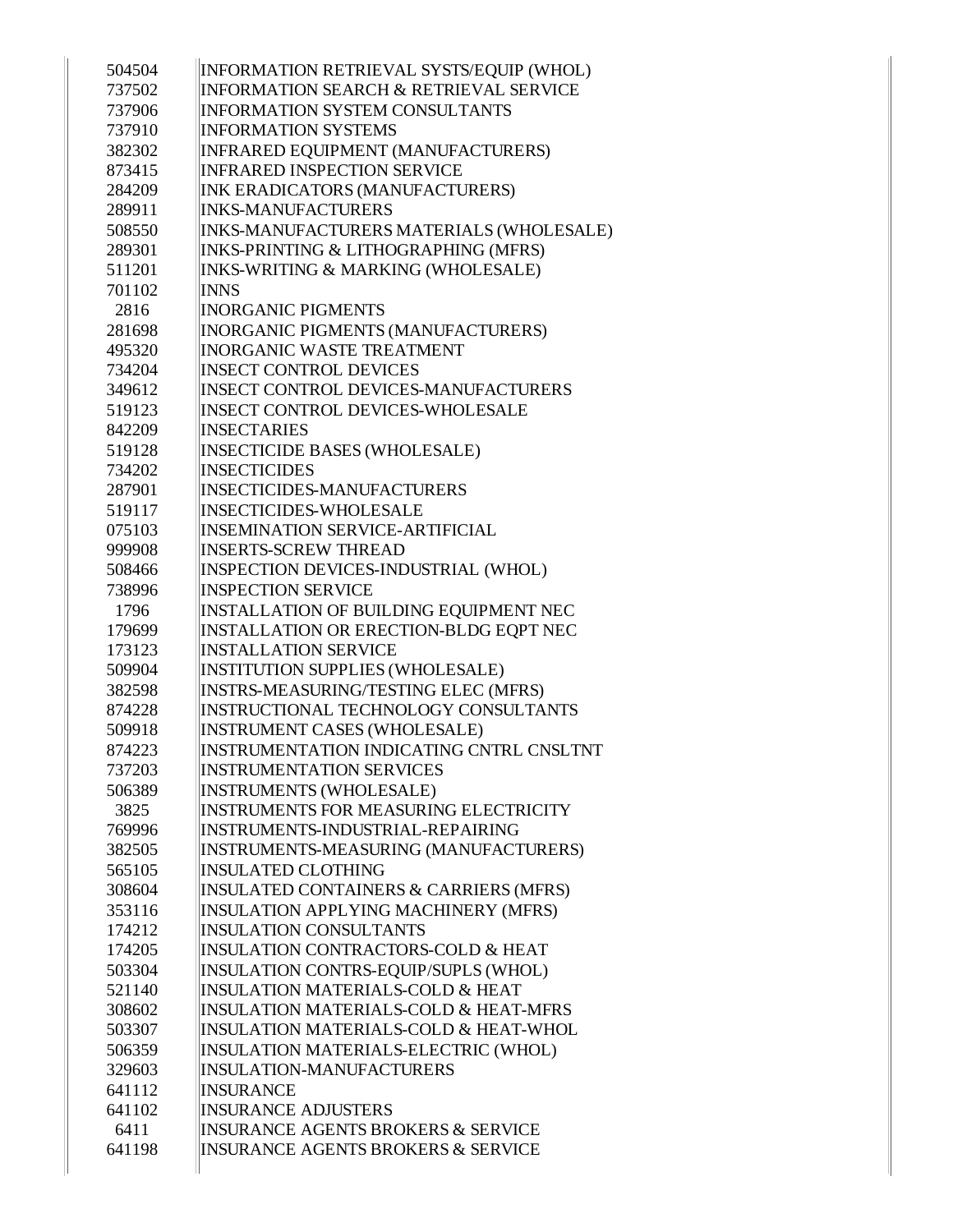| <b>INSURANCE ANNUITIES</b>                          |
|-----------------------------------------------------|
| <b>INSURANCE CARRIERS NEC</b>                       |
| <b>INSURANCE CARRIERS NEC</b>                       |
| <b>INSURANCE CONSULTANTS &amp; ADVISORS</b>         |
| <b>INSURANCE DATABASE-MID-SIZE BUSINESSES</b>       |
| <b>INSURANCE DATABASE-SMALL BUSINESSES</b>          |
| <b>INSURANCE MANAGERS</b>                           |
| <b>INSURANCE PET</b>                                |
| <b>INSURANCE-AUTOMOBILE</b>                         |
| <b>INSURANCE-BONDS</b>                              |
| <b>INSURANCE-BURIAL</b>                             |
| <b>INSURANCE-CANCER</b>                             |
| INSURANCE-CHARTERED-LIFE-UNDERWRITERS               |
| <b>INSURANCE-CLAIM PROCESSING SERVICES</b>          |
| <b>INSURANCE-EXCESS &amp; SURPLUS</b>               |
| <b>INSURANCE-FIRE</b>                               |
| <b>INSURANCE-GROUP</b>                              |
| <b>INSURANCE-HEALTH &amp; ACCIDENT</b>              |
| <b>INSURANCE-HOLDING COMPANIES</b>                  |
| <b>INSURANCE-HOMEOWNERS</b>                         |
| <b>INSURANCE-INSPECTION &amp; AUDITS</b>            |
| <b>INSURANCE-INVESTIGATORS</b>                      |
| <b>INSURANCE-LIABILITY</b>                          |
| <b>INSURANCE-LIFE (AGENTS)</b>                      |
| <b>INSURANCE-MEDICAL EXAMINATIONS</b>               |
| <b>INSURANCE-MOBILE HOME</b>                        |
| <b>INSURANCE-PLAN ADMINISTRATORS</b>                |
| <b>INSURANCE-PROPERTY &amp; CASUALTY</b>            |
| <b>INSURANCE-RATING BUREAUS</b>                     |
| <b>INSURANCE-REPORTS</b>                            |
| <b>INSURANCE-SAVINGS-BANK-LIFE</b>                  |
| <b>INSURANCE-SCHOOLS</b>                            |
| <b>INSURANCE-TITLE</b>                              |
| <b>INSURANCE-VIDEO &amp; PHOTO PRODUCTION SVC</b>   |
| <b>INSURED PROPERTY REPLACEMENT SERVICE</b>         |
| <b>INTERACTIVE MEDIA</b>                            |
| <b>INTERCITY &amp; RURAL BUS TRANSPORTATION</b>     |
| INTERCOM SYSTEMS-RESIDENTIAL (WHOL)                 |
| INTERCOMMUNICATION EQPT SYSTS/SVC (WHOL)            |
| <b>INTERIOR DECORATING &amp; DESIGNING SCHOOLS</b>  |
| <b>INTERIOR DECORATORS &amp; DESIGNERS WORKROOM</b> |
| <b>INTERIOR DECORATORS DESIGN &amp; CONSULTANTS</b> |
| INTERIOR DECORATORS/DESIGNERS SUPLS-MFRS            |
| <b>INTERIOR DECORATORS/DESIGNERS SUPLS-RTL</b>      |
| INTERIOR DECORATORS/DSGNRS SUPLS (WHOL)             |
| <b>INTERIOR LANDSCAPING</b>                         |
| INTERLOCKING STONE (WHOLESALE)                      |
| <b>INTERMEDIATE CARE FACILITIES</b>                 |
| <b>INTERMEDIATE CARE FACILITIES</b>                 |
| <b>INTERNAL COMBUSTION ENGINES NEC</b>              |
| INTERNAL COMBUSTION ENGINES NEC (MFRS)              |
| <b>INTERNATIONAL AFFAIRS</b>                        |
| <b>INTERNATIONAL BUSINESS SERVICES</b>              |
| <b>INTERNATIONAL CONSULTANTS</b>                    |
| <b>INTERNATIONAL MARKETING</b>                      |
|                                                     |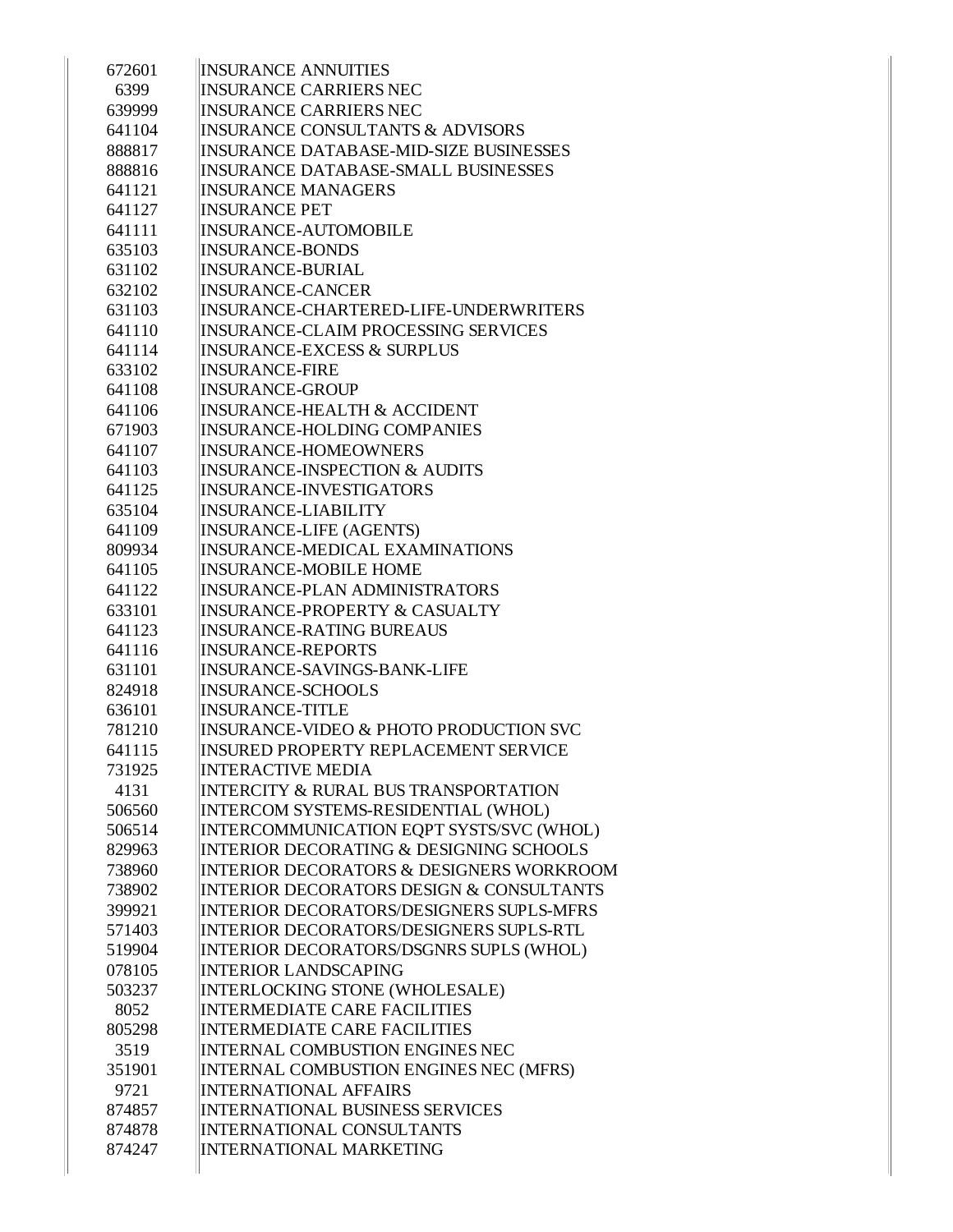| 679901 | <b>INTERNATIONAL TRADE SERVICES</b>               |
|--------|---------------------------------------------------|
| 737417 | <b>INTERNET HARDWARE &amp; SOFTWARE PROVIDERS</b> |
| 737416 | <b>INTERNET HOME PAGE DEV CONSULTING</b>          |
| 737415 | <b>INTERNET SERVICE</b>                           |
| 473122 | <b>INTERSTATE COMMERCE COMMISSION PRCTNRS</b>     |
| 729998 | <b>INTRODUCTION SERVICES</b>                      |
| 874224 | <b>INVENTION CONSULTANTS &amp; BROKERS</b>        |
| 899919 | <b>INVENTORS</b>                                  |
| 738962 | <b>INVENTORY SERVICE</b>                          |
| 362106 | <b>INVERTERS (MANUFACTURERS)</b>                  |
| 738108 | <b>INVESTIGATORS</b>                              |
| 6282   | <b>INVESTMENT ADVICE</b>                          |
| 628213 | INVESTMENT ADVISORY REFERRAL SERVICE              |
| 621109 | <b>INVESTMENT BANKERS</b>                         |
| 332401 | <b>INVESTMENT CASTINGS (MANUFACTURERS)</b>        |
| 628202 | <b>INVESTMENT MANAGEMENT</b>                      |
| 621105 | <b>INVESTMENT SECURITIES</b>                      |
| 628214 | <b>INVESTMENT TRUSTS</b>                          |
| 621111 | <b>INVESTMENTS</b>                                |
| 628215 | <b>INVESTMENTS-TAX SHELTERED</b>                  |
| 6799   | <b>INVESTORS NEC</b>                              |
| 679999 | <b>INVESTORS NEC</b>                              |
| 721920 | <b>INVISIBLE MENDING</b>                          |
| 275924 | <b>INVITATIONS &amp; ANNOUNCEMENTS-MFRS</b>       |
| 594708 | <b>INVITATIONS &amp; ANNOUNCEMENTS-RETAIL</b>     |
| 511233 | <b>INVITATIONS &amp; ANNOUNCEMENTS-WHOLESALE</b>  |
| 283598 | IN-VITRO/IN-VIVO DIAGNOSTIC SBSTNC (MFR)          |
| 281912 | <b>IODINE (MANUFACTURERS)</b>                     |
| 594733 | <b>IRISH GOODS-RETAIL</b>                         |
| 091901 | <b>IRISH MOSS</b>                                 |
| 0134   | <b>IRISH POTATOES</b>                             |
| 3462   | <b>IRON &amp; STEEL FORGINGS</b>                  |
| 505109 | <b>IRON (WHOLESALE)</b>                           |
| 1011   | <b>IRON ORES</b>                                  |
| 239211 | <b>IRONING BOARD COVERS &amp; PADS (MFRS)</b>     |
| 349915 | IRONING BOARDS (MANUFACTURERS)                    |
| 721208 | <b>IRONING SERVICE</b>                            |
| 101198 | <b>IRON-ORE</b>                                   |
| 332507 | <b>IRON-ORE (MANUFACTURERS)</b>                   |
| 281606 | <b>IRON-OXIDE (MANUFACTURERS)</b>                 |
| 505137 | IRON-PIG (WHOLESALE)                              |
| 769204 | <b>IRONWORK</b>                                   |
| 342314 | IRONWORKING MACHINERY (MANUFACTURERS)             |
| 331205 | <b>IRONWORK-MANUFACTURERS</b>                     |
| 525105 | <b>IRONWORKS-RETAIL</b>                           |
| 505134 | <b>IRONWORK-WHOLESALE</b>                         |
| 497102 | <b>IRRIGATION COMPANIES</b>                       |
| 072101 | <b>IRRIGATION CONSULTANTS</b>                     |
| 4971   | <b>IRRIGATION SYSTEMS</b>                         |
| 508305 | IRRIGATION SYSTEMS & EQUIPMENT (WHOL)             |
| 352310 | <b>IRRIGATION SYSTEMS &amp; EQUIPMENT-MFRS</b>    |
| 599912 | <b>IRRIGATION SYSTEMS &amp; EQUIPMENT-RETAIL</b>  |
| 873447 | <b>ISO CERTIFICATION</b>                          |
| 581227 | <b>ITALIAN FOOD PRODUCTS</b>                      |
| 514964 | <b>ITALIAN FOODS-WHOLESALE</b>                    |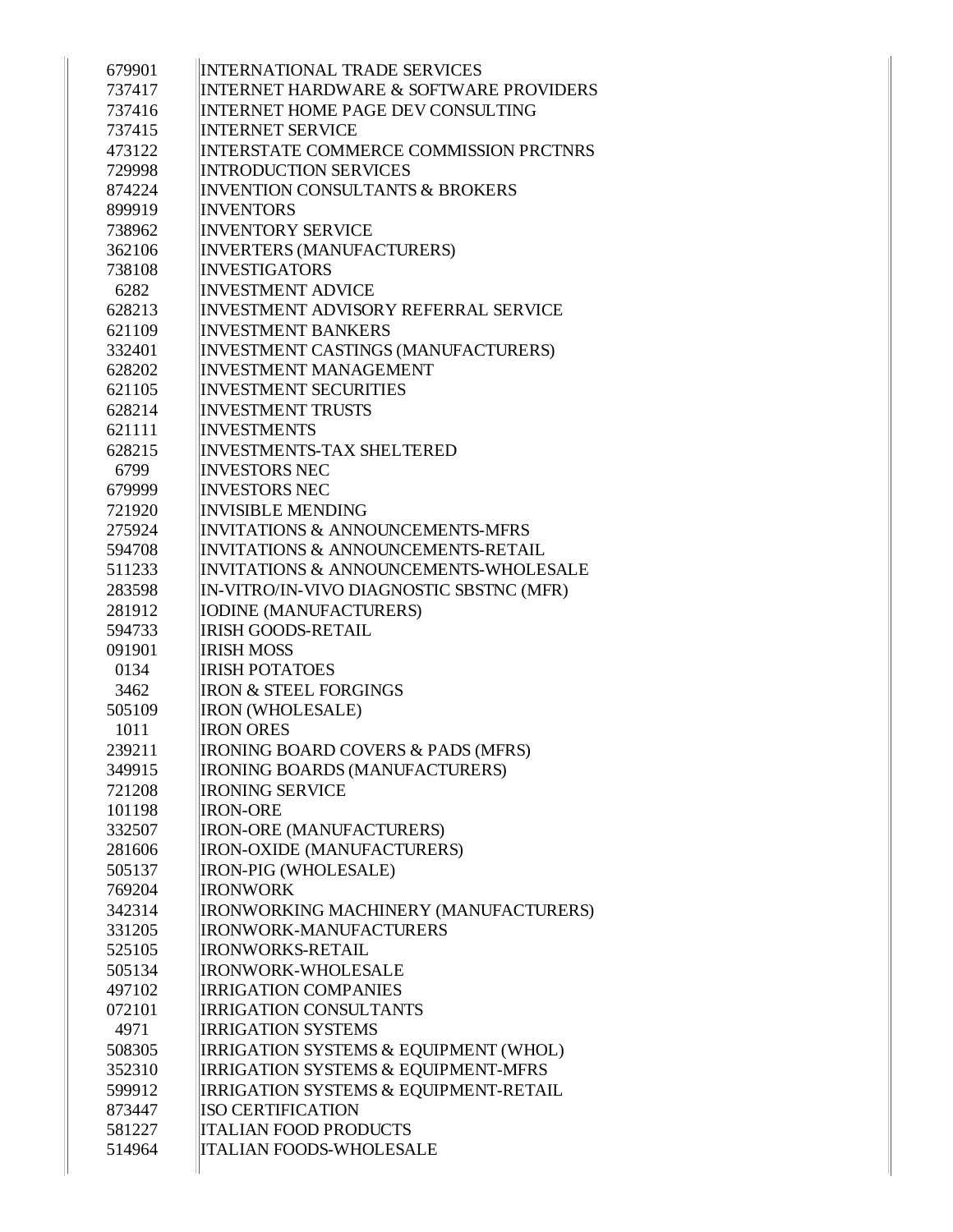| 594703 | <b>IVORY GOODS</b>                       |
|--------|------------------------------------------|
| 232903 | <b>JACKETS-APPAREL-MANUFACTURERS</b>     |
| 275925 | JACKETS-PROMOTIONAL (MANUFACTURERS)      |
| 569930 | <b>JACKETS-RETAIL</b>                    |
| 513620 | JACKETS-WHOLESALE                        |
| 501326 | <b>JACKS (WHOLESALE)</b>                 |
| 769956 | <b>JACKS-REPAIRING</b>                   |
| 594410 | JADE & JADE GOODS                        |
| 794107 | <b>JAI-ALAI FRONTONS</b>                 |
| 507222 | <b>JAIL EQUIPMENT (WHOLESALE)</b>        |
| 521139 | <b>JALOUSIES</b>                         |
| 344204 | <b>JALOUSIES-MANUFACTURERS</b>           |
| 503135 | <b>JALOUSIES-WHOLESALE</b>               |
| 734902 | <b>JANITOR SERVICE</b>                   |
| 358906 | JANITORS EQUIPMENT & SUPPLIES-MFRS       |
| 508724 | JANITORS SUPPLIES (WHOLESALE)            |
| 549919 | <b>JAPANESE FOOD PRODUCTS</b>            |
| 508589 | JARS-GLASS & PLASTIC (WHOLESALE)         |
| 561106 | <b>JEANS</b>                             |
| 232502 | <b>JEANS-MANUFACTURERS</b>               |
| 513621 | <b>JEANS-WHOLESALE</b>                   |
| 394932 | JET DRIVES-MARINE (MANUFACTURERS)        |
| 372403 | JET PROPULSION EQUIPMENT (MANUFACTURERS) |
| 594156 | <b>JET SKI-DEALERS</b>                   |
| 391508 | <b>JEWEL SETTERS</b>                     |
| 355924 | JEWELERS EQUIPMENT & MACHINERY (MFRS)    |
| 3915   | <b>JEWELERS FINDINGS &amp; MATERIALS</b> |
| 391598 | JEWELERS FINDINGS/MTRLS/LAPIDARY (MFRS)  |
| 509403 | JEWELERS SUPPLIES (WHOLESALE)            |
| 391507 | <b>JEWELERS SUPPLIES-MANUFACTURERS</b>   |
| 594409 | <b>JEWELERS-RETAIL</b>                   |
| 509406 | <b>JEWELERS-WHOLESALE</b>                |
| 729983 | <b>JEWELRY APPRAISAL</b>                 |
| 509423 | <b>JEWELRY BROKERS</b>                   |
| 509407 | <b>JEWELRY BUYERS</b>                    |
| 317203 | JEWELRY CASES (MANUFACTURERS)            |
| 509405 | JEWELRY CASTINGS (WHOLESALE)             |
| 509433 | JEWELRY CASTINGS-EQUIP (WHOLESALE)       |
| 391102 | <b>JEWELRY CASTINGS-MANUFACTURERS</b>    |
| 509415 | JEWELRY CONTRACTORS (WHOLESALE)          |
| 396104 | JEWELRY CRAFT SUPPLIES (MANUFACTURERS)   |
| 391504 | <b>JEWELRY CRAFTSMEN</b>                 |
| 594408 | <b>JEWELRY DESIGNERS</b>                 |
| 347909 | JEWELRY ENAMELERS (MANUFACTURERS)        |
| 729980 | <b>JEWELRY ENGRAVERS</b>                 |
| 509409 | JEWELRY FINDINGS (WHOLESALE)             |
| 391103 | JEWELRY MOUNTINGS (MANUFACTURERS)        |
| 347908 | JEWELRY PLATING (MANUFACTURERS)          |
| 391505 | <b>JEWELRY SOLDERING</b>                 |
| 396105 | JEWELRY STAMPING (MANUFACTURERS)         |
| 5944   | <b>JEWELRY STORES</b>                    |
| 5094   | JEWELRY WATCHES & PRECIOUS STONES        |
| 593216 | <b>JEWELRY-BOUGHT</b>                    |
| 594413 | <b>JEWELRY-HAND WROUGHT</b>              |
| 391101 | <b>JEWELRY-MANUFACTURERS</b>             |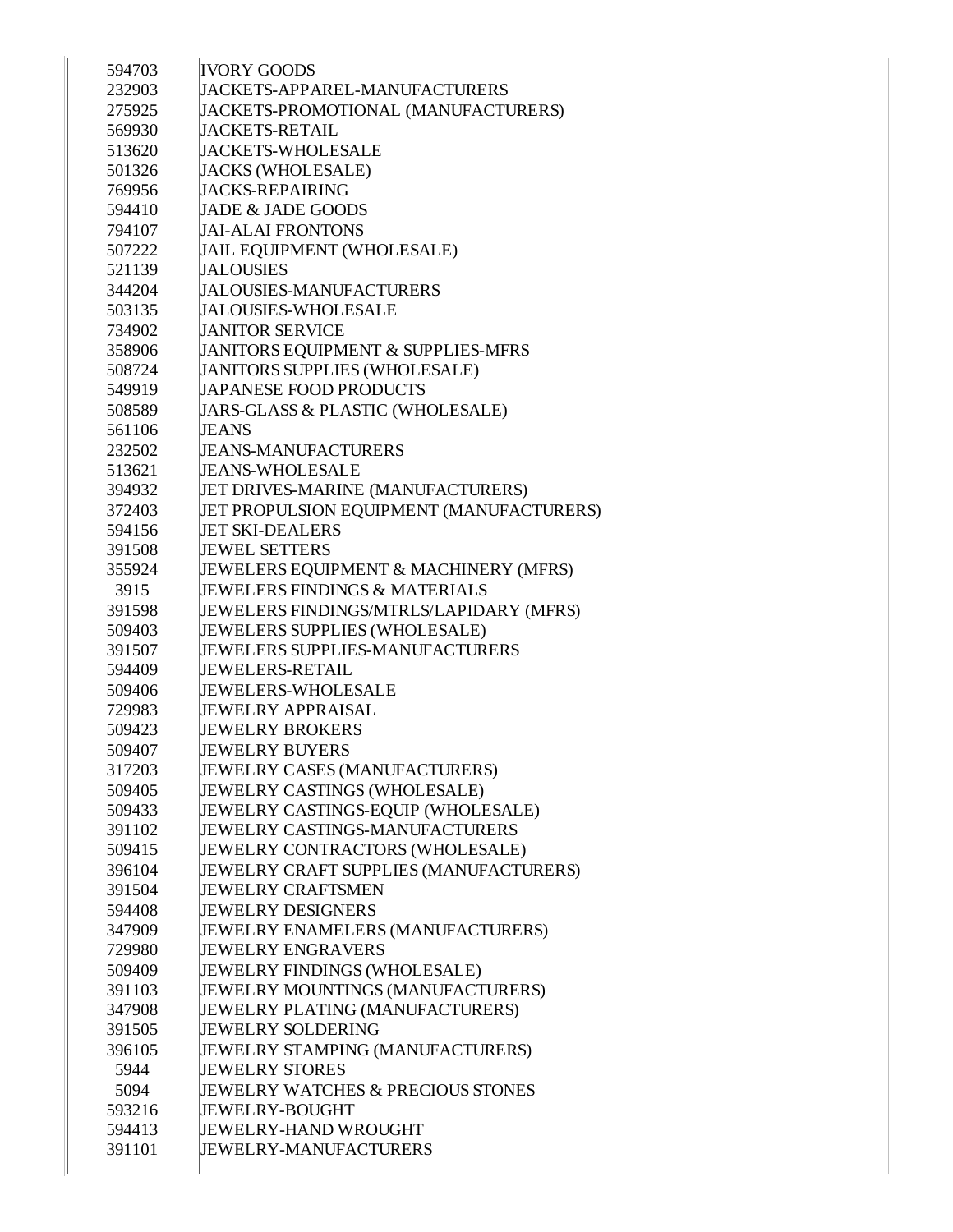| 391108           | JEWELRY-MODEL MAKERS (MANUFACTURERS)                    |
|------------------|---------------------------------------------------------|
| 3911             | <b>JEWELRY-PRECIOUS METAL</b>                           |
| 729962           | <b>JEWELRY-RENTING &amp; LEASING</b>                    |
| 763101           | <b>JEWELRY-REPAIRING</b>                                |
| 509408           | JEWELS-IMITATION STONES (WHOLESALE)                     |
| 581233           | <b>JEWISH FOODS</b>                                     |
| 175112           | <b>JIG SAWING</b>                                       |
| 354406           | <b>JIGS &amp; FIXTURES (MANUFACTURERS)</b>              |
| 508566           | <b>JIGS &amp; FIXTURES-COMPONENTS (WHOLESALE)</b>       |
| 736113           | <b>JOB LISTING SERVICE</b>                              |
| 509936           | JOB LOT MERCHANDISE (WHOLESALE)                         |
| 8331             | JOB TRAINING & VOCATIONAL REHAB SVCS                    |
| 737507           | <b>JOINT RECORDS &amp; FACTUM</b>                       |
| 371423           | JOINTS-BALL (MANUFACTURERS)                             |
| 792912           | <b>JUGGLERS</b>                                         |
| 594153           | <b>JUGGLING EQUIPMENT</b>                               |
| 829955           | <b>JUGGLING INSTRUCTION</b>                             |
| 504614           | <b>JUICE EXTRACTORS (WHOLESALE)</b>                     |
| 203303           | <b>JUICES-MANUFACTURERS</b>                             |
| 543104           | <b>JUICES-RETAIL</b>                                    |
| 8222             | <b>JUNIOR COLLEGES &amp; TECHNICAL INSTITUTES</b>       |
| 822298           | <b>JUNIOR COLLEGES &amp; TECHNICAL INSTITUTES</b>       |
| 593215           | <b>JUNK-DEALERS</b>                                     |
| 921105           | <b>JUSTICE OF THE PEACE</b>                             |
| 513157           | <b>JUTE (WHOLESALE)</b>                                 |
| 836117           | <b>JUVENILE DETENTION CENTERS</b>                       |
| 594534           | <b>KALEIDOSCOPES</b>                                    |
| 1455             | KAOLIN & BALL CLAY                                      |
| 145598           | KAOLIN & BALL CLAY                                      |
| 792913           | <b>KARAOKE</b>                                          |
| 573116           | <b>KARAOKE MACHINES &amp; TAPES</b>                     |
| 799944           | KARATE JUDO JIU-JITSU & KUNG FU INSTR                   |
| 594125           | KARATE JUDO JIU-JITSU & KUNG FU SUPLS                   |
| 509149           | KARTS-MOTORIZED-DISTRIBUTORS                            |
| 379911           | KARTS-MOTORIZED-MANUFACTURERS                           |
| 555122           | <b>KAYAKS</b>                                           |
| 512221           | KELP PRODUCTS-WHOLESALE                                 |
| 519116           | KENNELS EQUIPMENT & SUPPLIES (WHOLESALE)                |
| 554105           | <b>KEROSENE</b>                                         |
| 507521           | KEROSENE HEATERS-SALES & SERVICE (WHOL)                 |
| 517217           | <b>KEROSENE-WHOLESALE</b>                               |
| 344306           | <b>KETTLES (MANUFACTURERS)</b>                          |
| 999910           | <b>KEY CONTROL SYSTEMS</b>                              |
| 317201           | <b>KEY HOLDERS (MANUFACTURERS)</b><br><b>KEY MAKERS</b> |
| 769961           | <b>KEY PUNCHING SERVICES</b>                            |
| 737413<br>769958 | <b>KEYS</b>                                             |
| 342924           | <b>KEYS-MANUFACTURERS</b>                               |
| 519973           | <b>KEYS-WHOLESALE</b>                                   |
| 347113           |                                                         |
| 8092             | KICK PLATES (MANUFACTURERS)<br>KIDNEY DIALYSIS CENTERS  |
| 809298           | KIDNEY DIALYSIS CENTERS                                 |
| 792999           | <b>KIDS</b>                                             |
| 355901           | <b>KILNS (MANUFACTURERS)</b>                            |
| 509220           | KILNS-WHOLESALE                                         |
|                  |                                                         |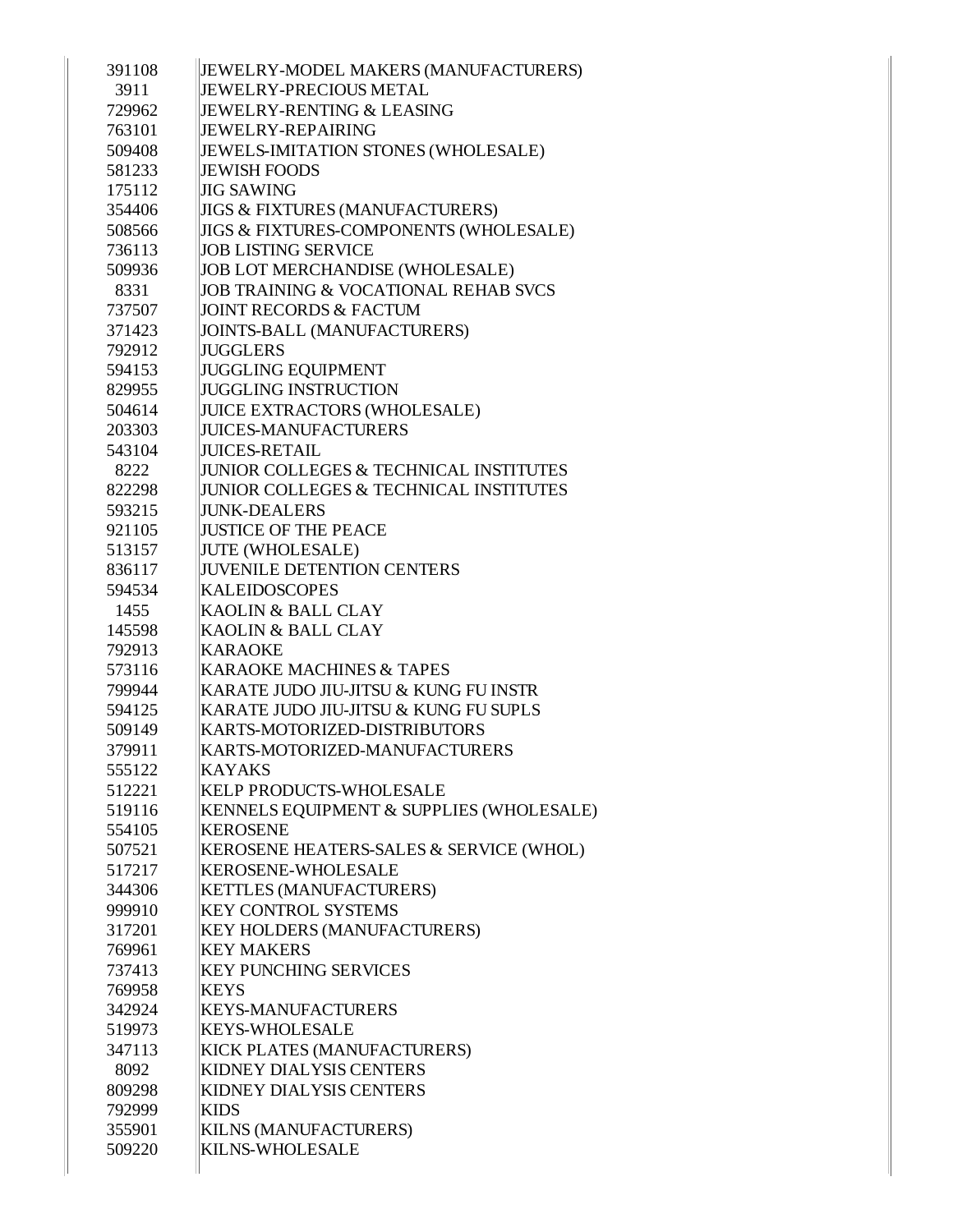| 821104 | <b>KINDERGARTENS</b>                   |
|--------|----------------------------------------|
| 804941 | <b>KINESIOLOGISTS</b>                  |
| 571928 | <b>KITCHEN ACCESSORIES</b>             |
| 571211 | KITCHEN CABINETS & EQUIPMENT-HOUSEHOLD |
| 764107 | KITCHEN CABINETS-REFINISHING           |
| 503118 | KITCHEN CABINETS-WHOLESALE             |
| 504629 | KITCHEN EQUIPMENT-COMMERCIAL (WHOL)    |
| 734933 | KITCHEN EXHAUST SYSTEMS-CLEANED        |
| 507428 | <b>KITCHEN FIXTURES-WHOLESALE</b>      |
| 152117 | KITCHEN REMODELING & PLANNING SVC      |
| 735981 | <b>KITCHEN RENTALS-COMMERCIAL</b>      |
| 346913 | <b>KITCHEN TOOLS-MANUFACTURERS</b>     |
| 571936 | <b>KITCHEN TOOLS-RETAIL</b>            |
| 502337 | KITCHEN TOOLS-WHOLESALE                |
| 394411 | <b>KITES-MANUFACTURERS</b>             |
| 594507 | <b>KITES-RETAIL</b>                    |
| 509214 | <b>KITES-WHOLESALE</b>                 |
| 721206 | <b>KNIT GOODS-BLOCKING SERVICE</b>     |
| 225901 | KNIT GOODS-CONTRACTORS (MANUFACTURERS) |
| 225904 | <b>KNIT GOODS-MANUFACTURERS</b>        |
| 225802 | KNIT GOODS-PROCESSING & DYEING         |
| 721913 | <b>KNIT GOODS-REPAIRING</b>            |
| 563208 | <b>KNIT GOODS-RETAIL</b>               |
| 239602 | KNIT GOODS-TRIMMINGS (MANUFACTURERS)   |
| 513118 | <b>KNIT GOODS-WHOLESALE</b>            |
| 2253   | <b>KNIT OUTERWEAR MILLS</b>            |
| 225398 | <b>KNIT OUTERWEAR MILLS</b>            |
| 2254   | KNIT UNDERWEAR & NIGHTWEAR MILLS       |
| 225498 | KNIT UNDERWEAR & NIGHTWEAR MILLS       |
| 225801 | KNITTED FABRICS (MANUFACTURERS)        |
| 829928 | <b>KNITTING INSTRUCTION</b>            |
| 508493 | KNITTING MACHINES (WHOLESALE)          |
| 2259   | <b>KNITTING MILLS NEC</b>              |
| 225998 | <b>KNITTING MILLS NEC</b>              |
| 594907 | <b>KNITTING SUPPLIES</b>               |
| 342301 | KNIVES-MACHINE (MANUFACTURERS)         |
| 525109 | <b>KNOBS</b>                           |
| 549923 | <b>KOREAN FOODS</b>                    |
| 514113 | KOSHER FOOD PRODUCTS-WHOLESALE         |
| 549912 | <b>KOSHER FOODS</b>                    |
| 267204 | LABEL FINISHING (MANUFACTURERS)        |
| 267205 | LABEL STOCK-ADHESIVE (MANUFACTURERS)   |
| 738963 | <b>LABELING</b>                        |
| 508474 | LABELING EQUIPMENT (WHOLESALE)         |
| 356501 | LABELING EQUIPMENT-MANUFACTURERS       |
| 275910 | LABELS (MANUFACTURERS)                 |
| 513121 | LABELS-FABRIC (WHOLESALE)              |
| 267201 | LABELS-PAPER (MANUFACTURERS)           |
| 511221 | LABELS-PAPER-WHOLESALE                 |
| 275912 | LABELS-PLASTIC METAL FOIL & ETC (MFRS) |
| 511235 | LABELS-PLASTIC METAL FOIL & ETC-WHOL   |
| 224111 | LABELS-WOVEN (MANUFACTURERS)           |
| 736108 | <b>LABOR CONTRACTORS</b>               |
| 863101 | <b>LABOR ORGANIZATIONS</b>             |
| 874204 | <b>LABOR RELATION CONSULTANTS</b>      |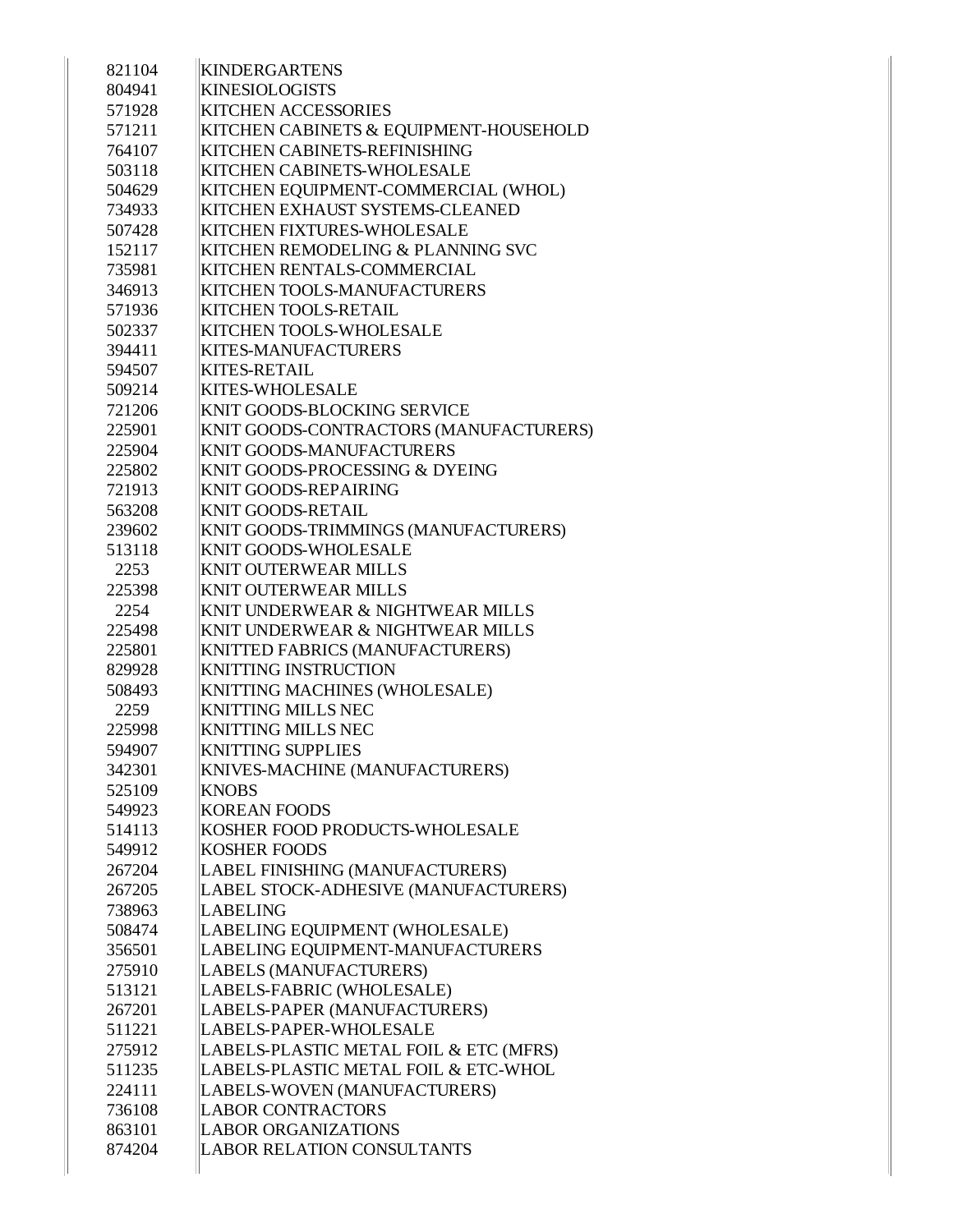| 8631   | LABOR UNIONS & SIMILAR ORGANIZATIONS               |
|--------|----------------------------------------------------|
| 873104 | <b>LABORATORIES</b>                                |
| 873122 | LABORATORIES-AGRICULTURAL                          |
| 873414 | LABORATORIES-ANALYTICAL                            |
| 873124 | LABORATORIES-BIOCHEMICAL                           |
| 807107 | LABORATORIES-BIOLOGICAL                            |
| 807104 | LABORATORIES-CLINICAL                              |
| 873433 | LABORATORIES-DAIRY                                 |
| 807201 | LABORATORIES-DENTAL                                |
| 873432 | <b>LABORATORIES-GRAIN TESTING</b>                  |
| 873123 | LABORATORIES-MARINE BIOLOGICAL                     |
| 807101 | LABORATORIES-MEDICAL                               |
| 873424 | LABORATORIES-METALLURGICAL                         |
| 807106 | LABORATORIES-PATHOLOGICAL                          |
| 873425 | LABORATORIES-PETROLEUM                             |
| 283407 | LABORATORIES-PHARMACEUTICAL (MFRS)                 |
| 873134 | LABORATORIES-PSYCHOLOGICAL                         |
| 873101 | LABORATORIES-RESEARCH & DEVELOPMENT                |
| 873402 | <b>LABORATORIES-TESTING</b>                        |
| 873411 | LABORATORIES-VETERINARY                            |
| 3826   | LABORATORY ANALYTICAL INSTRUMENTS                  |
| 382698 | LABORATORY ANALYTICAL INSTRUMENTS (MFRS)           |
| 3821   | LABORATORY APPARATUS & FURNITURE                   |
| 504906 | LABORATORY EQUIPMENT & SUPPLIES (WHOL)             |
| 382101 | LABORATORY EQUIPMENT & SUPPLIES-MFRS               |
| 382103 | LABORATORY FURNITURE (MANUFACTURERS)               |
| 874257 | LABORATORY SET-UP CONSULTANTS                      |
| 2258   | LACE & WARP KNIT FABRIC MILLS                      |
| 225898 | LACE & WARP KNIT FABRIC MILLS                      |
| 239507 | <b>LACE CUTTING</b>                                |
| 599975 | <b>LACES</b>                                       |
| 224103 | <b>LACES-MANUFACTURERS</b>                         |
| 513132 | <b>LACES-WHOLESALE</b>                             |
| 285111 | LACQUER THINNERS (MANUFACTURERS)                   |
| 523114 | <b>LACQUERS</b>                                    |
| 285102 | LACQUERS-MANUFACTURERS                             |
| 832205 | <b>LACTATION COUNSELING</b>                        |
| 508422 | LADDERS (WHOLESALE)                                |
| 249921 | <b>LADDERS-MANUFACTURERS</b>                       |
| 735932 | <b>LADDERS-RENTING</b>                             |
| 233503 | LADIES READY TO WEAR-MANUFACTURERS                 |
| 571970 | <b>LADLES</b>                                      |
| 495905 | LAKE & BEACH CLEANING & IMPROVEMENT                |
| 179952 | LAKE & POND CONSTRUCTION & MAINTENANCE             |
| 873113 | <b>LAKE MANAGEMENT SERVICES</b>                    |
| 653136 | <b>LAKESHORE MANAGEMENT</b>                        |
| 3083   | <b>LAMINATED PLASTICS PLATE &amp; SHEET SHAPES</b> |
| 308398 | LAMINATED PLSTCS-PLATE SHT/PROFILE (MFR)           |
| 505124 | LAMINATED STRUCTURAL PRODUCTS (WHOL)               |
| 243503 | LAMINATED WOOD (MANUFACTURERS)                     |
| 508486 | LAMINATING EQUIPMENT & SUPPLIES (WHOL)             |
| 339902 | LAMINATIONS-MOTOR & TRANSFORMER (MFRS)             |
| 738965 | <b>LAMINATIONS-PLASTIC PAPER ETC</b>               |
| 308302 | LAMINATIONS-PLASTIC PAPER ETC-MFRS                 |
| 516205 | LAMINATIONS-PLASTIC PAPER ETC-WHOLESALE            |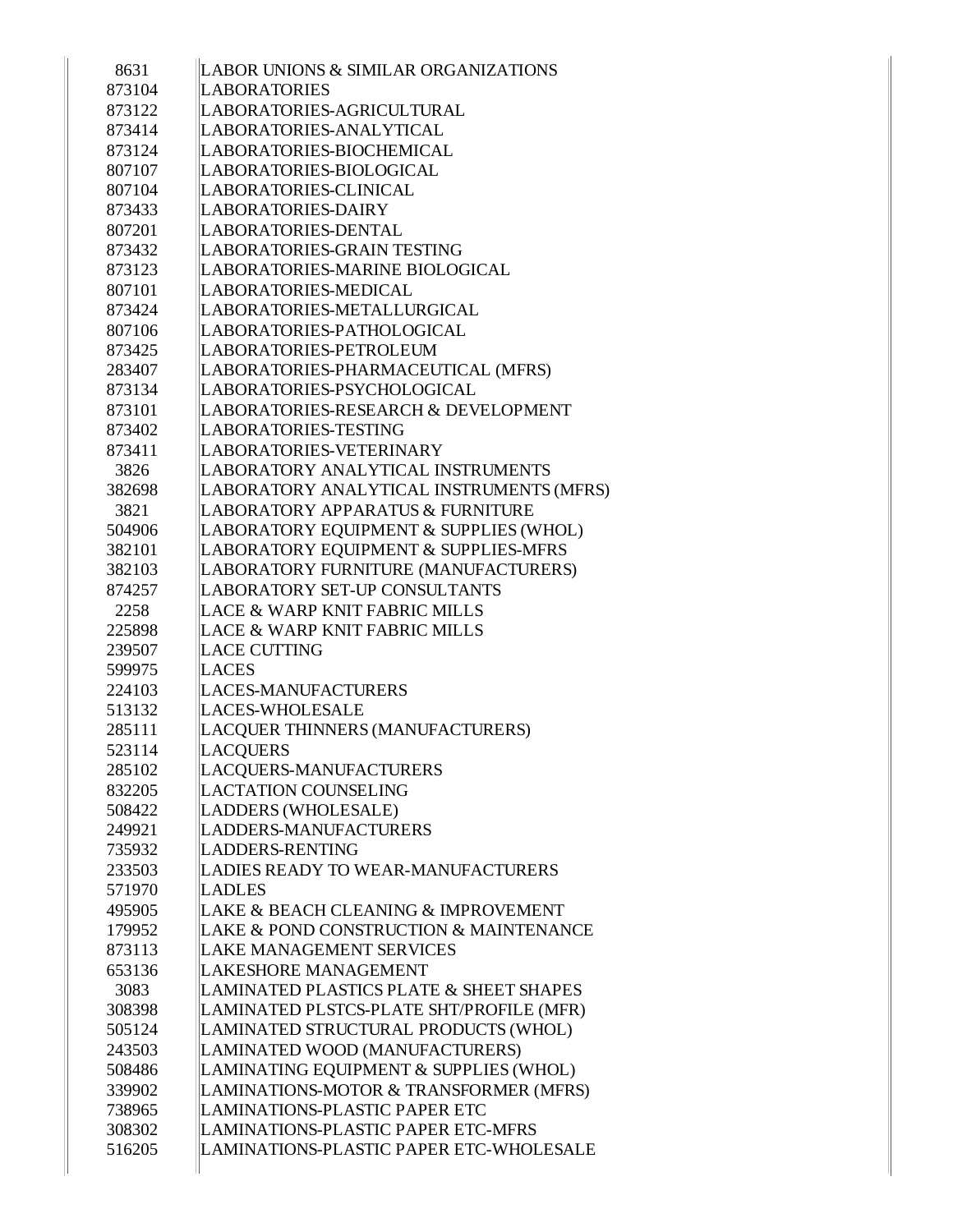| 364807 | LAMP BULB HOLDERS (MANUFACTURERS)       |
|--------|-----------------------------------------|
| 506385 | LAMP BULBS (WHOLESALE)                  |
| 364101 | <b>LAMP BULBS-MANUFACTURERS</b>         |
| 571948 | <b>LAMP SHADE COVERS</b>                |
| 571939 | <b>LAMP SHADE FRAMES &amp; SUPPLIES</b> |
| 721707 | LAMP SHADES-CLEANING & REPAIRING        |
| 399946 | <b>LAMP SHADES-MANUFACTURERS</b>        |
| 502324 | <b>LAMP SHADES-WHOLESALE</b>            |
| 281603 | LAMP-BLACK (MANUFACTURERS)              |
| 571927 | <b>LAMPS &amp; LAMP SHADES-RETAIL</b>   |
| 735951 | LAMPS-HEALTH                            |
| 571947 | LAMPS-INCANDESCENT                      |
| 364503 | LAMPS-MANUFACTURERS                     |
| 762913 | LAMPS-MOUNTING & REPAIRING              |
| 322904 | LAMPS-SUPPLIES & PARTS (MANUFACTURERS)  |
| 506378 | LAMPS-SUPPLIES & PARTS-WHOLESALE        |
| 502316 | <b>LAMPS-WHOLESALE</b>                  |
| 179407 | LAND CLEARING & LEVELING                |
| 655201 | <b>LAND COMPANIES</b>                   |
| 871312 | <b>LAND CONSULTANTS</b>                 |
| 654104 | <b>LAND CONTRACTS</b>                   |
| 9512   | LAND MINERAL & WILDLIFE CONSERVATION    |
| 078102 | <b>LAND PLANNING SERVICES</b>           |
| 162934 | <b>LAND RECLAMATION</b>                 |
| 6552   | LAND SUBDIVIDERS & DEVELOPERS           |
| 179401 | <b>LANDFILL DEMOLITION</b>              |
| 495303 | LANDFILLS-SANITARY                      |
| 495312 | LANDFILLS-SOLID WASTE                   |
| 653142 | LANDLORD & TENANT OFFICERS              |
| 732204 | LANDLORDS SERVICE BUREAUS               |
| 594160 | <b>LANDSAILERS &amp; ACCESSORIES</b>    |
| 874883 | LANDSCAPE APPRAISING & CONSULTING       |
| 078204 | LANDSCAPE CONTRACTORS                   |
| 0781   | LANDSCAPE COUNSELING & PLANNING         |
| 078103 | <b>LANDSCAPE DESIGNERS</b>              |
| 078106 | <b>LANDSCAPE FORESTERS</b>              |
| 173109 | <b>LANDSCAPE LIGHTING</b>               |
| 078302 | LANDSCAPE NURSERYMEN                    |
| 526106 | LANDSCAPING EQUIPMENT & SUPPLIES        |
| 352404 | LANDSCAPING EQUIPMENT & SUPPLIES-MFRS   |
| 508325 | LANDSCAPING EQUIPMENT & SUPPLIES-WHOL   |
| 829912 | <b>LANGUAGE SCHOOLS</b>                 |
| 829932 | LANGUAGE TRAINING AIDS                  |
| 283409 | LANOLIN (MANUFACTURERS)                 |
| 571949 | <b>LANTERNS</b>                         |
| 391501 | <b>LAPIDARIES</b>                       |
| 508521 | LAPIDARY EQUIPMENT & SUPPLIES (WHOL)    |
| 354115 | LAPPING                                 |
| 504501 | LASER PRINTERS (WHOLESALE)              |
| 804957 | <b>LASER THERAPY CLINICS</b>            |
| 874890 | LASERS & ELECTRO OPTICS CONSULTANTS     |
| 504908 | LASERS (WHOLESALE)                      |
| 873125 | LASERS-COMMUNICATION RESEARCH & DEV     |
| 506383 | LASERS-EQUIPMENT & SERVICE (WHOLESALE)  |
| 384502 | LASERS-MEDICAL-MANUFACTURERS            |
|        |                                         |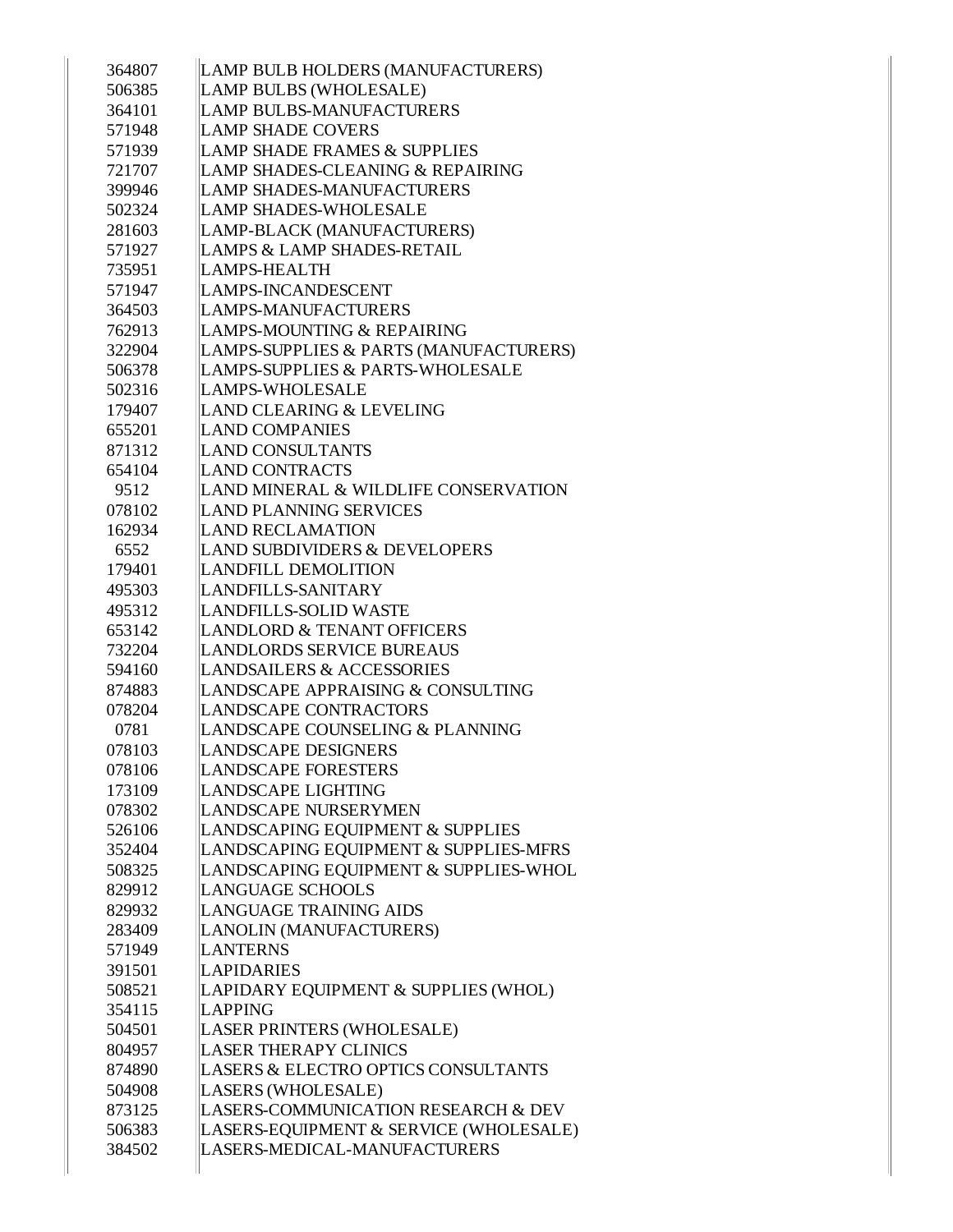| 306921           | LATEX LIQUID (MANUFACTURERS)                                                |
|------------------|-----------------------------------------------------------------------------|
| 306903           | LATEX PRODUCTS (MANUFACTURERS)                                              |
| 503110           | LATH (WHOLESALE)                                                            |
| 354516           | LATHE ATTACHMENTS (MANUFACTURERS)                                           |
| 174204           | <b>LATHING CONTRACTORS</b>                                                  |
| 503145           | LATH-MTL PLASTER COMPOSITION/ETC (WHOL)                                     |
| 594724           | <b>LAUHALA PRODUCTS</b>                                                     |
| 721101           | <b>LAUNDRIES</b>                                                            |
| 721203           | LAUNDRIES-DRY CLEANERS-AGENTS                                               |
| 721804           | LAUNDRIES-INDUSTRIAL & COMMERCIAL                                           |
| 721501           | LAUNDRIES-SELF SERVICE                                                      |
| 7219             | LAUNDRY & GARMENT SERVICES NEC                                              |
| 721999           | LAUNDRY & GARMENT SERVICES NEC                                              |
| 874865           | LAUNDRY CONSULTANTS                                                         |
| 508757           | LAUNDRY EQUIP-COML-COIN OPERATED (WHOL)                                     |
| 508726           | LAUNDRY EQUIPMENT (WHOLESALE)                                               |
| 762916           | LAUNDRY EQUIPMENT-REPAIRING                                                 |
| 508728           | LAUNDRY SUPPLIES (WHOLESALE)                                                |
| 594203           | <b>LAW BOOKS</b>                                                            |
| 275204           | <b>LAW BRIEF PRINTERS</b>                                                   |
| 811117           | LAW CITATION RETRIEVAL SERVICE                                              |
| 738118           | LAW ENFORCEMENT CONSULTANTS                                                 |
| 822103           | <b>LAW SCHOOLS</b>                                                          |
| 526101           | LAWN & GARDEN EQUIP & SUPPLIES-RETAIL                                       |
| 508313           | LAWN & GARDEN EQUIPMENT & SUPLS-WHOL                                        |
| 352403           | LAWN & GARDEN EQUIPMENT & SUPPLIES-MFRS                                     |
| 735903           | LAWN & GARDEN EQUIPMENT-RENTING                                             |
| 571222           | LAWN & GARDEN FURNISHINGS                                                   |
| 352409           | LAWN & GARDEN OUTDOOR POWER EQUIP (MFRS)                                    |
| 0782             | <b>LAWN &amp; GARDEN SERVICES</b>                                           |
| 3524             | LAWN & GARDEN TRACTORS/HOME LAWN EQUIP                                      |
| 078206           | LAWN & GROUNDS MAINTENANCE                                                  |
| 078104           | <b>LAWN CONSULTANTS</b>                                                     |
| 526109           | <b>LAWN MOWERS</b>                                                          |
| 352405           | LAWN MOWERS-MANUFACTURERS                                                   |
| 526107           | <b>LAWN MOWERS-PARTS &amp; SUPPLIES</b>                                     |
| 769957           | LAWN MOWERS-SHARPENING & REPAIRING                                          |
| 526113           | <b>LAWN MOWERS-USED</b>                                                     |
| 508323           | <b>LAWN MOWERS-WHOLESALE</b>                                                |
| 078209           | <b>LAWN SPRAYING</b>                                                        |
| 352407           | LAWN SWEEPERS-MANUFACTURERS                                                 |
| 508326           | <b>LAWN SWEEPERS-WHOLESALE</b>                                              |
| 352498           | LAWN/GRDN TRACTORS/HOME LAWN EQPT (MFRS)<br><b>LAWYERS BAR ASSOCIATIONS</b> |
| 862102<br>738964 | LAYOUTS-OFFICE FACTORY & ETC                                                |
| 1031             | <b>LEAD &amp; ZINC ORES</b>                                                 |
| 103198           | <b>LEAD &amp; ZINC ORES</b>                                                 |
| 505112           | LEAD (WHOLESALE)                                                            |
| 339803           | LEAD BURNING (MANUFACTURERS)                                                |
| 824923           | LEAD PAINT DETECTION & REMOVAL SCHOOLS                                      |
| 738956           | <b>LEAD PAINT DETECTION SERVICE</b>                                         |
| 3952             | LEAD PENCILS CRAYONS/ARTISTS MATERIALS                                      |
| 395298           | LEAD PENCILS CRAYONS/ARTISTS MTRL (MFRS)                                    |
| 335601           | LEAD PRODUCTS (MANUFACTURERS)                                               |
| 179948           | LEAD REMOVAL & ABATEMENT                                                    |
|                  |                                                                             |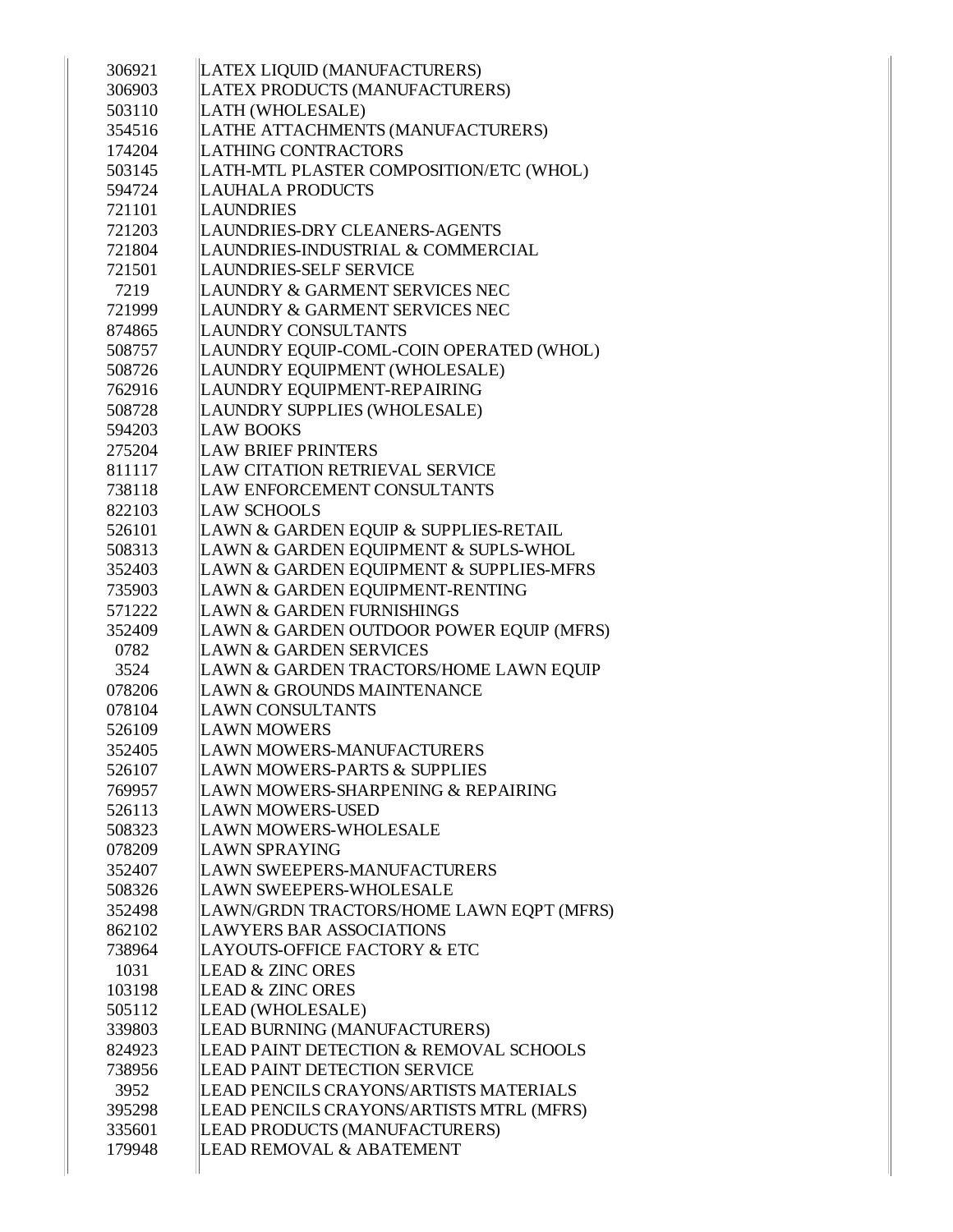| 507422 | LEAK DETECTING INSTRUMENTS (WHOLESALE)   |
|--------|------------------------------------------|
| 171133 | LEAK DETECTING SERVICE                   |
| 832249 | LEARNING DISABILITY COUNSELING           |
| 735933 | LEASING SERVICE                          |
| 2386   | LEATHER & SHEEP-LINED CLOTHING           |
| 238698 | LEATHER & SHEEP-LINED CLOTHING (MFRS)    |
| 519913 | LEATHER (WHOLESALE)                      |
| 238601 | LEATHER APPAREL-MANUFACTURERS            |
| 519911 | LEATHER APPAREL-WHOLESALE                |
| 769960 | <b>LEATHER CLEANING</b>                  |
| 561107 | LEATHER CLOTHING-RETAIL                  |
| 594527 | <b>LEATHER CRAFT SUPPLIES</b>            |
| 508727 | LEATHER FINDINGS (WHOLESALE)             |
| 284301 | <b>LEATHER FINISHERS</b>                 |
| 3151   | <b>LEATHER GLOVES &amp; MITTENS</b>      |
|        |                                          |
| 315198 | LEATHER GLOVES & MITTENS (MFRS)          |
| 519915 | LEATHER GOODS & CLOTHES-WHOLESALE        |
| 317205 | LEATHER GOODS MFRS' SUPPLIES-MFRS        |
| 3199   | <b>LEATHER GOODS NEC</b>                 |
| 319998 | LEATHER GOODS NEC (MANUFACTURERS)        |
| 569952 | <b>LEATHER GOODS-CUSTOM MADE</b>         |
| 594803 | <b>LEATHER GOODS-DEALERS</b>             |
| 317202 | LEATHER GOODS-MANUFACTURERS              |
| 508549 | LEATHER GOODS-MANUFACTURERS SUPLS (WHOL) |
| 769959 | LEATHER GOODS-REPAIRING                  |
| 311106 | LEATHER GOODS-TRIMMINGS (MANUFACTURERS)  |
| 3111   | LEATHER TANNING & FINISHING              |
| 229502 | LEATHER-ARTIFICIAL (MANUFACTURERS)       |
| 311104 | LEATHER-MANUFACTURERS                    |
| 311107 | LEATHER-PRINTING & DECORATING (MFRS)     |
| 313103 | LEATHER-SCRAP (MANUFACTURERS)            |
| 313104 | LEATHER-SOLE (MANUFACTURERS)             |
| 311198 | LEATHER-TANNING & FINISHING (MFRS)       |
| 313102 | LEATHER-UPPER (MANUFACTURERS)            |
| 355914 | LEATHER-WORKING MACHINERY (MFRS)         |
| 207501 | LECITHIN (MANUFACTURERS)                 |
| 502132 | LECTERNS (WHOLESALE)                     |
| 738906 | LECTURE & SEMINAR BUREAUS                |
| 811114 | <b>LEGAL CLINICS</b>                     |
| 9222   | <b>LEGAL COUNSEL &amp; PROSECUTION</b>   |
| 511204 | LEGAL FORMS (WHOLESALE)                  |
| 276105 | LEGAL FORMS-MANUFACTURERS                |
|        | <b>LEGAL GRAPHICS</b>                    |
| 733613 |                                          |
| 811118 | <b>LEGAL MARKETING</b>                   |
| 811115 | <b>LEGAL RESEARCH</b>                    |
| 811113 | <b>LEGAL SERVICE PLANS</b>               |
| 8111   | <b>LEGAL SERVICES</b>                    |
| 811198 | <b>LEGAL SERVICES</b>                    |
| 874839 | LEGISLATIVE ANALYSTS & CONSULTANTS       |
| 912109 | <b>LEGISLATIVE ASSEMBLIES</b>            |
| 9121   | <b>LEGISLATIVE BODIES</b>                |
| 865102 | <b>LEGISLATIVE RESEARCH</b>              |
| 504805 | LENS COATING (WHOLESALE)                 |
| 382702 | LENSES-MANUFACTURERS                     |
| 504809 | LENSES-WHOLESALE                         |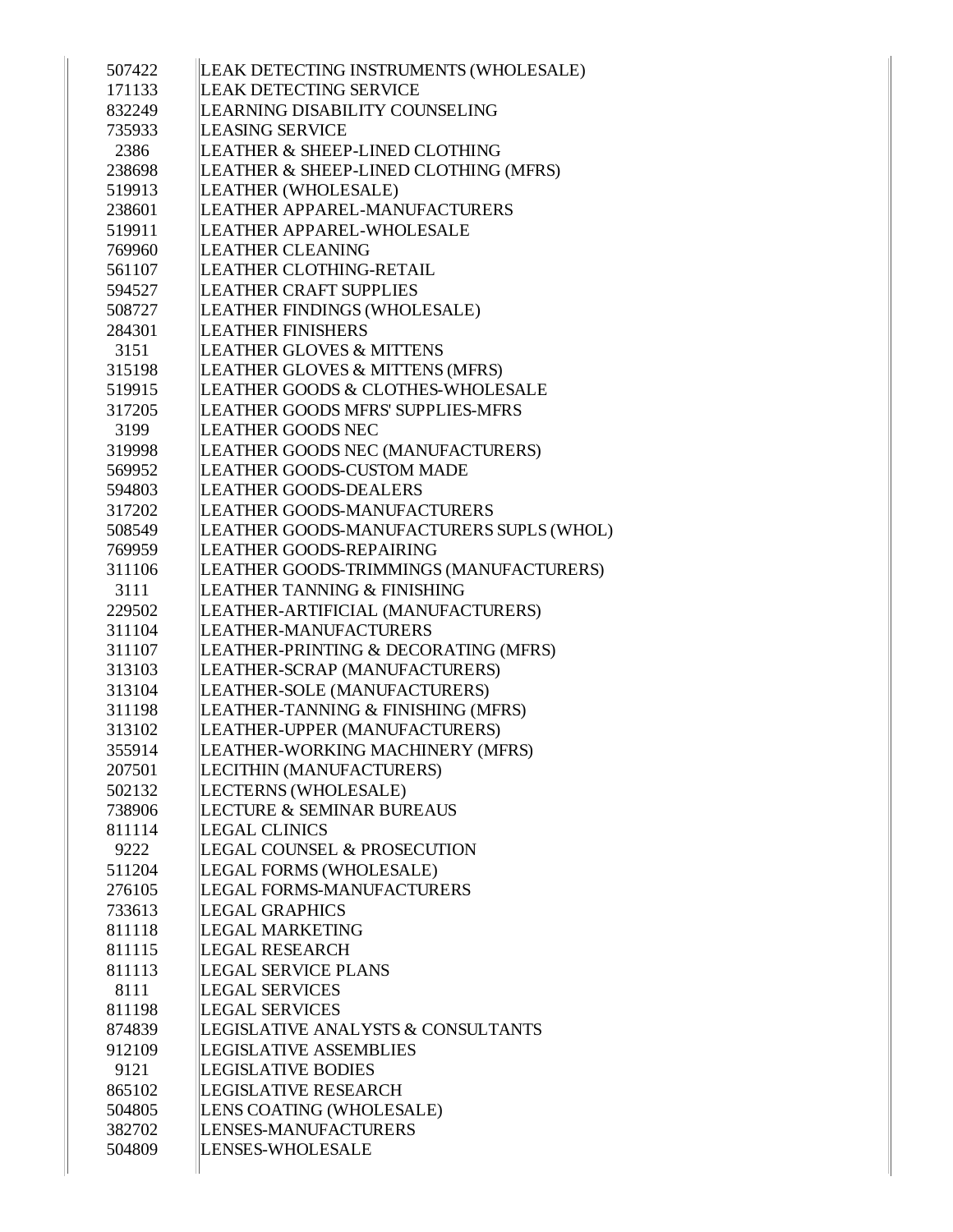| LESSORS OF RAILROAD PROPERTY<br>651798<br>LESSORS OF REAL PROPERTY NEC<br>6519<br>651999<br>LESSORS OF REAL PROPERTY NEC<br><b>LETTER SHOP SERVICE</b><br>733108<br>LETTER WRITING SERVICE<br>733812<br>LETTERING MACHINES (MANUFACTURERS)<br>279602<br><b>LETTERS OF CREDIT</b><br>602104<br>LETTERS-SIGN-MANUFACTURERS<br>399304<br>504911<br>LEVELS (WHOLESALE)<br>8231<br><b>LIBRARIES</b><br>LIBRARIES-CIRCULATING & RENTAL<br>823107<br>LIBRARIES-INSTITUTIONAL<br>823109<br><b>LIBRARIES-PUBLIC</b><br>823106<br><b>LIBRARY CONSULTANTS</b><br>874240<br>LIBRARY EQUIPMENT & SUPPLIES (WHOLESALE)<br>502109<br><b>LIBRARY NETWORKS</b><br>823105<br>LIBRARY RESEARCH & SERVICE<br>823108<br>LIBRARY SUPPORT SERVICES<br>874231<br>LICENSE PLATE FRAMES-MANUFACTURERS<br>346914 |  |
|---------------------------------------------------------------------------------------------------------------------------------------------------------------------------------------------------------------------------------------------------------------------------------------------------------------------------------------------------------------------------------------------------------------------------------------------------------------------------------------------------------------------------------------------------------------------------------------------------------------------------------------------------------------------------------------------------------------------------------------------------------------------------------------|--|
|                                                                                                                                                                                                                                                                                                                                                                                                                                                                                                                                                                                                                                                                                                                                                                                       |  |
|                                                                                                                                                                                                                                                                                                                                                                                                                                                                                                                                                                                                                                                                                                                                                                                       |  |
|                                                                                                                                                                                                                                                                                                                                                                                                                                                                                                                                                                                                                                                                                                                                                                                       |  |
|                                                                                                                                                                                                                                                                                                                                                                                                                                                                                                                                                                                                                                                                                                                                                                                       |  |
|                                                                                                                                                                                                                                                                                                                                                                                                                                                                                                                                                                                                                                                                                                                                                                                       |  |
|                                                                                                                                                                                                                                                                                                                                                                                                                                                                                                                                                                                                                                                                                                                                                                                       |  |
|                                                                                                                                                                                                                                                                                                                                                                                                                                                                                                                                                                                                                                                                                                                                                                                       |  |
|                                                                                                                                                                                                                                                                                                                                                                                                                                                                                                                                                                                                                                                                                                                                                                                       |  |
|                                                                                                                                                                                                                                                                                                                                                                                                                                                                                                                                                                                                                                                                                                                                                                                       |  |
|                                                                                                                                                                                                                                                                                                                                                                                                                                                                                                                                                                                                                                                                                                                                                                                       |  |
|                                                                                                                                                                                                                                                                                                                                                                                                                                                                                                                                                                                                                                                                                                                                                                                       |  |
|                                                                                                                                                                                                                                                                                                                                                                                                                                                                                                                                                                                                                                                                                                                                                                                       |  |
|                                                                                                                                                                                                                                                                                                                                                                                                                                                                                                                                                                                                                                                                                                                                                                                       |  |
|                                                                                                                                                                                                                                                                                                                                                                                                                                                                                                                                                                                                                                                                                                                                                                                       |  |
|                                                                                                                                                                                                                                                                                                                                                                                                                                                                                                                                                                                                                                                                                                                                                                                       |  |
|                                                                                                                                                                                                                                                                                                                                                                                                                                                                                                                                                                                                                                                                                                                                                                                       |  |
|                                                                                                                                                                                                                                                                                                                                                                                                                                                                                                                                                                                                                                                                                                                                                                                       |  |
|                                                                                                                                                                                                                                                                                                                                                                                                                                                                                                                                                                                                                                                                                                                                                                                       |  |
|                                                                                                                                                                                                                                                                                                                                                                                                                                                                                                                                                                                                                                                                                                                                                                                       |  |
| LICENSE PLATE FRAMES-WHOLESALE<br>501350                                                                                                                                                                                                                                                                                                                                                                                                                                                                                                                                                                                                                                                                                                                                              |  |
| <b>LICENSE SERVICES</b><br>738911                                                                                                                                                                                                                                                                                                                                                                                                                                                                                                                                                                                                                                                                                                                                                     |  |
| <b>LICENSED COUNSELORS</b><br>832204                                                                                                                                                                                                                                                                                                                                                                                                                                                                                                                                                                                                                                                                                                                                                  |  |
| LICORICE (MANUFACTURERS)<br>206402                                                                                                                                                                                                                                                                                                                                                                                                                                                                                                                                                                                                                                                                                                                                                    |  |
| LIE DETECTION EQUIPMENT-DISTRIBUTORS<br>504912                                                                                                                                                                                                                                                                                                                                                                                                                                                                                                                                                                                                                                                                                                                                        |  |
| LIE DETECTION EQUIPMENT-MANUFACTURERS<br>382910                                                                                                                                                                                                                                                                                                                                                                                                                                                                                                                                                                                                                                                                                                                                       |  |
| LIEN PROCESSING SERVICE<br>811116                                                                                                                                                                                                                                                                                                                                                                                                                                                                                                                                                                                                                                                                                                                                                     |  |
| <b>LIFE CARE COMMUNITIES</b><br>805913                                                                                                                                                                                                                                                                                                                                                                                                                                                                                                                                                                                                                                                                                                                                                |  |
| <b>LIFE INSURANCE</b><br>6311                                                                                                                                                                                                                                                                                                                                                                                                                                                                                                                                                                                                                                                                                                                                                         |  |
| LIFE INSURANCE (UNDERWRITERS)<br>631198                                                                                                                                                                                                                                                                                                                                                                                                                                                                                                                                                                                                                                                                                                                                               |  |
| 555115<br><b>LIFE PRESERVERS</b>                                                                                                                                                                                                                                                                                                                                                                                                                                                                                                                                                                                                                                                                                                                                                      |  |
| LIFE PRESERVERS-MANUFACTURERS<br>306922                                                                                                                                                                                                                                                                                                                                                                                                                                                                                                                                                                                                                                                                                                                                               |  |
| LIFE RAFT INFLATION EQUIPMENT<br>555118                                                                                                                                                                                                                                                                                                                                                                                                                                                                                                                                                                                                                                                                                                                                               |  |
| LIFE RAFTS & FLOATS-MANUFACTURERS<br>306923                                                                                                                                                                                                                                                                                                                                                                                                                                                                                                                                                                                                                                                                                                                                           |  |
| LIFTS (WHOLESALE)<br>508403                                                                                                                                                                                                                                                                                                                                                                                                                                                                                                                                                                                                                                                                                                                                                           |  |
| LIFTS-MANNED<br>179987                                                                                                                                                                                                                                                                                                                                                                                                                                                                                                                                                                                                                                                                                                                                                                |  |
| LIGHT BULBS & TUBES (WHOLESALE)<br>506318                                                                                                                                                                                                                                                                                                                                                                                                                                                                                                                                                                                                                                                                                                                                             |  |
| LIGHT CURTAINS (WHOLESALE)<br>506390                                                                                                                                                                                                                                                                                                                                                                                                                                                                                                                                                                                                                                                                                                                                                  |  |
| <b>LIGHTERAGE</b><br>449106                                                                                                                                                                                                                                                                                                                                                                                                                                                                                                                                                                                                                                                                                                                                                           |  |
| 399947<br>LIGHTERS-MANUFACTURERS                                                                                                                                                                                                                                                                                                                                                                                                                                                                                                                                                                                                                                                                                                                                                      |  |
| 519974<br><b>LIGHTERS-WHOLESALE</b>                                                                                                                                                                                                                                                                                                                                                                                                                                                                                                                                                                                                                                                                                                                                                   |  |
| 571979<br>LIGHTING                                                                                                                                                                                                                                                                                                                                                                                                                                                                                                                                                                                                                                                                                                                                                                    |  |
| LIGHTING CONSULTANTS<br>874801                                                                                                                                                                                                                                                                                                                                                                                                                                                                                                                                                                                                                                                                                                                                                        |  |
| <b>LIGHTING ENGINEERS</b><br>871146                                                                                                                                                                                                                                                                                                                                                                                                                                                                                                                                                                                                                                                                                                                                                   |  |
| LIGHTING EQUIPMENT NEC<br>3648                                                                                                                                                                                                                                                                                                                                                                                                                                                                                                                                                                                                                                                                                                                                                        |  |
| LIGHTING EQUIPMENT NEC (MANUFACTURERS)<br>364898                                                                                                                                                                                                                                                                                                                                                                                                                                                                                                                                                                                                                                                                                                                                      |  |
| LIGHTING EQUIPMENT-EMERGENCY (WHOLESALE)<br>506320                                                                                                                                                                                                                                                                                                                                                                                                                                                                                                                                                                                                                                                                                                                                    |  |
| LIGHTING EQUIPMENT-MANUFACTURERS<br>364501                                                                                                                                                                                                                                                                                                                                                                                                                                                                                                                                                                                                                                                                                                                                            |  |
| LIGHTING FIXTURES-FLUORESCENT<br>571950                                                                                                                                                                                                                                                                                                                                                                                                                                                                                                                                                                                                                                                                                                                                               |  |
| LIGHTING FIXTURES-MANUFACTURERS<br>364504                                                                                                                                                                                                                                                                                                                                                                                                                                                                                                                                                                                                                                                                                                                                             |  |
| LIGHTING FIXTURES-REPAIRING & MNTNC<br>762915                                                                                                                                                                                                                                                                                                                                                                                                                                                                                                                                                                                                                                                                                                                                         |  |
| 571926<br>LIGHTING FIXTURES-RETAIL                                                                                                                                                                                                                                                                                                                                                                                                                                                                                                                                                                                                                                                                                                                                                    |  |
| LIGHTING FIXTURES-SUPPLIES & PARTS-MFRS<br>364102                                                                                                                                                                                                                                                                                                                                                                                                                                                                                                                                                                                                                                                                                                                                     |  |
| <b>LIGHTING FIXTURES-USED</b><br>593239                                                                                                                                                                                                                                                                                                                                                                                                                                                                                                                                                                                                                                                                                                                                               |  |
| 506319<br><b>LIGHTING FIXTURES-WHOLESALE</b>                                                                                                                                                                                                                                                                                                                                                                                                                                                                                                                                                                                                                                                                                                                                          |  |
|                                                                                                                                                                                                                                                                                                                                                                                                                                                                                                                                                                                                                                                                                                                                                                                       |  |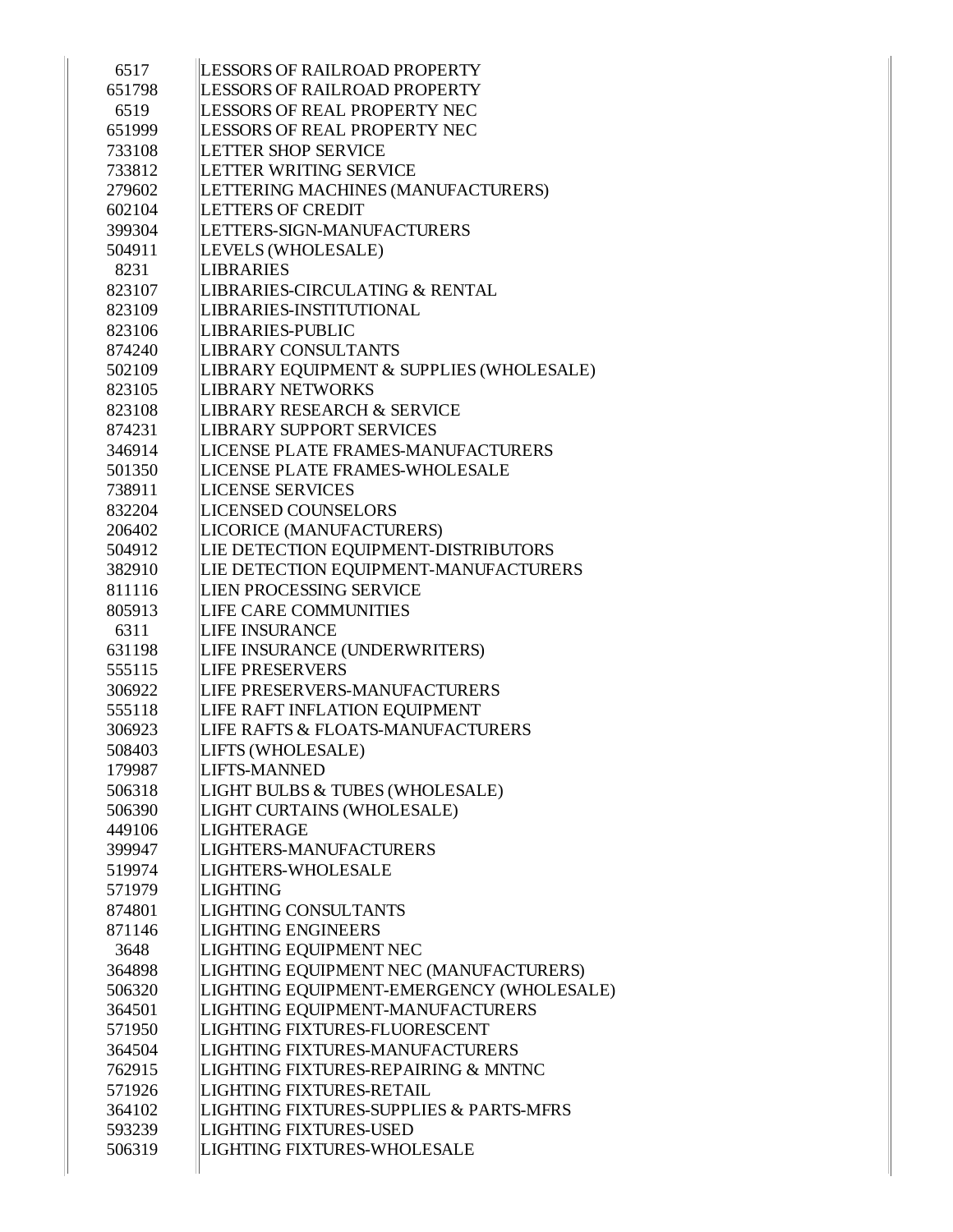| 506368 | LIGHTING SYSTEMS & EQUIPMENT (WHOLESALE)        |
|--------|-------------------------------------------------|
| 762918 | LIGHTING-MAINTENANCE SERVICE                    |
| 364103 | LIGHTING-MANUFACTURERS                          |
| 506350 | LIGHTING-PLANTS (WHOLESALE)                     |
| 506322 | LIGHTING-PROTECTION EQUIPMENT (WHOL)            |
| 173104 | LIGHTNING PROTECTION EQUIPMENT                  |
| 364302 | LIGHTNING PROTECTION EQUIPMENT-MFRS             |
| 3274   | <b>LIME</b>                                     |
| 503222 | <b>LIME &amp; LIMESTONE-WHOLESALE</b>           |
| 327498 | <b>LIME-MANUFACTURERS</b>                       |
| 287902 | LIME-MANUFACTURERS (PESTICIDES)                 |
| 142201 | <b>LIMESTONE</b>                                |
| 411903 | <b>LIMOUSINE SERVICE</b>                        |
| 753215 | LIMOUSINE-CONVERSIONS                           |
| 551106 | <b>LIMOUSINE-DEALERS</b>                        |
| 506391 | LINEMENS EQUIPMENT & SUPPLIES (WHOL)            |
| 7213   | <b>LINEN SUPPLY</b>                             |
| 721302 | <b>LINEN SUPPLY SERVICE</b>                     |
| 226904 | LINENS-MANUFACTURERS                            |
| 513145 | LINENS-PIECE GOODS (WHOLESALE)                  |
| 571925 | LINENS-RETAIL                                   |
| 502315 | LINENS-WHOLESALE                                |
| 563210 | LINGERIE                                        |
| 234101 | LINGERIE-MANUFACTURERS                          |
| 513719 | LINGERIE-WHOLESALE                              |
| 516213 | LININGS-BAG BARREL & ETC (WHOLESALE)            |
| 239603 | LININGS-CLOTHING (MANUFACTURERS)                |
| 222103 | LININGS-CLOTHING-MANUFACTURERS                  |
| 516212 | LININGS-CONTAINER (WHOLESALE)                   |
| 222107 | LININGS-DRAPERY (MANUFACTURERS)                 |
| 308108 | LININGS-PITS PONDS LAGOONS ETC (MFRS)           |
| 179949 | <b>LININGS-PLASTIC MEMBRANE &amp; ETC</b>       |
| 3996   | LINOLEUM & OTHER FLOOR COVERINGS NEC            |
| 175204 | <b>LINOLEUM LAYERS</b>                          |
| 175202 | <b>LINOLEUM LAYERS EQUIPMENT &amp; SUPPLIES</b> |
| 399699 | LINOLEUM/HARD SURFACE FLR CVRS NEC (MFR)        |
| 399698 | LINOLEUM-ASPHALT FELT BASE FLR CVR (MFR)        |
| 571301 | LINOLEUM-DEALERS                                |
| 399601 | LINOLEUM-MANUFACTURERS                          |
| 502318 | LINOLEUM-WHOLESALE                              |
| 275922 | LINOTYPE COMPOSITION (MANUFACTURERS)            |
| 821112 | LIP READING INSTRUCTION                         |
| 5984   | LIQUEFIED PETROLEUM GAS DEALERS                 |
| 516973 | LIQUID AIR (WHOLESALE)                          |
| 495316 | <b>LIQUID WASTE REMOVAL</b>                     |
| 738958 | <b>LIQUIDATORS</b>                              |
| 622101 | <b>LIQUOR BROKERS</b>                           |
| 504635 | LIQUOR CONTROL SYSTEMS (WHOLESALE)              |
| 507806 | LIQUOR DISPENSING EQUIP-SALES/SVC (WHOL)        |
| 5921   | <b>LIQUOR STORES</b>                            |
| 873442 | <b>LIQUOR TESTING</b>                           |
| 592102 | LIQUORS-RETAIL                                  |
| 518201 | LIQUORS-WHOLESALE                               |
| 829941 | <b>LITERACY</b>                                 |
| 738968 | <b>LITERARY AGENTS</b>                          |
|        |                                                 |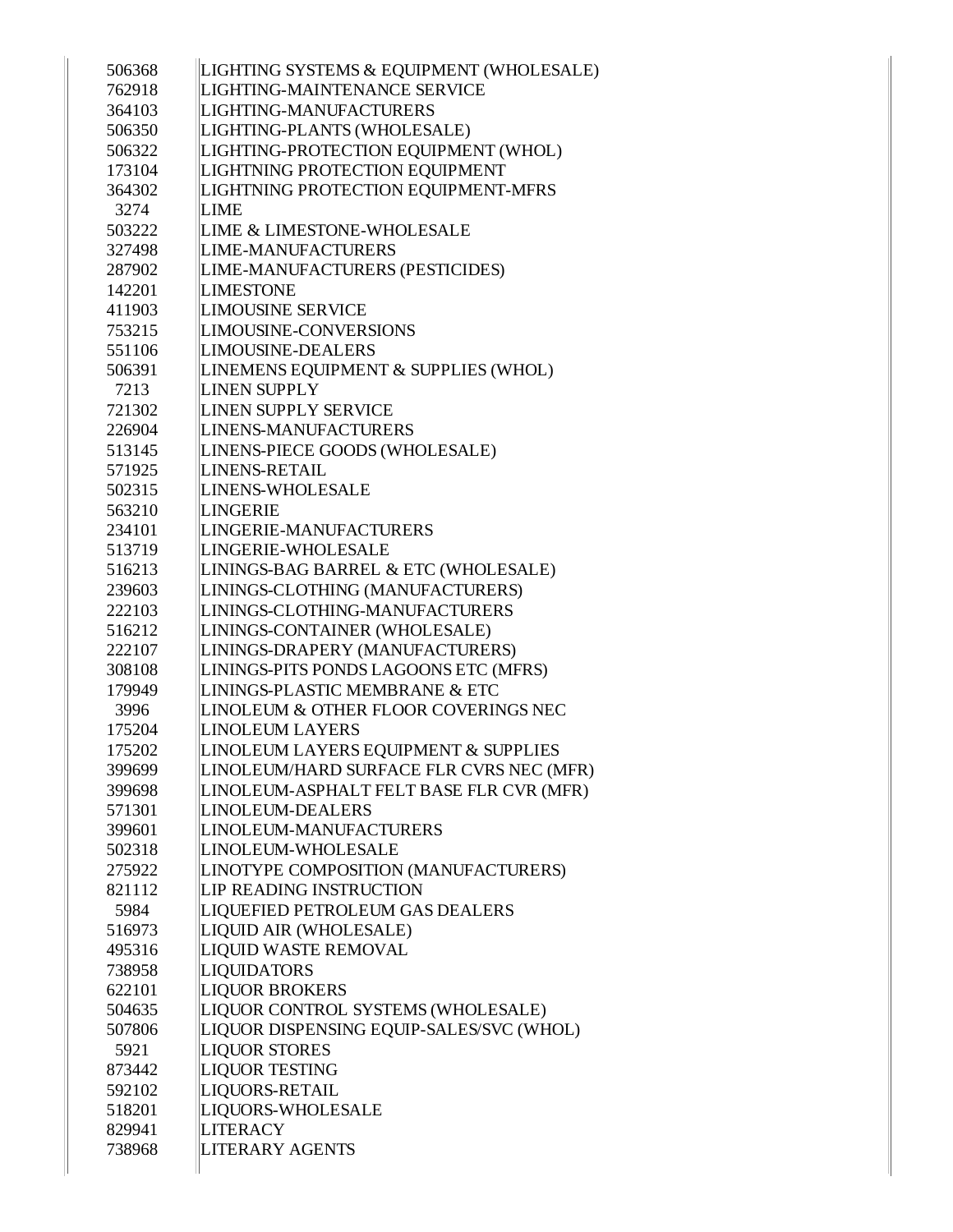| 279605 | <b>LITHOGRAPHERS</b>                      |
|--------|-------------------------------------------|
| 508539 | LITHOGRAPHERS EQUIPMENT & SUPLS (WHOL)    |
| 279609 | <b>LITHOGRAPHERS PLATE SERVICE</b>        |
| 275217 | LITHOGRAPHIC COMPOSITION (MFRS)           |
| 279604 | LITHOGRAPHIC NEGATIVES & PLATES (MFRS)    |
| 279608 | LITHOGRAPHING ON METAL                    |
| 738116 | <b>LITIGATION SUPPORT SERVICE</b>         |
| 5154   | <b>LIVESTOCK</b>                          |
| 515405 | LIVESTOCK APPRAISERS                      |
| 515402 | <b>LIVESTOCK AUCTION MARKETS</b>          |
| 075102 | <b>LIVESTOCK BREEDERS</b>                 |
| 515401 | <b>LIVESTOCK BUYERS</b>                   |
| 075227 | <b>LIVESTOCK CARE SERVICES</b>            |
| 515404 | <b>LIVESTOCK COMMISSION</b>               |
| 874841 | <b>LIVESTOCK CONSULTANTS</b>              |
| 519119 | LIVESTOCK EQUIPMENT & SUPPLIES (WHOL)     |
| 352319 | LIVESTOCK EQUIPMENT & SUPPLIES-MFRS       |
| 204804 | LIVESTOCK FEED (MANUFACTURERS)            |
| 021101 | <b>LIVESTOCK FEEDING</b>                  |
| 075105 | <b>LIVESTOCK GROOMING</b>                 |
| 421203 | <b>LIVESTOCK HAULING</b>                  |
| 029104 | <b>LIVESTOCK PROCESSORS</b>               |
| 021201 | <b>LIVESTOCK PRODUCERS</b>                |
| 869902 | <b>LIVESTOCK RECORDING ASSOCIATIONS</b>   |
| 0751   | LIVESTOCK SERVICES EXCEPT VETERINARY      |
| 075198 | LIVESTOCK SERVICES-EXCEPT VETERINARY      |
| 515408 | <b>LIVESTOCK SHOWS &amp; SALES</b>        |
| 075104 | <b>LIVESTOCK SPRAYING</b>                 |
| 873437 | <b>LIVESTOCK TESTING</b>                  |
| 754207 | LIVESTOCK TRAILERS-WASHING                |
| 075108 | <b>LIVESTOCK TRANSPLANTS</b>              |
| 515403 | LIVESTOCK-DEALERS (WHOLESALE)             |
| 075217 | LIVESTOCK-EMBRYO TRANSFER                 |
| 027906 | <b>LLAMAS</b>                             |
| 173121 | <b>LOAD CONTROLLERS</b>                   |
| 508810 | LOADING DOCK EQUIPMENT (WHOLESALE)        |
| 353701 | LOADING DOCK EQUIPMENT-MANUFACTURERS      |
| 503234 | <b>LOAM</b>                               |
| 6163   | <b>LOAN BROKERS</b>                       |
| 616301 | <b>LOAN BROKERS</b>                       |
| 614101 | LOANS                                     |
| 614104 | <b>LOANS-AUTOMOBILE</b>                   |
| 615901 | <b>LOANS-FARM</b>                         |
| 874301 | <b>LOBBYISTS</b>                          |
| 209202 | <b>LOBSTER PACKERS</b>                    |
| 349623 | LOBSTER TRAPS (MANUFACTURERS)             |
| 542105 | <b>LOBSTERS</b>                           |
| 4111   | <b>LOCAL &amp; SUBURBAN TRANSIT</b>       |
| 4141   | <b>LOCAL BUS CHARTER SERVICE</b>          |
| 414198 | <b>LOCAL BUS CHARTER SERVICE</b>          |
| 4119   | <b>LOCAL PASSENGER TRANSPORTATION NEC</b> |
| 411999 | LOCAL PASSENGER TRANSPORTATION NEC        |
| 4214   | LOCAL TRUCKING WITH STORAGE               |
| 421498 | LOCAL TRUCKING WITH STORAGE               |
| 4212   | LOCAL TRUCKING WITHOUT STORAGE            |
|        |                                           |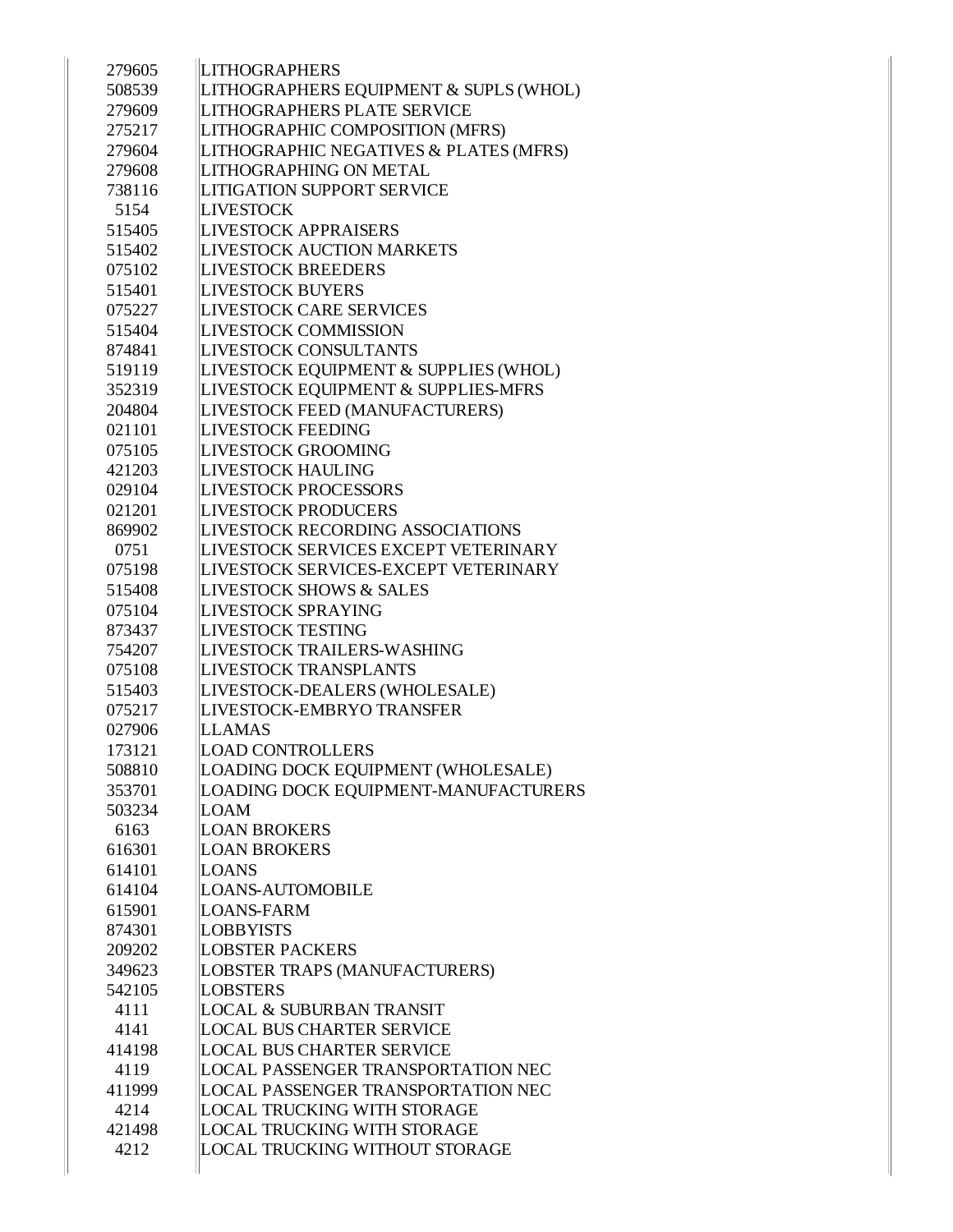| 553144 | LOCATOR EQUIPMENT/SYSTEMS-VEHICLE                  |
|--------|----------------------------------------------------|
| 729915 | <b>LOCKERS</b>                                     |
| 254210 | LOCKERS-MANUFACTURERS                              |
| 504650 | LOCKERS-USED (WHOLESALE)                           |
| 504624 | <b>LOCKERS-WHOLESALE</b>                           |
| 769962 | <b>LOCKS &amp; LOCKSMITHS</b>                      |
| 507216 | <b>LOCKS &amp; LOCKSMITHS-WHOLESALE</b>            |
| 342923 | LOCKS-MFRS-EXCEPT SAFE VAULT COIN                  |
| 507209 | <b>LOCKSMITH EQUIPMENT &amp; SUPPLIES (WHOL)</b>   |
| 374303 | LOCOMOTIVES (MANUFACTURERS)                        |
| 703205 | LODGES-FISHING & HUNTING                           |
| 444903 | <b>LOG BOOMING</b>                                 |
| 509935 | <b>LOG BROKERS</b>                                 |
| 503149 | LOG BUYERS (WHOLESALE)                             |
| 245201 | LOG CABINS HOMES & BUILDINGS (MFRS)                |
| 503146 | <b>LOG EXPORTERS</b>                               |
| 421202 | <b>LOG HAULING</b>                                 |
| 444904 | <b>LOG RAFTING</b>                                 |
| 241103 | <b>LOG SCALERS</b>                                 |
| 245205 | LOG SIDING (MANUFACTURERS)                         |
| 508207 | LOG SPLITTING EQUIPMENT (WHOLESALE)                |
| 422612 | <b>LOG STORAGE COMPANIES</b>                       |
| 2411   | LOGGING                                            |
| 241198 | LOGGING                                            |
| 152206 | LOGGING CAMP CONSTRUCTION                          |
| 353112 | LOGGING CAMP EQUIPMENT & SUPPLIES (MFRS)           |
| 241102 | <b>LOGGING COMPANIES</b>                           |
| 508241 | LOGGING EQUIPMENT & SUPPLIES-USED (WHOL)           |
| 733614 | LOGOS                                              |
| 481306 | LONG DISTANCE TELEPHONE SERVICE                    |
| 805917 | <b>LONG TERM CARE FACILITY</b>                     |
| 278201 | <b>LOOSE LEAF EQUIPMENT SYSTS &amp; SUPLS-MFRS</b> |
| 511222 | LOOSE LEAF EQUIPMENT SYSTS & SUPLS-WHOL            |
| 641117 | <b>LOSS PREVENTION CONSULTANTS</b>                 |
| 734925 | <b>LOT CLEANERS</b>                                |
| 799943 | <b>LOTTERY AGENTS</b>                              |
| 573119 | <b>LOUD SPEAKERS</b>                               |
| 365102 | <b>LOUD SPEAKERS-MANUFACTURERS</b>                 |
| 762220 | <b>LOUD SPEAKERS-REPAIRING</b>                     |
| 503103 | LOUVERS (WHOLESALE)                                |
| 344205 | LOUVERS-MANUFACTURERS                              |
| 653137 | <b>LOW RENT HOUSING</b>                            |
| 599501 | <b>LOW VISION AIDS</b>                             |
| 173128 | LOW VOLTAGE SYSTEMS CONTRACTORS                    |
| 581201 | LUAUS                                              |
| 517211 | LUBRICANTS (WHOLESALE)                             |
| 516974 | LUBRICANTS-DRY (WHOLESALE)                         |
| 299202 | LUBRICANTS-MANUFACTURERS                           |
| 516951 | LUBRICANTS-SYNTHETIC (WHOLESALE)                   |
| 517219 | LUBRICATING COMPOUNDS (WHOLESALE)                  |
| 356906 | LUBRICATING DEVICES & SYSTEMS (MFRS)               |
| 501375 | LUBRICATING EQUIPMENT (WHOLESALE)                  |
| 2992   | <b>LUBRICATING OILS &amp; GREASES</b>              |
| 299298 | LUBRICATING OILS & GREASES (MFRS)                  |
| 754906 | LUBRICATING SERVICE-MOBILE                         |
|        |                                                    |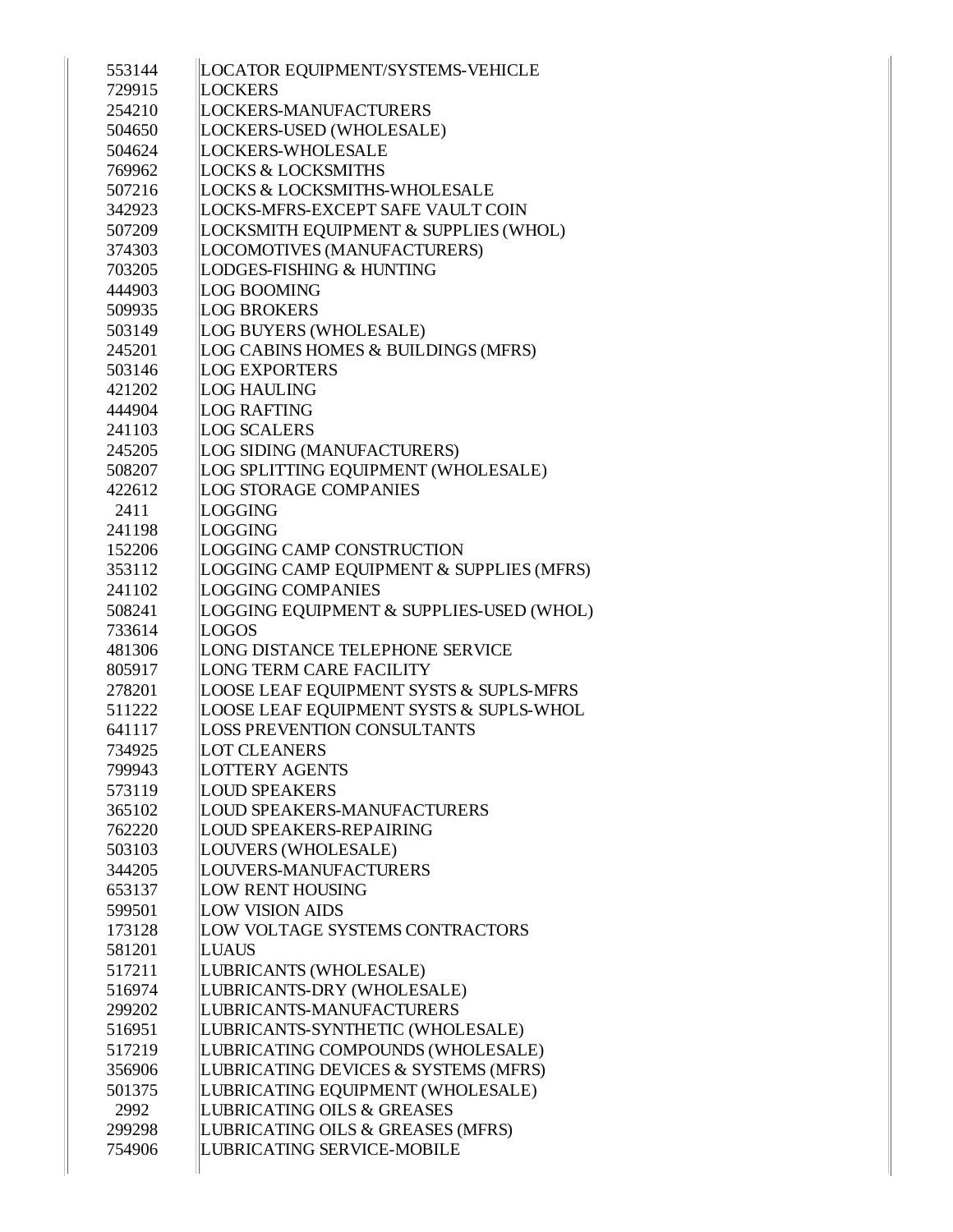| 138213 | LUBRICATION CONSULTANTS                  |
|--------|------------------------------------------|
| 3161   | LUGGAGE                                  |
| 5948   | LUGGAGE & LEATHER GOODS STORES           |
| 594808 | <b>LUGGAGE CARRIERS</b>                  |
| 594809 | <b>LUGGAGE COVERS</b>                    |
| 508786 | LUGGAGE FINDINGS (WHOLESALE)             |
| 316104 | LUGGAGE-MANUFACTURERS                    |
| 508770 | LUGGAGE-MANUFACTURERS EQUIP/SUPLS (WHOL) |
| 594802 | LUGGAGE-REPAIRING                        |
| 594801 | LUGGAGE-RETAIL                           |
| 509906 | LUGGAGE-WHOLESALE                        |
| 364305 | LUGS & TERMINALS-ELECTRICAL (MFRS)       |
| 5211   | LUMBER & OTHER BUILDING MATERIALS        |
| 503150 | <b>LUMBER BROKERS</b>                    |
| 421204 | <b>LUMBER CARRIERS</b>                   |
| 503123 | LUMBER MILL REPRESENTATIVES (WHOLESALE)  |
| 5031   | LUMBER PLYWOOD & MILLWORK                |
| 422613 | <b>LUMBER TERMINALS</b>                  |
| 628905 | LUMBER-COMMISSION                        |
| 503125 | LUMBER-DRYING (WHOLESALE)                |
| 503101 | LUMBER-EXPORTERS & IMPORTERS (WHOL)      |
| 861109 | LUMBER-INSPECTORS                        |
| 242101 | LUMBER-MANUFACTURERS                     |
| 521142 | LUMBER-RETAIL                            |
| 249101 | LUMBER-TREATING                          |
| 593214 | LUMBER-USED                              |
| 503109 | LUMBER-WHOLESALE                         |
| 399309 | LUMINOUS PRODUCTS (MANUFACTURERS)        |
| 581243 | LUNCHEONETTE FOOD SUPPLY                 |
| 284211 | LYE (MANUFACTURERS)                      |
| 017301 | <b>MACADAMIA NUTS</b>                    |
| 209801 | MACARONI (MANUFACTURERS)                 |
| 355614 | MACARONI MACHINERY (MANUFACTURERS)       |
| 514114 | MACARONI PRODUCTS (WHOLESALE)            |
| 209898 | MACARONI SPAGHETTI & NOODLES (MFRS)      |
| 2098   | MACARONI SPAGHETTI VERMICELLI & NOODLES  |
| 177114 | <b>MACHINE FOUNDATIONS</b>               |
| 344410 | MACHINE GUARDS-SHEET METAL-MANUFACTURERS |
| 346909 | <b>MACHINE PARTS-MANUFACTURERS</b>       |
| 359908 | MACHINE SHOP EQUIPMENT (MANUFACTURERS)   |
| 508434 | MACHINE SHOP SUPPLIES (WHOLESALE)        |
| 359903 | <b>MACHINE SHOPS</b>                     |
| 873413 | MACHINE SHOPS-EXPERIMENTAL               |
| 508425 | MACHINE TOOLS (WHOLESALE)                |
| 871167 | MACHINE TOOLS-DESIGNERS & CONSULTANTS    |
| 354107 | <b>MACHINE TOOLS-MANUFACTURERS</b>       |
| 3541   | MACHINE TOOLS-METAL CUTTING TYPES        |
| 3542   | MACHINE TOOLS-METAL FORMING TYPES        |
| 508469 | MACHINE TOOLS-REPAIRING/REBLDG (WHOL)    |
| 769989 | MACHINERY-CLEANING                       |
| 871141 | MACHINERY-DESIGNING                      |
| 353101 | MACHINERY-MANUFACTURERS                  |
| 179604 | <b>MACHINERY-MOVERS &amp; ERECTORS</b>   |
| 508427 | MACHINERY-NEW (WHOLESALE)                |
| 508471 | MACHINERY-REBUILDING & REPAIRING (WHOL)  |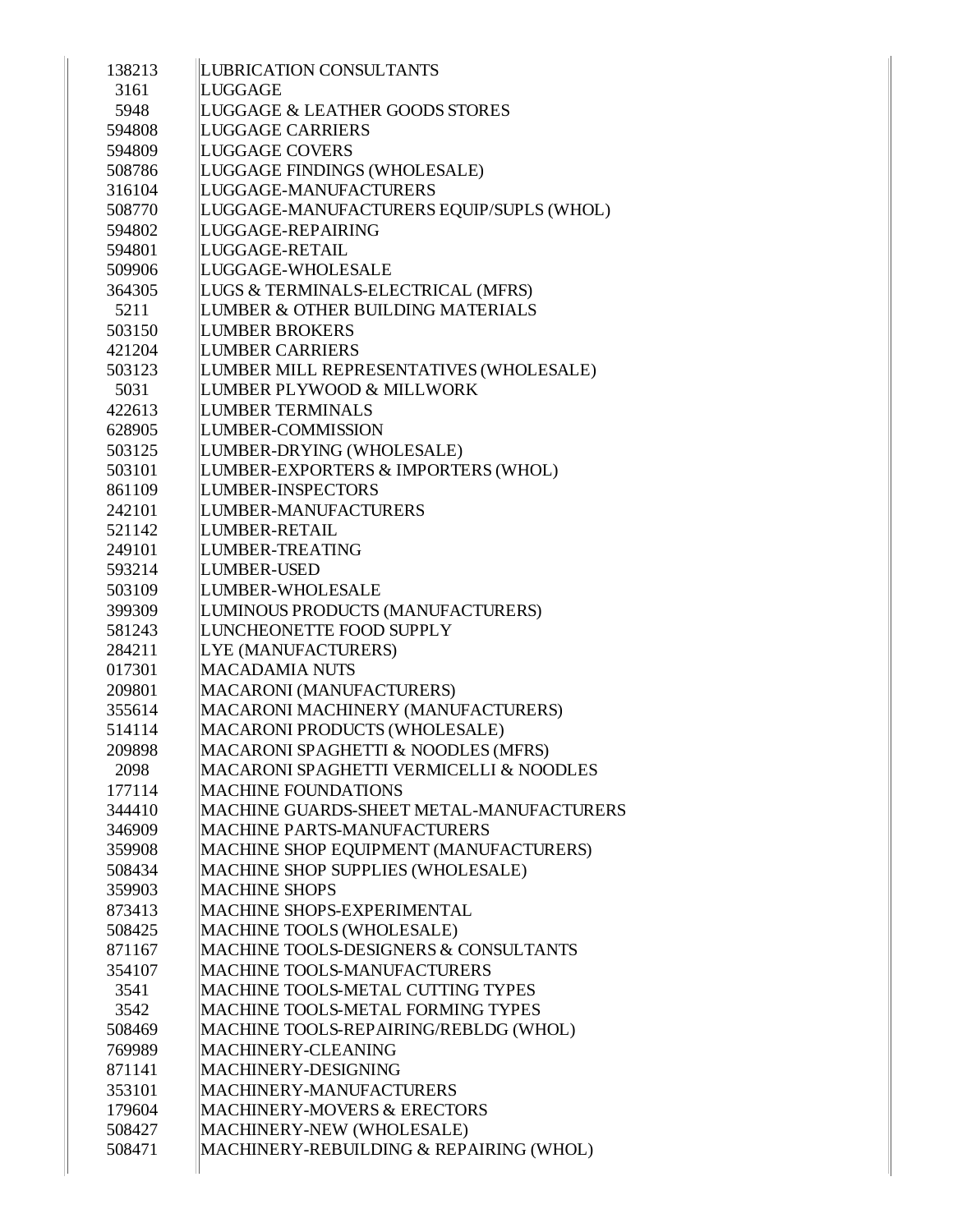| 735303 | <b>MACHINERY-RENTING</b>                 |
|--------|------------------------------------------|
| 359905 | MACHINERY-SPECIALLY DESIGNED & BUILT     |
|        |                                          |
| 508524 | MACHINERY-USED (WHOLESALE)               |
| 594906 | <b>MACRAME SUPPLIES</b>                  |
| 229907 | MACRAME-MANUFACTURERS                    |
| 509215 | <b>MACRAME-WHOLESALE</b>                 |
| 519206 | MAGAZINES-BACK NUMBER (WHOLESALE)        |
| 599402 | <b>MAGAZINES-DEALERS</b>                 |
| 519201 | <b>MAGAZINES-DISTRIBUTORS</b>            |
| 596303 | MAGAZINES-SUBSCRIPTION AGENTS            |
| 593213 | MAGAZINES-USED & RARE                    |
| 792904 | <b>MAGICIANS</b>                         |
| 594506 | <b>MAGICIANS SUPPLIES</b>                |
| 399973 | <b>MAGICIANS SUPPLIES-MANUFACTURERS</b>  |
| 509925 | MAGICIANS SUPPLIES-WHOLESALE             |
| 516961 | MAGNESITE (WHOLESALE)                    |
| 349702 | MAGNESIUM & MAGNESIUM PRODUCTS (MFRS)    |
| 3695   | MAGNETIC & OPTICAL RECORDING MEDIA       |
| 807112 | MAGNETIC RESONANCE IMAGING               |
| 369598 | MAGNETIC/OPTICAL RECORDING MEDIA (MFRS)  |
| 501323 | <b>MAGNETOS (WHOLESALE)</b>              |
| 509916 | MAGNETS & MAGNETIC DEVICES (WHOLESALE)   |
| 326401 | MAGNETS-PERMANENT-CERAMIC-FERRITE-MFRS   |
| 382701 | MAGNIFYING GLASSES (MANUFACTURERS)       |
| 734923 | <b>MAID &amp; BUTLER SERVICE</b>         |
| 736121 | MAIDS & BUTLERS SVC REFERRAL & INFO SVC  |
| 507217 | MAIL BOXES (WHOLESALE)                   |
| 346905 | <b>MAIL BOXES-MANUFACTURERS</b>          |
| 729982 | <b>MAIL BOXES-RETAIL</b>                 |
| 738971 | <b>MAIL BOX-RENTALS</b>                  |
| 344401 | MAIL CHUTES (MANUFACTURERS)              |
| 596102 | MAIL ORDER & CATALOG SHOPPING            |
| 596103 | MAIL ORDER FULFILLMENT SERVICE           |
| 729918 | <b>MAIL RECEIVING SERVICE</b>            |
| 733102 | <b>MAIL SORTING SERVICE</b>              |
| 733101 | <b>MAILING &amp; SHIPPING SERVICES</b>   |
| 265502 | MAILING CONTAINERS (MANUFACTURERS)       |
| 511334 | MAILING CONTAINERS-WHOLESALE             |
| 733104 | <b>MAILING LISTS</b>                     |
| 504415 | MAILING MACHINES & EQUIPMENT (WHOLESALE) |
| 357907 | MAILING MACHINES & EQUIPMENT-MFRS        |
| 078220 | <b>MAINTENANCE PROGRAMS</b>              |
| 154227 | MAINTENANCE-GENERAL REPAIR               |
| 569953 | <b>MAJORETTE SUPPLIES</b>                |
| 723108 | <b>MAKE-UP STUDIOS</b>                   |
| 284402 | MAKE-UP-MASQUERADE & THEATRICAL-MFRS     |
| 599998 | MAKE-UP-MASQUERADE & THEATRICAL-RETAIL   |
| 512216 | MAKE-UP-MASQUERADE & THEATRICAL-WHOL     |
| 3322   | <b>MALLEABLE IRON FOUNDRIES</b>          |
| 2083   | <b>MALT</b>                              |
| 208398 | MALT (MANUFACTURERS)                     |
| 2082   | <b>MALT BEVERAGES</b>                    |
| 208298 | MALT BEVERAGES (MANUFACTURERS)           |
| 208203 | MALT EXTRACTS (MANUFACTURERS)            |
| 514965 | MALTED MILK (WHOLESALE)                  |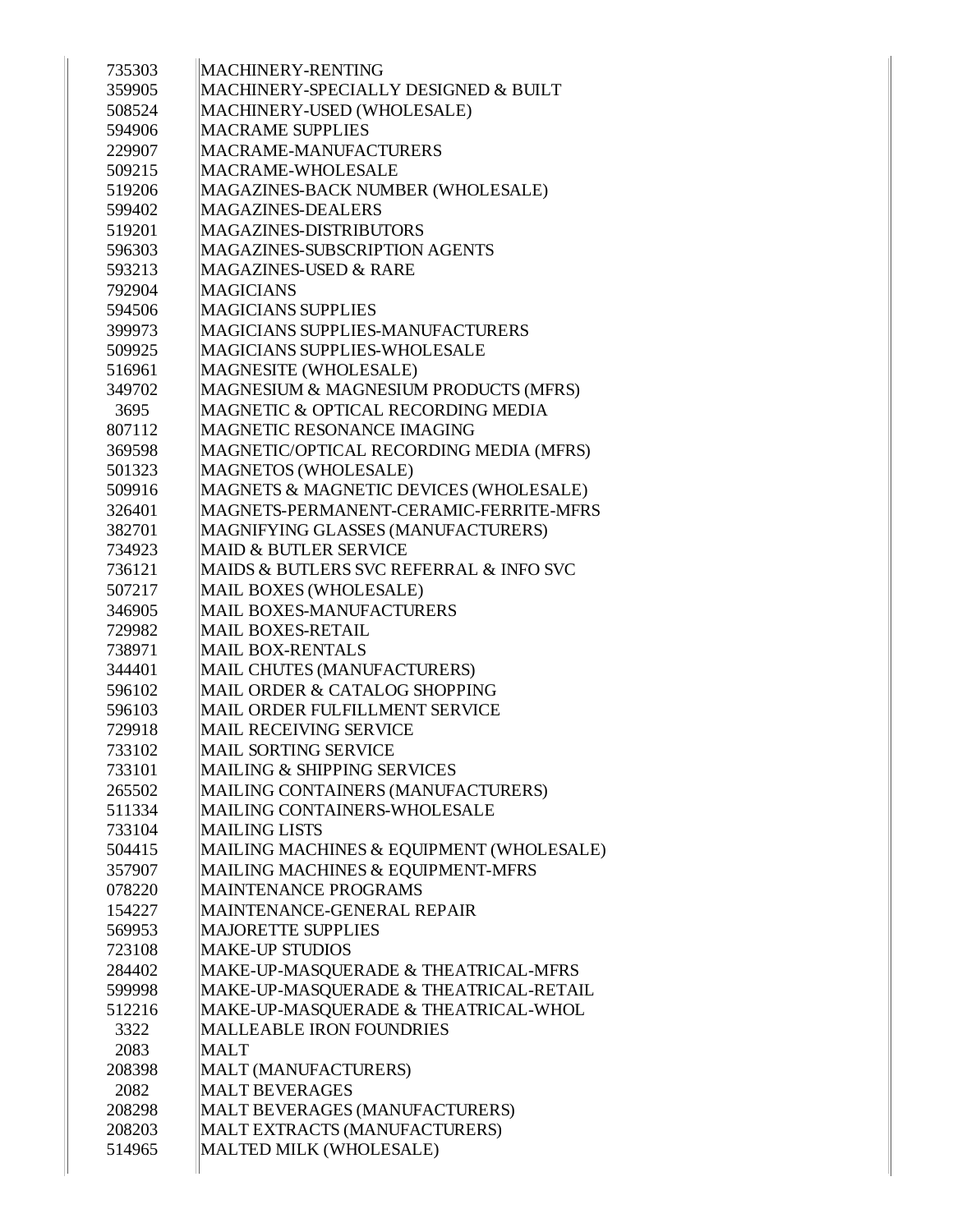| 355619<br>514915 | MALTED MILK MIXERS (MANUFACTURERS)<br>MALTS & HOPS (WHOLESALE)               |
|------------------|------------------------------------------------------------------------------|
|                  |                                                                              |
| 208301           | <b>MALTSTERS</b>                                                             |
| 801110<br>872112 | <b>MAMMOGRAPH</b><br><b>MANAGEMENT ACCOUNTING</b>                            |
|                  |                                                                              |
| 8742             | MANAGEMENT CONSULTING SERVICES                                               |
| 6722             | MANAGEMENT INVESTMENT OFFICES OPEN-END                                       |
| 672298           | <b>MANAGEMENT INVESTMENT OPEN-END</b>                                        |
| 874249           | <b>MANAGEMENT RESEARCH</b>                                                   |
| 8741             | <b>MANAGEMENT SERVICES</b>                                                   |
| 874198           | <b>MANAGEMENT SERVICES</b>                                                   |
| 829911           | <b>MANAGEMENT TRAINING</b>                                                   |
| 508594           | <b>MANDRELS (WHOLESALE)</b>                                                  |
| 332103           | MANHOLE COVERS (MANUFACTURERS)                                               |
| 508767           | MANICURE EQUIPMENT & SUPPLIES (WHOL)                                         |
| 399923           | <b>MANICURE IMPLEMENTS-MANUFACTURERS</b>                                     |
| 723102           | <b>MANICURING</b>                                                            |
| 2761             | <b>MANIFOLD BUSINESS FORMS</b>                                               |
| 753302           | <b>MANIFOLDS</b>                                                             |
| 2824             | MANMADE ORGANIC FIBERS EX CELLULOSIC                                         |
| 504615           | MANNEQUINS-DISPLAY FIXTURE (WHOLESALE)                                       |
| 174303           | <b>MANTELS</b>                                                               |
| 2097             | <b>MANUFACTURED ICE</b>                                                      |
| 399903           | <b>MANUFACTURERS</b>                                                         |
| 509908           | MANUFACTURERS-AGENTS & REPRESENTATIVES                                       |
| 355905           | MANUFACTURERS-AQUATIC WEED HARVESTER                                         |
| 285104           | MANUFACTURERS-COATINGS                                                       |
| 349606           | <b>MANUFACTURERS-LATH</b>                                                    |
| 244102           | MANUFACTURERS-SHIPPING PRODUCTS                                              |
| 352406           | MANUFACTURERS-SNOW REMOVAL EQUIPMENT                                         |
| 379901           | <b>MANUFACTURERS-TRAILERS</b>                                                |
| 343202           | <b>MANUFACTURERS-WATERING SYSTEMS</b><br><b>MANUFACTURING INDUSTRIES NEC</b> |
| 3999<br>508335   | MANURE HANDLING EQUIP & SYSTEMS (WHOL)                                       |
|                  |                                                                              |
| 071107           | <b>MANURE REMOVAL</b><br><b>MANUSCRIPT EDITING</b>                           |
| 733807           | <b>MANUSCRIPT SERVICE</b>                                                    |
| 733811           |                                                                              |
| 083101           | <b>MAPLE SUGAR &amp; SYRUP</b>                                               |
| 514948           | MAPLE SUGAR & SYRUP-WHOLESALE                                                |
| 508544           | MAPLE SUGAR-MANUFACTURERS SUPLS (WHOL)                                       |
| 511229           | MAPPING SERVICES (WHOLESALE)<br><b>MAPS-DEALERS</b>                          |
| 594308           | MAPS-MOUNTING                                                                |
| 769964           | MAPS-PUBLISHERS & DISTRS                                                     |
| 511219           | MARBLE & TERRAZZO-CLEANING & SERVICE                                         |
| 174302           | <b>MARBLE CONTRACTORS</b>                                                    |
| 174106<br>328110 | MARBLE CONTRACTORS EQUIP & SUPLS (MFRS)                                      |
| 174305           | <b>MARBLE DECORATORS</b>                                                     |
| 503201           |                                                                              |
| 521155           | MARBLE-CULTURED (WHOLESALE)<br>MARBLE-CULTURED-RETAIL                        |
| 503202           | MARBLE-NATURAL (WHOLESALE)                                                   |
| 328102           | MARBLE-NATURAL-MANUFACTURERS                                                 |
| 521127           | MARBLE-NATURAL-RETAIL                                                        |
| 503241           | MARBLE-PRE-CAST (WHOLESALE)                                                  |
| 394413           | MARBLES-PLAYING & ETC (MANUFACTURERS)                                        |
|                  |                                                                              |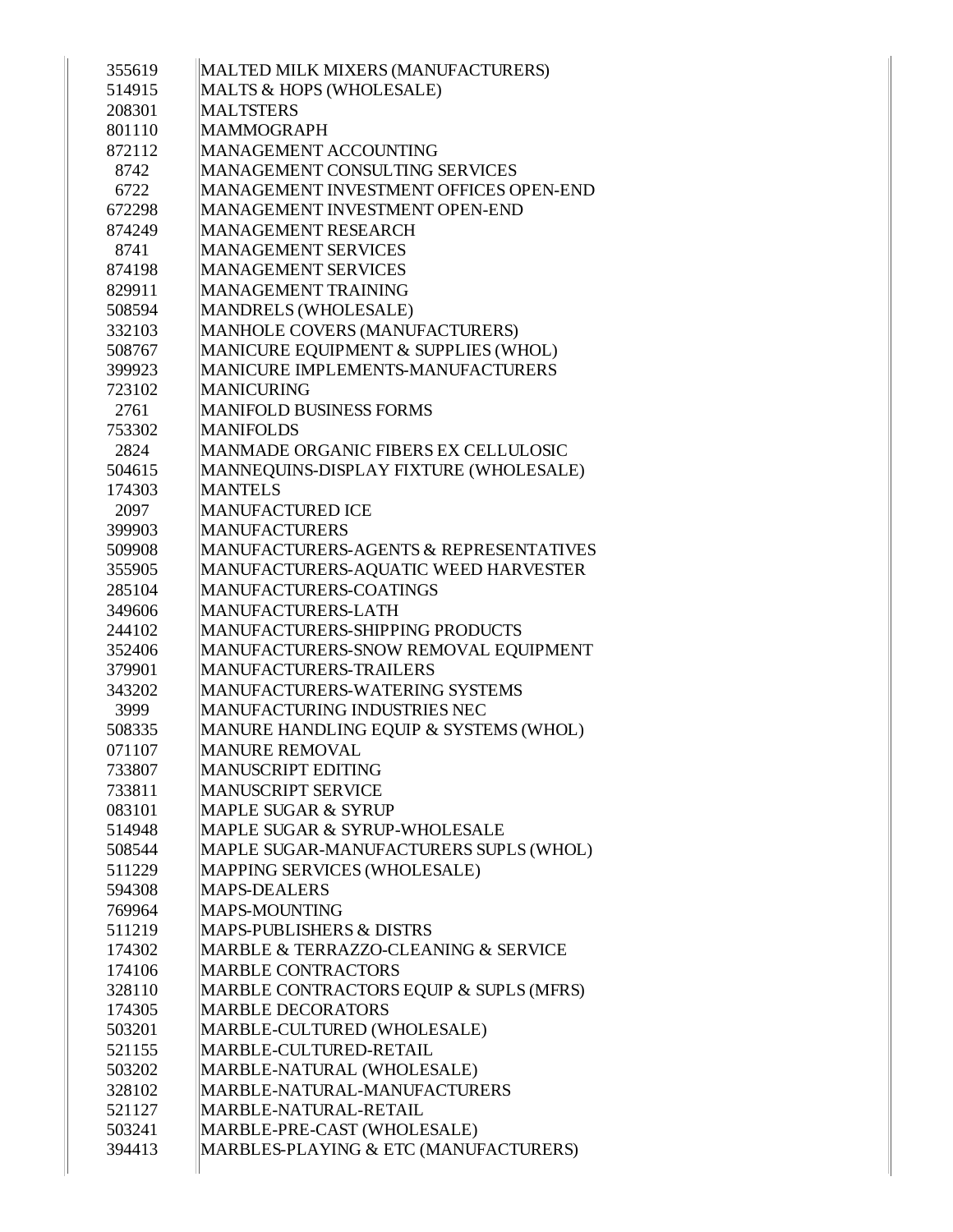| 503203           | MARBLE-SYNTHETIC (WHOLESALE)<br>MARCHING UNITS INSTRUCTION & ACCESSORIES   |
|------------------|----------------------------------------------------------------------------|
| 569955<br>207901 |                                                                            |
|                  | <b>MARGARINE (MANUFACTURERS)</b><br><b>MARINAS</b>                         |
| 4493             |                                                                            |
| 449306           | <b>MARINAS</b><br>MARINE CARGO HANDLING                                    |
| 4491             |                                                                            |
| 449108           | <b>MARINE CARGO HANDLING</b>                                               |
| 874843           | <b>MARINE CONSULTANTS</b>                                                  |
| 162903           | <b>MARINE CONTRACTORS</b>                                                  |
| 449913           | <b>MARINE DOCUMENTATION</b>                                                |
| 762917           | <b>MARINE ELECTRIC SERVICE</b>                                             |
| 508812           | MARINE ELECTRONIC EQUIP & SUPLS (WHOL)                                     |
| 573122           | MARINE ELECTRONIC EQUIP & SUPLS-RETAIL                                     |
| 366303           | MARINE ELECTRONIC EQUIPMENT & SUPL-MFRS                                    |
| 762944           | MARINE ELECTRONIC EQUIP-REPAIRING & SVC<br><b>MARINE ENGINES-REPAIRING</b> |
| 769991           |                                                                            |
| 555113           | MARINE EQUIPMENT & SUPPLIES                                                |
| 373204           | MARINE EQUIPMENT & SUPPLIES-MFRS                                           |
| 555110           | MARINE EQUIPMENT & SUPPLIES-REPAIRING                                      |
| 508811           | MARINE EQUIPMENT & SUPPLIES-WHOLESALE                                      |
| 555121           | MARINE EQUIPMENT-USED & REBUILT                                            |
| 381204           | MARINE INSTRUMENTS-MANUFACTURERS                                           |
| 489902           | <b>MARINE OPERATORS</b>                                                    |
| 358512           | <b>MARINE REFRIGERATION &amp; AIR COND-MFRS</b>                            |
| 507818           | MARINE REFRIGERATION/AC-SALES/SVC (WHOL)                                   |
| 449305           | <b>MARINE REPAIRS</b>                                                      |
| 874225           | <b>MARINE RESOURCE CONSULTANTS</b>                                         |
| 554106           | <b>MARINE SERVICE STATIONS</b>                                             |
| 448904           | <b>MARINE TRANSPORTATION CONSULTANTS</b>                                   |
| 449203           | <b>MARINE VESSEL MANAGEMENT</b>                                            |
| 449908           | <b>MARINE WAYS</b>                                                         |
| 506554           | MARINE-RADIO TELEPHONE EQUIPMENT (WHOL)                                    |
| 481208           | MARINE-RADIO TELEPHONE SERVICE                                             |
| 399971           | MARIONETTES & PUPPETS (MANUFACTURERS)                                      |
| 873204           | MARKET RESEARCH & ANALYSIS                                                 |
| 874214           | <b>MARKETING CONSULTANTS</b>                                               |
| 874213           | <b>MARKETING PROGRAMS &amp; SERVICES</b>                                   |
| 514109           | MARKETS & GROCERS EQUIP & SUPLS (WHOL)                                     |
| 541106           | <b>MARKETS-KOSHER</b>                                                      |
| 3953             | <b>MARKING DEVICES</b>                                                     |
| 395303           | MARKING DEVICES (MANUFACTURERS)                                            |
| 395308           | MARKING DIES (MANUFACTURERS)                                               |
| 999913           | MARKING SERVICE-METAL RUBBER & ETC                                         |
| 764114           | <b>MARQUETRY</b>                                                           |
| 832215           | MARRIAGE & FAMILY COUNSELORS                                               |
| 729976           | <b>MARRIAGE BROKERS</b>                                                    |
| 501221           | <b>MARSH BUGGIES (WHOLESALE)</b>                                           |
| 799945           | <b>MARTIAL ARTS INSTRUCTION</b>                                            |
| 594124           | MARTIAL ARTS SUPPLIES & EQUIPMENT                                          |
| 369909           | <b>MASERS (MANUFACTURERS)</b>                                              |
| 238905           | MASKS-MASQUERADE & NOVELTY (MFRS)                                          |
| 384219           | MASKS-PROTECTIVE (MANUFACTURERS)                                           |
| 508209           | MASON CONTRACTORS EQUIP & SUPLS (WHOL)                                     |
| 354603           | MASON CONTRACTORS EQUIPMENT & SUPLS-MFRS                                   |
| 569956           | <b>MASONIC OUTFITTERS</b>                                                  |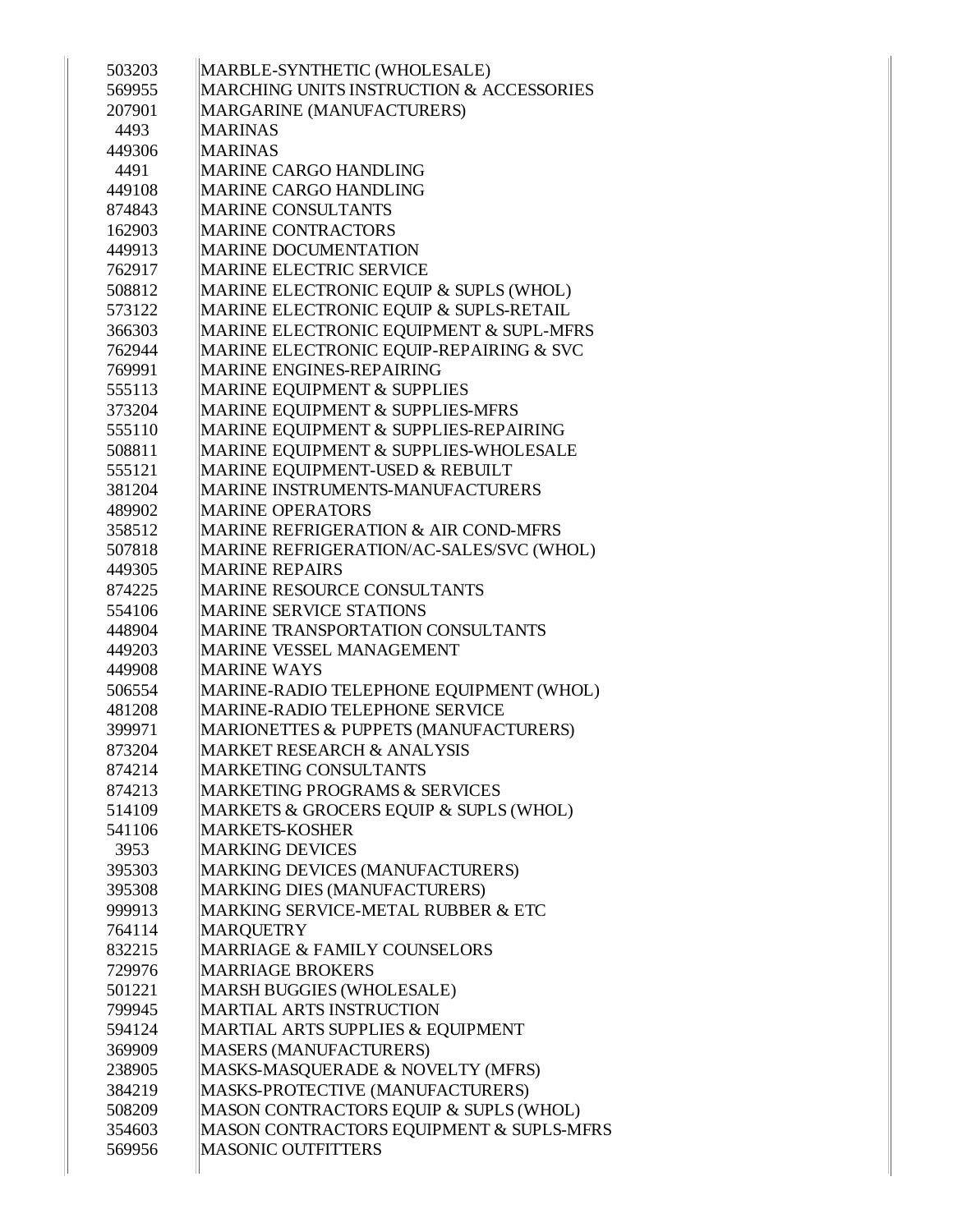| 174101 | <b>MASONRY CONTRACTORS</b>               |
|--------|------------------------------------------|
| 174112 | <b>MASONRY PANELS-PREFABRICATED</b>      |
| 1741   | MASONRY STONE SETTING/OTHER STONE WORK   |
| 729963 | <b>MASSAGE</b>                           |
| 504718 | MASSAGE EQUIPMENT & SUPPLIES (WHOLESALE) |
| 829914 | <b>MASSAGE SCHOOLS</b>                   |
| 729917 | <b>MASSAGE THERAPISTS</b>                |
| 249913 | MASTS & SPARS (MANUFACTURERS)            |
| 399904 | MATCHES-MFRS ADVERTISING REPRESENTATIVES |
| 519975 | MATCHES-WHOLESALE                        |
| 473123 | MATERIAL HANDLING EQPT-CERTIFICATION BUR |
| 508426 | MATERIAL HANDLING EQUIPMENT (WHOLESALE)  |
| 353703 | MATERIAL HANDLING EQUIPMENT-MFRS         |
| 769976 | MATERIAL HANDLING EQUIPMENT-SVC & REPAIR |
| 874866 | MATERIAL HANDLING SYSTEMS CONSULTANTS    |
| 562103 | <b>MATERNITY APPAREL</b>                 |
| 233504 | MATERNITY APPAREL-MANUFACTURERS          |
| 513737 | MATERNITY APPAREL-WHOLESALE              |
| 806903 | <b>MATERNITY SERVICES</b>                |
| 562108 | <b>MATERNITY SUPPORTS</b>                |
| 829933 | <b>MATHEMATICIANS</b>                    |
| 275218 | <b>MATRICES (MANUFACTURERS)</b>          |
| 502327 | MATS & MATTING (WHOLESALE)               |
| 306908 | <b>MATS &amp; MATTING-MANUFACTURERS</b>  |
| 721807 | <b>MATS &amp; MATTING-RENTING</b>        |
| 571312 | <b>MATS &amp; MATTING-RETAIL</b>         |
| 571961 | <b>MATTRESS &amp; COMFORTER COVERS</b>   |
| 508554 | MATTRESS MAKERS SUPPLIES (WHOLESALE)     |
| 251505 | MATTRESS MAKERS SUPPLIES-MANUFACTURERS   |
| 571220 | <b>MATTRESSES</b>                        |
| 2515   | MATTRESSES FOUNDATIONS/CONVERTIBLE BEDS  |
| 251598 | MATTRESSES/FOUNDATIONS/CONV BEDS (MFRS)  |
| 251501 | MATTRESSES-MANUFACTURERS                 |
| 769937 | MATTRESSES-RENOVATING                    |
| 502111 | MATTRESSES-WHOLESALE                     |
| 546111 | <b>MATZOS</b>                            |
| 599991 | <b>MAUSOLEUMS</b>                        |
| 514933 | MAYONNAISE & SALAD DRESSINGS (WHOLESALE) |
| 203503 | MAYONNAISE & SALAD DRESSINGS-MFRS        |
| 382402 | MEASURES-DRY LIQUID ETC (MANUFACTURERS)  |
| 3829   | MEASURING & CONTROLLING DEVICES NEC      |
| 3586   | <b>MEASURING &amp; DISPENSING PUMPS</b>  |
| 358698 | MEASURING & DISPENSING PUMPS (MFRS)      |
| 354501 | MEASURING MACHINES (MANUFACTURERS)       |
| 382914 | MEASURING TAPES & RULES (MANUFACTURERS)  |
| 382998 | MEASURING/CONTROLLING DEVICES NEC (MFRS) |
| 5421   | <b>MEAT &amp; FISH MARKETS</b>           |
| 514703 | <b>MEAT BROKERS</b>                      |
| 355601 | MEAT CHOPPERS & GRINDERS (MANUFACTURERS) |
| 201304 | <b>MEAT CURING SERVICE</b>               |
| 542104 | <b>MEAT CUTTING SERVICE</b>              |
| 542115 | <b>MEAT FOR FREEZERS</b>                 |
| 514702 | <b>MEAT JOBBERS</b>                      |
| 542111 | <b>MEAT MARKETS-KOSHER</b>               |
| 201101 | <b>MEAT PACKERS</b>                      |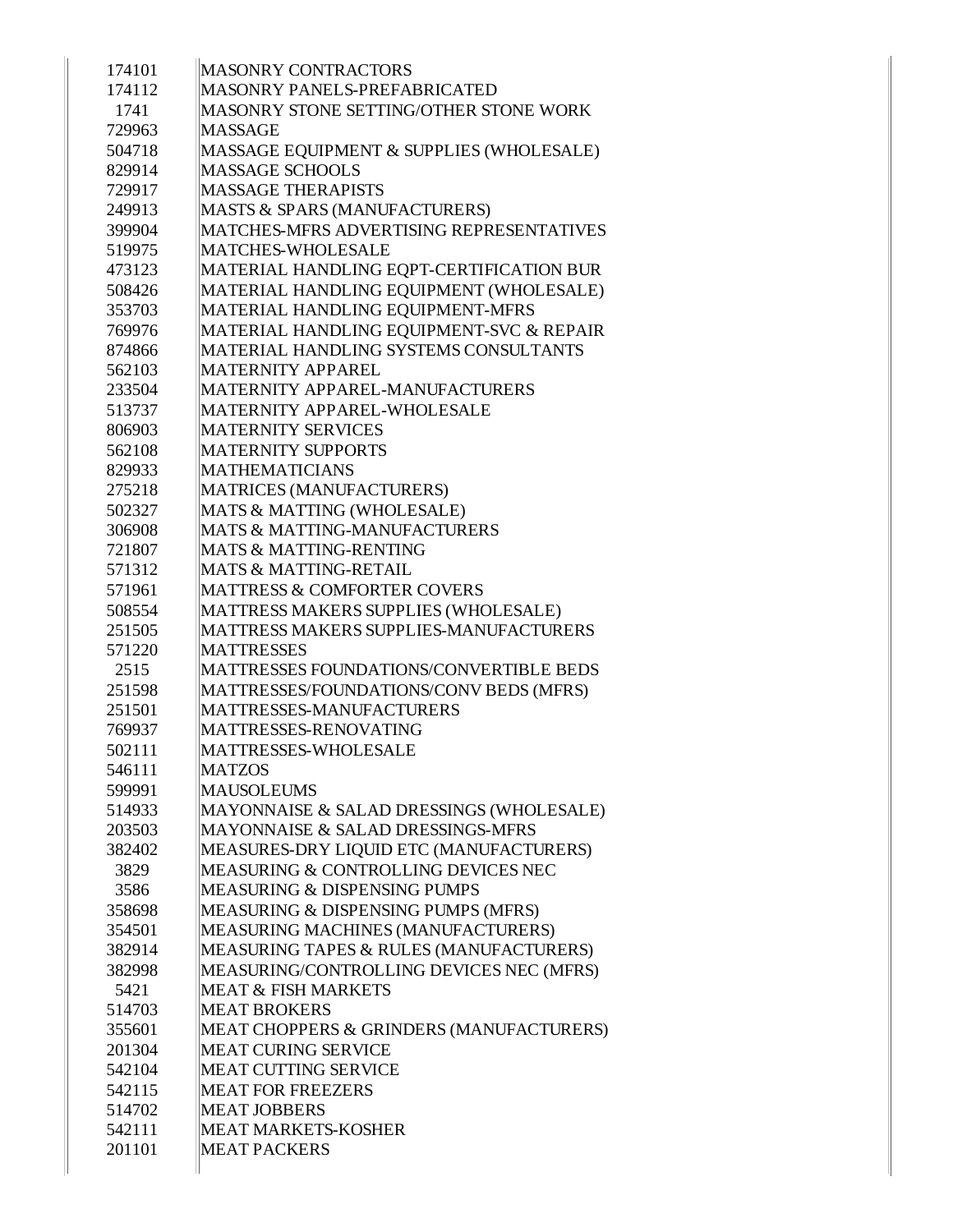| 508302 | MEAT PACKERS EQUIPMENT & SUPPLIES (WHOL)    |
|--------|---------------------------------------------|
| 2011   | <b>MEAT PACKING PLANTS</b>                  |
| 504639 | MEAT PATTY MOLDING MACHINES (WHOLESALE)     |
| 201104 | <b>MEAT PROCESSING</b>                      |
| 504640 | MEAT PROCESSING EQUIPMENT (WHOLESALE)       |
| 355602 | MEAT SAWS (MANUFACTURERS)                   |
| 504641 | MEAT TENDERIZING MACHINES (WHOLESALE)       |
| 549931 | <b>MEAT TENDERIZING PREPARATIONS</b>        |
| 514711 | MEAT-KOSHER-WHOLESALE                       |
| 542107 | <b>MEAT-RETAIL</b>                          |
| 5147   | <b>MEATS &amp; MEAT PRODUCTS</b>            |
| 542117 | <b>MEATS-BARBECUED</b>                      |
| 514203 | MEATS-FROZEN (WHOLESALE)                    |
| 514704 | MEAT-WHOLESALE                              |
| 171114 | MECHANICAL CONTRACTORS                      |
| 356898 | MECHANICAL POWER TRANS EQUIP NEC (MFRS)     |
| 3568   | MECHANICAL POWER TRANSMISSION EQUIP NEC     |
| 809910 | MECHANOTHERAPISTS DM                        |
| 391104 | <b>MEDALS-DESIGNERS &amp; MANUFACTURERS</b> |
| 731304 | <b>MEDIA BROKERS</b>                        |
| 731913 | <b>MEDIA BUYING SERVICE</b>                 |
| 731924 | <b>MEDIA MONITORING</b>                     |
| 632401 | <b>MEDICAL &amp; SURGICAL PLANS</b>         |
| 809913 | MEDICAL & SURGICAL SVC ORGANIZATIONS        |
| 504711 | MEDICAL ALARMS (WHOLESALE)                  |
| 632405 | MEDICAL BILL REVIEW                         |
| 594210 | <b>MEDICAL BOOKS</b>                        |
| 874101 | MEDICAL BUSINESS ADMINISTRATION             |
| 806201 | <b>MEDICAL CENTERS</b>                      |
| 5047   | MEDICAL DENTAL & HOSPITAL EQUIPMENT         |
| 804929 | MEDICAL DIAGNOSTIC EQUIPMENT-MOBILE         |
| 504731 | MEDICAL ELECTRONICS (WHOLESALE)             |
| 7352   | MEDICAL EQUIPMENT RENTAL & LEASING          |
| 735206 | MEDICAL EQUIPMENT-RENTALS                   |
| 769963 | MEDICAL EQUIPMENT-REPAIRING                 |
| 809915 | MEDICAL EXAMINATIONS-INSURANCE              |
| 809939 | <b>MEDICAL EXAMINERS</b>                    |
| 809911 | <b>MEDICAL GROUPS</b>                       |
| 801109 | MEDICAL IMAGING-MAGNETIC                    |
| 809912 | MEDICAL INFORMATION SERVICES                |
| 8071   | <b>MEDICAL LABORATORIES</b>                 |
| 874872 | MEDICAL LEGAL CONSULTANTS                   |
| 874842 | MEDICAL MANAGEMENT CONSULTANTS              |
| 839911 | MEDICAL MANAGEMENT SERVICE                  |
| 632406 | <b>MEDICAL PROVIDER CONSULTANTS</b>         |
| 738969 | MEDICAL RECORDS SERVICE                     |
| 873304 | <b>MEDICAL RESEARCH</b>                     |
| 809951 | MEDICAL SERVICES-MOBILE                     |
| 736305 | MEDICAL SERVICES-TEMPORARY                  |
| 807111 | MEDICAL TECHNICAL SERVICES                  |
| 733809 | MEDICAL TRANSCRIPTION SERVICE               |
| 411912 | MEDICAL TRANSPORTATION                      |
| 283398 | MEDICINAL CHEM/BOTANICAL PRODS (MFRS)       |
| 2833   | MEDICINAL CHEMICALS & BOTANICAL PRODS       |
| 521141 | <b>MEDICINE CABINETS</b>                    |
|        |                                             |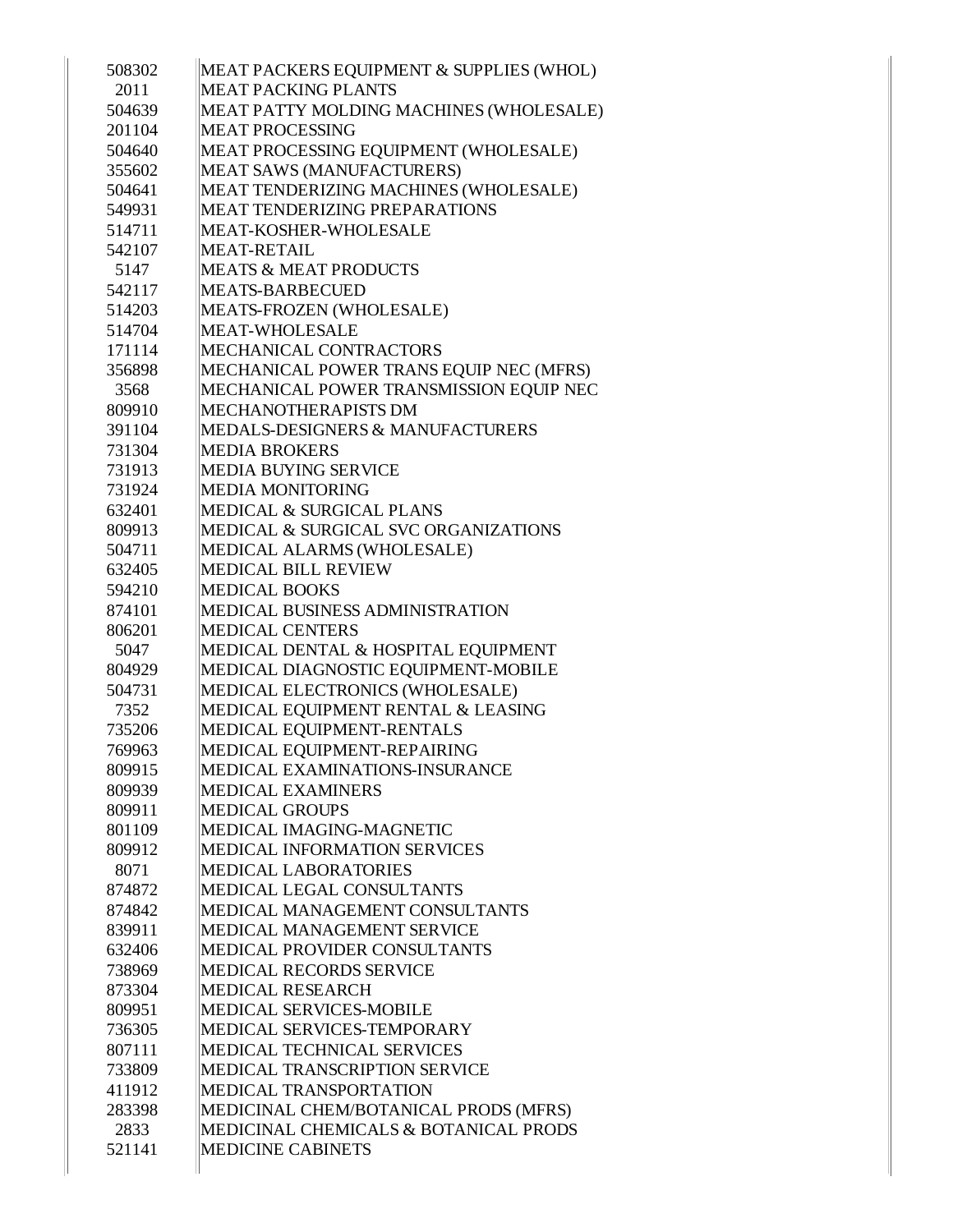| 509926 | MEDICINE CABINETS-DISTRIBUTORS                  |
|--------|-------------------------------------------------|
| 251403 | MEDICINE CABINETS-MANUFACTURERS                 |
| 591201 | MEDICINES-PATENT & PROPRIETARY                  |
| 283406 | MEDICINES-PATENT-MANUFACTURERS                  |
| 512217 | MEDICINES-PATENT-WHOLESALE                      |
| 869910 | <b>MEDITATION INSTRUCTION</b>                   |
| 866123 | MEDITATION ORGANIZATIONS                        |
| 874879 | <b>MEETING &amp; CONFERENCE CONSULTANTS</b>     |
| 573612 | <b>MEGAPHONES</b>                               |
| 344320 | MELTING POTS (MANUFACTURERS)                    |
| 912111 | MEMBERS OF LEGISLATIVE ASSEMBLY                 |
| 8699   | MEMBERSHIP ORGANIZATIONS NEC                    |
| 869999 | MEMBERSHIP ORGANIZATIONS NEC                    |
| 7997   | <b>MEMBERSHIP SPORTS &amp; RECREATION CLUBS</b> |
| 799798 | <b>MEMBERSHIP SPORTS &amp; RECREATION CLUBS</b> |
| 593242 | <b>MEMORABILIA</b>                              |
| 174113 | MEMORIAL RESTORATION & PRESERVATION             |
| 839925 | <b>MEMORIAL SOCIETIES</b>                       |
| 573413 | <b>MEMORY SYSTEMS &amp; COMPONENTS</b>          |
| 829966 | MEMORY TRAINING IMPROVEMENTS                    |
| 5136   | MENS & BOYS CLOTHING & FURNISHINGS              |
| 2329   | MENS & BOYS CLOTHING NEC                        |
| 232998 | MENS & BOYS CLOTHING NEC (MFRS)                 |
| 5611   | <b>MENS &amp; BOYS CLOTHING STORES</b>          |
| 2323   | <b>MENS &amp; BOYS NECKWEAR</b>                 |
| 2325   | MENS & BOYS SEPARATE TROUSERS & SLACKS          |
| 2321   | <b>MENS &amp; BOYS SHIRTS EXCEPT WORKSHIRTS</b> |
| 2311   | MENS & BOYS SUITS COATS & OVERCOATS             |
| 231198 | MENS & BOYS SUITS COATS/OVERCOATS (MFRS)        |
| 2322   | MENS & BOYS UNDERWEAR & NIGHTWEAR               |
| 232298 | MENS & BOYS UNDERWEAR & NIGHTWEAR (MFRS)        |
| 2326   | <b>MENS &amp; BOYS WORK CLOTHING</b>            |
| 561101 | MEN'S CLOTHING & FURNISHINGS-RETAIL             |
| 232901 | MEN'S CLOTHING-MANUFACTURERS                    |
| 3143   | MENS FOOTWEAR-EXCEPT ATHLETIC                   |
| 314398 | MEN'S FOOTWEAR-EXCEPT ATHLETIC (MFRS)           |
| 232904 | <b>MEN'S FURNISHINGS-MANUFACTURERS</b>          |
| 724103 | <b>MEN'S HAIRSTYLING</b>                        |
| 864113 | <b>MEN'S ORGANIZATION &amp; SERVICES</b>        |
| 809305 | <b>MENTAL HEALTH CLINICS</b>                    |
| 832227 | <b>MENTAL HEALTH COUNSELORS</b>                 |
| 806301 | <b>MENTAL HEALTH SERVICES</b>                   |
| 833104 | MENTAL RETARDATION & DEV DISABLED SVCS          |
| 809914 | MENTAL RETARDATION INFORMATION CENTERS          |
| 275927 | MENU COVERS (MANUFACTURERS)                     |
| 275917 | <b>MENU PRINTERS</b>                            |
| 275206 | MENU SERVICE (MANUFACTURERS)                    |
| 732306 | <b>MERCANTILE AGENCIES</b>                      |
| 738995 | <b>MERCHANDISE BROKERS</b>                      |
| 531109 | <b>MERCHANDISE MARTS</b>                        |
| 738982 | MERCHANDISING SERVICE                           |
| 283301 | MERCURY (MANUFACTURERS)                         |
| 628207 | <b>MERGERS &amp; ACQUISITIONS</b>               |
| 738970 | <b>MESSENGER SERVICE</b>                        |
| 509327 | METAL BUYERS (WHOLESALE)                        |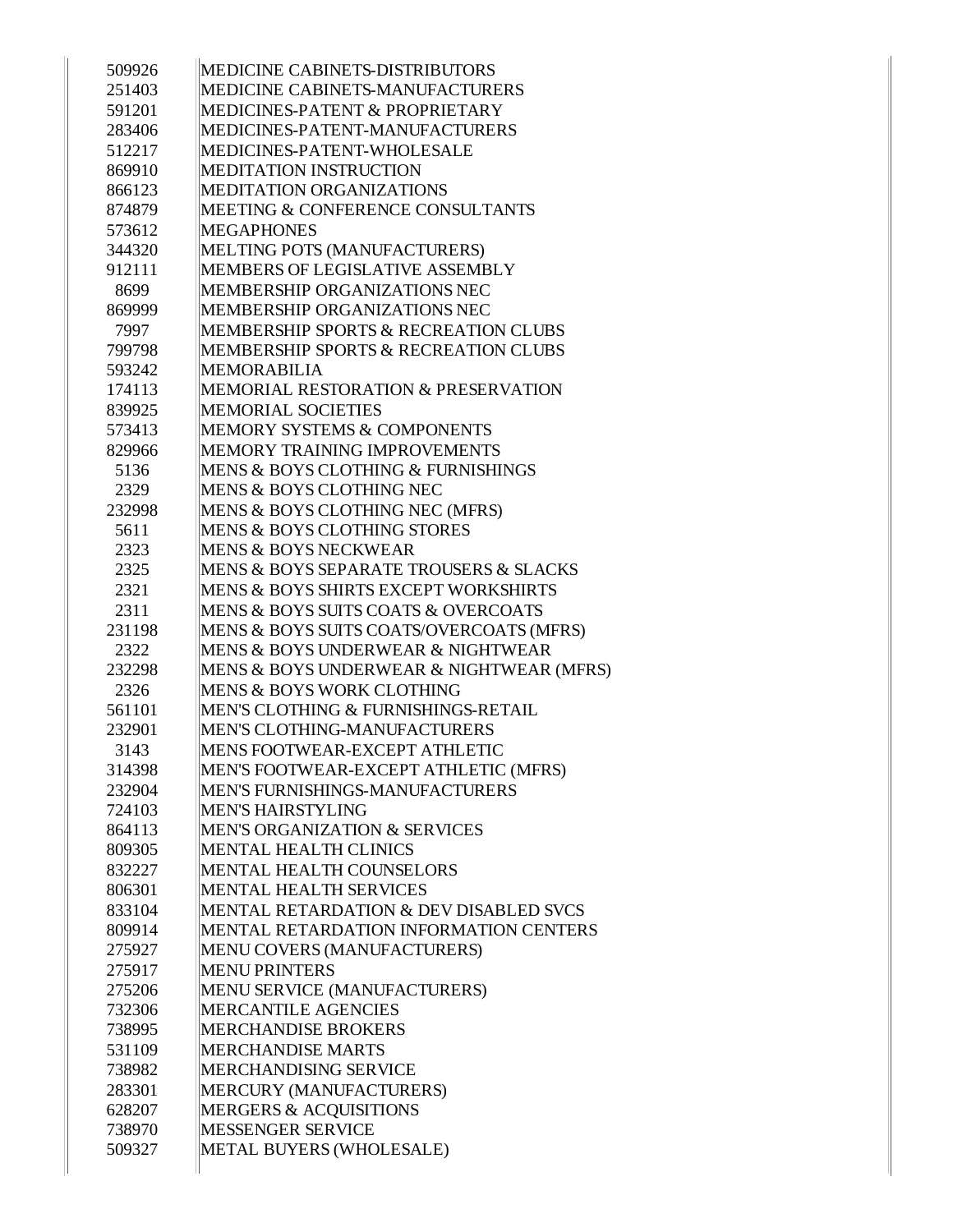| 3411           | <b>METAL CANS</b>                                                           |
|----------------|-----------------------------------------------------------------------------|
| 341198         | METAL CANS (MANUFACTURERS)                                                  |
| 174208         | <b>METAL CEILINGS</b>                                                       |
| 999917         | <b>METAL CLEANING</b>                                                       |
| 999916         | METAL CLEANING EQUIPMENT                                                    |
| 349913         | METAL COATINGS (MANUFACTURERS)                                              |
| 738972         | <b>METAL CUTTING</b>                                                        |
| 332506         | METAL CUTTING COOLANT SYSTEMS (MFRS)                                        |
| 344298         | METAL DOORS SASH FRAMES & TRIM (MFRS)                                       |
| 3442           | METAL DOORS SASH FRAMES MOLDING & TRIM                                      |
| 505127         | METAL EXTRUSIONS-IMPACT (WHOLESALE)                                         |
| 179104         | <b>METAL FABRICATORS</b>                                                    |
| 346920         | METAL FINDINGS (MANUFACTURERS)                                              |
|                | METAL FINISHERS (MANUFACTURERS)                                             |
| 347102         |                                                                             |
| 347109         | METAL FINISHERS-BLASTING (MFRS)<br>METAL FINISHERS-EQUIPMENT & SUPLS (WHOL) |
| 505122<br>3497 | <b>METAL FOIL &amp; LEAF</b>                                                |
|                |                                                                             |
| 354207         | METAL FORMING MACHINERY (MANUFACTURERS)                                     |
| 349903         | METAL GOODS-MANUFACTURERS                                                   |
| 3398           | <b>METAL HEAT TREATING</b>                                                  |
| 2514           | <b>METAL HOUSEHOLD FURNITURE</b>                                            |
| 344901         | METAL LATH (MANUFACTURERS)                                                  |
| 505116         | METAL LETTERS (WHOLESALE)                                                   |
| 573114         | METAL LOCATING EQUIPMENT                                                    |
| 1081           | <b>METAL MINING SERVICES</b>                                                |
| 108101         | <b>METAL MINING SERVICES</b>                                                |
| 505125         | METAL ORNAMENTS (WHOLESALE)                                                 |
| 347104         | METAL POLISHING (MANUFACTURERS)                                             |
| 505126         | METAL POWDERS (WHOLESALE)                                                   |
| 176117         | METAL ROOFING CONTRACTORS                                                   |
| 335101         | METAL SHAPES-EXTRUDED (MANUFACTURERS)                                       |
| 354703         | <b>METAL SHAPING</b>                                                        |
| 341202         | METAL SHIPPING BARRELS & DRUMS-MFRS                                         |
| 3412           | METAL SHIPPING BARRELS DRUMS KEGS/PAILS                                     |
| 341298         | METAL SHPNG BARRELS DRUM KEG/PAIL (MFRS)                                    |
| 505113         | METAL SPECIALTIES (WHOLESALE)                                               |
| 339904         | METAL SPECIALTIES-MANUFACTURERS                                             |
| 346902         | METAL SPINNING (MANUFACTURERS)                                              |
| 354116         | METAL SPINNING EQUIPMENT (MFRS)                                             |
| 999918         | <b>METAL SPRAYING</b>                                                       |
| 356302         | METAL SPRAYING EQUIPMENT (MANUFACTURERS)                                    |
| 346904         | METAL STAMPING (MANUFACTURERS)                                              |
| 354111         | METAL STAMPING EQUIPMENT (MANUFACTURERS)                                    |
| 3469           | METAL STAMPINGS NEC                                                         |
| 346998         | METAL STAMPINGS NEC (MANUFACTURERS)                                         |
| 354902         | METAL TREATING (MANUFACTURERS)                                              |
| 508585         | METAL WORKING MACHINERY (WHOLESALE)                                         |
| 355923         | METAL-DISINTEGRATING                                                        |
| 505111         | METAL-DISTRIBUTORS                                                          |
| 251498         | METAL-HOUSEHOLD FURNITURE (MFRS)                                            |
| 229503         | METALLIC FABRICS (MANUFACTURERS)                                            |
| 285110         | METALLIC FINISHES (MANUFACTURERS)                                           |
| 354101         | METALLIZING (MANUFACTURERS)                                                 |
| 355912         | METALLIZING EQUIPMENT (MANUFACTURERS)                                       |
| 873412         | <b>METALLURGISTS</b>                                                        |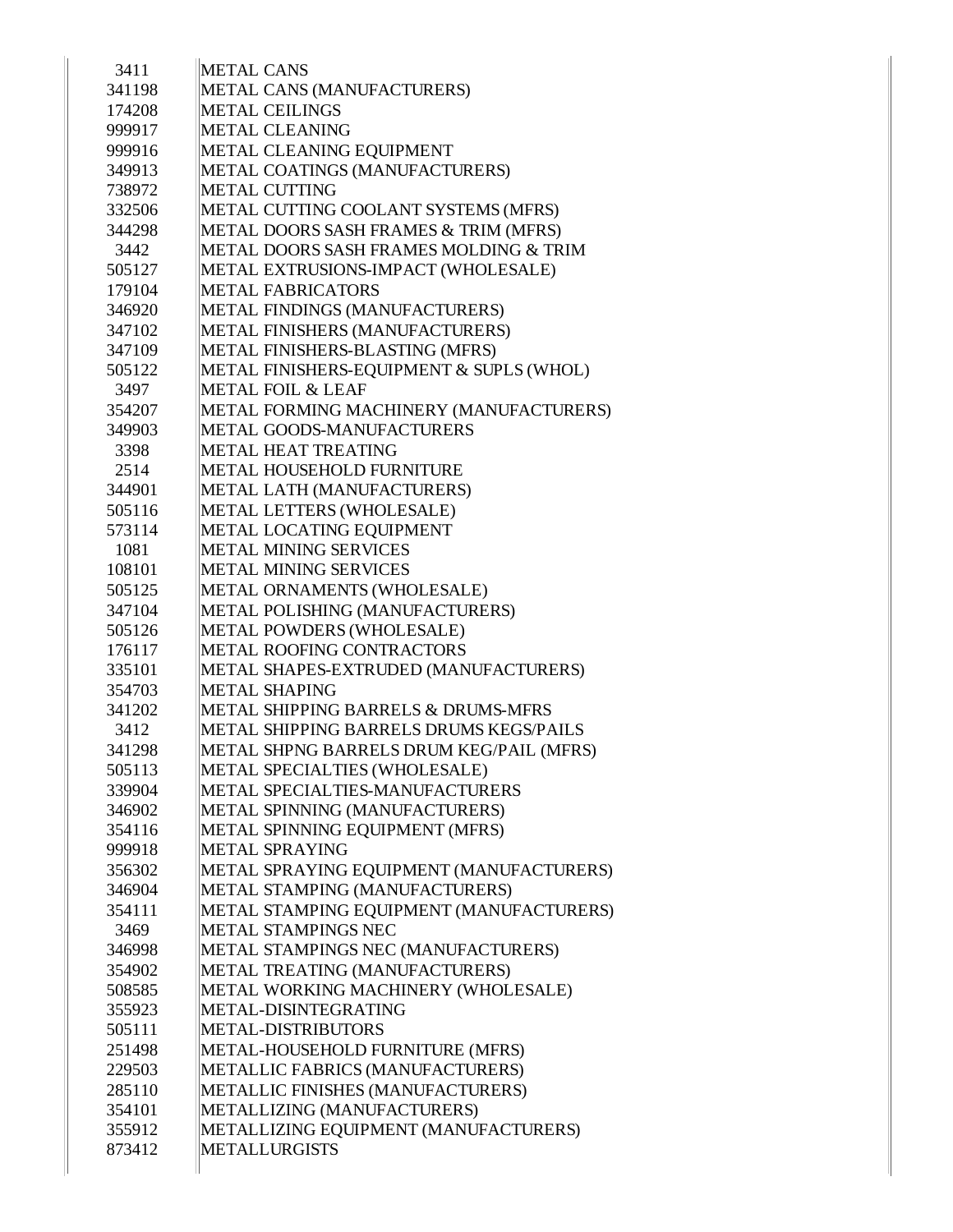| METALLURGISTS EQUIPMENT & SUPPLIES-WHOL<br>504918<br>METAL-PERFORATING & PUNCHING (MFRS)<br>346917<br>279611<br>METAL-PHOTOETCHING<br>METAL-POWDER PRODUCTS (MANUFACTURERS)<br>349904<br>METAL-POWDER-FABRICATORS<br>289903<br>349616<br>METAL-POWDER-PARTS-FABRICATORS<br><b>METAL-ROLLING &amp; FORMING</b><br>335603<br><b>METALS SERVICE CENTERS &amp; OFFICES</b><br>5051<br>METALS-BASE (WHOLESALE)<br>505115<br>METALS-CLAD (MANUFACTURERS)<br>344406<br>METALS-CORRUGATED (MANUFACTURERS)<br>331210<br>METALS-CORRUGATED-MANUFACTURERS<br>331602<br>METALS-PRECIOUS SHEET WIRE TUBING (WHOL)<br>509411<br>METALS-PRE-COATED (MANUFACTURERS)<br>347915<br>METALS-RARE (WHOLESALE)<br>509422<br>METAL-STEEL (WHOLESALE)<br>505130<br>METALS-TUMBLING-MANUFACTURERS<br>347110<br>METAL-TRIM (MANUFACTURERS)<br>344211<br>METALWORKING MACHINERY NEC<br>3549<br>METALWORKING MACHINERY NEC (MFRS)<br>354998<br>599942<br><b>METAPHYSICAL SUPPLIES &amp; SERVICES</b><br>804905<br><b>METAPHYSICIANS</b><br>899922<br>METEOROLOGICAL CONSULTANTS<br>504919<br>METEOROLOGICAL INSTRUMENTS (WHOLESALE)<br><b>METEOROLOGISTS</b><br>899926<br>METERS (WHOLESALE)<br>506321<br>METERS-REPAIRING<br>769966<br>METHANOL (MANUFACTURERS)<br>286105<br>METRIC CONVERSION CONSULTANTS<br>874246<br>MEXICAN & LATIN AMERICAN FOOD PRODUCTS<br>549927<br>209908<br>MEXICAN FOOD PRODUCTS-MANUFACTURERS<br>MEXICAN FOOD PRODUCTS-WHOLESALE<br>514104<br>599934<br><b>MEXICAN GOODS</b><br>MEZZANINE & PLATFORM SYSTS/EQUIP (WHOL)<br>508421<br>MICA (MANUFACTURERS)<br>329901<br>MICRO & MINI COMPUTERS-EQUIP/SUPLS-MFRS<br>357104<br>807114<br><b>MICROBIOLOGISTS</b><br>MICROFILM STORAGE (WHOLESALE)<br>504434<br>MICROFILMING SERVICE EQUIP & SUPLS-MFRS<br>386102<br>MICROFILMING SERVICE EQUIP & SUPLS-WHOL<br>504424<br>MICROFILMING SERVICE EQUIPMENT & SUPLS<br>738976<br>MICROGRAPHICS SERVICE EQUIP/SUPLS (WHOL)<br>504429<br>MICROMETERS (WHOLESALE)<br>504920<br><b>MICROPHONES</b><br>573610<br>MICROPROCESSORS-MANUFACTURERS<br>367403<br>MICROPROCESSORS-WHOLESALE<br>506562<br>MICROSCOPES (WHOLESALE)<br>504713<br>MICROWAVE COMM EQUIP & SYSTEMS (WHOL)<br>506524<br><b>MICROWAVE OVENS</b><br>572201<br>MICROWAVE OVENS-MANUFACTURERS<br>363102<br>MICROWAVE OVENS-REPAIRING<br>762919<br>MICROWAVE OVENS-SUPPLIES & PARTS (WHOL)<br>506371<br>MICROWAVE OVENS-WHOLESALE<br>506433<br>762920<br>MICROWAVE SERVICE & EQUIPMENT |        |                                         |
|------------------------------------------------------------------------------------------------------------------------------------------------------------------------------------------------------------------------------------------------------------------------------------------------------------------------------------------------------------------------------------------------------------------------------------------------------------------------------------------------------------------------------------------------------------------------------------------------------------------------------------------------------------------------------------------------------------------------------------------------------------------------------------------------------------------------------------------------------------------------------------------------------------------------------------------------------------------------------------------------------------------------------------------------------------------------------------------------------------------------------------------------------------------------------------------------------------------------------------------------------------------------------------------------------------------------------------------------------------------------------------------------------------------------------------------------------------------------------------------------------------------------------------------------------------------------------------------------------------------------------------------------------------------------------------------------------------------------------------------------------------------------------------------------------------------------------------------------------------------------------------------------------------------------------------------------------------------------------------------------------------------------------------------------------------------------------------------------------------------------------------------------------------------------------------------------------------------------------------------------------------------------------------------------------------------------------------------------------------------------------------------------------------------------------------------|--------|-----------------------------------------|
|                                                                                                                                                                                                                                                                                                                                                                                                                                                                                                                                                                                                                                                                                                                                                                                                                                                                                                                                                                                                                                                                                                                                                                                                                                                                                                                                                                                                                                                                                                                                                                                                                                                                                                                                                                                                                                                                                                                                                                                                                                                                                                                                                                                                                                                                                                                                                                                                                                          | 382102 | METALLURGISTS EQUIPMENT & SUPPLIES-MFRS |
|                                                                                                                                                                                                                                                                                                                                                                                                                                                                                                                                                                                                                                                                                                                                                                                                                                                                                                                                                                                                                                                                                                                                                                                                                                                                                                                                                                                                                                                                                                                                                                                                                                                                                                                                                                                                                                                                                                                                                                                                                                                                                                                                                                                                                                                                                                                                                                                                                                          |        |                                         |
|                                                                                                                                                                                                                                                                                                                                                                                                                                                                                                                                                                                                                                                                                                                                                                                                                                                                                                                                                                                                                                                                                                                                                                                                                                                                                                                                                                                                                                                                                                                                                                                                                                                                                                                                                                                                                                                                                                                                                                                                                                                                                                                                                                                                                                                                                                                                                                                                                                          |        |                                         |
|                                                                                                                                                                                                                                                                                                                                                                                                                                                                                                                                                                                                                                                                                                                                                                                                                                                                                                                                                                                                                                                                                                                                                                                                                                                                                                                                                                                                                                                                                                                                                                                                                                                                                                                                                                                                                                                                                                                                                                                                                                                                                                                                                                                                                                                                                                                                                                                                                                          |        |                                         |
|                                                                                                                                                                                                                                                                                                                                                                                                                                                                                                                                                                                                                                                                                                                                                                                                                                                                                                                                                                                                                                                                                                                                                                                                                                                                                                                                                                                                                                                                                                                                                                                                                                                                                                                                                                                                                                                                                                                                                                                                                                                                                                                                                                                                                                                                                                                                                                                                                                          |        |                                         |
|                                                                                                                                                                                                                                                                                                                                                                                                                                                                                                                                                                                                                                                                                                                                                                                                                                                                                                                                                                                                                                                                                                                                                                                                                                                                                                                                                                                                                                                                                                                                                                                                                                                                                                                                                                                                                                                                                                                                                                                                                                                                                                                                                                                                                                                                                                                                                                                                                                          |        |                                         |
|                                                                                                                                                                                                                                                                                                                                                                                                                                                                                                                                                                                                                                                                                                                                                                                                                                                                                                                                                                                                                                                                                                                                                                                                                                                                                                                                                                                                                                                                                                                                                                                                                                                                                                                                                                                                                                                                                                                                                                                                                                                                                                                                                                                                                                                                                                                                                                                                                                          |        |                                         |
|                                                                                                                                                                                                                                                                                                                                                                                                                                                                                                                                                                                                                                                                                                                                                                                                                                                                                                                                                                                                                                                                                                                                                                                                                                                                                                                                                                                                                                                                                                                                                                                                                                                                                                                                                                                                                                                                                                                                                                                                                                                                                                                                                                                                                                                                                                                                                                                                                                          |        |                                         |
|                                                                                                                                                                                                                                                                                                                                                                                                                                                                                                                                                                                                                                                                                                                                                                                                                                                                                                                                                                                                                                                                                                                                                                                                                                                                                                                                                                                                                                                                                                                                                                                                                                                                                                                                                                                                                                                                                                                                                                                                                                                                                                                                                                                                                                                                                                                                                                                                                                          |        |                                         |
|                                                                                                                                                                                                                                                                                                                                                                                                                                                                                                                                                                                                                                                                                                                                                                                                                                                                                                                                                                                                                                                                                                                                                                                                                                                                                                                                                                                                                                                                                                                                                                                                                                                                                                                                                                                                                                                                                                                                                                                                                                                                                                                                                                                                                                                                                                                                                                                                                                          |        |                                         |
|                                                                                                                                                                                                                                                                                                                                                                                                                                                                                                                                                                                                                                                                                                                                                                                                                                                                                                                                                                                                                                                                                                                                                                                                                                                                                                                                                                                                                                                                                                                                                                                                                                                                                                                                                                                                                                                                                                                                                                                                                                                                                                                                                                                                                                                                                                                                                                                                                                          |        |                                         |
|                                                                                                                                                                                                                                                                                                                                                                                                                                                                                                                                                                                                                                                                                                                                                                                                                                                                                                                                                                                                                                                                                                                                                                                                                                                                                                                                                                                                                                                                                                                                                                                                                                                                                                                                                                                                                                                                                                                                                                                                                                                                                                                                                                                                                                                                                                                                                                                                                                          |        |                                         |
|                                                                                                                                                                                                                                                                                                                                                                                                                                                                                                                                                                                                                                                                                                                                                                                                                                                                                                                                                                                                                                                                                                                                                                                                                                                                                                                                                                                                                                                                                                                                                                                                                                                                                                                                                                                                                                                                                                                                                                                                                                                                                                                                                                                                                                                                                                                                                                                                                                          |        |                                         |
|                                                                                                                                                                                                                                                                                                                                                                                                                                                                                                                                                                                                                                                                                                                                                                                                                                                                                                                                                                                                                                                                                                                                                                                                                                                                                                                                                                                                                                                                                                                                                                                                                                                                                                                                                                                                                                                                                                                                                                                                                                                                                                                                                                                                                                                                                                                                                                                                                                          |        |                                         |
|                                                                                                                                                                                                                                                                                                                                                                                                                                                                                                                                                                                                                                                                                                                                                                                                                                                                                                                                                                                                                                                                                                                                                                                                                                                                                                                                                                                                                                                                                                                                                                                                                                                                                                                                                                                                                                                                                                                                                                                                                                                                                                                                                                                                                                                                                                                                                                                                                                          |        |                                         |
|                                                                                                                                                                                                                                                                                                                                                                                                                                                                                                                                                                                                                                                                                                                                                                                                                                                                                                                                                                                                                                                                                                                                                                                                                                                                                                                                                                                                                                                                                                                                                                                                                                                                                                                                                                                                                                                                                                                                                                                                                                                                                                                                                                                                                                                                                                                                                                                                                                          |        |                                         |
|                                                                                                                                                                                                                                                                                                                                                                                                                                                                                                                                                                                                                                                                                                                                                                                                                                                                                                                                                                                                                                                                                                                                                                                                                                                                                                                                                                                                                                                                                                                                                                                                                                                                                                                                                                                                                                                                                                                                                                                                                                                                                                                                                                                                                                                                                                                                                                                                                                          |        |                                         |
|                                                                                                                                                                                                                                                                                                                                                                                                                                                                                                                                                                                                                                                                                                                                                                                                                                                                                                                                                                                                                                                                                                                                                                                                                                                                                                                                                                                                                                                                                                                                                                                                                                                                                                                                                                                                                                                                                                                                                                                                                                                                                                                                                                                                                                                                                                                                                                                                                                          |        |                                         |
|                                                                                                                                                                                                                                                                                                                                                                                                                                                                                                                                                                                                                                                                                                                                                                                                                                                                                                                                                                                                                                                                                                                                                                                                                                                                                                                                                                                                                                                                                                                                                                                                                                                                                                                                                                                                                                                                                                                                                                                                                                                                                                                                                                                                                                                                                                                                                                                                                                          |        |                                         |
|                                                                                                                                                                                                                                                                                                                                                                                                                                                                                                                                                                                                                                                                                                                                                                                                                                                                                                                                                                                                                                                                                                                                                                                                                                                                                                                                                                                                                                                                                                                                                                                                                                                                                                                                                                                                                                                                                                                                                                                                                                                                                                                                                                                                                                                                                                                                                                                                                                          |        |                                         |
|                                                                                                                                                                                                                                                                                                                                                                                                                                                                                                                                                                                                                                                                                                                                                                                                                                                                                                                                                                                                                                                                                                                                                                                                                                                                                                                                                                                                                                                                                                                                                                                                                                                                                                                                                                                                                                                                                                                                                                                                                                                                                                                                                                                                                                                                                                                                                                                                                                          |        |                                         |
|                                                                                                                                                                                                                                                                                                                                                                                                                                                                                                                                                                                                                                                                                                                                                                                                                                                                                                                                                                                                                                                                                                                                                                                                                                                                                                                                                                                                                                                                                                                                                                                                                                                                                                                                                                                                                                                                                                                                                                                                                                                                                                                                                                                                                                                                                                                                                                                                                                          |        |                                         |
|                                                                                                                                                                                                                                                                                                                                                                                                                                                                                                                                                                                                                                                                                                                                                                                                                                                                                                                                                                                                                                                                                                                                                                                                                                                                                                                                                                                                                                                                                                                                                                                                                                                                                                                                                                                                                                                                                                                                                                                                                                                                                                                                                                                                                                                                                                                                                                                                                                          |        |                                         |
|                                                                                                                                                                                                                                                                                                                                                                                                                                                                                                                                                                                                                                                                                                                                                                                                                                                                                                                                                                                                                                                                                                                                                                                                                                                                                                                                                                                                                                                                                                                                                                                                                                                                                                                                                                                                                                                                                                                                                                                                                                                                                                                                                                                                                                                                                                                                                                                                                                          |        |                                         |
|                                                                                                                                                                                                                                                                                                                                                                                                                                                                                                                                                                                                                                                                                                                                                                                                                                                                                                                                                                                                                                                                                                                                                                                                                                                                                                                                                                                                                                                                                                                                                                                                                                                                                                                                                                                                                                                                                                                                                                                                                                                                                                                                                                                                                                                                                                                                                                                                                                          |        |                                         |
|                                                                                                                                                                                                                                                                                                                                                                                                                                                                                                                                                                                                                                                                                                                                                                                                                                                                                                                                                                                                                                                                                                                                                                                                                                                                                                                                                                                                                                                                                                                                                                                                                                                                                                                                                                                                                                                                                                                                                                                                                                                                                                                                                                                                                                                                                                                                                                                                                                          |        |                                         |
|                                                                                                                                                                                                                                                                                                                                                                                                                                                                                                                                                                                                                                                                                                                                                                                                                                                                                                                                                                                                                                                                                                                                                                                                                                                                                                                                                                                                                                                                                                                                                                                                                                                                                                                                                                                                                                                                                                                                                                                                                                                                                                                                                                                                                                                                                                                                                                                                                                          |        |                                         |
|                                                                                                                                                                                                                                                                                                                                                                                                                                                                                                                                                                                                                                                                                                                                                                                                                                                                                                                                                                                                                                                                                                                                                                                                                                                                                                                                                                                                                                                                                                                                                                                                                                                                                                                                                                                                                                                                                                                                                                                                                                                                                                                                                                                                                                                                                                                                                                                                                                          |        |                                         |
|                                                                                                                                                                                                                                                                                                                                                                                                                                                                                                                                                                                                                                                                                                                                                                                                                                                                                                                                                                                                                                                                                                                                                                                                                                                                                                                                                                                                                                                                                                                                                                                                                                                                                                                                                                                                                                                                                                                                                                                                                                                                                                                                                                                                                                                                                                                                                                                                                                          |        |                                         |
|                                                                                                                                                                                                                                                                                                                                                                                                                                                                                                                                                                                                                                                                                                                                                                                                                                                                                                                                                                                                                                                                                                                                                                                                                                                                                                                                                                                                                                                                                                                                                                                                                                                                                                                                                                                                                                                                                                                                                                                                                                                                                                                                                                                                                                                                                                                                                                                                                                          |        |                                         |
|                                                                                                                                                                                                                                                                                                                                                                                                                                                                                                                                                                                                                                                                                                                                                                                                                                                                                                                                                                                                                                                                                                                                                                                                                                                                                                                                                                                                                                                                                                                                                                                                                                                                                                                                                                                                                                                                                                                                                                                                                                                                                                                                                                                                                                                                                                                                                                                                                                          |        |                                         |
|                                                                                                                                                                                                                                                                                                                                                                                                                                                                                                                                                                                                                                                                                                                                                                                                                                                                                                                                                                                                                                                                                                                                                                                                                                                                                                                                                                                                                                                                                                                                                                                                                                                                                                                                                                                                                                                                                                                                                                                                                                                                                                                                                                                                                                                                                                                                                                                                                                          |        |                                         |
|                                                                                                                                                                                                                                                                                                                                                                                                                                                                                                                                                                                                                                                                                                                                                                                                                                                                                                                                                                                                                                                                                                                                                                                                                                                                                                                                                                                                                                                                                                                                                                                                                                                                                                                                                                                                                                                                                                                                                                                                                                                                                                                                                                                                                                                                                                                                                                                                                                          |        |                                         |
|                                                                                                                                                                                                                                                                                                                                                                                                                                                                                                                                                                                                                                                                                                                                                                                                                                                                                                                                                                                                                                                                                                                                                                                                                                                                                                                                                                                                                                                                                                                                                                                                                                                                                                                                                                                                                                                                                                                                                                                                                                                                                                                                                                                                                                                                                                                                                                                                                                          |        |                                         |
|                                                                                                                                                                                                                                                                                                                                                                                                                                                                                                                                                                                                                                                                                                                                                                                                                                                                                                                                                                                                                                                                                                                                                                                                                                                                                                                                                                                                                                                                                                                                                                                                                                                                                                                                                                                                                                                                                                                                                                                                                                                                                                                                                                                                                                                                                                                                                                                                                                          |        |                                         |
|                                                                                                                                                                                                                                                                                                                                                                                                                                                                                                                                                                                                                                                                                                                                                                                                                                                                                                                                                                                                                                                                                                                                                                                                                                                                                                                                                                                                                                                                                                                                                                                                                                                                                                                                                                                                                                                                                                                                                                                                                                                                                                                                                                                                                                                                                                                                                                                                                                          |        |                                         |
|                                                                                                                                                                                                                                                                                                                                                                                                                                                                                                                                                                                                                                                                                                                                                                                                                                                                                                                                                                                                                                                                                                                                                                                                                                                                                                                                                                                                                                                                                                                                                                                                                                                                                                                                                                                                                                                                                                                                                                                                                                                                                                                                                                                                                                                                                                                                                                                                                                          |        |                                         |
|                                                                                                                                                                                                                                                                                                                                                                                                                                                                                                                                                                                                                                                                                                                                                                                                                                                                                                                                                                                                                                                                                                                                                                                                                                                                                                                                                                                                                                                                                                                                                                                                                                                                                                                                                                                                                                                                                                                                                                                                                                                                                                                                                                                                                                                                                                                                                                                                                                          |        |                                         |
|                                                                                                                                                                                                                                                                                                                                                                                                                                                                                                                                                                                                                                                                                                                                                                                                                                                                                                                                                                                                                                                                                                                                                                                                                                                                                                                                                                                                                                                                                                                                                                                                                                                                                                                                                                                                                                                                                                                                                                                                                                                                                                                                                                                                                                                                                                                                                                                                                                          |        |                                         |
|                                                                                                                                                                                                                                                                                                                                                                                                                                                                                                                                                                                                                                                                                                                                                                                                                                                                                                                                                                                                                                                                                                                                                                                                                                                                                                                                                                                                                                                                                                                                                                                                                                                                                                                                                                                                                                                                                                                                                                                                                                                                                                                                                                                                                                                                                                                                                                                                                                          |        |                                         |
|                                                                                                                                                                                                                                                                                                                                                                                                                                                                                                                                                                                                                                                                                                                                                                                                                                                                                                                                                                                                                                                                                                                                                                                                                                                                                                                                                                                                                                                                                                                                                                                                                                                                                                                                                                                                                                                                                                                                                                                                                                                                                                                                                                                                                                                                                                                                                                                                                                          |        |                                         |
|                                                                                                                                                                                                                                                                                                                                                                                                                                                                                                                                                                                                                                                                                                                                                                                                                                                                                                                                                                                                                                                                                                                                                                                                                                                                                                                                                                                                                                                                                                                                                                                                                                                                                                                                                                                                                                                                                                                                                                                                                                                                                                                                                                                                                                                                                                                                                                                                                                          |        |                                         |
|                                                                                                                                                                                                                                                                                                                                                                                                                                                                                                                                                                                                                                                                                                                                                                                                                                                                                                                                                                                                                                                                                                                                                                                                                                                                                                                                                                                                                                                                                                                                                                                                                                                                                                                                                                                                                                                                                                                                                                                                                                                                                                                                                                                                                                                                                                                                                                                                                                          |        |                                         |
|                                                                                                                                                                                                                                                                                                                                                                                                                                                                                                                                                                                                                                                                                                                                                                                                                                                                                                                                                                                                                                                                                                                                                                                                                                                                                                                                                                                                                                                                                                                                                                                                                                                                                                                                                                                                                                                                                                                                                                                                                                                                                                                                                                                                                                                                                                                                                                                                                                          |        |                                         |
|                                                                                                                                                                                                                                                                                                                                                                                                                                                                                                                                                                                                                                                                                                                                                                                                                                                                                                                                                                                                                                                                                                                                                                                                                                                                                                                                                                                                                                                                                                                                                                                                                                                                                                                                                                                                                                                                                                                                                                                                                                                                                                                                                                                                                                                                                                                                                                                                                                          |        |                                         |
|                                                                                                                                                                                                                                                                                                                                                                                                                                                                                                                                                                                                                                                                                                                                                                                                                                                                                                                                                                                                                                                                                                                                                                                                                                                                                                                                                                                                                                                                                                                                                                                                                                                                                                                                                                                                                                                                                                                                                                                                                                                                                                                                                                                                                                                                                                                                                                                                                                          |        |                                         |
|                                                                                                                                                                                                                                                                                                                                                                                                                                                                                                                                                                                                                                                                                                                                                                                                                                                                                                                                                                                                                                                                                                                                                                                                                                                                                                                                                                                                                                                                                                                                                                                                                                                                                                                                                                                                                                                                                                                                                                                                                                                                                                                                                                                                                                                                                                                                                                                                                                          |        |                                         |
|                                                                                                                                                                                                                                                                                                                                                                                                                                                                                                                                                                                                                                                                                                                                                                                                                                                                                                                                                                                                                                                                                                                                                                                                                                                                                                                                                                                                                                                                                                                                                                                                                                                                                                                                                                                                                                                                                                                                                                                                                                                                                                                                                                                                                                                                                                                                                                                                                                          |        |                                         |
|                                                                                                                                                                                                                                                                                                                                                                                                                                                                                                                                                                                                                                                                                                                                                                                                                                                                                                                                                                                                                                                                                                                                                                                                                                                                                                                                                                                                                                                                                                                                                                                                                                                                                                                                                                                                                                                                                                                                                                                                                                                                                                                                                                                                                                                                                                                                                                                                                                          |        |                                         |
|                                                                                                                                                                                                                                                                                                                                                                                                                                                                                                                                                                                                                                                                                                                                                                                                                                                                                                                                                                                                                                                                                                                                                                                                                                                                                                                                                                                                                                                                                                                                                                                                                                                                                                                                                                                                                                                                                                                                                                                                                                                                                                                                                                                                                                                                                                                                                                                                                                          |        |                                         |
|                                                                                                                                                                                                                                                                                                                                                                                                                                                                                                                                                                                                                                                                                                                                                                                                                                                                                                                                                                                                                                                                                                                                                                                                                                                                                                                                                                                                                                                                                                                                                                                                                                                                                                                                                                                                                                                                                                                                                                                                                                                                                                                                                                                                                                                                                                                                                                                                                                          |        |                                         |
|                                                                                                                                                                                                                                                                                                                                                                                                                                                                                                                                                                                                                                                                                                                                                                                                                                                                                                                                                                                                                                                                                                                                                                                                                                                                                                                                                                                                                                                                                                                                                                                                                                                                                                                                                                                                                                                                                                                                                                                                                                                                                                                                                                                                                                                                                                                                                                                                                                          |        |                                         |
|                                                                                                                                                                                                                                                                                                                                                                                                                                                                                                                                                                                                                                                                                                                                                                                                                                                                                                                                                                                                                                                                                                                                                                                                                                                                                                                                                                                                                                                                                                                                                                                                                                                                                                                                                                                                                                                                                                                                                                                                                                                                                                                                                                                                                                                                                                                                                                                                                                          |        |                                         |
|                                                                                                                                                                                                                                                                                                                                                                                                                                                                                                                                                                                                                                                                                                                                                                                                                                                                                                                                                                                                                                                                                                                                                                                                                                                                                                                                                                                                                                                                                                                                                                                                                                                                                                                                                                                                                                                                                                                                                                                                                                                                                                                                                                                                                                                                                                                                                                                                                                          |        |                                         |
|                                                                                                                                                                                                                                                                                                                                                                                                                                                                                                                                                                                                                                                                                                                                                                                                                                                                                                                                                                                                                                                                                                                                                                                                                                                                                                                                                                                                                                                                                                                                                                                                                                                                                                                                                                                                                                                                                                                                                                                                                                                                                                                                                                                                                                                                                                                                                                                                                                          |        |                                         |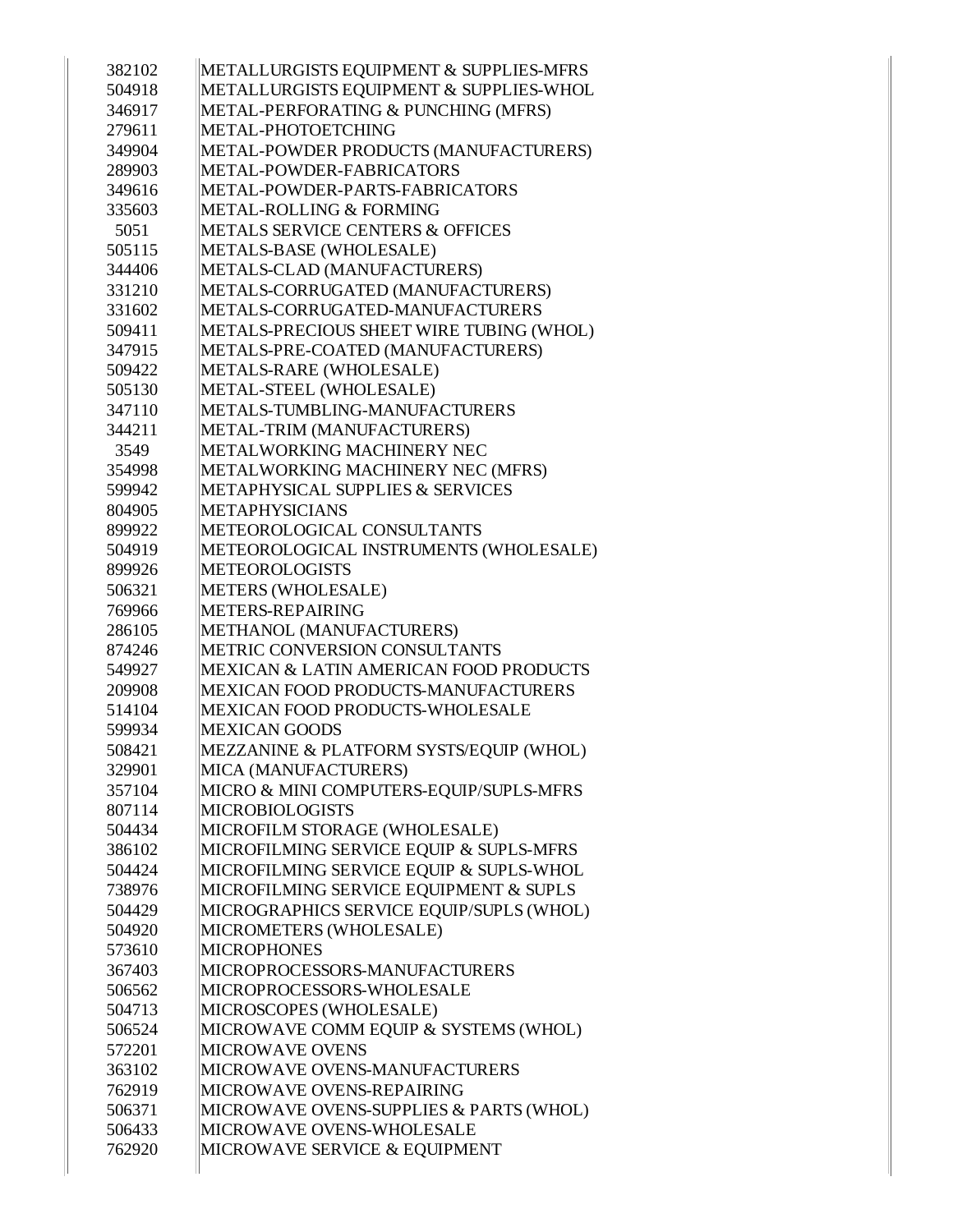| 594734 | <b>MIDDLE EASTERN GOODS</b>              |
|--------|------------------------------------------|
| 559915 | MIDGET RACE CARS & EQUIPMENT             |
| 804904 | <b>MIDWIVES</b>                          |
| 734939 | MILDEWPROOFING                           |
| 809950 | <b>MILK BANKS</b>                        |
| 581241 | <b>MILK BARS</b>                         |
| 514307 | <b>MILK BUYERS</b>                       |
| 999921 | <b>MILK DISPENSERS</b>                   |
| 355608 | MILK DISPENSERS-MANUFACTURERS            |
| 024102 | MILK-CONDENSED EVAPORATED ETC            |
| 508334 | MILK-DEALERS EQUIPMENT (WHOLESALE)       |
| 514963 | MILK-POWDERED (WHOLESALE)                |
| 229913 | MILL ENDS (MANUFACTURERS)                |
| 508562 | MILL EQUIPMENT & SUPPLIES (WHOLESALE)    |
| 594918 | <b>MILL STORES</b>                       |
| 235301 | MILLINERS-MANUFACTURERS                  |
| 563209 | MILLINERY-RETAIL                         |
| 513141 | MILLINERY-SUPPLIES (WHOLESALE)           |
| 513739 | MILLINERY-WHOLESALE                      |
| 204102 | MILLING                                  |
| 354513 | MILLING CUTTERS (MANUFACTURERS)          |
| 354110 | MILLING MACHINES (MANUFACTURERS)         |
| 204107 | MILLS-FLOUR OAT & BRAN                   |
| 263102 | MILLS-PAPERBOARD                         |
| 2431   | <b>MILLWORK</b>                          |
| 243102 | MILLWORK (MANUFACTURERS)                 |
| 521169 | MILLWORK-RETAIL                          |
| 503111 | MILLWORK-WHOLESALE                       |
| 179606 | <b>MILLWRIGHTS</b>                       |
| 411911 | <b>MINE RESCUE</b>                       |
| 162925 | <b>MINE SHAFT CONTRACTORS</b>            |
| 149902 | MINERAL EXPLORATION                      |
| 291108 | MINERAL SPIRITS (MANUFACTURERS)          |
| 3296   | MINERAL WOOL                             |
| 329698 | MINERAL WOOL (MANUFACTURERS)             |
| 999920 | <b>MINERALOGISTS</b>                     |
| 999923 | <b>MINERALS</b>                          |
| 3295   | MINERALS & EARTHS GROUND OR TREATED      |
| 071102 | MINERALS & EARTHS-GROUND TREATED-MFRS    |
| 329598 | MINERALS/EARTHS-GROUND OR TREATED (MFRS) |
| 149908 | <b>MINES</b>                             |
| 108102 | MINES-EXPLORATION                        |
| 594505 | MINIATURE ITEMS FOR COLLECTORS           |
| 509222 | MINIATURES FOR COLLECTORS-WHOLESALE      |
| 594158 | <b>MINI-BIKE DEALERS</b>                 |
| 571960 | MINI-BLINDS-SUPPLIES & PARTS             |
| 621106 | <b>MINING BROKERS</b>                    |
| 149901 | MINING COMPANIES                         |
| 874844 | MINING CONSULTANTS                       |
| 149903 | MINING CONTRACTORS                       |
| 353201 | MINING EQUIPMENT & SUPPLIES-MFRS         |
| 599928 | MINING EQUIPMENT & SUPPLIES-RETAIL       |
| 508211 | MINING EQUIPMENT (WHOLESALE)             |
| 3532   | MINING MACHINERY & EQUIPMENT             |
| 866127 | MINISTRIES-OUT REACH                     |
|        |                                          |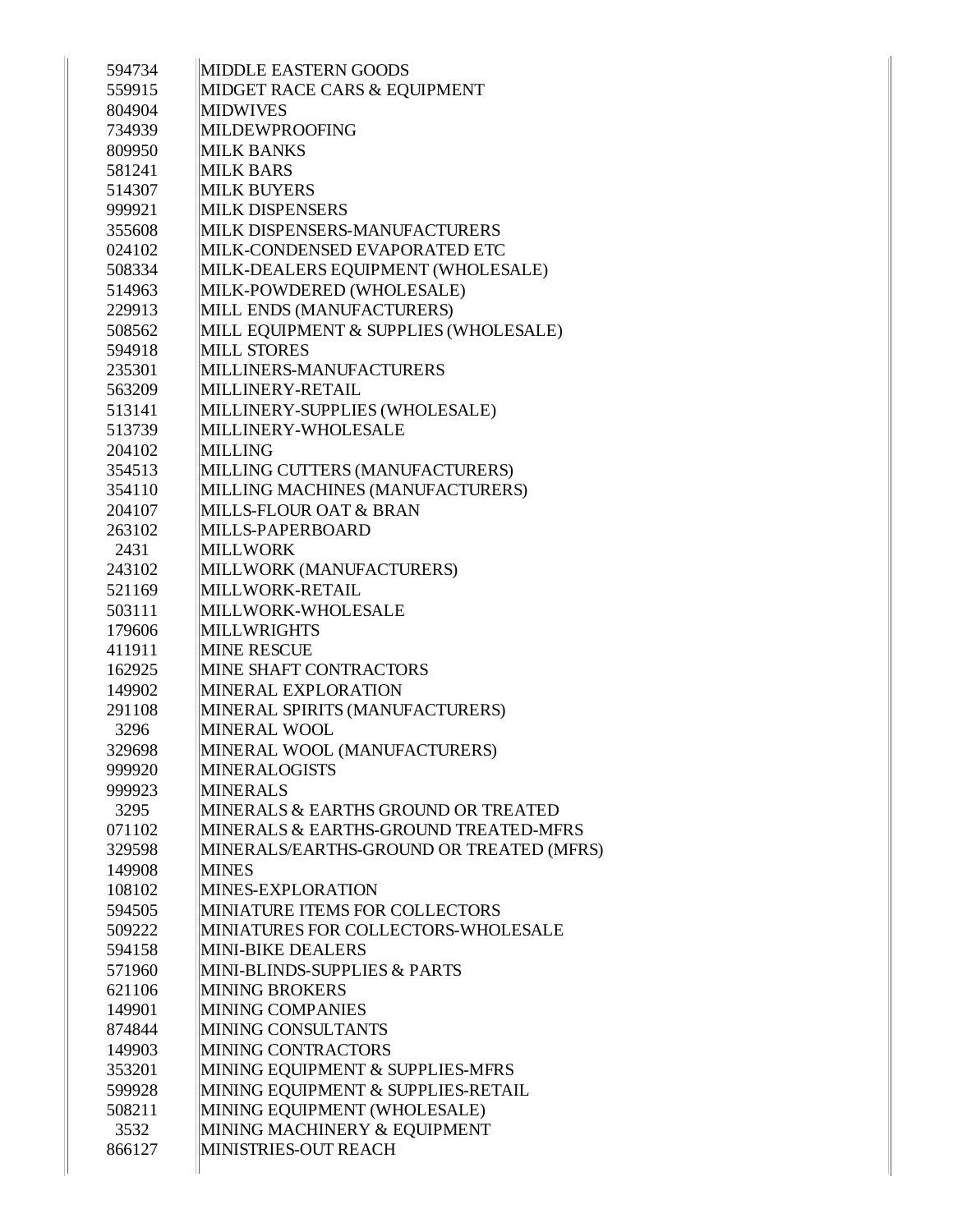| 027106 | <b>MINK FARMS</b>                         |
|--------|-------------------------------------------|
| 931105 | MINTS (COIN MINTING)                      |
| 571924 | <b>MIRRORS</b>                            |
| 323104 | MIRRORS-MANUFACTURERS                     |
| 769935 | MIRRORS-RESILVERING                       |
| 502325 | MIRRORS-WHOLESALE                         |
| 5699   | MISC APPAREL & ACCESSORY STORES           |
| 6159   | MISC BUSINESS CREDIT INSTITUTIONS         |
| 615999 | MISC BUSINESS CREDIT INSTITUTIONS         |
| 506399 | MISC ELECTRICAL GOODS (WHOLESALE)         |
| 735999 | MISC EQUIPMENT-RENTAL & LEASING           |
| 5399   | MISC GENERAL MERCHANDISE STORES           |
| 508499 | MISC INDSTRL EQUIP & SUPLS NEC (WHOL)     |
| 519999 | MISC NON-DURABLE GOODS NEC (WHOLESALE)    |
| 508799 | MISC SVC ESTABLISHMENT EQUIP/SUPL (WHOL)  |
| 3496   | MISCELLANEOUS FABRICATED WIRE PRODUCTS    |
| 5499   | <b>MISCELLANEOUS FOOD STORES</b>          |
| 549999 | <b>MISCELLANEOUS FOOD STORES</b>          |
| 5719   | MISCELLANEOUS HOMEFURNISHINGS STORES      |
| 571999 | MISCELLANEOUS HOMEFURNISHINGS STORES      |
| 508599 | MISCELLANEOUS INDUSTRIAL SUPPLIES (WHOL)  |
| 615998 | MISCELLANEOUS LEASING COMPANIES           |
| 0919   | MISCELLANEOUS MARINE PRODUCTS             |
| 091998 | MISCELLANEOUS MARINE PRODUCTS             |
| 1099   | MISCELLANEOUS METAL ORES NEC              |
| 109999 | MISCELLANEOUS METAL ORES NEC              |
| 1499   | MISCELLANEOUS NONMETALLIC MINERALS        |
| 149998 | MISCELLANEOUS NONMETALLIC MINERALS        |
| 7299   | MISCELLANEOUS PERSONAL SERVICES NEC       |
| 729999 | MISCELLANEOUS PERSONAL SERVICES NEC       |
| 2741   | MISCELLANEOUS PUBLISHING                  |
| 599999 | <b>MISCELLANEOUS RETAIL STORES</b>        |
| 5999   | MISCELLANEOUS RETAIL STORES NEC           |
| 8999   | MISCELLANEOUS SERVICES NEC                |
| 3449   | MISCELLANEOUS STRUCTURAL METAL WORK       |
| 381202 | MISSILE & ROCKET COMPONENTS-MFRS          |
| 508573 | MISSILE & ROCKET COMPONENTS-WHOLESALE     |
| 381211 | MISSILE & ROCKET PROPULSION EQUIP (MFRS)  |
| 376901 | MISSILE & ROCKET RESEARCH & DEV (MFRS)    |
| 376101 | <b>MISSILE &amp; ROCKET-MANUFACTURERS</b> |
| 381212 | MISSILE/ROCKET GRND SUPPORT EQUIP (MFRS)  |
| 381210 | MISSILE/ROCKET INSTR/GUIDANCE EQPT (MFR)  |
| 729987 | <b>MISSING PERSONS BUREAUS</b>            |
| 832214 | <b>MISSIONS</b>                           |
| 507444 | MISTING SYSTEMS-OUTDOOR (WHOLESALE)       |
| 508225 | MIXING & AGITATION MACHINERY (WHOLESALE)  |
| 581242 | <b>MOBILE CONCESSIONS</b>                 |
| 792910 | <b>MOBILE DISCOTHEQUES</b>                |
| 5271   | <b>MOBILE HOME DEALERS</b>                |
| 2451   | <b>MOBILE HOMES</b>                       |
| 655203 | MOBILE HOMES & TRAILERS-PARKS DESIGNERS   |
| 245198 | MOBILE HOMES (MANUFACTURERS)              |
| 179927 | MOBILE HOMES-ANCHORING SERVICE            |
| 653128 | <b>MOBILE HOMES-APPRAISERS</b>            |
| 653129 | MOBILE HOMES-CONSULTANTS                  |
|        |                                           |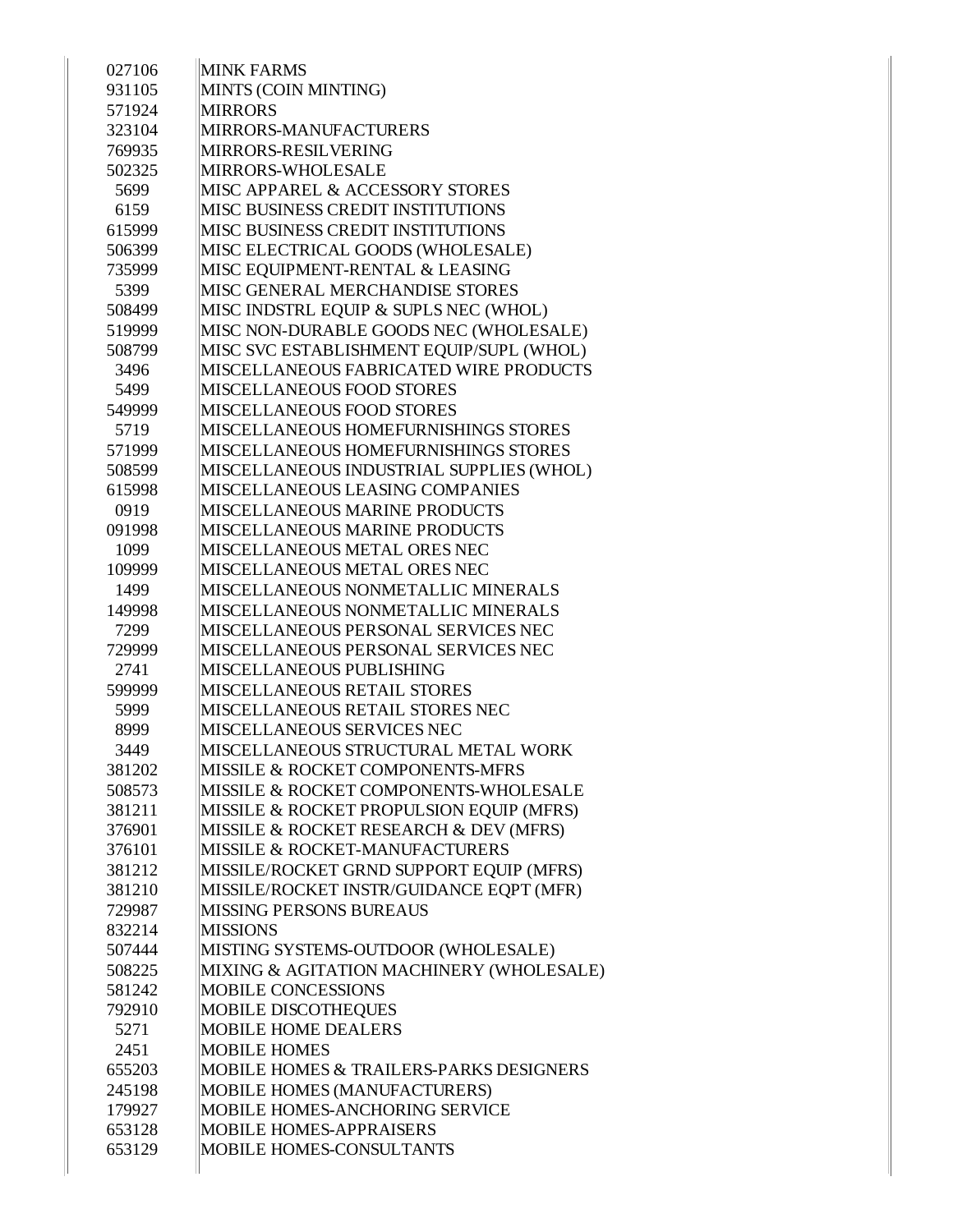| 527102 | MOBILE HOMES-DEALERS                      |
|--------|-------------------------------------------|
| 527101 | MOBILE HOMES-DEALERS-USED                 |
| 503917 | MOBILE HOMES-DISTRIBUTORS                 |
| 527103 | <b>MOBILE HOMES-EQUIPMENT &amp; PARTS</b> |
| 344804 | MOBILE HOMES-EQUIPMENT & PARTS-MFRS       |
| 503926 | MOBILE HOMES-EQUIPMENT & PARTS-WHOLESALE  |
| 614106 | <b>MOBILE HOMES-FINANCING</b>             |
| 502129 | MOBILE HOMES-FURNITURE-WHOLESALE          |
| 152116 | <b>MOBILE HOMES-IMPROVEMENTS</b>          |
| 527105 | MOBILE HOMES-LISTING SERVICE              |
| 245101 | <b>MOBILE HOMES-MANUFACTURERS</b>         |
| 503920 | MOBILE HOMES-MFRS-EQUIP/SUPLS (WHOL)      |
| 655204 | <b>MOBILE HOMES-PARK DEVELOPERS</b>       |
| 651501 | MOBILE HOMES-PARKS & COMMUNITIES          |
| 751902 | <b>MOBILE HOMES-RENTING &amp; LEASING</b> |
| 152118 | MOBILE HOMES-REPAIRING & SERVICE          |
| 176119 | MOBILE HOMES-ROOFING & ROOF COVERING      |
| 421312 | <b>MOBILE HOMES-TRANSPORTING</b>          |
| 734924 | MOBILE HOMES-WASHING & CLEANING           |
| 152135 | MOBILE OFFICES & COML UNITS-REPAIRING     |
| 527104 | MOBILE OFFICES & COMMERCIAL UNITS         |
| 751911 | MOBILE OFFICES/COMMERCIAL UNITS-RENTING   |
| 481209 | MOBILE RADIO EMERGENCY COMMUNICATIONS     |
| 506516 | MOBILE TELEPHONE EQUIP & SUPLS (WHOL)     |
| 481205 | <b>MOBILE TELEPHONE SERVICE</b>           |
| 506521 | MOBILE TELEPHONE UNITS (WHOLESALE)        |
| 734948 | MOBILE WASHING SERVICE                    |
| 569924 | <b>MOCCASINS</b>                          |
| 799948 | <b>MODEL CAR RACING CENTERS</b>           |
| 354301 | <b>MODEL MAKERS</b>                       |
| 594535 | MODEL RAILROAD EQUIPMENT & SUPPLIES       |
| 736301 | <b>MODELING AGENCIES</b>                  |
| 874887 | MODELING CONSULTANTS-PHOTOGRAPHIC         |
| 829913 | MODELING SCHOOLS                          |
| 521156 | MODULAR HOMES-DEALERS                     |
| 252203 | MODULAR PRODUCTS-MANUFACTURERS            |
| 515915 | MOHAIR (WHOLESALE)                        |
| 382314 | MOISTURE DETECTION EQUIPMENT (MFRS)       |
| 514901 | MOLASSES (WHOLESALE)                      |
| 308901 | <b>MOLD MAKERS</b>                        |
| 306198 | MOLDED EXTRUDED/LATHE CUT RBBR GDS (MFR)  |
| 3061   | MOLDED EXTRUDED/LATHE-CUT RUBBER GOODS    |
| 243107 | MOLDING-MANUFACTURERS                     |
| 503112 | MOLDINGS (WHOLESALE)                      |
| 354405 | MOLDS (MANUFACTURERS)                     |
| 331301 | MOLYBDENUM (MANUFACTURERS)                |
| 866124 | <b>MONASTERIES</b>                        |
| 609904 | <b>MONEY BROKERS</b>                      |
| 672201 | <b>MONEY MARKET FUNDS</b>                 |
| 609902 | MONEY ORDER SERVICE                       |
| 609914 | MONEY ORDER SYSTEMS                       |
| 609910 | MONEY TRANSFER SERVICE                    |
| 594905 | <b>MONOGRAMS</b>                          |
| 508821 | MONORAIL SYSTEMS (WHOLESALE)              |
| 353603 | MONORAIL TRANSIT SYSTEMS-MANUFACTURERS    |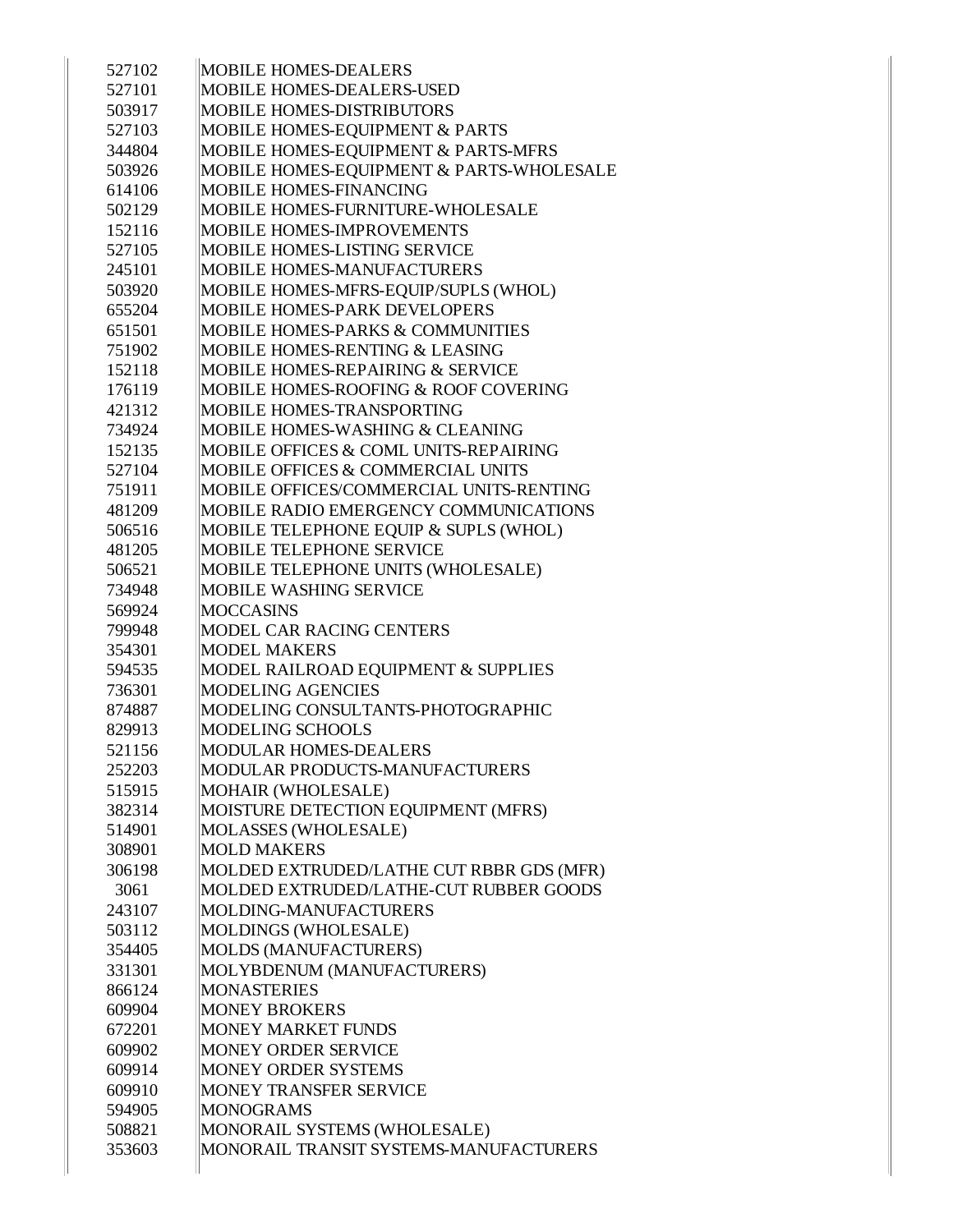| 821105 | MONTESSORI SCHOOLS                            |
|--------|-----------------------------------------------|
| 509940 | MONUMENT MAKERS EQUIPMENT (WHOLESALE)         |
| 509949 | MONUMENT MEDALLIONS (WHOLESALE)               |
| 599972 | <b>MONUMENTS</b>                              |
| 738952 | MONUMENTS-CLEANING                            |
| 328104 | MONUMENTS-MANUFACTURERS                       |
| 509907 | MONUMENTS-WHOLESALE                           |
| 449101 | <b>MOORAGES</b>                               |
| 557104 | <b>MOPEDS</b>                                 |
| 508730 | MOPS (WHOLESALE)                              |
| 239212 | MOPS-MANUFACTURERS                            |
| 735994 | MOPS-RENTAL                                   |
| 503214 | MORTAR (WHOLESALE)                            |
| 628216 | <b>MORTGAGE AMORTIZATION SCHEDULES</b>        |
| 6162   | MORTGAGE BANKERS & CORRESPONDENTS             |
| 616203 | <b>MORTGAGE BROKERS</b>                       |
| 616204 | MORTGAGE FEASIBILITY CONSULTANTS              |
| 411916 | MORTUARY TRANSPORTATION SERVICE               |
| 503213 | MOSAICS (WHOLESALE)                           |
| 866114 | <b>MOSQUES</b>                                |
| 495906 | MOSQUITO ABATEMENT                            |
| 085103 | <b>MOSS CONTROL</b>                           |
| 179962 | <b>MOSS REMOVAL</b>                           |
| 874803 | MOTEL & HOTEL CONSULTANTS                     |
| 508725 | MOTEL & HOTEL EQUIPMENT & SUPLS (WHOL)        |
| 358907 | MOTEL & HOTEL EQUIPMENT & SUPPLIES-MFRS       |
| 874103 | MOTEL & HOTEL MANAGEMENT                      |
| 738977 | <b>MOTELS &amp; HOTELS RESERVATIONS</b>       |
| 734206 | <b>MOTHPROOFING</b>                           |
| 287908 | MOTHPROOFING SUPPLIES (MANUFACTURERS)         |
| 7822   | MOTION PICTURE & TAPE DISTRIBUTION            |
| 7812   | MOTION PICTURE & VIDEO PRODUCTION             |
| 781917 | <b>MOTION PICTURE CASTING</b>                 |
| 781905 | <b>MOTION PICTURE CONSULTANTS</b>             |
| 504304 | MOTION PICTURE EQUIP & SUPPLIES (WHOL)        |
| 386105 | MOTION PICTURE EQUIP & SUPPLIES-MFRS          |
| 999922 | MOTION PICTURE EQUIP & SUPPLIES-REPAIR        |
| 573128 | MOTION PICTURE EQUIPMENT & SUPPLIES-HOME      |
| 504303 | MOTION PICTURE FILM (WHOLESALE)               |
| 782902 | <b>MOTION PICTURE FILM-DELIVERY</b>           |
| 782202 | MOTION PICTURE FILM-DISTRS & EXCHS            |
| 781215 | MOTION PICTURE FILM-DUBBING                   |
| 781920 | MOTION PICTURE FILM-EDIT FCLTS-RENTING        |
| 781904 | <b>MOTION PICTURE FILM-EDITING</b>            |
| 781922 | MOTION PICTURE FILM-INSPCTN-CLEANING/ETC      |
| 782901 | MOTION PICTURE FILM-LIBRARIES                 |
| 781921 | MOTION PICTURE FILM-MUSIC SCORING             |
| 422610 | MOTION PICTURE FILM-STORAGE                   |
| 781907 | <b>MOTION PICTURE LABORATORIES</b>            |
| 781911 | MOTION PICTURE LOCATION SERVICE               |
| 781205 | <b>MOTION PICTURE PRODUCERS &amp; STUDIOS</b> |
| 781924 | MOTION PICTURE PROJECTION ROOMS               |
| 781204 | MOTION PICTURE PROJECTION SERVICE             |
| 504309 | MOTION PICTURE PROPERTIES (WHOLESALE)         |
| 781906 | MOTION PICTURE REPRESENTATIVES                |
|        |                                               |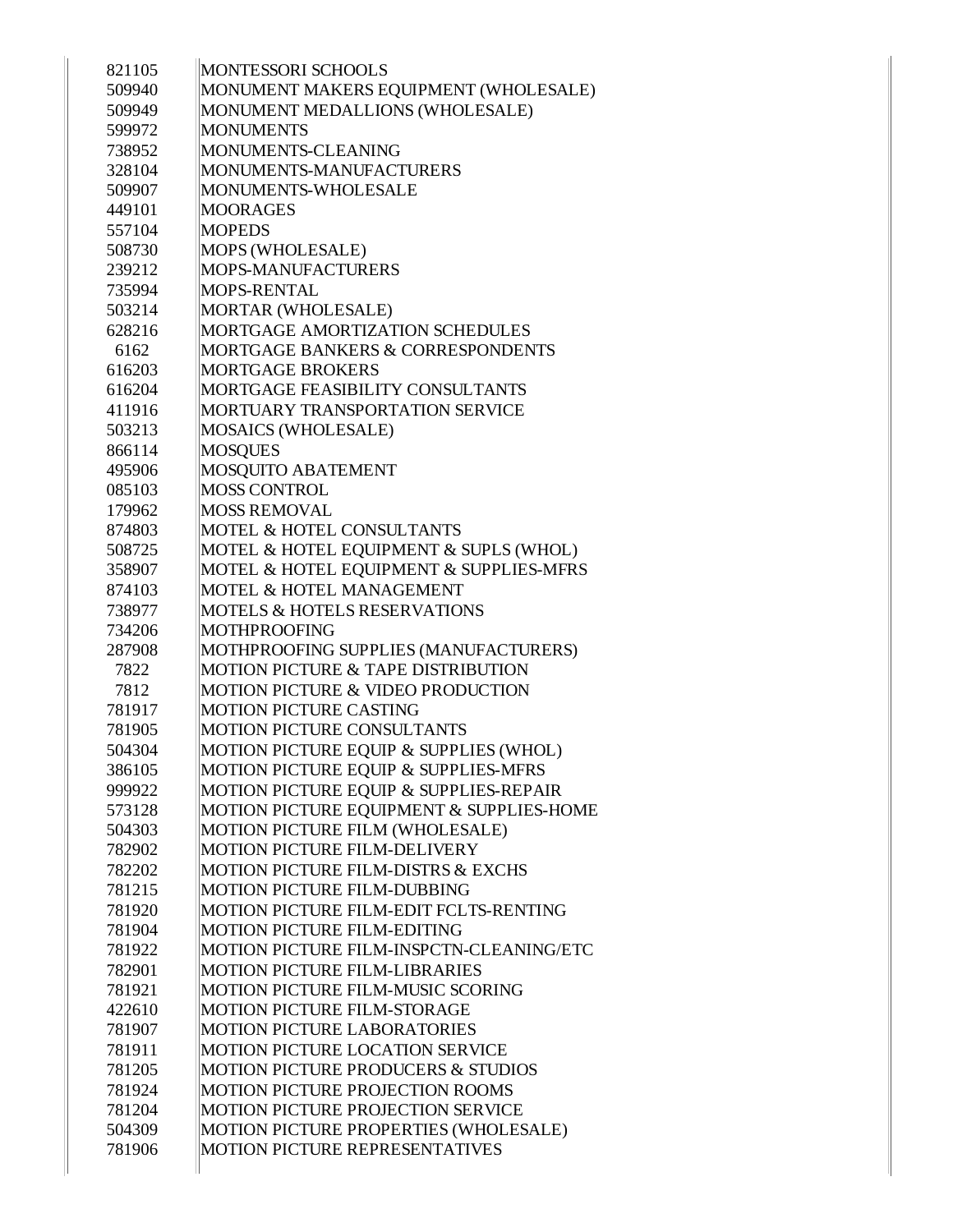| 781914           | MOTION PICTURE RESEARCH SERVICE                                            |
|------------------|----------------------------------------------------------------------------|
| 781918           | MOTION PICTURE SERVICING                                                   |
| 154217           | MOTION PICTURE SET DESIGN & CONSTRUCTION                                   |
| 781207           | <b>MOTION PICTURE SOUND SERVICES</b>                                       |
| 781909           | MOTION PICTURE SPECIAL EFFECTS                                             |
| 781216           | <b>MOTION PICTURE STOCK SHOTS</b>                                          |
| 781915           | <b>MOTION PICTURE TECHNICIANS</b>                                          |
| 7832             | MOTION PICTURE THEATERS EXCEPT DRIVE-IN                                    |
| 874233           | <b>MOTIVATION CONSULTANTS</b>                                              |
| 829916           | MOTIVATIONAL & SELF IMPROVEMENT TRAINING                                   |
| 362198           | MOTOR & GENERATOR-MANUFACTURERS                                            |
| 501225           | MOTOR CARRIER (WHOLESALE)                                                  |
| 3716             | <b>MOTOR HOMES</b>                                                         |
| 556107           | MOTOR HOMES EQUIPMENT & PARTS                                              |
| 371601           | <b>MOTOR HOMES-MANUFACTURERS</b>                                           |
| 751905           | <b>MOTOR HOMES-RENTING &amp; LEASING</b>                                   |
| 753909           | MOTOR HOMES-REPAIRING & SERVICE                                            |
| 556108           | <b>MOTOR HOMES-RETAIL</b>                                                  |
| 5511             | MOTOR VEHICLE DEALERS-NEW & USED                                           |
| 5521             | MOTOR VEHICLE DEALERS-USED ONLY                                            |
| 552198           | MOTOR VEHICLE DEALERS-USED ONLY                                            |
| 3714             | <b>MOTOR VEHICLE PARTS &amp; ACCESSORIES</b>                               |
| 5015             | <b>MOTOR VEHICLE PARTS USED</b>                                            |
| 5013             | MOTOR VEHICLE SUPPLIES & NEW PARTS                                         |
| 3711             | MOTOR VEHICLES & PASSENGER CAR BODIES                                      |
| 371198           | MOTOR VHCLS/PASSENGER CAR BODIES (MFRS)                                    |
| 557110           | MOTORCYCLE CAMPERS-RETAIL                                                  |
| 5571             | <b>MOTORCYCLE DEALERS</b>                                                  |
|                  |                                                                            |
| 754915           | MOTORCYCLE INSPECTION STATIONS                                             |
| 829967           | MOTORCYCLE INSTRUCTION                                                     |
| 501507           | MOTORCYCLE/MTR SCTRS-PT/SUPL-USED (WHOL)                                   |
| 375198           | MOTORCYCLE-BICYCLE & PARTS (MFRS)                                          |
| 557105           | MOTORCYCLES & MOTOR SCOOTERS-ACCESSORIES                                   |
| 557106           | MOTORCYCLES & MOTOR SCOOTERS-DEALERS                                       |
| 375104           | MOTORCYCLES & MOTOR SCOOTERS-MFRS                                          |
| 753210           | MOTORCYCLES & MOTOR SCOOTERS-PAINTING                                      |
| 799947           | MOTORCYCLES & MOTOR SCOOTERS-RENT/LEASE                                    |
| 769967           | MOTORCYCLES & MOTOR SCOOTERS-RPR & SVC                                     |
| 557103           | MOTORCYCLES & MOTOR SCOOTERS-SUPPLIES                                      |
| 557109           | MOTORCYCLES & MOTOR SCOOTERS-USED                                          |
| 3751             | MOTORCYCLES BICYCLES & PARTS                                               |
| 753211           | MOTORCYCLES-CUSTOMIZING                                                    |
| 375103           | MOTORCYCLES-SUPLS & PARTS-MANUFACTURERS                                    |
| 501308           | MOTORCYCLES-SUPLS & PARTS-WHOLESALE                                        |
| 754926           | MOTORCYCLES-TRANSPORTING                                                   |
| 3621             | <b>MOTORS &amp; GENERATORS</b>                                             |
| 594533           | MOTORS-MINIATURE                                                           |
| 799965           | MOUNTAIN CLIMBING INSTRUCTION                                              |
| 278903           | MOUNTING & FINISHING                                                       |
| 733404           | MOUNTING & FINISHING (PHOTOGRAPHS)                                         |
| 421401           | <b>MOVERS</b>                                                              |
| 421216           | MOVERS-HEAVY HAULING                                                       |
| 593240           | <b>MOVIE MEMORABILIA</b>                                                   |
| 783301<br>353702 | <b>MOVIE THEATRES (DRIVE-INS)</b><br>MOVING SUPPLIES & EQUIP-MANUFACTURERS |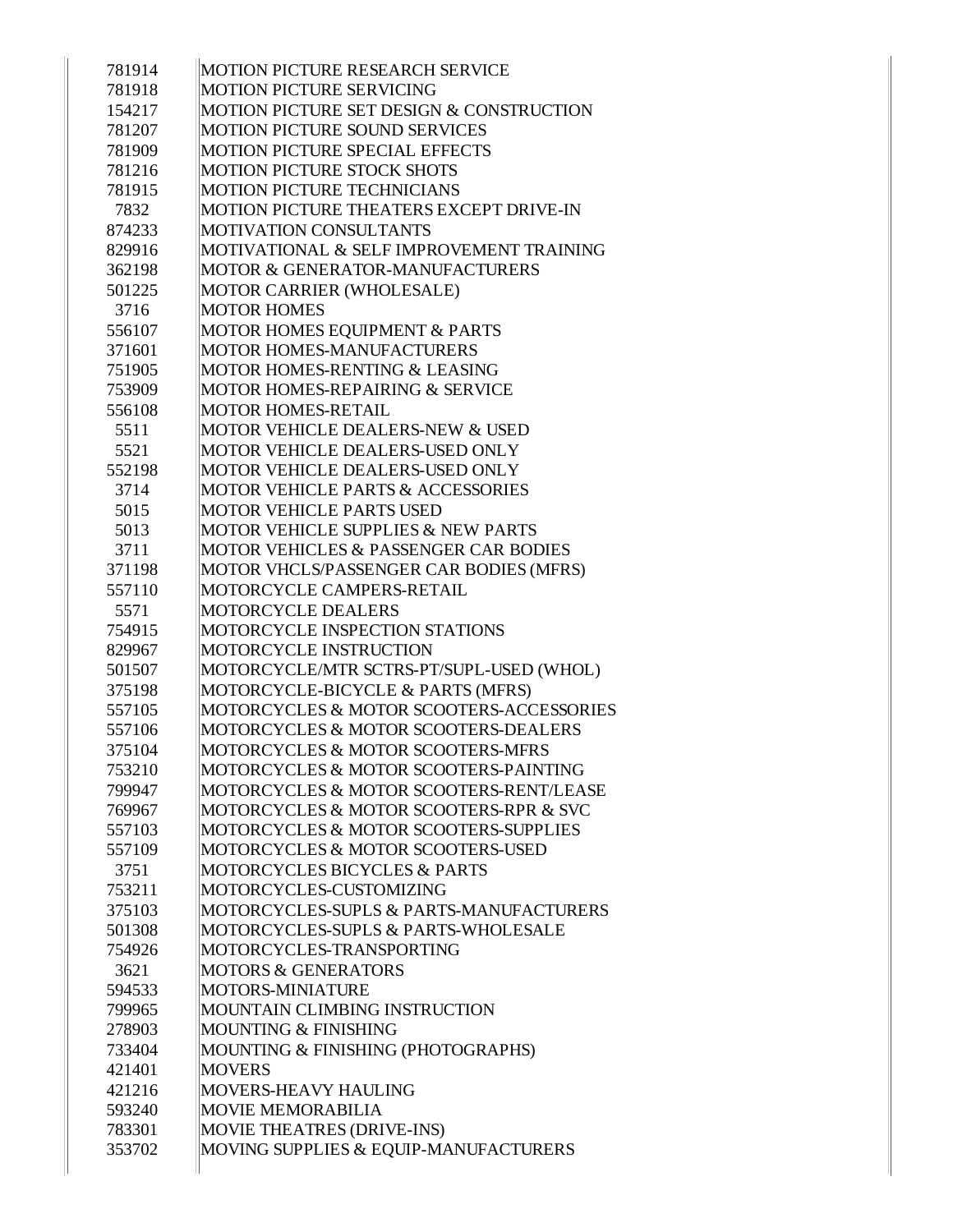| 751302 | MOVING SUPPLIES & EQUIPMENT                     |
|--------|-------------------------------------------------|
| 735934 | MOVING SUPPLIES & EQUIPMENT-RENTING             |
| 751304 | MOVING-SELF-SERVICE                             |
| 078210 | <b>MOWING SERVICE</b>                           |
| 138902 | MUD JACKING CONTRACTORS                         |
| 546110 | <b>MUFFINS</b>                                  |
| 753301 | MUFFLERS & EXHAUST SYSTEMS-ENGINE               |
| 371407 | MUFFLERS & EXHAUST SYSTEMS-ENGINE-MFRS          |
| 501307 | MUFFLERS & EXHAUST SYSTEMS-ENGINE-WHOL          |
| 571962 | <b>MUGS</b>                                     |
| 526134 | <b>MULCHES</b>                                  |
| 874248 | MULTI-LEVEL MARKETING                           |
| 274119 | MULTIMEDIA (MANUFACTURERS)                      |
| 508729 | MUNICIPAL SUPPLIES (WHOLESALE)                  |
| 912107 | <b>MUNICIPALITIES</b>                           |
| 599971 | <b>MURALS</b>                                   |
| 841201 | <b>MUSEUMS</b>                                  |
| 8412   | <b>MUSEUMS &amp; ART GALLERIES</b>              |
| 018201 | <b>MUSHROOMS</b>                                |
| 899921 | MUSIC ARRANGERS & COMPOSERS                     |
| 594502 | <b>MUSIC BOXES</b>                              |
| 829936 | MUSIC COLLEGES & MUSIC TEACHERS                 |
| 792221 | <b>MUSIC COMPOSERS' AGENTS</b>                  |
| 899927 | <b>MUSIC COPYISTS</b>                           |
| 573609 | <b>MUSIC DEALERS</b>                            |
| 829918 | MUSIC INSTRUCTION-INSTRUMENTAL                  |
| 829915 | MUSIC INSTRUCTION-VOCAL                         |
| 738985 | <b>MUSIC PRODUCTION CONSULTANTS</b>             |
| 274104 | <b>MUSIC PUBLISHERS</b>                         |
| 573614 | <b>MUSIC ROLLS</b>                              |
| 792909 | <b>MUSIC SHOWS</b>                              |
| 869922 | <b>MUSIC SOCIETIES</b>                          |
| 829938 | <b>MUSIC WORKSHOPS</b>                          |
| 511230 | MUSIC WRITERS SUPPLIES (WHOLESALE)              |
| 5736   | MUSICAL INSTRUMENT STORES                       |
| 3931   | <b>MUSICAL INSTRUMENTS</b>                      |
| 393198 | MUSICAL INSTRUMENTS (MANUFACTURERS)             |
| 573608 | MUSICAL INSTRUMENTS-DEALERS                     |
| 393102 | MUSICAL INSTRUMENTS-MANUFACTURERS               |
| 735936 | MUSICAL INSTRUMENTS-RENTAL                      |
| 769969 | MUSICAL INSTRUMENTS-REPAIRING                   |
| 393101 | MUSICAL INSTRUMENTS-SUPLS & ACCES-MFRS          |
| 509927 | MUSICAL INSTRUMENTS-SUPLS & ACCES-WHOL          |
| 573607 | <b>MUSICAL INSTRUMENTS-SUPPLIES &amp; ACCES</b> |
| 593212 | MUSICAL INSTRUMENTS-USED                        |
| 509910 | MUSICAL INSTRUMENTS-WHOLESALE                   |
| 738980 | MUSIC-BACKGROUND & FOREGROUND                   |
| 792911 | MUSIC-DANCE-PRERECORDED                         |
| 899952 | MUSIC-FOREGROUND                                |
| 792906 | <b>MUSICIANS</b>                                |
| 275920 | MUSIC-MANUSCRIPT REPRODUCTIONS (MFRS)           |
| 274113 | <b>MUSIC-PRINTERS &amp; ENGRAVERS</b>           |
| 735987 | MUSIC-RENTAL                                    |
| 274120 | MUSIC-SHEET-MANUFACTURERS                       |
| 203505 | MUSTARD (MANUFACTURERS)                         |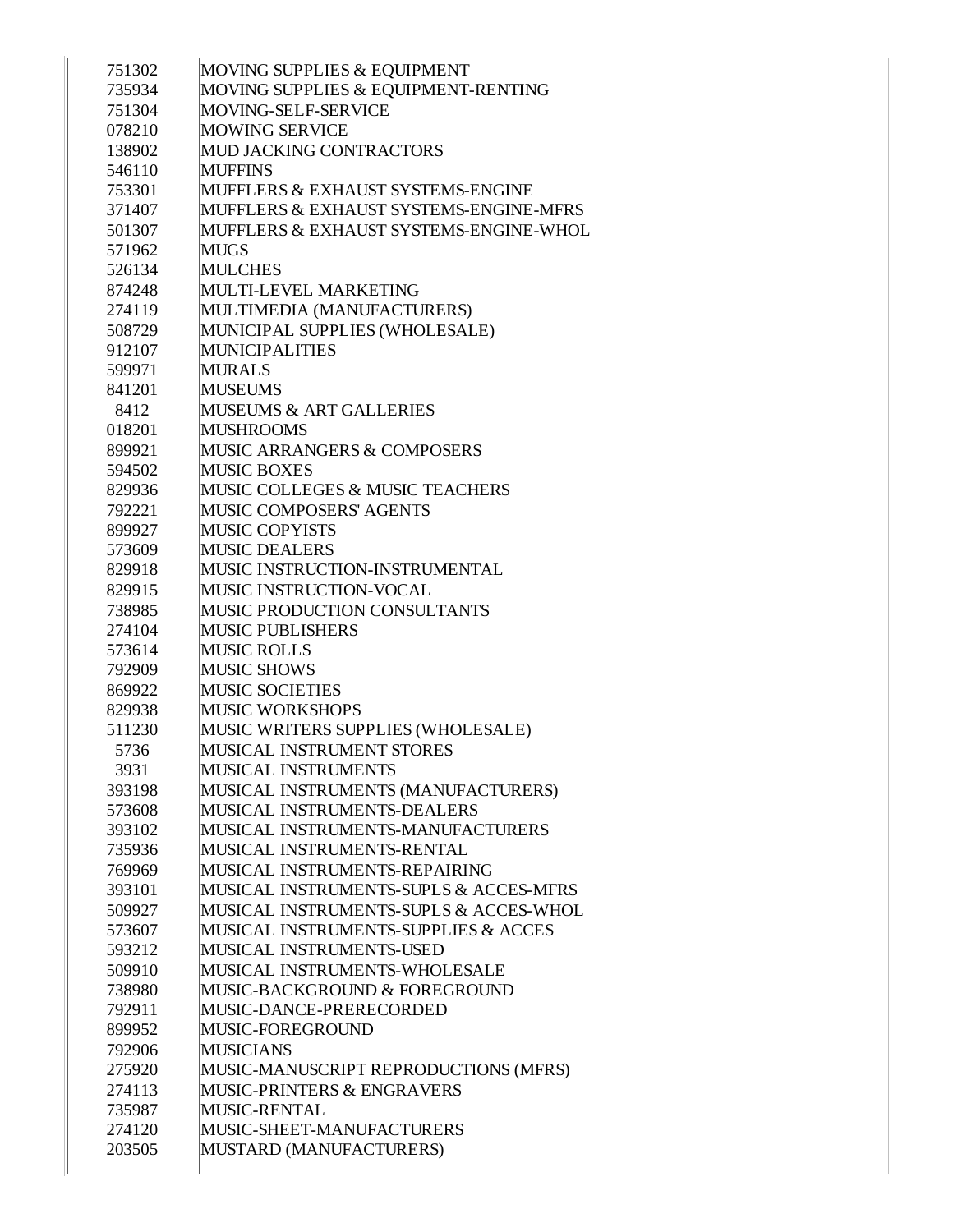| 621104 | <b>MUTUAL FUNDS</b>                      |
|--------|------------------------------------------|
| 804906 | <b>MYOFUNCTIONAL THERAPY</b>             |
| 804936 | <b>MYOTHERAPY</b>                        |
| 284401 | NAIL POLISH-MANUFACTURERS                |
| 2441   | NAILED & LOCK CORNER WOOD BOXES & SHOOK  |
| 244198 | NAILED/LOCK COR WOOD BOXES/SHOOK (MFRS)  |
| 513156 | NAILHEADS & NAILHEAD TRIMMING (WHOL)     |
| 503908 | NAILING MACHINERY (WHOLESALE)            |
| 505114 | NAILS & TACKS (WHOLESALE)                |
| 331507 | <b>NAILS &amp; TACKS-MANUFACTURERS</b>   |
| 509912 | NAME PLATES (WHOLESALE)                  |
| 347913 | NAME PLATES-MANUFACTURERS                |
| 517225 | NAPHTHA (WHOLESALE)                      |
| 809917 | <b>NAPRAPATHS</b>                        |
| 2241   | NARROW FABRIC & OTHER SMALLWARES MILLS   |
| 224198 | NARROW FABRIC & OTHER SMALLWARES-MILLS   |
| 6021   | NATIONAL COMMERCIAL BANKS                |
| 9711   | NATIONAL SECURITY                        |
| 209909 | NATURAL FOODS-MANUFACTURERS              |
| 514949 | NATURAL FOODS-WHOLESALE                  |
| 4924   | NATURAL GAS DISTRIBUTION                 |
| 1321   | <b>NATURAL GAS LIQUIDS</b>               |
| 132198 | <b>NATURAL GAS LIQUIDS</b>               |
| 4922   | NATURAL GAS TRANSMISSION                 |
| 492298 | NATURAL GAS TRANSMISSION                 |
| 4923   | NATURAL GAS TRANSMISSION & DISTRIBUTION  |
| 492398 | NATURAL GAS TRANSMISSION & DISTRIBUTION  |
| 804954 | NATURAL HEALTH & EDUCATION               |
| 2022   | NATURAL PROCESSED & IMITATION CHEESE     |
| 874260 | NATURAL RESOURCES CONSULTANTS            |
| 842202 | NATURE CENTERS                           |
| 508813 | NAUTICAL INSTRUMENTS (WHOLESALE)         |
| 871101 | <b>NAVAL ARCHITECTS</b>                  |
| 286104 | NAVAL STORES (MANUFACTURERS)             |
| 874261 | NAVIGATION CONSULTANTS                   |
| 824922 | <b>NAVIGATION SCHOOLS</b>                |
| 232302 | NECKWEAR-MANUFACTURERS SUPPLIES (MFRS)   |
| 232301 | NECKWEAR-MENS-MANUFACTURERS              |
| 561108 | NECKWEAR-RETAIL                          |
| 513610 | NECKWEAR-WHOLESALE                       |
| 233901 | NECKWEAR-WOMENS-MANUFACTURERS            |
| 594919 | <b>NEEDLE THREADERS</b>                  |
| 594901 | <b>NEEDLES</b>                           |
| 229908 | NEEDLEWORK & NEEDLEWORK MATERIALS-MFRS   |
| 594904 | NEEDLEWORK & NEEDLEWORK MATERIALS-RETAIL |
| 513122 | NEEDLEWORK & NEEDLEWORK MATERIALS-WHOL   |
| 234102 | NEGLIGEES-MANUFACTURERS                  |
| 594730 | <b>NEON NOVELTIES</b>                    |
| 504649 | NEON SIGNS (WHOLESALE)                   |
| 221115 | NETS & NETTINGS - MFRS                   |
| 513155 | NETS & NETTINGS-WHOLESALE                |
| 594101 | NETTINGS-RETAIL                          |
| 829965 | NEURO-LINGUISTIC PROGRAMMING             |
| 804961 | NEUROPATHS                               |
| 888810 | <b>NEW BUSINESSES</b>                    |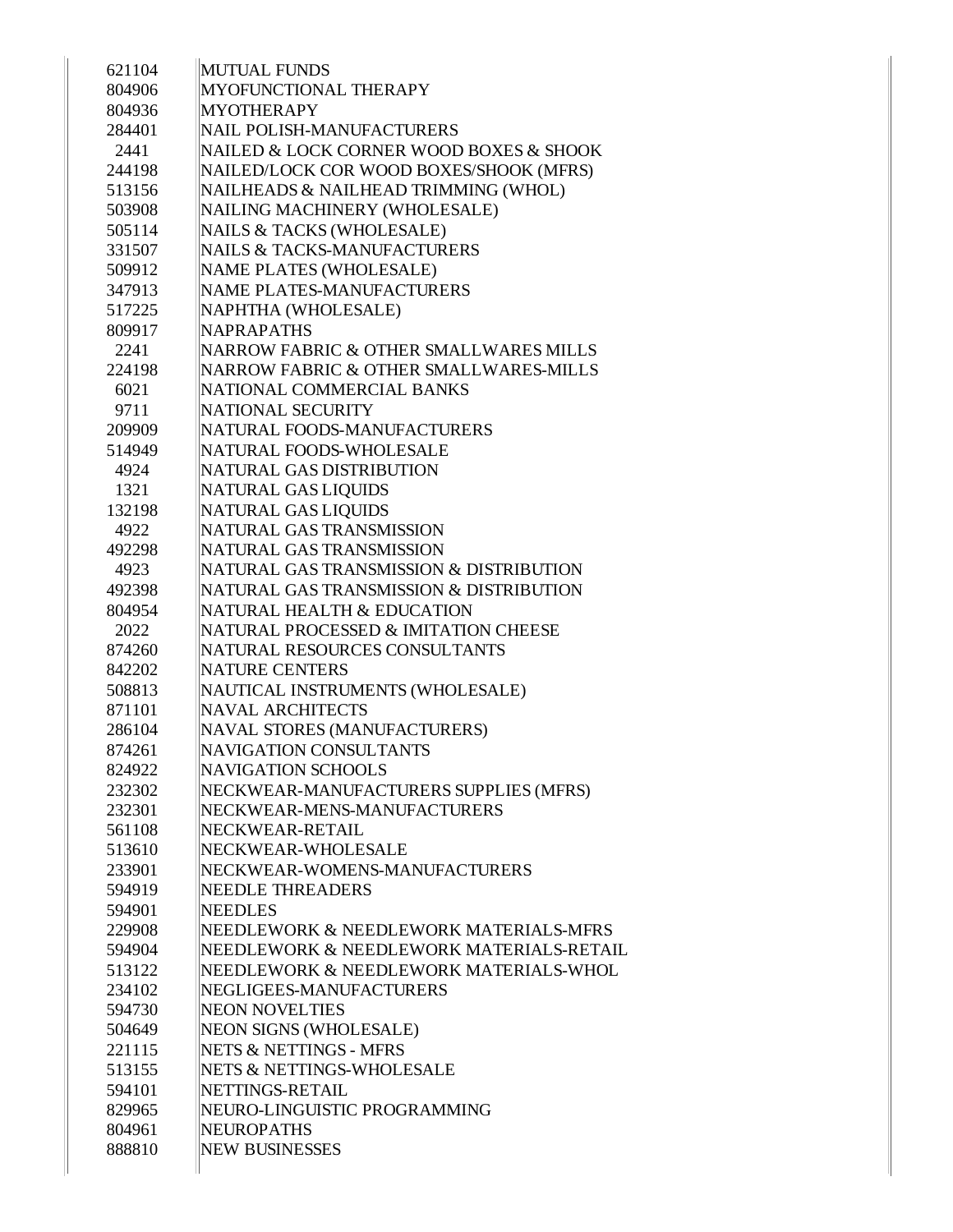| 599401 | <b>NEWS DEALERS</b>                      |
|--------|------------------------------------------|
| 5994   | NEWS DEALERS & NEWSSTANDS                |
| 271102 | NEWS DEALERS-MANUFACTURERS               |
| 272103 | NEWS PUBLICATIONS-TRADE/ASSN/ETC (MFRS)  |
| 738301 | <b>NEWS SERVICE</b>                      |
| 7383   | <b>NEWS SYNDICATES</b>                   |
| 272104 | NEWSLETTERS (MANUFACTURERS)              |
| 899928 | NEWSPAPER CORRESPONDENTS                 |
| 519205 | NEWSPAPER DEALERS-BACK NUMBER (WHOL)     |
| 596302 | NEWSPAPER DELIVERY                       |
| 519203 | NEWSPAPER DISTRIBUTORS                   |
| 738302 | NEWSPAPER FEATURE SYNDICATES             |
| 271198 | NEWSPAPER PUBLISHING & PRINTING (MFRS)   |
| 731309 | NEWSPAPER REPRESENTATIVES                |
| 271101 | NEWSPAPERS (PUBLISHERS)                  |
| 2711   | NEWSPAPERS PUBLISHING & PRINTING         |
| 599403 | <b>NEWSRACKS</b>                         |
| 782203 | <b>NEWSREELS</b>                         |
| 516931 | NICKEL (WHOLESALE)                       |
| 505204 | NICKEL-SILVER (WHOLESALE)                |
| 581304 | NIGHT CLUBS                              |
| 581308 | NIGHT CLUBS INFORMATION SERVICE          |
| 784105 | NINTENDO-RENTALS                         |
| 516950 | NITROGEN (WHOLESALE)                     |
| 2873   | NITROGENOUS FERTILIZERS                  |
| 999925 | NOISE CONTROL CONSULTANTS                |
| 9999   | NONCLASSIFIED ESTABLISHMENTS             |
| 999977 | NONCLASSIFIED ESTABLISHMENTS             |
| 3297   | <b>NONCLAY REFRACTORIES</b>              |
| 329798 | <b>NONCLAY REFRACTORIES</b>              |
| 8733   | NONCOMMERCIAL RESEARCH ORGANIZATIONS     |
| 3644   | NONCURRENT-CARRYING WIRING DEVICES       |
| 364498 | NONCURRENT-CARRYING WIRING DEVICES (MFR) |
| 6091   | NONDEPOSIT TRUST FACILITIES              |
| 609198 | NONDEPOSIT TRUST FACILITIES              |
| 5199   | NONDURABLE GOODS NEC                     |
| 519976 | NON-DURABLE GOODS-MISC-WHOLESALE         |
| 3364   | NONFERROUS DIE-CASTINGS-EX ALUMINUM      |
| 3463   | <b>NONFERROUS FORGINGS</b>               |
| 346398 | NONFERROUS FORGINGS (MANUFACTURERS)      |
| 3369   | NONFERROUS FOUNDRIES EXCEPT ALUMINUM     |
| 336998 | NONFERROUS FOUNDRIES-EX ALUMINUM/COPPER  |
| 505146 | NON-FERROUS METALS (WHOLESALE)           |
| 3299   | NONMETALLIC MINERAL PRODUCTS NEC         |
|        |                                          |
| 329998 | NONMETALLIC MINERAL PRODUCTS NEC (MFRS)  |
| 148198 | NONMETALLIC MINERALS SVC-EXCEPT FUELS    |
| 1481   | NONMETALLIC MINERALS SVCS EXCEPT FUELS   |
| 839998 | NON-PROFIT ORGANIZATIONS                 |
| 503927 | NONSKID PRODUCTS (WHOLESALE)             |
| 2297   | <b>NONWOVEN FABRICS</b>                  |
| 229701 | NONWOVEN FABRICS (MANUFACTURERS)         |
| 209802 | NOODLES (MANUFACTURERS)                  |
| 738979 | NOTARIES-PUBLIC                          |
| 228401 | NOTIONS-MANUFACTURERS                    |
| 594903 | NOTIONS-RETAIL                           |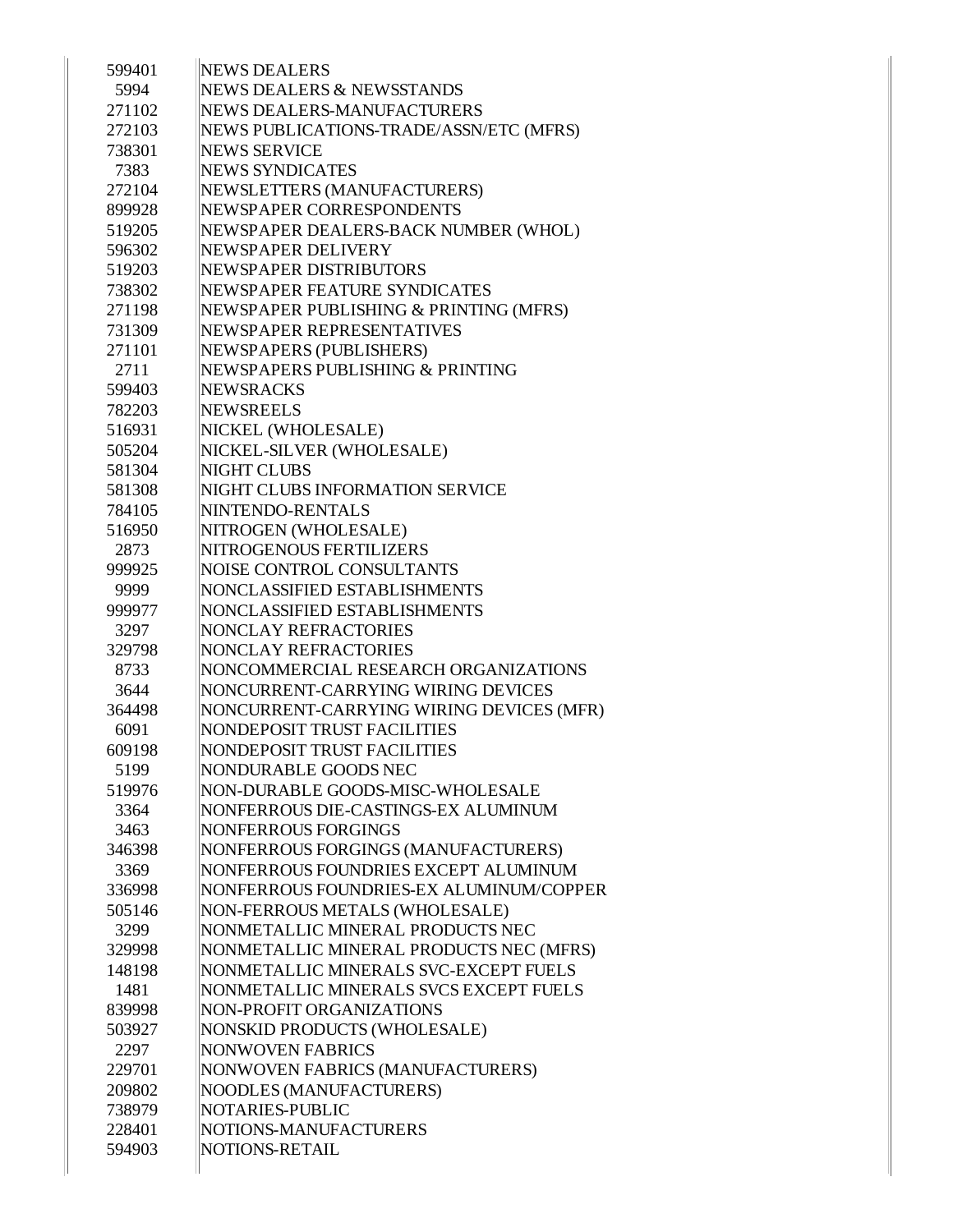| 513120 | NOTIONS-WHOLESALE                        |
|--------|------------------------------------------|
| 323107 | NOVELTIES-MANUFACTURERS                  |
| 594707 | NOVELTIES-RETAIL                         |
| 519914 | NOVELTIES-WHOLESALE                      |
| 507208 | <b>NOZZLES (WHOLESALE)</b>               |
| 874851 | NUCLEAR ENERGY CONSULTANTS               |
| 807116 | NUCLEAR ENERGY LABORATORIES              |
| 286905 | NUCLEAR FUELS (MANUFACTURERS)            |
| 344312 | NUCLEAR REACTORS-MANUFACTURERS           |
| 869923 | NUDIST ORGANIZATIONS                     |
| 703204 | <b>NUDIST PARKS</b>                      |
| 357920 | NUMBER ISSUING SYSTEMS (MANUFACTURERS)   |
| 357901 | NUMBERING MACHINES (MANUFACTURERS)       |
| 354117 | NUMERICAL CONTROL MACHINING (MFRS)       |
| 519306 | NURSERIES-PLANTS TREES & ETC-WHOLESALE   |
| 526108 | <b>NURSERYMEN</b>                        |
| 352401 | NURSERYMEN EQUIPMENT & SUPPLIES (MFRS)   |
| 804908 | <b>NURSES &amp; NURSES' REGISTRIES</b>   |
| 804927 | <b>NURSES AIDS-UNLICENSED</b>            |
| 804955 | NURSES LICENSED-ANESTHETIST              |
| 824901 | <b>NURSES SCHOOLS</b>                    |
| 569929 | <b>NURSES SUPPLIES</b>                   |
| 804907 | <b>NURSES-PRACTITIONERS</b>              |
| 736116 | NURSES-RECRUITMENT                       |
| 805101 | NURSING & CONVALESCENT HOMES             |
| 8059   | NURSING & PERSONAL CARE FACILITIES NEC   |
| 805999 | NURSING & PERSONAL CARE NEC              |
| 874874 | NURSING CONSULTANTS                      |
| 504737 | NURSING HOME EQUIPMENT & SUPLS (WHOL)    |
| 832216 | NURSING HOME INFORMATION & REFERRAL      |
| 805907 | <b>NURSING HOME SERVICES</b>             |
| 874121 | NURSING HOMES CONSTR & MGMT CONSULTANTS  |
| 874107 | NURSING HOMES MANAGEMENT SERVICE         |
| 804952 | <b>NURSING SERVICES</b>                  |
| 352321 | NUT CRACKING & SHELLING MACHINES (MFRS)  |
| 508338 | NUT ROASTING MACHINES (WHOLESALE)        |
| 549936 | <b>NUTRIENTS</b>                         |
| 804909 | <b>NUTRITIONISTS</b>                     |
| 544102 | <b>NUTS-EDIBLE</b>                       |
| 072308 | NUTS-EDIBLE-PROCESSING                   |
| 514510 | NUTS-EDIBLE-WHOLESALE & PROCESSING       |
| 513125 | NYLON FABRICS (WHOLESALE)                |
| 229918 | OAKUM (MANUFACTURERS)                    |
| 873306 | <b>OBSERVATORIES</b>                     |
| 519985 | OCCULT SUPPLIES-WHOLESALE                |
| 804910 | OCCUPATIONAL HEALTH & SAFETY SERVICES    |
| 804911 | OCCUPATIONAL THERAPISTS                  |
| 873107 | <b>OCEANOGRAPHERS</b>                    |
| 508815 | OCEANOGRAPHIC EQUIPMENT (WHOLESALE)      |
| 801118 | <b>OCULISTS MD</b>                       |
| 516938 | ODOR NEUTRALIZERS (WHOLESALE)            |
| 653102 | <b>OFFICE &amp; DESK SPACE-RENTAL</b>    |
| 2542   | OFFICE & STORE FIXTURES EXCEPT WOOD      |
| 254201 | OFFICE & STORE FIXTURES-EXCEPT WOOD-MFRS |
|        |                                          |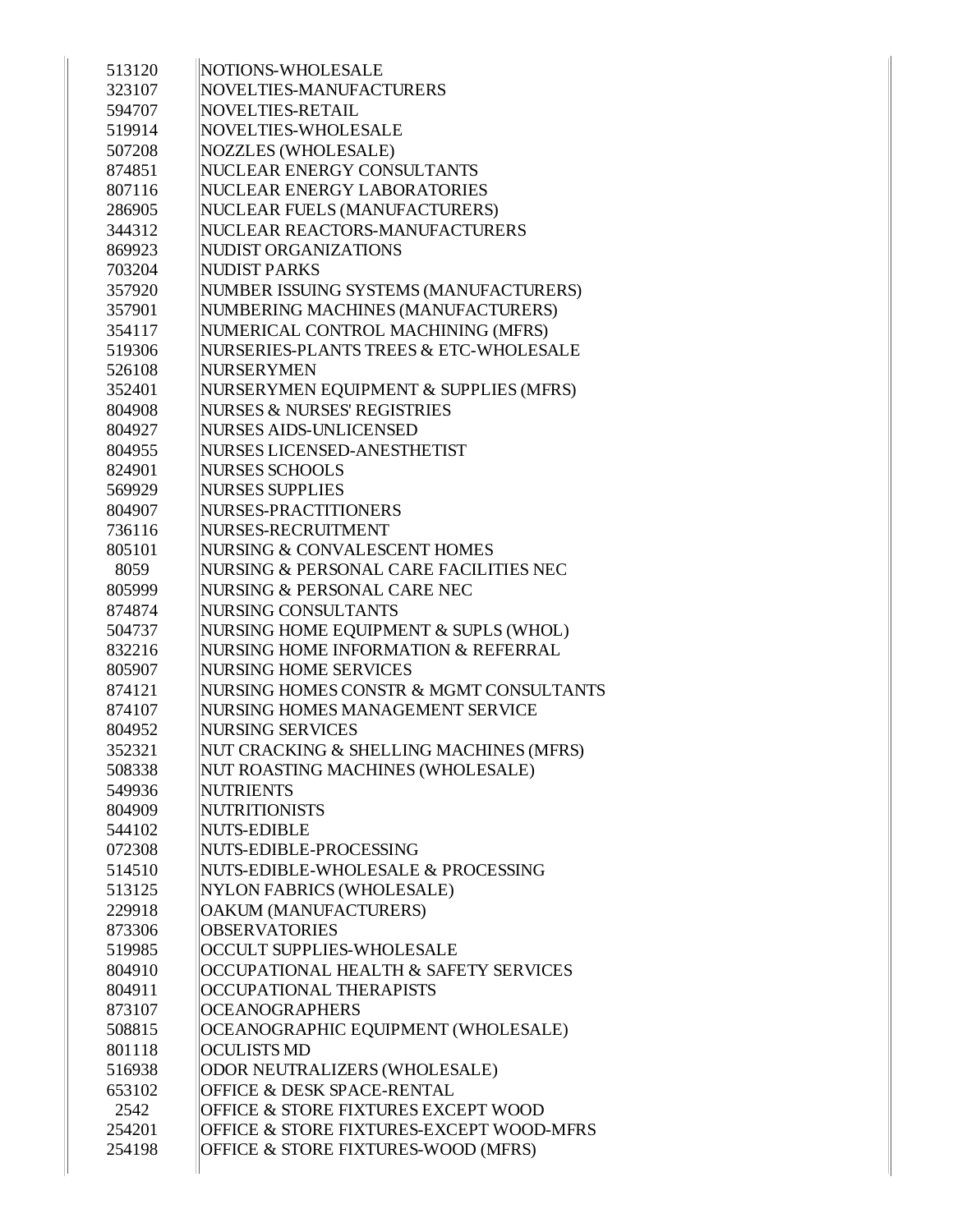| 651202         | <b>OFFICE BUILDINGS &amp; PARKS</b>                                   |
|----------------|-----------------------------------------------------------------------|
| 5044           | <b>OFFICE EQUIPMENT</b>                                               |
| 504498         | OFFICE EQUIPMENT (WHOLESALE)                                          |
| 502112         | OFFICE FURNITURE & EQUIP-DEALERS (WHOL)                               |
| 502122         | OFFICE FURNITURE & EQUIP-INSTLTN (WHOL)                               |
| 252204         | <b>OFFICE FURNITURE &amp; EQUIP-MFRS</b>                              |
| 735935         | OFFICE FURNITURE & EQUIP-RENTING                                      |
| 764106         | OFFICE FURNITURE & EQUIP-RPR & REFINISH                               |
| 593211         | OFFICE FURNITURE & EQUIP-USED                                         |
| 502113         | OFFICE FURNITURE & EQUIP-WHOLESALE                                    |
| 2522           | <b>OFFICE FURNITURE EXCEPT WOOD</b>                                   |
| 252298         | OFFICE FURNITURE-EXCEPT WOOD (MFRS)                                   |
| 3579           | <b>OFFICE MACHINES NEC</b>                                            |
| 357998         | OFFICE MACHINES NEC (MANUFACTURERS)                                   |
| 504621         | OFFICE PARTITIONS (WHOLESALE)                                         |
| 738983         | OFFICE RECORDS-STORAGE                                                |
| 154229         | <b>OFFICE REMODELING</b>                                              |
| 594301         | <b>OFFICE SUPPLIES</b>                                                |
| 511203         | OFFICE SUPPLIES-COMMERCIAL (WHOLESALE)                                |
| 275916         | OFFICE SUPPLIES-MANUFACTURERS                                         |
| 511205         | OFFICE SUPPLIES-WHOLESALE                                             |
| 874122         | <b>OFFICE SYSTEMS-SERVICES</b>                                        |
| 8041           | OFFICES & CLINICS OF CHIROPRACTORS                                    |
| 8021           | <b>OFFICES &amp; CLINICS OF DENTISTS</b>                              |
| 803198         | <b>OFFICES &amp; CLINICS OF DOCTORS-OSTEOPATHY</b>                    |
| 8042           | <b>OFFICES &amp; CLINICS OF OPTOMETRISTS</b>                          |
| 8043           | <b>OFFICES &amp; CLINICS OF PODIATRISTS</b>                           |
| 6712           | OFFICES OF BANK HOLDING COMPANIES                                     |
| 8011           | OFFICES OF DOCTORS OF MEDICINE                                        |
| 8031           | OFFICES OF DOCTORS OF OSTEOPATHY                                      |
| 8049           | OFFICES OF HEALTH PRACTITIONERS NEC                                   |
| 804999         | <b>OFFICES OF HEALTH PRACTITIONERS NEC</b>                            |
| 6719           | OFFICES OF HOLDING COMPANIES NEC                                      |
| 551107         | <b>OFF-ROAD VEHICLES</b>                                              |
| 279612         | <b>OFFSET NEGATIVE &amp; PLATE SERVICE</b>                            |
| 275208         | <b>OFFSET REPRODUCTIONS</b>                                           |
| 355501         | OFFSET REPRODUCTIONS EQUIP & SUPL (MFRS)                              |
| 553142         | OFF-TRACK VEHICLES-PARTS SUPLS & ACCESS                               |
| 138204         | <b>OIL &amp; GAS CONSULTANT</b>                                       |
| 138203         | OIL & GAS EXPLORATION & DEVELOPMENT                                   |
| 1382           | OIL & GAS FIELD EXPLORATION SERVICES                                  |
| 3533           | OIL & GAS FIELD MACHINERY & EQUIPMENT<br>OIL & GAS FIELD SERVICES NEC |
| 1389<br>131101 | <b>OIL &amp; GAS PRODUCERS</b>                                        |
| 353398         | OIL & GAS-FIELD MACHINERY/EQUIP (MFRS)                                |
| 138999         | OIL & GAS-FIELD SERVICES NEC                                          |
| 131104         | <b>OIL &amp; GAS-PRODUCTION</b>                                       |
| 999924         | <b>OIL &amp; GREASE ABSORBENTS</b>                                    |
| 516909         | <b>OIL ADDITIVES-DISTRIBUTORS</b>                                     |
| 289915         | <b>OIL ADDITIVES-MANUFACTURERS</b>                                    |
| 621103         | <b>OIL BROKERS</b>                                                    |
| 507408         | OIL BURNERS (WHOLESALE)                                               |
| 507411         | OIL BURNERS EQUIPMENT (WHOLESALE)                                     |
| 343304         | <b>OIL BURNERS-MANUFACTURERS</b>                                      |
| 769968         | <b>OIL BURNERS-SERVICING</b>                                          |
|                |                                                                       |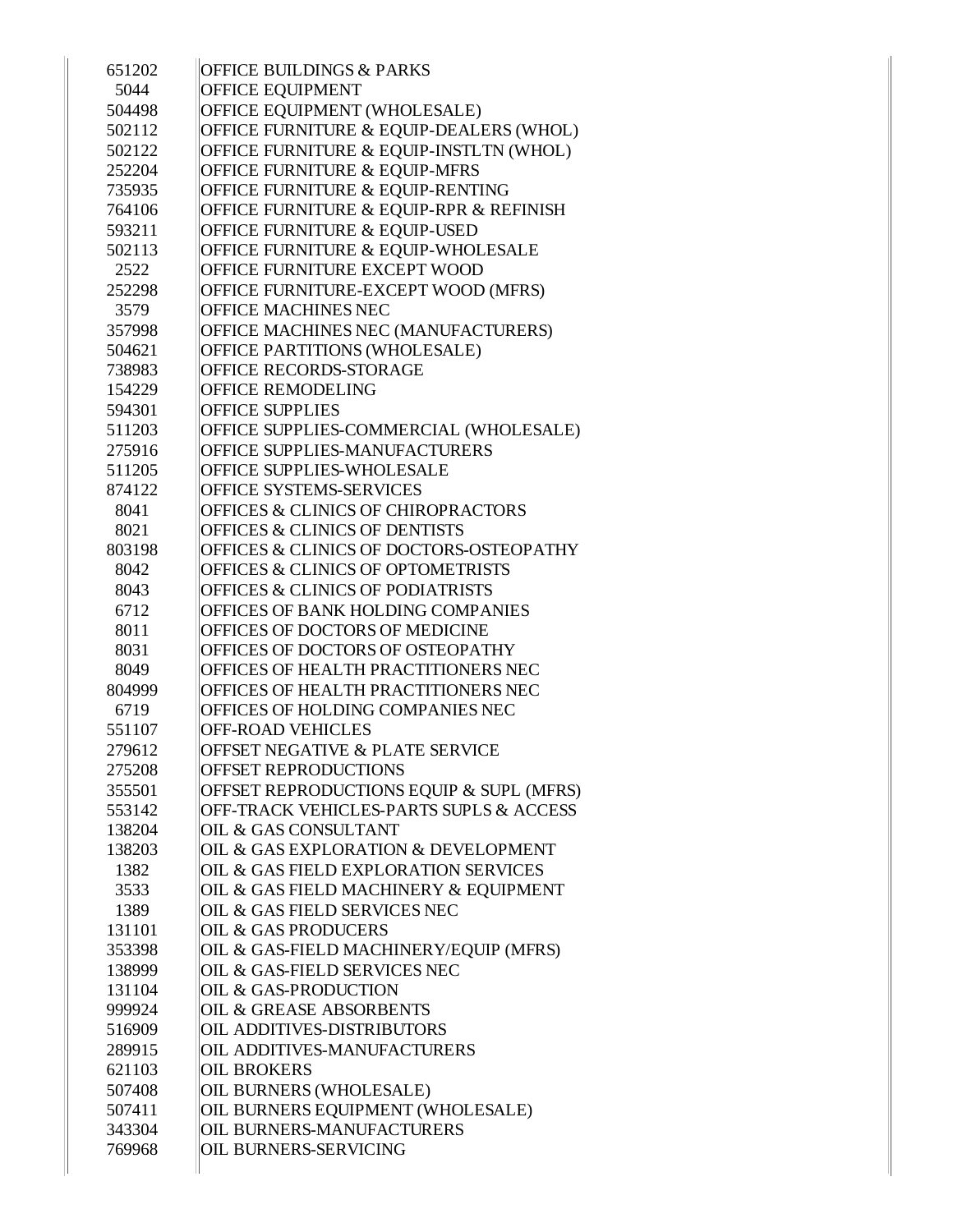| 507421 | OIL BURNERS-SUPPLIES & PARTS (WHOLESALE) |
|--------|------------------------------------------|
| 131103 | <b>OIL COMPANIES</b>                     |
| 138922 | <b>OIL EXTRACTION-DOWNHOLE</b>           |
| 516978 | OIL FIELD CHEMICALS (WHOLESALE)          |
| 874846 | <b>OIL FIELD CONSULTANTS</b>             |
| 162930 | <b>OIL FIELD CONTRACTORS</b>             |
| 173130 | <b>OIL FIELD ELECTRIC SERVICE</b>        |
| 508428 | OIL FIELD EQUIPMENT (WHOLESALE)          |
| 353301 | OIL FIELD EQUIPMENT-MANUFACTURERS        |
| 138901 | OIL FIELD EQUIPMENT-REPAIRING            |
| 421314 | <b>OIL FIELD HAULING</b>                 |
| 736308 | <b>OIL FIELD LABOR CREWS</b>             |
| 138924 | <b>OIL FIELD MAINTENANCE</b>             |
| 138905 | <b>OIL FIELD SERVICE</b>                 |
| 138903 | <b>OIL FIELD SPECIALTIES</b>             |
| 508429 | OIL FIELD SUPPLIES (WHOLESALE)           |
| 421316 | <b>OIL FIELD TRANSPORTATION SERVICE</b>  |
| 508461 | OIL HANDLING EQUIPMENT (WHOLESALE)       |
| 138904 | <b>OIL INSPECTORS</b>                    |
| 621102 | <b>OIL LAND LEASES</b>                   |
| 517212 | <b>OIL MARKETERS &amp; DISTRIBUTORS</b>  |
| 131105 | <b>OIL OPERATORS</b>                     |
| 517103 | OIL PRODUCTS (WHOLESALE)                 |
| 651901 | <b>OIL PROPERTIES</b>                    |
| 651902 | <b>OIL PROPERTY MANAGEMENT</b>           |
| 291111 | <b>OIL RECOVERY-ENHANCED</b>             |
| 291101 | OIL REFINERS (MANUFACTURERS)             |
| 138202 | <b>OIL REPORTS</b>                       |
| 679202 | <b>OIL ROYALTIES</b>                     |
| 6792   | <b>OIL ROYALTY TRADERS</b>               |
| 207403 | OIL SEEDS (MANUFACTURERS)                |
| 495908 | <b>OIL SKIMMERS</b>                      |
| 519988 | OIL SPILL BARRIERS (WHOLESALE)           |
| 495904 | <b>OIL SPILL CLEAN UP SERVICE</b>        |
| 422608 | <b>OIL STORAGE</b>                       |
| 516934 | OIL TREATING COMPOUNDS (WHOLESALE)       |
| 421315 | <b>OIL TRUCKERS</b>                      |
| 138907 | <b>OIL WELL CASING-PULLING</b>           |
| 138906 | <b>OIL WELL CEMENTING</b>                |
| 138917 | <b>OIL WELL CHEMICAL SERVICE</b>         |
| 873426 | <b>OIL WELL CORE ANALYSIS</b>            |
| 138104 | OIL WELL DIRECTIONAL DRILLING            |
| 138102 | <b>OIL WELL DRILLING</b>                 |
| 138908 | OIL WELL DRILLING MUD & ADDITIVES        |
| 289912 | OIL WELL DRILLING MUD & ADDITIVES-MFRS   |
| 516976 | OIL WELL DRILLING MUD & ADDITIVES-WHOL   |
| 735937 | OIL WELL EQUIPMENT & SUPPLIES-RENTING    |
| 508432 | OIL WELL EQUIPMENT & SUPPLIES-WHOL       |
| 508431 | OIL WELL FISHING TOOLS (WHOLESALE)       |
| 861106 | <b>OIL WELL LOG LIBRARIES</b>            |
| 138910 | OIL WELL LOGGING & PERFORATING           |
| 359914 | OIL WELL LOGGING/PERFORATING EQPT (MFRS) |
| 138912 | <b>OIL WELL SERVICES</b>                 |
| 138909 | <b>OIL WELL SURVEYORS</b>                |
| 138911 | <b>OIL WELL TESTING</b>                  |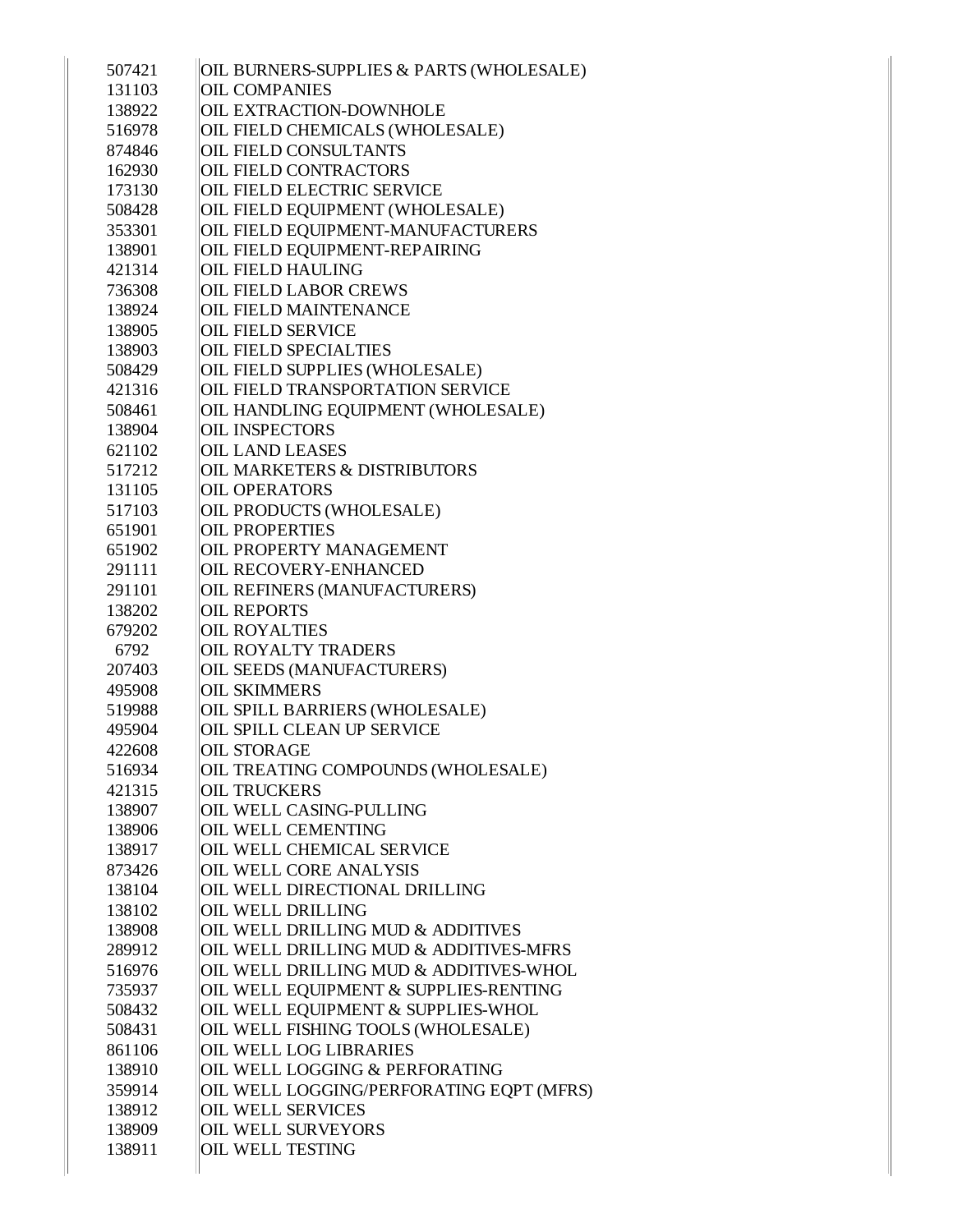| 138923 | <b>OIL WELL WIRE LINE SERVICE</b>       |
|--------|-----------------------------------------|
| 598302 | OIL-BULK-DEALERS-RETAIL                 |
| 517101 | OIL-BULK-DEALERS-WHOLESALE              |
| 679201 | <b>OIL-CRUDE-PURCHASING</b>             |
| 138918 | <b>OIL-OFFSHORE SERVICE</b>             |
| 517222 | <b>OILS &amp; GREASES (WHOLESALE)</b>   |
| 207705 | OILS-ANIMAL & FISH (MANUFACTURERS)      |
| 161112 | <b>OILS-ASPHALT &amp; ROAD</b>          |
| 289921 | <b>OILS-CORE (MANUFACTURERS)</b>        |
| 999927 | <b>OILS-CUTTING</b>                     |
| 517224 | OILS-DIESEL (WHOLESALE)                 |
|        | OILS-EDIBLE (WHOLESALE)                 |
| 514968 |                                         |
| 516975 | <b>OILS-EMULSION (WHOLESALE)</b>        |
| 516933 | OILS-ESSENTIAL (WHOLESALE)              |
| 517206 | OILS-FUEL (WHOLESALE)                   |
| 516949 | OILS-FUEL-TREATMENT COMPOUNDS (WHOL)    |
| 517220 | OILS-HYDRAULIC (WHOLESALE)              |
| 207904 | OILS-HYDROGENATED (MANUFACTURERS)       |
| 517213 | OILS-INDUSTRIAL (WHOLESALE)             |
| 554107 | <b>OILS-LUBRICATING-RETAIL</b>          |
| 517214 | OILS-LUBRICATING-WHOLESALE              |
| 291110 | OILS-MINERAL (MANUFACTURERS)            |
| 284302 | OILS-PENETRATING (MANUFACTURERS)        |
| 517215 | OILS-PETROLEUM (WHOLESALE)              |
| 291104 | OILS-PETROLEUM-MANUFACTURERS            |
| 598303 | <b>OILS-PETROLEUM-RETAIL</b>            |
| 291102 | OILS-RE-REFINED (MANUFACTURERS)         |
| 161113 | <b>OILS-ROAD</b>                        |
| 516962 | OILS-SYNTHETIC (WHOLESALE)              |
| 207905 | OILS-VEGETABLE (MANUFACTURERS)          |
| 514918 | OILS-VEGETABLE (WHOLESALE)              |
| 509308 | OILS-WASTE (WHOLESALE)                  |
| 207902 | OLIVE OIL (MANUFACTURERS)               |
| 514919 | OLIVES (WHOLESALE)                      |
| 961105 | <b>OMBUDSMEN</b>                        |
| 016102 | <b>ONIONS</b>                           |
| 737505 | <b>ONLINE SERVICES</b>                  |
| 519995 | ONYX & ONYX SPECIALTIES (WHOLESALE)     |
| 594418 | <b>OPALS</b>                            |
| 792202 | <b>OPERA COMPANIES</b>                  |
| 873135 | <b>OPERATIONS RESEARCH</b>              |
| 1531   | <b>OPERATIVE BUILDERS</b>               |
| 153198 | <b>OPERATIVE BUILDERS</b>               |
| 6513   | OPERATORS OF APARTMENT BUILDINGS        |
| 651398 | OPERATORS OF APARTMENT BUILDINGS        |
| 651498 | OPERATORS OF DWELLINGS OTHER THAN APTS  |
| 6512   | OPERATORS OF NONRESIDENTIAL BUILDINGS   |
| 651298 | OPERATORS OF NONRESIDENTIAL BUILDINGS   |
| 6514   | OPERATORS-DWELLINGS EXCEPT APARTMENTS   |
| 6515   | OPERATORS-RESIDENTIAL MOBILE HOME SITES |
| 651598 | OPERATORS-RESIDENTIAL MOBILE HOME SITES |
| 3851   | OPHTHALMIC GOODS                        |
| 5048   | OPHTHALMIC GOODS                        |
| 385198 | OPHTHALMIC GOODS-MANUFACTURERS          |
| 801111 | <b>OPHTHALMOLOGISTS</b>                 |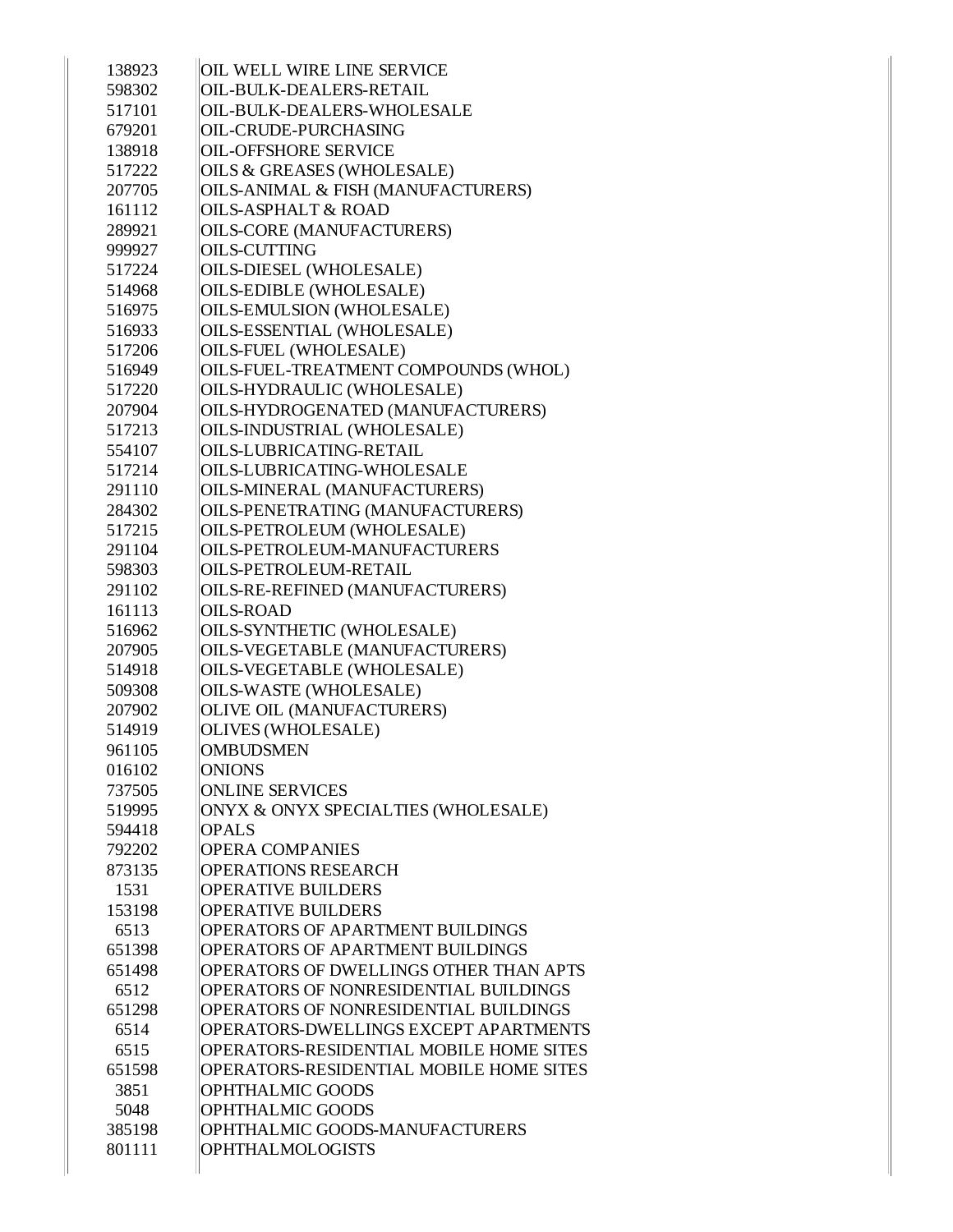| 504808 | OPTHALMIC INSTRUMENTS & EQUIP (WHOL)      |
|--------|-------------------------------------------|
| 369501 | OPTICAL DISK EQUIPMENT & SUPPLIES (MFRS)  |
| 873418 | <b>OPTICAL ENGINEERS</b>                  |
| 504802 | OPTICAL EQUIPMENT MACHINERY/SUPLS (WHOL)  |
| 5995   | OPTICAL GOODS STORES                      |
| 385103 | OPTICAL GOODS-MANUFACTURERS               |
| 599502 | OPTICAL GOODS-RETAIL                      |
| 769910 | <b>OPTICAL GOODS-SERVICE &amp; REPAIR</b> |
| 504801 | OPTICAL GOODS-WHOLESALE                   |
| 3827   | <b>OPTICAL INSTRUMENTS &amp; LENSES</b>   |
| 382798 | OPTICAL INSTRUMENTS & LENSES (MFRS)       |
| 807119 | OPTICAL LABORATORIES RETAIL               |
| 385104 | OPTICAL LABORATORIES-MANUFACTURERS        |
| 504804 | OPTICAL LABORATORIES-WHOLESALE            |
| 385105 | OPTICAL SYSTEMS-MANUFACTURERS             |
| 599504 | <b>OPTICIANS</b>                          |
| 385106 | OPTICIANS-MANUFACTURERS                   |
| 504803 | OPTICIANS-WHOLESALE                       |
| 804201 | <b>OPTOMETRISTS OD</b>                    |
| 804203 | OPTOMETRISTS OD-CHILDRENS VISION          |
| 804204 | OPTOMETRISTS OD-GERIATRIC OPTOMETRY       |
| 804205 | OPTOMETRISTS OD-THERAPY VISUAL TRAINING   |
| 809932 | OPTOMETRISTS REFERRAL & INFO SERVICE      |
| 508301 | ORCHARD EQUIPMENT & SUPPLIES (WHOL)       |
| 072109 | <b>ORCHARD SERVICE</b>                    |
| 017501 | <b>ORCHARDS</b>                           |
| 792901 | <b>ORCHESTRAS &amp; BANDS</b>             |
| 519315 | ORCHID GROWERS SUPPLIES (WHOLESALE)       |
| 3489   | ORDNANCE & ACCESSORIES NEC                |
| 348998 | ORDNANCE & ACCESSORIES NEC (MFRS)         |
| 109901 | <b>ORE</b>                                |
| 508237 | ORE PROCESSING EQUIPMENT & SUPLS (WHOL)   |
| 809924 | <b>ORGAN &amp; TISSUE BANKS</b>           |
| 549935 | <b>ORGANIC FOODS &amp; SERVICES</b>       |
| 7041   | ORGANIZATION HOTELS ON MEMBERSHIP BASIS   |
| 704198 | ORGANIZATION HOTELS ON MEMBERSHIP BASIS   |
| 869903 | <b>ORGANIZATIONS</b>                      |
| 864117 | ORGANIZATIONS-INTERNATIONAL               |
| 738936 | ORGANIZING SERVICES-HOUSEHOLD & BUSINESS  |
| 573603 | <b>ORGANS</b>                             |
| 393103 | ORGANS-MANUFACTURERS                      |
| 573613 | <b>ORGANS-SUPPLIES &amp; PARTS</b>        |
| 769912 | ORGANS-TUNING & REPAIRING                 |
| 549916 | <b>ORIENTAL FOOD PRODUCTS</b>             |
| 549918 | <b>ORIENTAL GOODS</b>                     |
| 229909 | ORIENTAL GOODS-MANUFACTURERS              |
| 519931 | ORIENTAL GOODS-WHOLESALE                  |
| 508583 | ORIFICE FITTINGS (WHOLESALE)              |
| 0181   | ORNAMENTAL FLORICULTURE & NURSERY PRODS   |
| 018198 | ORNAMENTAL FLORICULTURE & NURSERY PRODS   |
| 344604 | ORNAMENTAL METAL WORK (MANUFACTURERS)     |
| 0783   | ORNAMENTAL SHRUB & TREE SERVICES          |
| 078398 | ORNAMENTAL SHRUB & TREE SERVICES          |
| 399925 | ORNAMENTS-MANUFACTURERS                   |
| 836122 | <b>ORPHANAGES</b>                         |
|        |                                           |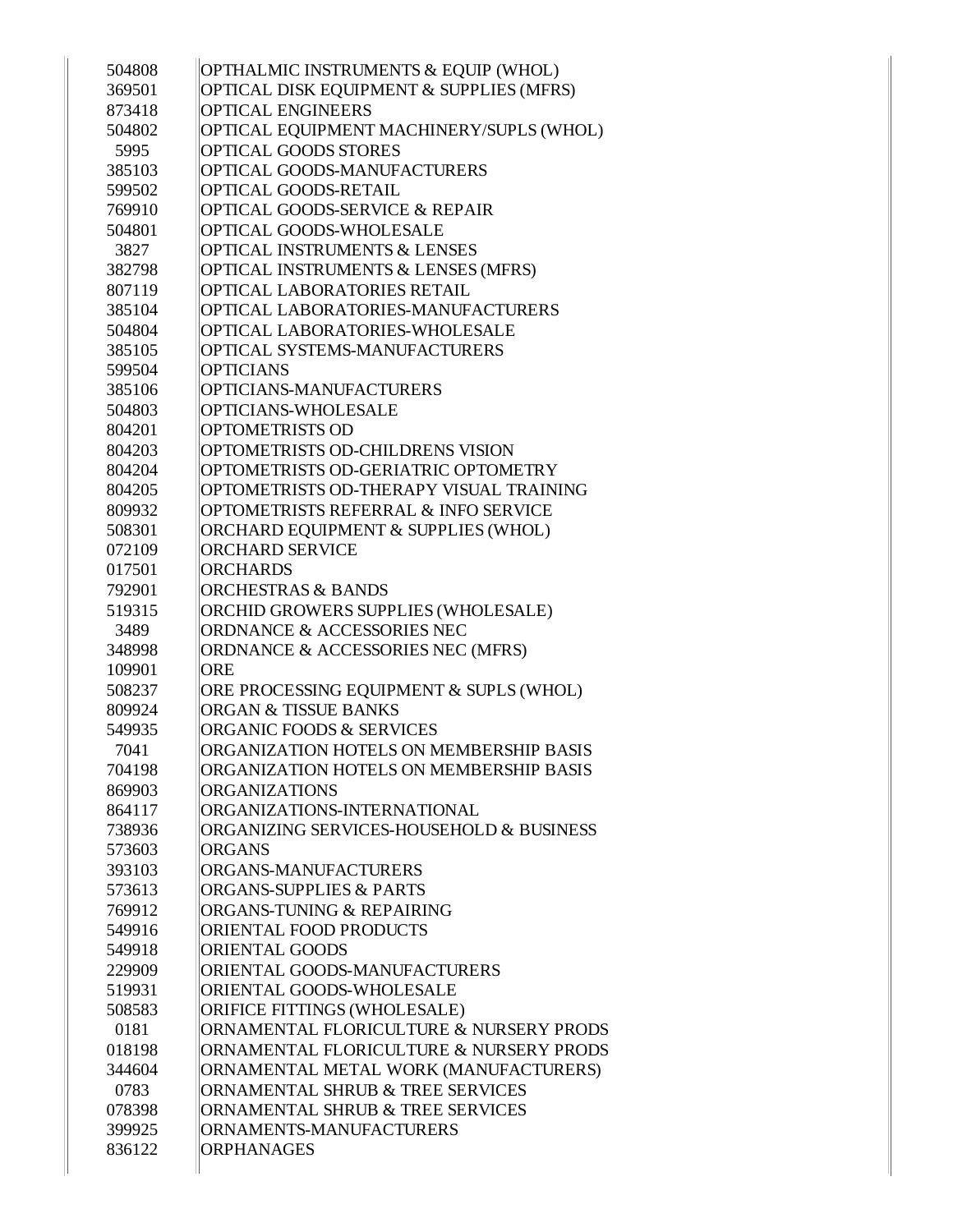| 3842   | ORTHOPEDIC & PROSTHETIC APPLIANCES            |
|--------|-----------------------------------------------|
| 599933 | ORTHOPEDIC APPLIANCES                         |
| 384205 | ORTHOPEDIC APPLIANCES-MANUFACTURERS           |
| 504724 | ORTHOPEDIC APPLIANCES-WHOLESALE               |
| 384298 | ORTHOPEDIC PROSTHETIC/SRGCL APPL (MFRS)       |
| 804951 | <b>ORTHOPTISTS</b>                            |
| 804933 | <b>ORTHOTHERAPISTS</b>                        |
| 804959 | <b>ORTHOTICS</b>                              |
| 512207 | OSTOMY EQUIPMENT & SUPPLIES (WHOLESALE)       |
| 027909 | <b>OSTRICH BREEDERS</b>                       |
| 888814 | <b>OUT OF BUSINESS LOCATIONS</b>              |
| 555109 | <b>OUTBOARD MOTORS</b>                        |
| 555112 | <b>OUTBOARD MOTORS-PARTS &amp; REPAIR</b>     |
| 735988 | OUTBOARD MOTORS-RENTING                       |
| 769403 | OUTBOARD MOTORS-REPAIRING                     |
| 555123 | <b>OUTBOARD MOTORS-USED</b>                   |
| 509163 | <b>OUTBOARD MOTORS-WHOLESALE</b>              |
| 7312   | <b>OUTDOOR ADVERTISING SERVICES</b>           |
| 526114 | <b>OUTDOOR POWER EQUIPMENT</b>                |
| 594151 | <b>OUTFITTERS</b>                             |
| 701113 | <b>OUTING FACILITIES</b>                      |
| 809303 | <b>OUTPATIENT SERVICES</b>                    |
| 736110 | OUTPLACEMENT CONSULTANTS                      |
| 703210 | <b>OUTPOST CAMPS</b>                          |
| 734943 | <b>OVEN CLEANING</b>                          |
| 572228 | <b>OVENS</b>                                  |
| 355605 | OVENS-BAKERS (MANUFACTURERS)                  |
| 356701 | OVENS-INDUSTRIAL (MANUFACTURERS)              |
| 565106 | <b>OVERALLS</b>                               |
| 232602 | OVERALLS-MANUFACTURERS                        |
| 513616 | <b>OVERALLS-WHOLESALE</b>                     |
| 3536   | <b>OVERHEAD TRAVELING CRANES &amp; HOISTS</b> |
| 353698 | OVERHEAD TRAVELING CRANES HOISTS (MFRS)       |
| 516920 | <b>OXYGEN (WHOLESALE)</b>                     |
| 504735 | OXYGEN PRODUCING EQUIPMENT (WHOLESALE)        |
| 809923 | OXYGEN THERAPY EQUIPMENT                      |
| 384106 | OXYGEN THERAPY EQUIPMENT-MANUFACTURERS        |
| 504722 | OXYGEN-MEDICAL (WHOLESALE)                    |
| 581244 | <b>OYSTER BARS</b>                            |
| 027302 | <b>OYSTER GROWERS</b>                         |
| 091301 | <b>OYSTERS</b>                                |
| 514602 | OYSTERS-WHOLESALE                             |
| 356914 | OZONE MACHINES (MANUFACTURERS)                |
| 809955 | <b>PACEMAKER TESTING SERVICE</b>              |
| 384503 | PACEMAKERS-CARDIAC (MANUFACTURERS)            |
| 733601 | PACKAGE DESIGNING & DEVELOPMENT               |
| 5142   | PACKAGED FROZEN FOODS                         |
| 265503 | PACKAGING CONTAINERS (MANUFACTURERS)          |
| 3565   | <b>PACKAGING MACHINERY</b>                    |
| 356502 | PACKAGING MACHINERY-MANUFACTURERS             |
| 508438 | PACKAGING MACHINERY-WHOLESALE                 |
| 267101 | PACKAGING MATERIALS-MANUFACTURERS             |
| 511308 | PACKAGING MATERIALS-WHOLESALE                 |
| 2671   | PACKAGING PAPER & PLASTICS FILM-COATED        |
| 738988 | PACKAGING SERVICE                             |
|        |                                               |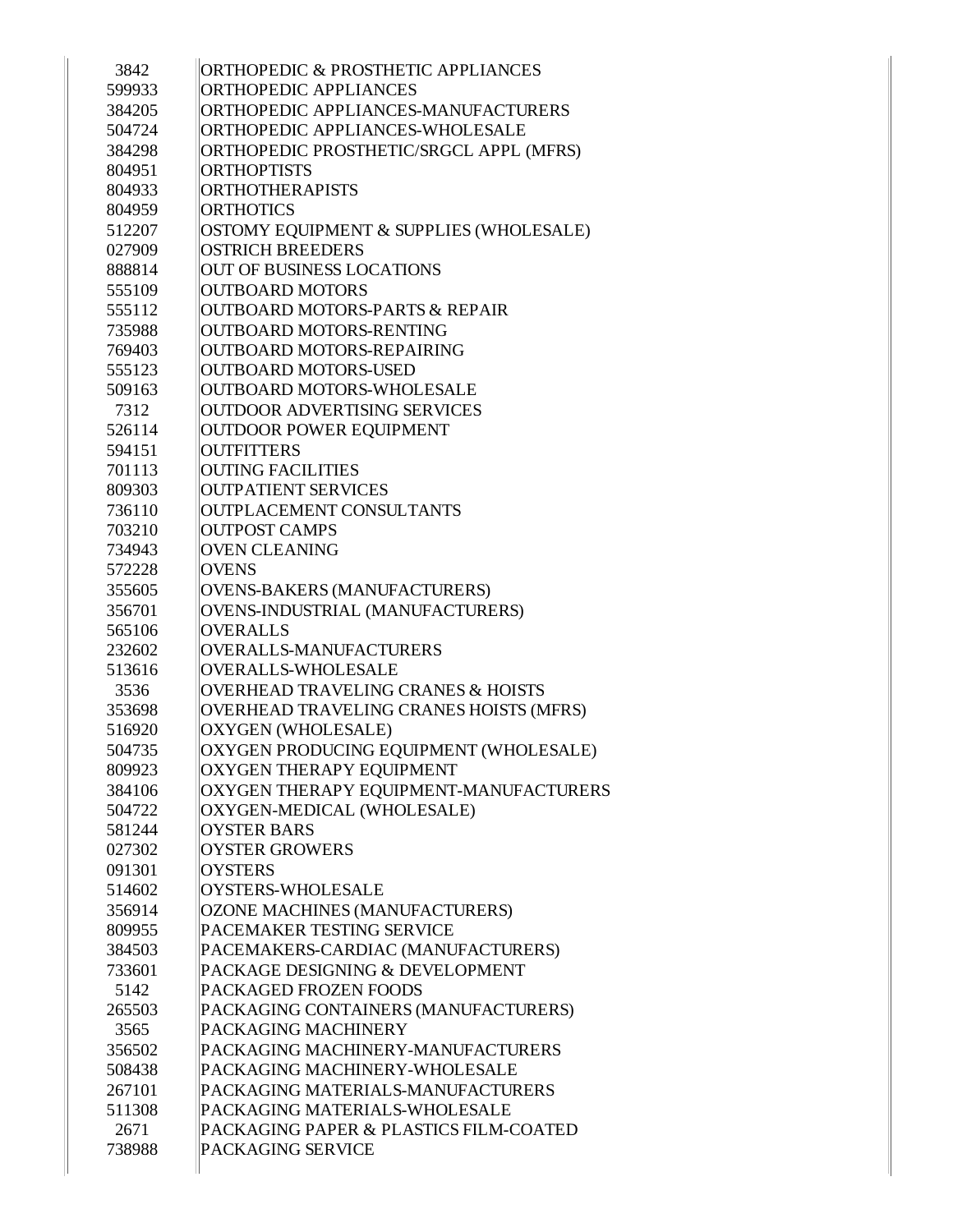| 4783   | <b>PACKING &amp; CRATING</b>             |
|--------|------------------------------------------|
| 511335 | PACKING & CRATING MATERIALS (WHOLESALE)  |
| 478301 | PACKING & CRATING SERVICE                |
| 515919 | PACKING HOUSE BY-PRODUCTS (WHOLESALE)    |
| 508501 | PACKING MATERIALS-MECHANICAL (WHOLESALE) |
| 511301 | PACKING MATERIALS-SHIPPING (WHOLESALE)   |
| 508440 | PACKINGS-MECHANICAL (WHOLESALE)          |
| 162931 | PADDLE TENNIS COURT CONSTRUCTION         |
| 799991 | PAGEANT MANAGERS & PRODUCERS             |
| 481202 | PAGING & SIGNALING SERVICE-PRIVATE SYSTS |
| 481201 | PAGING & SIGNALING SVC-COMMON CARRIER    |
| 508504 | PAILS (WHOLESALE)                        |
| 341102 | PAILS-MANUFACTURERS                      |
| 519811 | PAINT & COATINGS-MARINE (WHOLESALE)      |
| 519806 | PAINT & VARNISH REMOVERS-WHOLESALE       |
| 509137 | PAINT BALL GAMES EQUIP & SUPLS (WHOL)    |
| 799939 | PAINT BALL SPORTS                        |
| 5231   | PAINT GLASS & WALLPAPER STORES           |
| 285101 | PAINT REMOVERS-MANUFACTURERS             |
| 179910 | <b>PAINT REMOVING</b>                    |
| 399103 | PAINT ROLLERS-MANUFACTURERS              |
| 285198 | PAINT VARNISH & ALLIED PRODUCTS (MFRS)   |
| 172101 | <b>PAINTERS</b>                          |
| 519802 | PAINTERS EQUIPMENT & SUPPLIES (WHOL)     |
| 285114 | PAINTERS EQUIPMENT & SUPPLIES-MFRS       |
| 735995 | PAINTERS EQUIPMENT & SUPPLIES-RENTING    |
| 519807 | PAINT-INDUSTRIAL (WHOLESALE)             |
| 1721   | PAINTING & PAPER HANGING                 |
| 172102 | PAINTING CONTRACTORS-COMMERCIAL & IND    |
| 172109 | PAINTING-ELECTROSTATIC                   |
| 172116 | PAINTING-PRODUCTION                      |
| 285103 | PAINT-MANUFACTURERS                      |
| 508498 | PAINT-MANUFACTURING EQUIPMENT (WHOL)     |
| 516945 | PAINT-MANUFACTURING MATERIALS (WHOL)     |
| 286503 | PAINT-MANUFACTURING MATERIALS-MFRS       |
| 523107 | <b>PAINT-RETAIL</b>                      |
| 5198   | PAINTS VARNISHES & SUPPLIES              |
| 2851   | PAINTS VARNISHES LACQUERS & ENAMELS      |
| 519803 | PAINT-WHOLESALE                          |
| 234103 | PAJAMAS (MANUFACTURERS)                  |
| 513629 | PAJAMAS (WHOLESALE)                      |
| 873311 | <b>PALEONTOLOGISTS</b>                   |
| 503105 | PALLETS & SKIDS (WHOLESALE)              |
| 244801 | PALLETS & SKIDS-MANUFACTURERS            |
| 729936 | <b>PALMISTS</b>                          |
| 361305 | PANELBOARDS-ELECTRIC (MANUFACTURERS)     |
| 521111 | <b>PANELING</b>                          |
| 503136 | PANELING-DISTRIBUTORS                    |
| 243502 | PANELING-MANUFACTURERS                   |
| 521165 | <b>PANELS</b>                            |
| 506392 | PANELS-INSTRUMENT (WHOLESALE)            |
| 232501 | PANTS-MANUFACTURERS                      |
| 561111 | PANTS-RETAIL                             |
| 513622 | PANTS-WHOLESALE                          |
| 017902 | PAPAYA PRODUCTS                          |
|        |                                          |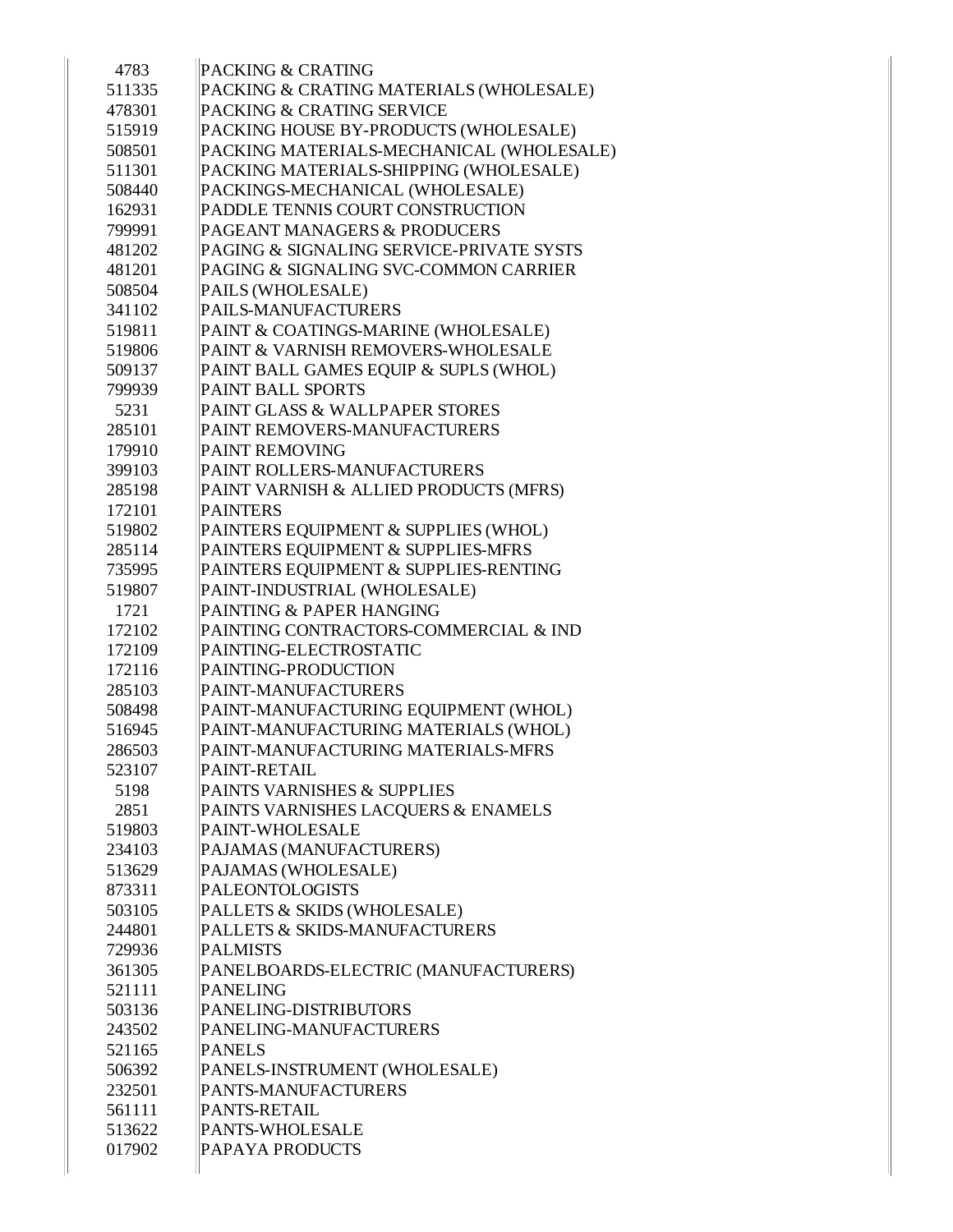| 265601 | PAPER & PLASTIC CUPS CONTAINERS ETC-MFRS |
|--------|------------------------------------------|
| 511312 | PAPER BROKERS & MILL REPRESENTATIVES     |
| 349621 | PAPER CLIPS (MANUFACTURERS)              |
| 267910 | PAPER COATING (MANUFACTURERS)            |
| 261101 | PAPER CONVERTERS (MANUFACTURERS)         |
| 508475 | PAPER CONVERTING MACHINERY (WHOLESALE)   |
| 278905 | <b>PAPER CUTTING</b>                     |
| 508481 | PAPER CUTTING & DRILLING MACHINES (WHOL) |
| 357919 | PAPER CUTTING-KNIVES (MANUFACTURERS)     |
| 523119 | PAPER HANGERS EQUIPMENT & SUPPLIES       |
| 3554   | PAPER INDUSTRIES MACHINERY               |
| 509950 | PAPER MACHE (WHOLESALE)                  |
| 355401 | PAPER MILL MACHINERY (MANUFACTURERS)     |
| 508551 | PAPER MILL SUPPLIES (WHOLESALE)          |
| 355403 | PAPER MILL SUPPLIES-MANUFACTURERS        |
| 2621   | <b>PAPER MILLS</b>                       |
| 511101 | PAPER PRODUCTS (WHOLESALE)               |
| 511328 | <b>PAPER PRODUCTS-RETAIL</b>             |
| 278207 | PAPER RULING (MANUFACTURERS)             |
| 508439 | PAPER SHREDDING MACHINES (WHOLESALE)     |
| 308909 | PAPER TOWEL HOLDERS-MANUFACTURERS        |
| 511304 | PAPER TOWELS (WHOLESALE)                 |
| 511303 | PAPER TUBES & CORES (WHOLESALE)          |
| 265507 | PAPER TUBES & CORES-MANUFACTURERS        |
| 511302 | PAPER/PLASTIC CUPS CNTNRS/UTNSLS (WHOL)  |
| 275901 | PAPER-ADHESIVE/PRESSURE SENSITIVE (MFRS) |
| 2631   | <b>PAPERBOARD MILLS</b>                  |
| 511336 | PAPERBOARD-SOLID FIBER (WHOLESALE)       |
| 267901 | PAPER-BOX BOARD (MANUFACTURERS)          |
| 267903 | PAPER-CORRUGATED (MANUFACTURERS)         |
| 262101 | PAPER-MANUFACTURERS                      |
| 738990 | <b>PAPER-SHREDDED</b>                    |
| 511327 | PAPER-TOILET (WHOLESALE)                 |
| 267208 | PAPER-WAXED (MANUFACTURERS)              |
| 571974 | <b>PAPERWEIGHTS</b>                      |
| 594102 | <b>PARACHUTES</b>                        |
| 539913 | PARACHUTES-MANUFACTURERS                 |
| 738953 | PARALEGALS                               |
| 804916 | PARAMEDICAL SERVICES                     |
| 804919 | <b>PARAMEDICS</b>                        |
| 809926 | <b>PARAPSYCHOLOGISTS</b>                 |
| 799977 | PARASAILING                              |
| 421502 | <b>PARCEL DELIVERY</b>                   |
| 421504 | PARCEL POST ASSEMBLY SERVICE             |
| 451303 | PARCELS FOR FOREIGN COUNTRIES            |
| 594313 | <b>PARCHMENT PAPER</b>                   |
| 899940 | PARK & RECREATION CONSULTANTS            |
| 078107 | PARK PLANNING                            |
| 569948 | <b>PARKAS</b>                            |
| 161104 | PARKING AREA/LOTS MAINTENANCE & MARKING  |
| 752101 | PARKING ATTENDANT SERVICE                |
| 752103 | PARKING CONSULTANTS                      |
| 504630 | PARKING METERS (WHOLESALE)               |
| 508802 | PARKING STA/GARAGES EQUIP/SUPLS (WHOL)   |
| 752102 | PARKING STATIONS & GARAGES               |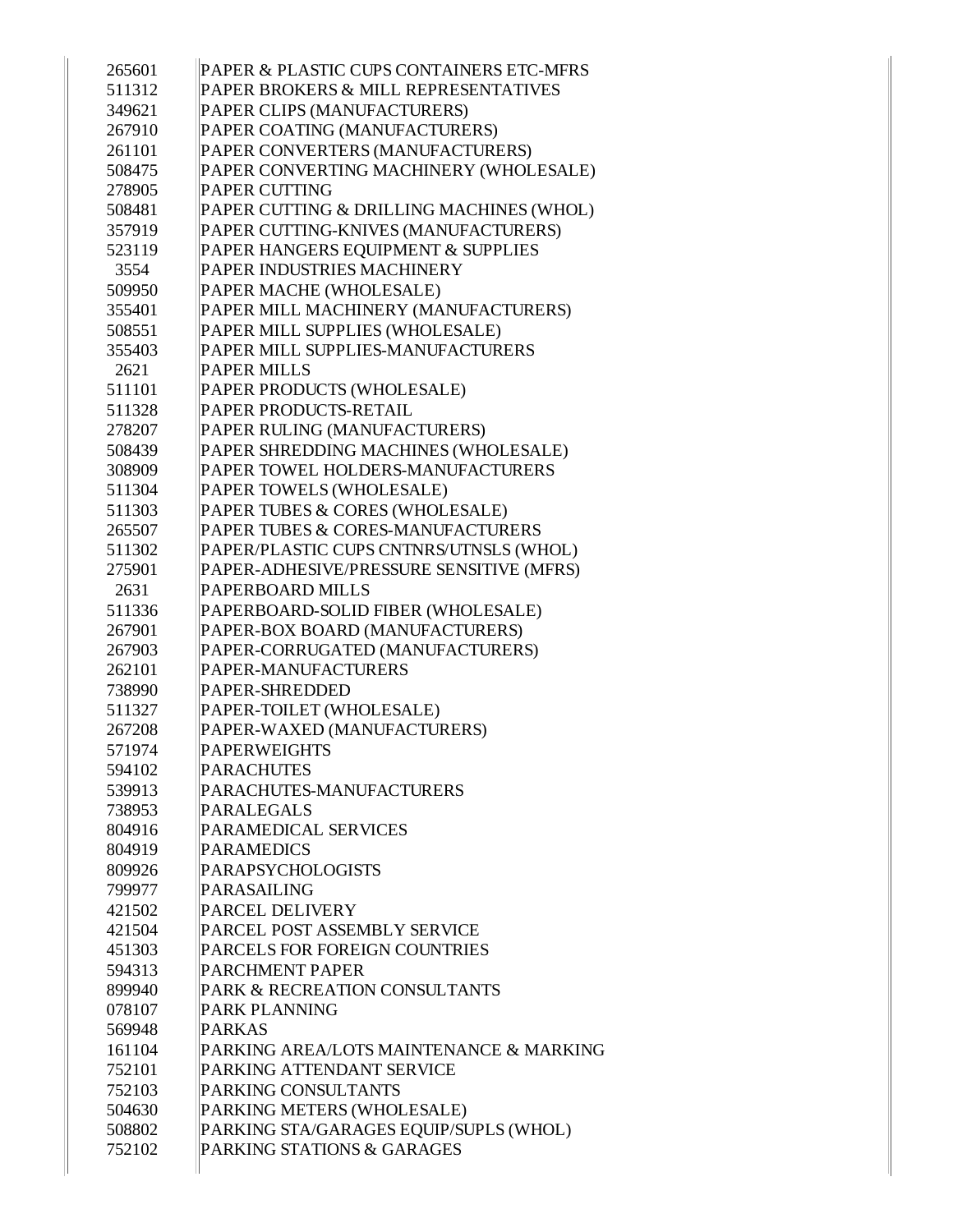| 154201 | PARKING STATIONS & GARAGES CONSTRUCTION |
|--------|-----------------------------------------|
| 355918 | PARKING STATIONS & GARAGES EQUIP-MFRS   |
| 729955 | PARKING TICKETS CONTESTING SERVICE      |
| 799951 | <b>PARKS</b>                            |
| 899930 | PARLIAMENTARIANS                        |
| 866120 | PARSONAGES                              |
| 249301 | PARTICLE BOARDS (MANUFACTURERS)         |
| 503137 | PARTICLE BOARD-WHOLESALE                |
| 596315 | <b>PARTIES CHILDRENS</b>                |
| 504603 | PARTITIONS (WHOLESALE)                  |
| 254102 | PARTITIONS-MANUFACTURERS                |
| 344614 | PARTITIONS-METAL (MANUFACTURERS)        |
| 152203 | PARTITIONS-RETAIL                       |
| 349614 | PARTITIONS-WIRE (MANUFACTURERS)         |
| 594719 | <b>PARTY CENTERS</b>                    |
| 596301 | PARTY PLANNING SERVICE                  |
| 594716 | <b>PARTY SUPPLIES</b>                   |
| 399964 | PARTY SUPPLIES-MANUFACTURERS            |
| 735906 | PARTY SUPPLIES-RENTING                  |
| 519954 | <b>PARTY SUPPLIES-WHOLESALE</b>         |
| 7515   | PASSENGER CAR LEASING                   |
| 751598 | PASSENGER CAR LEASING                   |
| 7514   | PASSENGER CAR RENTAL                    |
| 514930 | PASTA (WHOLESALE)                       |
| 355617 | PASTA MACHINERY (MANUFACTURERS)         |
| 866108 | <b>PASTORAL COUNSELING</b>              |
| 295102 | PATCHING & PATCHING MATERIALS (MFRS)    |
| 811108 | <b>PATENT AGENTS</b>                    |
| 628209 | PATENT DEVELOPMENT & MARKETING          |
| 6794   | <b>PATENT OWNERS &amp; LESSORS</b>      |
| 679498 | <b>PATENT OWNERS &amp; LESSORS</b>      |
| 738989 | <b>PATENT SEARCHERS</b>                 |
| 807115 | <b>PATERNITY TESTING</b>                |
| 801112 | <b>PATHOLOGISTS</b>                     |
| 411917 | PATIENT TRANSFER SVC                    |
| 152101 | <b>PATIO &amp; DECK BUILDERS</b>        |
| 571203 | PATIO EQUIPMENT & SUPPLIES              |
| 509156 | PATIO EQUIPMENT & SUPPLIES-WHOLESALE    |
| 152107 | PATIO PORCH & DECK ENCLOSURES           |
| 355301 | <b>PATTERN MAKERS</b>                   |
| 354303 | PATTERN MAKERS-FOUNDRIES MODEL MKRS ETC |
| 161107 | PAVEMENT MARKING                        |
| 161110 | <b>PAVEMENT SEALING</b>                 |
| 508467 | PAVEMENT/FLR MARKING SUPLS/EQUIP (WHOL) |
| 161101 | PAVING CONTRACTORS                      |
| 508217 | PAVING EQUIPMENT (WHOLESALE)            |
| 353114 | PAVING EQUIPMENT-MANUFACTURERS          |
| 161108 | <b>PAVING MATERIALS</b>                 |
| 295103 | PAVING MATERIALS-MANUFACTURERS          |
| 614105 | PAWN TICKETS-BOUGHT                     |
| 593229 | <b>PAWNBROKERS</b>                      |
| 173112 | PAY TELEPHONES & BOOTHS EQUIPMENT & SVC |
| 872116 | <b>PAYROLL AUDITORS</b>                 |
| 609912 | PAYROLL DISTRIBUTION SERVICE            |
| 872106 | PAYROLL PREPARATION SERVICE             |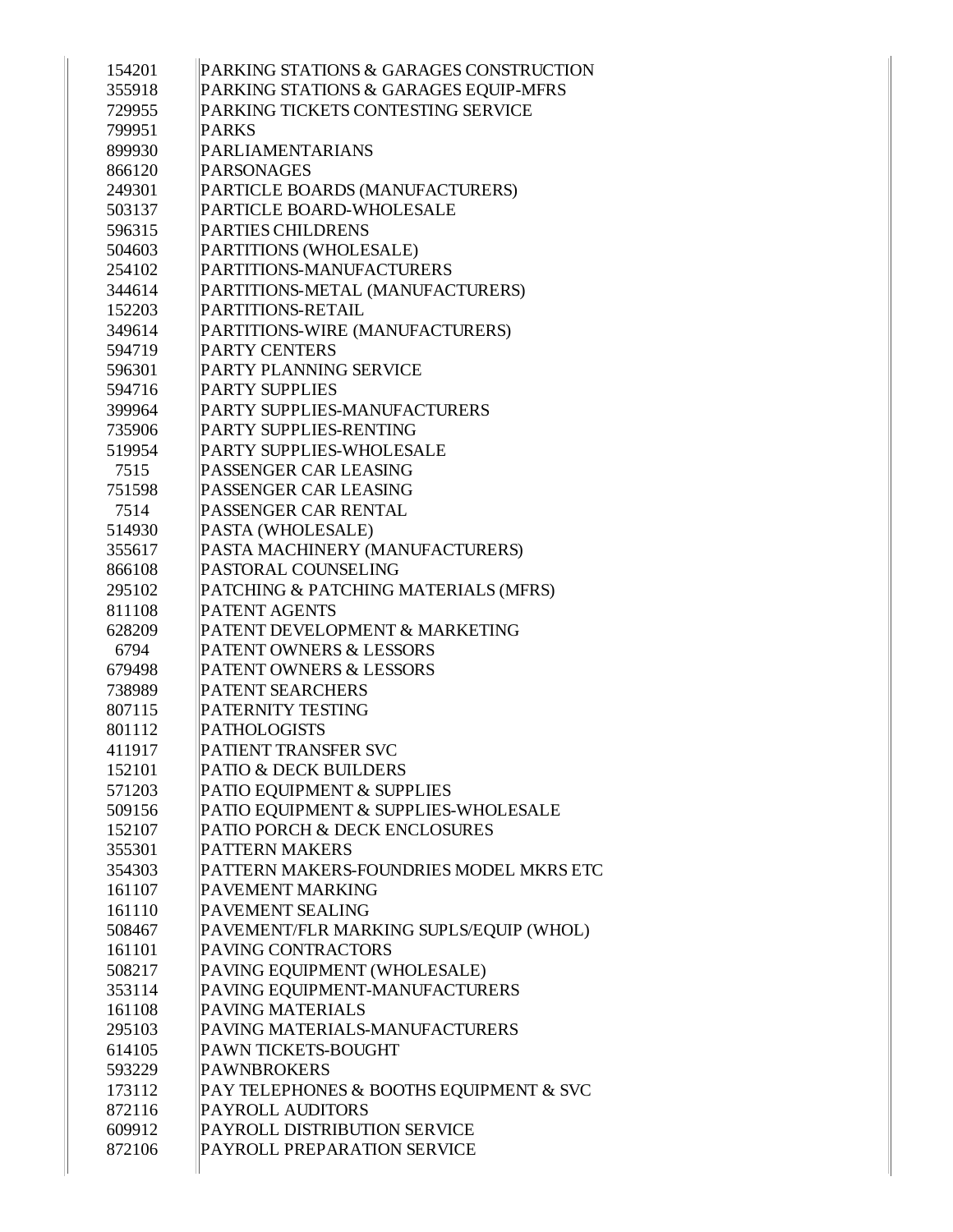| 072320 | <b>PEA PROCESSORS</b>                    |
|--------|------------------------------------------|
| 864109 | <b>PEACE ORGANIZATIONS</b>               |
| 515903 | PEANUT PRODUCTS (WHOLESALE)              |
| 072321 | <b>PEANUT SHELLERS</b>                   |
| 515901 | PEANUTS (WHOLESALE)                      |
| 281604 | PEARL ESSENCE (MANUFACTURERS)            |
| 763105 | <b>PEARL GOODS</b>                       |
| 594402 | <b>PEARLS</b>                            |
| 509429 | <b>PEARLS-WHOLESALE</b>                  |
| 526138 | <b>PEAT MOSS</b>                         |
| 515909 | PECANS (WHOLESALE)                       |
| 478906 | <b>PEDICABS</b>                          |
| 723103 | <b>PEDICURISTS</b>                       |
| 357915 | PENCIL SHARPENERS (MANUFACTURERS)        |
| 509119 | PENNANTS (WHOLESALE)                     |
| 395101 | PENS & PENCILS-MANUFACTURERS             |
| 594307 | PENS & PENCILS-SALES & REPAIRING         |
| 511231 | PENS & PENCILS-SUPPLIES & PARTS (WHOL)   |
| 511208 | <b>PENS &amp; PENCILS-WHOLESALE</b>      |
| 3951   | PENS MECHANICAL PENCILS & PARTS          |
| 395102 | PENS-BRUSH (MANUFACTURERS)               |
| 637102 | PENSION & PROFIT SHARING PLANS           |
| 641119 | <b>PENSION CLAIM AGENTS</b>              |
| 6371   | PENSION HEALTH & WELFARE FUNDS           |
| 637198 | PENSION HEALTH & WELFARE FUNDS           |
| 395198 | PENS-MECHANICAL PENCILS & PARTS (MFRS)   |
| 346901 | PERFORATED METALS PLASTICS ETC (MFRS)    |
| 357904 | PERFORATING MACHINES (MANUFACTURERS)     |
| 239607 | PERFORATING OF FABRICS                   |
| 284403 | PERFUME-MANUFACTURERS                    |
| 599973 | PERFUME-RETAIL                           |
| 512212 | PERFUMERS-RAW MATERIALS & SUPLS (WHOL)   |
| 2844   | PERFUMES COSMETICS & OTHER TOILET PREPS  |
| 284498 | PERFUMES COSMETICS/TOILET PREPS (MFRS)   |
| 512213 | PERFUME-WHOLESALE                        |
| 729969 | PERFUMING-FABRIC PAPER ETC               |
| 2721   | PERIODICALS PUBLISHING & PRINTING        |
| 272198 | PERIODICALS-PUBLISHING & PRINTING        |
| 329507 | PERLITE & PERLITE PRODUCTS (MFRS)        |
| 729973 | PERMANENT MAKE-UP                        |
| 473117 | PERMIT SERVICE-TRANSPORTATION            |
| 203804 | PEROGIES (MANUFACTURERS)                 |
| 805909 | <b>PERSONAL CARE HOMES</b>               |
| 6141   | PERSONAL CREDIT INSTITUTIONS             |
| 829904 | PERSONAL DEVELOPMENT SCHOOLS             |
| 3172   | PERSONAL LEATHER GOODS EXCEPT HANDBAGS   |
| 594315 | PERSONAL ORGANIZERS & PLANNERS           |
| 729939 | PERSONAL SERVICE BUREAUS                 |
| 799106 | PERSONAL TRAINERS-FITNESS                |
| 829959 | PERSONALITY DEVELOPMENT                  |
| 874203 | PERSONNEL CONSULTANTS                    |
| 736111 | PERSONNEL TRAINING SERVICE               |
| 829960 | PERSONOLOGY                              |
| 734201 | <b>PEST CONTROL</b>                      |
| 519101 | PEST CONTROL SUPPLIES & EQUIPMENT (WHOL) |
|        |                                          |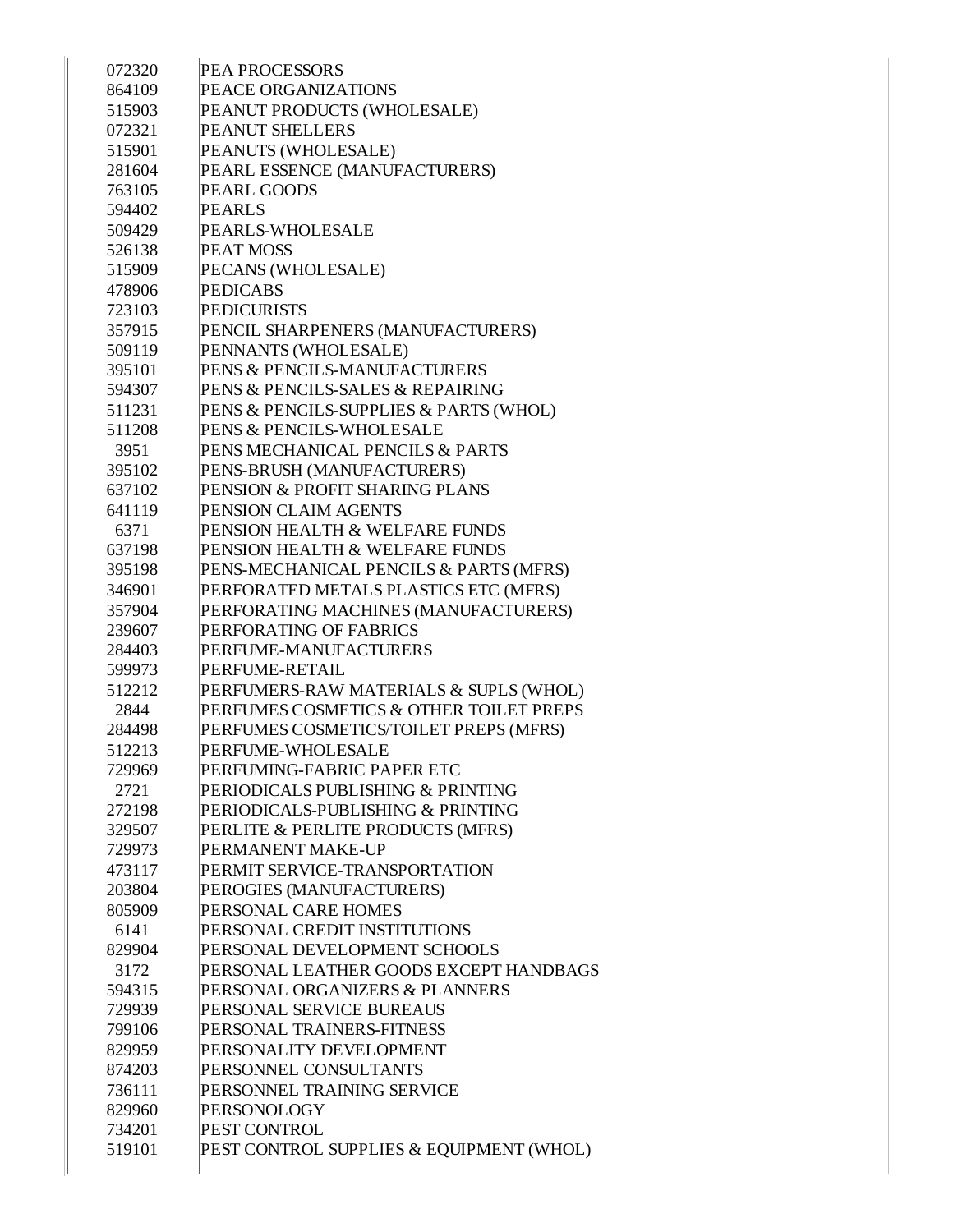| 287905 | PEST CONTROL SUPPLIES & EQUIP-MFRS       |
|--------|------------------------------------------|
| 287998 | PESTICIDES & AG CHEMICALS NEC (MFRS)     |
| 2879   | PESTICIDES & AGRICULTURAL CHEMICALS NEC  |
| 075211 | PET BOARDING                             |
| 075215 | <b>PET BREEDERS</b>                      |
| 075202 | PET CEMETERIES & CREMATORIES             |
| 509938 | PET CEMETERY EQUIPMENT & SUPLS (WHOL)    |
| 075226 | PET CONSULTANTS                          |
| 729938 | PET EXERCISING SERVICE                   |
| 514910 | PET FOODS-WHOLESALE                      |
| 075218 | PET FUNERAL SERVICES                     |
| 824909 | PET GROOMING INSTRUCTIONS                |
| 639903 | PET HEALTH PLANS                         |
| 075214 | PET IDENTIFICATION SERVICE               |
|        | PET LOSS COUNSELING SERVICES             |
| 832263 |                                          |
| 075219 | PET MATCHING & BROKERAGE SVC             |
| 075229 | <b>PET RECOVERY SVC</b>                  |
| 075210 | <b>PET SERVICES</b>                      |
| 599930 | <b>PET SHOPS</b>                         |
| 519933 | PET SHOPS SUPPLIES (WHOLESALE)           |
| 519978 | <b>PET SHOPS-WHOLESALE</b>               |
| 599929 | <b>PET SUPPLIES &amp; FOODS-RETAIL</b>   |
| 519932 | PET SUPPLIES-WHOLESALE                   |
| 075220 | PET THERAPY                              |
| 075201 | PET TRAINING                             |
| 421208 | PET TRANSPORTING                         |
| 075204 | PET WASHING & GROOMING                   |
| 495318 | <b>PET WASTE REMOVAL</b>                 |
| 289925 | PETROCHEMICAL CONTRACTORS                |
| 517221 | PETROLATUM (WHOLESALE)                   |
| 5172   | PETROLEUM & PETROLEUM PRODS WHOLESALERS  |
| 5171   | PETROLEUM BULK STATIONS & TERMINALS      |
| 517198 | PETROLEUM BULK STATIONS & TERMINALS      |
| 738992 | PETROLEUM CONSULTANTS                    |
| 355919 | PETROLEUM EQUIPMENT (MANUFACTURERS)      |
| 517201 | PETROLEUM PRODUCTS (WHOLESALE)           |
| 291105 | PETROLEUM PRODUCTS-MANUFACTURERS         |
| 421229 | PETROLEUM PRODUCTS-TRANSPORTING          |
| 2911   | PETROLEUM REFINING                       |
| 869917 | PETS-LOST & FOUND                        |
| 842206 | PETTING ZOOS                             |
| 594718 | <b>PEWTER</b>                            |
| 391401 | PEWTERWARE (MANUFACTURERS)               |
| 308916 | PHARMACEUTICAL CNTNRS EQUIP/SUPLS (MFRS) |
| 591207 | PHARMACEUTICAL CONSULTANTS               |
| 873310 | PHARMACEUTICAL INFORMATION               |
| 355913 | PHARMACEUTICAL MACHINERY (MANUFACTURERS) |
| 283498 | PHARMACEUTICAL PREPARATION               |
| 2834   | PHARMACEUTICAL PREPARATIONS              |
| 512203 | PHARMACEUTICAL PRODUCTS-WHOLESALE        |
| 873108 | PHARMACEUTICAL RESEARCH LABORATORIES     |
| 283404 | PHARMACEUTICAL-MANUFACTURERS             |
| 591205 | PHARMACIES                               |
| 736114 | PHARMACIST EMPLOYMENT REGISTER           |
| 862105 | <b>PHARMACOLOGISTS</b>                   |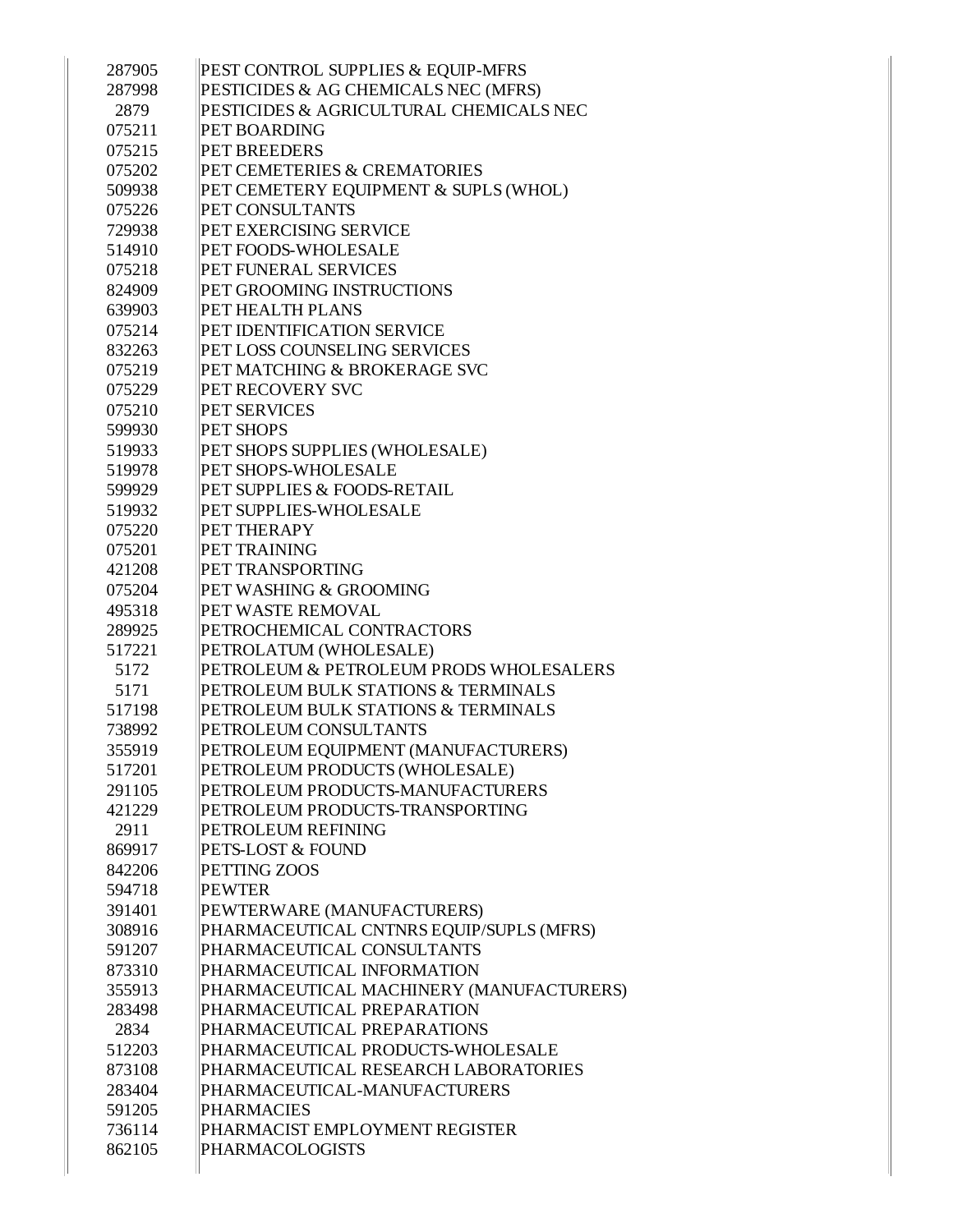| 362105 | PHASE CONVERSION SYSTEMS-ELECTRIC-MFRS   |
|--------|------------------------------------------|
| 729977 | <b>PHILOSOPHERS</b>                      |
| 365298 | PHONOGRAPH RECORD/PRERECORDED TAPE (MFR) |
| 3652   | PHONOGRAPH RECORDS & PRERECORDED TAPES   |
| 365114 | PHONOGRAPH SUPPLIES-MANUFACTURERS        |
| 509919 | PHONOGRAPH SUPPLIES-WHOLESALE            |
| 573123 | <b>PHONOGRAPHS</b>                       |
| 596203 | PHONOGRAPHS-COIN OPERATED                |
| 365105 | PHONOGRAPHS-MANUFACTURERS                |
| 762219 | PHONOGRAPHS-REPAIRING                    |
| 506434 | PHONOGRAPHS-WHOLESALE                    |
| 1475   | PHOSPHATE ROCK                           |
| 147501 | PHOSPHATE ROCK                           |
| 519103 | PHOSPHATES-WHOLESALE                     |
| 2874   | PHOSPHATIC FERTILIZERS                   |
| 287498 | PHOSPHATIC FERTILIZERS (MANUFACTURERS)   |
| 722104 | PHOTO COLORING                           |
| 733615 | PHOTO DESIGN PRODUCTION SERVICE          |
| 506347 | PHOTO ELECTRIC CELLS & EQUIPMENT (WHOL)  |
| 738402 | PHOTO FINISHING-CUSTOM                   |
| 738401 | PHOTO FINISHING-RETAIL                   |
| 738404 | PHOTO FINISHING-WHOLESALE                |
| 738409 | PHOTO LABORATORIES-COMMERCIAL            |
| 733505 | PHOTOCOMPOSITION                         |
| 7334   | PHOTOCOPYING & DUPLICATING SERVICES      |
| 7384   | PHOTOFINISHING LABORATORIES              |
| 738414 | PHOTOGELATIN REPRODUCTION                |
| 594603 | PHOTOGRAMMETRIC EQUIP & SUPLS-RETAIL     |
| 382924 | PHOTOGRAMMETRIC INSTRUMENTS (MFRS)       |
| 733502 | PHOTOGRAPHERS-AERIAL                     |
| 722116 | PHOTOGRAPHERS-ANIMAL                     |
| 733507 | PHOTOGRAPHERS-ARCHITECTURAL              |
| 733501 | PHOTOGRAPHERS-COMMERCIAL                 |
| 722109 | PHOTOGRAPHERS-COPY & RESTORATION         |
| 722110 | PHOTOGRAPHERS-FINE ART                   |
| 722103 | PHOTOGRAPHERS-LEGAL                      |
| 722108 | PHOTOGRAPHERS-MARINE                     |
| 809925 | PHOTOGRAPHERS-MEDICAL & DENTAL           |
| 733510 | PHOTOGRAPHERS-OIL FIELDS                 |
| 722102 | PHOTOGRAPHERS-PASSPORT                   |
| 722101 | PHOTOGRAPHERS-PORTRAIT                   |
| 733504 | PHOTOGRAPHERS-SCIENTIFIC                 |
| 722117 | PHOTOGRAPHERS-SPORTS                     |
| 722111 | PHOTOGRAPHERS-STUDIO RENTAL              |
| 781213 | PHOTOGRAPHERS-UNDERWATER                 |
| 722106 | PHOTOGRAPHERS-VIDEO                      |
| 733503 | PHOTOGRAPHIC AGENCIES                    |
| 504307 | PHOTOGRAPHIC COLOR PRINTS/TRNSPRNCY-WHOL |
| 738407 | PHOTOGRAPHIC COLOR PROCESSING            |
| 733508 | PHOTOGRAPHIC CONSULTANTS                 |
| 738410 | PHOTOGRAPHIC DARKROOM-RENTAL             |
| 733511 | PHOTOGRAPHIC ENGINEERING                 |
| 738405 | PHOTOGRAPHIC ENLARGEMENTS                |
| 386198 | PHOTOGRAPHIC EQUIP & SUPPLIES-MFRS       |
| 594601 | PHOTOGRAPHIC EQUIP & SUPPLIES-RETAIL     |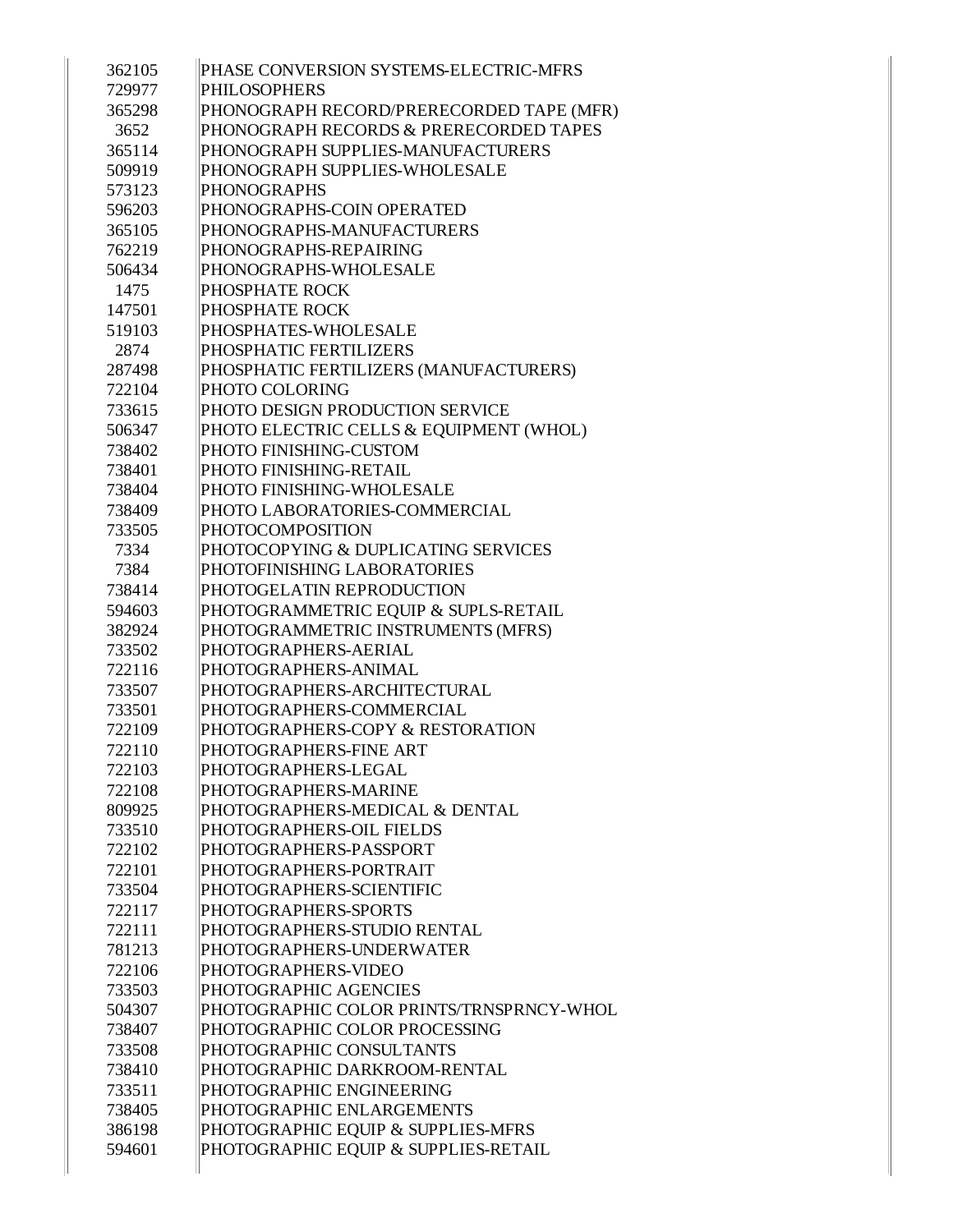| 594602 | PHOTOGRAPHIC EQUIP & SUPPLIES-USED       |
|--------|------------------------------------------|
| 504305 | PHOTOGRAPHIC EQUIP & SUPPLIES-WHOLESALE  |
| 3861   | PHOTOGRAPHIC EQUIPMENT & SUPPLIES        |
| 5043   | PHOTOGRAPHIC EQUIPMENT & SUPPLIES        |
| 386103 | PHOTOGRAPHIC EQUIPMENT-MANUFACTURERS     |
| 735908 | PHOTOGRAPHIC EQUIPMENT-RENTAL            |
| 769901 | PHOTOGRAPHIC EQUIPMENT-REPAIRING         |
| 594604 | PHOTOGRAPHIC MOUNTS                      |
| 386104 | PHOTOGRAPHIC MOUNTS-WHOLESALE & MFRS     |
| 738411 | PHOTOGRAPHIC REPRODUCTION                |
| 722107 | PHOTOGRAPHIC RESTORATIONS                |
| 179957 | PHOTOGRAPHIC SETS                        |
| 7221   | PHOTOGRAPHIC STUDIOS-PORTRAIT            |
| 738406 | PHOTOGRAPHS-STOCK                        |
| 829907 | PHOTOGRAPHY SCHOOLS                      |
| 733506 | PHOTO-MODELING STUDIOS                   |
| 738403 | PHOTO-RETOUCHING                         |
| 738413 | PHOTO-SCULPTURES                         |
| 809944 | PHYSICAL CULTURE INSTITUTES              |
| 874250 | PHYSICAL DISTRIBUTION MANAGEMENT         |
| 7991   | PHYSICAL FITNESS FACILITIES              |
| 804918 | PHYSICAL THERAPISTS                      |
| 809952 | PHYSICAL THERAPISTS' REFERRAL & INFO SVC |
| 504701 | PHYSICAL THERAPY EQUIPMENT (WHOLESALE)   |
| 384206 | PHYSICAL THERAPY EQUIPMENT-MANUFACTURERS |
| 824919 | PHYSICAL THERAPY SCHOOLS                 |
| 736112 | PHYSICIAN & SURGEON RECRUITMENT          |
| 801101 | PHYSICIANS & SURGEONS                    |
| 384104 | PHYSICIANS & SURGEONS EQUIP & SUPLS-MFRS |
| 504704 | PHYSICIANS & SURGEONS EQUIP & SUPLS-WHOL |
| 809901 | PHYSICIANS & SURGEONS INFORMATION BUREAU |
| 801105 | PHYSICIANS & SURGEONS-EMERGENCY SERVICE  |
| 804920 | PHYSICIANS ASSISTANTS                    |
| 384105 | PHYSICIANS/SURGEONS EQUIP-SPEC DESIGNED  |
| 804302 | PHYSICIANS/SURGEONS-PODIATRIST REFERENCE |
| 804901 | PHYSICIANS-NATUROPATHIC                  |
| 899905 | <b>PHYSICISTS</b>                        |
| 804930 | <b>PHYSIOTHERAPISTS</b>                  |
| 504730 | PHYSIOTHERAPY EQUIPMENT (WHOLESALE)      |
| 421402 | PIANO & ORGAN MOVING                     |
| 509915 | PIANO ROLLS (WHOLESALE)                  |
| 509914 | PIANO SUPPLIES & PARTS (WHOLESALE)       |
| 829934 | PIANO-INSTRUCTIONS                       |
| 573602 | <b>PIANOS</b>                            |
| 393104 | PIANOS-MANUFACTURERS                     |
| 735969 | PIANOS-RENTING                           |
| 769913 | PIANOS-TUNING REPAIRING & REFINISHING    |
| 573601 | PIANOS-USED                              |
| 509928 | PIANOS-WHOLESALE                         |
| 203598 | PICKLED FRUITS/VEGS & DRESSINGS (MFRS)   |
| 2035   | PICKLED VEGETABLES SAUCES & DRESSINGS    |
| 203501 | PICKLES & PICKLE PRODUCTS (MFRS)         |
| 514950 | PICKLES & PICKLE PRODUCTS-WHOLESALE      |
| 599985 | PICNIC EQUIPMENT & SUPPLIES              |
| 519979 | PICNIC EQUIPMENT & SUPPLIES-WHOLESALE    |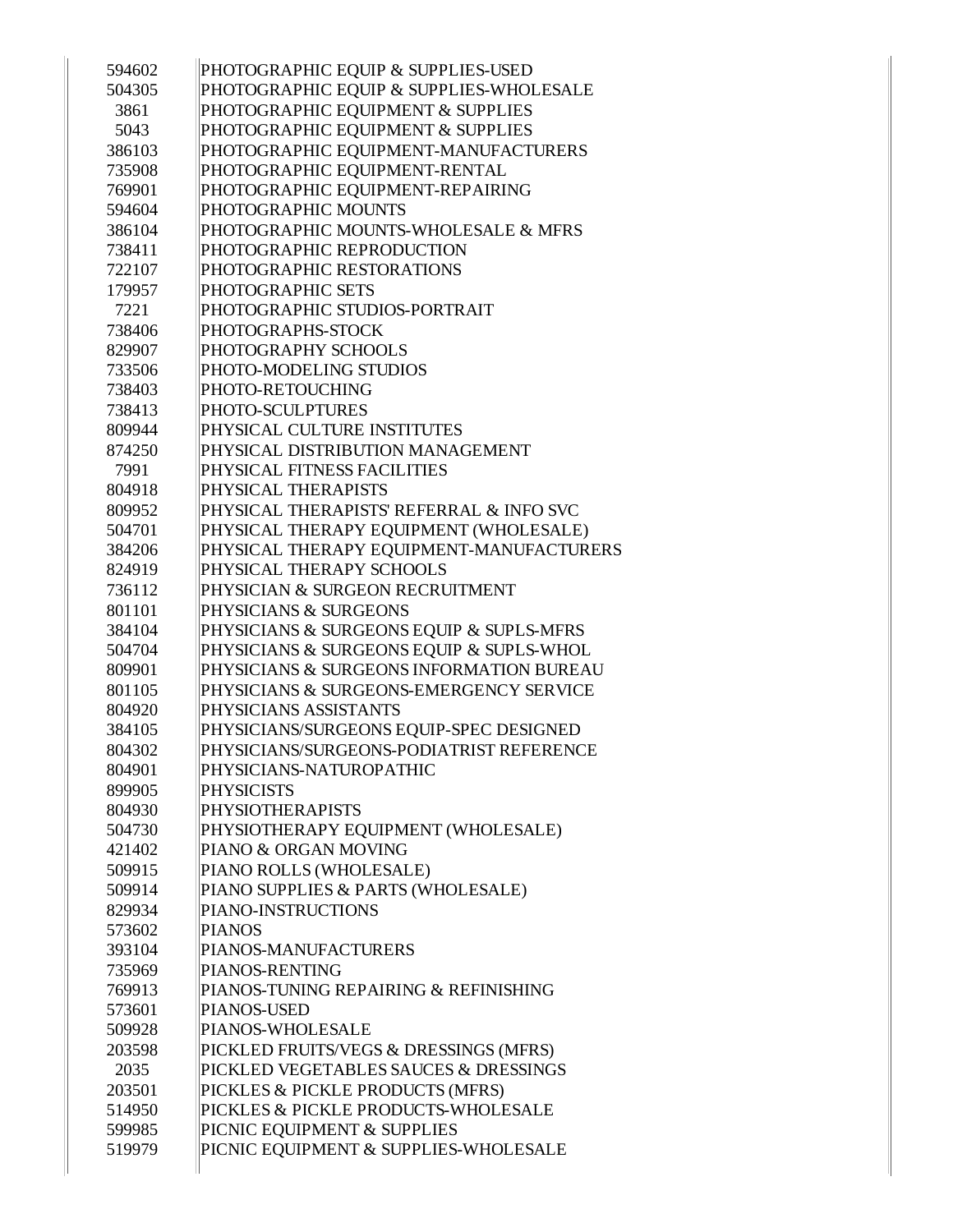| 799954 | PICNIC GROUNDS                          |
|--------|-----------------------------------------|
| 599927 | PICTURE FRAMES-DEALERS                  |
| 249903 | PICTURE FRAMES-MANUFACTURERS            |
| 395203 | PICTURE FRAMES-MANUFACTURERS SUPLS-MFRS |
| 503122 | PICTURE FRAMES-MFRS SUPPLIES (WHOL)     |
| 769916 | PICTURE FRAMES-RESTORING & REPAIRING    |
| 502317 | PICTURE FRAMES-WHOLESALE                |
| 769915 | PICTURE FRAMING                         |
| 342912 | PICTURE HANGERS-MANUFACTURERS           |
| 507218 | PICTURE HANGERS-WHOLESALE               |
| 769954 | PICTURE HANGING SERVICE                 |
| 823110 | <b>PICTURE LIBRARIES</b>                |
| 769917 | PICTURE RESTORING                       |
| 599926 | <b>PICTURES</b>                         |
| 399926 | PICTURES-MANUFACTURERS                  |
| 519935 | PICTURES-WHOLESALE                      |
| 5131   | PIECE GOODS & NOTIONS & OTHER DRY GOODS |
| 546104 | <b>PIES</b>                             |
| 514951 | PIES-WHOLESALE                          |
| 162901 | PILE DRIVING                            |
| 353107 | PILE DRIVING EQUIPMENT (MANUFACTURERS)  |
| 222109 | PILE FABRICS (MANUFACTURERS)            |
| 505104 | PILING (WHOLESALE)                      |
| 353118 | PILING CONTRACTORS' EQUIPMENT (MFRS)    |
| 221111 | PILLOW CASES (MANUFACTURERS)            |
| 571913 | <b>PILLOWS</b>                          |
| 239202 | PILLOWS-MANUFACTURERS                   |
| 721909 | PILLOWS-RENOVATING                      |
| 502338 | PILLOWS-WHOLESALE                       |
| 478902 | PILOT CAR SERVICE                       |
| 372813 | PILOTS EQUIPMENT & SUPPLIES (MFRS)      |
| 449906 | PILOTS-MARINE                           |
| 594721 | <b>PINATAS</b>                          |
| 799308 | PINBALL MACHINES                        |
| 508785 | PINKING MACHINES (WHOLESALE)            |
| 396103 | PINS (BROACHES)(MANUFACTURERS)          |
| 599995 | PINS-CLUB SCHOOL ETC                    |
| 396507 | PINS-COMMON SAFETY ETC (MANUFACTURERS)  |
| 345205 | PINS-COTTER TAPER ETC (MANUFACTURERS)   |
| 399927 | PINS-MANUFACTURERS                      |
| 519980 | <b>PINS-WHOLESALE</b>                   |
| 179936 | PIPE & BOILER COVERING CONTRACTORS      |
| 507404 | PIPE & BOILER COVERING MATERIALS (WHOL) |
| 769992 | PIPE & LEAK LOCATING                    |
| 505107 | PIPE (WHOLESALE)                        |
| 349803 | PIPE BENDING & FABRICATING              |
| 769919 | <b>PIPE CLEANING</b>                    |
| 347919 | PIPE COATING MATERIALS (MANUFACTURERS)  |
| 354704 | PIPE COILS (MANUFACTURERS)              |
| 179958 | PIPE COVERING CONTRACTORS               |
| 349802 | PIPE CUTTING & THREADING                |
| 508503 | PIPE FITTINGS (WHOLESALE)               |
| 349402 | PIPE FITTINGS-MANUFACTURERS             |
| 349401 | PIPE HANGERS (MANUFACTURERS)            |
| 138913 | PIPE INSPECTION                         |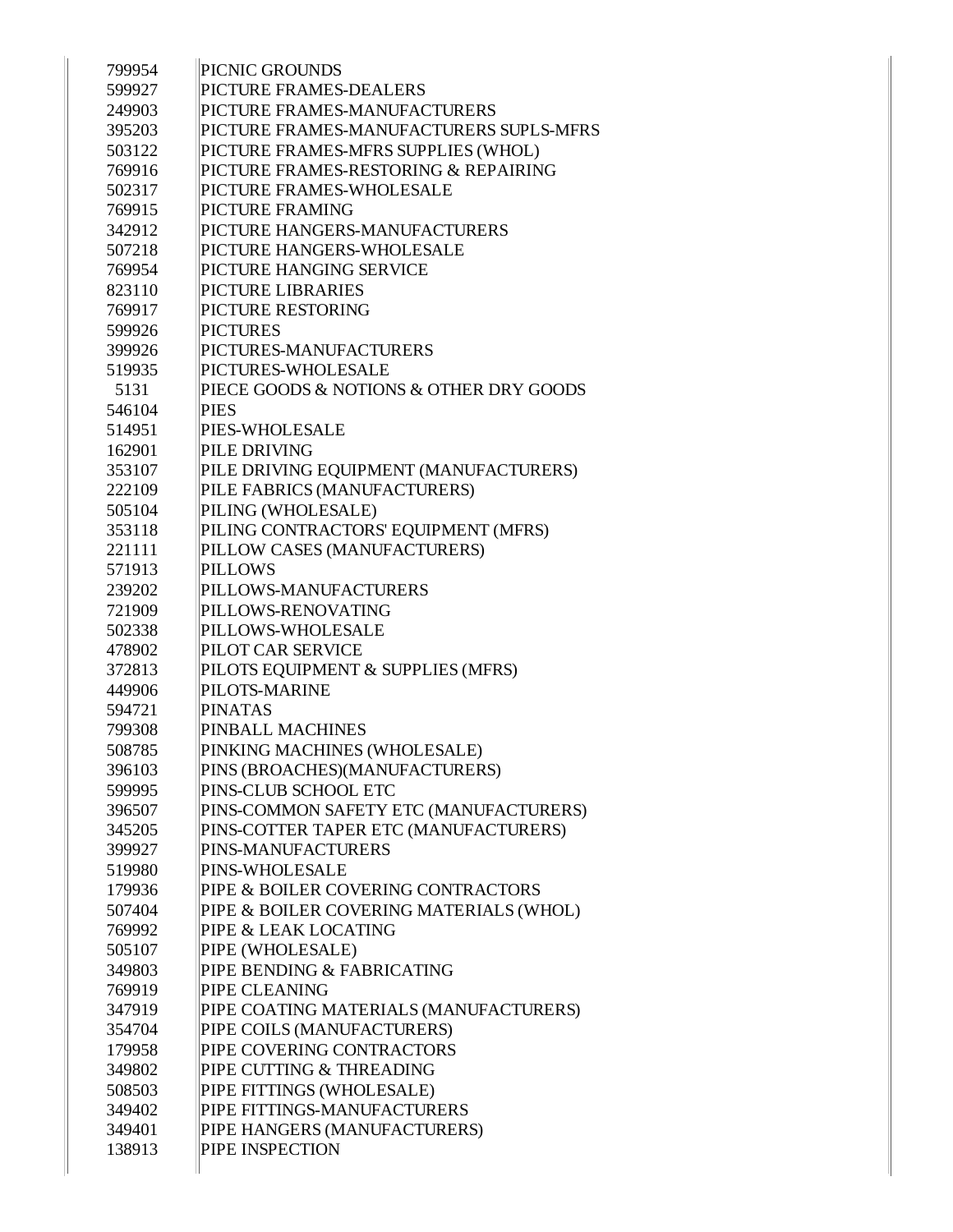| 461201 | PIPE LINE COMPANIES                     |
|--------|-----------------------------------------|
| 162301 | PIPE LINE CONTRACTORS                   |
| 999952 | PIPE LINE EQUIPMENT                     |
| 347901 | PIPE LINING & COATING (MANUFACTURERS)   |
| 508219 | PIPE LOCATING EQUIPMENT (WHOLESALE)     |
| 179959 | PIPE PUSHING                            |
| 353119 | PIPE PUSHING EQUIPMENT (MANUFACTURERS)  |
| 171104 | PIPE THAWING                            |
| 505139 | PIPE-CAST IRON (WHOLESALE)              |
| 289105 | PIPE-JOINT COMPOUNDS (MANUFACTURERS)    |
| 4619   | PIPELINES NEC                           |
| 461999 | PIPELINES NEC                           |
| 349804 | PIPE-MANUFACTURERS                      |
| 308401 | PIPE-PLASTIC (MANUFACTURERS)            |
| 516210 | PIPE-PLASTIC-WHOLESALE                  |
| 349805 | PIPE-RECONDITIONING                     |
| 735989 | PIPE-RENTING                            |
| 599302 | PIPES & SMOKERS' ARTICLES               |
| 399948 | PIPES & SMOKERS' ARTICLES-MANUFACTURERS |
| 171140 | PIPE-SEALING SERVICE-INDUSTRIAL         |
| 331702 | PIPE-STAINLESS (MANUFACTURERS)          |
| 349404 | PIPE-THREAD PROTECTORS (MANUFACTURERS)  |
| 507403 | PIPE-USED (WHOLESALE)                   |
| 162302 | PIPING CONTRACTORS                      |
| 349806 | PIPING SYSTS-PREFAB-INSULATED (MFRS)    |
| 171106 | PIPING-PROCESS & INDUSTRIAL             |
| 501327 | PISTON RINGS (WHOLESALE)                |
| 501359 | PISTONS (WHOLESALE)                     |
| 503311 | PITCH (WHOLESALE)                       |
| 507223 | PIVOTS-PRECISION INSTRUMENT (WHOLESALE) |
| 581222 | <b>PIZZA</b>                            |
| 514922 | PIZZA SUPPLIES (WHOLESALE)              |
| 203803 | PIZZA-MANUFACTURERS                     |
| 514920 | PIZZA-WHOLESALE                         |
| 874118 | PLAN BUREAUS                            |
| 841204 | PLANETARIUMS                            |
| 242107 | <b>PLANING MILLS</b>                    |
| 874206 | PLANNERS-PROFESSIONAL                   |
| 874897 | PLANNING ANALYSTS                       |
| 019103 | <b>PLANTATIONS</b>                      |
| 526126 | PLANTER BOXES                           |
| 076101 | <b>PLANTERS</b>                         |
| 599204 | PLANTERS-DECORATIVE                     |
| 526123 | PLANTS-HORTICULTURAL                    |
| 738991 | PLANTS-INTERIOR DESIGN & MAINTENANCE    |
| 735907 | PLANTS-LIVING-RENTING & LEASING         |
| 599202 | PLANTS-RETAIL                           |
| 519301 | PLANTS-WHOLESALE                        |
| 599925 | <b>PLAQUES</b>                          |
| 329904 | PLAQUES-MANUFACTURERS                   |
| 509418 | PLAQUES-WHOLESALE                       |
| 809953 | PLASMA COLLECTORS                       |
| 594519 | PLASTER CRAFT PRODUCTS & SUPPLIES       |
| 327502 | PLASTER PRODUCTS (MANUFACTURERS)        |
| 519955 | PLASTER PRODUCTS-ORNAMENTAL (WHOLESALE) |
|        |                                         |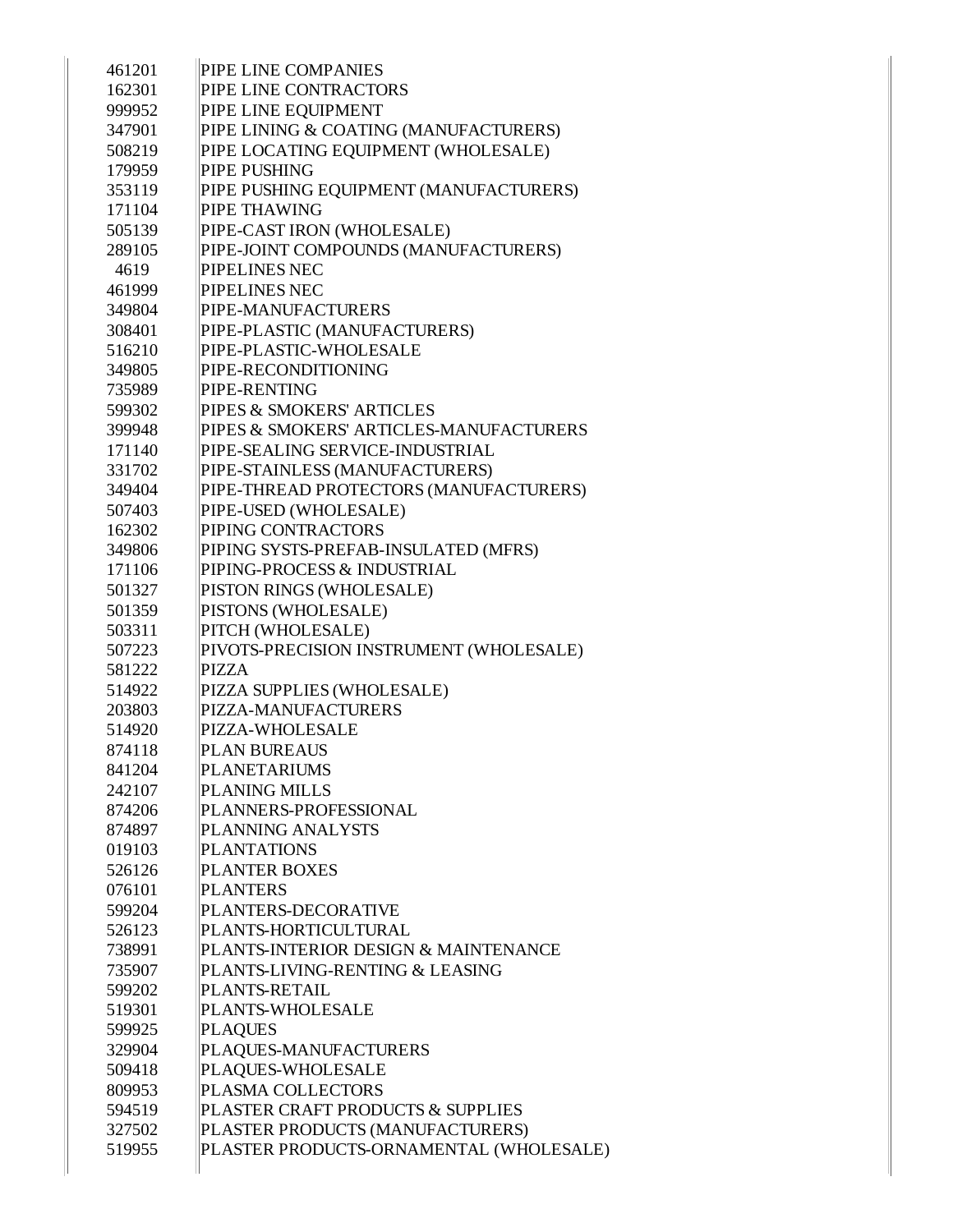| 289913 | PLASTERERS' EQUIPMENT & SUPPLIES-MFRS     |
|--------|-------------------------------------------|
| 174206 | PLASTERING CONTRACTORS                    |
| 503216 | PLASTERING CONTRS' EQUIP/SUPLS (WHOL)     |
| 1742   | PLASTERING DRYWALL & ACOUSTICAL WORK      |
| 174210 | PLASTERING-ORNAMENTAL                     |
| 308598 | PLASTIC BOTTLES (MANUFACTURERS)           |
| 275219 | PLASTIC CARDS (MANUFACTURERS)             |
| 511314 | PLASTIC CONTAINERS (WHOLESALE)            |
| 516206 | PLASTIC MOLDERS-WHOLESALE                 |
| 571981 | PLASTIC PRODUCTS-ORNAMENTAL               |
| 509328 | PLASTIC RECYCLING (WHOLESALE)             |
| 769210 | <b>PLASTIC WELDING</b>                    |
| 286903 | PLASTICIZERS (MANUFACTURERS)              |
| 308902 | PLASTICS & PLASTIC PRODUCTS (MFRS)        |
| 3085   | <b>PLASTICS BOTTLES</b>                   |
| 3086   | <b>PLASTICS FOAM PRODUCTS</b>             |
| 2673   | PLASTICS FOIL & COATED PAPER BAGS         |
| 5162   | PLASTICS MATERIALS & BASIC FORMS          |
| 2821   | PLASTICS MATERIALS & SYNTHETIC RESINS     |
| 3084   | <b>PLASTICS PIPE</b>                      |
| 3088   | PLASTICS PLUMBING FIXTURES                |
| 3089   | PLASTICS PRODUCTS NEC                     |
| 308912 | PLASTICS-BLOW MOLDING (MANUFACTURERS)     |
| 347117 | PLASTICS-COATING (MANUFACTURERS)          |
| 308904 | PLASTICS-EXTRUDERS (MANUFACTURERS)        |
| 516208 | PLASTICS-FABRCTNG,FNSHNG,DECOR-WHOLESALE  |
| 308906 | PLASTICS-FABRICATING/FINISH/DECOR-MFRS    |
| 308102 | PLASTICS-FABRICS, FILM-ETC PRODUCER (MFR) |
| 308601 | PLASTICS-FOAM (MANUFACTURERS)             |
| 519952 | PLASTICS-FOAM-WHOLESALE                   |
| 267398 | PLASTICS-FOIL & COATED PAPER BAGS (MFRS)  |
| 308301 | PLASTICS-HIGH PRESSURE LAMINATES (MFRS)   |
| 508597 | PLASTICS-HIGH PRESSURE LAMINATES-WHOL     |
| 508480 | PLASTICS-MACHINERY & EQUIPMENT (WHOL)     |
| 355925 | PLASTICS-MACHINERY & EQUIPMENT-MFRS       |
| 282103 | PLASTICS-MANUFACTURERS                    |
| 308498 | PLASTICS-PIPE (MANUFACTURERS)             |
| 308898 | PLASTICS-PLUMBING FIXTURES (MFRS)         |
| 308998 | PLASTICS-PRODUCTS NEC (MANUFACTURERS)     |
| 308910 | PLASTICS-PRODUCTS-FINISHED-MANUFACTURERS  |
| 516202 | PLASTICS-PRODUCTS-FINISHED-WHOLESALE      |
| 599963 | PLASTICS-PRODUCTS-RETAIL                  |
| 308919 | PLASTICS-PROTOTYPES (MANUFACTURERS)       |
| 282101 | PLASTICS-RAW MTRLS/POWDER/RESIN-MFRS      |
| 516207 | PLASTICS-RAW MTRLS-POWDERS LIQUID-WHOL    |
| 516201 | PLASTICS-REINFORCED (WHOLESALE)           |
| 873416 | PLASTICS-RESEARCH & CONSULTING            |
| 308201 | PLASTICS-ROD,TUBE,SHEETS,ETC-SUPL (MFR)   |
| 516203 | PLASTICS-RODS, TUBES, SHEETS ETC (WHOL)   |
| 509311 | PLASTICS-SCRAP (WHOLESALE)                |
| 308920 | PLASTICS-TOOLING (MANUFACTURERS)          |
| 308905 | PLASTICS-VACUUM/PRESSURE FORMING (MFRS)   |
| 2796   | PLATEMAKING & RELATED SERVICES            |
| 279698 | PLATEMAKING & RELATED SERVICES            |
| 735983 | PLATFORMS-PORTABLE                        |
|        |                                           |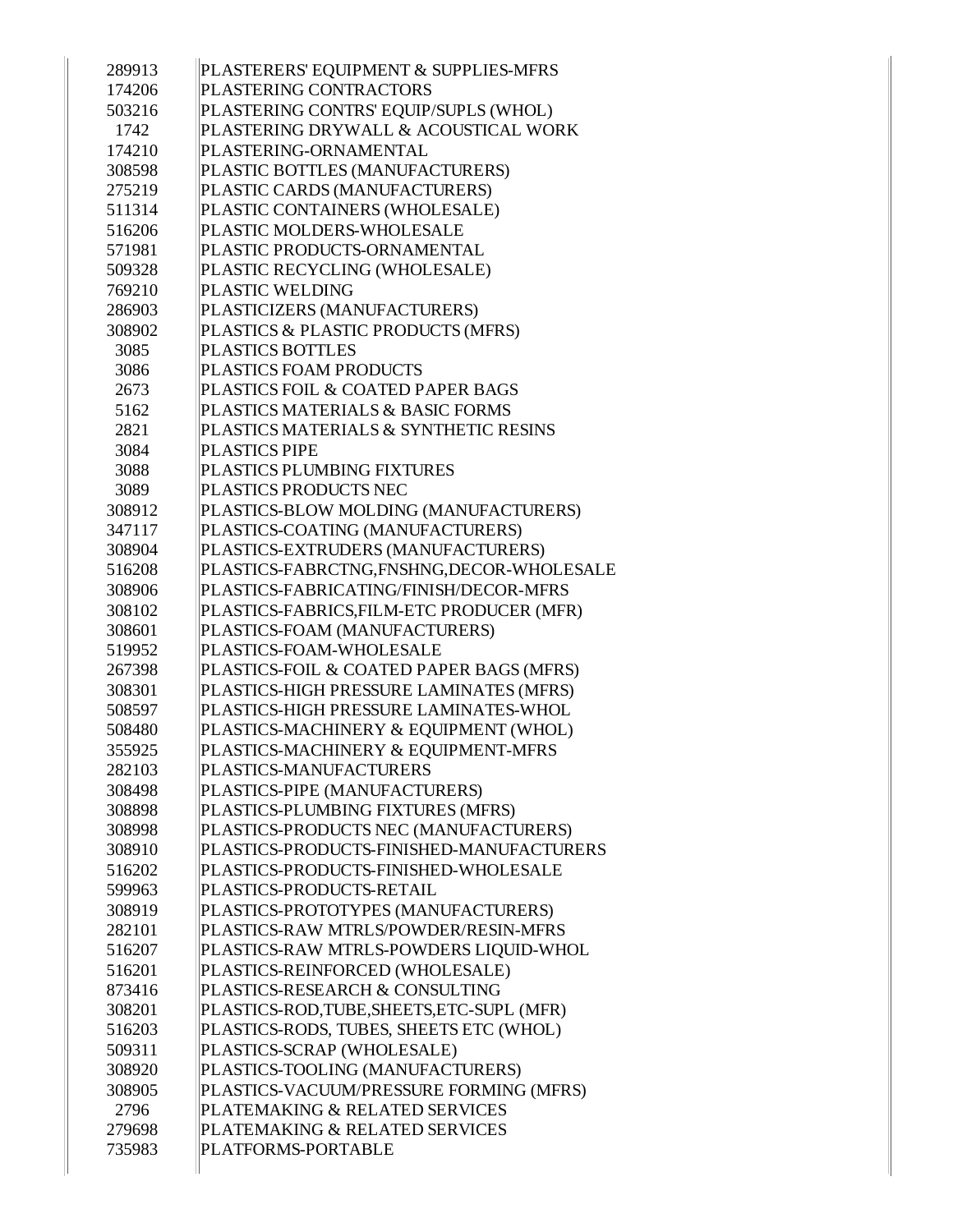| 347105 | PLATING (MANUFACTURERS)                  |
|--------|------------------------------------------|
| 347108 | PLATING CONSULTANTS                      |
| 508415 | PLATING EQUIPMENT & SUPPLIES (WHOLESALE) |
| 355926 | PLATING EQUIPMENT & SUPPLIES-MFRS        |
| 347111 | PLATING-GOLD & SILVER (MANUFACTURERS)    |
| 594122 | PLAYGROUND EQUIPMENT                     |
| 394905 | PLAYGROUND EQUIPMENT-MANUFACTURERS       |
| 509147 | PLAYGROUND EQUIPMENT-WHOLESALE           |
| 799956 | <b>PLAYGROUNDS</b>                       |
| 594538 | <b>PLAYHOUSES CHILDREN</b>               |
| 275918 | PLAYING CARDS (MANUFACTURERS)            |
| 509216 | PLAYING CARDS-WHOLESALE                  |
| 792225 | <b>PLAYS &amp; PLAY BROKERS</b>          |
| 2395   | PLEATING & DECORATIVE/NOVELTY STITCHING  |
| 239501 | PLEATING & HEMSTITCHING (MFRS)           |
| 355207 | PLEATING MACHINES (MANUFACTURERS)        |
| 508598 | PLEATING SUPPLIES (WHOLESALE)            |
| 239598 | PLEATING/STITCHING/TUCKING-TRADE (MFRS)  |
| 357703 | PLOTTERS (MANUFACTURERS)                 |
| 573408 | PLOTTERS EQUIPMENT & SUPPLIES            |
| 733406 | PLOTTING SERVICE                         |
| 507442 | PLUGS (WHOLESALE)                        |
| 171141 | PLUMBER REFERRAL SERVICE                 |
| 5074   | PLUMBING & HYDRONIC HEATING SUPPLIES     |
| 171105 | PLUMBING CONTRACTORS                     |
| 769902 | PLUMBING DRAIN & SEWER CLEANING          |
| 171142 | PLUMBING DRAINS & SEWER CONSULTANTS      |
| 735985 | PLUMBING DRAINS/SEWER CLEANING EQPT-RNTL |
| 3432   | PLUMBING FIXTURE FITTINGS & TRIM         |
| 343298 | PLUMBING FIXTURE FITTINGS & TRIM (MFRS)  |
| 343201 | PLUMBING FIXTURES & SUPPLIES-MFRS        |
| 521110 | PLUMBING FIXTURES & SUPPLIES-NEW-RETAIL  |
| 999951 | PLUMBING FIXTURES & SUPPLIES-USED        |
| 507406 | PLUMBING FIXTURES & SUPPLIES-WHOLESALE   |
| 1711   | PLUMBING HEATING & AIR CONDITIONING      |
| 171198 | PLUMBING HEATING & AIR CONDITIONING      |
| 171143 | PLUMBING SPECIALTIES                     |
| 343101 | PLUMBING SUPPLIES-MANUFACTURERS          |
| 222110 | PLUSHES (MANUFACTURERS)                  |
| 355307 | PLYWOOD & VENEER MACHINERY (MFRS)        |
| 521112 | <b>PLYWOOD &amp; VENEERS</b>             |
| 243501 | PLYWOOD & VENEERS-MANUFACTURERS          |
| 503104 | PLYWOOD & VENEERS-WHOLESALE              |
| 871169 | PNEUMATIC ENGINEERS                      |
| 508505 | PNEUMATIC EQUIPMENT COMPONENTS (WHOL)    |
| 382306 | PNEUMATIC EQUIPMENT COMPONENTS-MFRS      |
| 179607 | PNEUMATIC TUBE EQUIPMENT & SYSTEMS       |
| 179609 | PNEUMATIC TUBE EQUIPMENT/SYSTEMS-REPAIR  |
| 804398 | PODIATRIST CLINICS                       |
| 804301 | <b>PODIATRISTS</b>                       |
| 504721 | PODIATRISTS EQUIPMENT & SUPPLIES (WHOL)  |
| 804303 | PODIATRISTS INFORMATION BUREAUS          |
| 899943 | <b>POETRY</b>                            |
| 203201 | POI-MANUFACTURERS                        |
| 357805 | POINT OF SALES SYSTEMS (MANUFACTURERS)   |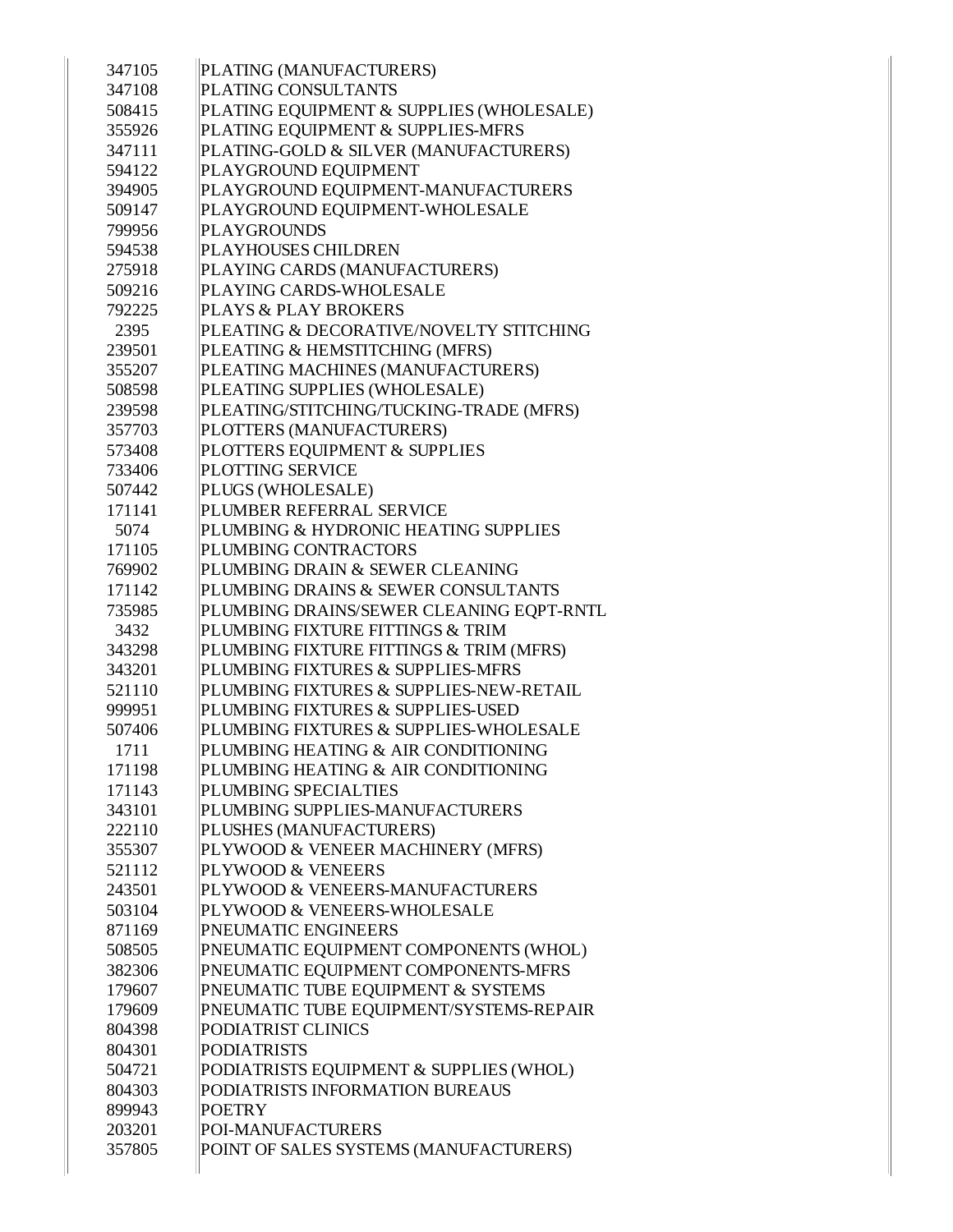| 174102 | POINTING-BRICK, STONE, ETC               |
|--------|------------------------------------------|
| 809927 | POISON CONTROL CENTERS                   |
| 241104 | POLE & PILING-MANUFACTURERS              |
| 162305 | POLE LINE CONTRACTORS                    |
| 506301 | POLE LINE EQUIPMENT (WHOLESALE)          |
| 503106 | POLES (WHOLESALE)                        |
| 922104 | POLICE DEPARTMENTS                       |
| 599923 | POLICE EQUIPMENT                         |
| 231103 | POLICE EQUIPMENT-MANUFACTURERS           |
| 508764 | POLICE EQUIPMENT-WHOLESALE               |
| 9221   | <b>POLICE PROTECTION</b>                 |
| 738122 | POLICE SERVICE-PRIVATE                   |
| 506393 | POLICE SIGNAL SYSTEMS (WHOLESALE)        |
| 391503 | <b>POLISHERS-JEWELERS</b>                |
| 284201 | POLISHES (MANUFACTURERS)                 |
| 516968 | POLISHES-WHOLESALE                       |
| 865103 | POLITICAL CAMPAIGN SERVICE               |
| 874304 | POLITICAL CONSULTANTS                    |
| 8651   | POLITICAL ORGANIZATIONS                  |
| 865101 | POLITICAL ORGANIZATIONS                  |
| 072107 | POLLEN & POLLINATION SERVICES            |
| 873114 | POLLUTION CONTROL                        |
| 873406 | POLLUTION CONTROL CONSULTANTS            |
| 799718 | <b>POLO GROUNDS</b>                      |
| 319903 | POLO SUPPLIES (MANUFACTURERS)            |
| 308101 | POLYETHYLENE MATERIALS & PRODS (MFRS)    |
| 738101 | <b>POLYGRAPH SERVICE</b>                 |
| 282109 | POLYSTYRENE PRODUCTS (MANUFACTURERS)     |
| 282104 | POLYURETHANE PRODUCTS-MANUFACTURERS      |
| 516922 | POLYURETHANE PRODUCTS-WHOLESALE          |
| 594728 | <b>POM POMS-RETAIL</b>                   |
| 162926 | <b>PONDS &amp; POND SUPPLIES</b>         |
| 306930 | PONTOONS (MANUFACTURERS)                 |
| 999954 | POOL CAR & TRUCK DISTRIBUTION            |
| 544103 | POPCORN & POPCORN SUPPLIES               |
| 209906 | POPCORN & POPCORN SUPPLIES-MANUFACTURERS |
| 514505 | POPCORN & POPCORN SUPPLIES-WHOLESALE     |
| 355604 | POPCORN MACHINES (MANUFACTURERS)         |
| 209601 | POPCORN PRODUCTS-MANUFACTURERS           |
| 3264   | PORCELAIN ELECTRICAL SUPPLIES            |
| 179902 | PORCELAIN ENAMEL-REPAIRING/REFINISHING   |
| 594702 | PORCELAIN PRODUCTS-RETAIL                |
| 507430 | PORCELAIN PRODUCTS-WHOLESALE             |
| 326498 | PORCELAIN-ELECTRICAL-SUPPLIES (MFRS)     |
| 571901 | <b>PORCH SHADES</b>                      |
| 542106 | PORK DEALERS-RETAIL                      |
| 514706 | PORK DEALERS-WHOLESALE                   |
| 201305 | PORK PRODUCTS (MANUFACTURERS)            |
| 581235 | PORK ROASTING SERVICE                    |
| 962106 | <b>PORT OF ENTRY</b>                     |
| 962105 | <b>PORT SERVICES</b>                     |
| 594805 | <b>PORTFOLIOS</b>                        |
| 899939 | PORTRAIT PAINTING                        |
| 449104 | <b>PORTS</b>                             |
| 275201 | POST CARDS-MANUFACTURERS                 |
|        |                                          |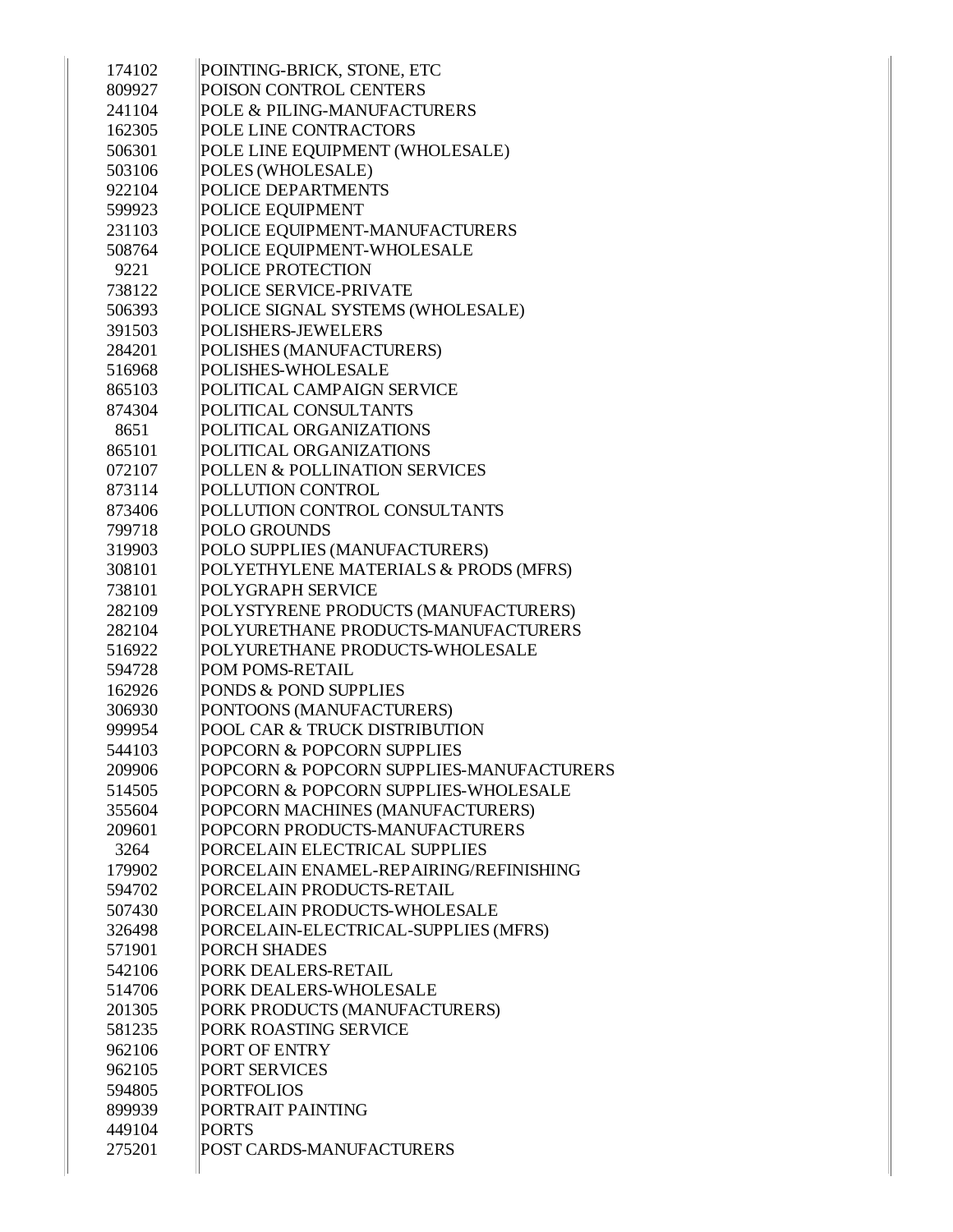| 594314           | POST CARDS-RETAIL                                                   |
|------------------|---------------------------------------------------------------------|
| 511218           | POST CARDS-WHOLESALE                                                |
| 999968           | POST EXCHANGE                                                       |
| 504432           | POST OFFICE EQUIPMENT (WHOLESALE)                                   |
| 431101           | <b>POST OFFICES</b>                                                 |
| 504433           | POSTAGE STAMP DISPENSING MACHINES (WHOL)                            |
| 344413           | POSTAL BOXES-MANUFACTURERS                                          |
| 507230           | POSTAL BOXES-WHOLESALE                                              |
| 275203           | POSTERS (MANUFACTURERS)                                             |
| 519958           | POSTERS-WHOLESALE                                                   |
| 509937           | POSTS-CORNER POSTS (WHOLESALE)                                      |
| 281201           | POTASH (MANUFACTURERS)                                              |
| 1474             | POTASH SODA & BORATE MINERALS                                       |
| 147498           | POTASH SODA & BORATE MINERALS                                       |
| 209603           | POTATO CHIP FACTORIES                                               |
| 355615           | POTATO CHIP MACHINES (MANUFACTURERS)                                |
| 514504           | POTATO CHIPS (WHOLESALE)                                            |
| 2096             | POTATO CHIPS CORN CHIPS/SIMILAR SNACKS                              |
| 209698           | POTATO CHIPS CORN CHIPS/SNACKS (MFRS)                               |
| 013401           | POTATO GROWERS                                                      |
| 352313           | POTATO HARVESTING/PLANTING EQUIP (MFRS)                             |
| 355616           | POTATO PROCESSING EQUIPMENT (MFRS)                                  |
| 352316           | POTATO SPROUT INHIBITORS (MANUFACTURERS)                            |
| 352302           | POTATO WAREHOUSE EQUIPMENT (MFRS)                                   |
| 422104           | POTATO WAREHOUSES                                                   |
| 072302           | POTATO WASHING & WAXING                                             |
| 209901           | POTATOES-PROCESSED                                                  |
| 526125           | POTATOES-SEED                                                       |
| 514802           | POTATOES-WHOLESALE                                                  |
| 571912           | <b>POTTERY</b>                                                      |
| 508424           | POTTERY EQUIPMENT & SUPPLIES (WHOLESALE)                            |
| 829956           | POTTERY INSTRUCTION                                                 |
| 3269             | POTTERY PRODUCTS NEC                                                |
| 326998           | POTTERY PRODUCTS NEC (MANUFACTURERS)                                |
| 326905           | POTTERY-MANUFACTURERS                                               |
| 502319           | POTTERY-WHOLESALE                                                   |
| 0259             | POULTRY & EGGS NEC                                                  |
| 025999           | POULTRY & EGGS NEC                                                  |
| 5144             | POULTRY & POULTRY PRODUCTS                                          |
| 514401           | <b>POULTRY BROKERS</b>                                              |
| 508303           | POULTRY EQUIPMENT & SUPPLIES (WHOLESALE)                            |
| 352311           | POULTRY EQUIPMENT & SUPPLIES-MFRS                                   |
| 025401           |                                                                     |
| 0254             |                                                                     |
|                  | <b>POULTRY FARMS</b>                                                |
|                  | <b>POULTRY HATCHERIES</b>                                           |
| 283402           | POULTRY MEDICINES & VACCINES (MFRS)                                 |
| 201501           | POULTRY PROCESSING PLANTS                                           |
| 873434           | POULTRY RESEARCH                                                    |
| 514402           | POULTRY SERVICES (WHOLESALE)                                        |
| 2015             | POULTRY SLAUGHTERING & PROCESSING                                   |
| 549907           | POULTRY-RETAIL                                                      |
| 514404           | POULTRY-WHOLESALE                                                   |
| 347916           | POWDER COATINGS (MANUFACTURERS)                                     |
| 339903           | POWDER METAL PARTS-INDUSTRIAL (MFRS)                                |
| 347917<br>239907 | POWDER PROCESSING-INDUSTRIAL (MFRS)<br>POWDER PUFFS (MANUFACTURERS) |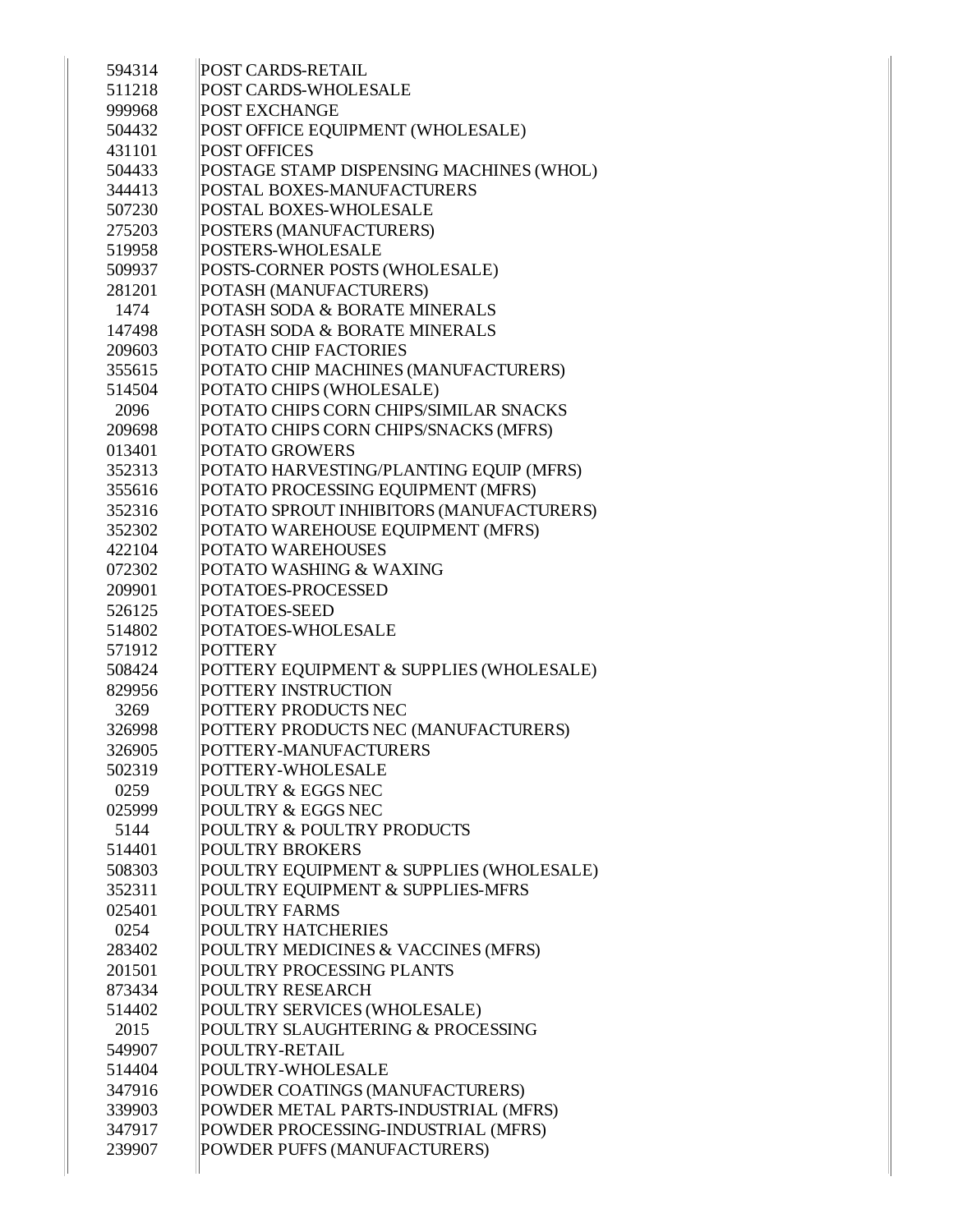| 3612   | POWER & DISTRIBUTION TRANSFORMERS         |
|--------|-------------------------------------------|
| 162322 | POWER & TELEPHONE LINE CONSTR/MNTNC       |
| 361298 | POWER DISTR/SPECIALTY TRANSFORMER (MFRS)  |
| 362902 | POWER FACTOR CORRECTION (MANUFACTURERS)   |
| 7211   | POWER LAUNDRIES-FAMILY & COMMERCIAL       |
| 874235 | POWER PLANT CONSULTANTS                   |
| 162924 | POWER PLANT CONTRACTORS                   |
| 506303 | POWER PLANT EQUIPMENT (WHOLESALE)         |
| 361201 | POWER PLANT EQUIPMENT-MANUFACTURERS       |
| 762940 | POWER PLANT EQUIPMENT-REPAIRING           |
| 361203 | POWER PROTECTION SYSTEMS (MANUFACTURERS)  |
| 371425 | POWER STEERING-AUTOMOTIVE (MFRS)          |
| 506394 | POWER SUPPLY-EMERGENCY (WHOLESALE)        |
| 493901 | <b>POWER TAKE-OFFS</b>                    |
| 361204 | POWER TRANSMISSION EQUIP-MANUFACTURERS    |
| 506302 | POWER TRANSMISSION EQUIPMENT (WHOLESALE)  |
| 762941 | POWER TRANSMISSION EQUIPMENT-REPAIRING    |
| 349201 | POWER WASH EQUIPMENT-MANUFACTURERS        |
| 3546   | POWER-DRIVEN HAND TOOLS                   |
| 354698 | POWER-DRIVEN HAND TOOLS (MANUFACTURERS)   |
| 866103 | PRAYER FOR THE DAY                        |
| 509402 | PRECIOUS, SEMI-PRCS, SYNTHETIC STNS (WHL) |
| 359906 | PRECLEANERS-AIR INTAKE SYSTEMS (MFRS)     |
| 422203 | <b>PRECOOLING</b>                         |
| 179956 | PREDICTIVE MAINTENANCE SERVICE            |
| 736119 | PRE-EMPLOYMENT VERIFICATION               |
| 2452   | PREFAB WOOD BUILDINGS & COMPONENTS        |
| 3448   | PREFABRICATED METAL BUILDINGS             |
| 344898 | PREFABRICATED METAL BUILDINGS (MFRS)      |
| 632403 | PREFERRED PROVIDER ORGANIZATIONS          |
| 832275 | PREGNANCY COUNSELING SVC & INFORMATION    |
| 519934 | PREMIUM GOODS (WHOLESALE)                 |
| 399928 | PREMIUM GOODS-MANUFACTURERS               |
| 7372   | PREPACKAGED SOFTWARE                      |
| 737298 | PREPACKAGED SOFTWARE                      |
| 2048   | PREPARED FEEDS FOR ANIMALS & FOWLS        |
| 2045   | PREPARED FLOUR MIXES & DOUGHS             |
| 204598 | PREPARED FLOUR MIXES & DOUGHS (MFRS)      |
| 2092   | PREPARED FRESH OR FROZEN FISH/SEAFOODS    |
| 209298 | PREPARED FRESH-FRZN FISH/SEAFOODS (MFR)   |
| 279103 | PREPRESS SERVICES                         |
| 835105 | PRE-SCHOOLS                               |
| 357704 | PRESENTATION GRAPHICS (MANUFACTURERS)     |
| 203301 | PRESERVES, JAMS & JELLIES (MFRS)          |
| 514952 | PRESERVES, JAMS, JELLIES-WHOLESALE        |
| 3229   | PRESSED & BLOWN GLASS & GLASSWARE NEC     |
| 249911 | PRESSED WOOD FUEL (MANUFACTURERS)         |
| 354201 | PRESSES-POWER (MANUFACTURERS)             |
| 508751 | PRESSING MACHINES-CLOTHES (WHOLESALE)     |
| 358203 | PRESSING MACHINES-CLOTHES-REPAIRING       |
| 721207 | PRESSING SHOPS                            |
| 781214 | PRESS-PHOTO SERVICE                       |
| 508755 | PRESSURE CLEANING EQUIPMENT (WHOLESALE)   |
| 177117 | PRESSURE GROUTING CONTRACTORS             |
| 267202 | PRESSURE SENSITIVE MATERIALS-MFRS         |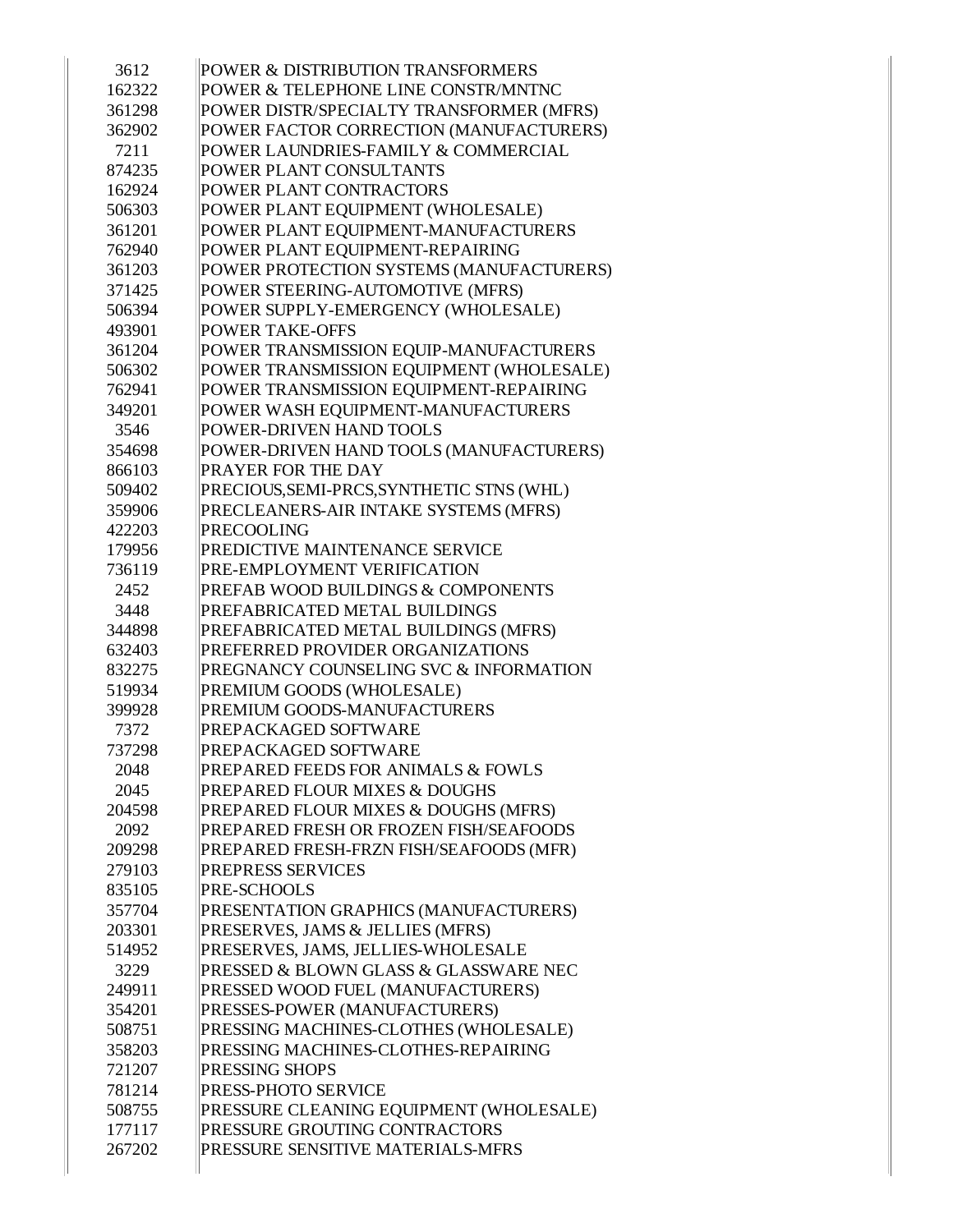| 873136 | <b>PRESSURE TESTING</b>                        |
|--------|------------------------------------------------|
| 344316 | PRESSURIZATION EQUIPMENT (MFRS)                |
| 353113 | PRESTRESSING EQUIP & MATERIALS (MFRS)          |
| 514507 | PRETZELS (WHOLESALE)                           |
| 205203 | PRETZELS-MANUFACTURERS                         |
| 546108 | <b>PRETZELS-RETAIL</b>                         |
| 801116 | <b>PREVENTIVE MEDICINE</b>                     |
| 511210 | PRICE MARKING EQUIPMENT & SUPLS (WHOL)         |
| 511232 | PRICING SYSTEMS (WHOLESALE)                    |
| 3692   | <b>PRIMARY BATTERIES DRY &amp; WET</b>         |
| 369298 | PRIMARY BATTERIES-DRY & WET (MFRS)             |
| 3399   | PRIMARY METAL PRODUCTS NEC                     |
| 3334   | PRIMARY PRODUCTION OF ALUMINUM                 |
| 333498 | PRIMARY PRODUCTION OF ALUMINUM (MFRS)          |
| 3331   | PRIMARY SMELTING & REFINING OF COPPER          |
| 333198 | PRIMARY SMELTING & REFINING OF COPPER          |
| 3339   | PRIMARY SMELTING/REFINING-NONFERROUS           |
| 333998 | PRIMARY SMELTING/REFINING-NONFERROUS MTL       |
| 355505 | PRINT BLOCKS (MANUFACTURERS)                   |
| 355504 | PRINT CUTTERS (MANUFACTURERS)                  |
| 367201 | PRINTED & ETCHED CIRCUITS (MFRS)               |
| 506379 | <b>PRINTED &amp; ETCHED CIRCUITS-WHOLESALE</b> |
| 3672   | <b>PRINTED CIRCUIT BOARDS</b>                  |
| 355512 | PRINTER BLADES (MANUFACTURERS)                 |
| 275202 | PRINTERS                                       |
| 279610 | <b>PRINTERS' SERVICES</b>                      |
| 273298 | <b>PRINTERS-BOOKS</b>                          |
| 276101 | <b>PRINTERS-BUSINESS FORMS</b>                 |
| 275919 | PRINTERS-CELLOPHANE, FOIL, ETC                 |
| 275923 | <b>PRINTERS-FINISHING</b>                      |
| 275903 | PRINTERS-GLASS, METAL, PLASTIC, ETC            |
| 275214 | <b>PRINTERS-NEWSPAPERS</b>                     |
| 5111   | <b>PRINTING &amp; WRITING PAPER</b>            |
| 275205 | <b>PRINTING BROKERS</b>                        |
| 874112 | <b>PRINTING CONSULTANTS</b>                    |
| 508442 | PRINTING EQUIPMENT (WHOLESALE)                 |
| 355502 | PRINTING EQUIPMENT-MANUFACTURERS               |
| 769921 | PRINTING EQUIPMENT-REPAIRING                   |
| 2893   | <b>PRINTING INK</b>                            |
| 289302 | PRINTING INK (MANUFACTURERS)                   |
| 355507 | PRINTING PLATE MOLDING EQUIPMENT (MFRS)        |
| 508441 | PRINTING PLATES (WHOLESALE)                    |
| 355506 | PRINTING PLATES-PLASTIC (MANUFACTURERS)        |
| 508443 | PRINTING SUPPLIES (WHOLESALE)                  |
| 262105 | PRINTING SUPPLIES-MANUFACTURERS                |
| 3555   | PRINTING TRADES MACHINERY & EQUIPMENT          |
| 275915 | PRINTING-MANAGEMENT SERVICES                   |
| 511103 | PRINTING-PAPER-WHOLESALE                       |
| 275220 | PRINTMAKING WORKSHOPS                          |
| 862103 | PRO STANDARDS REVIEW ORGANIZATIONS             |
| 811107 | <b>PROBATE SERVICE</b>                         |
| 832256 | <b>PROBATION SERVICES</b>                      |
| 738994 | <b>PROCESS SERVERS</b>                         |
| 209917 | <b>PROCESSING</b>                              |
| 514803 | <b>PRODUCE-BROKERS</b>                         |
|        |                                                |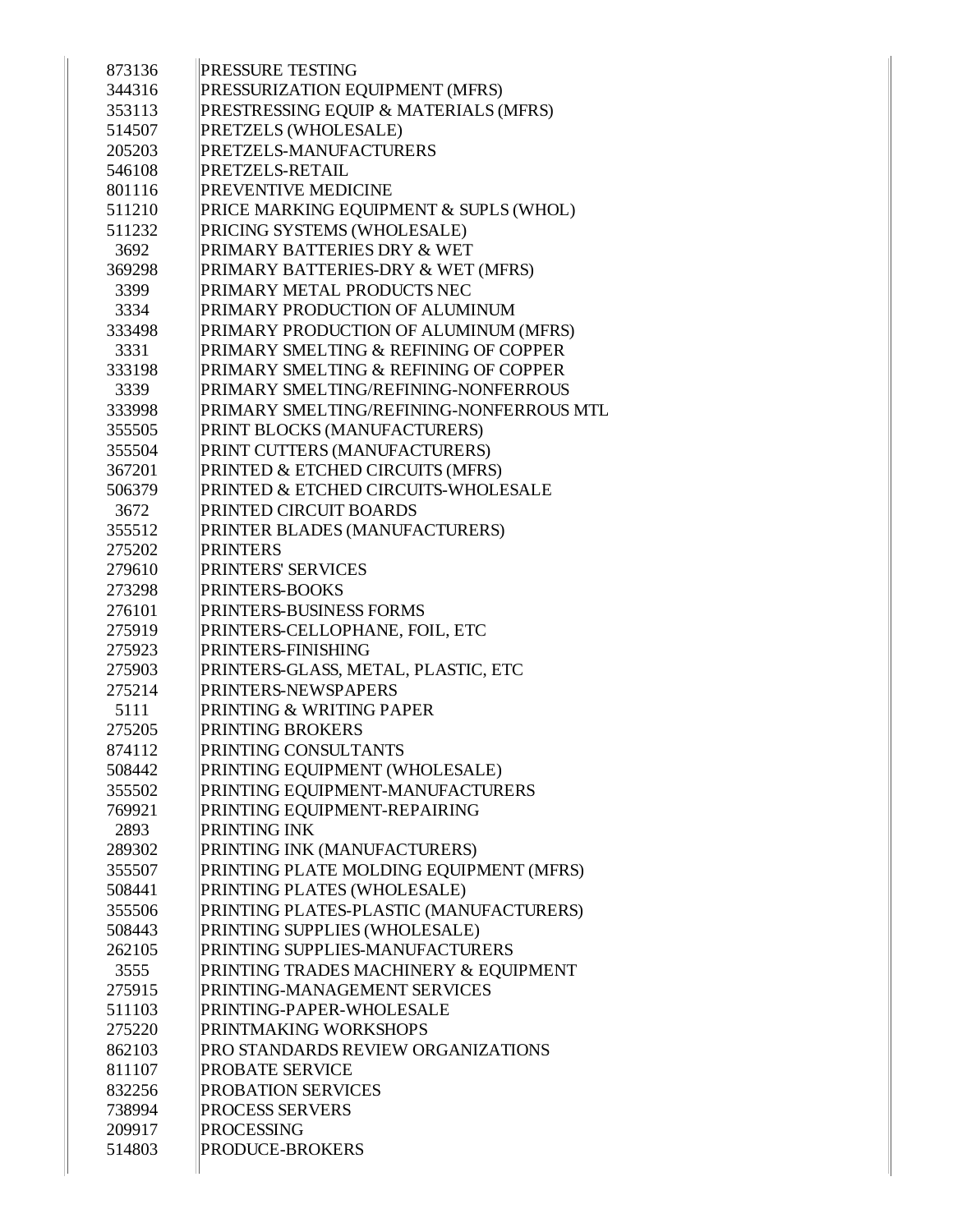| 874806           | PRODUCT DESIGN/DEVELOPMENT CONSULTANTS                         |
|------------------|----------------------------------------------------------------|
| 873203           | PRODUCT DEVELOPMENT & MARKETING                                |
| 382309           | PRODUCTION CONTROL SYSTEMS (MFRS)                              |
| 874229           | PRODUCTIVITY CONSULTANTS                                       |
| 2999             | PRODUCTS OF PETROLEUM & COAL NEC                               |
| 299998           | PRODUCTS OF PETROLEUM & COAL NEC (MFRS)                        |
| 5049             | PROFESSIONAL EQUIPMENT & SUPPLIES NEC                          |
| 504999           | PROFESSIONAL EQUIPMENT NEC (WHOLESALE)                         |
| 8621             | PROFESSIONAL MEMBERSHIP ORGANIZATIONS                          |
| 862101           | PROFESSIONAL ORGANIZATIONS                                     |
| 7941             | PROFESSIONAL SPORTS CLUBS & PROMOTERS                          |
| 794198           | PROFESSIONAL SPORTS CLUBS & PROMOTERS                          |
| 792201           | PROFESSIONAL TALENT MANAGEMENT                                 |
| 888808           | <b>PROFESSIONALS</b>                                           |
| 829958           | PROGRAM SERVICE-EDUCATIONAL                                    |
| 829930           | PROGRAMMED INSTRUCTION                                         |
| 737106           | <b>PROGRAMMING</b>                                             |
| 275926           | PROGRAMS (MANUFACTURERS)                                       |
| 874108           | PROJECT DESIGN & MANAGEMENT SERVICES                           |
| 504306           | PROJECTION APPARATUS (WHOLESALE)                               |
| 504310           | PROJECTORS (WHOLESALE)                                         |
| 738951           | PROMOTIONS & FUND RAISING                                      |
| 733808           | <b>PROOFREADING</b>                                            |
| 598401           | PROPANE (LP) GAS                                               |
| 598403           | PROPANE CARBURETION                                            |
| 508558           | PROPANE GAS EQUIPMENT (WHOLESALE)                              |
| 492505           | PROPANE-BULK & BOTTLE-DELIVERY                                 |
| 555108           | <b>PROPELLERS</b>                                              |
| 372811           |                                                                |
|                  | PROPELLERS (AIRPLANE-MANUFACTURERS)<br><b>PROPELLERS MFRS</b>  |
| 336607<br>769994 | PROPELLERS-REPAIRING                                           |
| 653138           | PROPERTY IDENTIFICATION SERVICE                                |
| 734908           | <b>PROPERTY MAINTENANCE</b>                                    |
| 599983           | PROTECTION DEVICES-SELF DEFENSE                                |
| 399959           | PROTOTYPES (MANUFACTURERS)                                     |
| 514953           | PROVISIONS-WHOLESALE                                           |
| 628902           | <b>PROXY SOLICITORS</b>                                        |
| 8063             | PSYCHIATRIC HOSPITALS                                          |
| 806398           | PSYCHIATRIC HOSPITALS                                          |
| 804921           | PSYCHIATRIC SOCIAL WORKERS                                     |
|                  | PSYCHIATRIC TREATMENT FACILITIES                               |
| 806303<br>801113 | PSYCHIATRY-ADULT CHILD & ADOLESCENT                            |
|                  | <b>PSYCHIC MEDIUMS</b>                                         |
| 799955<br>873309 | PSYCHIC SCIENTIFIC RESEARCH CENTERS                            |
|                  | <b>PSYCHOANALYSTS</b>                                          |
| 801106           | PSYCHO-EDUCATION                                               |
| 822104           |                                                                |
| 899923           | PSYCHOLOGICAL EXAMINERS                                        |
| 832217           | PSYCHOLOGIST INFORMATION/REFERRAL SVCS<br><b>PSYCHOLOGISTS</b> |
| 804922           |                                                                |
| 804943           | <b>PSYCHOMETRIC SERVICES</b>                                   |
| 804924           | <b>PSYCHOTHERAPISTS</b><br>PUBLIC ADMINISTRATORS               |
| 912113<br>2531   |                                                                |
|                  | PUBLIC BUILDING & RELATED FURNITURE                            |
| 253198           | PUBLIC BUILDING/RELATED FURNITURE (MFRS)                       |
| 888804           | PUBLIC COMPANIES                                               |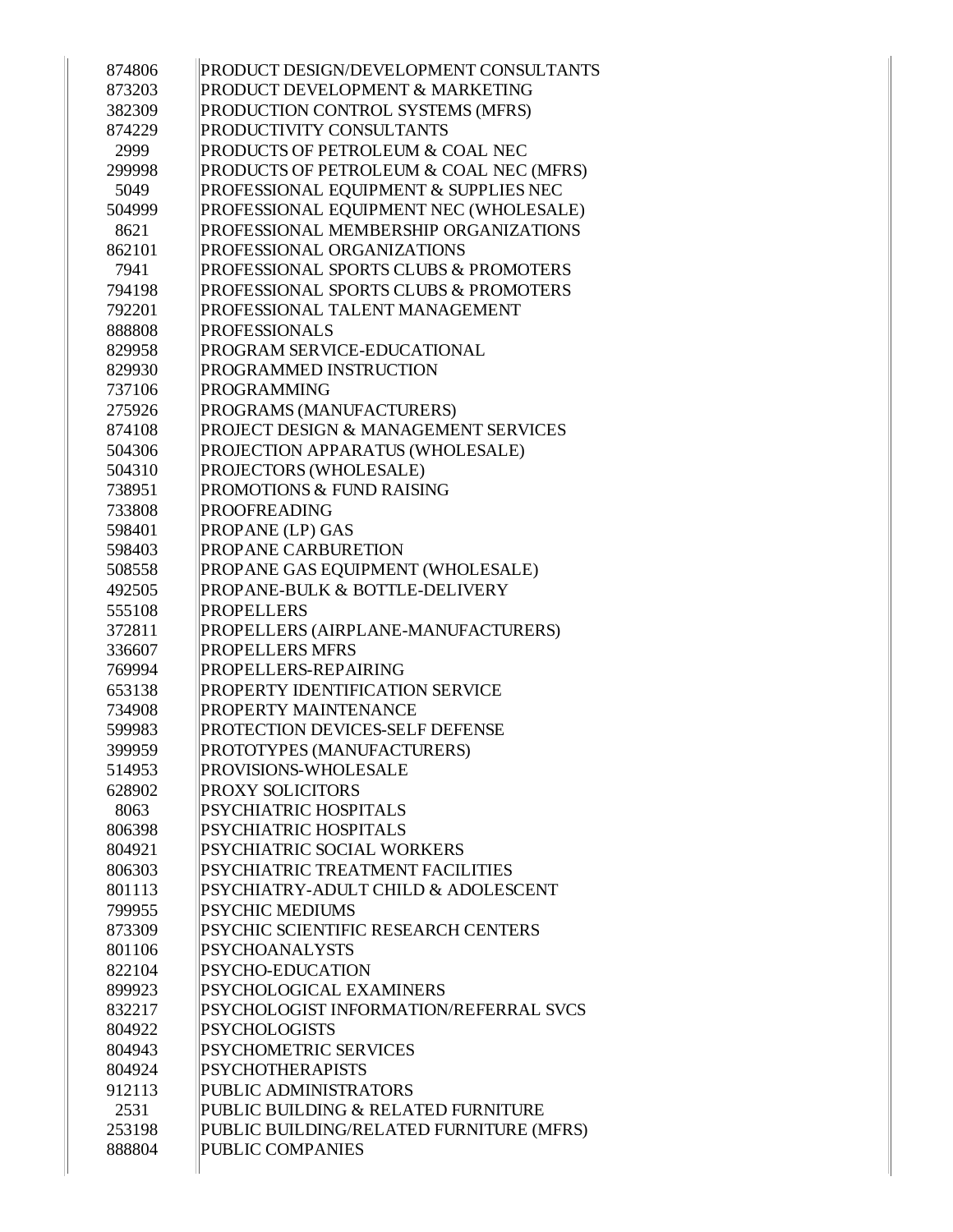| 9311   | PUBLIC FINANCE & TAXATION POLICY         |
|--------|------------------------------------------|
| 7992   | PUBLIC GOLF COURSES                      |
| 873205 | PUBLIC OPINION ANALYSTS                  |
| 9229   | PUBLIC ORDER & SAFETY NEC                |
| 874302 | PUBLIC RELATIONS COUNSELORS              |
| 8743   | PUBLIC RELATIONS SERVICES                |
| 829906 | PUBLIC SPEAKING INSTRUCTION              |
| 874805 | PUBLIC UTILITY CONSULTANTS               |
| 731102 | PUBLICATION CONSULTANTS                  |
| 272105 | PUBLICATIONS (MANUFACTURERS)             |
| 731910 | <b>PUBLICITY SERVICE</b>                 |
| 274105 | <b>PUBLISHERS</b>                        |
| 274114 | PUBLISHERS-ART                           |
| 365205 | <b>PUBLISHERS-AUDIO</b>                  |
| 273101 | <b>PUBLISHERS-BOOK</b>                   |
| 274102 | PUBLISHERS-BROCHURE                      |
| 274121 | PUBLISHERS-COMPUTER SOFTWARE             |
| 274107 | PUBLISHERS-DIRECTORY & GUIDE             |
| 274106 | PUBLISHERS-LEGISLATIVE JUD/PUB RECORD    |
| 272101 | PUBLISHERS-MAGAZINE                      |
| 274116 | PUBLISHERS-MICROFORM                     |
| 272102 | PUBLISHERS-PERIODICAL                    |
| 731302 | PUBLISHERS-REPRESENTATIVES               |
| 473121 | PUBLISHERS-SHIPPING SERVICE              |
| 874205 | PUBLISHING CONSULTANTS                   |
| 573403 | PUBLISHING-DESKTOP                       |
| 581305 | <b>PUBS</b>                              |
| 203205 | PUDDING-MANUFACTURERS                    |
| 342308 | PULLERS-BEARING, GEAR, WHEEL, ETC (MFRS) |
| 306925 | PULLEY COVERINGS (MANUFACTURERS)         |
| 508451 | PULLEYS (WHOLESALE)                      |
| 261102 | PULP & PULP PRODUCTS (MANUFACTURERS)     |
| 2611   | <b>PULP MILLS</b>                        |
| 241101 | PULPWOOD (MANUFACTURERS)                 |
| 329504 | PUMICE (MANUFACTURERS)                   |
| 179912 | PUMPING CONTRACTORS                      |
| 3561   | PUMPS & PUMPING EQUIPMENT                |
| 356198 | PUMPS & PUMPING EQUIPMENT (MFRS)         |
| 508444 | PUMPS (WHOLESALE)                        |
| 356101 | PUMPS-MANUFACTURERS                      |
| 735909 | PUMPS-RENTING                            |
| 769920 | PUMPS-REPAIRING                          |
| 572222 | PUMPS-RETAIL                             |
| 799993 | <b>PUNCH BOARDS</b>                      |
| 354202 | PUNCH PRESSES (MANUFACTURERS)            |
| 354210 | PUNCHING & SHEARING MACHINERY (MFRS)     |
| 509206 | PUPPETS & MARIONETTES (WHOLESALE)        |
| 999956 | PURCHASING SERVICE                       |
| 356918 | PURIFIERS-INDUSTRIAL (MANUFACTURERS)     |
| 317102 | PURSE KITS (MANUFACTURERS)               |
| 358915 | PUSHCARTS (MANUFACTURERS)                |
| 285109 | PUTTY (MANUFACTURERS)                    |
| 285105 | PUTTY-MANUFACTURERS                      |
| 394412 | PUZZLES (MANUFACTURERS)                  |
| 382303 | PYROMETERS (MANUFACTURERS)               |
|        |                                          |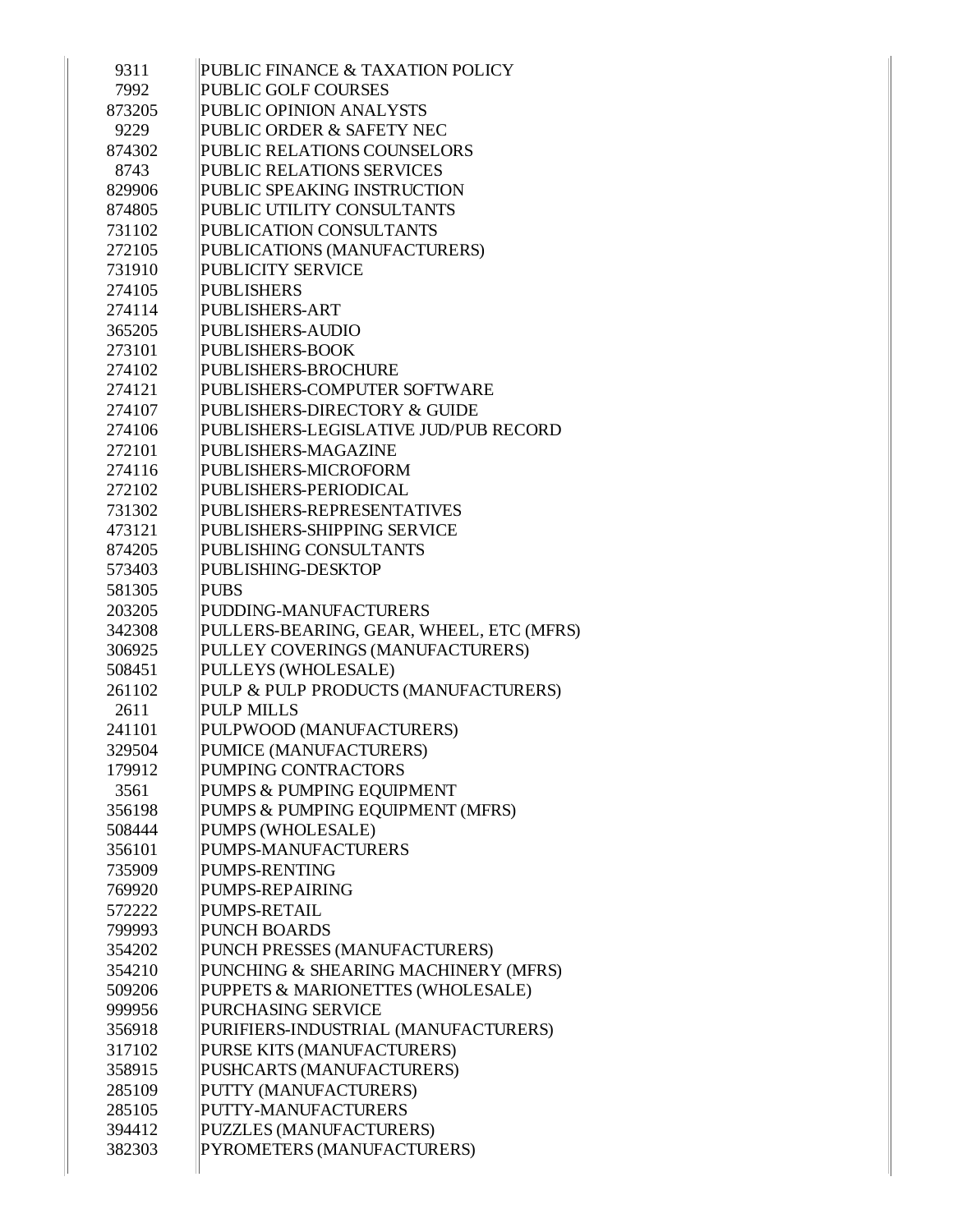| 025901 | <b>QUAIL FARMS</b>                         |
|--------|--------------------------------------------|
| 874230 | QUALITY CONTROL CONSULTANTS                |
| 144201 | <b>OUARRIES</b>                            |
| 367903 | QUARTZ (MANUFACTURERS)                     |
| 571404 | <b>OUILTING</b>                            |
| 572225 | <b>QUILTING MACHINES</b>                   |
| 594913 | <b>QUILTING MATERIALS &amp; SUPPLIES</b>   |
| 513133 | QUILTING MATERIALS & SUPPLIES-WHOLESALE    |
| 239503 | <b>QUILTING-MANUFACTURERS</b>              |
| 502339 | <b>QUILTING-WHOLESALE</b>                  |
| 571911 | <b>QUILTS</b>                              |
| 239204 | <b>QUILTS-MANUFACTURERS</b>                |
| 721914 | QUILTS-RENOVATING                          |
| 866118 | <b>RABBIS</b>                              |
| 027102 | <b>RABBITS</b>                             |
| 594208 | <b>RACE BOOKS</b>                          |
| 794802 | RACE TRACK EQUIPMENT & SUPPLIES            |
| 394906 | RACE TRACK EQUIPMENT & SUPPLIES-MFRS       |
| 794801 | <b>RACE TRACKS</b>                         |
| 7948   | <b>RACING INCLUDING TRACK OPERATION</b>    |
| 274118 | RACING INFORMATION (MANUFACTURERS)         |
| 738993 | <b>RACK MERCHANDISE SERVICE</b>            |
| 504611 | <b>RACKS (WHOLESALE)</b>                   |
| 504605 | RACKS-INDUSTRIAL (WHOLESALE)               |
| 254204 | <b>RACKS-MANUFACTURERS</b>                 |
| 799702 | RACQUETBALL COURTS-PRIVATE                 |
| 799958 | <b>RACQUETBALL COURTS-PUBLIC</b>           |
| 594121 | RACQUETBALL EQUIPMENT & SUPPLIES           |
| 394929 | RACQUETBALL EQUIPMENT & SUPPLIES-MFRS      |
| 175210 | RACQUETBALL HANDBALL/SQUASH CRT CONSTR     |
| 769903 | RACQUETS-RESTRINGING & REPAIRING           |
| 553138 | <b>RADAR DETECTORS-DEALERS</b>             |
| 506523 | RADAR EQUIPMENT & SUPPLIES (WHOLESALE)     |
| 381205 | <b>RADAR-MANUFACTURERS &amp; SERVICE</b>   |
|        |                                            |
| 174209 | <b>RADIANT BARRIERS</b>                    |
| 171135 | RADIANT HEATING & COOLING SYSTEMS          |
| 571904 | <b>RADIATOR COVERS &amp; ENCLOSURES</b>    |
| 553132 | RADIATORS-AUTOMOTIVE-RETAIL                |
| 501301 | RADIATORS-AUTOMOTIVE-WHOLESALE             |
| 753923 | <b>RADIATORS-COOLANTS &amp; SOLVENTS</b>   |
| 371428 | RADIATORS-HEATING (MANUFACTURERS)          |
| 753925 | <b>RADIATORS-INDUSTRIAL</b>                |
| 769207 | RADIATORS-INDUSTRIAL-REBUILDING/REPAIR     |
| 7622   | <b>RADIO &amp; TELEVISION REPAIR SHOPS</b> |
| 3663   | RADIO & TV BROADCASTING EQUIPMENT          |
| 4832   | <b>RADIO BROADCASTING STATIONS</b>         |
| 762216 | RADIO COMM EQUIP & SYSTEMS-REPAIRING       |
| 506504 | RADIO COMMUNICATION EQUIP & SYSTEMS-WHOL   |
| 735975 | RADIO COMMUNICATIONS EQUIP/SYSTS-RENTAL    |
| 506532 | RADIO COMMUNICATIONS EQUIP-MOBILE (WHOL)   |
| 874856 | <b>RADIO CONSULTANTS</b>                   |
| 573110 | <b>RADIO DEALERS-RETAIL</b>                |
| 381208 | RADIO DIRECTION FINDERS (MANUFACTURERS)    |
| 874884 | RADIO ELECTRONIC CONSULTANTS               |
| 366304 | RADIO EQUIPMENT & PARTS-MANUFACTURERS      |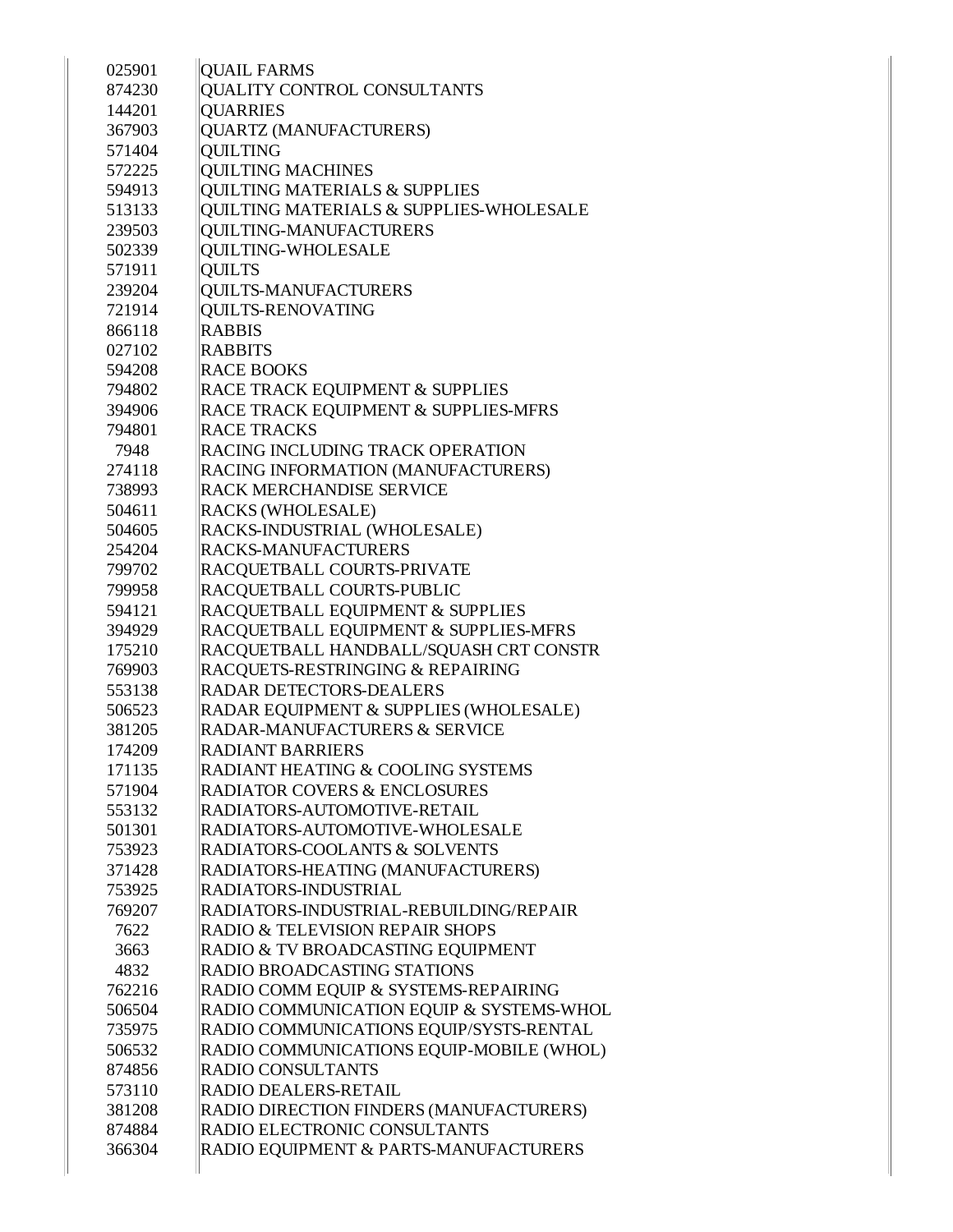| 594526 | RADIO EQUIPMENT-AMATEUR                  |
|--------|------------------------------------------|
| 874891 | RADIO INTERFERENCE CONSULTANTS           |
| 738904 | RADIO PAGING & SIGNALING-COMMON CARRIER  |
| 506505 | RADIO PAGING/SIGNALING EQPT SYSTS (WHOL) |
| 792204 | <b>RADIO PROGRAM PRODUCERS</b>           |
| 873212 | RADIO PROGRAM SURVEYS                    |
| 506522 | RADIO STATION EQUIPMENT (WHOLESALE)      |
| 366310 | RADIO STATION EQUIPMENT-MANUFACTURERS    |
| 731301 | RADIO STATION REPRESENTATIVES            |
| 483201 | RADIO STATIONS & BROADCASTING COMPANIES  |
| 365106 | RADIO SUPPLIES & PARTS-MANUFACTURERS     |
| 5731   | <b>RADIO TV &amp; ELECTRONICS STORES</b> |
| 7313   | RADIO TV PUBLISHERS REPRESENTATIVES      |
| 366398 | RADIO/TV BROADCASTING/COMM EQUIP (MFRS)  |
| 281905 | RADIOACTIVE MATERIALS (MANUFACTURERS)    |
| 382906 | RADIOACTIVITY INSTRUMENTS SUPLS SVC-MFRS |
| 508430 | RADIOACTIVITY INSTRUMENTS SUPLS/SVC-WHOL |
| 822106 | <b>RADIOLOGY SCHOOLS</b>                 |
| 573109 | <b>RADIOS-CITIZENS BAND</b>              |
| 366307 | RADIOS-CITIZENS BAND-MANUFACTURERS       |
| 506538 | RADIOS-CITIZENS BAND-WHOLESALE           |
| 4812   | RADIOTELEPHONE COMMUNICATIONS            |
| 481204 | RADIOTELEPHONE COMMUNICATIONS            |
| 807113 | <b>RADIOTHERAPY</b>                      |
| 506410 | <b>RADIO-WHOLESALE</b>                   |
| 873431 | <b>RADIUM</b>                            |
| 873419 | RADON TESTING & CORRECTION               |
| 729956 | <b>RAFFIA</b>                            |
| 799986 | <b>RAFT TRIPS</b>                        |
| 555111 | <b>RAFTS-DEALERS</b>                     |
| 509310 | RAGS (WHOLESALE)                         |
| 179905 | <b>RAILINGS</b>                          |
| 344608 | RAILINGS-MANUFACTURERS                   |
| 503138 | RAILINGS-WHOLESALE                       |
| 474101 | RAILROAD CAR LEASING                     |
| 374301 | RAILROAD CARS-MANUFACTURERS              |
| 474102 | <b>RAILROAD CARS-USED</b>                |
| 162908 | <b>RAILROAD CONTRACTORS</b>              |
| 478905 | RAILROAD EQUIP & SUPPLIES-REPAIRING      |
| 3743   | RAILROAD EQUIPMENT                       |
| 508801 | RAILROAD EQUIPMENT & SUPPLIES (WHOL)     |
| 374304 | RAILROAD EQUIPMENT (MANUFACTURERS)       |
| 401398 | RAILROAD SWITCHING & TERMINAL ESTBLSHMNT |
| 4013   | RAILROAD SWITCHING & TERMINAL SERVICES   |
| 526127 | <b>RAILROAD TIES</b>                     |
| 242103 | RAILROAD TIES-MANUFACTURERS              |
| 503139 | RAILROAD TIES-WHOLESALE                  |
| 401101 | <b>RAILROADS</b>                         |
| 4011   | RAILROADS LINE-HAUL OPERATING            |
| 594525 | RAILROADS-MODEL                          |
| 472902 | <b>RAILROADS-TICKET AGENCIES</b>         |
| 331211 | RAILS & ACCESSORIES (MANUFACTURERS)      |
| 735972 | RAINMAKER RENTALS (IRRIGATION EQUIP)     |
| 569908 | <b>RAINWEAR</b>                          |
| 238501 | RAINWEAR-MANUFACTURERS                   |
|        |                                          |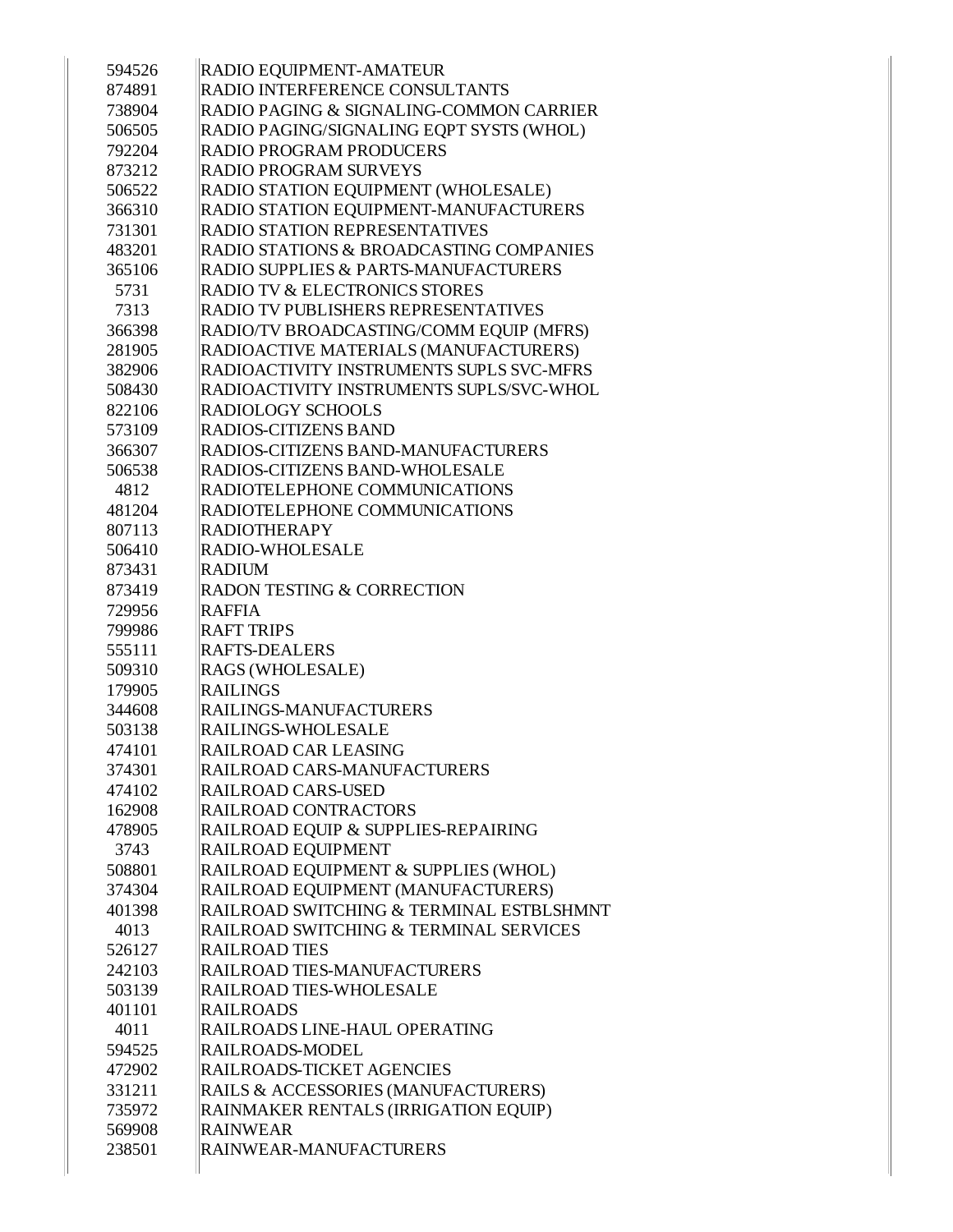| 513623 | <b>RAINWEAR-WHOLESALE</b>                   |
|--------|---------------------------------------------|
| 653133 | <b>RANCH SALES</b>                          |
| 029101 | <b>RANCHES</b>                              |
| 572221 | <b>RANGE HOODS &amp; CANOPIES</b>           |
| 344414 | RANGE HOODS & CANOPIES-MANUFACTURERS        |
| 506435 | <b>RANGE HOODS &amp; CANOPIES-WHOLESALE</b> |
| 769222 | RANGES & OVENS-SERVICE & REPAIR             |
| 593228 | <b>RANGES &amp; OVENS-USED</b>              |
| 572220 | <b>RANGES &amp; STOVES-DEALERS</b>          |
| 735955 | RANGES & STOVES-RENTING & LEASING           |
| 762922 | RANGES & STOVES-SERVICE & REPAIR            |
| 506411 | RANGES & STOVES-SUPPLIES & PARTS (WHOL)     |
| 506412 | <b>RANGES &amp; STOVES-WHOLESALE</b>        |
| 571910 | <b>RATTAN REEDS &amp; WILLOWS</b>           |
| 249901 | RATTAN REEDS & WILLOWS-MANUFACTURERS        |
| 519961 | RATTAN REEDS & WILLOWS-WHOLESALE            |
| 514935 | RAVIOLI (WHOLESALE)                         |
| 203202 | RAVIOLI-MANUFACTURERS                       |
| 513102 | <b>RAYON FABRICS-WHOLESALE</b>              |
| 282301 | <b>RAYON-MANUFACTURERS</b>                  |
| 591208 | <b>RAZOR SHARPENERS &amp; STROPPER</b>      |
| 512210 | RAZORS & RAZOR BLADES (WHOLESALE)           |
| 829908 | READING IMPROVEMENT INSTRUCTION             |
| 869913 | <b>READING ROOMS</b>                        |
| 3273   | <b>READY MIXED CONCRETE</b>                 |
| 327301 | READY-MIXED CONCRETE-MANUFACTURERS          |
| 653118 | <b>REAL ESTATE</b>                          |
| 6531   | <b>REAL ESTATE AGENTS &amp; MANAGERS</b>    |
| 653116 | <b>REAL ESTATE APPRAISERS</b>               |
| 653144 | REAL ESTATE BUYERS REPRESENTATIVES          |
| 653117 | <b>REAL ESTATE CONSULTANTS</b>              |
| 655202 | <b>REAL ESTATE DEVELOPERS</b>               |
| 653125 | <b>REAL ESTATE EXCHANGERS</b>               |
| 653122 | <b>REAL ESTATE INSPECTION</b>               |
| 6798   | <b>REAL ESTATE INVESTMENT TRUSTS</b>        |
| 679801 | <b>REAL ESTATE INVESTMENT TRUSTS</b>        |
| 653104 | <b>REAL ESTATE INVESTMENTS</b>              |
| 616201 | <b>REAL ESTATE LOANS</b>                    |
| 639901 | REAL ESTATE MAINTENANCE PROTECTION PLANS    |
| 653108 | <b>REAL ESTATE MANAGEMENT</b>               |
| 653115 | <b>REAL ESTATE REPORTS</b>                  |
| 654106 | <b>REAL ESTATE RESEARCH SERVICES</b>        |
| 824904 | <b>REAL ESTATE SCHOOLS</b>                  |
| 653135 | <b>REAL ESTATE SUPPORT SERVICES</b>         |
| 653114 | <b>REAL ESTATE SYNDICATORS</b>              |
| 654107 | <b>REAL ESTATE TAX SEARCHERS</b>            |
| 653134 | <b>REAL ESTATE VIDEO SERVICES</b>           |
| 653113 | <b>REAL ESTATE-RENTAL SERVICE</b>           |
| 653126 | <b>REAL ESTATE-TIME SHARING</b>             |
| 581234 | <b>RECEPTION CENTERS</b>                    |
| 633104 | <b>RECIPROCAL BILLING</b>                   |
| 2493   | RECONSTITUTED WOOD PRODUCTS                 |
| 249398 | RECONSTITUTED WOOD PRODUCTS (MFRS)          |
| 5735   | RECORD & PRERECORDED TAPE STORES            |
| 738997 | <b>RECORDED INFORMATION</b>                 |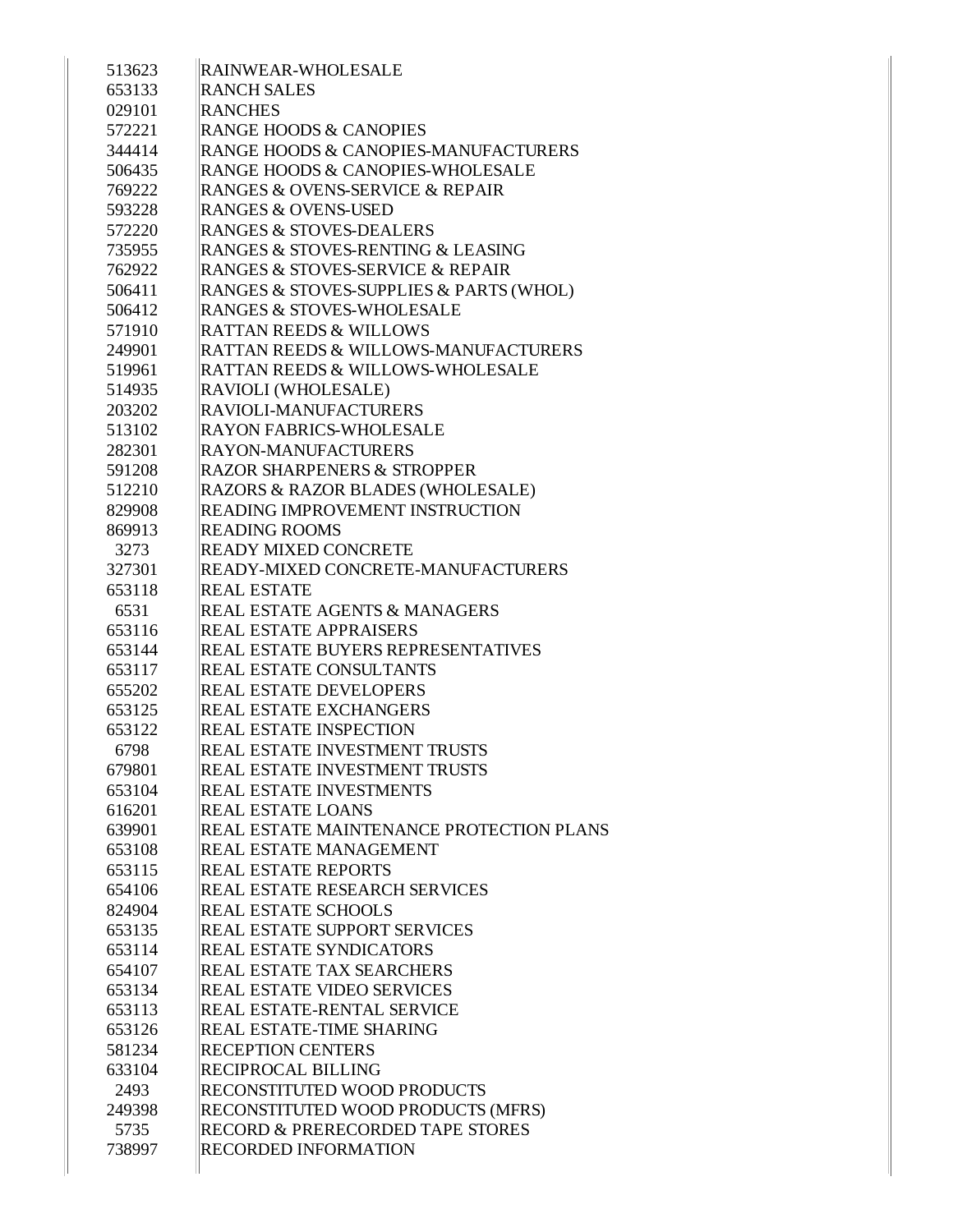| 573108 | <b>RECORDERS-SOUND &amp; VIDEO</b>                 |
|--------|----------------------------------------------------|
| 365101 | RECORDERS-SOUND/VIDEO EQUIP/SUPLS (MFRS)           |
| 506531 | RECORDING INSTR IND/SCIENTIFIC (WHOL)              |
| 382501 | RECORDING INSTRUMENTS IND/SCIENTFC-MFRS            |
| 506503 | RECORDING STUDIO EQPT-SOUND/VIDEO (WHOL)           |
| 738947 | <b>RECORDING STUDIOS</b>                           |
| 573501 | RECORDS TAPES & COMPACT DISCS-RETAIL               |
| 509909 | RECORDS TAPES & COMPACT DISCS-WHOLESALE            |
| 365204 | RECORDS TAPES DISCS-MFR EQUIP/SUPL (MFR)           |
| 874234 | RECORDS-MANAGEMENT CONSULTANTS                     |
| 365201 | RECORDS-PHONOGRAPH-MANUFACTURERS                   |
| 506533 | RECORDS-PHONOGRAPH-MFRS EQPT/SUPL (WHOL)           |
| 784104 | RECORDS-PHONOGRAPH-RENTAL                          |
| 593233 | <b>RECORDS-PHONOGRAPH-USED &amp; RARE</b>          |
| 422510 | <b>RECORDS-STORED</b>                              |
| 799701 | <b>RECREATION CENTERS</b>                          |
| 874807 | <b>RECREATION PROGRAM CONSULTANTS</b>              |
| 306931 | RECREATIONAL SURFACES (MANUFACTURERS)              |
| 5561   | <b>RECREATIONAL VEHICLE DEALERS</b>                |
| 703302 | <b>RECREATIONAL VEHICLE PARKS</b>                  |
| 7033   | <b>RECREATIONAL VEHICLE PARKS &amp; CAMPSITES</b>  |
| 253103 | RECREATIONAL VEHICLE SEATING-MFRS                  |
| 556103 | <b>RECREATIONAL VEHICLES</b>                       |
| 371101 | RECREATIONAL VEHICLES & CAMPERS-MFRS               |
| 379903 | RECREATIONAL VEHICLES-EQUIP, PARTS-MFRS            |
| 556101 | RECREATIONAL VEHICLES-EQUIP/PARTS/SVC              |
| 501351 | RECREATIONAL VEHICLES-EQUIP-WHOLESALE              |
| 751901 | RECREATIONAL VEHICLES-RENTING & LEASING            |
| 753811 | RECREATIONAL VEHICLES-REPAIRING & SVC              |
| 422603 | RECREATIONAL VEHICLES-STORAGE                      |
| 754916 | RECREATIONAL VEHICLES-TRANSPORTING                 |
| 556111 | <b>RECREATIONAL VEHICLES-USED</b>                  |
| 501210 | RECREATIONAL VEHICLES-WHOLESALE                    |
| 971106 | <b>RECRUITING-CANADIAN FORCES</b>                  |
| 971107 | RECRUITING-GOVERNMENT SERVICES                     |
| 794106 | <b>RECRUITING-SPORTS</b>                           |
| 971105 | <b>RECRUITING-US ARMED FORCES</b>                  |
| 367907 | <b>RECTIFIERS (MANUFACTURERS)</b>                  |
| 506374 | RECTIFIERS-ELECTRIC (WHOLESALE)                    |
| 362901 | RECTIFIERS-ELECTRIC-MANUFACTURERS                  |
| 421221 | <b>RECYCLABLES-PICK UP SERVICE</b>                 |
| 509323 | RECYCLED PRODUCTS (WHOLESALE)                      |
| 509312 | <b>RECYCLING CENTERS (WHOLESALE)</b>               |
| 873118 | <b>RECYCLING CONSULTANTS</b>                       |
| 873117 | <b>RECYCLING EDUCATION INFO &amp; TRAINING SVC</b> |
| 495311 | <b>RECYCLING EQUIPMENT &amp; SYSTEMS</b>           |
| 355933 | RECYCLING EQUIPMENT-MANUFACTURERS                  |
| 762947 | <b>RECYCLING TONER CARTRIDGES</b>                  |
| 504703 | REDUCING EQUIPMENT (WHOLESALE)                     |
| 349901 | <b>REELS (MANUFACTURERS)</b>                       |
| 811105 | <b>REFEREES IN BANKRUPTCY</b>                      |
| 832228 | <b>REFERRAL SERVICES</b>                           |
| 4613   | <b>REFINED PETROLEUM PIPELINES</b>                 |
| 461398 | <b>REFINED PETROLEUM PIPELINES</b>                 |
| 508567 | REFINERY EQUIPMENT (WHOLESALE)                     |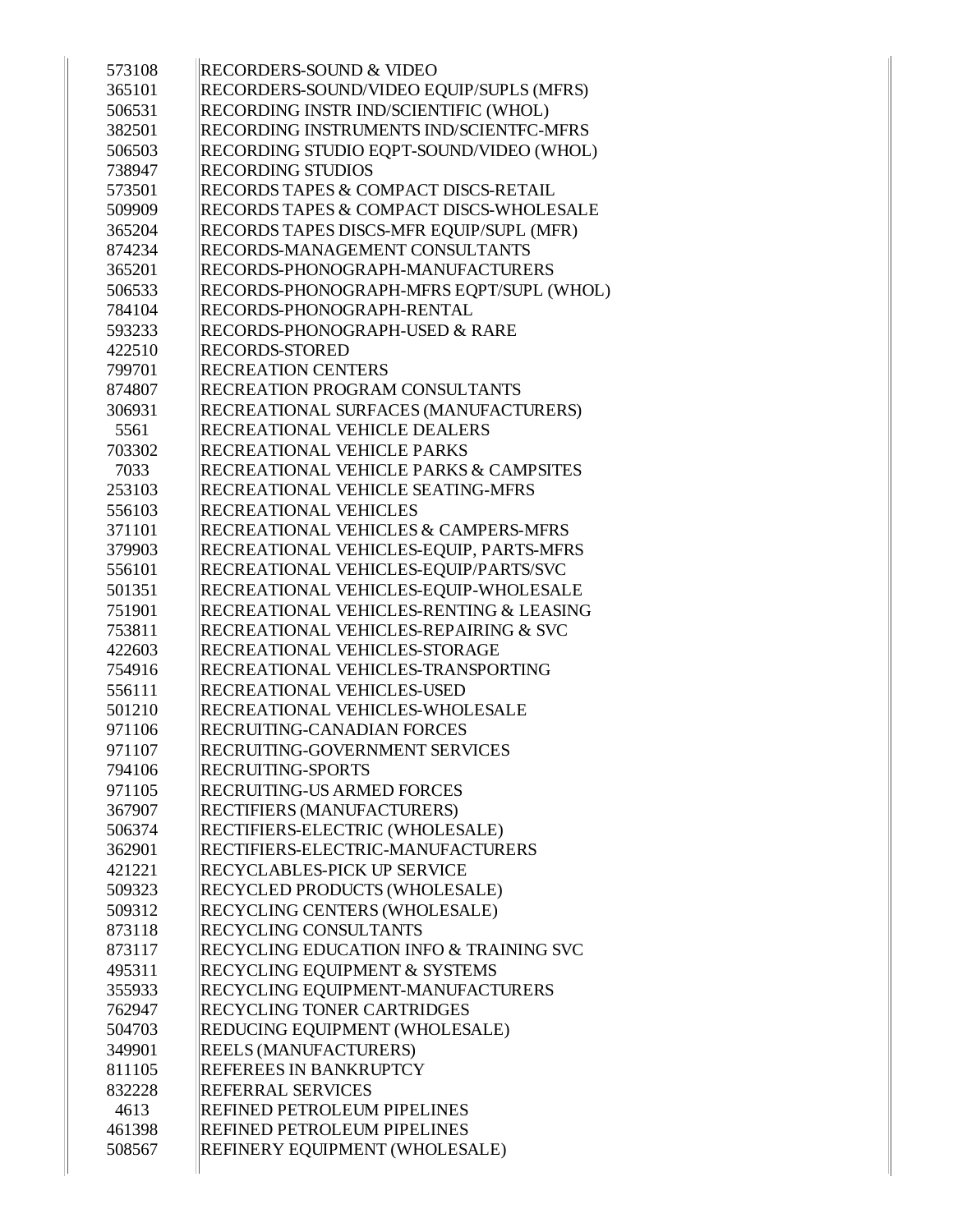| 334103 | <b>REFINING</b>                                  |
|--------|--------------------------------------------------|
| 323110 | REFLECTORS (MANUFACTURERS)                       |
| 809929 | <b>REFLEXOLOGISTS</b>                            |
| 085105 | REFORESTATION SERVICE & EQUIPMENT                |
| 329701 | <b>REFRACTORIES</b>                              |
| 508565 | REFRACTORY MATERIALS (WHOLESALE)                 |
| 581221 | <b>REFRESHMENT STANDS</b>                        |
| 171136 | REFRIGERANT RECOVERY                             |
| 4222   | REFRIGERATED WAREHOUSING & STORAGE               |
| 507802 | REFRIGERATING EQUIP SUPLS & PARTS (WHOL)         |
| 358507 | REFRIGERATING EQUIP SUPLS & PARTS-MFRS           |
| 507821 | REFRIGERATING EQUIP-COML-USED (WHOL)             |
| 507804 | REFRIGERATING EQUIP-COMMERCIAL (WHOL)            |
| 762303 | REFRIGERATING EQUIP-COMMERCIAL-SERVICE           |
| 358506 | REFRIGERATING EQUIPMENT-COMMERCIAL-MFRS          |
| 762398 | REFRIGERATION & AIR COND-SERVICE & RPR           |
| 171126 | REFRIGERATION CONTRACTORS                        |
| 5078   | REFRIGERATION EQUIPMENT & SUPPLIES               |
| 506428 | REFRIGERATION FREEZERS (WHOLESALE)               |
| 7623   | <b>REFRIGERATION SERVICE &amp; REPAIR</b>        |
| 572219 | REFRIGERATORS & FREEZERS-DEALERS                 |
| 735911 | REFRIGERATORS & FREEZERS-RENTING/LEASE           |
| 762302 | REFRIGERATORS & FREEZERS-SERVICE/REPAIR          |
| 593227 | REFRIGERATORS & FREEZERS-USED                    |
| 506413 | REFRIGERATORS & FREEZERS-WHOLESALE               |
| 346911 | REFRIGERATORS/FREEZERS-SUPLS/PARTS-MFRS          |
| 506414 | REFRIGERATORS/FREEZERS-SUPLS/PRTS (WHOL)         |
| 363201 | REFRIGERATORS-MANUFACTURERS                      |
| 832255 | REFUGEE PROGRAMS-RESETTLEMENT/HEALTH SVC         |
| 495313 | <b>REFUSE DISPOSAL-DEPOTS &amp; PLANTS</b>       |
| 4953   | <b>REFUSE SYSTEMS</b>                            |
| 495310 | <b>REFUSE SYSTEMS</b>                            |
| 594731 | <b>REGALIA &amp; SUPPLIES</b>                    |
| 609911 | <b>REGISTERED AGENTS</b>                         |
| 9621   | REGULATION & ADMIN OF TRANSPORTATION             |
| 9631   | <b>REGULATION &amp; ADMINISTRATION-UTILITIES</b> |
| 9641   | REGULATION OF AGRICULTURAL MARKETING             |
| 9651   | REGULATION OF MISC COMMERCIAL SECTORS            |
| 833102 | REHABILITATION SERVICES                          |
| 804953 | <b>REIKI</b>                                     |
| 3625   | <b>RELAYS &amp; INDUSTRIAL CONTROLS</b>          |
| 362598 | RELAYS & INDUSTRIAL CONTROLS (MFRS)              |
| 362502 | <b>RELAYS (MANUFACTURERS)</b>                    |
| 866111 | RELIGIOUS COUNSELING                             |
| 599921 | <b>RELIGIOUS GOODS</b>                           |
| 399929 | RELIGIOUS GOODS-MANUFACTURERS                    |
| 519957 | RELIGIOUS GOODS-WHOLESALE                        |
| 8661   | <b>RELIGIOUS ORGANIZATIONS</b>                   |
| 866110 | <b>RELIGIOUS ORGANIZATIONS</b>                   |
| 821101 | <b>RELIGIOUS SCHOOLS</b>                         |
| 866115 | RELIGIOUS SCIENCE PRACTITIONERS                  |
| 653101 | <b>RELOCATION SERVICE</b>                        |
| 594914 | <b>REMNANTS</b>                                  |
| 152139 | REMODELING & REPAIRING BLDG CONTRACTORS          |
| 738213 | REMOTE SENSING ANALYSIS                          |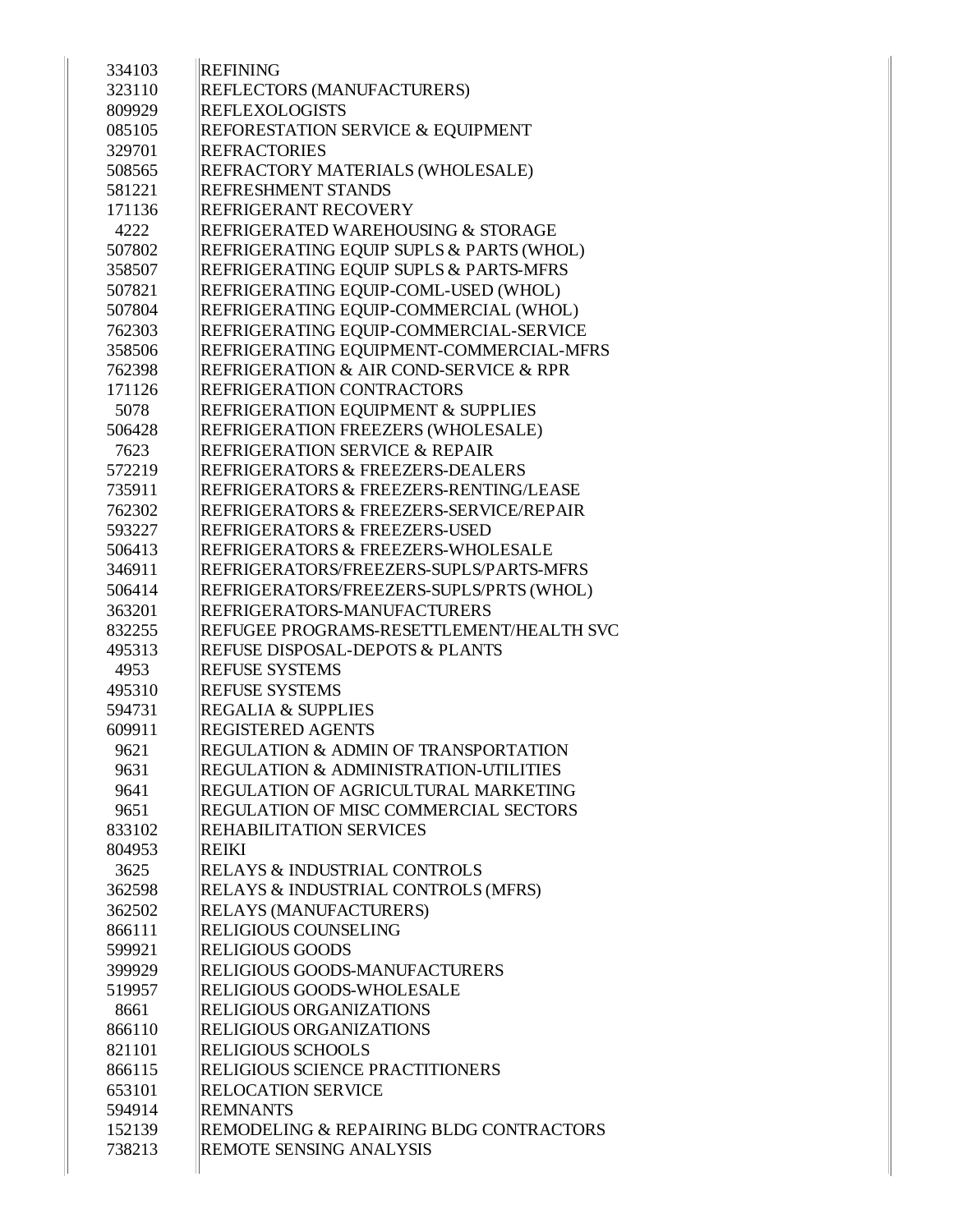| 179951 | <b>REMOVERS-INDUSTRIAL</b>                       |
|--------|--------------------------------------------------|
| 207702 | <b>RENDERING COMPANIES</b>                       |
| 653131 | <b>RENT REVIEW CONSULTANTS</b>                   |
| 653127 | <b>RENTAL AGENCIES</b>                           |
| 4741   | <b>RENTAL OF RAILROAD CARS</b>                   |
| 735910 | <b>RENTAL SERVICE-STORES &amp; YARDS</b>         |
| 399949 | RENTAL SUPPLIES-MANUFACTURERS                    |
| 509929 | <b>RENTAL SUPPLIES-WHOLESALE</b>                 |
| 7699   | <b>REPAIR SHOPS &amp; RELATED SERVICES NEC</b>   |
| 769999 | REPAIR SHOPS & RELATED SERVICES NEC              |
| 738998 | <b>REPOSSESSING SERVICE</b>                      |
| 733617 | <b>REPROGRAPHIC SERVICES</b>                     |
| 029103 | <b>REPTILES</b>                                  |
| 804938 | <b>RESCUE EQUIPMENT &amp; SUPPLIES</b>           |
| 411906 | <b>RESCUE SQUADS</b>                             |
| 873206 | <b>RESEARCH SERVICE</b>                          |
| 873211 | <b>RESEARCHERS-INDEPENDENT</b>                   |
| 531101 | <b>RESIDENT BUYERS</b>                           |
| 8361   | <b>RESIDENTIAL CARE</b>                          |
| 836198 | <b>RESIDENTIAL CARE</b>                          |
| 836105 | <b>RESIDENTIAL CARE HOMES</b>                    |
| 152109 | <b>RESIDENTIAL DESIGNERS</b>                     |
| 3645   | RESIDENTIAL ELECTRIC LIGHTING FIXTURES           |
| 516921 | <b>RESINS (WHOLESALE)</b>                        |
| 282105 | <b>RESINS-MANUFACTURERS</b>                      |
| 367601 | <b>RESISTORS (MANUFACTURERS)</b>                 |
| 701111 | <b>RESORTS</b>                                   |
| 899979 | <b>RESOURCE &amp; REFERRALS</b>                  |
| 504705 | <b>RESPIRATORS (WHOLESALE)</b>                   |
| 384201 | <b>RESPIRATORS-MANUFACTURERS</b>                 |
| 809302 | <b>RESPIRATORY THERAPY</b>                       |
| 805901 | <b>REST HOMES</b>                                |
| 734928 | <b>RESTAURANT CLEANING</b>                       |
| 154202 | RESTAURANT DESIGN & PLANNING SERVICE             |
| 504625 | RESTAURANT EQUIPMENT & SUPLS-USED (WHOL)         |
| 504604 | RESTAURANT EQUIPMENT & SUPPLIES (WHOL)           |
| 259903 | RESTAURANT EQUIPMENT & SUPPLIES-MFRS             |
| 735958 | RESTAURANT EQUIPMENT & SUPPLIES-RENTING          |
| 599941 | RESTAURANT EQUIPMENT & SUPPLIES-RETAIL           |
| 762921 | RESTAURANT EQUIPMENT-REPAIRING & SVC             |
| 507805 | <b>RESTAURANT FIXTURES (WHOLESALE)</b>           |
| 504626 | RESTAURANT FIXTURES-USED (WHOLESALE)             |
| 734935 | <b>RESTAURANT FLUE CLEANING</b>                  |
| 671902 | <b>RESTAURANT HOLDING COMPANIES</b>              |
| 729986 | <b>RESTAURANT INFORMATION &amp; REFERRAL SVC</b> |
| 581220 | <b>RESTAURANT MANAGEMENT</b>                     |
| 581208 | <b>RESTAURANTS</b>                               |
| 581230 | <b>RESTAURANTS-FOODS DELIVERY</b>                |
| 734944 | <b>RESTROOM SANITATION</b>                       |
| 733803 | <b>RESUME SERVICE</b>                            |
| 5461   | <b>RETAIL BAKERIES</b>                           |
| 5261   | RETAIL NURSERIES & LAWN SUPPLY STORES            |
| 179943 | <b>RETAINING WALLS</b>                           |
| 354508 | <b>RETICLES (MANUFACTURERS)</b>                  |
| 836110 | RETIREMENT & LIFE CARE CMNTY/HOMES INFO          |
|        |                                                  |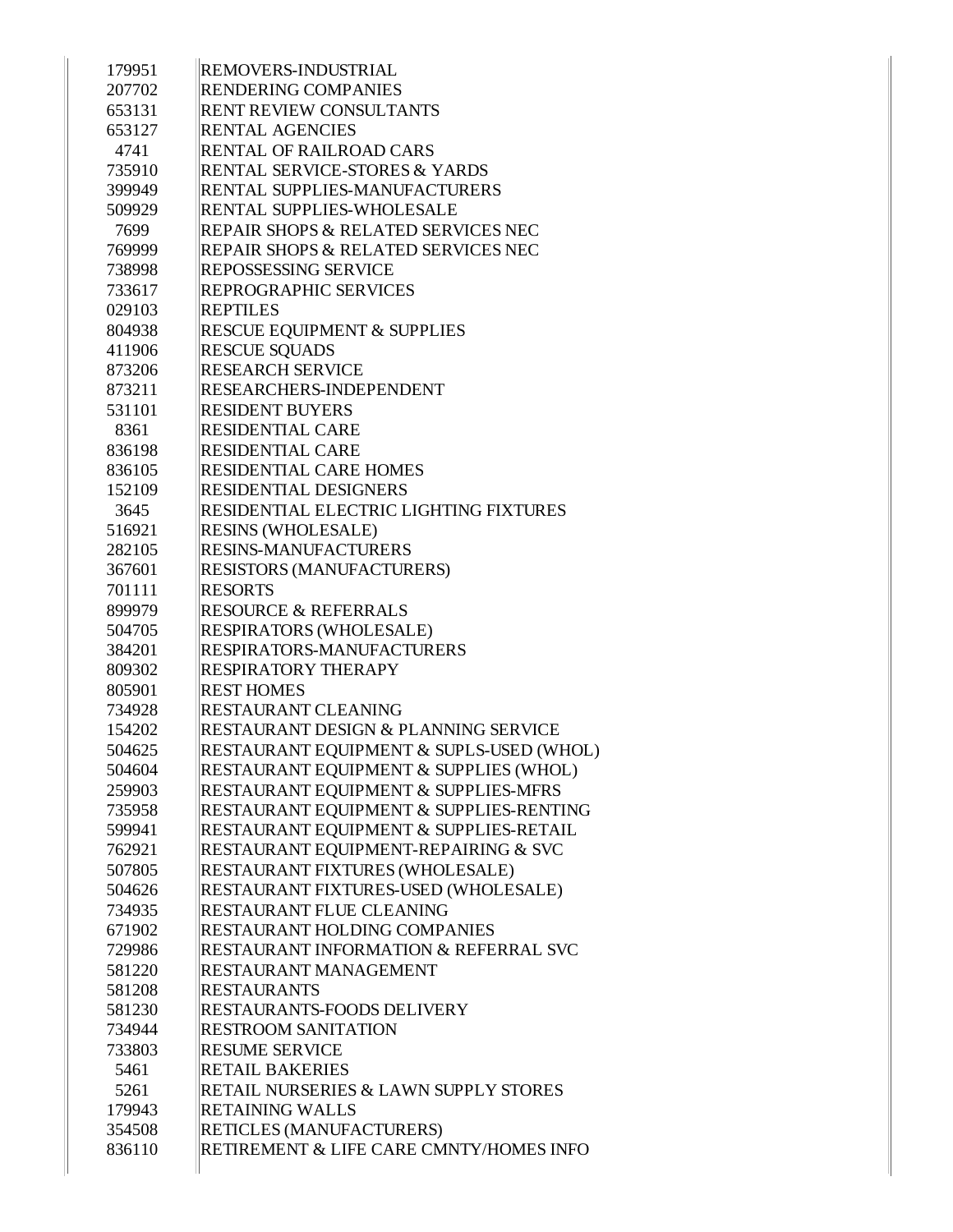| 651305 | <b>RETIREMENT APARTMENTS &amp; HOTELS</b> |
|--------|-------------------------------------------|
| 805904 | <b>RETIREMENT COMMUNITIES &amp; HOMES</b> |
| 628210 | <b>RETIREMENT INCOME FUNDS</b>            |
| 628201 | RETIREMENT PLANNING SERVICES              |
| 866101 | <b>RETREAT HOUSES</b>                     |
| 737504 | <b>RETRIEVAL SYSTEMS-AUTOMATED</b>        |
| 729990 | <b>REUNION PLANNING SERVICE</b>           |
| 7641   | REUPHOLSTERY & FURNITURE REPAIR           |
| 569941 | <b>REWEAVING &amp; MENDING</b>            |
| 367913 | RHEOSTATS (MANUFACTURERS)                 |
| 519986 | RHINESTONE GOODS (WHOLESALE)              |
| 239506 | <b>RHINESTONE SETTERS</b>                 |
| 396102 | <b>RHINESTONES-MANUFACTURERS</b>          |
| 563213 | <b>RHINESTONES-RETAIL</b>                 |
| 509430 | <b>RHINESTONES-WHOLESALE</b>              |
| 513143 | RIBBON CUTTING (WHOLESALE)                |
| 224105 | RIBBON NOVELTIES (MANUFACTURERS)          |
| 239604 | RIBBON PRINTING (MANUFACTURERS)           |
| 509420 | <b>RIBBONS (WHOLESALE)</b>                |
| 239605 | <b>RIBBONS-MANUFACTURERS</b>              |
| 0112   | <b>RICE</b>                               |
| 072310 | <b>RICE DRYERS</b>                        |
| 355612 | RICE MILL EQUIPMENT (MANUFACTURERS)       |
| 2044   | <b>RICE MILLING</b>                       |
| 204401 | <b>RICE MILLS</b>                         |
| 011298 | <b>RICE PRODUCTION</b>                    |
| 209911 | <b>RICE PRODUCTS (MANUFACTURERS)</b>      |
| 422108 | <b>RICE STORAGE</b>                       |
| 514921 | <b>RICE-WHOLESALE</b>                     |
| 472905 | <b>RIDE SHARE INFORMATION</b>             |
| 799957 | <b>RIDING ACADEMIES</b>                   |
| 569911 | RIDING APPAREL & EQUIPMENT                |
| 232906 | RIDING APPAREL & EQUIPMENT-MANUFACTURERS  |
| 519997 | RIDING APPAREL & EQUIPMENT-WHOLESALE      |
| 799960 | <b>RIFLE &amp; PISTOL RANGES</b>          |
| 394926 | RIFLE & PISTOL RANGES EQUIP/SUPLS (MFRS)  |
| 138914 | <b>RIGGERS</b>                            |
| 508479 | RIGGERS' EQUIPMENT & SUPPLIES (WHOL)      |
| 351108 | RIGGERS' EQUIPMENT & SUPPLIES-MFRS        |
| 811110 | RIGHT OF WAY ACQUISITION CONTRACTORS      |
| 391109 | RINGS-GLASS, METAL, PLASTIC, ETC (MFRS)   |
| 507232 | RINGS-RETAINING (WHOLESALE)               |
| 874232 | <b>RISK MANAGEMENT CONSULTANTS</b>        |
| 448901 | <b>RIVER TRIPS</b>                        |
| 354601 | RIVETING EQUIPMENT (MANUFACTURERS)        |
| 345203 | <b>RIVET-MANUFACTURERS</b>                |
| 507210 | <b>RIVETS (WHOLESALE)</b>                 |
| 162204 | <b>ROAD BORING</b>                        |
| 161102 | <b>ROAD BUILDING CONTRACTORS</b>          |
| 508210 | ROAD BUILDING EQUIPMENT (WHOLESALE)       |
| 161115 | <b>ROAD MAINTENANCE</b>                   |
| 503223 | ROAD MATERIALS (WHOLESALE)                |
| 161109 | <b>ROAD OILING</b>                        |
| 754904 |                                           |
|        | <b>ROAD SERVICE-AUTOMOTIVE</b>            |
| 2095   | <b>ROASTED COFFEE</b>                     |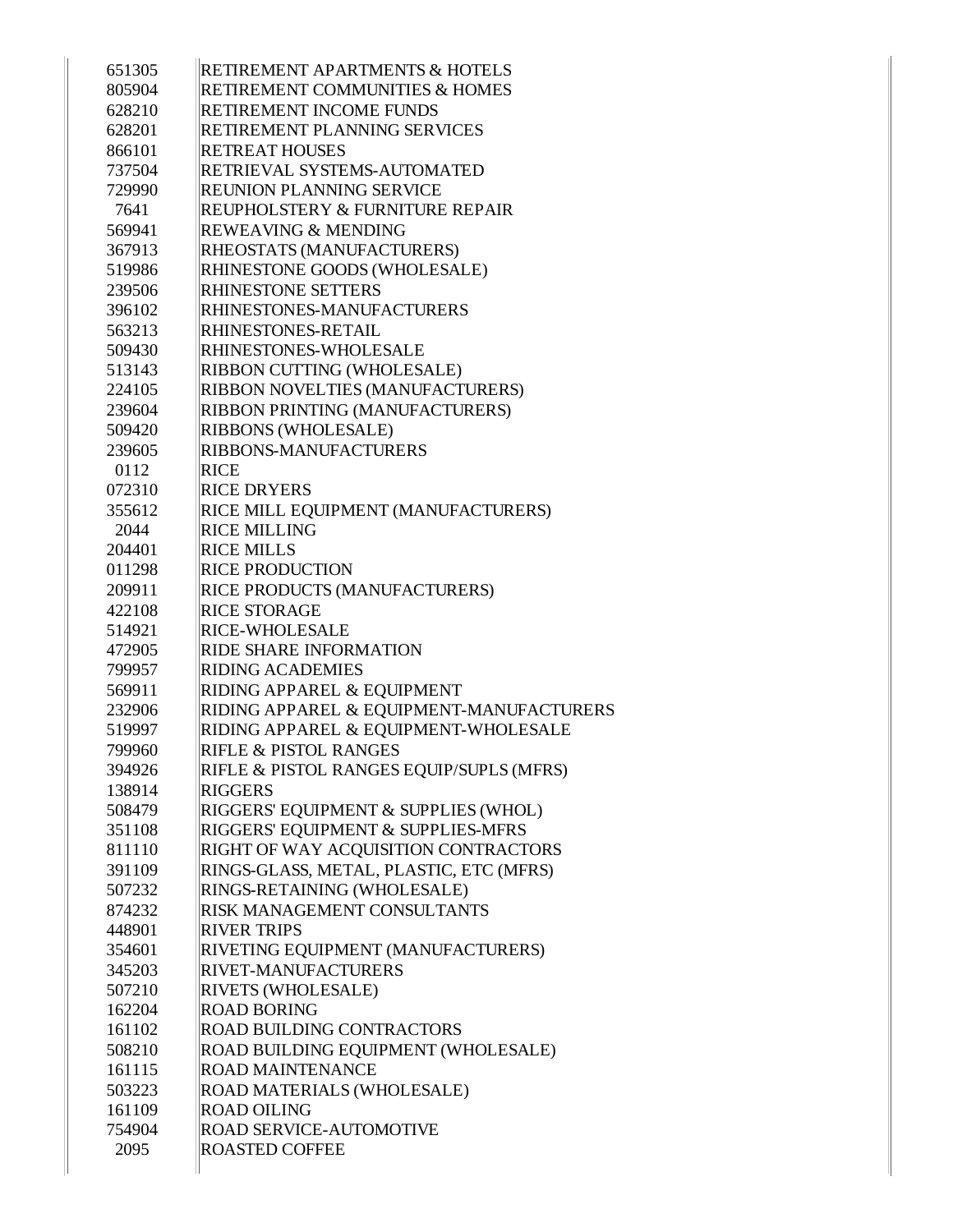| <b>ROBES &amp; DRESSING GOWNS</b>                 |
|---------------------------------------------------|
| <b>ROBES &amp; DRESSING GOWNS-MFRS</b>            |
| <b>ROBES CAPS &amp; GOWNS-RETAIL</b>              |
| <b>ROBES-MANUFACTURERS</b>                        |
| <b>ROBES-RETAIL</b>                               |
| <b>ROBES-WHOLESALE</b>                            |
| <b>ROBOTIC COMPONENTS</b>                         |
| <b>ROBOTS (WHOLESALE)</b>                         |
| <b>ROBOTS-MANUFACTURERS</b>                       |
| ROCK (WHOLESALE)                                  |
| ROCK LAWNS & ROCKSCAPING                          |
| <b>ROCK SHOPS</b>                                 |
| <b>RODEOS</b>                                     |
| <b>RODS-THREADED</b>                              |
| ROLL FORMING (MANUFACTURERS)                      |
| <b>ROLL GRINDING</b>                              |
|                                                   |
| ROLLERS-WOODEN METAL RUBBER (WHOLESALE)           |
| ROLLERS-WOODEN METAL RUBBER ETC-MFRS              |
| <b>ROLLING &amp; DRAWING OF NONFERROUS METALS</b> |
| ROLLING DRAWING & EXTRUDING OF COPPER             |
| ROLLING DRAWING EXTRUDING-NONFERROUS MTL          |
| ROLLING DRAWING/EXTRUDING-COPPER (MFRS)           |
| ROLLING DRAWING-NON-FERROUS MTLS (MFRS)           |
| ROLLING MILL MACHINERY & EQUIPMENT                |
| ROLLING MILL MACHINERY (MANUFACTURERS)            |
| ROLLS-RUBBER COVERED (MANUFACTURERS)              |
| <b>ROOF CLEANING</b>                              |
| <b>ROOF COATING</b>                               |
| <b>ROOF COOLING SYSTEMS</b>                       |
| <b>ROOF CURBS-DISTRIBUTORS</b>                    |
| <b>ROOF CURBS-MANUFACTURERS</b>                   |
| <b>ROOF DECKS</b>                                 |
| <b>ROOF INSPECTION SERVICE</b>                    |
| <b>ROOF MAINTENANCE</b>                           |
| <b>ROOF STRUCTURES</b>                            |
| ROOF STRUCTURES-MANUFACTURERS                     |
| <b>ROOFING CONSULTANTS</b>                        |
| <b>ROOFING CONTRACTORS</b>                        |
| ROOFING EQUIPMENT & SUPPLIES (WHOLESALE)          |
| <b>ROOFING MATERIALS</b>                          |
| ROOFING MATERIALS-MANUFACTURERS                   |
| ROOFING MATERIALS-WHOLESALE                       |
| <b>ROOFING SERVICE CONSULTANTS</b>                |
| ROOFING SIDING & INSULATION MATERIALS             |
| ROOFING SIDING & SHEET METAL WORK                 |
| ROOFING SIDING & SHEET METAL WORK                 |
| ROOFING-MANUFACTURERS-MACHINERY (MFRS)            |
| ROOF-SCREEN SUPPORT SYSTEMS                       |
|                                                   |
| ROOM DIVIDERS (MANUFACTURERS)                     |
| <b>ROOMING &amp; BOARDING HOUSES</b>              |
| <b>ROOMING &amp; BOARDING HOUSES</b>              |
| ROOMMATE REFERRAL SERVICE                         |
| ROPE (WHOLESALE)                                  |
| ROPE SPLICING (WHOLESALE)                         |
|                                                   |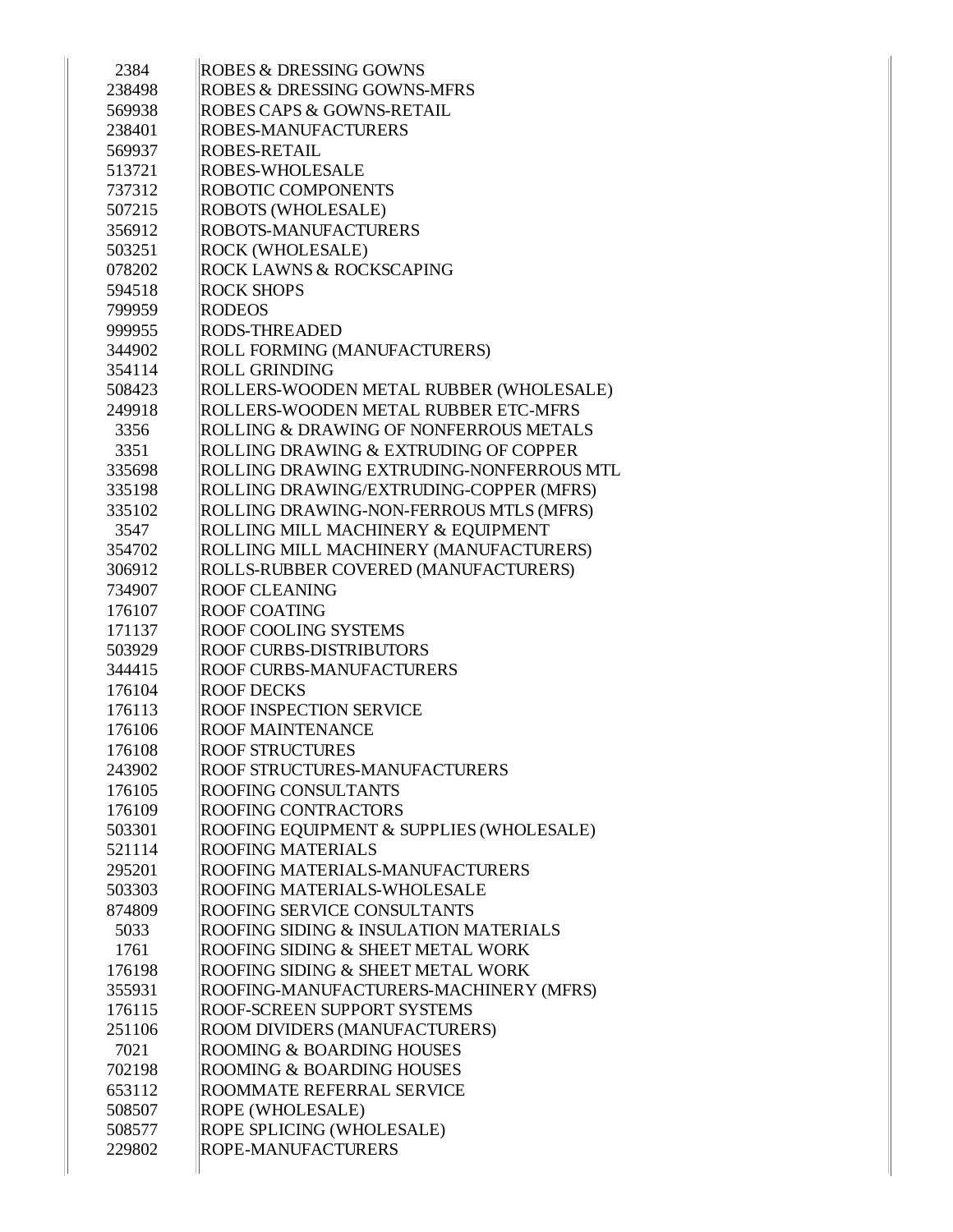| 525108 | <b>ROPE-RETAIL</b>                       |
|--------|------------------------------------------|
| 869918 | <b>ROPING CLUBS</b>                      |
| 282106 | ROSIN (MANUFACTURERS)                    |
| 078201 | ROTARY CULTIVATING & TILLING             |
| 356801 | ROTARY JOINTS (MANUFACTURERS)            |
| 275402 | <b>ROTOGRAVURE PRINTERS</b>              |
| 526141 | ROTOTILLING EQUIPMENT & SVC              |
| 138919 | <b>ROUSTABOUTS</b>                       |
| 473118 | ROUTING SERVICE-AIR, HIGHWAY, MARINE     |
| 679203 | ROYALTIES-OIL & MINERAL                  |
| 513911 | RUBBER & PLASTIC FOOTWEAR-WHOL & MFRS    |
| 594306 | <b>RUBBER &amp; PLASTIC STAMPS</b>       |
| 3021   | <b>RUBBER &amp; PLASTICS FOOTWEAR</b>    |
| 3052   | RUBBER & PLASTICS HOSE & BELTING         |
| 302198 | RUBBER & PLASTICS-FOOTWEAR (MFRS)        |
| 305298 | RUBBER & PLASTICS-HOSE & BELTING (MFRS)  |
| 306904 | RUBBER (MANUFACTURERS)                   |
| 289103 | RUBBER CEMENT (MANUFACTURERS)            |
| 306901 | RUBBER CLOTHING & FOOTWEAR (MFRS)        |
| 306913 | RUBBER COATING (MANUFACTURERS)           |
| 355907 | RUBBER MILL MACHINERY (MANUFACTURERS)    |
| 305201 | RUBBER PRODUCTS-MANUFACTURERS            |
| 306916 | <b>RUBBER PRODUCTS-RETAIL</b>            |
| 508548 | <b>RUBBER PRODUCTS-WHOLESALE</b>         |
| 306919 | RUBBER RECLAIMING (MANUFACTURERS)        |
| 873120 | RUBBER RESEARCH & CONSULTING             |
| 306918 | RUBBER ROLLS (MANUFACTURERS)             |
| 395304 | RUBBER STAMPS-MANUFACTURERS              |
| 395301 | RUBBER STAMPS-MFRS' EQUIP & SUPLS (MFRS) |
| 511223 | <b>RUBBER STAMPS-WHOLESALE</b>           |
| 508488 | RUBBER WORKING MACHINERY (WHOLESALE)     |
| 306902 | RUBBERBANDS (MANUFACTURERS)              |
| 306915 | RUBBER-COMPOUNDING & MIXTURE (MFRS)      |
| 519994 | RUBBER-CRUDE (WHOLESALE)                 |
| 519902 | RUBBER-FOAM & SPONGE (WHOLESALE)         |
| 306920 | RUBBERIZED FABRICS (MANUFACTURERS)       |
| 306914 | RUBBER-LATEX (MANUFACTURERS)             |
| 306917 | RUBBER-MFRS SUPPLIES (MANUFACTURERS)     |
| 282201 | RUBBER-SYNTHETIC (MANUFACTURERS)         |
| 346910 | RUBBISH CONTAINERS-MANUFACTURERS         |
| 508446 | RUBBISH REMOVAL-CONTRS EQUIP (WHOL)      |
| 721705 | <b>RUGS</b>                              |
| 382917 | RULERS & YARDSTICKS (MANUFACTURERS)      |
| 354411 | RULES (MANUFACTURERS)                    |
| 355503 | RULING MACHINES (MANUFACTURERS)          |
| 593234 | <b>RUMMAGE SALE CENTERS</b>              |
| 594103 | RUNNING & JOGGING SUPPLIES               |
| 516924 | RUST PREVENTIVES & REMOVERS (WHOLESALE)  |
| 289916 | <b>RUST PREVENTIVES-MANUFACTURERS</b>    |
| 179984 | <b>RUST REMOVING</b>                     |
| 754912 | RUSTPROOFING-INDUSTRIAL                  |
| 751303 | RYDER                                    |
| 738120 | <b>SABOTAGE PREVENTION SERVICE</b>       |
| 284407 | <b>SACHETS (MANUFACTURERS)</b>           |
| 594120 | SADDLERY & HARNESS                       |
|        |                                          |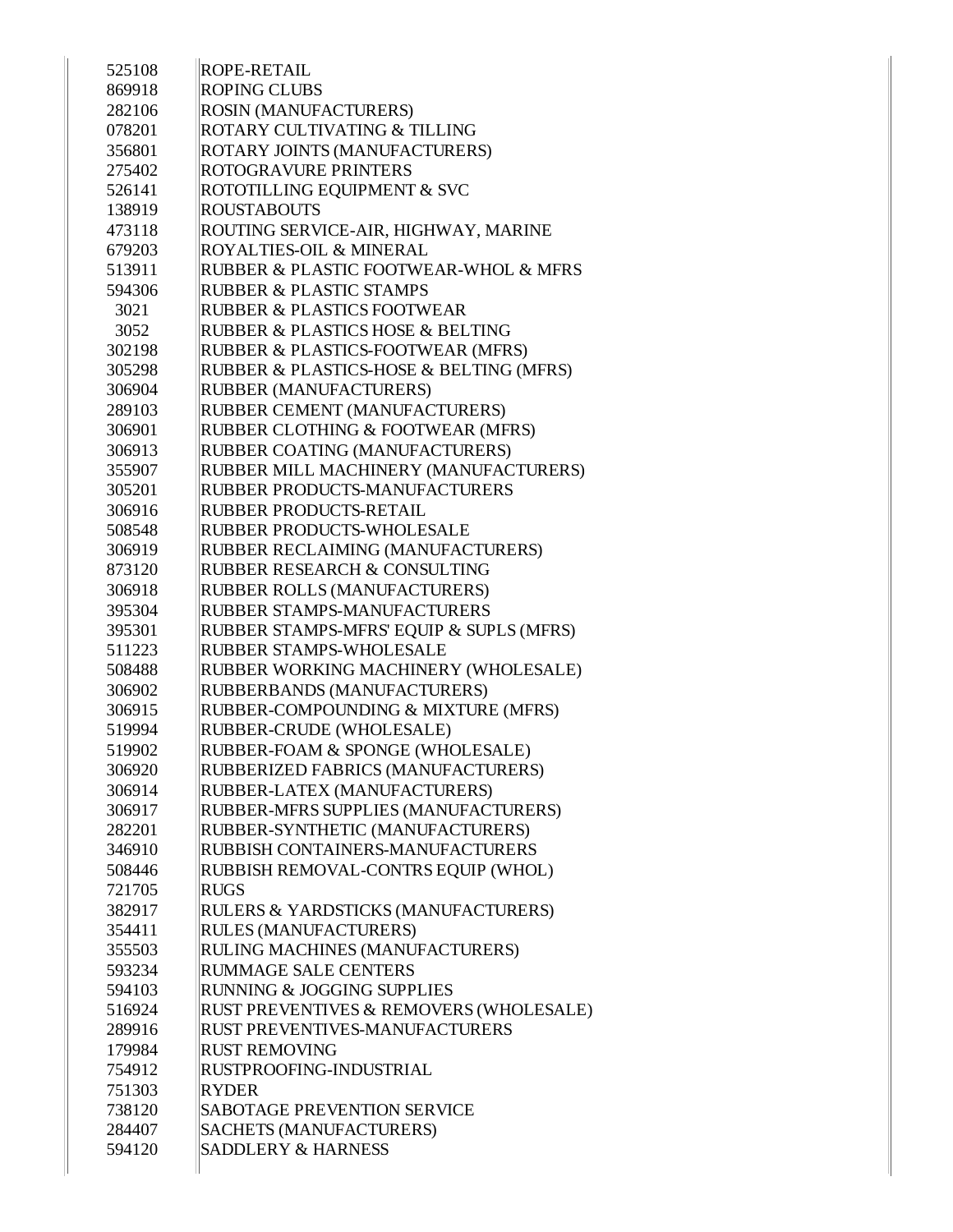| 319901 | SADDLERY & HARNESS-MANUFACTURERS             |
|--------|----------------------------------------------|
| 519124 | SADDLERY & HARNESS-WHOLESALE                 |
| 609908 | <b>SAFE DEPOSIT BOX-RENTAL</b>               |
| 504651 | SAFE DEPOSIT BOX-SALES (WHOLESALE)           |
| 504418 | SAFES & VAULTS (WHOLESALE)                   |
| 599903 | <b>SAFES &amp; VAULTS-DEALERS</b>            |
| 349905 | <b>SAFES &amp; VAULTS-MANUFACTURERS</b>      |
| 421207 | <b>SAFES &amp; VAULTS-MOVERS</b>             |
| 769922 | SAFES & VAULTS-OPENING & REPAIRING           |
| 504419 | SAFES & VAULTS-USED (WHOLESALE)              |
| 341103 | SAFETY CANS (MANUFACTURERS)                  |
| 874208 | <b>SAFETY CONSULTANTS</b>                    |
| 508203 | SAFETY EQUIPMENT & CLOTHING (WHOL)           |
| 384207 | SAFETY EQUIPMENT & CLOTHING-MFRS             |
| 829947 | <b>SAFETY TRAINING</b>                       |
| 221114 | <b>SAIL FABRICS (MANUFACTURERS)</b>          |
| 509160 | SAILBOATS & SAILBOAT SUPPLIES (WHOL)         |
| 799961 | <b>SAILING INSTRUCTION</b>                   |
| 239401 | <b>SAILMAKERS</b>                            |
| 209912 | SAIMIN (MANUFACTURERS)                       |
| 514923 | SALADS (WHOLESALE)                           |
| 209913 | <b>SALADS-MANUFACTURERS</b>                  |
| 276102 | SALES & ORDER BOOKS (MANUFACTURERS)          |
| 874808 | <b>SALES COUNSELORS</b>                      |
| 861103 | <b>SALES ORGANIZATIONS</b>                   |
| 874810 | <b>SALES PROMOTION SERVICE</b>               |
| 872113 | <b>SALES TAX CONSULTANTS</b>                 |
| 874811 | <b>SALES TRAINING</b>                        |
| 549906 | <b>SALT</b>                                  |
| 147903 | <b>SALT MINERS</b>                           |
| 147904 | <b>SALT PROCESSING</b>                       |
| 2068   | <b>SALTED &amp; ROASTED NUTS &amp; SEEDS</b> |
| 514954 | SALT-WHOLESALE                               |
| 449902 | SALVAGE-MARINE                               |
| 509320 | SALVAGE-YARDS (WHOLESALE)                    |
| 731909 | <b>SAMPLE CARDS &amp; BOOKS</b>              |
| 511224 | SAMPLE CARDS & BOOKS-WHOLESALE               |
| 316101 | SAMPLE CASES (MANUFACTURERS)                 |
| 509930 | SAMPLE CASES-WHOLESALE & MFRS                |
| 562112 | <b>SAMPLE ROOMS</b>                          |
| 951207 | SANCTUARIES-WILD LIFE                        |
| 503211 | SAND & GRAVEL (WHOLESALE)                    |
| 508226 | SAND & GRAVEL HANDLING EQUIPMENT (WHOL)      |
| 144203 | <b>SAND &amp; GRAVEL-MFRS</b>                |
| 179911 | SANDBLASTING                                 |
| 508202 | SANDBLASTING EQUIP & SUPPLIES (WHOL)         |
| 353106 | SANDBLASTING EQUIPMENT & SUPPLIES-MFRS       |
| 735913 | SANDBLASTING EQUIPMENT-RENTING               |
| 735974 | <b>SANDING MACHINES-RENTAL</b>               |
| 329106 | SANDPAPER (MANUFACTURERS)                    |
| 581219 | <b>SANDWICHES</b>                            |
| 209914 | SANDWICHES-MANUFACTURERS                     |
| 514925 | SANDWICHES-WHOLESALE                         |
| 806302 | <b>SANITARIUMS</b>                           |
| 265698 | SANITARY FOOD CNTNRS-EX FOLDING (MFRS)       |
|        |                                              |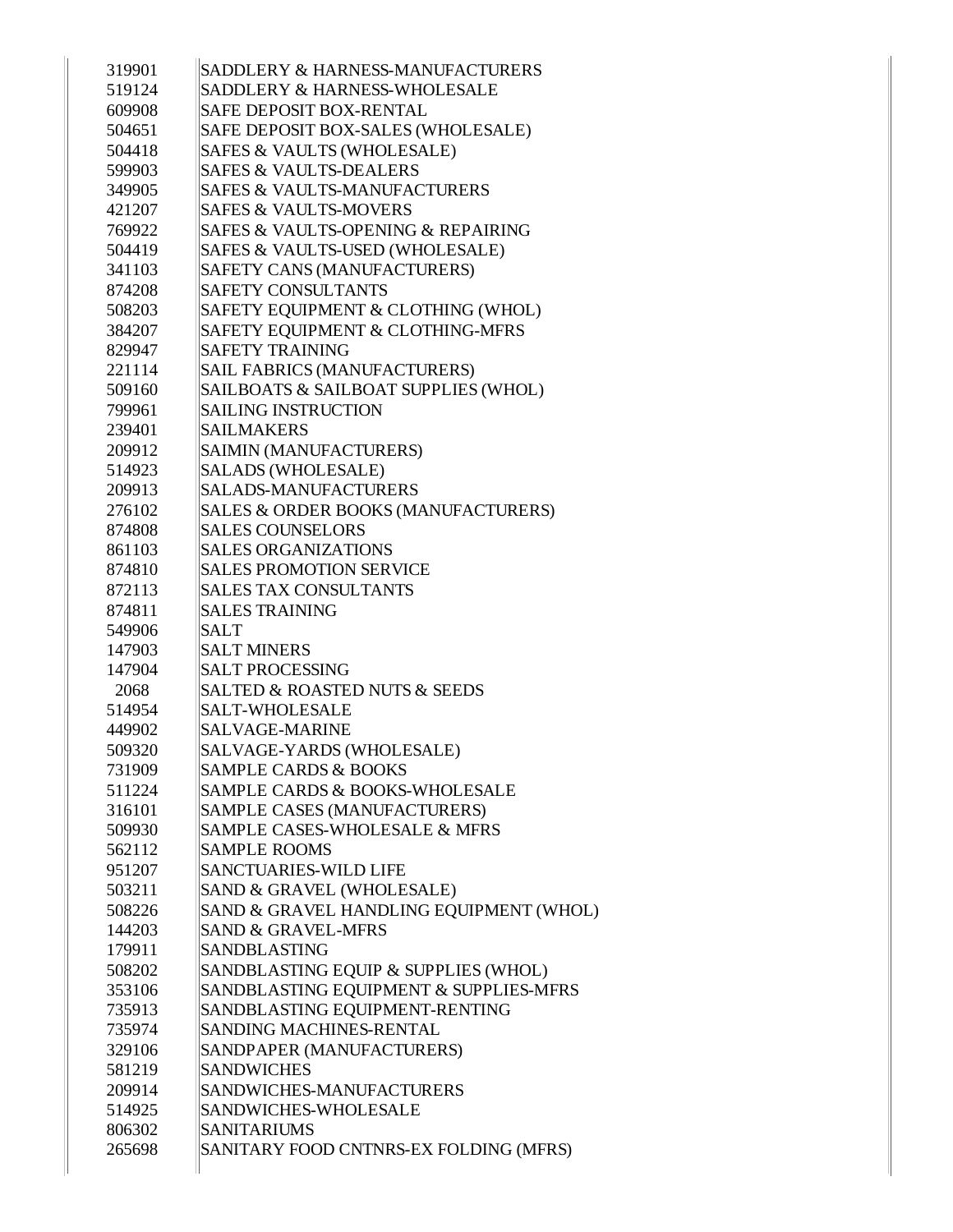| 2656   | SANITARY FOOD CONTAINERS EXCEPT FOLDING  |
|--------|------------------------------------------|
| 358102 | SANITARY NAPKIN MACHINES (MANUFACTURERS) |
| 512218 | SANITARY NAPKINS-WHOLESALE               |
| 2676   | SANITARY PAPER PRODUCTS                  |
| 267602 | SANITARY PAPER PRODUCTS (MANUFACTURERS)  |
| 511326 | SANITARY PRODUCTS SUPPLIES & SVC (WHOL)  |
| 4959   | SANITARY SERVICES NEC                    |
| 495999 | SANITARY SERVICES NEC                    |
| 495308 | SANITATION CONSULTANTS                   |
| 495307 | <b>SANITATION SERVICES</b>               |
| 391509 | SAPPHIRES-INDUSTRIAL (MANUFACTURERS)     |
| 332105 | SASH BALANCES & WEIGHTS (MANUFACTURERS)  |
| 179306 | <b>SASH OPERATING DEVICES</b>            |
| 243108 | SASH-WOOD-MANUFACTURERS                  |
| 503140 | SASH-WOOD-WHOLESALE                      |
| 484103 | SATELLITE COMMS SERVICES-COMMON CARRIER  |
| 484107 | SATELLITE DESCRAMBLING/PROGRAMMING SVC   |
| 367909 | SATELLITE DISH-MANUFACTURERS             |
| 506543 | <b>SATELLITE DISH-WHOLESALE</b>          |
| 737506 | <b>SATELLITE DOWNLINKING</b>             |
| 762213 | SATELLITE EQUIP & SYSTEMS-SVC & REPAIR   |
| 366305 | SATELLITE EQUIPMENT & SYSTEMS-MFRS       |
| 573107 | SATELLITE EQUIPMENT & SYSTEMS-RETAIL     |
| 506546 | SATELLITE EQUIPMENT & SYSTEMS-WHOLESALE  |
| 203304 | <b>SAUCES (MANUFACTURERS)</b>            |
| 209915 | SAUERKRAUT (MANUFACTURERS)               |
| 594119 | SAUNA EQUIPMENT & SUPPLIES               |
| 363401 | SAUNA EQUIPMENT & SUPPLIES-MANUFACTURERS |
| 507431 | SAUNA EQUIPMENT & SUPPLIES-WHOLESALE     |
| 2013   | SAUSAGE & OTHER PREPARED MEAT PRODUCTS   |
| 201301 | SAUSAGE CASINGS (MANUFACTURERS)          |
| 201103 | <b>SAUSAGE MAKERS</b>                    |
| 542108 | <b>SAUSAGES</b>                          |
| 201398 | SAUSAGES/OTHER PREPARED MEAT PROD (MFRS) |
| 514705 | <b>SAUSAGES-WHOLESALE</b>                |
| 603504 | SAVINGS & LOAN ASSNS-REPRESENTATIVES     |
| 603501 | <b>SAVINGS &amp; LOAN ASSOCIATIONS</b>   |
| 603698 | SAVINGS INSTITUTIONS-EXCEPT FEDERAL      |
| 6035   | SAVINGS INSTITUTIONS-FEDERAL CHARTERED   |
| 6036   | <b>SAVINGS INSTITUTIONS-NOT FEDERAL</b>  |
| 603503 | <b>SAVINGS PLANS</b>                     |
| 3425   | <b>SAW BLADES &amp; HANDSAWS</b>         |
| 509917 | SAWDUST & SHAVINGS (WHOLESALE)           |
| 162935 | SAWMILL CONSTRUCTION & MAINTENANCE       |
| 242106 | <b>SAWMILL CONSULTANTS</b>               |
| 508538 | SAWMILL EQUIPMENT & SUPPLIES (WHOLESALE) |
| 355306 | SAWMILL EQUIPMENT & SUPPLIES-MFRS        |
| 242102 | <b>SAWMILLS</b>                          |
| 2421   | SAWMILLS & PLANING MILLS-GENERAL         |
| 242198 | SAWMILLS & PLANING MILLS-GENERAL         |
| 525101 | <b>SAWS</b>                              |
| 355303 | <b>SAWS-MANUFACTURERS</b>                |
| 735912 | <b>SAWS-RENTING</b>                      |
| 769924 | SAWS-SHARPENING & REPAIRING              |
| 242105 | <b>SAWS-TIMBER</b>                       |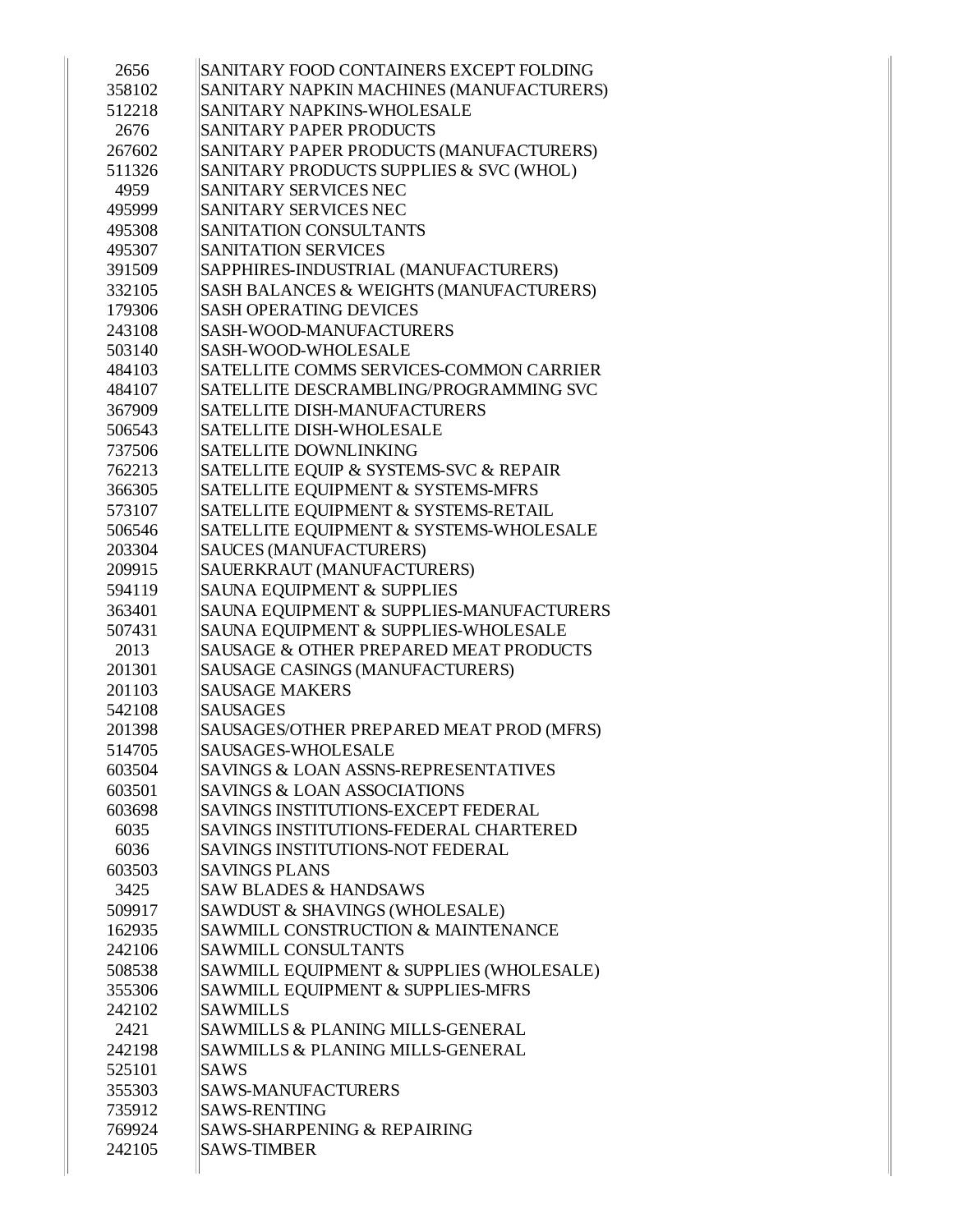| 735915 | <b>SCAFFOLDING-RENTING</b>                    |
|--------|-----------------------------------------------|
| 359698 | SCALES & BALANCES-EX LABORATORY (MFRS)        |
| 3596   | SCALES & BALANCES-EXCEPT LABORATORY           |
| 504607 | <b>SCALES (WHOLESALE)</b>                     |
| 359601 | <b>SCALES-MANUFACTURERS</b>                   |
| 478502 | <b>SCALES-PUBLIC</b>                          |
| 735914 | <b>SCALES-RENTING</b>                         |
| 769923 | <b>SCALES-REPAIRING</b>                       |
| 504627 | <b>SCALES-USED (WHOLESALE)</b>                |
| 239505 | <b>SCALLOP CUTTING</b>                        |
| 729942 | <b>SCALP TREATMENT</b>                        |
| 504511 | SCANNING EQUIPMENT (WHOLESALE)                |
| 737405 | <b>SCANNING SERVICE</b>                       |
| 565103 | <b>SCARVES-WEARING APPAREL</b>                |
| 792203 | <b>SCENERY STUDIOS</b>                        |
| 2397   | SCHIFFLI MACHINE EMBROIDERIES                 |
| 239798 | SCHIFFLI MACHINE EMBROIDERIES (MFRS)          |
| 673202 | <b>SCHOLARSHIP PROGRAMS</b>                   |
| 399930 | <b>SCHOOL BAGS-MANUFACTURERS</b>              |
| 821113 | <b>SCHOOL BOARDS</b>                          |
| 4151   | <b>SCHOOL BUSES</b>                           |
| 821198 | <b>SCHOOL DISTRICTS-PUBLIC</b>                |
| 502105 | SCHOOL FURNITURE & EQUIPMENT (WHOL)           |
| 502131 | SCHOOL FURNITURE & EQUIPMENT-RETAIL           |
| 829903 | <b>SCHOOL INFORMATION</b>                     |
| 594309 | SCHOOL INSTRUCTIONAL MATERIALS                |
| 804935 | <b>SCHOOL PSYCHOLOGISTS</b>                   |
| 511213 | SCHOOL SUPPLIES (WHOLESALE)                   |
| 399931 | <b>SCHOOL SUPPLIES-MANUFACTURERS</b>          |
| 594311 | <b>SCHOOL SUPPLIES-RETAIL</b>                 |
| 821103 | <b>SCHOOLS</b>                                |
| 8299   | <b>SCHOOLS &amp; EDUCATIONAL SERVICES NEC</b> |
| 829999 | <b>SCHOOLS &amp; EDUCATIONAL SERVICES NEC</b> |
| 821102 | <b>SCHOOLS FOR BLIND</b>                      |
| 821111 | <b>SCHOOLS FOR THE DEAF</b>                   |
| 821107 | SCHOOLS WITH SPECIAL ACADEMIC EDUCATION       |
| 829944 | SCHOOLS WITH SPECIAL VOCATIONAL EDUC          |
| 824404 | <b>SCHOOLS-ACCOUNTING</b>                     |
| 829945 | <b>SCHOOLS-ACROBATIC</b>                      |
| 821108 | <b>SCHOOLS-ADULT EDUCATION</b>                |
| 824402 | SCHOOLS-BUSINESS & SECRETARIAL                |
| 824401 | <b>SCHOOLS-BUSINESS &amp; VOCATIONAL</b>      |
| 822107 | SCHOOLS-CHIROPRACTIC                          |
| 829940 | SCHOOLS-COLLEGE BOARD PREPARATION             |
| 829924 | <b>SCHOOLS-COOKING</b>                        |
| 824910 | <b>SCHOOLS-ELECTRONICS</b>                    |
| 829946 | <b>SCHOOLS-FASHION</b>                        |
| 829901 | <b>SCHOOLS-GENERAL INTEREST</b>               |
| 824903 | SCHOOLS-INDUSTRIAL TECHNICAL & TRADE          |
| 824405 | SCHOOLS-LEGAL SECRETARIAL                     |
| 824406 | SCHOOLS-MANAGEMENT DEVELOPMENT                |
| 822108 | <b>SCHOOLS-MEDICAL</b>                        |
| 824906 | SCHOOLS-MEDICAL & DENTAL-ASSISTANTS/TECH      |
| 824407 | <b>SCHOOLS-MEDICAL SECRETARIAL</b>            |
| 821106 | SCHOOLS-MENTALLY RETARDED                     |
|        |                                               |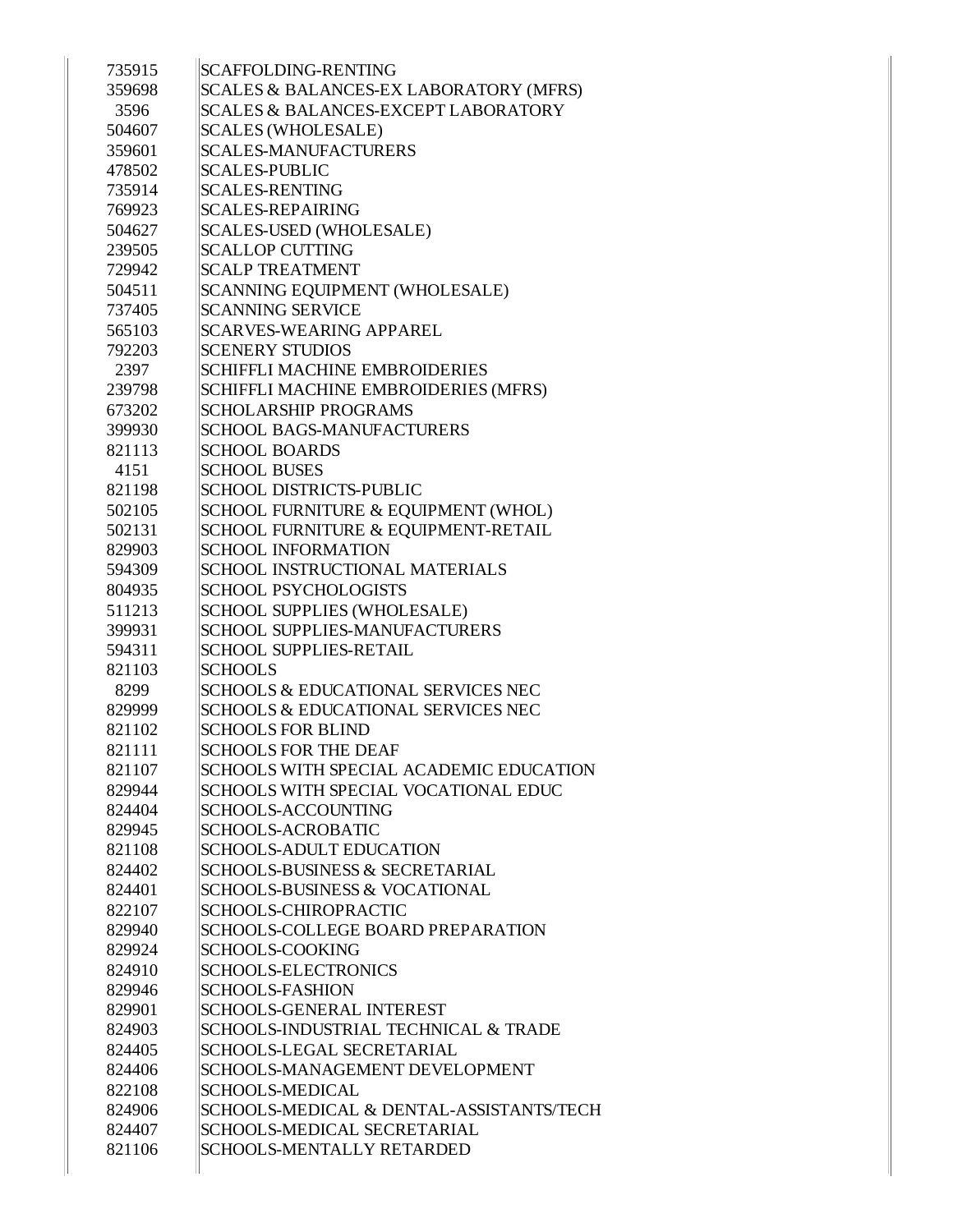| 835102 | SCHOOLS-NURSERY & KINDERGARTEN ACADEMIC            |
|--------|----------------------------------------------------|
| 821109 | SCHOOLS-PREPARATORY                                |
| 821110 | <b>SCHOOLS-SPEECH DEFECT CORRECTION</b>            |
| 829935 | <b>SCHOOLS-TRAVEL AGENTS</b>                       |
| 822101 | SCHOOLS-UNIVERSITIES & COLLEGES ACADEMIC           |
| 873137 | SCIENCE & TECHNOLOGY-CANADA                        |
| 804939 | <b>SCIENCE OF MIND PRACTITIONERS</b>               |
| 323112 | <b>SCIENTIFIC APPARATUS &amp; INSTRUMENTS-MFRS</b> |
| 504905 | SCIENTIFIC APPARATUS & INSTRUMENTS-WHOL            |
| 384102 | <b>SCIENTIFIC INSTRUMENT DESIGNERS</b>             |
| 899904 | SCIENTISTS-CONSULTING                              |
| 866126 | <b>SCIENTOLOGISTS</b>                              |
| 504618 | SCOREBOARDS (WHOLESALE)                            |
| 569945 | <b>SCOUT SUPPLIES</b>                              |
| 5093   | <b>SCRAP &amp; WASTE MATERIALS</b>                 |
| 334104 | <b>SCRAP FILM (MANUFACTURERS)</b>                  |
| 874259 | <b>SCRAP MARKETING SERVICE</b>                     |
| 509313 | SCRAP METALS & IRON (WHOLESALE)                    |
| 509314 | SCRAP METALS-PROCESSING/RECYCLING (WHOL)           |
| 353117 | SCRAP PROCESSING EQUIPMENT (MFRS)                  |
| 509319 | <b>SCRAP RUBBER (WHOLESALE)</b>                    |
| 503141 | SCREEN DOOR & WINDOW-WHOLESALE                     |
| 152111 | <b>SCREEN ENCLOSURES</b>                           |
| 275902 | <b>SCREEN PRINTING</b>                             |
| 508449 | SCREEN PRINTING EQUIPMENT & SUPLS (WHOL)           |
| 275921 | <b>SCREEN PRINTING-LABEL REMOVAL</b>               |
| 356901 | SCREENING & SIFTING EQUIPMENT (MFRS)               |
| 553133 | <b>SCREENS-AUTOMOBILE</b>                          |
| 571909 | <b>SCREENS-DECORATIVE</b>                          |
| 521116 | <b>SCREENS-DOOR &amp; WINDOW</b>                   |
| 344206 | SCREENS-DOOR & WINDOW-MANUFACTURERS                |
| 344210 | <b>SCREENS-MANUFACTURERS</b>                       |
| 503910 | SCREENS-MANUFACTURERS' EQUIP/SUPL (WHOL)           |
| 769926 | <b>SCREENS-REPAIRING</b>                           |
| 505136 | <b>SCREENS-WHOLESALE</b>                           |
| 3451   | <b>SCREW MACHINE PRODUCTS</b>                      |
| 345101 | SCREW MACHINE PRODUCTS (MANUFACTURERS)             |
| 354106 | SCREW MACHINES & EQUIPMENT (MFRS)                  |
| 507212 | <b>SCREWS (WHOLESALE)</b>                          |
| 345204 | <b>SCREWS-MANUFACTURERS</b>                        |
| 525118 | <b>SCREWS-RETAIL</b>                               |
| 594419 | <b>SCRIMSHAW</b>                                   |
| 899932 | <b>SCRIPT PREPARATION SERVICE</b>                  |
| 799987 | <b>SCUBA DIVING TOURS</b>                          |
| 899907 | <b>SCULPTORS</b>                                   |
| 599996 | <b>SCULPTORS' EQUIPMENT &amp; SUPPLIES</b>         |
| 899934 | <b>SCULPTORS-ARCHITECTURAL</b>                     |
| 899933 | <b>SCULPTURES-METAL</b>                            |
| 162917 | <b>SEA WALL CONTRACTORS</b>                        |
| 209201 | <b>SEAFOOD PACKERS</b>                             |
| 542101 | <b>SEAFOOD-RETAIL</b>                              |
| 514601 | <b>SEAFOOD-WHOLESALE</b>                           |
| 516923 | SEALERS-ASPHALT, CONCRETE, ETC (WHOL)              |
| 508574 | <b>SEALS-HERMETIC-DISTRIBUTORS</b>                 |
| 367910 | SEALS-HERMETIC-MANUFACTURERS                       |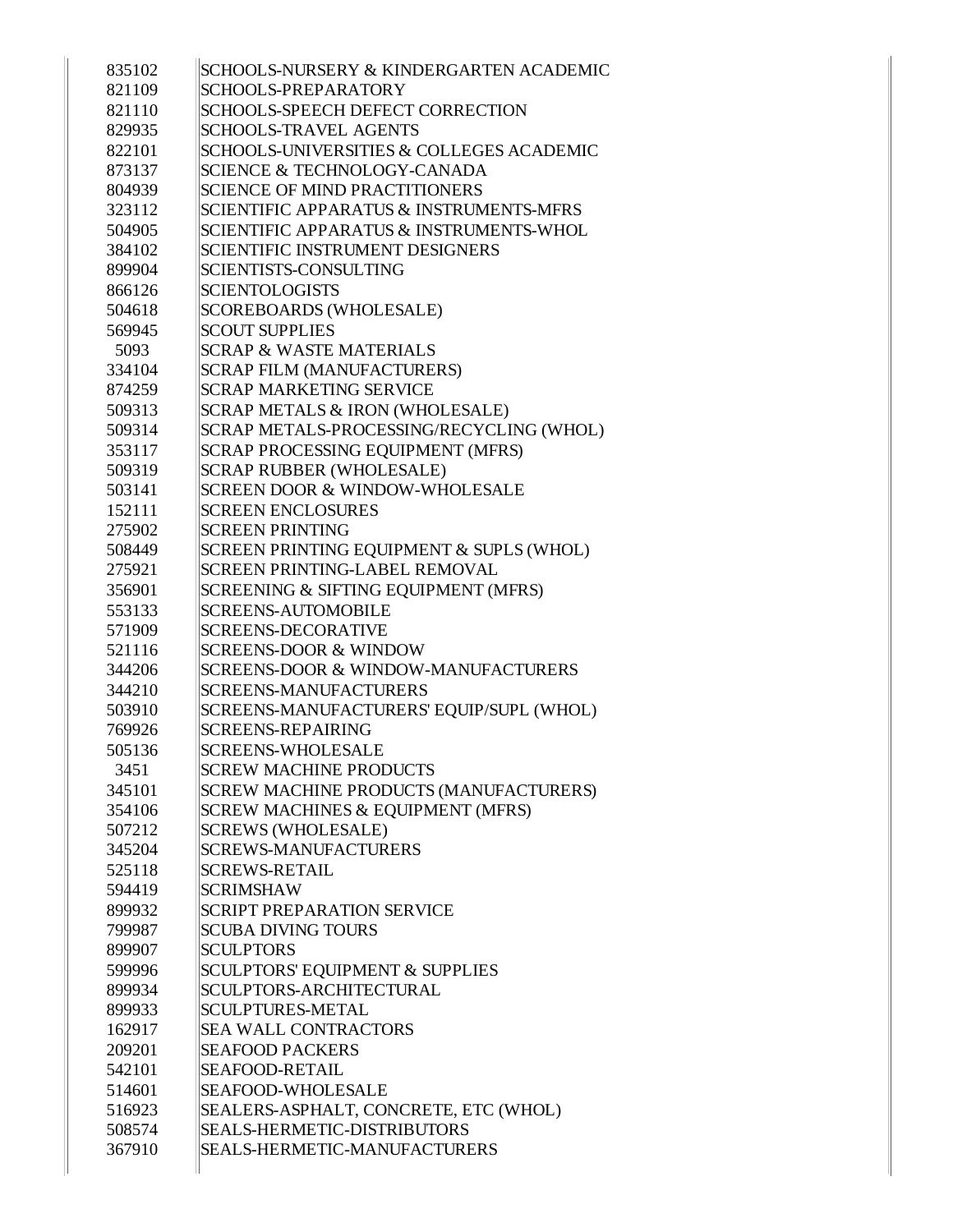| 508571 | SEALS-MECHANICAL (WHOLESALE)                        |
|--------|-----------------------------------------------------|
| 305303 | SEALS-METAL (MANUFACTURERS)                         |
| 511212 | SEALS-NOTARY & CORP (WHOLESALE)                     |
| 305301 | SEALS-OIL, GREASE, ETC (MANUFACTURERS)              |
| 508506 | SEALS-OIL, GREASE, ETC-WHOLESALE                    |
| 507211 | SEALS-O-RING (WHOLESALE)                            |
| 305305 | <b>SEALS-O-RING-MANUFACTURERS</b>                   |
| 275215 | SEALS-SECURITY (MANUFACTURERS)                      |
| 864123 | <b>SEAMENS ORGANIZATIONS</b>                        |
| 3812   | <b>SEARCH DETECTION SYSTEMS &amp; INSTRUMENTS</b>   |
| 381298 | SEARCH DETECTION/NAV SYSTS/INSTR (MFRS)             |
| 738925 | <b>SEARCHERS OF RECORDS</b>                         |
| 506354 | <b>SEARCHLIGHTS (WHOLESALE)</b>                     |
| 553126 | <b>SEAT BELTS</b>                                   |
| 239908 | <b>SEAT BELTS-MANUFACTURERS</b>                     |
| 501352 | <b>SEAT BELTS-WHOLESALE</b>                         |
| 502119 | <b>SEATING COMPANIES (WHOLESALE)</b>                |
| 091902 | <b>SEAWEED PRODUCTS</b>                             |
| 593226 | <b>SECOND HAND STORES</b>                           |
| 334198 | <b>SECONDARY SMELTING &amp; REFINING-NONFERROUS</b> |
| 3341   | SECONDARY SMELTING/REFINING-NONFERROUS              |
| 7338   | SECRETARIAL & COURT REPORTING SERVICES              |
| 733805 | <b>SECRETARIAL SERVICES</b>                         |
| 621110 | <b>SECURITIES</b>                                   |
| 6231   | <b>SECURITY &amp; COMMODITY EXCHANGES</b>           |
| 6211   | <b>SECURITY BROKERS &amp; DEALERS</b>               |
| 366902 | <b>SECURITY CONTROL EQUIP &amp; SYSTEMS-MFRS</b>    |
| 506304 | SECURITY CONTROL EQUIP & SYSTEMS-WHOL               |
| 738102 | <b>SECURITY GUARD &amp; PATROL SERVICE</b>          |
| 824916 | <b>SECURITY GUARD SCHOOLS</b>                       |
| 874813 | <b>SECURITY SYSTEMS CONSULTANTS</b>                 |
| 7382   | <b>SECURITY SYSTEMS SERVICES</b>                    |
| 738204 | SECURITY SYSTS-COMMUNICATIONS/COMPUTER              |
| 072301 | <b>SEED &amp; GRAIN CLEANING</b>                    |
| 508322 | SEED CLEANING EQUIPMENT (WHOLESALE)                 |
| 078212 | <b>SEEDING &amp; FERTILIZING CONTRACTORS</b>        |
| 526129 | <b>SEEDS &amp; BULBS-RETAIL</b>                     |
| 519105 | <b>SEEDS &amp; BULBS-WHOLESALE</b>                  |
| 018102 | <b>SEEDS-CERTIFIED</b>                              |
| 549924 | <b>SEEDS-CHINESE PRESERVED</b>                      |
| 206803 | SEEDS-COATING (MANUFACTURERS)                       |
| 206801 | SEEDS-EDIBLE-MANUFACTURERS                          |
| 515305 | <b>SEEDS-WAREHOUSE</b>                              |
| 138206 | <b>SEISMIC DATA BROKERS</b>                         |
| 382918 | SEISMOGRAPH EQUIPMENT & SUPPLIES (MFRS)             |
| 138201 | <b>SEISMOGRAPH SERVICE</b>                          |
| 334105 | SELENIUM (MANUFACTURERS)                            |
| 509951 | <b>SELF DEFENSE WEAPONS (WHOLESALE)</b>             |
| 832271 | <b>SELF HELP GROUPS</b>                             |
| 832246 | <b>SELF IMPRVMNT/MOTIVATION-TRAINING MTRLS</b>      |
| 832231 | <b>SELF-ESTEEM PROGRAMS</b>                         |
| 367401 | SEMICONDUCTOR DEVICES (MANUFACTURERS)               |
| 506539 | SEMICONDUCTOR DEVICES-WHOLESALE                     |
| 506349 | SEMICONDUCTOR-MFRS' EQUIP/SUPLS (WHOL)              |
| 3674   | <b>SEMICONDUCTORS &amp; RELATED DEVICES</b>         |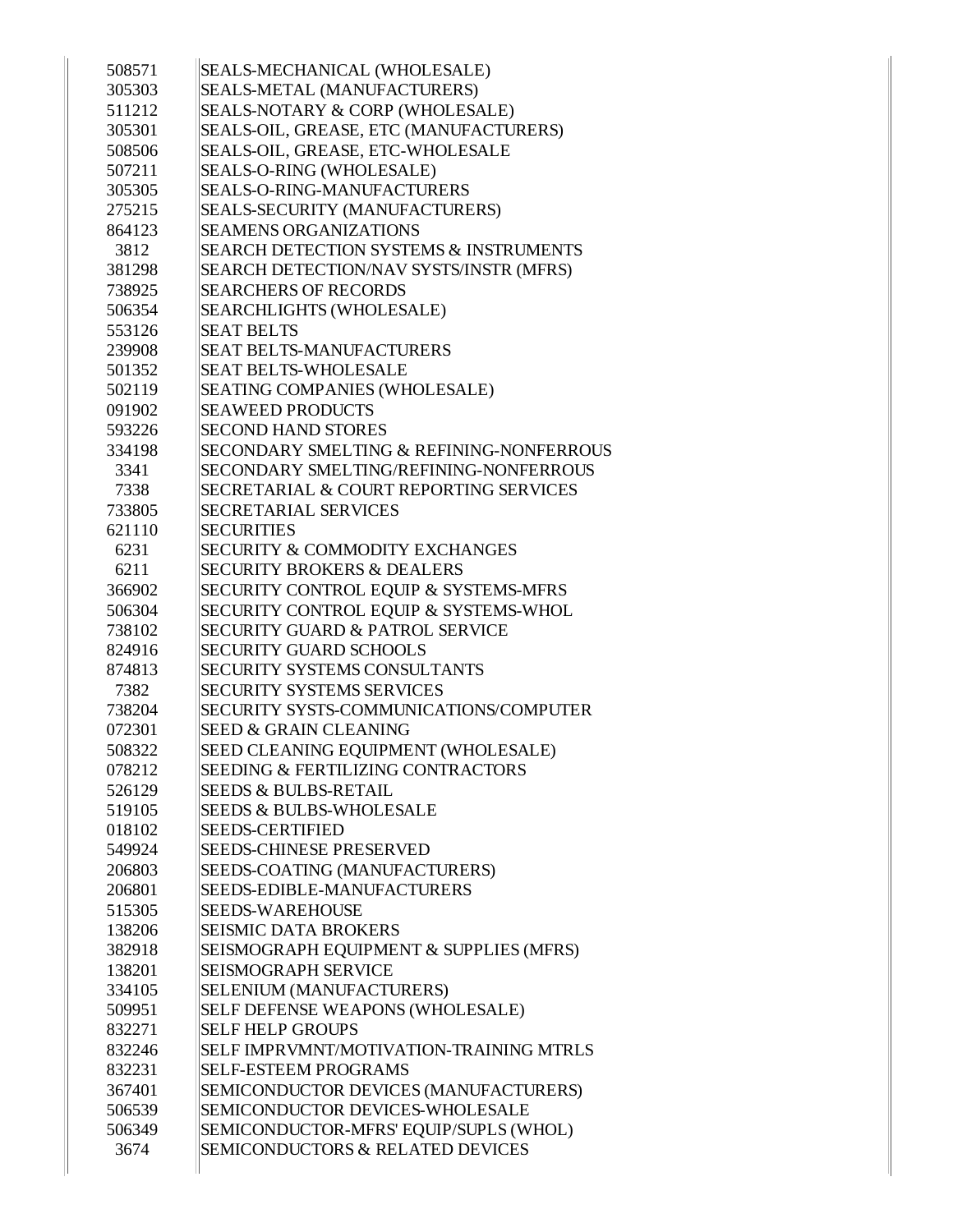| 367498           | SEMICONDUCTORS & RELATED DEVICES (MFRS)<br><b>SENIOR CITIZENS COUNSELING</b>             |
|------------------|------------------------------------------------------------------------------------------|
| 832250           |                                                                                          |
| 836114           | <b>SENIOR CITIZENS HOUSING</b>                                                           |
| 832206           | <b>SENIOR CITIZENS SERVICE</b>                                                           |
| 836101           | SENIOR CITIZENS SERVICE ORGANIZATIONS                                                    |
| 832226           | SENIOR CITIZENS SVC ORGS-DISC MERCHANTS                                                  |
| 738212           | <b>SENSORS</b>                                                                           |
| 355606           | SEPARATORS (MANUFACTURERS)                                                               |
| 171108           | <b>SEPTIC TANKS</b>                                                                      |
| 503915           | <b>SEPTIC TANKS &amp; SYSTEMS-WHOLESALE</b>                                              |
| 171134           | SEPTIC TANKS CONSULTANTS                                                                 |
| 171107           | SEPTIC TANKS/SYSTEMS-CLEANING/REPAIRING                                                  |
| 327206           | SEPTIC TANKS-MANUFACTURERS                                                               |
| 999958           | SEPTIC TANKS-TREATMENT SUPPLIES                                                          |
| 399957           | <b>SEQUINS (MANUFACTURERS)</b>                                                           |
| 283604           | <b>SERUMS &amp; VACCINES (MANUFACTURERS)</b>                                             |
| 899977           | <b>SERVICE BUREAUS</b>                                                                   |
| 5087             | <b>SERVICE ESTABLISHMENT EQUIPMENT</b>                                                   |
| 3589             | SERVICE INDUSTRY MACHINERY NEC                                                           |
| 358998           | SERVICE INDUSTRY MACHINERY NEC (MFRS)                                                    |
| 154216           | <b>SERVICE STATION BUILDERS</b>                                                          |
| 517202           | SERVICE STATION EQUIPMENT (WHOLESALE)                                                    |
| 179913           | SERVICE STATION EQUIPMENT-INSTALLING                                                     |
| 358602           | SERVICE STATION EQUIPMENT-MANUFACTURERS                                                  |
| 179915           | SERVICE STATION EQUIPMENT-SERVICING                                                      |
| 517204           | SERVICE STATION SUPPLIES (WHOLESALE)                                                     |
| 554101           | <b>SERVICE STATIONS-GASOLINE &amp; OIL</b>                                               |
| 7819             | <b>SERVICES ALLIED TO MOTION PICTURE</b>                                                 |
| 7829             | <b>SERVICES ALLIED TO MOTION PICTURE DISTR</b>                                           |
| 781998           | <b>SERVICES ALLIED TO MOTION PICTURES</b>                                                |
| 628999           | <b>SERVICES ALLIED WITH EXCH OF SEC NEC</b>                                              |
| 6289             | <b>SERVICES ALLIED-EXCHANGE OF SECURITIES</b>                                            |
| 899999           | <b>SERVICES NEC</b>                                                                      |
| 362109           | SERVOMECHANISM SYSTEMS & EQUIP (MFRS)                                                    |
| 616205           | <b>SETTLEMENT COMPANIES</b>                                                              |
| 832272           | <b>SETTLEMENT HOUSES</b>                                                                 |
| 2652             | <b>SETUP PAPERBOARD BOXES</b>                                                            |
| 495201           | <b>SEWAGE DISPOSAL SYSTEMS</b>                                                           |
| 399972           | <b>SEWAGE DISPOSAL SYSTEMS-MANUFACTURERS</b><br><b>SEWAGE DISPOSAL SYSTEMS-WHOLESALE</b> |
| 509336           |                                                                                          |
| 495204           | <b>SEWAGE TREATMENT CONSULTANTS</b>                                                      |
| 495202           | <b>SEWAGE TREATMENT EQUIPMENT</b>                                                        |
| 358908           | SEWAGE TREATMENT EQUIPMENT-MANUFACTURERS                                                 |
| 154110<br>503218 | <b>SEWAGE TREATMENT PLANT CONTRACTORS</b>                                                |
|                  | <b>SEWER &amp; DRAIN PIPE (WHOLESALE)</b>                                                |
| 508405<br>358916 | SEWER CLEANING EQUIPMENT & SUPLS (WHOL)<br>SEWER CLEANING EQUIPMENT & SUPPLIES-MFRS      |
|                  | <b>SEWER COMPANIES-UTILITY</b>                                                           |
| 495203           | <b>SEWER CONSTRUCTION CONSULTANTS</b>                                                    |
| 162323           |                                                                                          |
| 162307           | <b>SEWER CONTRACTORS</b>                                                                 |
| 171152           | <b>SEWER LINE CLEANING</b>                                                               |
| 171151           | <b>SEWER LOCATING SERVICE</b><br>SEWER SYSTEM INSPECTION/REHABILITATION                  |
| 999957           |                                                                                          |
| 162320           | <b>SEWER TAPPERS</b>                                                                     |
| 171153           | <b>SEWER THAWING</b>                                                                     |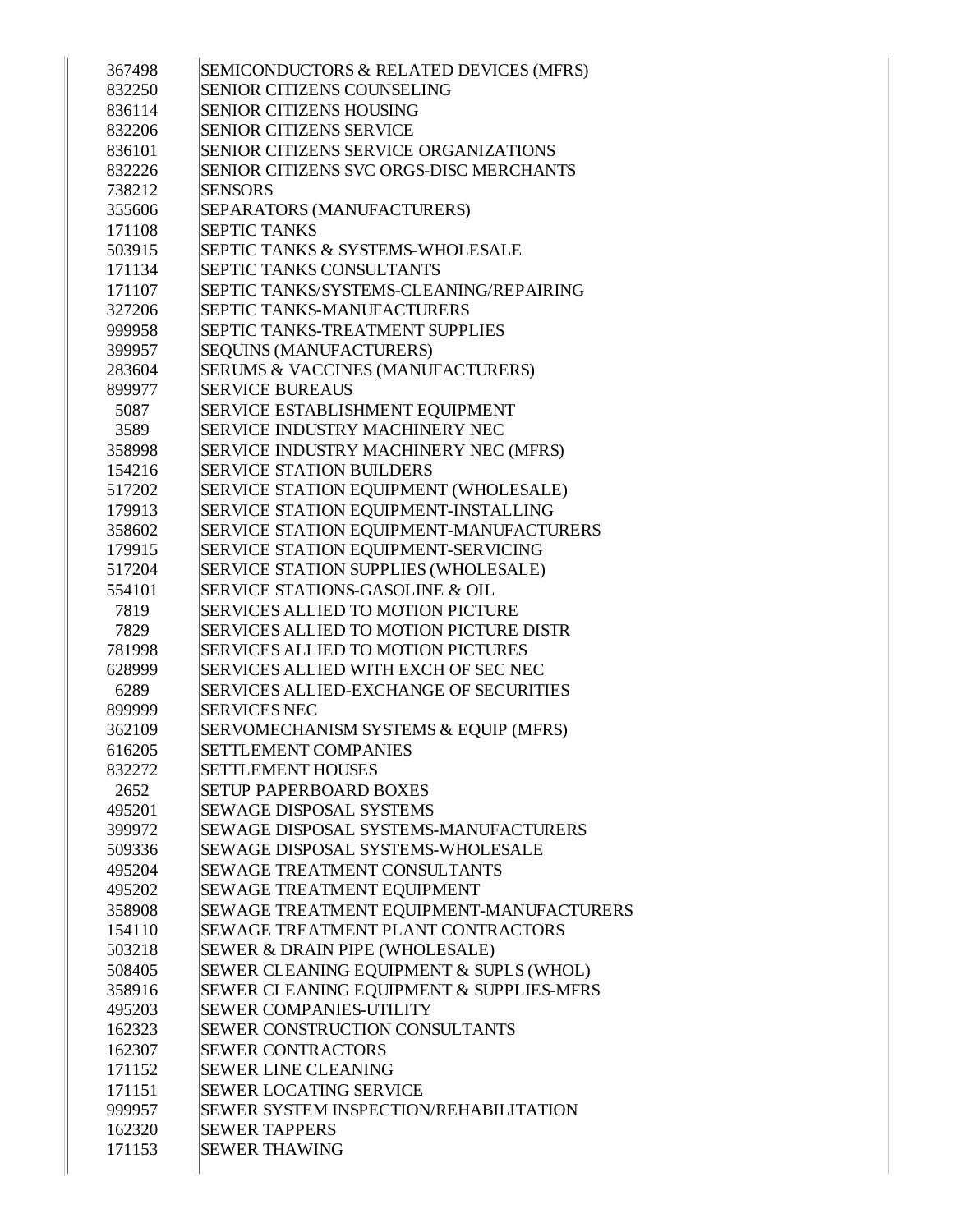| 4952   | <b>SEWERAGE SYSTEMS</b>                           |
|--------|---------------------------------------------------|
| 572229 | <b>SEWING CABINETS</b>                            |
| 239902 | <b>SEWING CONTRACTORS</b>                         |
| 824905 | <b>SEWING INSTRUCTION</b>                         |
| 317204 | <b>SEWING KITS &amp; CASES (MANUFACTURERS)</b>    |
| 363906 | <b>SEWING MACHINES PARTS &amp; SUPPLIES-MFRS</b>  |
| 506422 | <b>SEWING MACHINES PARTS/SUPLS-WHOLESALE</b>      |
| 572218 | <b>SEWING MACHINES-HOUSEHOLD</b>                  |
| 508448 | SEWING MACHINES-INDUSTRIAL/COML (WHOL)            |
| 363907 | <b>SEWING MACHINES-MANUFACTURERS</b>              |
| 735992 | <b>SEWING MACHINES-RENTING</b>                    |
| 769925 | <b>SEWING MACHINES-REPAIRING</b>                  |
| 572217 | <b>SEWING MACHINES-SUPPLIES &amp; ATTACHMENTS</b> |
| 5949   | <b>SEWING NEEDLEWORK &amp; PIECE GOODS</b>        |
| 721919 | <b>SEWING SHOPS-CUSTOM</b>                        |
| 804934 | <b>SEXOLOGY</b>                                   |
| 832232 | <b>SEXUAL COUNSELING &amp; THERAPY</b>            |
| 832260 | SEXUAL HARASSMENT AWARENESS & PREVENTION          |
| 349622 | <b>SHACKLES (MANUFACTURERS)</b>                   |
| 356802 | SHAFTING (MANUFACTURERS)                          |
| 149904 | SHARPENING EQUIPMENT & STONES                     |
| 769928 | <b>SHARPENING SERVICE</b>                         |
| 506415 | SHAVERS-ELECTRIC (WHOLESALE)                      |
| 762924 | SHAVERS-ELECTRIC-REPAIRING                        |
| 571903 | <b>SHEARS &amp; SCISSORS</b>                      |
| 342101 | <b>SHEARS-MANUFACTURERS</b>                       |
| 342922 | SHEAVES (MANUFACTURERS)                           |
| 154218 | <b>SHEDS TOOL &amp; UTILITY</b>                   |
| 0214   | <b>SHEEP &amp; GOATS</b>                          |
| 021498 | <b>SHEEP &amp; GOATS</b>                          |
| 075107 | <b>SHEEP SHEARING</b>                             |
| 569910 | <b>SHEEPSKIN SPECIALTIES</b>                      |
| 238602 | SHEEPSKIN SPECIALTIES-MANUFACTURERS               |
| 519993 | SHEEPSKIN SPECIALTIES-WHOLESALE                   |
| 021403 | <b>SHEEPSKINS</b>                                 |
| 344403 | <b>SHEET METAL FABRICATORS</b>                    |
| 3444   | <b>SHEET METAL WORK</b>                           |
| 171103 | SHEET METAL WORK CONTRACTORS                      |
| 171109 | <b>SHEET METAL WORKERS</b>                        |
| 508509 | SHEET METAL WORKING EQUIP & SUPLS (WHOL)          |
| 505131 | <b>SHEET METAL WORK-WHOLESALE</b>                 |
| 507225 | SHELF REACHERS (WHOLESALE)                        |
| 285106 | SHELLAC-MANUFACTURERS                             |
| 0913   | <b>SHELLFISH</b>                                  |
| 091398 | <b>SHELLFISH</b>                                  |
| 594722 | SHELLS-DECORATIVE                                 |
| 399950 | SHELLS-DECORATIVE-MANUFACTURERS                   |
| 519982 | SHELLS-DECORATIVE-WHOLESALE                       |
| 399905 | SHELLS-MARINE (MANUFACTURERS)                     |
| 519983 | SHELLS-MARINE-WHOLESALE                           |
| 836107 | <b>SHELTERED CARE HOMES</b>                       |
| 833101 | <b>SHELTERED WORKSHOPS</b>                        |
| 152137 | <b>SHELTERS</b>                                   |
| 836115 | <b>SHELTERS FOR BATTERED WOMEN</b>                |
| 504613 | SHELVING (WHOLESALE)                              |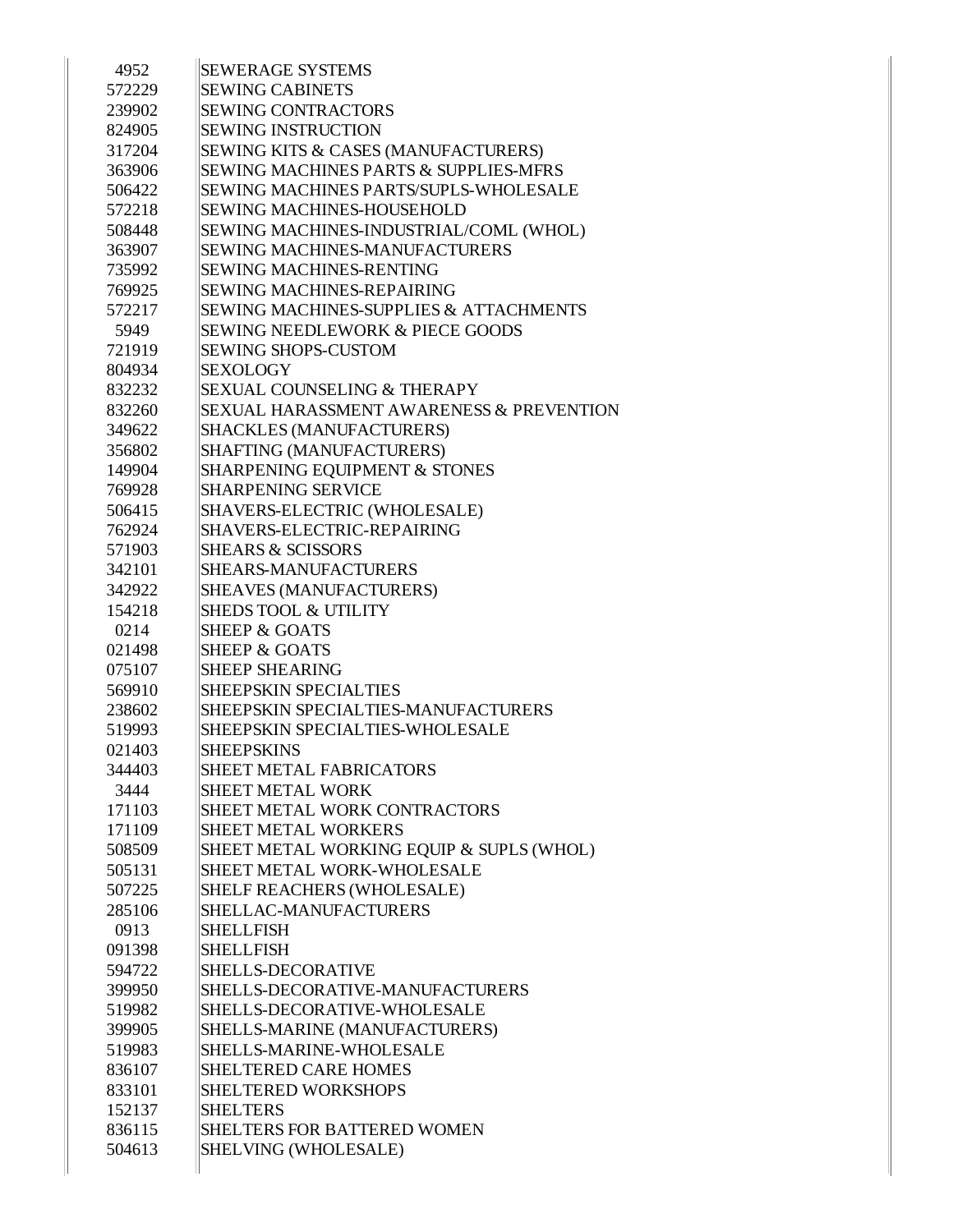| 504606 | SHELVING-COMMERCIAL & INDUSTRIAL (WHOL) |
|--------|-----------------------------------------|
| 571941 | SHELVING-HOUSEHOLD & DECORATIVE         |
| 254205 | SHELVING-MANUFACTURERS                  |
| 922103 | <b>SHERIFF</b>                          |
| 804956 | <b>SHIATSU THERAPY</b>                  |
| 384501 | SHIELDING-MAGNETIC ELECTROSTATIC (MFRS) |
| 349908 | SHIMS (MANUFACTURERS)                   |
| 523120 | <b>SHINGLE STAIN</b>                    |
| 521115 | <b>SHINGLES &amp; SHAKES</b>            |
| 242901 | SHINGLES & SHAKES-MANUFACTURERS         |
| 503327 | SHINGLES-WHOLESALE                      |
| 508803 | <b>SHIP BROKERS</b>                     |
| 373101 | <b>SHIP BUILDERS &amp; REPAIRERS</b>    |
| 3731   | <b>SHIP BUILDING &amp; REPAIRING</b>    |
| 353121 | SHIP BUILDING EQUIP & SUPPLIES (MFRS)   |
| 373103 | SHIP CEILING (MANUFACTURERS)            |
| 508805 | SHIP CHANDLERS (WHOLESALE)              |
| 449105 | <b>SHIP CLEANING</b>                    |
| 449312 | <b>SHIP FUELING</b>                     |
| 175111 | <b>SHIP JOINERS</b>                     |
| 449107 | <b>SHIP MOORING LINE SERVICE</b>        |
| 449911 | <b>SHIP OWNERS &amp; OPERATORS</b>      |
| 172114 | <b>SHIP PAINTING</b>                    |
| 449910 | <b>SHIP REGISTERS</b>                   |
| 449912 | <b>SHIP WRECKERS</b>                    |
| 373104 | <b>SHIP YARDS</b>                       |
| 861110 | SHIPPERS COOPERATIVE ORGANIZATIONS      |
| 444902 | <b>SHIPPING AGENTS</b>                  |
| 874812 | <b>SHIPPING CONSULTANTS</b>             |
| 421503 | <b>SHIPPING MASTERS</b>                 |
| 511306 | SHIPPING ROOM SUPPLIES (WHOLESALE)      |
| 511333 | SHIPPING SERVICE SUPPLIES (WHOLESALE)   |
| 513153 | SHIRT TRIMMINGS (WHOLESALE)             |
| 513626 | SHIRTINGS (WHOLESALE)                   |
| 569912 | <b>SHIRTS-CUSTOM MADE</b>               |
| 232101 | SHIRTS-MANUFACTURERS                    |
| 721918 | <b>SHIRTS-REPAIRING</b>                 |
| 561110 | <b>SHIRTS-RETAIL</b>                    |
| 513607 | <b>SHIRTS-WHOLESALE</b>                 |
| 553120 | <b>SHOCK ABSORBERS</b>                  |
| 371409 | SHOCK ABSORBERS-MANUFACTURERS           |
| 501372 | <b>SHOCK ABSORBERS-WHOLESALE</b>        |
| 725102 | <b>SHOE &amp; BOOT REPAIRING</b>        |
| 239214 | <b>SHOE BAGS (MANUFACTURERS)</b>        |
| 725108 | SHOE CARE & SHOE COLORING PRODUCTS      |
| 239903 | <b>SHOE CONTRACT STITCHING</b>          |
| 313107 | SHOE COUNTERS (MANUFACTURERS)           |
| 399932 | <b>SHOE COVERS-MANUFACTURERS</b>        |
| 725104 | <b>SHOE DYERS</b>                       |
| 313105 | SHOE FABRIC & LEATHER COMBINERS (MFRS)  |
| 513910 | <b>SHOE FABRICS (WHOLESALE)</b>         |
| 313106 | <b>SHOE FILLERS (MANUFACTURERS)</b>     |
| 508452 | SHOE FINDINGS & SUPPLIES (WHOLESALE)    |
| 313109 | SHOE FINDINGS & SUPPLIES-MANUFACTURERS  |
| 566104 | <b>SHOE LACES</b>                       |
|        |                                         |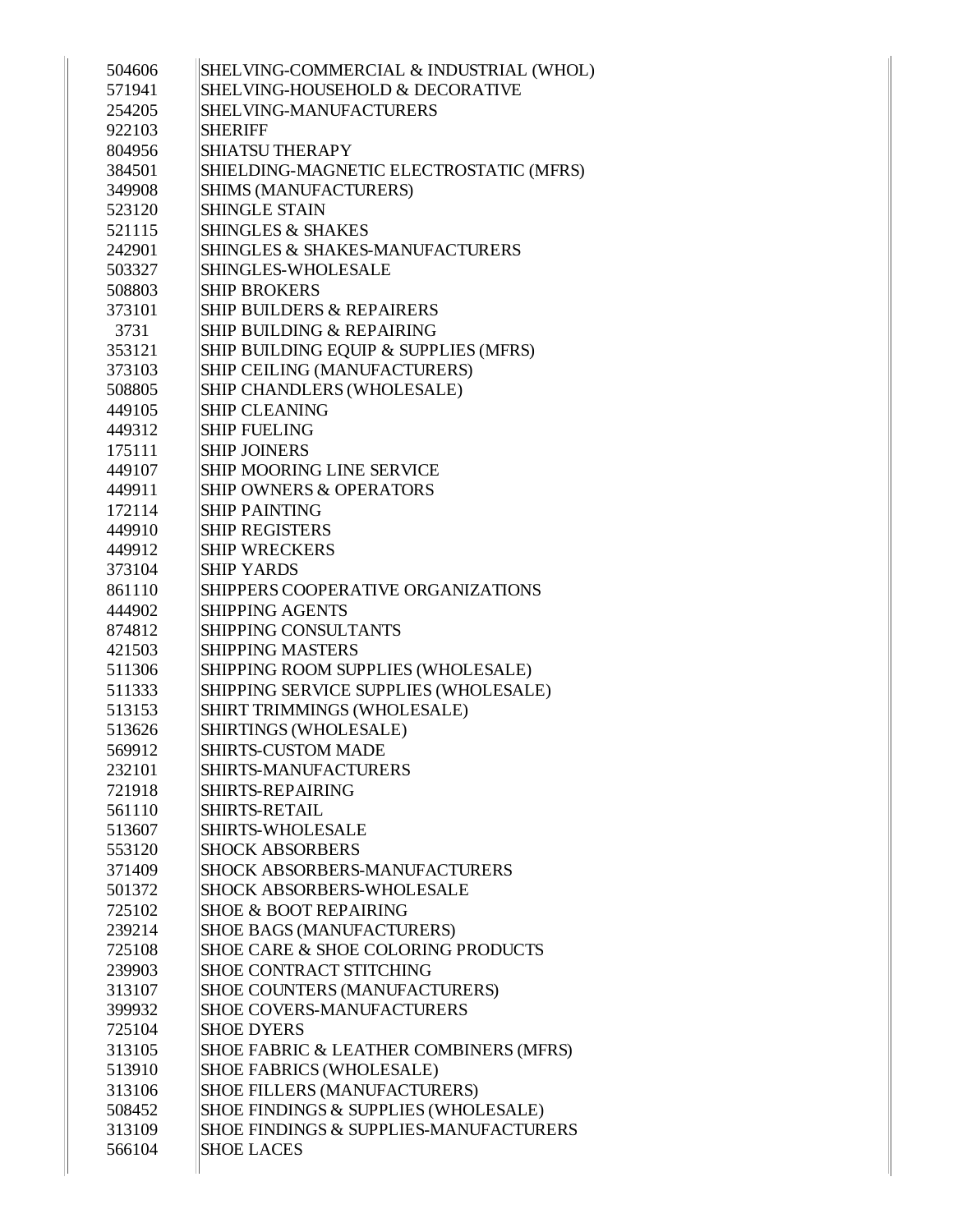| 249916 | <b>SHOE LASTS (MANUFACTURERS)</b>       |
|--------|-----------------------------------------|
| 313108 | <b>SHOE LININGS (MANUFACTURERS)</b>     |
| 355906 | <b>SHOE MACHINERY-MANUFACTURERS</b>     |
| 566108 | <b>SHOE ORNAMENTS</b>                   |
| 399968 | SHOE PATTERNS (MANUFACTURERS)           |
| 7251   | SHOE REPAIR SHOPS & SHOESHINE PARLORS   |
| 508783 | SHOE REPAIRING EQUIPMENT & SUPLS (WHOL) |
| 313110 | SHOE SHANKS (MANUFACTURERS)             |
| 725103 | <b>SHOE SHINING</b>                     |
| 725105 | SHOE SHINING EQUIPMENT & SUPPLIES       |
| 566106 | <b>SHOE STORE SUPPLIES</b>              |
| 5661   | <b>SHOE STORES</b>                      |
| 249917 | <b>SHOE TREES (MANUFACTURERS)</b>       |
| 513904 | <b>SHOE TREES-WHOLESALE</b>             |
| 738928 | <b>SHOES-CUSTOM MADE</b>                |
| 314402 | <b>SHOES-MANUFACTURERS</b>              |
| 313101 | SHOES-MANUFACTURERS SUPPLIES (MFRS)     |
| 508761 | SHOES-MANUFACTURERS SUPPLIES-WHOLESALE  |
| 314401 | SHOES-MANUFACTURERS-WOMENS              |
| 566102 | <b>SHOES-ORTHOPEDIC</b>                 |
| 384208 | SHOES-ORTHOPEDIC-MANUFACTURERS          |
| 725106 | SHOES-ORTHOPEDIC-REPAIRING              |
| 566101 | <b>SHOES-RETAIL</b>                     |
| 566109 | <b>SHOES-SAFETY</b>                     |
| 593248 | <b>SHOES-USED</b>                       |
| 513902 | <b>SHOES-WHOLESALE</b>                  |
| 244103 | SHOOK-MANUFACTURERS                     |
| 244105 | SHOOKS (MANUFACTURERS)                  |
| 738112 | <b>SHOPLIFTING PREVENTION DEVICES</b>   |
| 731923 | <b>SHOPPER'S INFORMATION SERVICE</b>    |
| 274109 | <b>SHOPPERS' NEWS PUBLICATIONS</b>      |
| 504647 | SHOPPING CARTS & BASKETS-WHOLESALE      |
| 349602 | SHOPPING CARTS, BASKETS, & BAGS-MFRS    |
| 651207 | SHOPPING CENTER CONSULTANTS             |
| 651205 | <b>SHOPPING CENTER DEVELOPERS</b>       |
| 651201 | <b>SHOPPING CENTERS &amp; MALLS</b>     |
| 729920 | <b>SHOPPING SERVICE-BUSINESS</b>        |
| 729941 | SHOPPING SERVICE-PERSONAL               |
| 179966 | <b>SHORES-ADJUSTABLE</b>                |
| 179916 | <b>SHORING</b>                          |
| 207903 | SHORTENING (MANUFACTURERS)              |
| 2079   | SHORTENING OILS MARGARINE & FATS NEC    |
| 207998 | SHORTENING TBL OILS MARGARINE ETC (MFR) |
| 6153   | SHORT-TERM BUSINESS CREDIT INSTITUTIONS |
| 339802 | SHOT PEENING (MANUFACTURERS)            |
| 239601 | SHOULDER PADS (MANUFACTURERS)           |
| 239610 | SHOULDER STRAPS (MANUFACTURERS)         |
| 353122 | SHOVELS-POWER (MANUFACTURERS)           |
| 731912 | <b>SHOW CARDS</b>                       |
| 504608 | SHOW CASES (WHOLESALE)                  |
| 502321 | SHOWER CURTAINS (WHOLESALE)             |
| 521117 | <b>SHOWER DOORS &amp; ENCLOSURES</b>    |
| 308801 | SHOWER DOORS & ENCLOSURES-MANUFACTURERS |
| 503928 | SHOWER DOORS & ENCLOSURES-WHOLESALE     |
| 729971 | SHOWERS-PORTABLE                        |
|        |                                         |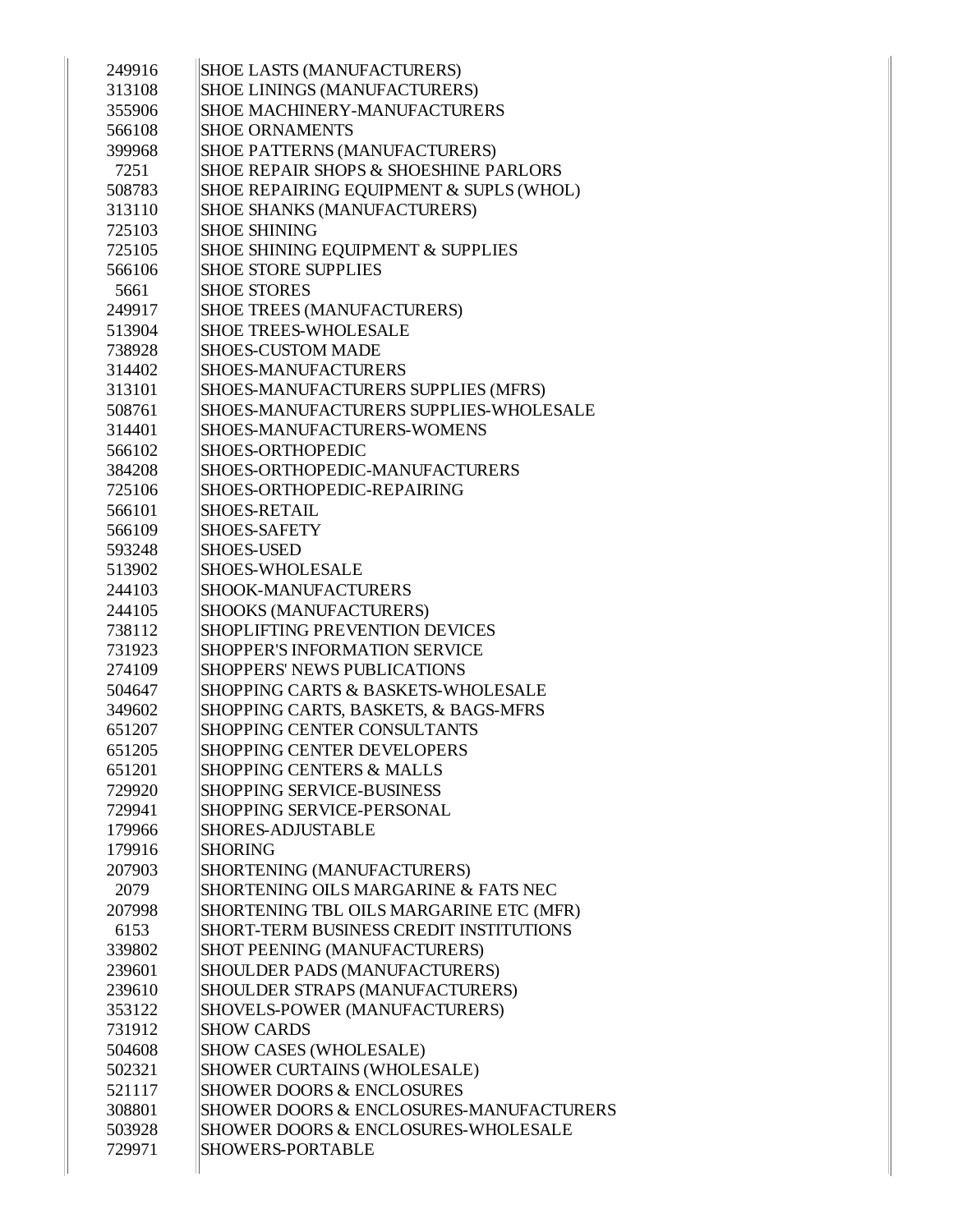| 504648 | SHOWROOM EQUIP & SUPPLIES (WHOLESALE)      |
|--------|--------------------------------------------|
| 352312 | SHREDDERS-MANUFACTURERS                    |
| 091302 | SHRIMP-AQUACULTURE                         |
| 209204 | <b>SHRIMP-PACKERS</b>                      |
| 542109 | SHRIMP-RETAIL                              |
| 514603 | <b>SHRIMP-WHOLESALE</b>                    |
| 594118 | <b>SHUFFLEBOARDS</b>                       |
| 521119 | <b>SHUTTERS</b>                            |
| 344207 | SHUTTERS-MANUFACTURERS                     |
| 503142 | <b>SHUTTERS-WHOLESALE</b>                  |
| 411103 | <b>SHUTTLE SERVICE</b>                     |
| 177108 | <b>SIDEWALK CONTRACTORS</b>                |
| 364502 | SIDEWALK-DOORS & LIGHTS (MANUFACTURERS)    |
| 176118 | SIDEWALL SHINGLING CONTRACTORS             |
| 176111 | <b>SIDING CONTRACTORS</b>                  |
| 521118 | <b>SIDING MATERIALS</b>                    |
| 344411 | SIDING MATERIALS-MANUFACTURERS             |
| 503308 | SIDING MATERIALS-WHOLESALE                 |
| 799963 | <b>SIGHTSEEING TOURS</b>                   |
| 179960 | <b>SIGN CONTRACTORS</b>                    |
| 738905 | <b>SIGN PAINTERS</b>                       |
| 506306 | SIGNAL SYSTEMS (WHOLESALE)                 |
| 366904 | SIGNALS-MANUFACTURERS                      |
| 3993   | <b>SIGNS &amp; ADVERTISING SPECIALTIES</b> |
| 399398 | SIGNS & ADVERTISING SPECIALTIES (MFRS)     |
| 399302 | SIGNS (MANUFACTURERS)                      |
| 506305 | SIGNS-EQUIPMENT & SUPPLIES (WHOLESALE)     |
| 738937 | <b>SIGNS-ERECTORS &amp; HANGERS</b>        |
| 504642 | SIGNS-MACHINES & SUPPLIES (WHOLESALE)      |
| 738938 | <b>SIGNS-MAINTENANCE &amp; REPAIRING</b>   |
| 399307 | SIGNS-NEON (MANUFACTURERS)                 |
| 731202 | <b>SIGNS-RENTING</b>                       |
| 399308 | SIGNS-SILK SCREEN PROCESS (MFRS)           |
| 509933 | <b>SIGNS-WHOLESALE</b>                     |
| 516211 | SILAGE COVERINGS (WHOLESALE)               |
| 999959 | SILENCERS-INDUSTRIAL                       |
| 144601 | <b>SILICA</b>                              |
| 281913 | SILICA GEL (MANUFACTURERS)                 |
| 333906 | SILICON (MANUFACTURERS)                    |
| 508588 | SILICONE PRODUCTS (WHOLESALE)              |
| 516935 | SILICONES (WHOLESALE)                      |
| 733609 | <b>SILK SCREEN PRINTING</b>                |
| 224113 | <b>SILK WARPERS (MANUFACTURERS)</b>        |
| 515914 | SILK-RAW (WHOLESALE)                       |
| 222102 | <b>SILKS-MANUFACTURERS</b>                 |
| 513104 | <b>SILKS-WHOLESALE</b>                     |
| 154204 | <b>SILOS</b>                               |
| 508336 | SILOS-EQUIPMENT & SUPPLIES (WHOLESALE)     |
| 281914 | <b>SILVER NITRATE (MANUFACTURERS)</b>      |
| 1044   | <b>SILVER ORES</b>                         |
| 104498 | <b>SILVER ORES</b>                         |
| 3914   | SILVER PLATED & STAINLESS STEEL WARE       |
| 334102 | <b>SILVER RECOVERY</b>                     |
| 594401 | <b>SILVERWARE</b>                          |
| 769927 | SILVERWARE CLEANING/REPAIRING/REPLATING    |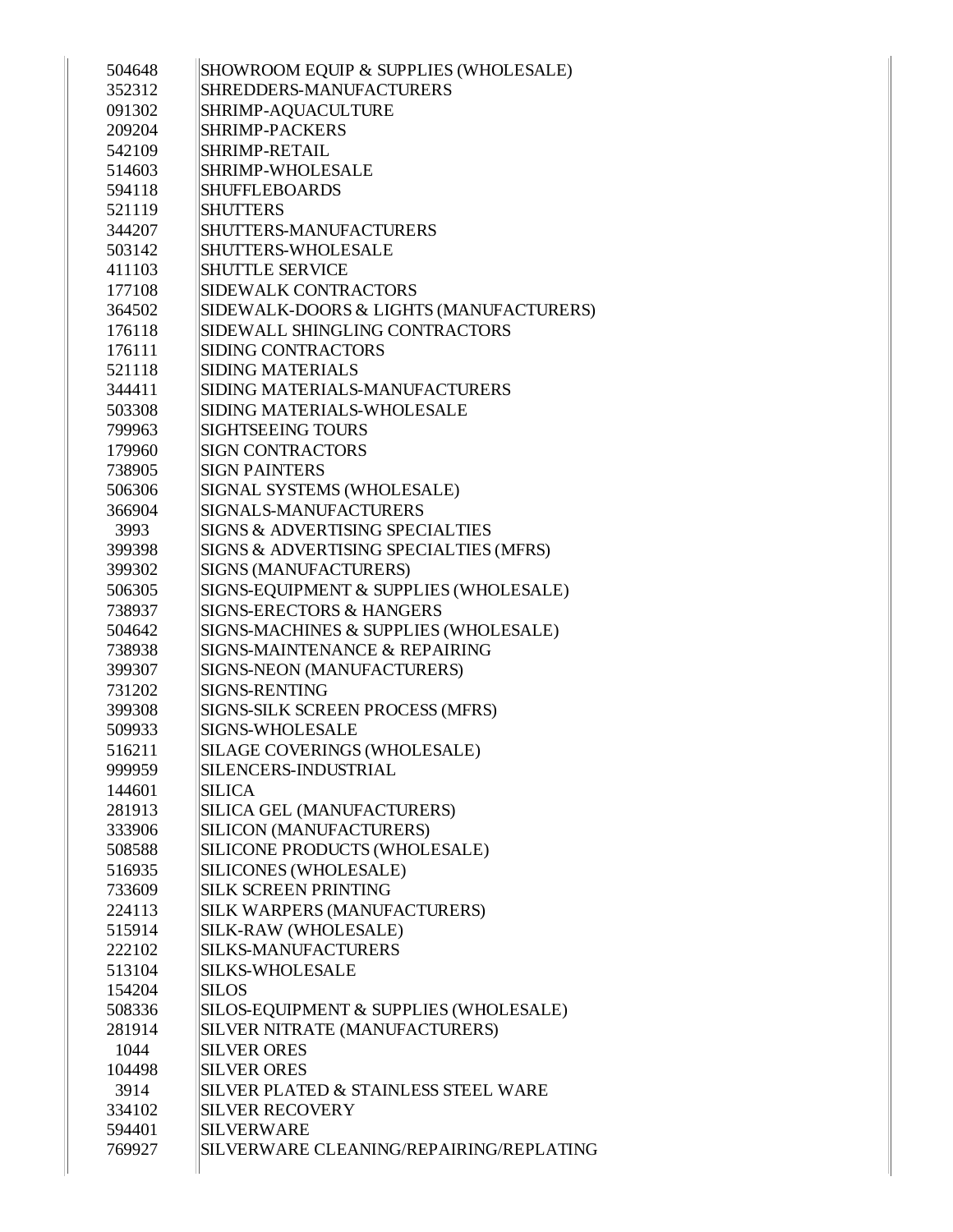| 251105 | SILVERWARE CONTAINERS (MANUFACTURERS)    |
|--------|------------------------------------------|
| 391404 | SILVERWARE-MANUFACTURERS                 |
| 391498 | SILVERWARE-PLTD/STAINLESS STL WARE (MFR) |
| 735917 | SILVERWARE-RENTAL                        |
| 593243 | SILVERWARE-USED                          |
| 509431 | SILVERWARE-WHOLESALE                     |
| 899942 | <b>SIMULATORS</b>                        |
| 381213 | SIMULATORS & TRAINING DEVICES-MFRS       |
| 792902 | <b>SINGING TELEGRAMS</b>                 |
| 864104 | <b>SINGLES ORGANIZATIONS</b>             |
| 507432 | SINKS & SINK TOPS-WHOLESALE              |
| 506353 | SIRENS & HORNS (WHOLESALE)               |
| 525112 | <b>SISAL</b>                             |
| 179410 | SITE DEVELOPMENT CONTRACTORS             |
| 874207 | <b>SITE PLANNERS</b>                     |
| 835103 | <b>SITTING SERVICES</b>                  |
| 769930 | <b>SKATE SHARPENING</b>                  |
| 799994 | <b>SKATEBOARD PARKS &amp; RINKS</b>      |
| 594116 | <b>SKATEBOARDS &amp; EQUIPMENT</b>       |
| 394933 | SKATEBOARDS & EQUIPMENT-MANUFACTURERS    |
| 509157 | SKATEBOARDS & EQUIPMENT-WHOLESALE        |
| 569957 | <b>SKATING APPAREL</b>                   |
| 594117 | <b>SKATING EQUIPMENT &amp; SUPPLIES</b>  |
| 394919 | SKATING EQUIPMENT & SUPPLIES-MFRS        |
| 509139 | SKATING EQUIPMENT & SUPPLIES-WHOLESALE   |
| 799962 | <b>SKATING INSTRUCTION</b>               |
| 799901 | <b>SKATING RINKS</b>                     |
| 594155 | SKATING RINKS-EQUIPMENT & SUPPLIES       |
| 179961 | SKATING RINKS-INSTALLATION, EQUIP/SUPLS  |
| 899924 | <b>SKI &amp; SNOW REPORTS</b>            |
| 569914 | <b>SKI APPAREL</b>                       |
| 871220 | <b>SKI AREA PLANNERS</b>                 |
| 509158 | SKI LIFT & SKI TOW EQUIP & SUPLS (WHOL)  |
| 701110 | <b>SKIING CENTERS &amp; RESORTS</b>      |
| 394920 | SKIING EQUIPMENT-MANUFACTURERS           |
| 799964 | SKIING EQUIPMENT-RENTAL                  |
| 769946 | SKIING EQUIPMENT-REPAIRING               |
| 594115 | <b>SKIING EQUIPMENT-RETAIL</b>           |
| 509109 | SKIING EQUIPMENT-WHOLESALE               |
| 799966 | <b>SKIING INSTRUCTION</b>                |
| 799710 | <b>SKIING ORGANIZATIONS</b>              |
| 472502 | <b>SKIING TOURS</b>                      |
| 8051   | <b>SKILLED NURSING CARE FACILITIES</b>   |
| 805198 | <b>SKILLED NURSING CARE FACILITIES</b>   |
| 394918 | SKIN & SCUBA DIVING EQUIPMENT-MFRS       |
| 509138 | SKIN & SCUBA DIVING EQUIPMENT-WHOLESALE  |
| 594114 | <b>SKIN DIVING EQUIPMENT</b>             |
| 472505 | <b>SKIN DIVING TOURS</b>                 |
| 723101 | <b>SKIN TREATMENTS</b>                   |
| 732302 | <b>SKIP TRACING</b>                      |
| 799952 | SKYDIVING & PARACHUTE JUMPING INSTRCTNS  |
| 176110 | <b>SKYLIGHTS</b>                         |
| 344412 | <b>SKYLIGHTS-MANUFACTURERS</b>           |
| 503143 | <b>SKYLIGHTS-WHOLESALE</b>               |
| 179409 | <b>SLABJACKING CONTRACTORS</b>           |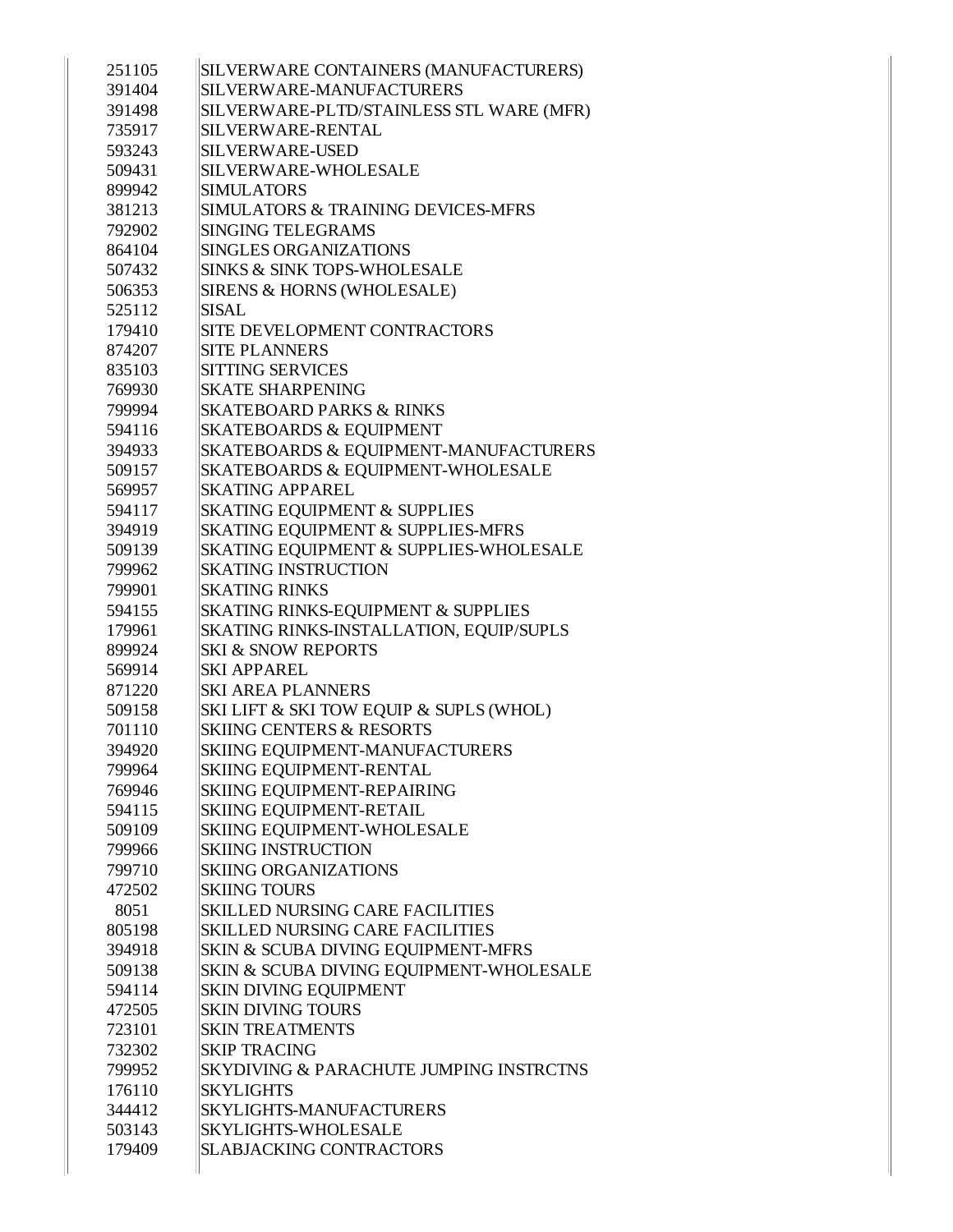| 329501 | <b>SLAG (MANUFACTURERS)</b>                    |
|--------|------------------------------------------------|
| 503217 | <b>SLATE (WHOLESALE)</b>                       |
| 394414 | <b>SLEDS (MANUFACTURERS)</b>                   |
| 801115 | <b>SLEEP TEACHING</b>                          |
| 239909 | <b>SLEEPING BAGS-MANUFACTURERS</b>             |
| 509140 | <b>SLEEPING BAGS-WHOLESALE</b>                 |
| 508487 | <b>SLICING MACHINES (WHOLESALE)</b>            |
| 593250 | <b>SLICING MACHINES-USED</b>                   |
| 511237 | <b>SLIDE RULES (WHOLESALE)</b>                 |
| 382911 | <b>SLIDE RULES-MANUFACTURERS</b>               |
| 504913 | <b>SLIDE RULES-WHOLESALE</b>                   |
| 738408 | <b>SLIDES &amp; FILM STRIPS</b>                |
| 504308 | <b>SLIDES &amp; FILM STRIPS-WHOLESALE</b>      |
| 733610 | <b>SLIDES COMPUTER GRAPHICS ETC</b>            |
| 349603 | <b>SLINGS (MANUFACTURERS)</b>                  |
| 571409 | <b>SLIP COVERS</b>                             |
| 239205 | SLIP COVERS-MANUFACTURERS                      |
| 502341 | SLIP COVERS-WHOLESALE                          |
| 566105 | <b>SLIPPERS</b>                                |
| 314201 | <b>SLIPPERS-MANUFACTURERS</b>                  |
| 513909 | <b>SLIPPERS-WHOLESALE</b>                      |
| 354903 | SLITTING MACHINES (MANUFACTURERS)              |
| 799996 | <b>SLOT CAR RACE COURSES</b>                   |
| 799310 | <b>SLOT MACHINES-SALES &amp; SERVICE</b>       |
| 999962 | <b>SLOTTED ANGLE MATERIALS</b>                 |
| 507825 | <b>SLUSH MACHINES (WHOLESALE)</b>              |
| 3484   | <b>SMALL ARMS</b>                              |
| 3482   | <b>SMALL ARMS AMMUNITION</b>                   |
| 348403 | SMALL ARMS-MANUFACTURERS                       |
| 888802 | <b>SMALL BUSINESS OWNERS 10-99</b>             |
| 888801 | <b>SMALL BUSINESS OWNERS 1-9</b>               |
| 811122 | <b>SMALL CLAIMS ASSISTANCE</b>                 |
| 513134 | <b>SMALLWARES &amp; NOTIONS-WHOLESALE</b>      |
| 508234 | SMELTERS & REFINERS EQUIP/SUPLS (WHOL)         |
| 333902 | SMELTERS & REFINERS-BASE METALS                |
| 333901 | <b>SMELTERS &amp; REFINERS-PRECIOUS METALS</b> |
| 729978 | <b>SMOCKING</b>                                |
| 233904 | <b>SMOCKS-MANUFACTURERS</b>                    |
| 513738 | <b>SMOCKS-WHOLESALE</b>                        |
| 753928 | SMOKE ABATEMENT EQUIPMENT                      |
| 734209 | SMOKE ODOR COUNTERACTING                       |
| 344302 | SMOKE STACKS (MANUFACTURERS)                   |
| 179505 | SMOKE STACKS-DISMANTLING                       |
| 542114 | <b>SMOKED FOODS</b>                            |
| 399951 | SMOKERS ARTICLES-MANUFACTURERS                 |
| 519405 | <b>SMOKERS ARTICLES-WHOLESALE</b>              |
| 839910 | SMOKERS INFORMATION & TREATMENT CENTERS        |
| 542118 | SMOKING & CURING SERVICE                       |
| 541102 | <b>SNACK PRODUCTS</b>                          |
| 804947 | SNORING TREATMENT & DEVICES                    |
| 799989 | <b>SNORKELING</b>                              |
| 507826 | SNOW BALL MACHINES (WHOLESALE)                 |
| 358518 | SNOW BALL MACHINES EQUIP/SUPPLIES (MFRS)       |
| 358514 | SNOW MAKING MACHINES (MANUFACTURERS)           |
| 171150 | SNOW MELTING SYSTEMS                           |
|        |                                                |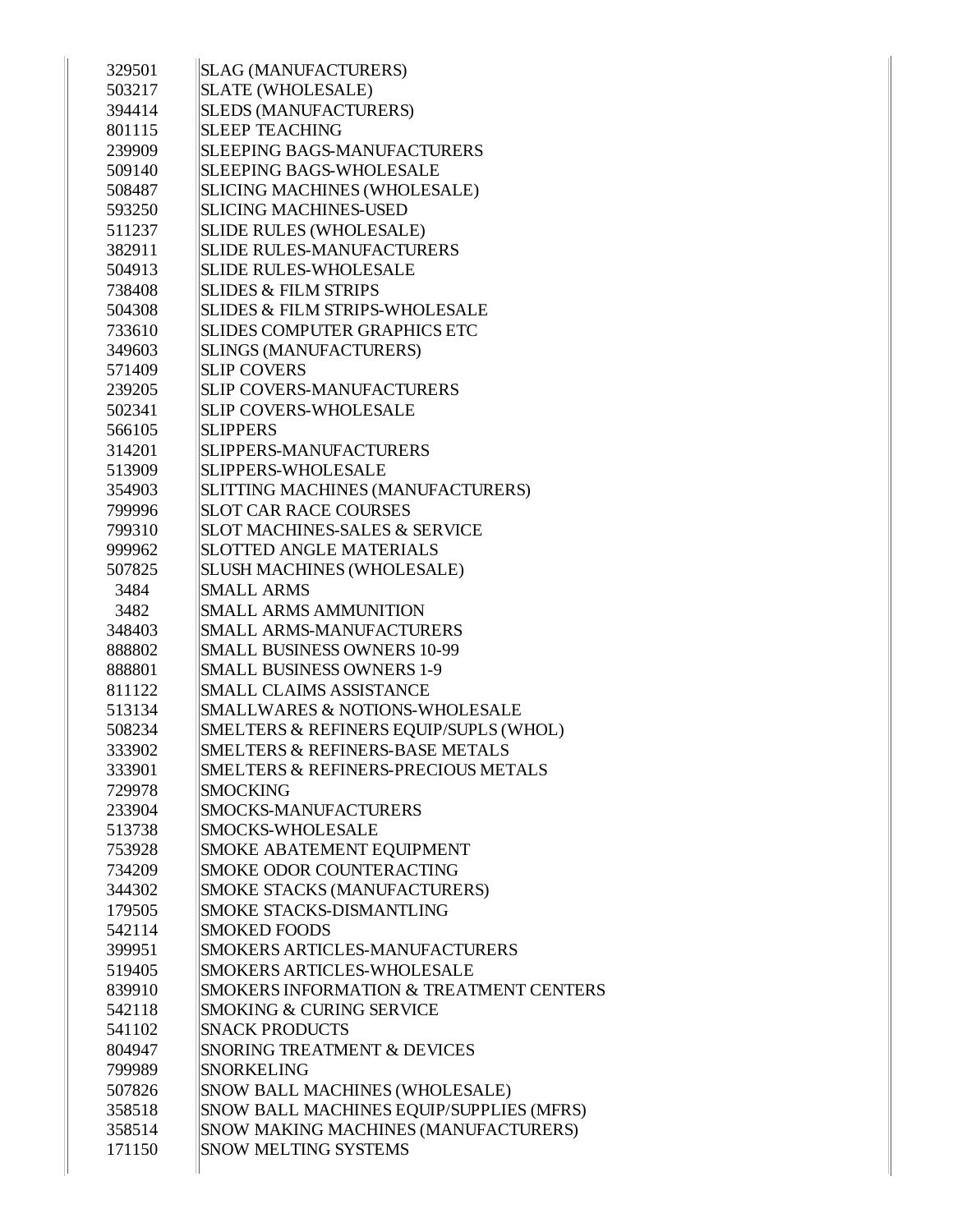| 526132 | SNOW REMOVAL EQUIPMENT-RETAIL               |
|--------|---------------------------------------------|
| 508327 | SNOW REMOVAL EQUIPMENT-WHOLESALE            |
| 734910 | <b>SNOW REMOVAL SERVICE</b>                 |
| 594147 | <b>SNOWBOARDS-RETAIL</b>                    |
| 799722 | <b>SNOWMOBILE CLUBS</b>                     |
| 559902 | SNOWMOBILE PARTS & ACCESSORIES-RETAIL       |
| 501353 | SNOWMOBILE PARTS & ACCESSORIES-WHOLESALE    |
| 379904 | SNOWMOBILE-EQUIPMENT/SUPPLIES-MFRS          |
| 379902 | SNOWMOBILE-MANUFACTURERS                    |
| 799953 | SNOWMOBILE-RENTING & LEASING                |
| 769929 | SNOWMOBILE-REPAIRING & MAINTENANCE          |
| 559904 | <b>SNOWMOBILES</b>                          |
| 594157 | <b>SNOWSHOES</b>                            |
| 394922 | SNOWSHOES-MANUFACTURERS                     |
| 513903 | SNOWSHOES-WHOLESALE                         |
| 519403 | <b>SNUFF (WHOLESALE)</b>                    |
| 2841   | <b>SOAP &amp; OTHER DETERGENTS</b>          |
| 508768 | SOAP DISPENSERS (WHOLESALE)                 |
| 533103 | <b>SOAP MITTS</b>                           |
| 508733 | SOAPS & DETERGENTS (WHOLESALE)              |
| 284101 | <b>SOAPS &amp; DETERGENTS-MANUFACTURERS</b> |
| 794102 | <b>SOCCER CLUBS</b>                         |
| 594148 | <b>SOCCER EQUIPMENT &amp; SUPPLIES</b>      |
| 873207 | <b>SOCIAL RESEARCH CONSULTANTS</b>          |
| 811106 | SOCIAL SECURITY COUNSELORS & REPS           |
| 832218 | SOCIAL SERVICE & WELFARE ORGANIZATIONS      |
| 832244 | SOCIAL SERVICES INFO & REFERRAL PROGRAMS    |
| 8399   | <b>SOCIAL SERVICES NEC</b>                  |
| 839999 | <b>SOCIAL SERVICES NEC</b>                  |
| 832219 | <b>SOCIAL SETTLEMENTS</b>                   |
| 832221 | <b>SOCIAL WORKERS</b>                       |
| 832245 | <b>SOCIAL WORKERS-CLINICAL</b>              |
| 078203 | <b>SOD &amp; SODDING SERVICE</b>            |
| 519312 | SOD & SODDING SERVICE-WHOLESALE             |
| 735954 | <b>SOD CUTTING MACHINES</b>                 |
| 281204 | SODA ASH (MANUFACTURERS)                    |
| 281205 | SODA BICARBONATE (MANUFACTURERS)            |
| 507808 | SODA FOUNTAIN EQUIPMENT (WHOLESALE)         |
| 507820 | SODA FOUNTAIN EQUIP-REPAIRING (WHOL)        |
| 581218 | <b>SODA FOUNTAIN SHOPS</b>                  |
| 511305 | SODA FOUNTAIN SUPPLIES (WHOLESALE)          |
| 363911 | SODA FOUNTAINS-RESIDENTIAL (MFRS)           |
| 208602 | <b>SODA WATER-MANUFACTURERS</b>             |
| 516969 | SODIUM SILICATE (WHOLESALE)                 |
| 514924 | SOFT DRINKS (WHOLESALE)                     |
| 208603 | SOFT DRINKS-MANUFACTURERS                   |
| 799719 | <b>SOFTBALL CLUBS</b>                       |
| 2436   | SOFTWOOD VENEER & PLYWOOD                   |
| 243698 | SOFTWOOD VENEER & PLYWOOD (MFRS)            |
| 526135 | SOIL                                        |
| 873443 | <b>SOIL ANALYSIS</b>                        |
| 519120 | SOIL CONDITIONERS (WHOLESALE)               |
| 071101 | <b>SOIL CONSERVATION SERVICE</b>            |
| 874252 | <b>SOIL CONSULTANTS</b>                     |
| 0711   | <b>SOIL PREPARATION SERVICES</b>            |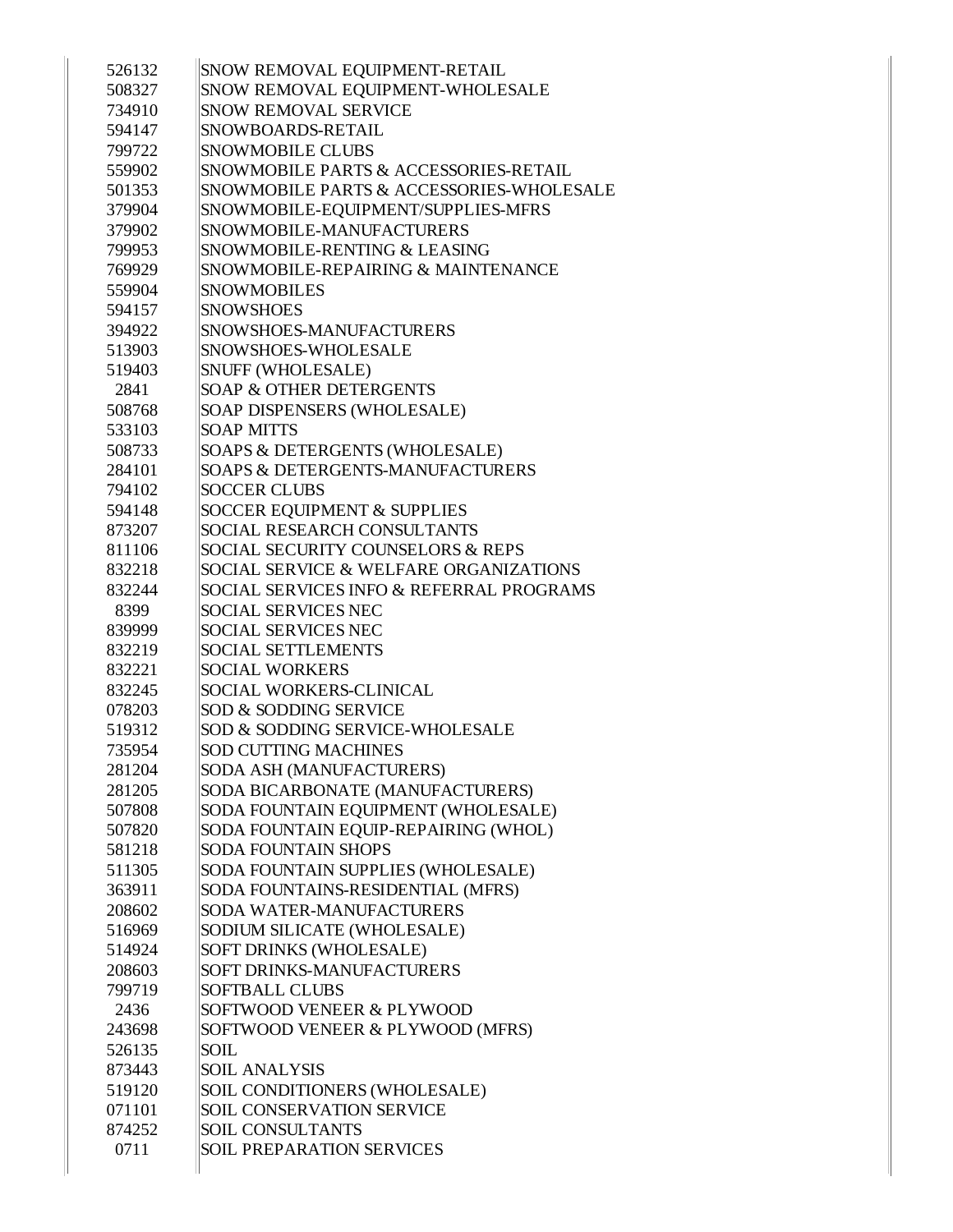| 162916 | <b>SOIL SOLIDIFICATION</b>                     |
|--------|------------------------------------------------|
| 162929 | <b>SOIL STABILIZATION</b>                      |
| 873401 | <b>SOIL TESTING</b>                            |
| 504923 | SOIL TESTING EQUIPMENT (WHOLESALE)             |
| 526115 | <b>SOILS-POTTING</b>                           |
| 287501 | SOILS-POTTING-MANUFACTURERS                    |
| 519313 | SOILS-POTTING-WHOLESALE                        |
| 507407 | SOLAR ENERGY EQPT/SYST-SUPL/PARTS (WHOL)       |
| 769932 | SOLAR ENERGY EQUIP & SYSTEMS-SVC & RPR         |
| 343305 | SOLAR ENERGY EQUIPMENT-MANUFACTURERS           |
| 507405 | SOLAR ENERGY EQUIPMENT-WHOLESALE               |
| 873103 | <b>SOLAR ENERGY RESEARCH &amp; DEVELOPMENT</b> |
| 874251 | <b>SOLAR HEATING CONSULTANTS</b>               |
| 171111 | <b>SOLAR HEATING CONTRACTORS</b>               |
| 171144 | <b>SOLAR HEATING SYSTEMS</b>                   |
| 152131 | <b>SOLAR ROOMS &amp; ADDITIONS</b>             |
| 152110 | <b>SOLARIUMS SUNROOMS &amp; ATRIUMS</b>        |
| 343306 | <b>SOLARIUMS-MANUFACTURERS</b>                 |
| 335602 | <b>SOLDER (MANUFACTURERS)</b>                  |
| 508491 | SOLDERING EQUIPMENT (WHOLESALE)                |
| 289922 | SOLDERING FLUXES (MANUFACTURERS)               |
| 769998 | <b>SOLDERING SERVICE</b>                       |
| 506361 | SOLENOIDS (WHOLESALE)                          |
| 521164 | <b>SOLID SURFACE MATERIALS</b>                 |
| 516937 | SOLVENTS (WHOLESALE)                           |
| 286904 | SOLVENTS-MANUFACTURERS                         |
| 806905 | SONAGRAM & ULTRASOUND DIAGNOSIS                |
| 864111 | <b>SORORITIES</b>                              |
| 999964 | <b>SORTING EQUIPMENT</b>                       |
| 999961 | SOUND CONTROL STRUCTURES & EQUIPMENT           |
| 781923 | <b>SOUND EFFECT LIBRARIES</b>                  |
| 573504 | <b>SOUND EFFECT RECORDS</b>                    |
| 873407 | SOUND LEVEL TESTING-INDUSTRIAL                 |
| 781910 | <b>SOUND SYSTEM CONSULTANTS</b>                |
| 506507 | SOUND SYSTEMS & EQUIPMENT (WHOLESALE)          |
| 365103 | SOUND SYSTEMS & EQUIPMENT-MANUFACTURERS        |
| 573106 | SOUND SYSTEMS & EQUIPMENT-RENTING              |
| 762205 | SOUND SYSTEMS & EQUIPMENT-REPAIRING            |
| 832268 | <b>SOUP KITCHENS</b>                           |
| 203404 | <b>SOUP-MANUFACTURERS</b>                      |
| 399952 | SOUVENIRS-MANUFACTURERS                        |
| 594715 | SOUVENIRS-RETAIL                               |
| 519937 | SOUVENIRS-WHOLESALE                            |
| 2075   | <b>SOYBEAN OIL MILLS</b>                       |
| 207598 | <b>SOYBEAN OIL MILLS</b>                       |
| 514931 | SOYBEAN PRODUCTS (WHOLESALE)                   |
| 0116   | <b>SOYBEANS</b>                                |
| 011698 | <b>SOYBEANS</b>                                |
| 549932 | <b>SOYFOODS</b>                                |
| 203504 | SOY-MANUFACTURERS                              |
| 376902 | SPACE COMPONENTS & SYSTEMS (MFRS)              |
| 738950 | <b>SPACE PLANNERS</b>                          |
| 376102 | <b>SPACE RESEARCH &amp; DEVELOPMENT</b>        |
| 9661   | <b>SPACE RESEARCH &amp; TECHNOLOGY</b>         |
| 507226 | SPACER TUBES (WHOLESALE)                       |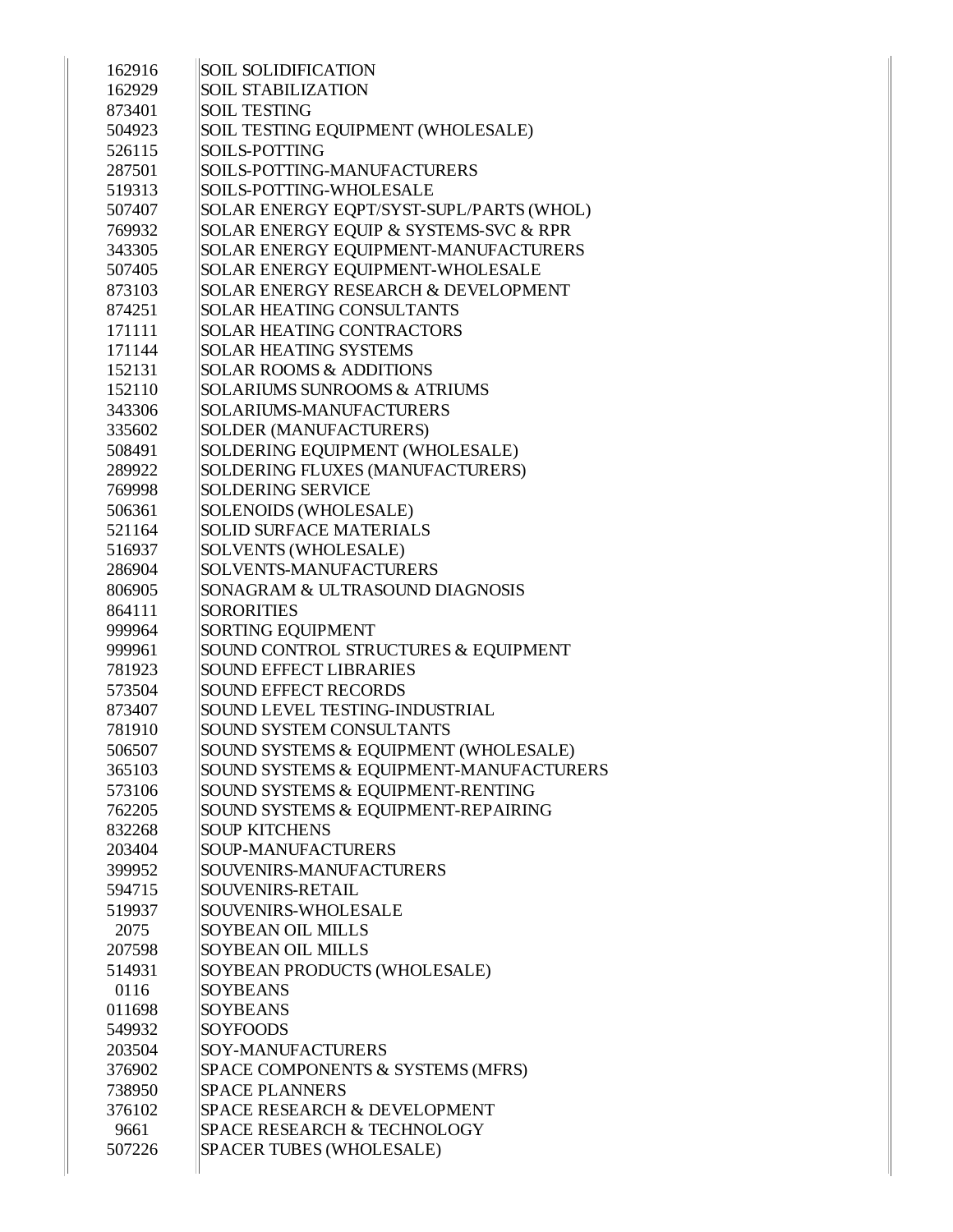| 508586 | SPARK ARRESTORS (WHOLESALE)              |
|--------|------------------------------------------|
| 753920 | <b>SPARK PLUGS</b>                       |
| 799105 | SPAS (HEALTH)                            |
| 723119 | <b>SPAS-BEAUTY &amp; DAY</b>             |
| 152119 | <b>SPAS-BUILDERS</b>                     |
| 074207 | <b>SPAYING</b>                           |
| 573129 | <b>SPEAKERS-DEALERS</b>                  |
| 365107 | SPEAKERS-MANUFACTURERS                   |
| 762201 | SPEAKERS-REBUILDING & REPAIRING          |
| 506421 | <b>SPEAKERS-WHOLESALE</b>                |
| 829939 | SPEAKING-VOICE IMPROVEMENT               |
| 3544   | SPECIAL DIES & TOOLS & DIE SETS          |
| 354498 | SPECIAL DIES/TOOLS FXTRS/IND MOLDS (MFR) |
| 3559   | SPECIAL INDUSTRY MACHINERY NEC           |
| 823111 | SPECIAL INTEREST LIBRARIES               |
| 355909 | SPECIAL MACHINE-MANUFACTURERS            |
| 2429   | SPECIAL PRODUCT SAWMILLS NEC             |
| 242998 | SPECIAL PRODUCT SAWMILLS NEC             |
| 1799   | <b>SPECIAL TRADE CONTRACTORS NEC</b>     |
| 179999 | SPECIAL TRADE CONTRACTORS NEC            |
| 4226   | SPECIAL WAREHOUSING & STORAGE NEC        |
| 422699 | SPECIAL WAREHOUSING & STORAGE NEC        |
| 2842   | SPECIALTY CLEANING & POLISHING PREPS     |
| 284298 | SPECIALTY CLNG PLSHNG/SANITATION (MFR)   |
| 8069   | SPECIALTY HOSPITALS EXCEPT PSYCHIATRIC   |
| 806998 | SPECIALTY HOSPITALS-EXCEPT PSYCHIATRIC   |
| 809399 | SPECIALTY OUTPATIENT CLINICS NEC         |
| 8093   | SPECIALTY OUTPATIENT FACILITIES NEC      |
| 874226 | SPECIFICATIONS CONSULTANTS               |
| 804923 | SPEECH & HEARING THERAPY                 |
| 801119 | SPEECH & LANGUAGE PATHOLOGY INFO SVC     |
| 804925 | <b>SPEECH PATHOLOGISTS</b>               |
| 3566   | SPEED CHANGERS & IND HIGH-SPEED DRIVES   |
| 356698 | SPEED CHANGERS-IND-DRIVES & GEARS (MFRS) |
| 356602 | SPEED REDUCERS (MANUFACTURERS)           |
| 501335 | SPEEDOMETERS (WHOLESALE)                 |
| 753934 | SPEEDOMETERS-REPAIRING                   |
| 809928 | <b>SPERM BANKS</b>                       |
| 549902 | <b>SPICES</b>                            |
| 209916 | <b>SPICES-MANUFACTURERS</b>              |
| 514938 | <b>SPICES-WHOLESALE</b>                  |
| 356915 | SPILL CONTROL EQUIP & MATERIALS (MFRS)   |
| 355204 | SPINDLES (MANUFACTURERS)                 |
| 515910 | SPINNING & SPINNING WHEEL SUPLS (WHOL)   |
| 804102 | <b>SPINOLOGISTS</b>                      |
|        | <b>SPIRITUALISTS</b>                     |
| 866113 |                                          |
| 249919 | <b>SPOKES-MANUFACTURERS</b>              |
| 306910 | SPONGES-MANUFACTURERS                    |
| 539907 | SPONGES-RETAIL                           |
| 519936 | SPONGES-WHOLESALE                        |
| 399958 | SPOOLS (MANUFACTURERS)                   |
| 3949   | SPORTING & ATHLETIC GOODS NEC            |
| 7032   | SPORTING & RECREATIONAL CAMPS            |
| 5091   | SPORTING & RECREATIONAL GOODS & SUPLS    |
| 594161 | <b>SPORTING CLAYS</b>                    |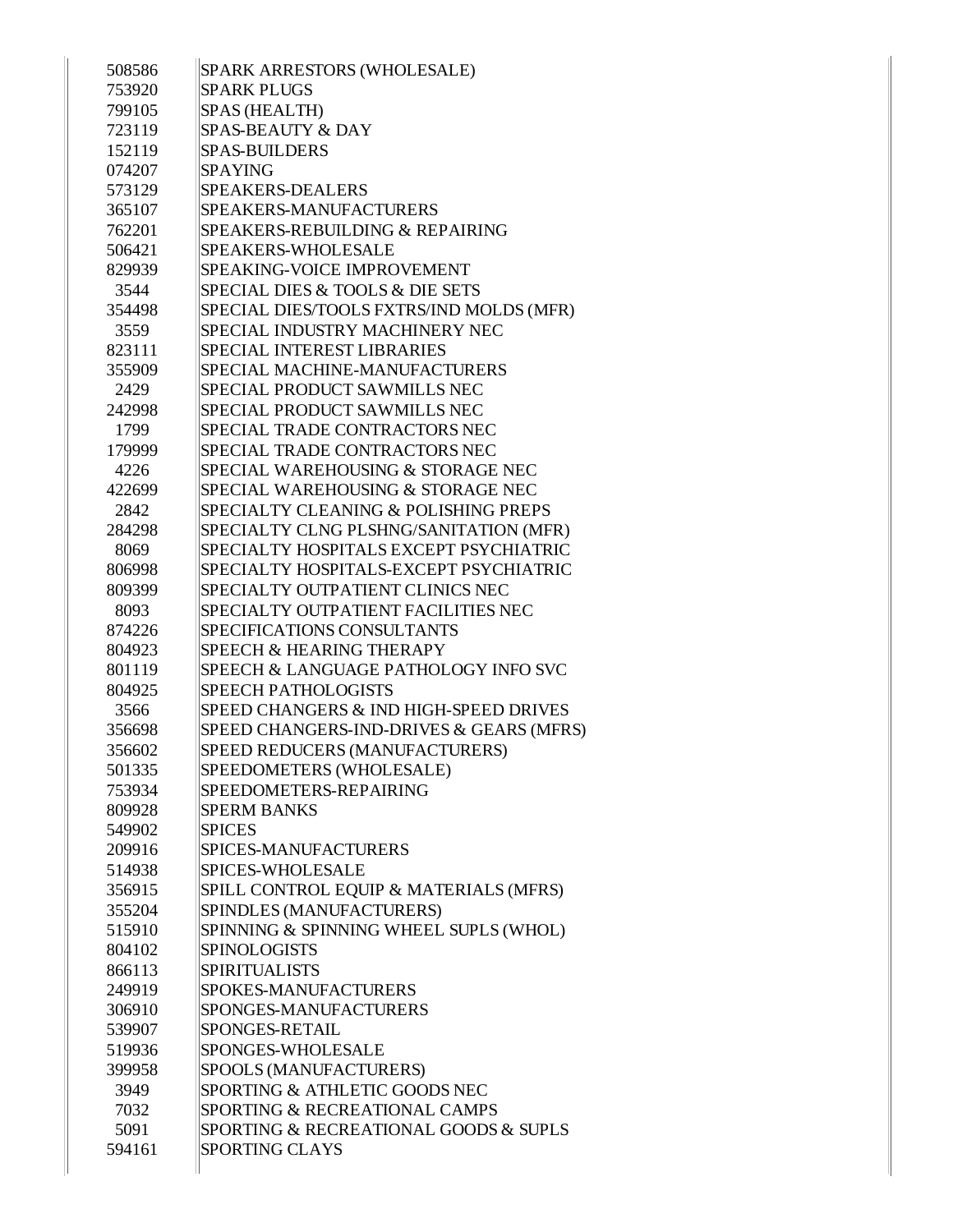| 5941   | SPORTING GOODS & BICYCLE SHOPS           |
|--------|------------------------------------------|
| 174114 | SPORTING GOODS-INSTALLATION              |
| 394923 | SPORTING GOODS-MANUFACTURERS             |
| 769933 | SPORTING GOODS-REPAIRING                 |
| 594113 | SPORTING GOODS-RETAIL                    |
| 593244 | <b>SPORTING GOODS-USED</b>               |
| 509111 | SPORTING GOODS-WHOLESALE                 |
| 799988 | SPORTS ADVISORY SERVICE                  |
| 799720 | <b>SPORTS CLUBS</b>                      |
| 874227 | <b>SPORTS CONSULTANTS</b>                |
| 799979 | <b>SPORTS INFORMATION</b>                |
| 801102 | <b>SPORTS MEDICINE &amp; INJURIES</b>    |
| 794101 | SPORTS PROMOTERS MANAGERS & RECRUITERS   |
| 799941 | SPORTS-MOTIVATIONAL TRAINING             |
| 804944 | SPORTS-PSYCHOLOGY                        |
| 829975 | SPORTS-TUTORING                          |
| 232902 | SPORTSWEAR-MENS-MANUFACTURERS            |
| 569913 | SPORTSWEAR-RETAIL                        |
| 513609 | SPORTSWEAR-WHOLESALE                     |
| 233902 | SPORTSWEAR-WOMENS-MANUFACTURERS          |
| 839926 | SPOUSE ABUSE INFORMATION & CRISIS LINE   |
| 344416 | SPOUTS-POURING (MANUFACTURERS)           |
| 508576 | SPRAY BOOTHS (WHOLESALE)                 |
| 349907 | SPRAY NOZZLES-INDUSTRIAL (MANUFACTURERS) |
| 172103 | SPRAY PAINTING & FINISHING               |
| 356303 | SPRAYING EQUIPMENT-MANUFACTURERS         |
| 735916 | SPRAYING EQUIPMENT-RENTING               |
| 508508 | SPRAYING EQUIPMENT-WHOLESALE             |
| 078205 | SPRAYING-HORTICULTURAL                   |
| 734208 | SPRAYING-INSECT CONTROL                  |
| 174211 | SPRAYING-INSULATION                      |
| 753905 | SPRINGS-AUTOMOTIVE-SALES & SERVICE       |
| 349301 | SPRINGS-AUTO-SALES & SVC-MANUFACTURERS   |
| 501354 | SPRINGS-AUTO-SALES & SVC-WHOLESALE       |
| 508542 | SPRINGS-COIL, FLAT, ETC-DISTRIBUTORS     |
| 349502 | SPRINGS-MANUFACTURERS                    |
| 349501 | SPRINGS-PRECISION (MANUFACTURERS)        |
| 506384 | SPRINKLER ALARM SYSTEMS (WHOLESALE)      |
| 738205 | SPRINKLER SUPERVISORY SERVICE            |
| 508734 | SPRINKLERS-AUTOMATIC-FIRE (WHOLESALE)    |
| 356913 | SPRINKLERS-AUTOMATIC-FIRE-MANUFACTURERS  |
| 343203 | SPRINKLERS-GARDEN & LAWN-MANUFACTURERS   |
| 526128 | SPRINKLERS-GARDEN & LAWN-PARTS/SUPPLIES  |
| 526136 | SPRINKLERS-GARDEN & LAWN-RETAIL          |
| 508736 | SPRINKLERS-GARDEN & LAWN-WHOLESALE       |
| 508510 | SPROCKETS (WHOLESALE)                    |
| 569916 | <b>SQUARE DANCE APPAREL</b>              |
| 791103 | <b>SQUARE DANCE CALLERS</b>              |
| 791107 | SQUARE DANCE INFORMATION                 |
| 791105 | <b>SQUARE DANCING</b>                    |
| 799711 | <b>SQUASH COURTS-PRIVATE</b>             |
| 799984 | <b>SQUASH COURTS-PUBLIC</b>              |
| 394924 | SQUASH EQUIPMENT & SUPLS-MANUFACTURERS   |
| 594162 | SQUASH EQUIPMENT & SUPLS-RETAIL          |
| 509141 | SQUASH EQUIPMENT & SUPLS-WHOLESALE       |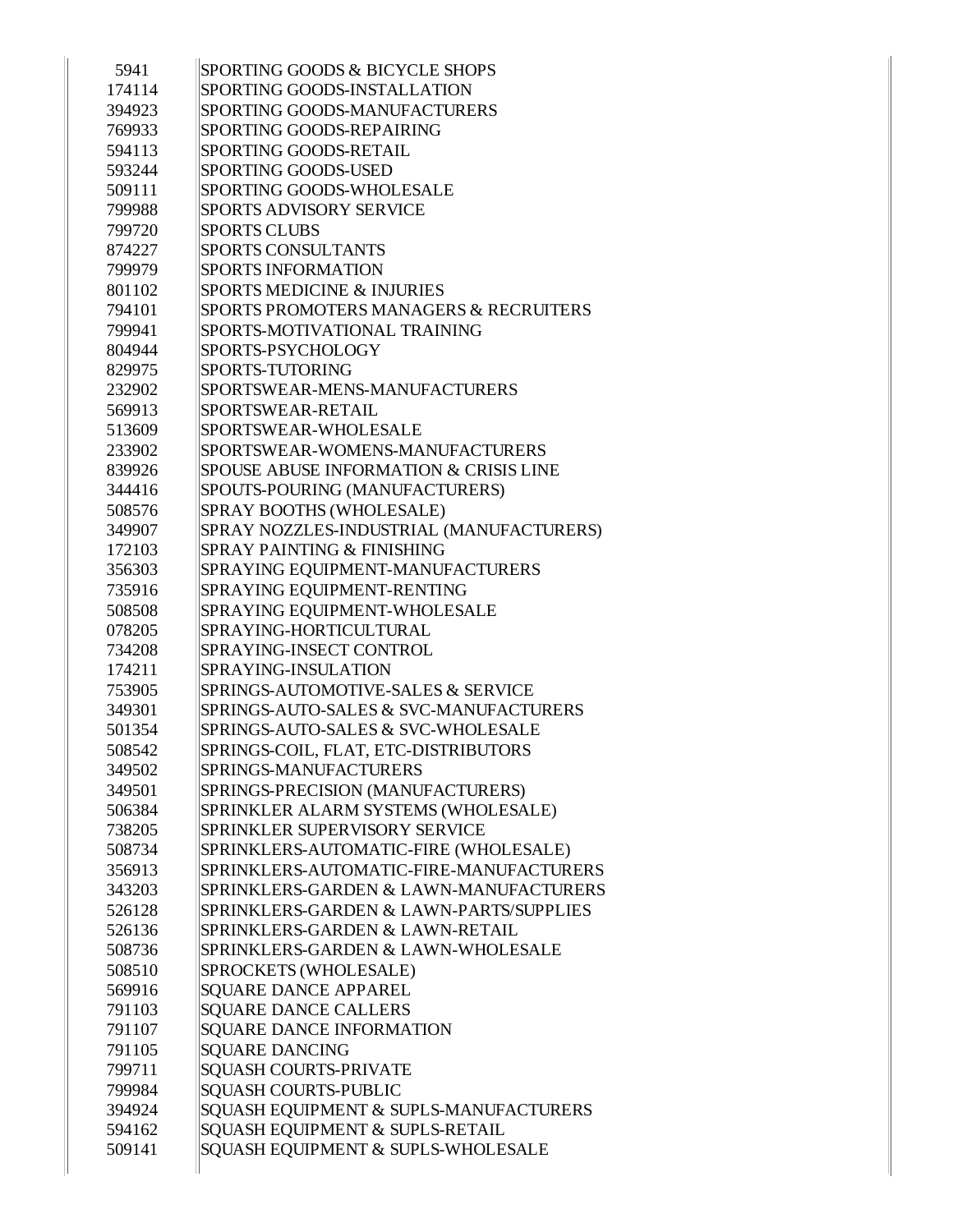| 342315 | <b>SQUEEGEES (MANUFACTURERS)</b>                    |
|--------|-----------------------------------------------------|
| 999963 | <b>STABILIZERS</b>                                  |
| 799968 | <b>STABLES</b>                                      |
| 794104 | STADIUMS ARENAS & ATHLETIC FIELDS                   |
| 792222 | <b>STAGE LIGHTING CONSULTANTS</b>                   |
| 364805 | STAGE LIGHTING EQUIPMENT (MANUFACTURERS)            |
| 735982 | <b>STAGES</b>                                       |
| 281906 | STAIN REPELLANTS (MANUFACTURERS)                    |
| 285113 | STAINERS-WOOD (MANUFACTURERS)                       |
| 331212 | STAINLESS STEEL (MANUFACTURERS)                     |
| 734945 | <b>STAINPROOFING</b>                                |
| 523115 | <b>STAINS</b>                                       |
| 179918 | <b>STAIR BUILDERS</b>                               |
| 344605 | STAIR CUSHIONS (MANUFACTURERS)                      |
| 242608 | STAIR EQUIPMENT (MANUFACTURERS)                     |
| 999966 | <b>STAIR TREADS</b>                                 |
| 243101 | STAIRS (MANUFACTURERS)                              |
| 353404 | STAIRS-DISAPPEARING (MANUFACTURERS)                 |
| 344615 | STAIRS-IRON & STEEL (MANUFACTURERS)                 |
| 175211 | <b>STAIRS-RESURFACING</b>                           |
| 503121 | <b>STAKES (WHOLESALE)</b>                           |
| 596202 | <b>STAMP DISPENSING MACHINES</b>                    |
| 395306 | STAMP PADS (MANUFACTURERS)                          |
| 239611 | <b>STAMPING</b>                                     |
| 399956 | STAMPING-COLD, GOLD, HOT, ETC (MFRS)                |
| 395309 | STAMPINGS-NON-METALLIC (MANUFACTURERS)              |
| 346921 | STAMPS (TOOL & DIE) (MANUFACTURERS)                 |
| 599915 | <b>STAMPS FOR COLLECTORS</b>                        |
| 509217 | STAMPS FOR COLLECTORS-WHOLESALE                     |
| 395305 | STAMPS-MANUFACTURERS                                |
| 502138 | STANCHIONS (WHOLESALE)                              |
| 507214 | STAPLES STAPLERS & TACKERS (WHOLESALE)              |
| 357918 | <b>STAPLES STAPLERS &amp; TACKERS-MANUFACTURERS</b> |
| 284205 | STARCH (MANUFACTURERS)                              |
| 753935 | STARTERS-AUTOMOTIVE-REPAIRING                       |
| 753904 | <b>STARTERS-ENGINE</b>                              |
| 369406 | STARTERS-ENGINE-MANUFACTURERS                       |
| 501369 | STARTERS-ENGINE-WHOLESALE                           |
| 6022   | <b>STATE COMMERCIAL BANKS</b>                       |
| 602201 | <b>STATE COMMERCIAL BANKS</b>                       |
| 964102 | STATE GOVERNMENT-AGRICULTURAL PROGRAMS              |
| 951202 | STATE GOVERNMENT-CONSERVATION DEPTS                 |
| 921102 | <b>STATE GOVERNMENT-COURTS</b>                      |
| 961102 | STATE GOVERNMENT-ECONOMIC PROGRAM ADM               |
| 941102 | STATE GOVERNMENT-EDUCATION PROGRAMS                 |
| 951102 | STATE GOVERNMENT-ENVIRONMENTAL PROGRAMS             |
| 911102 | STATE GOVERNMENT-EXECUTIVE OFFICES                  |
| 931102 | STATE GOVERNMENT-FINANCE & TAXATION                 |
| 922402 | STATE GOVERNMENT-FIRE PROTECTION                    |
| 919902 | <b>STATE GOVERNMENT-GENERAL OFFICES</b>             |
| 953102 | STATE GOVERNMENT-HOUSING PROGRAMS                   |
| 972102 | STATE GOVERNMENT-INTERNATIONAL AFFAIRS              |
| 922202 | STATE GOVERNMENT-LEGAL COUNSEL                      |
| 823102 | STATE GOVERNMENT-LIBRARIES                          |
| 965102 | STATE GOVERNMENT-LICENSING & INSPECTION             |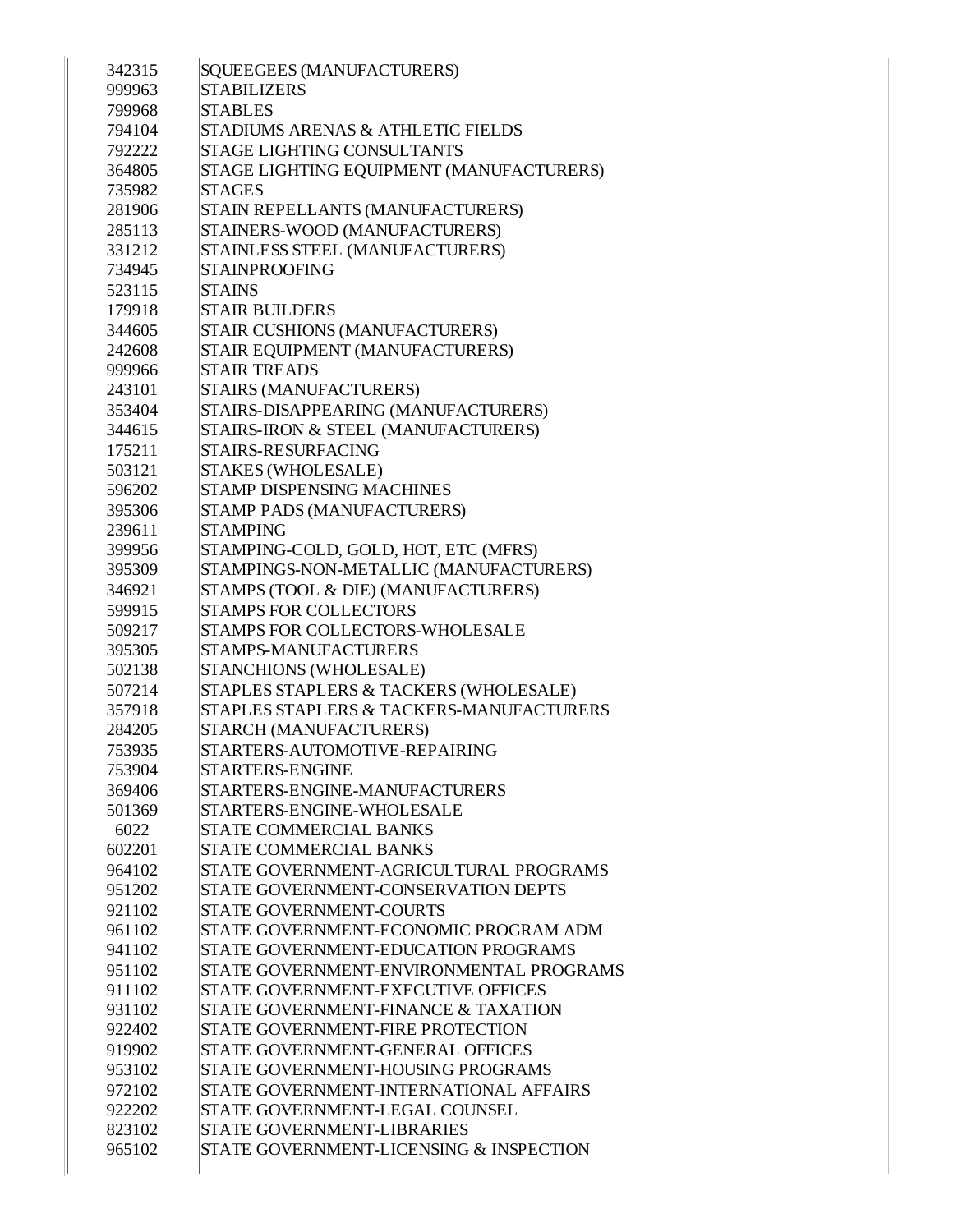| 971102 | STATE GOVERNMENT-NATIONAL SECURITY       |
|--------|------------------------------------------|
| 922102 | STATE GOVERNMENT-POLICE                  |
| 943102 | STATE GOVERNMENT-PUBLIC HEALTH PROGRAMS  |
| 922902 | STATE GOVERNMENT-PUBLIC ORDER & SAFETY   |
| 944102 | STATE GOVERNMENT-SOCIAL/HUMAN RESOURCES  |
| 962102 | STATE GOVERNMENT-TRANSPORTATION PROGRAMS |
| 945102 | STATE GOVERNMENT-VETERANS AFFAIRS ADMIN  |
| 611102 | STATE GOVT-ADM OF FED CREDIT AGENCIES    |
| 922302 | STATE GOVT-CORRECTIONAL INSTITUTIONS     |
| 963102 | STATE GOVT-REG & ADM-COMMS & UTILITIES   |
| 966102 | STATE GOVT-SPACE RESEARCH & TECHNOLOGY   |
| 953202 | STATE GOVT-URBAN PLANNING & DEVELOPMENT  |
| 382201 | STATIC CONTROLS (MANUFACTURERS)          |
| 594305 | STATIONERS-RETAIL                        |
| 5112   | <b>STATIONERY &amp; OFFICE SUPPLIES</b>  |
| 5943   | <b>STATIONERY STORES</b>                 |
| 2678   | STATIONERY TABLETS & RELATED PRODUCTS    |
| 511211 | STATIONERY-COMMERCIAL (WHOLESALE)        |
| 267801 | STATIONERY-MANUFACTURERS                 |
| 267898 | STATIONERY-TABLETS/RELATED PRODS (MFRS)  |
| 511214 | STATIONERY-WHOLESALE                     |
| 738975 | STATISTICAL SERVICE                      |
| 526131 | <b>STATUARY</b>                          |
| 503248 | STATUARY-MANUFACTURERS SUPPLIES (WHOL)   |
| 242904 | <b>STAVES &amp; STAVE MILLS</b>          |
| 355932 | STEAK & PATTY MACHINES (MANUFACTURERS)   |
| 4961   | STEAM & AIR CONDITIONING SUPPLY          |
| 496198 | STEAM & AIR CONDITIONING SUPPLY          |
| 509110 | STEAM BATH EQUIPMENT & SUPLS (WHOLESALE) |
| 508735 | STEAM CLEANING EQUIPMENT (WHOLESALE)     |
| 382206 | STEAM CLEANING EQUIPMENT-MANUFACTURERS   |
| 735957 | STEAM CLEANING EQUIPMENT-RENTING         |
| 754202 | STEAM CLEANING-AUTOMOTIVE                |
| 179917 | <b>STEAM CLEANING-INDUSTRIAL</b>         |
| 721709 | STEAM CLEANING-RESIDENTIAL               |
| 496102 | <b>STEAM ENERGY COMPANIES</b>            |
| 171146 | <b>STEAM FITTERS</b>                     |
| 507443 | STEAM FITTERS' SUPPLIES (WHOLESALE)      |
| 3511   | STEAM GAS & HYDRAULIC TURBINES           |
| 507415 | STEAM SPECIALTIES (WHOLESALE)            |
| 171145 | <b>STEAM THAWING CONTRACTORS</b>         |
| 507417 | STEAM TRAPS (WHOLESALE)                  |
| 472904 | <b>STEAMSHIP AGENCIES</b>                |
| 448903 | <b>STEAMSHIP COMPANIES</b>               |
| 478908 | STEAMSHIP CONFERENCES                    |
| 448102 | STEAMSHIP TERMINAL COMPANIES             |
| 346903 | STEEL & BRASS STAMPS (MANUFACTURERS)     |
| 505142 | STEEL ALLOY (WHOLESALE)                  |
| 505129 | <b>STEEL BROKERS</b>                     |
| 179105 | STEEL DETAILERS-REINFORCING              |
| 179101 | STEEL DETAILERS-STRUCTURAL               |
| 179102 | <b>STEEL ERECTORS</b>                    |
| 179103 | <b>STEEL FABRICATORS</b>                 |
| 769209 | <b>STEEL FLAME CUTTING</b>               |
| 3325   | <b>STEEL FOUNDRIES NEC</b>               |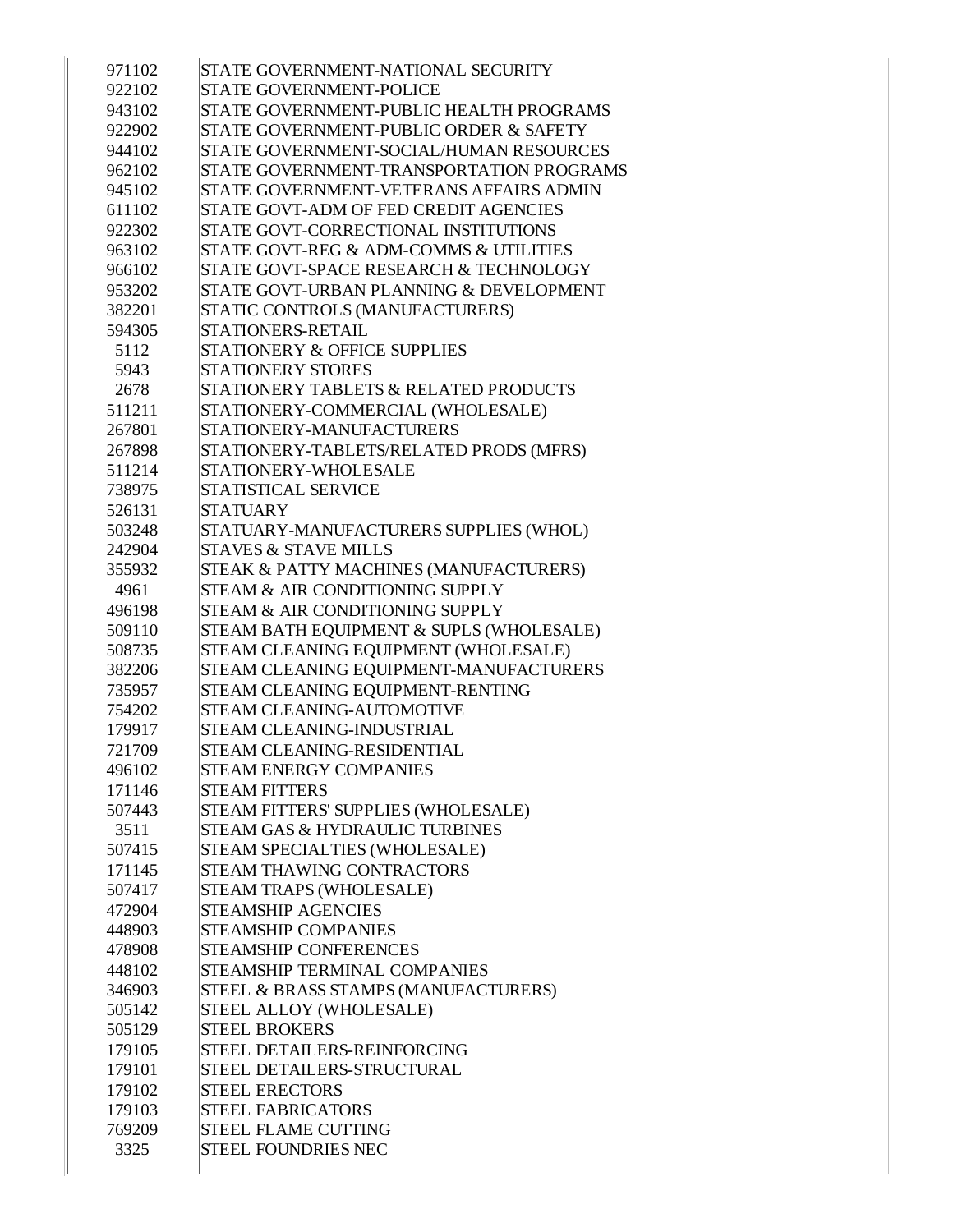| 3324   | <b>STEEL INVESTMENT FOUNDRIES</b>          |
|--------|--------------------------------------------|
| 344104 | STEEL JOIST (MANUFACTURERS)                |
| 332503 | <b>STEEL MILL SERVICES</b>                 |
| 331201 | <b>STEEL MILLS</b>                         |
| 3317   | <b>STEEL PIPE &amp; TUBES</b>              |
| 331798 | STEEL PIPE & TUBES (MANUFACTURERS)         |
| 331204 | <b>STEEL PROCESSING</b>                    |
| 354701 | STEEL PROCESSING/FABRICATING EQUIP (MFR)   |
| 505145 | STEEL PROCESSING/FABRICATING EQUIP-WHOL    |
| 505144 | STEEL PRODUCTS (WHOLESALE)                 |
| 179109 | <b>STEEL REINFORCING</b>                   |
| 344108 | STEEL REINFORCING SUPPLIES (MFRS)          |
| 508591 | STEEL RULE DIES (WHOLESALE)                |
| 349398 | STEEL SPRING-EXCEPT WIRE (MANUFACTURERS)   |
| 3493   | STEEL SPRINGS-EXCEPT WIRE                  |
| 275932 | STEEL STAMPS (MANUFACTURERS)               |
| 331603 | STEEL STRAIGHTENING (MANUFACTURERS)        |
| 349302 | STEEL STRAPPING (MANUFACTURERS)            |
| 3315   | STEEL WIREDRAWING & STEEL NAILS            |
| 329105 | STEEL WOOL (MANUFACTURERS)                 |
| 3312   | STEEL WORKS & BLAST FURNACES               |
| 331298 | STEEL WORKS/BLAST FURNACES/ROLLING MLS     |
| 331601 | STEEL-BAR, SHEET, STRIP, TUBE ETC (MFRS)   |
| 331505 | STEEL-CABLE (MANUFACTURERS)                |
| 505106 | <b>STEEL-DISTRIBUTORS &amp; WAREHOUSES</b> |
| 344106 | STEEL-STRUCTURAL (MANUFACTURERS)           |
| 332508 | STEEL-TOOL (MANUFACTURERS)                 |
| 509315 | STEEL-USED (WHOLESALE)                     |
| 331598 | STEEL-WIREDRAWING/STL NAILS/SPIKES (MFR)   |
| 179919 | <b>STEEPLE JACKS</b>                       |
| 179967 | <b>STEEPLES &amp; SPIRES</b>               |
| 753817 | STEERING SYSTEMS & EQUIPMENT               |
| 371429 | STEERING SYSTEMS & EQUIPMENT-MFRS          |
| 753936 | STEERING SYSTEMS & EQUIPMENT-REPAIRING     |
| 508483 | STENCIL CUTTING MACHINES (WHOLESALE)       |
| 172107 | STENCIL-DECORATIVE                         |
| 594536 | <b>STENCILLING</b>                         |
| 508537 | STENCILS & STENCIL SUPPLIES (WHOLESALE)    |
| 733804 | STENOGRAPHERS-PUBLIC                       |
| 504417 | STENOGRAPHIC MACHINES & SUPPLIES (WHOL)    |
| 327211 | STEPS (MANUFACTURERS)                      |
| 735919 | STEREOPHONIC & HIGH FIDELITY EQPT-RENT     |
| 573105 | STEREOPHONIC & HIGH FIDELITY EQUIP-DLRS    |
| 365108 | STEREOPHONIC & HIGH FIDELITY EQUIP-MFRS    |
| 762207 | STEREOPHONIC & HIGH FIDELITY EQUIP-SVC     |
| 506417 | STEREOPHONIC & HIGH FIDELITY EQUIP-WHOL    |
| 506509 | STEREOPHONIC/HIGH FIDELITY PARTS (WHOL)    |
| 386106 | STEREOPTICONS (MANUFACTURERS)              |
| 355513 | STEREOTYPERS EQUIPMENT & SUPLS (MFRS)      |
| 504727 | STERILIZING APPARATUS (WHOLESALE)          |
| 384221 | STERILIZING APPARATUS-MANUFACTURERS        |
| 736107 | <b>STEVEDORING CONTRACTORS</b>             |
| 621101 | <b>STOCK &amp; BOND BROKERS</b>            |
| 628901 | <b>STOCK &amp; BOND TRANSFER AGENTS</b>    |
| 275913 | STOCK CERTIFICATES (MANUFACTURERS)         |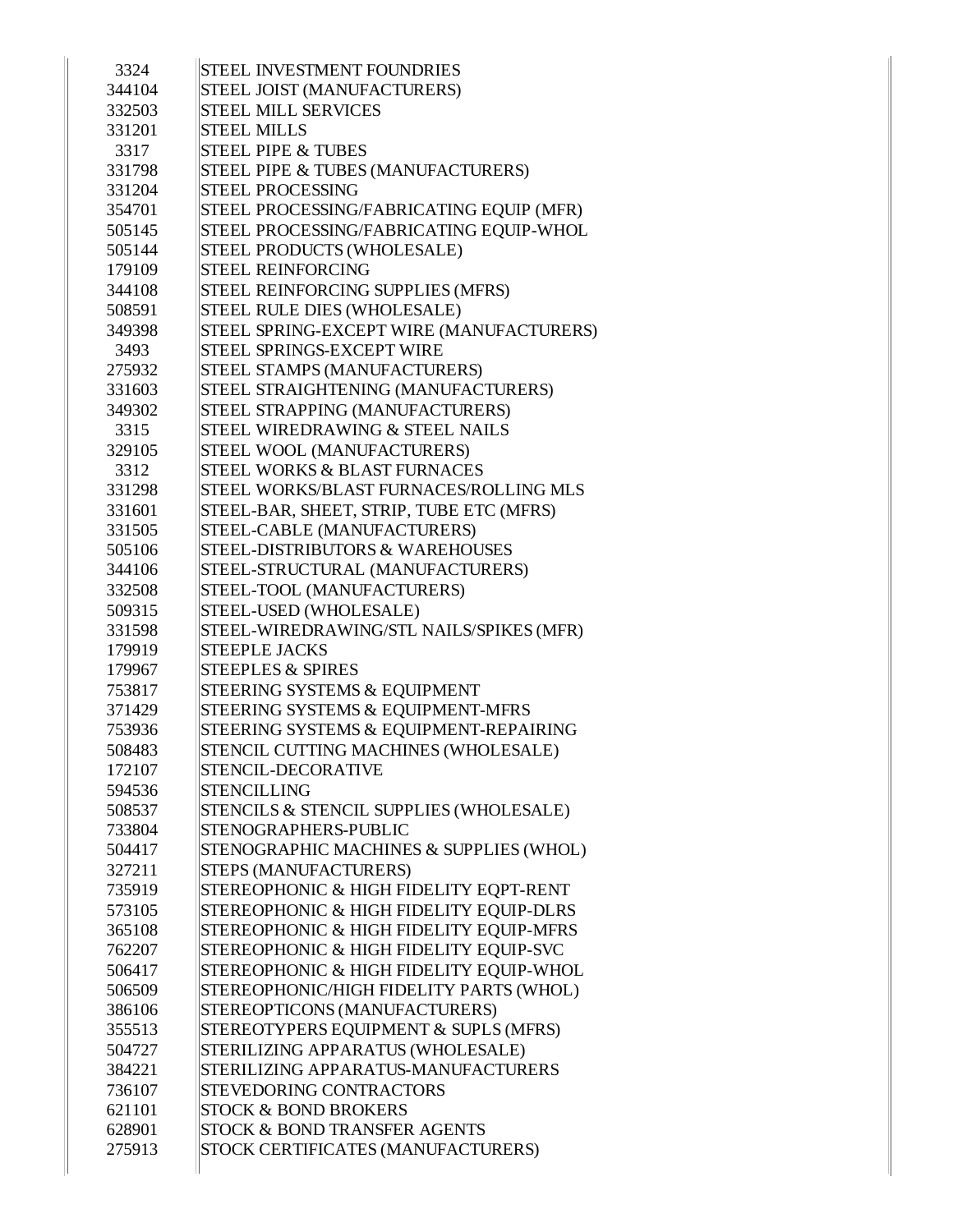|        | <b>STOCK CUTS</b>                                              |
|--------|----------------------------------------------------------------|
| 753222 | <b>STOCK EXCHANGES</b>                                         |
| 623102 |                                                                |
| 508738 | STOCK QUOTATIONS BOARDS & SYSTEMS (WHOL)<br><b>STOCK YARDS</b> |
| 478904 |                                                                |
| 507418 | STOKERS (WHOLESALE)                                            |
| 174207 | <b>STONE &amp; BRICK-SIMULATED</b>                             |
| 174108 | <b>STONE CONTRACTORS</b>                                       |
| 503245 | STONE CRUSHING EQUIPMENT (WHOLESALE)                           |
| 328107 | <b>STONE CUTTERS</b>                                           |
| 509436 | STONE CUTTERS SUPPLIES (WHOLESALE)                             |
| 503247 | STONE PATCHING MATERIALS (WHOLESALE)                           |
| 521166 | <b>STONE PRODUCTS</b>                                          |
| 174104 | STONE SETTING CONTRACTORS                                      |
| 174109 | STONE-BUILDING                                                 |
| 521121 | STONE-CAST                                                     |
| 327207 | STONE-CAST-MANUFACTURERS                                       |
| 142901 | <b>STONE-CRUSHED</b>                                           |
| 503246 | STONE-CRUSHED-WHOLESALE                                        |
| 328109 | STONE-CUT (MANUFACTURERS)                                      |
| 141101 | <b>STONE-NATURAL</b>                                           |
| 328103 | STONE-NATURAL-MANUFACTURERS                                    |
| 503231 | STONE-NATURAL-WHOLESALE                                        |
| 571940 | <b>STONEWARE</b>                                               |
| 502104 | STOOLS (WHOLESALE)                                             |
| 594417 | <b>STOP WATCHES</b>                                            |
| 422501 | <b>STORAGE</b>                                                 |
| 3691   | <b>STORAGE BATTERIES</b>                                       |
| 422512 | <b>STORAGE CONTAINERS</b>                                      |
| 422503 | STORAGE-HOUSEHOLD & COMMERCIAL                                 |
| 422604 | STORAGE-INDUSTRIAL & COMMERCIAL                                |
| 422602 | STORAGE-LIQUID & BULK                                          |
| 154226 | STORAGE-PORTABLE BUILDINGS                                     |
| 738910 | <b>STORE DESIGNERS &amp; PLANNERS</b>                          |
| 504610 | STORE FIXTURES (WHOLESALE)                                     |
| 254206 | STORE FIXTURES-MANUFACTURERS                                   |
| 593225 | <b>STORE FIXTURES-USED</b>                                     |
| 734946 | STORE FRONT CLEANING                                           |
| 154203 | <b>STORE FRONTS</b>                                            |
| 344208 | <b>STORE FRONTS-MANUFACTURERS</b>                              |
| 503930 | STORE FRONTS-MATERIALS & SUPPLIES (WHOL)                       |
| 152127 | STORM SHELTER CONTRACTORS & DEALERS<br><b>STORM SHELTERS</b>   |
| 832220 |                                                                |
| 521120 | <b>STORM WINDOWS &amp; DOORS</b>                               |
| 344209 | STORM WINDOWS & DOORS-MANUFACTURERS                            |
| 179305 | STORM WINDOWS & DOORS-REPAIRING                                |
| 503127 | STORM WINDOWS & DOORS-WHOLESALE                                |
| 562109 | <b>STOUT SHOPS</b>                                             |
| 344417 | STOVE-PIPE (MANUFACTURERS)                                     |
| 363103 | STOVES & RANGES-MANUFACTURERS                                  |
| 507433 | STOVES-WOOD COAL ETC-DISTRIBUTORS                              |
| 343308 | STOVES-WOOD COAL ETC-MANUFACTURERS                             |
| 508433 | STRAINERS (WHOLESALE)                                          |
| 508512 | STRAPPING & STRAPPING EQUIPMENT (WHOL)                         |
| 224114 | STRAPPING & STRAPPING EQUIPMENT-MFRS                           |
| 519129 | STRAW GOODS (WHOLESALE)                                        |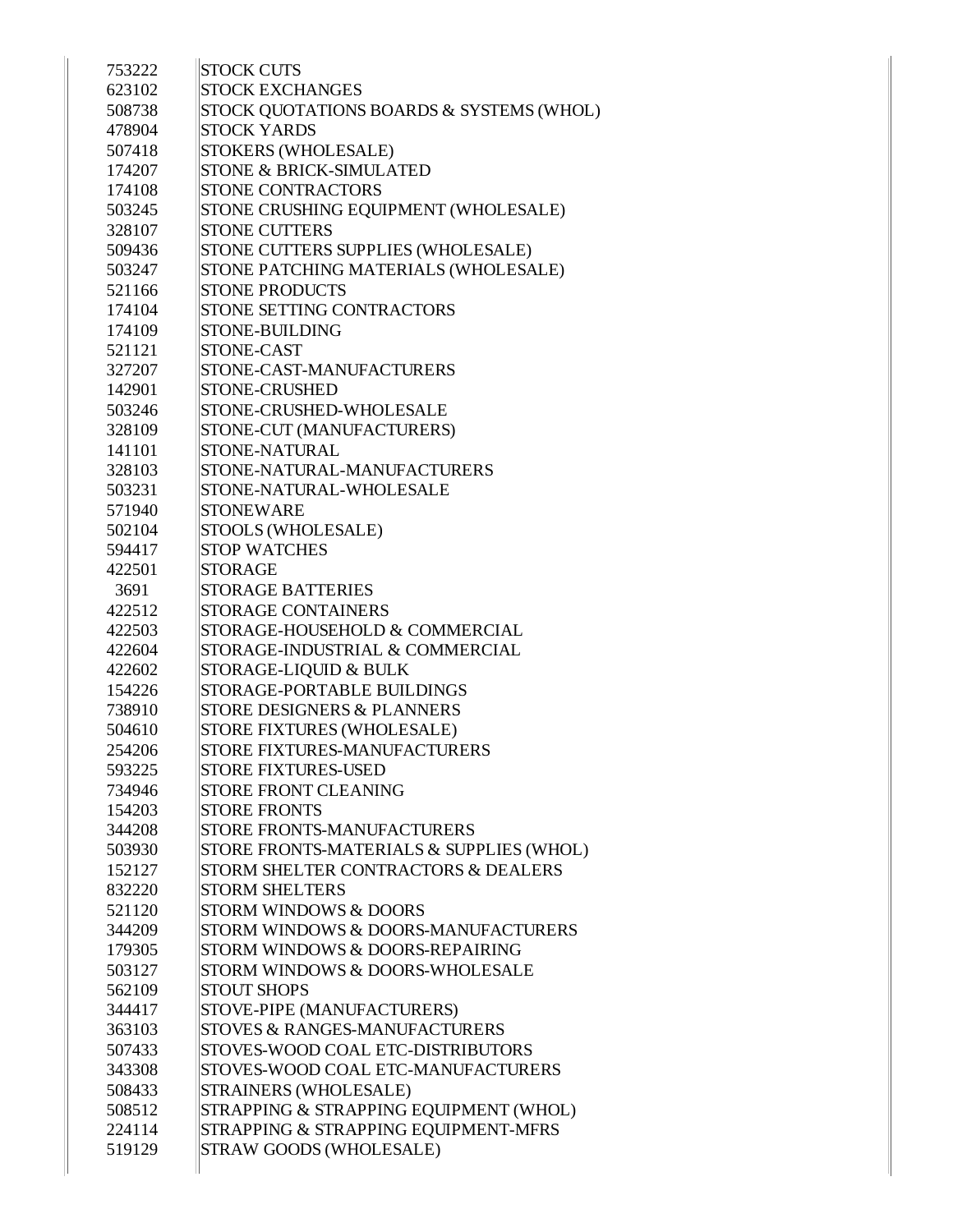| 017102           | <b>STRAWBERRY FARMS</b>                                   |
|------------------|-----------------------------------------------------------|
| 265604           | STRAWS-DRINKING (MANUFACTURERS)                           |
| 495903           | <b>STREET CLEANING</b>                                    |
| 353108           | STREET CLEANING EQUIPMENT (MFRS)                          |
| 173124           | <b>STREET LIGHTING CONTRACTORS</b>                        |
| 762937           | <b>STREET LIGHTING STANDARDS</b>                          |
| 832223           | <b>STRESS MANAGEMENT SERVICES</b>                         |
| 382915           | STRESS RELIEF EQUIP & SERVICE-IND (MFRS)                  |
| 511330           | STRETCH WRAP FILM (WHOLESALE)                             |
| 172110           | <b>STRIPE PAINTERS</b>                                    |
| 172105           | STRIPERS-MECHANICAL                                       |
| 353123           | STRIPERS-MECHANICAL-MANUFACTURERS                         |
| 3259             | STRUCTURAL CLAY PRODUCTS NEC                              |
| 325998           | STRUCTURAL CLAY PRODUCTS NEC (MFRS)                       |
| 804928           | STRUCTURAL INTEGRATION                                    |
| 344998           | STRUCTURAL METAL WORK-MISC (MFRS)                         |
| 1791             | STRUCTURAL STEEL ERECTION                                 |
| 243998           | STRUCTURAL WOOD MACHINES NEC (MFRS)                       |
| 2439             | STRUCTURAL WOOD MEMBERS NEC                               |
| 243999           |                                                           |
|                  | STRUCTURAL WOOD MEMBERS NEC (MFRS)                        |
| 753937<br>177104 | <b>STRUTS</b><br><b>STUCCO CONTRACTORS</b>                |
|                  |                                                           |
| 503221           | STUCCO-DISTRIBUTORS<br>STUCCO-MANUFACTURERS               |
| 329907           |                                                           |
| 829942           | STUDENT EXCHANGE PROGRAMS<br><b>STUDENT HOUSING</b>       |
| 702106           | <b>STUDIO RENTAL</b>                                      |
| 781903<br>792228 | <b>STUNTMEN</b>                                           |
| 596313           | <b>SUBSCRIPTION AGENCIES</b>                              |
| 839927           | <b>SUBSTANCE ABUSE CENTERS</b>                            |
| 721209           | SUEDE CLOTH (CLEANING)                                    |
| 013301           | <b>SUGAR BEET DUMPS</b>                                   |
| 206201           | <b>SUGAR REFINERS</b>                                     |
| 514927           | <b>SUGAR-BROKERS &amp; WHOLESALERS</b>                    |
| 0133             | <b>SUGARCANE &amp; SUGAR BEETS</b>                        |
|                  | <b>SUGARCANE &amp; SUGAR BEETS</b>                        |
| 013398           | <b>SUGAR-RAW-MANUFACTURERS</b>                            |
| 206102           | <b>SUICIDE PREVENTION SERVICE</b>                         |
| 839912           |                                                           |
| 352320           | <b>SULKIES (MANUFACTURERS)</b>                            |
| 147901           | <b>SULPHUR</b>                                            |
| 571971           | <b>SUN LAMPS</b><br>SUN ROOMS SOLARIUMS ATRIUMS ETC BLDRS |
| 152122           |                                                           |
| 512225           | SUN TAN PRODUCTS (WHOLESALE)                              |
| 599914           | <b>SUNDRIES STORES</b>                                    |
| 512219           | SUNDRIES-WHOLESALE                                        |
| 519130           | SUNFLOWER SEEDS (WHOLESALE)                               |
| 206802           | SUNFLOWER-MANUFACTURERS                                   |
| 599505           | SUNGLASSES & SUN GOGGLES                                  |
| 385102           | SUNGLASSES & SUN GOGGLES-MANUFACTURERS                    |
| 504806           | SUNGLASSES & SUN GOGGLES-WHOLESALE                        |
| 501376           | SUPERCHARGERS (WHOLESALE)                                 |
| 478507           | SUPERINTENDENTS-CARGO                                     |
| 832233           | <b>SUPPORT GROUPS</b>                                     |
| 6351             | <b>SURETY INSURANCE</b>                                   |
| 2843             | <b>SURFACE ACTIVE &amp; FINISHING AGENTS</b>              |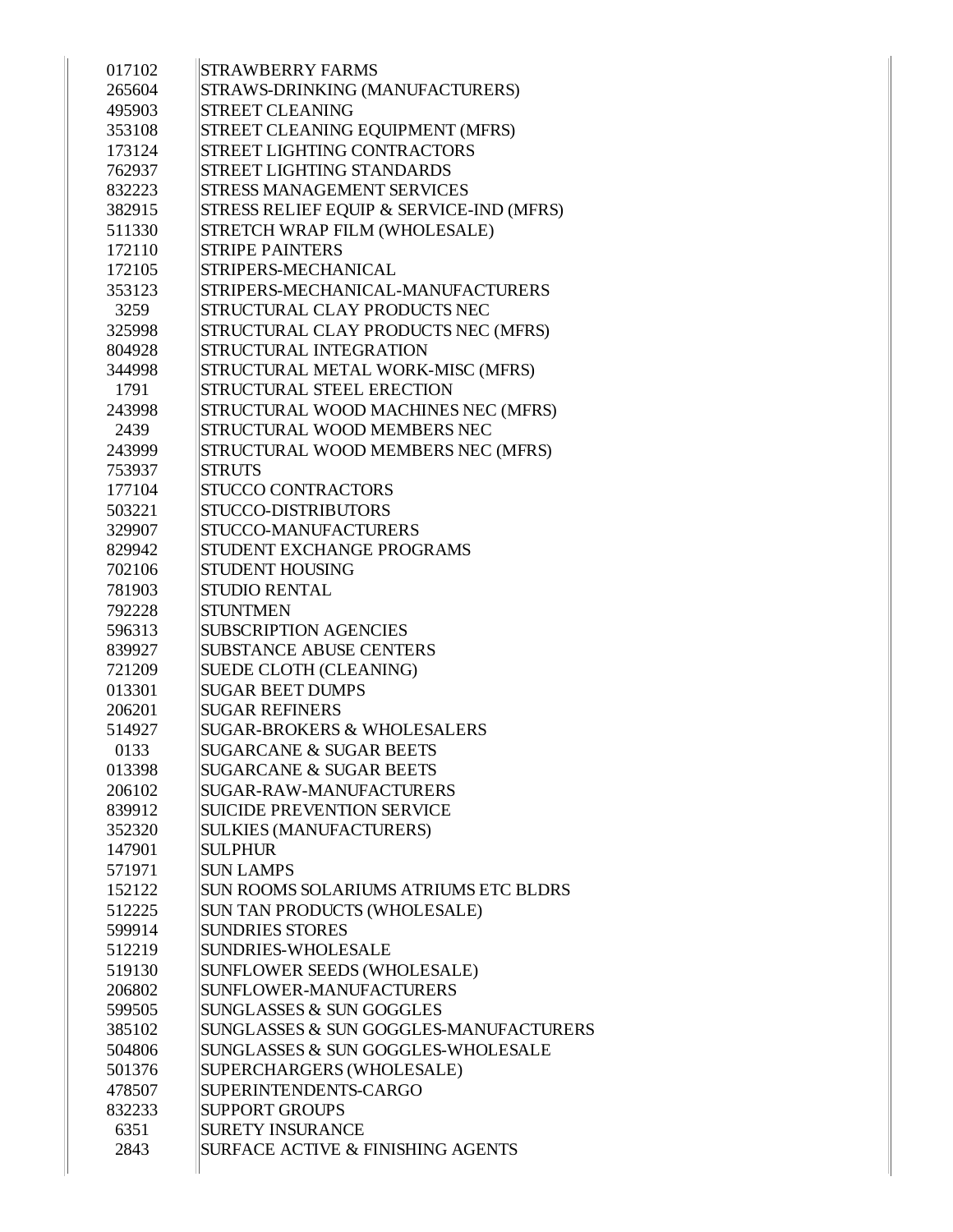| 284398 | SURFACE ACTIVE AGENTS (MANUFACTURERS)    |
|--------|------------------------------------------|
| 873427 | <b>SURFACE PLATES</b>                    |
| 175220 | SURFACE PREPARATION & EQUIPMENT          |
| 594112 | <b>SURFBOARDS</b>                        |
| 394907 | SURFBOARDS-MANUFACTURERS                 |
| 509142 | <b>SURFBOARDS-WHOLESALE</b>              |
| 594146 | <b>SURFING EQUIPMENT</b>                 |
| 382313 | SURGE PROTECTION EQUIPMENT (MFRS)        |
| 632407 | <b>SURGICAL &amp; MEDICAL PLANS</b>      |
| 599913 | <b>SURGICAL APPLIANCES</b>               |
| 384209 | SURGICAL APPLIANCES-MANUFACTURERS        |
| 809308 | <b>SURGICAL CENTERS</b>                  |
| 504728 | SURGICAL CORSETS (WHOLESALE)             |
| 384210 | SURGICAL DRESSINGS-MANUFACTURERS         |
| 384101 | SURGICAL INSTRUMENTS-MANUFACTURERS       |
| 3841   | SURGICAL MEDICAL INSTRUMENTS/APPARATUS   |
| 504706 | <b>SURGICAL SUPPLIES (WHOLESALE)</b>     |
| 384198 | SURGICAL/MED INSTRUMENTS/APPARATUS (MFR) |
| 561102 | <b>SURPLUS &amp; SALVAGE MERCHANDISE</b> |
| 399933 | SURPLUS & SALVAGE MERCHANDISE-MFRS       |
| 509318 | SURPLUS & SALVAGE MERCHANDISE-WHOLESALE  |
| 504922 | SURVEILLANCE EQUIPMENT (WHOLESALE)       |
| 871308 | <b>SURVEY REPORTS</b>                    |
| 508214 | SURVEYING INSTRUMENTS (WHOLESALE)        |
| 382907 | SURVEYING INSTRUMENTS-MANUFACTURERS      |
| 8713   | <b>SURVEYING SERVICES</b>                |
| 871302 | <b>SURVEYORS-AERIAL</b>                  |
| 478504 | <b>SURVEYORS-CARGO</b>                   |
| 871313 | <b>SURVEYORS-CITY</b>                    |
| 871307 | SURVEYORS-CONSTRUCTION                   |
| 873138 | SURVEYORS-GLOBAL POSITIONING             |
| 873140 | SURVEYORS-HYDROGRAPHIC                   |
| 871309 | SURVEYORS-INDUSTRIAL                     |
| 871301 | <b>SURVEYORS-LAND</b>                    |
| 449901 | SURVEYORS-MARINE                         |
| 871310 | SURVEYORS-MINERAL                        |
| 871305 | SURVEYORS-QUANTITY                       |
| 873139 | <b>SURVEYORS-SEISMIC</b>                 |
| 871306 | <b>SURVEYORS-WATER RIGHTS</b>            |
| 509947 | SURVIVAL & LIFE SUPPORT EQUIPMENT (WHOL) |
| 874253 | SURVIVAL CONSULTANTS                     |
| 594111 | <b>SURVIVAL PRODUCTS &amp; SUPPLIES</b>  |
| 354211 | <b>SWAGING MACHINES (MANUFACTURERS)</b>  |
| 593224 | <b>SWAP MEETS &amp; SHOPS</b>            |
| 278907 | <b>SWATCHING</b>                         |
|        |                                          |
| 513625 | <b>SWEAT SHIRTS (WHOLESALE)</b>          |
| 225302 | SWEATERS-MANUFACTURERS                   |
| 565102 | SWEATERS-RETAIL                          |
| 721916 | <b>SWEATERS-TRIMMING SERVICE</b>         |
| 513743 | <b>SWEATERS-WHOLESALE</b>                |
| 495901 | SWEEPERS-INDUSTRIAL                      |
| 508737 | SWEEPERS-POWER (WHOLESALE)               |
| 284202 | SWEEPING COMPOUNDS (MANUFACTURERS)       |
| 495902 | <b>SWEEPING SERVICE-POWER</b>            |
| 799967 | SWIMMING INSTRUCTION                     |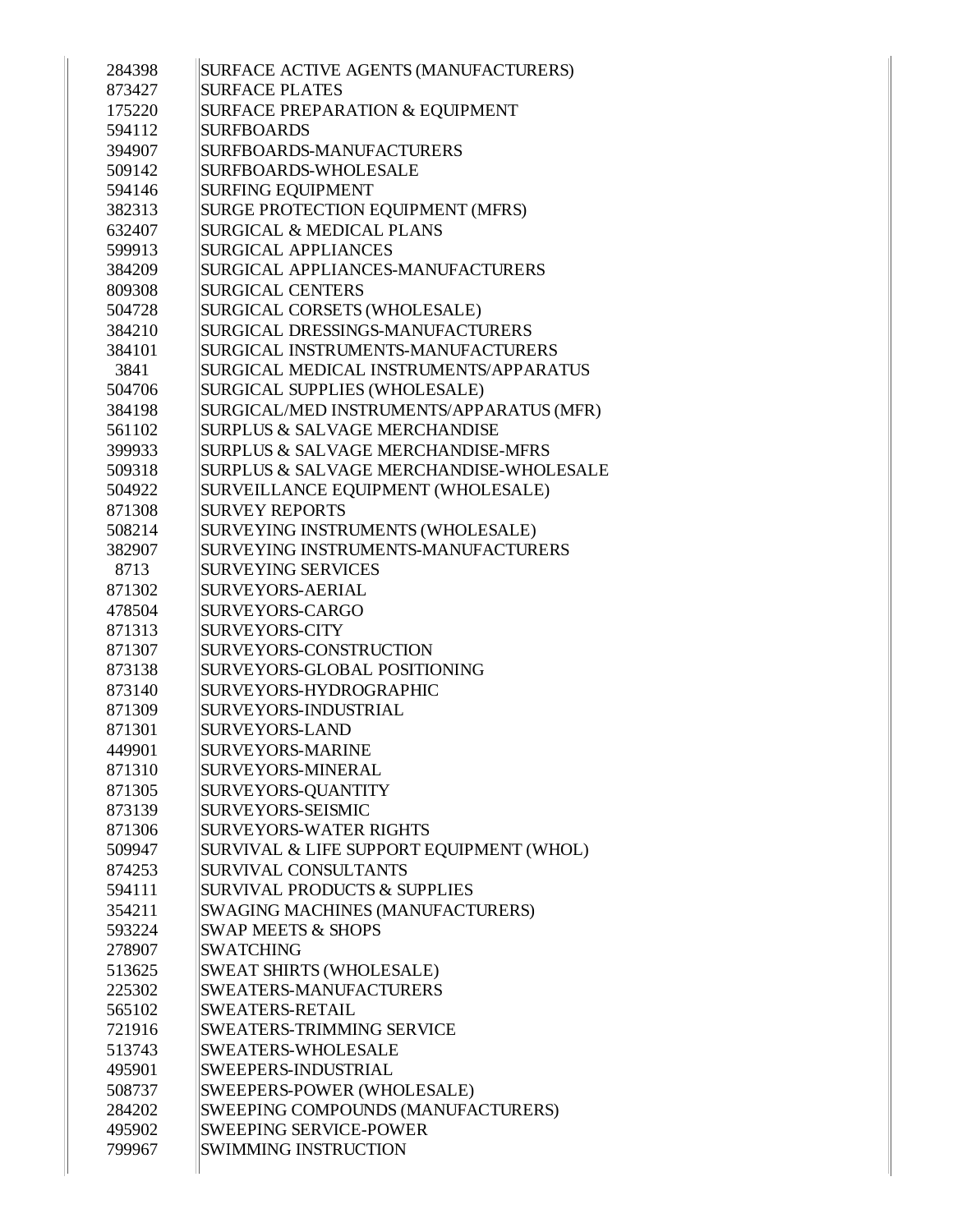| 179921 | SWIMMING POOL CONTRS DEALERS & DESIGNERS        |
|--------|-------------------------------------------------|
| 179985 | SWIMMING POOL COPING PLASTERING & TILING        |
| 509143 | SWIMMING POOL COVERS/ENCLOSURES-WHOL            |
| 308911 | SWIMMING POOL COVERS-MANUFACTURERS              |
| 179920 | <b>SWIMMING POOL ENCLOSURES</b>                 |
| 249904 | SWIMMING POOL ENCLOSURES-MANUFACTURERS          |
| 509118 | SWIMMING POOL EQUIPMENT & SUPLS (WHOL)          |
| 599924 | SWIMMING POOL EQUIPMENT & SUPLS-RETAIL          |
| 394908 | SWIMMING POOL EQUIPMENT & SUPPLIES-MFRS         |
| 874124 | <b>SWIMMING POOL MANAGEMENT</b>                 |
| 509112 | SWIMMING POOL-DISTRIBUTORS                      |
| 394925 | <b>SWIMMING POOL-MANUFACTURERS</b>              |
| 738909 | <b>SWIMMING POOL-SERVICE</b>                    |
| 799704 | <b>SWIMMING POOLS-PRIVATE</b>                   |
| 799969 | <b>SWIMMING POOLS-PUBLIC</b>                    |
| 513702 | <b>SWIMMING SUITS-WHOLESALE</b>                 |
| 233905 | <b>SWIMWEAR &amp; ACCESSORIES-MANUFACTURERS</b> |
| 569915 | SWIMWEAR & ACCESSORIES-RETAIL                   |
| 513741 | SWIMWEAR & ACCESSORIES-WHOLESALE                |
| 506307 | SWITCHES-ELECTRIC (WHOLESALE)                   |
| 361302 | SWITCHES-ELECTRIC-MANUFACTURERS                 |
| 506373 | SWITCHES-PRESSURE & TEMPERATURE (WHOL)          |
| 506395 | SWITCHES-TIME (WHOLESALE)                       |
| 3613   | SWITCHGEAR & SWITCHBOARD APPARATUS              |
| 361398 | SWITCHGEAR/SWITCHBOARD APPARATUS (MFRS)         |
| 508590 | <b>SWIVELS (WHOLESALE)</b>                      |
| 866112 | <b>SYNAGOGUES</b>                               |
| 382928 | SYNCHRONIZERS (MANUFACTURERS)                   |
| 222105 | SYNTHETIC & BLENDED FABRICS-MFRS                |
| 513127 | SYNTHETIC & BLENDED FABRICS-WHOLESALE           |
| 282403 | SYNTHETIC FIBERS (MANUFACTURERS)                |
| 2822   | <b>SYNTHETIC RUBBER</b>                         |
| 209907 | SYRUPS-MANUFACTURERS                            |
| 514506 | SYRUPS-WHOLESALE                                |
| 874258 | <b>SYSTEMS CONSULTANTS</b>                      |
| 571972 | <b>TABLE CLOTHS &amp; COVERS</b>                |
| 502320 | TABLE PADS (WHOLESALE)                          |
| 342910 | TABLE PARTS-MANUFACTURERS                       |
| 509151 | TABLE TENNIS EQUIPMENT & SUPLS (WHOL)           |
| 799998 | <b>TABLE TENNIS FACILITIES</b>                  |
| 571205 | <b>TABLE TOPS</b>                               |
| 323114 | TABLE TOPS-MANUFACTURERS                        |
| 502130 | <b>TABLE TOPS-WHOLESALE</b>                     |
| 571204 | <b>TABLES</b>                                   |
| 502137 | TABLES-CUTTING & WORK (WHOLESALE)               |
| 502106 | TABLES-FOLDING (WHOLESALE)                      |
| 251109 | TABLES-FOLDING-MANUFACTURERS                    |
| 735918 | <b>TABLES-RENTING</b>                           |
| 283410 | TABLET MAKERS-PHARM-FOOD ETC (MFRS)             |
| 737411 | <b>TABULATING SERVICE</b>                       |
| 553104 | <b>TACHOGRAPHS</b>                              |
| 382502 | TACHOGRAPHS-MANUFACTURERS                       |
| 553121 | <b>TACHOMETERS</b>                              |
| 594163 | <b>TACK</b>                                     |
| 224112 | TAG STRINGING (MANUFACTURERS)                   |
|        |                                                 |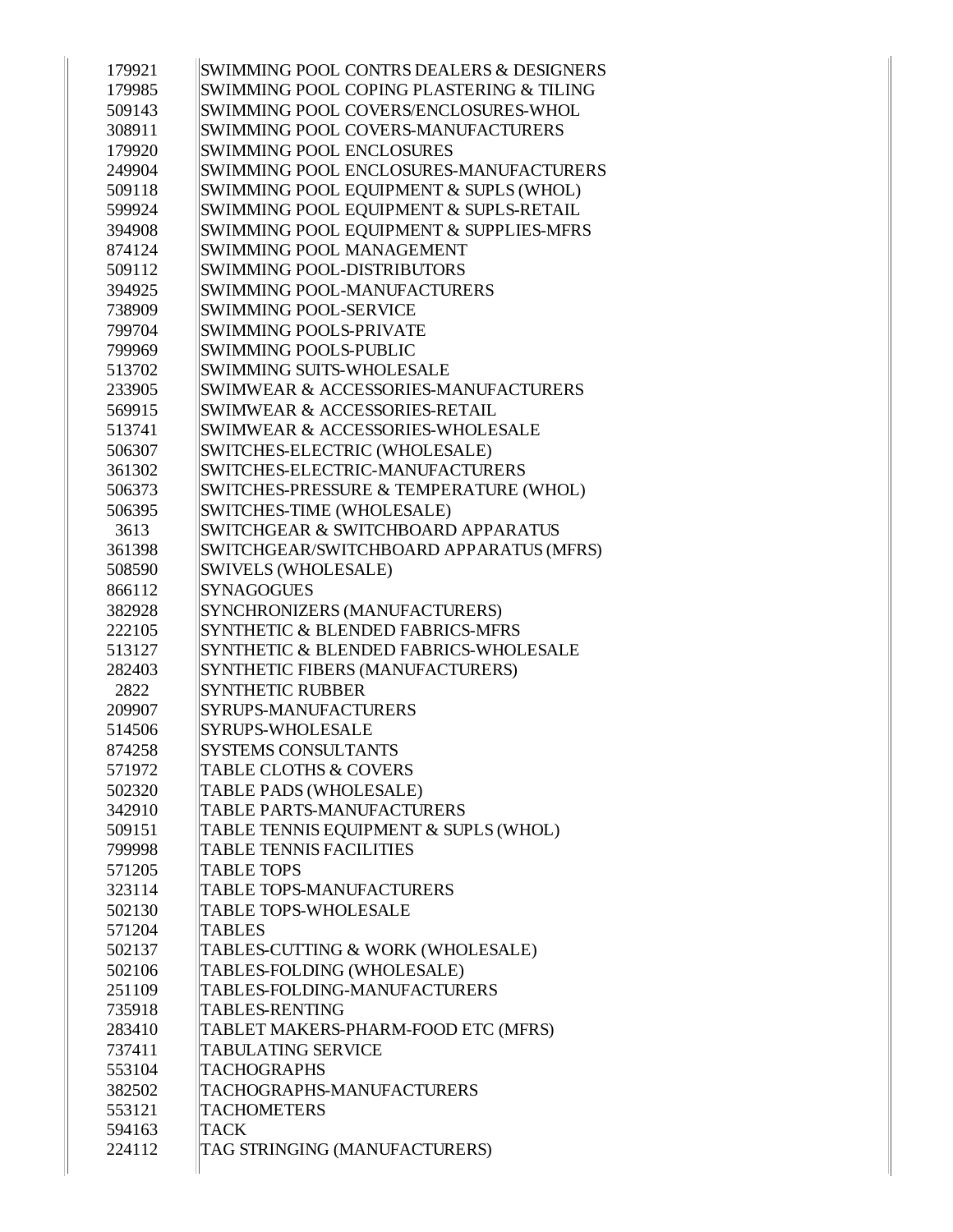| 508227 | <b>TAGLINES (WHOLESALE)</b>             |
|--------|-----------------------------------------|
| 267902 | TAGS-MANUFACTURERS                      |
| 513135 | <b>TAGS-WHOLESALE</b>                   |
| 829957 | <b>TAILORING INSTRUCTION</b>            |
| 569919 | <b>TAILORS</b>                          |
| 721908 | TAILORS-ALTERATION & REPAIRING          |
| 721907 | <b>TAILORS-MEN'S</b>                    |
| 508739 | TAILORS-TRIMMINGS & SUPPLIES (WHOL)     |
| 721912 | <b>TAILORS-WHOLESALE</b>                |
| 329503 | TALC (MANUFACTURERS)                    |
| 792206 | TALENT AGENCIES & CASTING SERVICES      |
| 207601 | TALLOW (MANUFACTURERS)                  |
| 514934 | TAMALES (WHOLESALE)                     |
| 508820 | TANK CARS (WHOLESALE)                   |
| 769934 | <b>TANK CLEANING</b>                    |
| 289920 | TANK CLEANING EQUIP-MFRS & SUPLS (MFRS) |
| 179108 | <b>TANK ERECTION</b>                    |
| 344399 | TANK HEADS (MANUFACTURERS)              |
| 171123 | <b>TANK INSTALLATION</b>                |
| 769988 | TANK LINING & COATING                   |
| 382308 | TANK MEASURING DEVICES (MANUFACTURERS)  |
| 179944 | <b>TANK REMOVAL</b>                     |
| 873428 | TANK STRAPPING & CALIBRATION            |
| 738929 | TANK TESTING & INSPECTION               |
| 421228 | TANK TRUCK SERVICE                      |
| 999967 | <b>TANK WAGON SERVICE</b>               |
| 3795   | <b>TANKS &amp; TANK COMPONENTS</b>      |
| 379598 | TANKS & TANK COMPONENTS (MANUFACTURERS) |
| 508807 | TANKS (WHOLESALE)                       |
| 179945 | TANKS-ABANDONED-FILLED                  |
| 503916 | TANKS-CONCRETE (WHOLESALE)              |
| 508341 | <b>TANKS-DRINKING LIVESTOCK</b>         |
| 508804 | TANKS-FIBER, GLASS, PLASTIC, ETC (WHOL) |
| 344305 | <b>TANKS-MANUFACTURERS</b>              |
| 508806 | TANKS-METAL (WHOLESALE)                 |
| 735901 | <b>TANKS-RENTAL</b>                     |
| 179923 | <b>TANKS-REPAIRING</b>                  |
| 508808 | TANKS-USED (WHOLESALE)                  |
| 244902 | TANKS-WOODEN (MANUFACTURERS)            |
| 311101 | TANNERS (MANUFACTURERS)                 |
| 286102 | TANNERS-OIL (MANUFACTURERS)             |
| 509120 | TANNING EQUIPMENT-HOME & OFFICE (WHOL)  |
|        | <b>TANNING SALONS</b>                   |
| 729944 |                                         |
| 509114 | TANNING SALONS EQUIP & SUPPLIES-WHOL    |
| 399934 | TANNING SALONS EQUIPMENT-MANUFACTURERS  |
| 333904 | TANTALUM (MANUFACTURERS)                |
| 357903 | TAPE APPLYING & DISPENSING MACHS (MFRS) |
| 573104 | TAPE RECORDERS/PLAYERS-SOUND/VIDEO EQPT |
| 365109 | TAPE RECORDERS/PLAYERS-SOUND-MFRS       |
| 762208 | TAPE RECORDERS/PLAYERS-SOUND-SUPLS/PRTS |
| 762206 | TAPE RECORDERS/PLAYERS-SOUND-SVC & RPR  |
| 506436 | TAPE RECORDERS/PLAYERS-SOUND-WHOLESALE  |
| 506508 | TAPES (WHOLESALE)                       |
| 508536 | TAPES-ADHESIVE (WHOLESALE)              |
| 511228 | TAPES-ADHESIVE-DISPENSERS (WHOLESALE)   |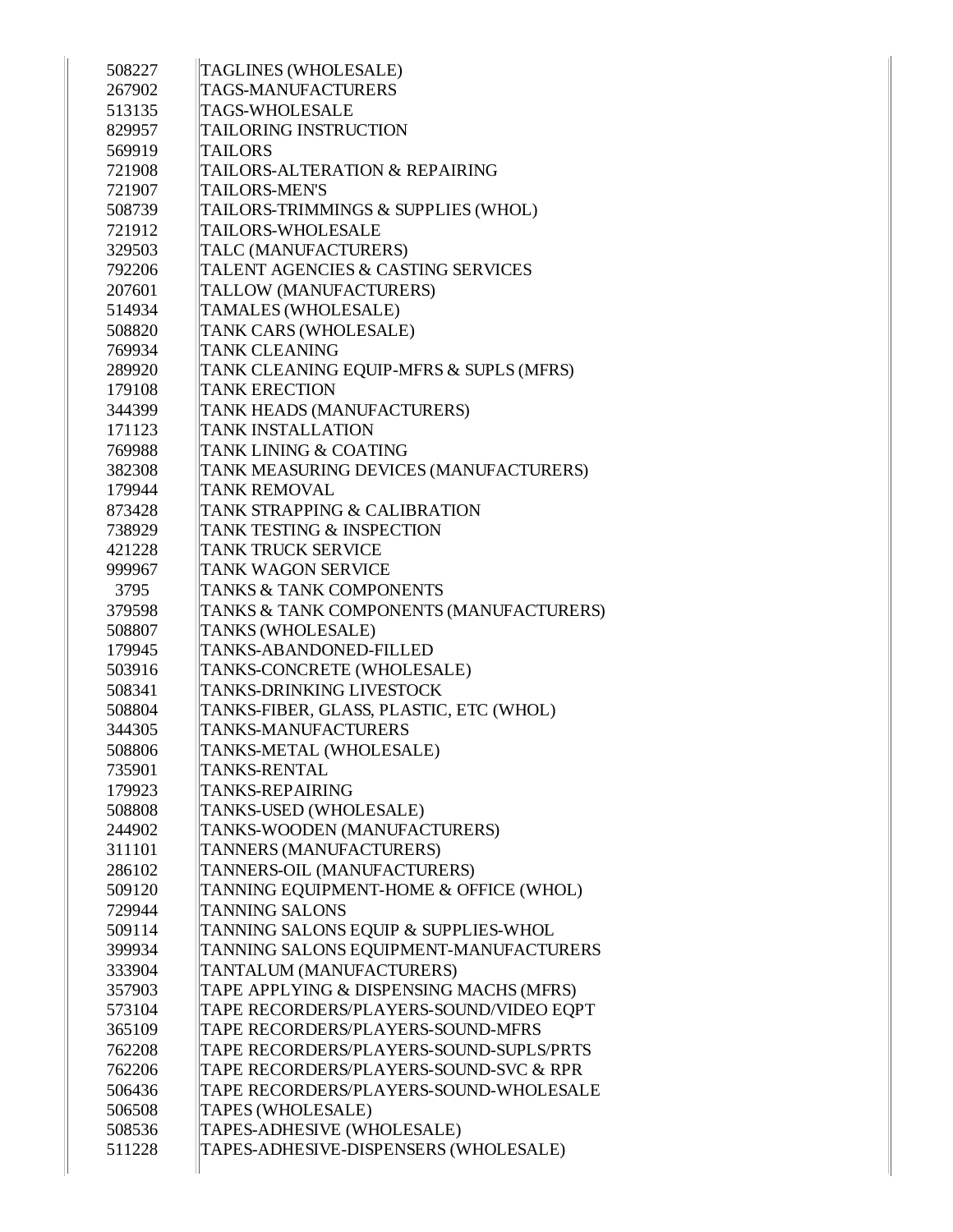| 267206 | TAPES-INDUSTRIAL-MANUFACTURERS               |
|--------|----------------------------------------------|
| 224108 | TAPES-LABELING (MANUFACTURERS)               |
| 519808 | TAPES-MASKING (WHOLESALE)                    |
| 399953 | TAPES-MEASURING-MANUFACTURERS                |
| 507219 | TAPES-MEASURING-WHOLESALE                    |
| 267207 | TAPES-PRESSURE SENSITIVE (MANUFACTURERS)     |
| 573503 | TAPES-SOUND & VIDEO-PRERECORDED              |
| 506549 | TAPES-SOUND & VIDEO-UNRECORDED (WHOL)        |
| 571907 | <b>TAPESTRIES</b>                            |
| 502346 | <b>TAPESTRIES-WHOLESALE</b>                  |
| 508775 | TAPPING COMPOUNDS (WHOLESALE)                |
| 508564 | TAPS & DIES (WHOLESALE)                      |
| 503309 | TAR & TAR PRODUCTS (WHOLESALE)               |
| 473115 | <b>TARIFF BUREAUS</b>                        |
| 221113 | TARLATANS (MANUFACTURERS)                    |
| 239407 | TARPAULINS-MANUFACTURERS                     |
| 509911 | TARPAULINS-WHOLESALE                         |
| 224106 | TASSELS (MANUFACTURERS)                      |
| 729943 | <b>TATTOOING</b>                             |
| 508776 | TATTOOING EQUIPMENT & SUPPLIES (WHOL)        |
| 801107 | TATTOOS-REMOVED                              |
| 872115 | TAX AD VALOREM CONSULTANTS                   |
| 872105 | <b>TAX CONSULTANTS</b>                       |
| 274117 | TAX PUBLICATIONS (MANUFACTURERS)             |
| 729101 | TAX RETURN PREPARATION & FILING              |
| 7291   | TAX RETURN PREPARATION SERVICES              |
| 729102 | TAX RETURN TRANSMISSION-ELECTRONIC           |
| 501222 | <b>TAXICAB BROKERS</b>                       |
| 4121   | <b>TAXICABS</b>                              |
| 412101 | <b>TAXICABS &amp; TRANSPORTATION SERVICE</b> |
| 553134 | <b>TAXICABS EQUIPMENT &amp; SUPPLIES</b>     |
| 769904 | <b>TAXIDERMISTS</b>                          |
| 824917 | <b>TAXIDERMY INSTRUCTION</b>                 |
| 514960 | TEA BAG PACKERS (WHOLESALE)                  |
| 581236 | <b>TEA ROOMS</b>                             |
| 736109 | <b>TEACHERS' AGENCIES</b>                    |
| 369907 | TEACHING MACHINES & SYSTEMS (MFRS)           |
| 508468 | TEAR GAS EQUIPMENT & SUPPLIES (WHOL)         |
| 514926 | <b>TEA-WHOLESALE</b>                         |
| 733612 | <b>TECHNICAL ILLUSTRATIONS</b>               |
| 899906 | TECHNICAL MANUAL PREPARATION                 |
| 899935 | <b>TECHNICAL WRITING</b>                     |
| 807118 | <b>TECHNICIANS</b>                           |
| 873141 | <b>TECHNOLOGISTS-APPLIED SCIENCES</b>        |
| 873110 | TECHNOLOGY ASSISTANCE PROGRAMS               |
| 799723 | <b>TEE TIMES</b>                             |
| 864118 | <b>TEEN CLUBS</b>                            |
| 832261 | <b>TEEN HOT LINES</b>                        |
| 347925 | TEFLON (MANUFACTURERS)                       |
| 506563 | TELECOMMUNICATION EQUIP/SYST-WHOL/MFRS       |
| 874815 | TELECOMMUNICATIONS CONSULTANTS               |
| 173107 | TELECOMMUNICATIONS CONTRACTORS               |
| 506529 | TELECOMMUNICATIONS EQUIP-DISABLED (WHOL)     |
|        |                                              |
| 173113 | TELECOMMUNICATIONS EQUIPMENT                 |
| 173122 | TELECONFERENCING EQUIPMENT                   |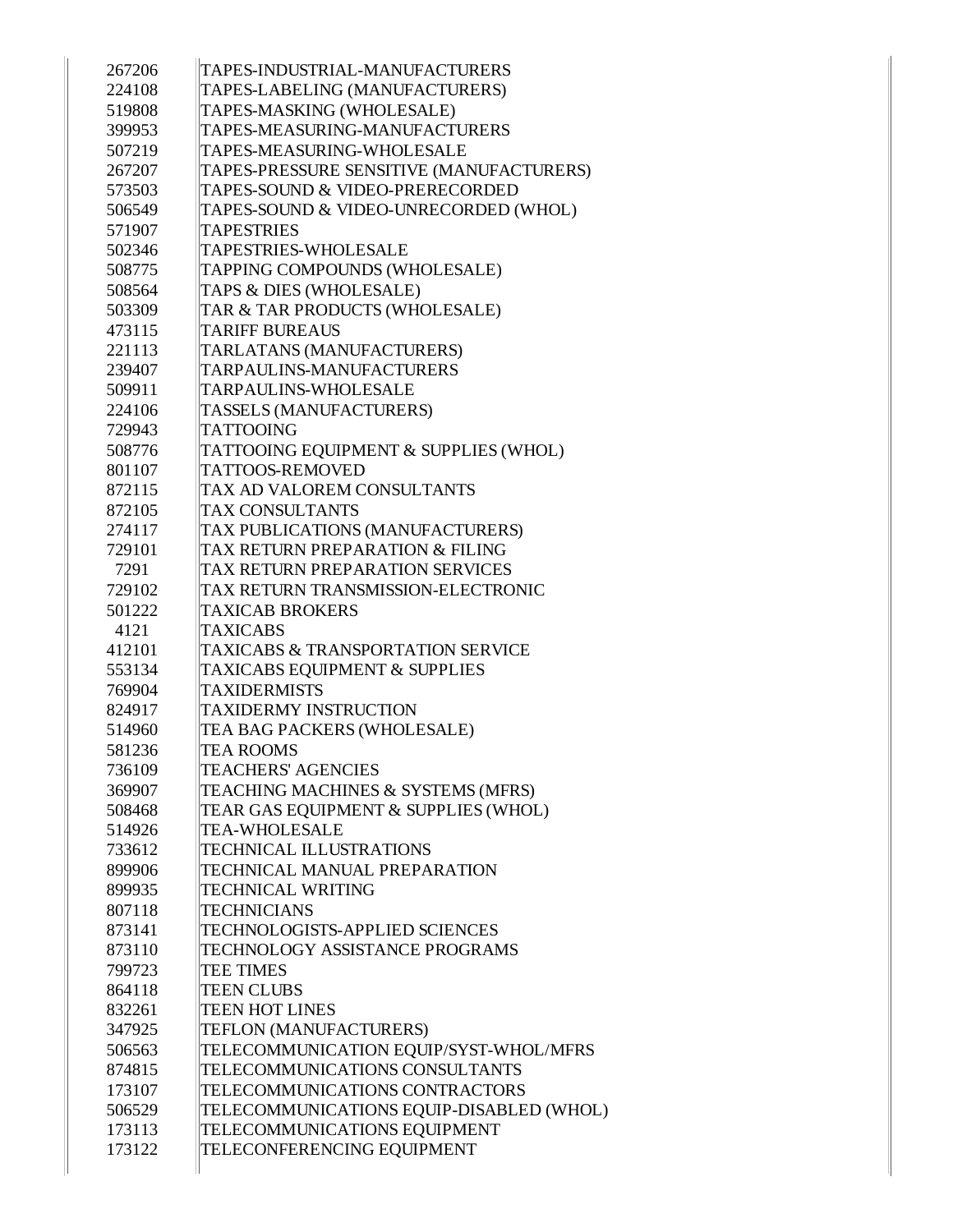| 738973 | TELECONFERENCING SERVICE                     |
|--------|----------------------------------------------|
| 482205 | <b>TELEGRAM SERVICE</b>                      |
| 4822   | TELEGRAPH & OTHER COMMUNICATIONS             |
| 482202 | <b>TELEGRAPH SERVICE</b>                     |
| 506552 | TELEGRAPH/TELETYPEWRITER APPARATUS (WHL)     |
| 738912 | <b>TELEMARKETING SERVICES</b>                |
| 506561 | TELEMATIC EQUIPMENT SERVICE (WHOLESALE)      |
| 506527 | TELEMETERING SYSTEMS & EQUIPMENT (WHOL)      |
| 3661   | TELEPHONE & TELEGRAPH APPARATUS              |
| 366198 | TELEPHONE & TELEGRAPH APPARATUS (MFRS)       |
| 162306 | TELEPHONE & TELEVISION CABLE CONTRACTORS     |
| 738903 | TELEPHONE ANSWERING SERVICE                  |
| 366101 | TELEPHONE AUTO ANSWER EQUIPMENT-MFRS         |
| 506438 | TELEPHONE AUTO ANSWER EQUIPMENT-WHOL         |
| 762929 | TELEPHONE AUTO ANSWER EQUIP-SERVICING        |
| 366103 | TELEPHONE BOOTHS (MANUFACTURERS)             |
| 308109 | TELEPHONE CALLING CARDS-WHOL & MFRS          |
| 4813   | TELEPHONE COMMUNICATIONS EXCEPT RADIO        |
| 481302 | TELEPHONE COMMUNICATIONS SERVICES            |
| 481304 | <b>TELEPHONE COMPANIES</b>                   |
| 481305 | TELEPHONE COMPANIES-NON-WIRE LINE            |
| 874850 | TELEPHONE CONSULTANTS                        |
| 731111 | TELEPHONE DIRECTORY ADVERTISING              |
| 506511 | TELEPHONE EQUIP/SYSTS-SUPLS/PARTS (WHOL)     |
| 599904 | TELEPHONE EQUIPMENT & SUPPLIES               |
| 366102 | TELEPHONE EQUIPMENT & SYSTEMS-MFRS           |
| 481308 | TELEPHONE EQUIPMENT & SYSTEMS-RENTING        |
| 762923 | TELEPHONE EQUIPMENT & SYSTEMS-SVC/REPAIR     |
| 506510 | TELEPHONE EQUIPMENT & SYSTEMS-WHOLESALE      |
| 506540 | TELEPHONE INSTRUMENTS-ANTQ & DCRTR-WHOL      |
| 737909 | TELEPHONE REASSURANCE-MONITORING             |
| 729989 | TELEPHONE RECORDED ANNOUNCEMENTS             |
| 829974 | <b>TELEPHONE TRAINING</b>                    |
| 506534 | TELEPHONE-COIN & CARD OPERATED (WHOL)        |
| 173108 | TELEPHONE-INSTALLATIONS                      |
| 162312 | <b>TELEPHONE-WIRING &amp; REPAIR</b>         |
| 599911 | <b>TELESCOPES</b>                            |
| 382703 | TELESCOPES-MANUFACTURERS                     |
| 506512 | TELETYPEWRITER COMMS EQUIPMENT (WHOL)        |
| 482204 | TELETYPEWRITER COMMUNICATIONS SERVICE        |
| 506513 | TELETYPEWRITER SUPPLIES (WHOLESALE)          |
| 824911 | TELEVISION & RADIO BROADCASTING SCHOOLS      |
| 573102 | TELEVISION & RADIO SUPPLIES & PARTS-RTL      |
| 506506 | TELEVISION & RADIO SUPPLIES & PARTS-WHOL     |
| 573103 | <b>TELEVISION &amp; RADIO-DEALERS</b>        |
| 365110 | TELEVISION & RADIO-MANUFACTURERS             |
| 762202 | <b>TELEVISION &amp; RADIO-SERVICE REPAIR</b> |
| 506416 | TELEVISION & RADIO-WHOLESALE                 |
| 367911 | TELEVISION ANTENNA SYSTEMS-MANUFACTURERS     |
| 506541 | TELEVISION ANTENNA SYSTEMS-WHOLESALE         |
| 4833   | TELEVISION BROADCASTING STATIONS             |
| 762218 | TELEVISION EQUIPMENT-CABLE-REPAIRING         |
| 366309 | TELEVISION MASTER ANTENNA SYSTEMS-MFRS       |
| 506542 | TELEVISION MASTER ANTENNA SYSTEMS-WHOL       |
| 367102 | TELEVISION PICTURE TUBES-MANUFACTURERS       |
|        |                                              |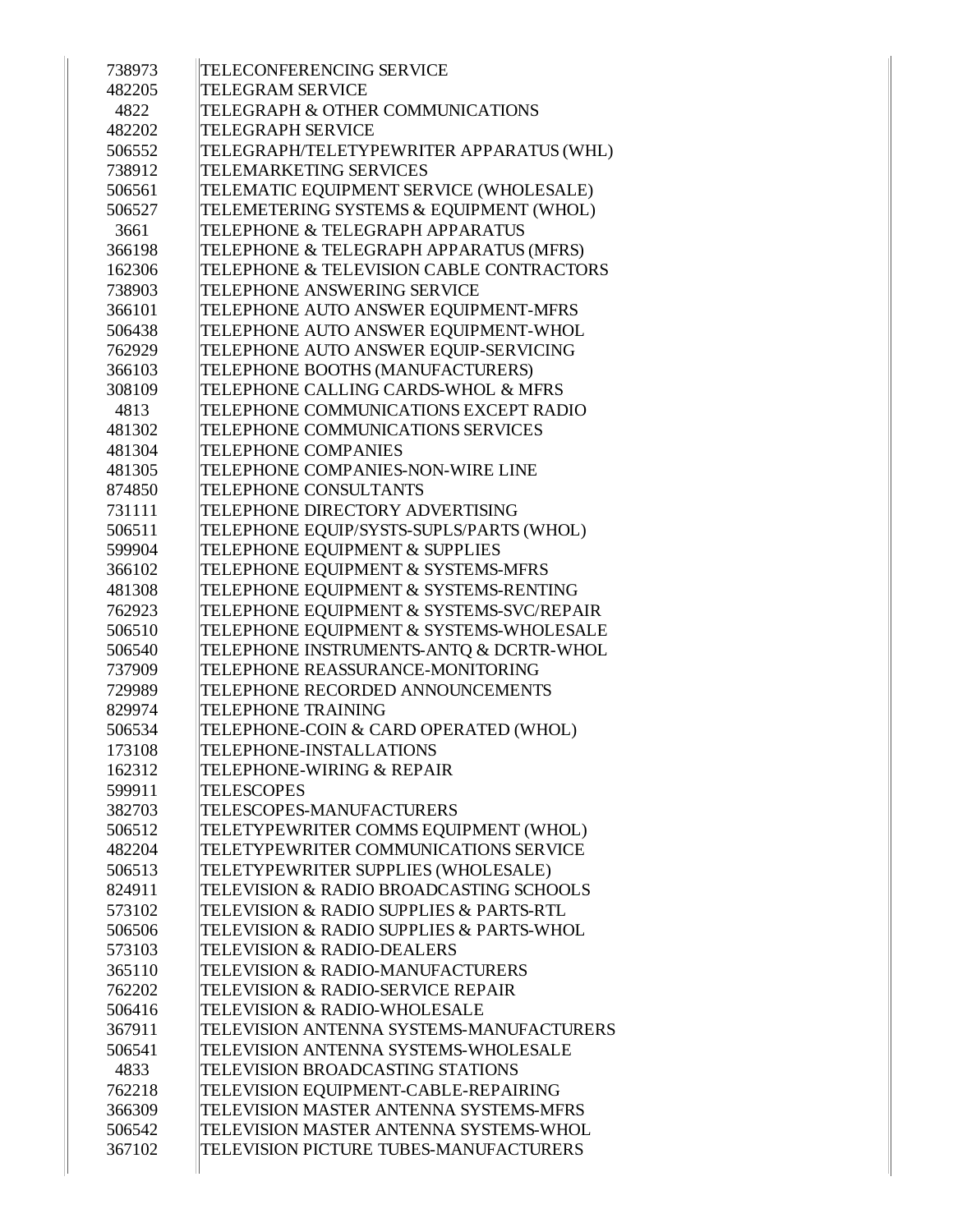| 782201 | <b>TELEVISION PROGRAM DISTRIBUTORS</b>   |
|--------|------------------------------------------|
| 792205 | <b>TELEVISION PROGRAM PRODUCERS</b>      |
| 781912 | TELEVISION PROGRAM PRODUCERS-SVCS/SUPLS  |
| 874867 | <b>TELEVISION SERVICE-CONSULTING</b>     |
| 506530 | TELEVISION STATION EQUIPMENT (WHOL)      |
| 366306 | TELEVISION STATION EQUIPMENT-MFRS        |
| 874895 | <b>TELEVISION STATION PLANNING</b>       |
| 792208 | TELEVISION STATION REPRESENTATIVES       |
| 483301 | TELEVISION STATIONS & BROADCASTING CO    |
| 506525 | TELEVISION STUDIO EQUIPMENT (WHOLESALE)  |
| 484105 | TELEVISION SYST-CLOSED CIRCUIT TLCSTNG   |
| 506515 | TELEVISION SYSTS/EQPT-CLSD CRCT (WHOL)   |
| 571230 | <b>TELEVISION TABLES &amp; STANDS</b>    |
| 484101 | <b>TELEVISION-CABLE &amp; CATV</b>       |
| 484104 | TELEVISION-CABLE & CATV-EQUIP & SUPLS    |
| 366308 | TELEVISION-CABLE & CATV-MANUFACTURERS    |
| 349607 | TELEVISION-CABLE-MANUFACTURERS           |
| 593223 | <b>TELEVISION-DEALERS-USED</b>           |
| 781206 | TELEVISION-FILMS PRODUCERS & DISTRS      |
| 573121 | <b>TELEVISION-GIANT SCREEN</b>           |
| 365111 | <b>TELEVISION-MANUFACTURERS</b>          |
| 792223 | TELEVISION-MOBILE PRODUCTION VEHICLES    |
| 735920 | <b>TELEVISION-RENTAL</b>                 |
| 573120 | TELEVISION-SATELLITE ANTENNA SYSTEMS     |
| 781209 | TELEVISION-TAPE PRODUCERS & STUDIOS      |
| 506419 | <b>TELEVISION-WHOLESALE</b>              |
| 506553 | TELEX EQUIPMENT & SUPPLIES (WHOLESALE)   |
| 382307 | TEMPERATURE MEASURING MATERIALS (MFRS)   |
| 873142 | TEMPERATURE MODIFICATION CONSULTANTS     |
| 382921 | TEMPLATES (MANUFACTURERS)                |
| 732305 | TENANT REFERENCE CHECKING SERVICE        |
| 162907 | <b>TENNIS COURT CONSTRUCTION</b>         |
| 179922 | <b>TENNIS COURT ENCLOSURES</b>           |
| 509152 | TENNIS COURT SUPPLIES & REPAIR (WHOL)    |
| 799703 | <b>TENNIS COURTS-PRIVATE</b>             |
| 799971 | <b>TENNIS COURTS-PUBLIC</b>              |
| 394921 | TENNIS EQUIPMENT & SUPPLIES-MFRS         |
| 594110 | TENNIS EQUIPMENT & SUPPLIES-RETAIL       |
| 799970 | <b>TENNIS INSTRUCTION</b>                |
| 394928 | TENNIS RACKET STRINGING MACHINES (MFRS)  |
| 509113 | <b>TENNIS SUPPLIES-WHOLESALE</b>         |
| 239405 | <b>TENTS-MANUFACTURERS</b>               |
| 594109 | <b>TENTS-RETAIL</b>                      |
| 509144 | <b>TENTS-WHOLESALE</b>                   |
| 417398 | <b>TERMINAL &amp; SERVICE FACILITIES</b> |
| 417301 | TERMINAL OPERATORS & WAREHOUSEMEN        |
| 4231   | TERMINAL-MOTOR FREIGHT TRANSPORTATION    |
| 4173   | TERMINAL-MOTOR VEHICLE TRANSPORTATION    |
| 364307 | TERMINALS-PHOSPHATE (MANUFACTURERS)      |
| 449103 | <b>TERMINALS-RIVER &amp; MARINE</b>      |
| 503236 | TERRA COTTA (WHOLESALE)                  |
| 325903 | TERRA COTTA-MANUFACTURERS                |
| 503232 | TERRA COTTA-WHOLESALE                    |
| 162928 | <b>TERRACING</b>                         |
| 503220 | TERRAZZO (WHOLESALE)                     |
|        |                                          |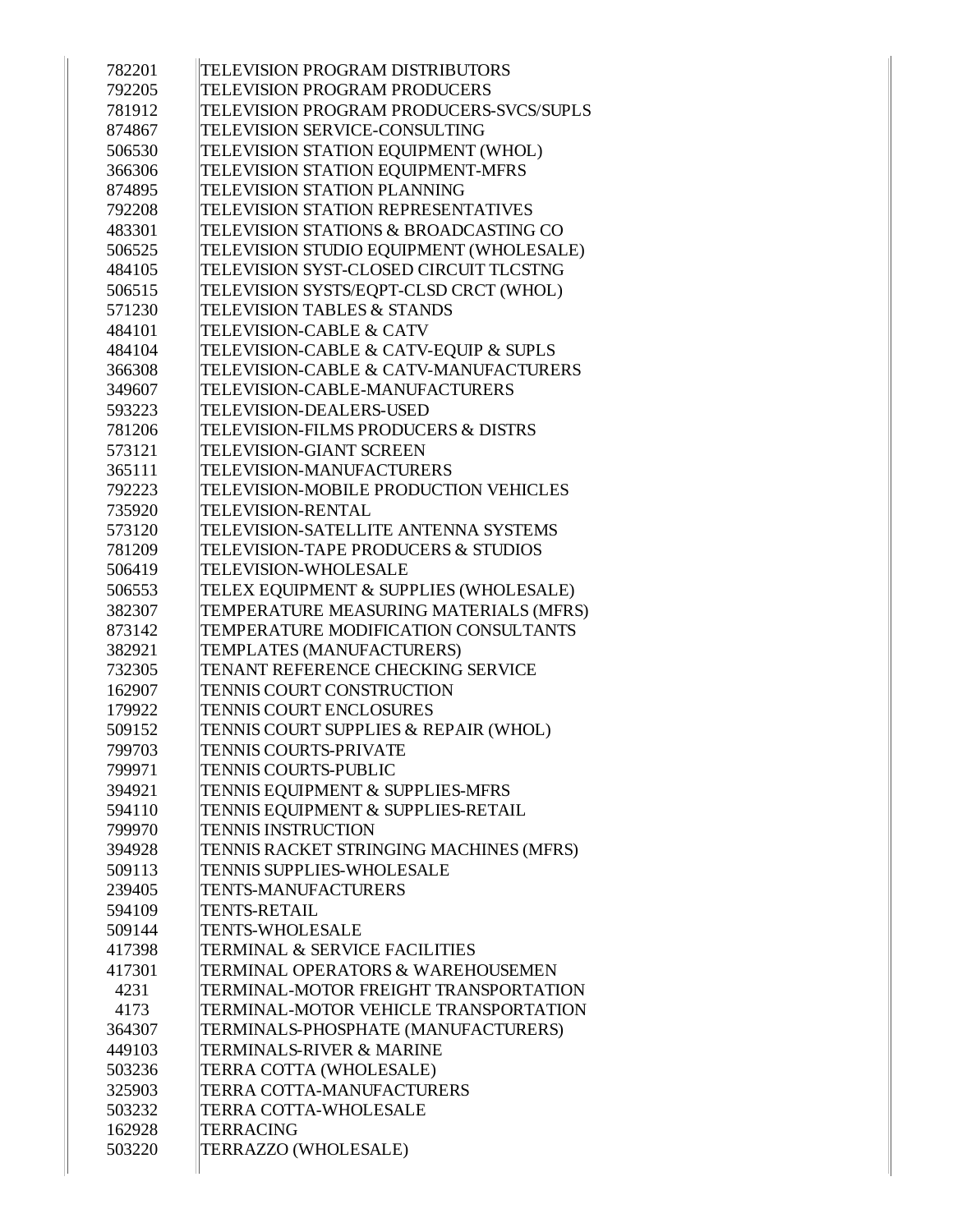| 503244 | TERRAZZO EQUIPMENT & SUPPLIES (WHOL)     |
|--------|------------------------------------------|
| 1743   | TERRAZZO TILE MARBLE & MOSAIC WORK       |
| 221104 | TERRY CLOTH (MANUFACTURERS)              |
| 179968 | <b>TEST BORINGS</b>                      |
| 874868 | <b>TEST PREPARATION INSTRUCTION</b>      |
| 274108 | TEST PUBLISHERS-VOCATIONAL/EDUCATIONAL   |
| 873109 | TESTING                                  |
| 874881 | <b>TESTING (ACADEMIC)</b>                |
| 873430 | <b>TESTING (NON-DESTRUCTIVE)</b>         |
| 873439 | TESTING (TOXIC MATERIAL & GASES)         |
| 382908 | <b>TESTING APPARATUS-MANUFACTURERS</b>   |
| 506309 | <b>TESTING APPARATUS-WHOLESALE</b>       |
| 873440 | TESTING EQUIPMENT-ENVIRONMENTAL          |
| 8734   | <b>TESTING LABORATORIES</b>              |
| 807117 | <b>TESTING SERVICE-SOBRIETY</b>          |
| 2393   | <b>TEXTILE BAGS</b>                      |
| 239398 | TEXTILE BAGS (MANUFACTURERS)             |
| 513103 | <b>TEXTILE BROKERS</b>                   |
| 874814 | <b>TEXTILE CONSULTANTS</b>               |
| 513105 | TEXTILE CONVERTING (WHOLESALE)           |
| 226901 | <b>TEXTILE CONVERTING-MANUFACTURERS</b>  |
| 738930 | <b>TEXTILE DESIGNERS</b>                 |
| 516963 | <b>TEXTILE DYERS (WHOLESALE)</b>         |
| 229901 | TEXTILE FIBERS (MANUFACTURERS)           |
| 226101 | TEXTILE FINISHING (MANUFACTURERS)        |
| 2299   | <b>TEXTILE GOODS NEC</b>                 |
| 229998 | TEXTILE GOODS NEC (MANUFACTURERS)        |
| 513142 | <b>TEXTILE JOBBERS</b>                   |
| 3552   | <b>TEXTILE MACHINERY</b>                 |
| 508495 | TEXTILE MACHINERY & PARTS (WHOLESALE)    |
| 355202 | TEXTILE MACHINERY & PARTS-MANUFACTURERS  |
| 229917 | TEXTILE MILL SUPPLIES-MANUFACTURERS      |
| 508540 | <b>TEXTILE MILL SUPPLIES-WHOLESALE</b>   |
| 222101 | <b>TEXTILE MILLS</b>                     |
| 508497 | TEXTILE PRINTERS (WHOLESALE)             |
| 239912 | <b>TEXTILE-MANUFACTURERS</b>             |
| 738934 | TEXTILE-MANUFACTURER'S REPRESENTATIVES   |
| 594922 | <b>TEXTILES-RETAIL</b>                   |
| 513106 | <b>TEXTILES-WHOLESALE</b>                |
| 171125 | <b>THAWING SERVICE</b>                   |
| 792229 | THEATRE & STAGE SETS-DESIGN/CONSTRUCTION |
| 792218 | THEATRE CONSULTANTS                      |
| 792220 | THEATRE PARTIES-ARRANGED                 |
| 783201 | <b>THEATRES</b>                          |
| 581226 | <b>THEATRES-DINNER</b>                   |
| 792207 | <b>THEATRES-LIVE</b>                     |
| 792210 | <b>THEATRICAL AGENCIES</b>               |
| 792212 | THEATRICAL EQUIPMENT & SUPPLIES          |
| 399935 | THEATRICAL EQUIPMENT & SUPPLIES-MFRS     |
| 792209 | THEATRICAL MAKE-UP                       |
| 792211 | THEATRICAL MANAGERS & PRODUCERS          |
| 7922   | THEATRICAL PRODUCERS & MISC SERVICES     |
| 824912 | THEATRICAL SCHOOLS                       |
| 792226 | THEATRICAL TALENT INVENTORY SERVICE      |
| 506356 | THEATRICAL/STAGE LIGHTING EQUIP (WHOL)   |
|        |                                          |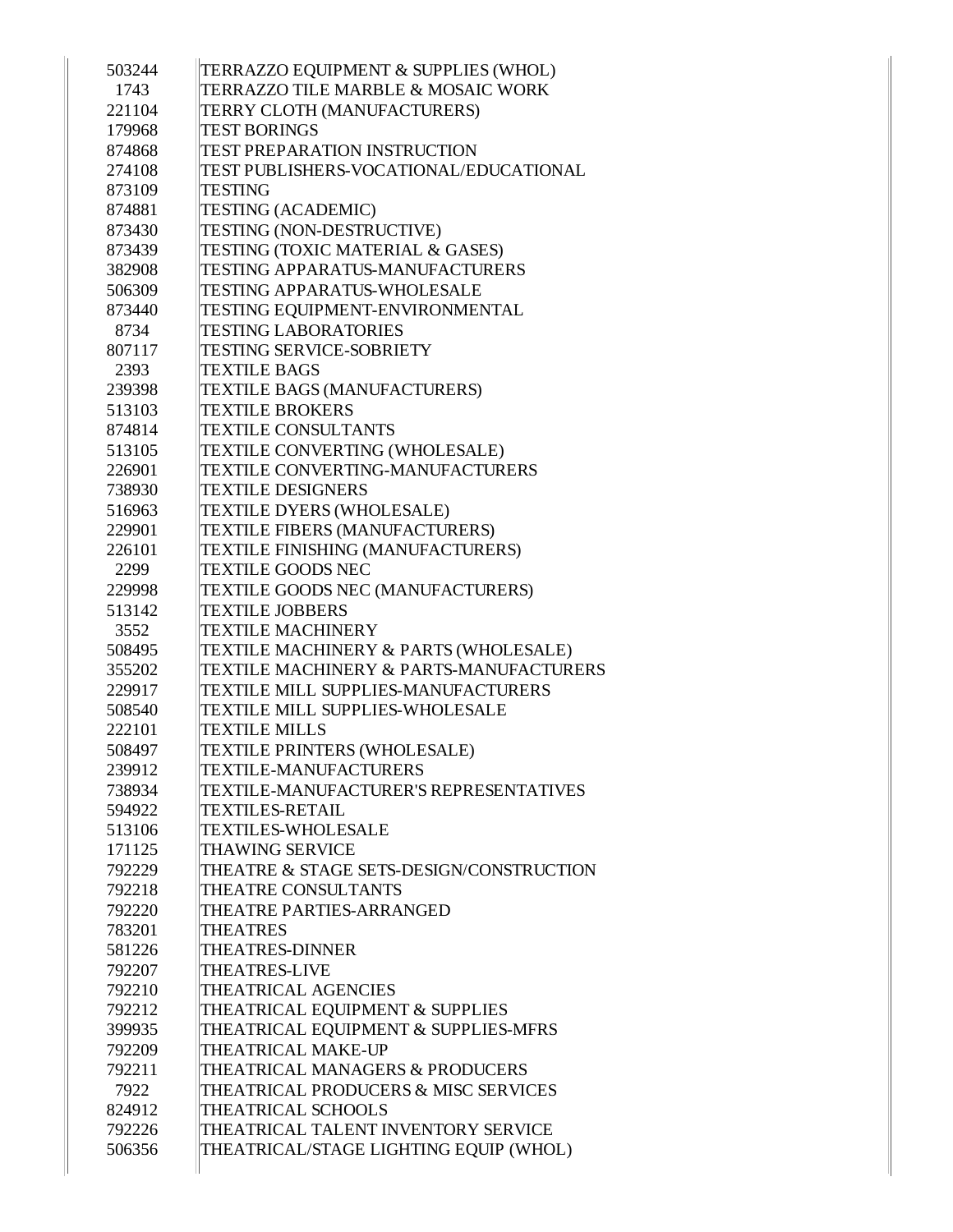| 364802 | THEATRICAL/STAGE LIGHTING-MANUFACTURERS  |
|--------|------------------------------------------|
| 822102 | <b>THEOLOGICAL SCHOOLS</b>               |
| 804958 | THERAPEUTIC TREATMENTS                   |
| 804932 | THERAPISTS-CORRECTIVE                    |
| 804950 | <b>THERAPY-GROUP</b>                     |
| 382203 | THERMOCOUPLES (MANUFACTURERS)            |
| 367402 | THERMOELECTRIC EQUIPMENT (MANUFACTURERS) |
| 275904 | <b>THERMOGRAPHERS</b>                    |
| 382925 | THERMOMETER WELLS (MANUFACTURERS)        |
| 504907 | THERMOMETERS (WHOLESALE)                 |
| 382927 | THERMOMETERS-MANUFACTURERS               |
| 382926 | THERMOSTATIC BIMETALS (MANUFACTURERS)    |
| 507512 | THERMOSTATS (WHOLESALE)                  |
| 899909 | <b>THESIS SERVICE</b>                    |
| 513107 | THREAD (WHOLESALE)                       |
| 2284   | <b>THREAD MILLS</b>                      |
| 228403 | THREAD-CUTTING-LACE, FABRIC ETC (MFRS)   |
| 228402 | THREAD-MANUFACTURERS                     |
| 355208 | THREAD-ROLLING CUTNG/GRNDNG EQUIP (MFRS) |
| 345201 | THREAD-ROLLING, CUTTING/GRINDING (MFRS)  |
| 503152 | THRESHOLDS (WHOLESALE)                   |
| 603502 | <b>THRIFT &amp; LOAN COMPANIES</b>       |
| 593222 | <b>THRIFT SHOPS</b>                      |
| 357912 | TICKET ISSUING MACHINES (MANUFACTURERS)  |
| 799973 | TICKET SALES-ENTERTAINMENT SPORTS        |
| 275906 | TICKETS & COUPONS-PRINTERS/SUPLS (MFRS)  |
| 221101 | TICKING (MANUFACTURERS)                  |
| 232303 | <b>TIE FACTORIES</b>                     |
| 561113 | <b>TIE RACKS</b>                         |
| 349613 | TIES-WIRE & PLASTIC (MANUFACTURERS)      |
| 225101 | <b>TIGHTS-MANUFACTURERS</b>              |
| 571309 | <b>TILE</b>                              |
| 174301 | TILE-CERAMIC-CONTRACTORS & DEALERS       |
| 503219 | <b>TILE-CERAMIC-DISTRIBUTORS</b>         |
| 325301 | TILE-CERAMIC-MANUFACTURERS               |
| 769914 | TILE-CERAMIC-REPAIRING & REFINISHING     |
| 503233 | TILE-MARBLE-DISTRIBUTORS                 |
| 328105 | TILE-MARBLE-MANUFACTURERS                |
| 175201 | TILE-NON-CERAMIC-CONTRACTORS & DEALERS   |
| 502326 | TILE-NON-CERAMIC-DISTRIBUTORS            |
| 503108 | TIMBER & TIMBERLAND COMPANIES (WHOL)     |
| 521162 | <b>TIMBER CONNECTORS</b>                 |
| 085104 | <b>TIMBER CRUISERS</b>                   |
| 152133 | <b>TIMBER FRAME HOMES</b>                |
| 0811   | <b>TIMBER TRACTS</b>                     |
| 081198 | <b>TIMBER TRACTS</b>                     |
| 509941 | TIMBERS (WHOLESALE)                      |
| 729946 | TIME & TEMPERATURE ANNOUNCEMENTS         |
| 357909 | TIME CARDS RACKS & SUPPLIES-MFRS         |
| 173114 | <b>TIME LOCKS</b>                        |
|        | TIME MANAGEMENT TRAINING                 |
| 829969 |                                          |
| 729945 | TIME OF DAY SERVICE                      |
| 573131 | <b>TIME RECORDERS</b>                    |
| 357906 | TIME RECORDERS & SYSTEMS-MANUFACTURERS   |
| 504425 | TIME RECORDERS-WHOLESALE                 |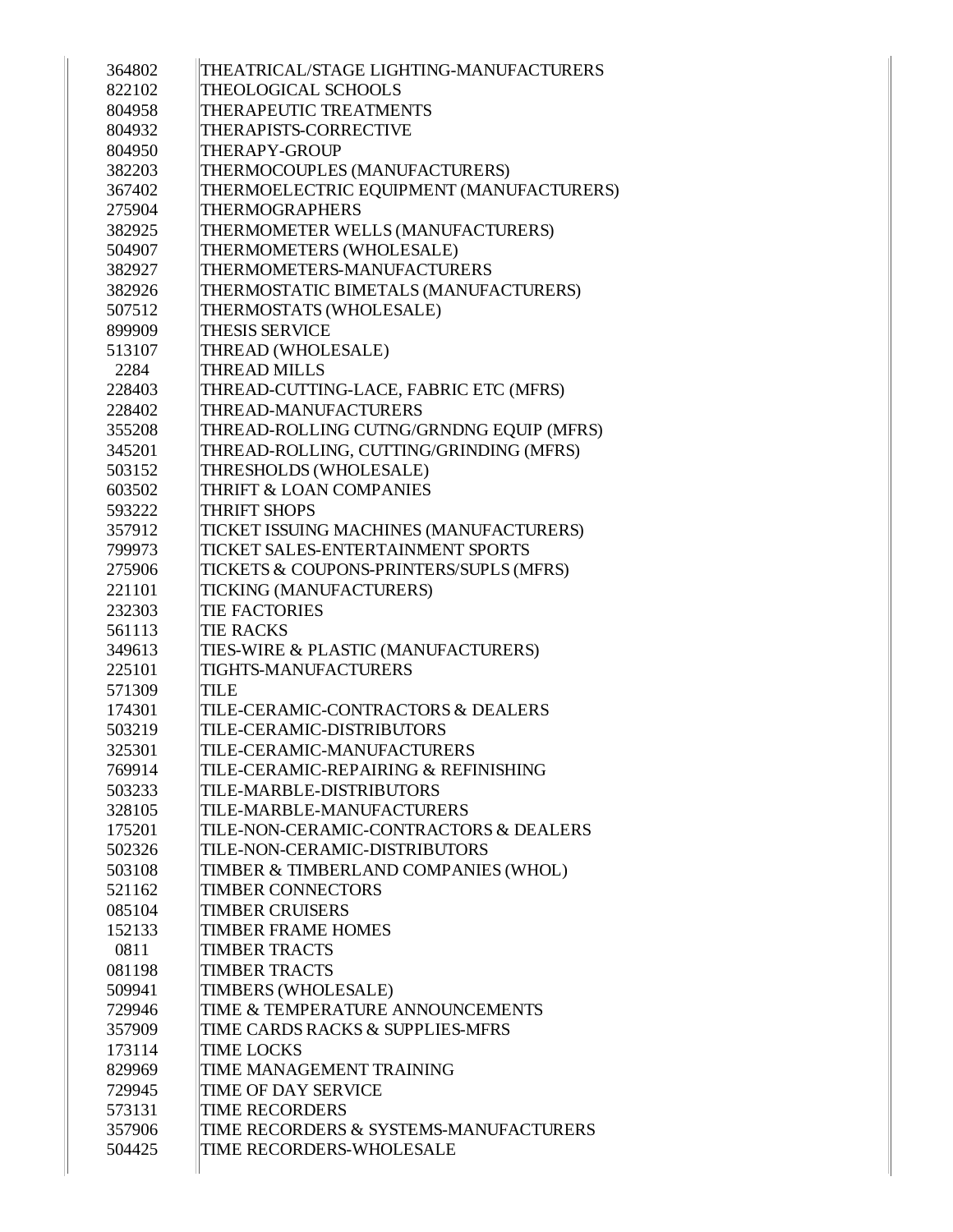| 357905           | TIME STAMPS (MANUFACTURERS)                                                |
|------------------|----------------------------------------------------------------------------|
| 387303           | <b>TIMING DEVICES-MANUFACTURERS</b>                                        |
| 506364           | <b>TIMING DEVICES-WHOLESALE</b>                                            |
| 335605           | TIN (MANUFACTURERS)                                                        |
| 335606           | TIN EDGING (MANUFACTURERS)                                                 |
| 331213           | TIN PLATE (MANUFACTURERS)                                                  |
| 176112           | TINNING                                                                    |
| 571952           | <b>TINWARE</b>                                                             |
| 301198           | TIRE & INNER TUBE-MANUFACTURERS                                            |
| 501404           | TIRE ADDITIVES & SEALANTS (WHOLESALE)                                      |
| 753403           | <b>TIRE BALLAST</b>                                                        |
| 501329           | TIRE CHANGING EQUIPMENT (WHOLESALE)                                        |
| 2296             | <b>TIRE CORD &amp; FABRICS</b>                                             |
| 229698           | TIRE CORD & FABRICS (MANUFACTURERS)                                        |
| 509321           | TIRE DISPOSAL (WHOLESALE)                                                  |
| 7534             | TIRE RETREADING & REPAIR SHOPS                                             |
| 753402           | <b>TIRE SERVICE</b>                                                        |
| 753404           | <b>TIRE-CUSTOMIZING &amp; MODIFICATION</b>                                 |
| 501403           | TIRE-DEALERS-EQUIPMENT & SUPPLIES (WHOL)                                   |
| 553123           | TIRE-DEALERS-RETAIL                                                        |
| 501402           | TIRE-DEALERS-USED (WHOLESALE)                                              |
| 501401           | <b>TIRE-DISTRIBUTORS</b>                                                   |
| 301101           | <b>TIRE-MANUFACTURERS</b>                                                  |
| 753401           | TIRE-RETREADING & REPAIRING                                                |
| 501332           | TIRE-RETREADING/REPAIR-EQPT/SUPLS (WHOL)                                   |
| 301102           | TIRE-RETREADING/REPAIRING-EQPT/SUPL-MFRS                                   |
| 3011             | <b>TIRES &amp; INNER TUBES</b>                                             |
| 5014             | <b>TIRES &amp; TUBES</b>                                                   |
| 553119           | <b>TIRES-SOLID</b>                                                         |
| 281601           | TITANIUM (MANUFACTURERS)                                                   |
| 6541             | <b>TITLE ABSTRACT OFFICES</b>                                              |
| 654102           | <b>TITLE COMPANIES</b>                                                     |
|                  |                                                                            |
| 654101           | <b>TITLE EXAMINERS</b>                                                     |
| 6361             | <b>TITLE INSURANCE</b>                                                     |
| 781919           | TITLING SERVICE-TV & MOTION PICTURE                                        |
| 0132             | <b>TOBACCO</b>                                                             |
| 5194             | TOBACCO & TOBACCO PRODUCTS                                                 |
| 519401           | <b>TOBACCO BUYERS</b>                                                      |
| 013201           | <b>TOBACCO GROWERS</b>                                                     |
| 355928           | TOBACCO GROWERS' EQUIP & SUPPLIES (MFRS)                                   |
| 515902           | TOBACCO LEAF-WHOLESALE                                                     |
| 355927           | TOBACCO MACHINERY (MANUFACTURERS)                                          |
| 213101           | TOBACCO PRODUCTS-MANUFACTURERS                                             |
| 519404           | TOBACCO REHANDLERS (WHOLESALE)                                             |
| 2141             | TOBACCO STEMMING & REDRYING                                                |
| 214198           | TOBACCO STEMMING & REDRYING                                                |
| 5993             | TOBACCO STORES & STANDS                                                    |
| 422106           | <b>TOBACCO WAREHOUSES</b>                                                  |
| 591206           | <b>TOILET ARTICLES</b>                                                     |
| 525113           | <b>TOILET PARTITIONS</b>                                                   |
| 512209           | TOILET PREPARATIONS (WHOLESALE)                                            |
| 507434           | TOILET SEATS-WHOLESALE                                                     |
| 343103           | TOILETS (MANUFACTURERS)                                                    |
| 308803<br>343102 | TOILETS-COMPOSTING (MANUFACTURERS)<br>TOILETS-INCINERATING (MANUFACTURERS) |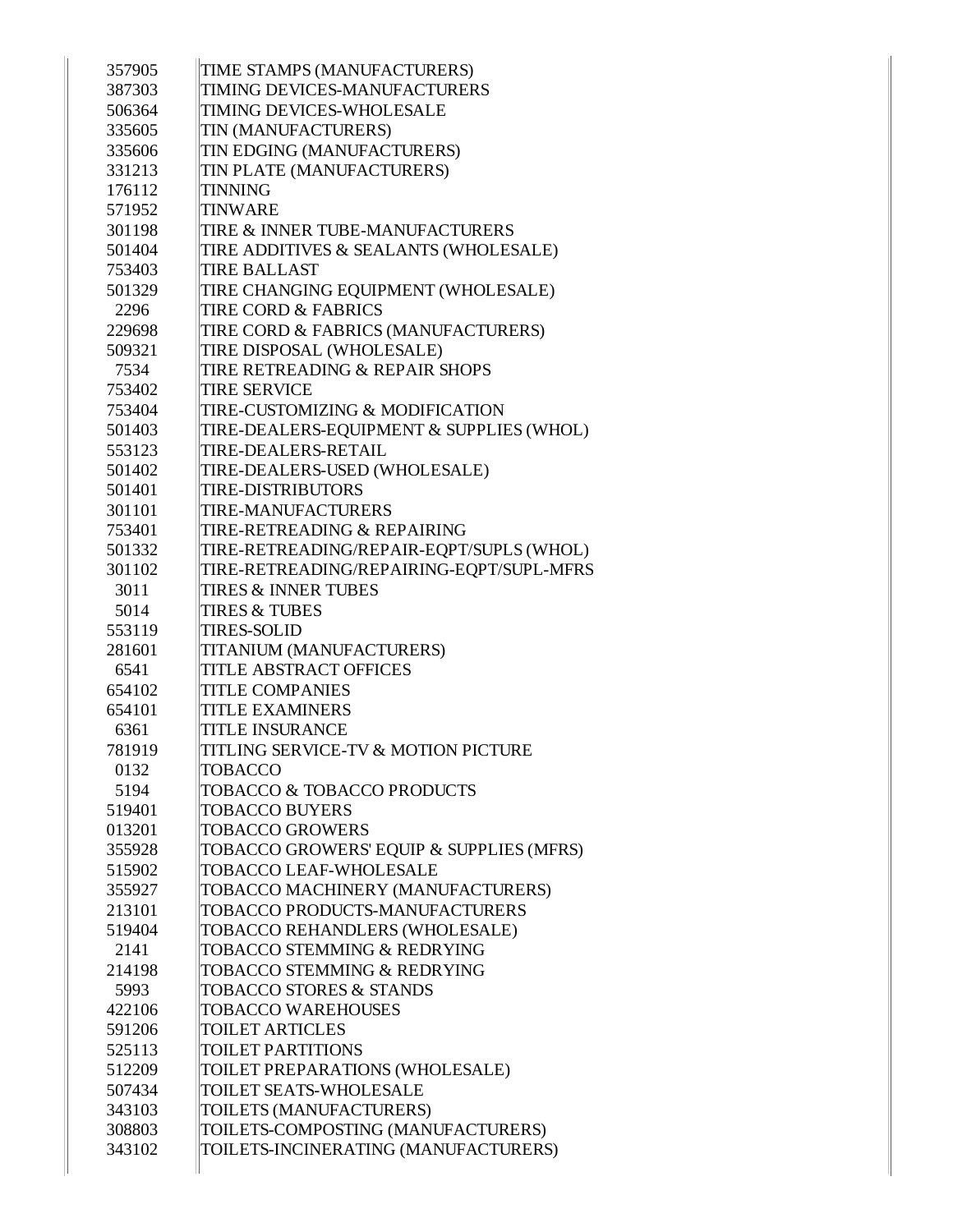| 735922 | <b>TOILETS-PORTABLE</b>                         |
|--------|-------------------------------------------------|
| 308804 | TOILETS-PORTABLE-MANUFACTURERS                  |
| 382909 | TOLL BOOTHS-AUTOMATIC-MANUFACTURERS             |
| 478506 | <b>TOLL BRIDGES</b>                             |
| 514812 | <b>TOMATOES-WHOLESALE</b>                       |
| 342313 | TONGS (MANUFACTURERS)                           |
| 729993 | <b>TONING BEDS</b>                              |
| 354407 | <b>TOOL &amp; DIE MAKERS</b>                    |
| 508413 | TOOL & DIE MAKERS EQUIP & SUPLS (WHOL)          |
| 521122 | <b>TOOL &amp; UTILITY SHEDS</b>                 |
| 507220 | TOOL CHESTS KITS BAGS ETC-WHOLESALE             |
| 244104 | TOOL CHESTS KITS/BAGS ETC-MANUFACTURERS         |
| 738915 | <b>TOOL DESIGNERS</b>                           |
| 769936 | TOOL GRINDING-INDUSTRIAL                        |
| 507213 | TOOLS (WHOLESALE)                               |
| 508458 | TOOLS-CARBIDE (WHOLESALE)                       |
| 354604 | TOOLS-CARBIDE-COATING (MANUFACTURERS)           |
| 508453 | TOOLS-CUTTING (WHOLESALE)                       |
| 525106 | TOOLS-CUTTING-RETAIL                            |
| 508454 | TOOLS-ELECTRIC (WHOLESALE)                      |
| 735986 | TOOLS-ELECTRIC-RENTING                          |
| 762926 | TOOLS-ELECTRIC-REPAIRING & PARTS                |
| 525115 | TOOLS-EQUIPMENT & SUPPLIES                      |
| 525102 | <b>TOOLS-HAND</b>                               |
| 342303 | TOOLS-HAND-MANUFACTURERS                        |
| 508459 | TOOLS-HYDRAULIC (WHOLESALE)                     |
| 342302 | TOOLS-MANUFACTURERS                             |
| 508456 | TOOLS-PNEUMATIC (WHOLESALE)                     |
| 354606 | TOOLS-PNEUMATIC-MANUFACTURERS                   |
| 769997 | TOOLS-PNEUMATIC-REPAIRING                       |
| 508511 | TOOLS-POWDER ACTUATED (WHOLESALE)               |
| 354605 | TOOLS-POWDER ACTUATED-MANUFACTURERS             |
| 354515 | TOOLS-PRECISION (MANUFACTURERS)                 |
| 735921 | <b>TOOLS-RENTING</b>                            |
| 769938 | TOOLS-REPAIRING & PARTS                         |
| 422511 | TOOLS-STORED                                    |
| 593221 | <b>TOOLS-USED</b>                               |
| 284404 | <b>TOOTH POWDERS &amp; PASTES-MANUFACTURERS</b> |
| 512220 | <b>TOOTH POWDERS &amp; PASTES-WHOLESALE</b>     |
| 511324 | <b>TOOTHPICKS-WHOLESALE</b>                     |
| 7532   | TOP & BODY REPAIR & PAINT SHOPS                 |
| 078207 | <b>TOPSOIL</b>                                  |
| 355618 | TORTILLA & TAMALE MAKING EQUIP (MFRS)           |
| 514928 | TORTILLAS (WHOLESALE)                           |
| 3824   | TOTALIZING FLUID METERS/COUNTING DEVICE         |
| 382498 | TOTALIZING FLUID MTRS/CNTNG DEVICE (MFR)        |
| 539904 | TOTE BOXES PANS & TRAYS                         |
| 4725   | <b>TOUR OPERATORS</b>                           |
| 701109 | TOURIST ACCOMMODATIONS                          |
| 799972 | <b>TOURIST ATTRACTIONS</b>                      |
| 701108 | <b>TOURIST COTTAGES &amp; CABINS</b>            |
| 702101 | <b>TOURIST HOMES</b>                            |
| 472401 | <b>TOURIST INFORMATION</b>                      |
|        | TOURS-OPERATORS & PROMOTERS                     |
| 472501 |                                                 |
| 472408 | TOURS-SOUND TAPE SYSTEMS                        |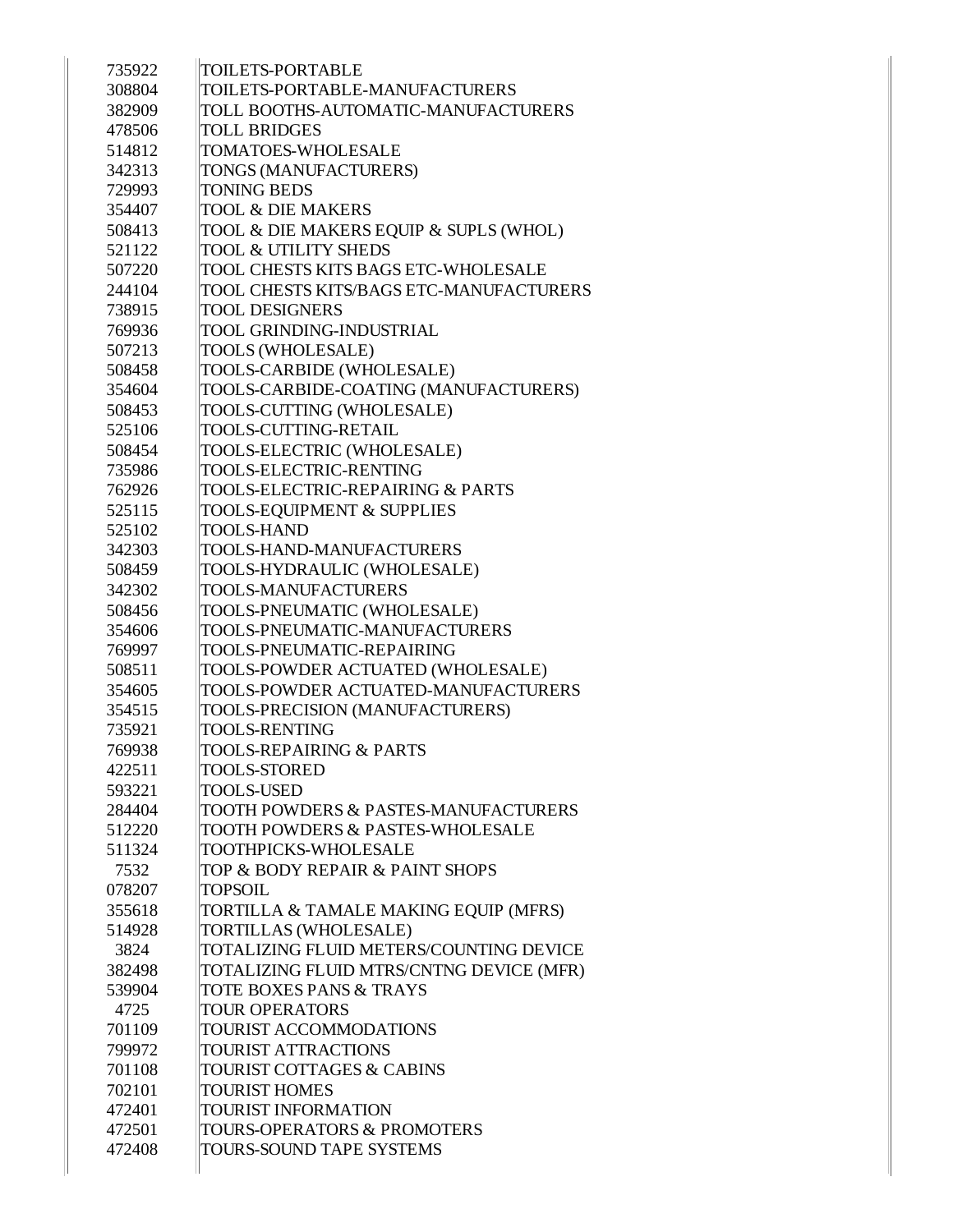| 472504 | <b>TOURS-WHOLESALE</b>                       |
|--------|----------------------------------------------|
| 553130 | <b>TOW BARS</b>                              |
| 449201 | <b>TOW BOAT SERVICE</b>                      |
| 571232 | <b>TOWEL CABINETS</b>                        |
| 721301 | <b>TOWEL SUPPLY SERVICE</b>                  |
| 225902 | TOWELS-CLOTH-MANUFACTURERS                   |
| 571968 | TOWELS-CLOTH-RETAIL                          |
| 502302 | TOWELS-CLOTH-WHOLESALE                       |
| 344102 | TOWERS (MANUFACTURERS)                       |
| 162317 | <b>TOWERS-RADIO</b>                          |
| 162318 | <b>TOWERS-REPAIRING</b>                      |
| 4492   | <b>TOWING &amp; TUGBOAT SERVICES</b>         |
| 501303 | TOWING EQUIPMENT-AUTOMOTIVE (WHOLESALE)      |
| 371110 | TOWING EQUIPMENT-AUTOMOTIVE-MFRS             |
| 449202 | <b>TOWING-MARINE</b>                         |
| 754905 | <b>TOWING-TRUCK</b>                          |
| 754924 | TOWING-TRUCK & AUTOMOTIVE-REFERRAL SVC       |
| 734942 | TOWNHOUSE MAINTENANCE CONTRACTORS            |
| 651401 | <b>TOWNHOUSES</b>                            |
| 873132 | <b>TOXICOLOGISTS</b>                         |
| 873209 | <b>TOY CONSULTANTS</b>                       |
| 5092   | <b>TOYS &amp; HOBBY GOODS &amp; SUPPLIES</b> |
| 394402 | <b>TOYS-MANUFACTURERS</b>                    |
| 394401 | TOYS-MANUFACTURERS SUPPLIES (MFRS)           |
| 594517 | TOYS-RETAIL                                  |
| 509209 | <b>TOYS-WHOLESALE</b>                        |
| 732203 | <b>TRACING BUREAUS</b>                       |
| 374302 | <b>TRACKED VEHICLES-MANUFACTURERS</b>        |
| 162927 | TRACKS & ATHLETIC FIELDS CONSTRUCTION        |
| 508307 | TRACTOR EQUIPMENT & PARTS (WHOLESALE)        |
| 501223 | TRACTOR EQUIPMENT & PARTS-USED (WHOL)        |
| 508304 | TRACTOR-DEALERS (WHOLESALE)                  |
| 508320 | <b>TRACTOR-DISTRIBUTORS</b>                  |
| 751301 | <b>TRACTOR-RENTING &amp; LEASING</b>         |
| 769941 | TRACTOR-REPAIRING & SERVICE                  |
| 526130 | TRACTORS-LAWN & GARDEN-DEALERS               |
| 754925 | <b>TRACTOR-WRECKERS</b>                      |
| 473114 | <b>TRADE CLEARING EXCHANGES</b>              |
| 961107 | <b>TRADE COMMISSIONS</b>                     |
| 738987 | <b>TRADE FAIRS &amp; SHOWS</b>               |
| 824921 | <b>TRADE SCHOOLS</b>                         |
| 874816 | TRADEMARK AGENTS & CONSULTANTS               |
| 533102 | <b>TRADING POSTS</b>                         |
| 874817 | <b>TRAFFIC &amp; PARKING CONSULTANTS</b>     |
| 161116 | TRAFFIC & ZONE MARKING SERVICE               |
| 738114 | <b>TRAFFIC CONTROL SERVICES</b>              |
| 874888 | <b>TRAFFIC REPORTS</b>                       |
| 366905 | TRAFFIC SIGNS SIGNALS & EQUIP-MFRS           |
| 506355 | TRAFFIC SIGNS SIGNALS & EQUIP-WHOL           |
| 871314 | <b>TRAFFIC SURVEYS</b>                       |
| 829973 | <b>TRAFFIC VIOLATORS' SERVICE</b>            |
| 553122 | <b>TRAILER HITCHES</b>                       |
| 379905 | TRAILER HITCHES-MANUFACTURERS                |
| 501355 | TRAILER HITCHES-WHOLESALE                    |
| 751903 | TRAILER RENTING & LEASING                    |
|        |                                              |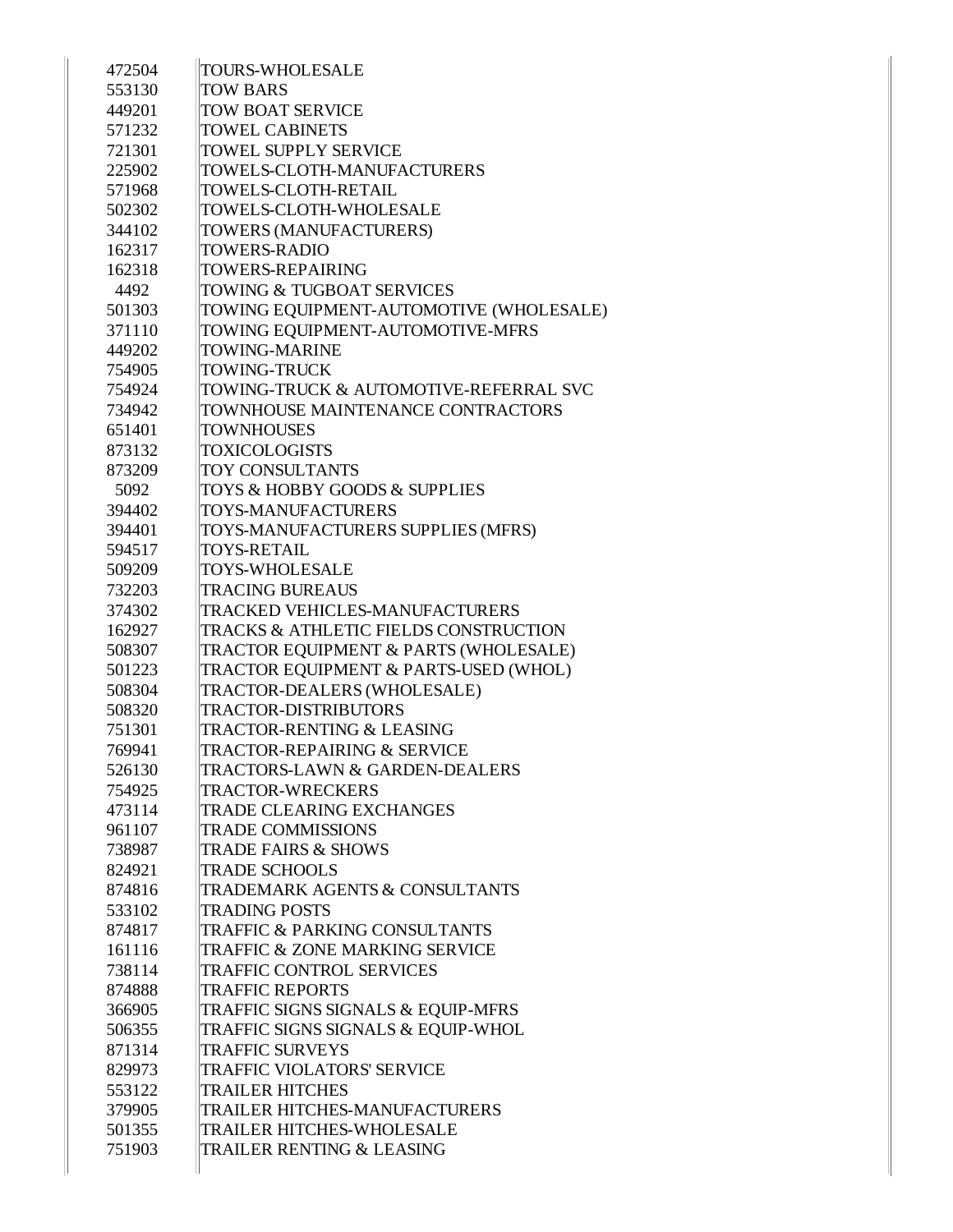| 379201 | TRAILER-MANUFACTURERS & DESIGNERS            |
|--------|----------------------------------------------|
| 559917 | <b>TRAILER-SALES</b>                         |
| 559903 | TRAILERS-AUTOMOBILE UTILITY SPORTS ETC       |
| 379906 | TRAILERS-AUTOMOBILE UTILITY-MFRS             |
| 501215 | <b>TRAILERS-AUTOMOBILE UTILITY-WHOLESALE</b> |
| 556102 | <b>TRAILERS-BOAT</b>                         |
| 379907 | TRAILERS-BOAT-MANUFACTURERS                  |
| 751906 | <b>TRAILERS-BOAT-RENTING</b>                 |
| 501217 | <b>TRAILERS-BOAT-WHOLESALE</b>               |
| 556105 | <b>TRAILERS-CAMPING &amp; TRAVEL</b>         |
| 379202 | TRAILERS-CAMPING & TRAVEL-MANUFACTURERS      |
| 751907 | <b>TRAILERS-CAMPING &amp; TRAVEL-RENTING</b> |
| 753824 | TRAILERS-CAMPING & TRAVEL-REPAIRING          |
| 422605 | TRAILERS-CAMPING & TRAVEL-STORAGE            |
| 501219 | TRAILERS-CAMPING & TRAVEL-WHOLESALE          |
| 508340 | TRAILERS-CARGO IMPLEMENT LIVESTOCK           |
| 501371 | TRAILERS-COMMERCIAL-EQUIP/PARTS (WHOL)       |
| 556104 | TRAILERS-EQUIPMENT & PARTS                   |
| 379908 | TRAILERS-EQUIPMENT & PARTS-MANUFACTURERS     |
| 501356 | TRAILERS-EQUIPMENT & PARTS-WHOLESALE         |
| 508306 | TRAILERS-HORSE (WHOLESALE)                   |
| 379912 | TRAILERS-HORSE-MANUFACTURERS                 |
| 751908 | <b>TRAILERS-HORSE-RENTING</b>                |
| 371501 | TRAILERS-INDUSTRIAL-MANUFACTURERS            |
| 501218 | TRAILERS-INDUSTRIAL-WHOLESALE                |
| 508308 | TRAILERS-LIVESTOCK (WHOLESALE)               |
| 379913 | TRAILERS-MOTORCYCLES (MANUFACTURERS)         |
| 503918 | TRAILERS-OFFICE (WHOLESALE)                  |
| 751909 | <b>TRAILERS-OFFICE-RENTING</b>               |
| 753813 | <b>TRAILERS-REPAIRING &amp; SERVICE</b>      |
| 559918 | <b>TRAILERS-SNOWMOBILE</b>                   |
| 422606 | <b>TRAILER-STORAGE</b>                       |
| 421301 | <b>TRAILERS-TRANSPORTING</b>                 |
| 501212 | TRAILERS-TRUCK (WHOLESALE)                   |
| 371502 | TRAILERS-TRUCK-MANUFACTURERS                 |
| 751910 | TRAILERS-TRUCK-RENTING & LEASING             |
| 501224 | TRAILERS-TRUCK-USED (WHOLESALE)              |
| 736117 | <b>TRAINED ATTENDANTS</b>                    |
| 874802 | <b>TRAINING CONSULTANTS</b>                  |
| 504435 | TRAINING DEVICES (WHOLESALE)                 |
| 829931 | <b>TRAINING PROGRAMS &amp; SERVICES</b>      |
| 401102 | <b>TRAINS</b>                                |
| 472404 | <b>TRAINS-TICKET AGENCIES</b>                |
| 594108 | TRAMPOLINE EQUIPMENT & SUPPLIES              |
| 394909 | TRAMPOLINE EQUIPMENT & SUPPLIES-MFRS         |
| 804949 | <b>TRANSACTIONAL ANALYSIS</b>                |
| 733810 | <b>TRANSCRIBERS-COURT</b>                    |
| 738917 | <b>TRANSCRIBING SERVICE-TAPE DISC ETC</b>    |
| 367908 | TRANSDUCERS (MANUFACTURERS)                  |
| 553141 | <b>TRANSFER CASES</b>                        |
| 421403 | <b>TRANSFER COMPANIES</b>                    |
| 275210 | TRANSFERS-DRY (MANUFACTURERS)                |
| 361206 | TRANSFORMERS-MANUFACTURERS                   |
| 573126 | <b>TRANSFORMERS-RETAIL</b>                   |
| 506311 | TRANSFORMERS-WHOLESALE                       |
|        |                                              |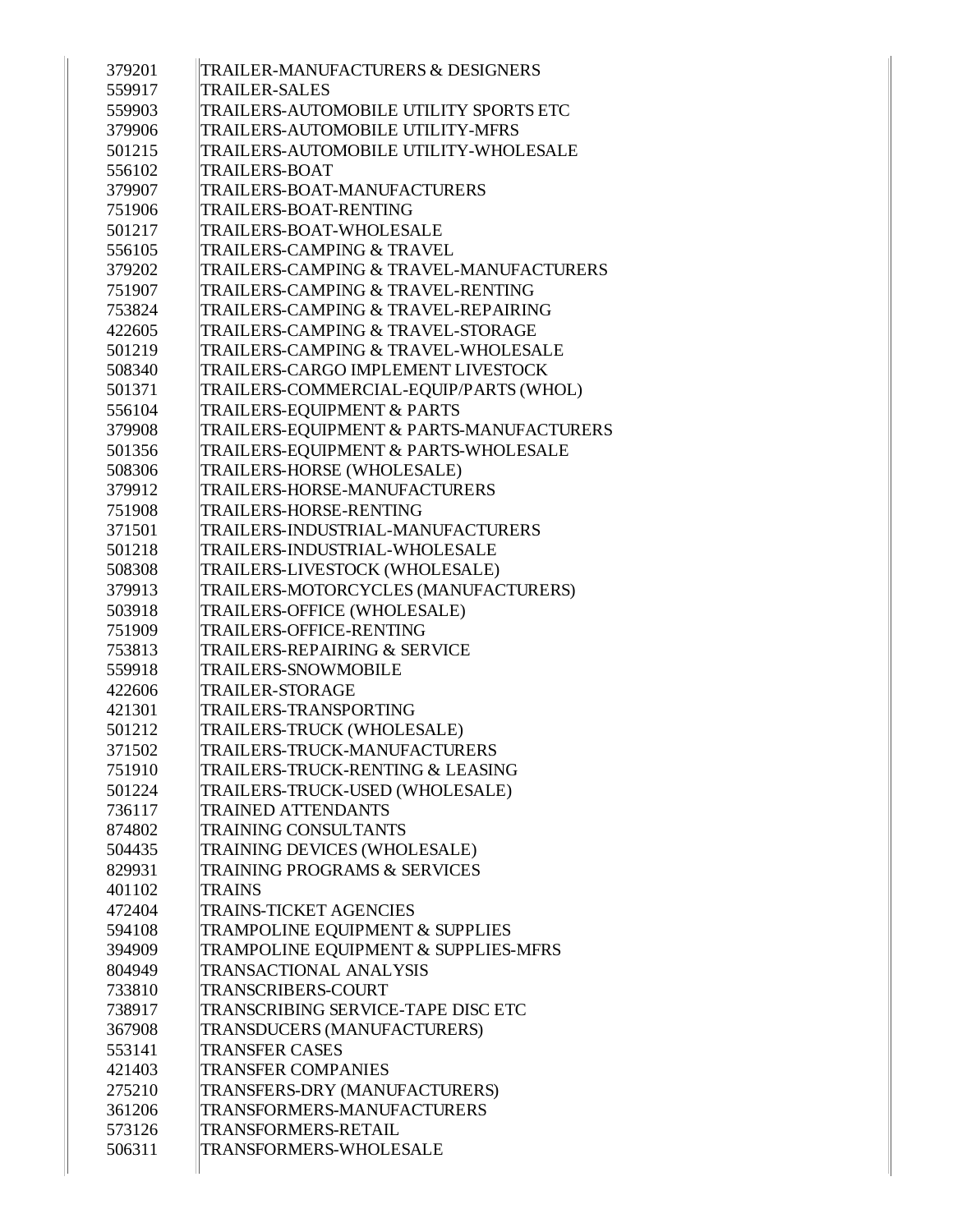| 411102 | <b>TRANSIT LINES</b>                       |
|--------|--------------------------------------------|
| 832274 | <b>TRANSITION HOUSES</b>                   |
| 738920 | <b>TRANSLATORS &amp; INTERPRETERS</b>      |
| 506547 | TRANSLATORS' SYSTEMS & EQUIPMENT (WHOL)    |
| 501362 | TRANSMISSION PARTS & SUPLS-WHOLESALE       |
| 753701 | <b>TRANSMISSIONS-AUTOMOBILE</b>            |
| 371414 | TRANSMISSIONS-AUTOMOBILE-MANUFACTURERS     |
| 753702 | <b>TRANSMISSIONS-AUTOMOBILE-PARTS</b>      |
| 501357 | TRANSMISSIONS-AUTOMOBILE-WHOLESALE         |
| 555116 | <b>TRANSMISSIONS-MARINE</b>                |
| 371413 | TRANSMISSIONS-PARTS & SUPPLIES-MFRS        |
| 753703 | TRANSMISSIONS-TRUCK TRACTOR ETC            |
| 478977 | <b>TRANSPORTATION</b>                      |
| 962107 | <b>TRANSPORTATION AUTHORITIES</b>          |
| 473101 | <b>TRANSPORTATION CONSULTANTS</b>          |
| 508898 | TRANSPORTATION EQUIPMENT & SUPLS (WHOL)    |
| 5088   | TRANSPORTATION EQUIPMENT & SUPPLIES        |
| 3799   | TRANSPORTATION EQUIPMENT NEC               |
| 379998 | <b>TRANSPORTATION EQUIPMENT NEC (MFRS)</b> |
| 478909 | TRANSPORTATION EQUIPMENT-LEASING           |
| 473112 | <b>TRANSPORTATION LINES</b>                |
| 411914 | <b>TRANSPORTATION SERVICES</b>             |
| 4789   | <b>TRANSPORTATION SERVICES NEC</b>         |
| 478999 | <b>TRANSPORTATION SERVICES NEC</b>         |
| 411913 | <b>TRANSPORTATION SHARING SERVICE</b>      |
| 799975 | TRAP & SKEET RANGES                        |
| 509159 | TRAP & SKEET RANGES EQUIP & SUPL (WHOL)    |
| 594107 | TRAPPING EQUIPMENT & SUPPLIES              |
| 349608 | TRAPPING EQUIPMENT & SUPPLIES-MFRS         |
| 594804 | <b>TRAVEL ACCESSORIES</b>                  |
| 4724   | <b>TRAVEL AGENCIES</b>                     |
| 472402 | TRAVEL AGENCIES & BUREAUS                  |
| 799974 | <b>TRAVEL CLUBS</b>                        |
| 472403 | <b>TRAVEL CONSULTANTS</b>                  |
| 472509 | <b>TRAVEL ESCORTS</b>                      |
| 874210 | <b>TRAVEL MARKETING</b>                    |
| 873214 | <b>TRAVEL RESEARCH</b>                     |
| 3792   | <b>TRAVEL TRAILERS &amp; CAMPERS</b>       |
| 832270 | TRAVELERS' ADVISORY SERVICE                |
| 609907 | TRAVELERS' CHECKS-ISSUED                   |
| 832269 | TRAVELERS' HLTH COUNSELING/VACCINATIONS    |
| 229804 | TRAWLS (MANUFACTURERS)                     |
| 244106 | TRAYS (MANUFACTURERS)                      |
| 0173   | <b>TREE NUTS</b>                           |
| 017398 | <b>TREE NUTS</b>                           |
| 081102 | <b>TREE PLANTING KITS</b>                  |
| 078301 | <b>TREE SERVICE</b>                        |
| 352402 | TREE SERVICE EQUIPMENT & SUPPLIES (MFRS)   |
| 526133 | <b>TREES</b>                               |
| 243111 | TRELLISES (MANUFACTURERS)                  |
| 508236 | TRENCH BOXES (WHOLESALE)                   |
| 162909 | TRENCHING & UNDERGROUND CONTRACTORS        |
| 735924 | TRENCHING MACHINES-RENTING                 |
| 594714 | <b>TRICKS &amp; JOKES</b>                  |
| 352408 | TRIMMERS-INDUSTRIAL (MANUFACTURERS)        |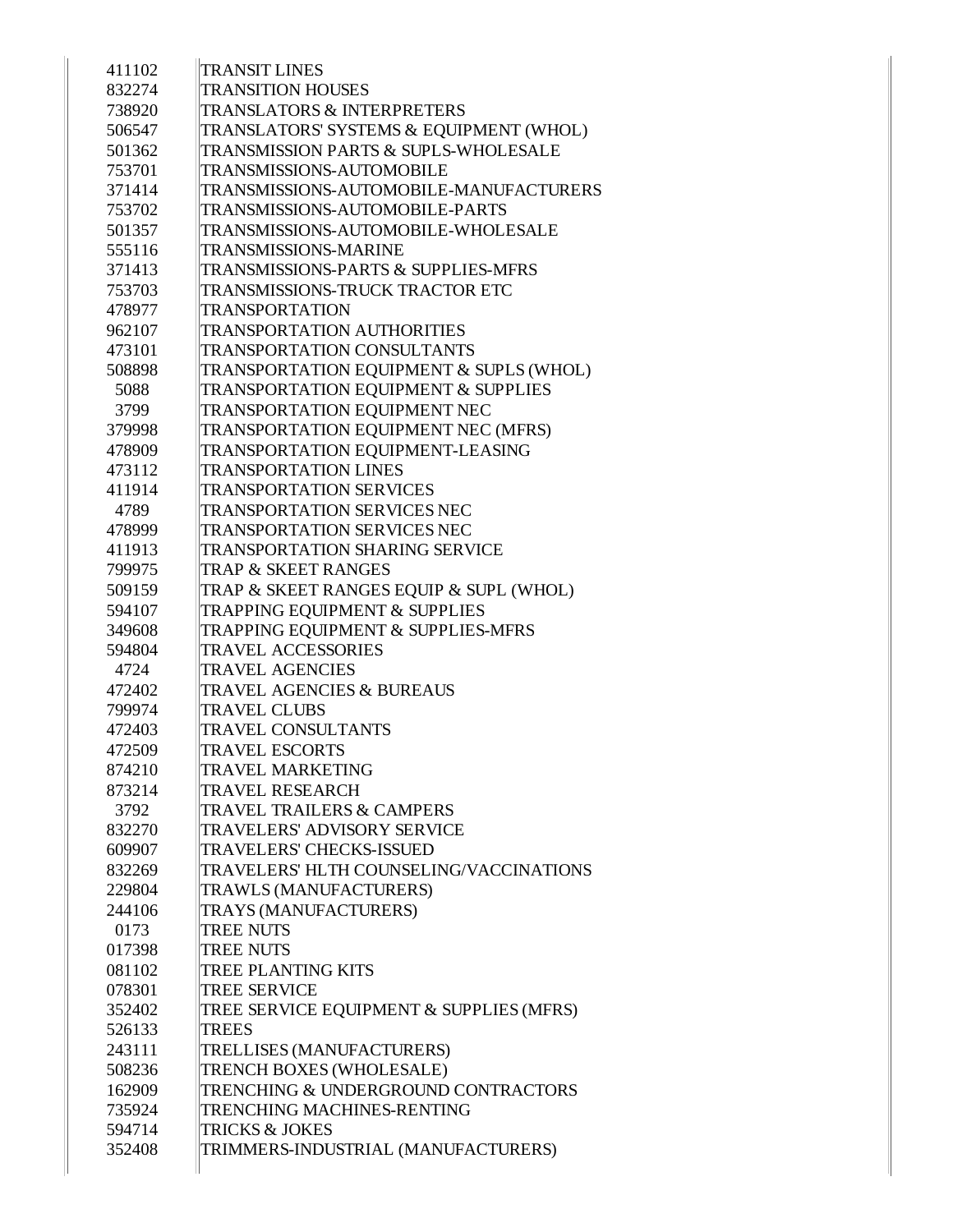| 352410           | TRIMMERS-STRING (MANUFACTURERS)                                 |
|------------------|-----------------------------------------------------------------|
| 513136           | <b>TRIMMINGS-WHOLESALE</b>                                      |
| 411915           | <b>TROLLEYS-CHARTER</b>                                         |
| 599909           | <b>TROPHIES AWARDS &amp; MEDALS</b>                             |
| 349906           | <b>TROPHIES-MANUFACTURERS</b>                                   |
| 509421           | <b>TROPHIES-WHOLESALE</b>                                       |
| 571234           | <b>TROPHY CABINETS</b>                                          |
| 347924           | <b>TROPHY ENGRAVERS</b>                                         |
| 509432           | TROPHY PARTS & SUPPLIES-WHOLESALE                               |
| 599910           | <b>TROPICAL FISH-RETAIL</b>                                     |
| 519939           | TROPICAL FISH-WHOLESALE                                         |
| 078303           | <b>TROPICAL FOLIAGE SERVICE</b>                                 |
| 599205           | <b>TROPICAL PLANTS</b>                                          |
| 3713             | <b>TRUCK &amp; BUS BODIES</b>                                   |
| 371398           | TRUCK & BUS BODIES (MANUFACTURERS)                              |
| 501373           | TRUCK ACCESSORIES (WHOLESALE)                                   |
| 553127           | TRUCK AIR CONDITIONING EQUIPMENT                                |
| 753939           | TRUCK AIR CONDITIONING EQUIP-REPAIRING                          |
| 501213           | TRUCK BODIES & EQUIPMENT (WHOLESALE)                            |
| 371303           | TRUCK BODIES-MANUFACTURERS                                      |
| 753212           | <b>TRUCK BODIES-REPAIRING</b>                                   |
| 501374           | TRUCK BUMPERS & TAILGATES (WHOLESALE)                           |
| 556106           | TRUCK CANOPIES, CAPS & SHELLS                                   |
| 379203           | TRUCK CAPS & SHELLS-MANUFACTURERS                               |
| 501358           | TRUCK CAPS & SHELLS-WHOLESALE                                   |
| 753221           | TRUCK CHASSIS ALTERATIONS & EQUIPMENT                           |
| 736302           | <b>TRUCK DRIVER-LEASING</b>                                     |
| 824907           | <b>TRUCK DRIVING INSTRUCTION</b>                                |
| 371410           | TRUCK EQUIPMENT & PARTS-MANUFACTURERS                           |
| 501505           | TRUCK EQUIPMENT & PARTS-USED & REBUILT                          |
| 501302           | TRUCK EQUIPMENT & PARTS-WHOLESALE                               |
| 753818           | <b>TRUCK LUBRICATING SERVICE</b>                                |
| 501304           | TRUCK REFRIGERATION EQUIPMENT (WHOL)                            |
| 762308           | TRUCK REFRIGERATION EQUIPMENT-REPAIRING                         |
| 7513             | TRUCK RENTAL & LEASING NO DRIVERS                               |
| 751303           | TRUCK RENTING & LEASING                                         |
| 478508           | <b>TRUCK SCALES</b>                                             |
| 371304           | TRUCK SLEEPERS-MANUFACTURERS                                    |
| 554103           | TRUCK STOPS & PLAZAS<br><b>TRUCK TERMINALS</b>                  |
| 423101<br>478503 | TRUCK TESTING STATIONS                                          |
| 422615           | TRUCK TRAILER-PARKING & STORAGE                                 |
|                  | <b>TRUCK TRAILERS</b>                                           |
| 3715             |                                                                 |
| 369912           | TRUCK WASHING/CLEANING EQUIP/SUPLS-MFRS<br><b>TRUCK-DEALERS</b> |
| 551105<br>552101 | <b>TRUCK-DEALERS-USED</b>                                       |
| 501214           | <b>TRUCK-DISTRIBUTORS</b>                                       |
| 421304           | <b>TRUCKING</b>                                                 |
| 473125           | TRUCKING CONSULTANTS                                            |
| 4213             | <b>TRUCKING EXCEPT LOCAL</b>                                    |
| 421321           | <b>TRUCKING MANAGEMENT</b>                                      |
| 421318           | TRUCKING-CONTAINERIZED FREIGHT                                  |
| 421201           | TRUCKING-CONTRACT HAULING                                       |
| 421210           | <b>TRUCKING-DUMP</b>                                            |
| 421305           | TRUCKING-EXEMPT COMMODITY                                       |
|                  |                                                                 |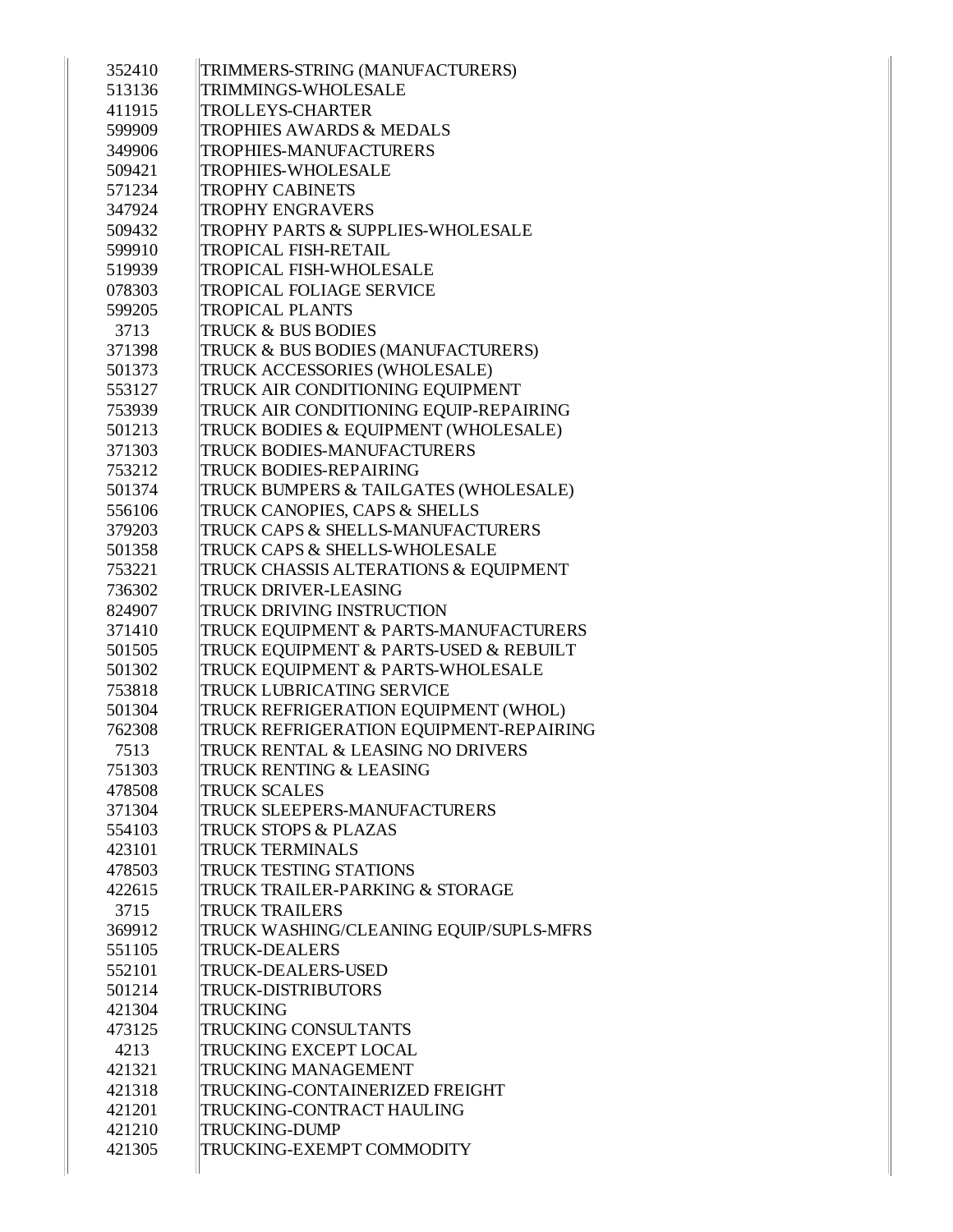| 421307 | <b>TRUCKING-HEAVY HAULING</b>            |
|--------|------------------------------------------|
| 421306 | TRUCKING-LIQUID & DRY BULK               |
| 421212 | TRUCKING-LOCAL CARTAGE                   |
| 421309 | TRUCKING-MOTOR FREIGHT                   |
| 421320 | TRUCKING-OVERDIMENSIONAL LOAD            |
| 421308 | TRUCKING-REFRIGERATED                    |
| 421211 | TRUCKING-SAND & GRAVEL                   |
| 421303 | TRUCKING-TRANSPORTATION BROKERS          |
| 421209 | TRUCK-LOADING & UNLOADING                |
| 371109 | TRUCK-MANUFACTURERS                      |
| 753206 | <b>TRUCK-PAINTING &amp; LETTERING</b>    |
| 473116 | <b>TRUCK-PERMIT SERVICE</b>              |
| 753812 | TRUCK-REPAIRING & SERVICE                |
| 764116 | TRUCK-SEAT REPAIRING                     |
| 508457 | TRUCKS-INDUSTRIAL (WHOLESALE)            |
| 769909 | TRUCKS-INDUSTRIAL-REPAIRING              |
| 421404 | <b>TRUCK-STORAGE</b>                     |
| 371598 | TRUCK-TRAILER (MANUFACTURERS)            |
| 473124 | TRUCK-TRANSPORT PREPARATION              |
| 421214 | TRUCK-TRANSPORTING                       |
| 754206 | TRUCK-WASHING & CLEANING                 |
| 508749 | TRUCK-WASHING/CLEANING EQPT/SUPLS (WHOL) |
| 501504 | TRUCK-WRECKING (WHOLESALE)               |
| 594806 | <b>TRUNKS-DEALERS</b>                    |
| 316103 | TRUNKS-MANUFACTURERS                     |
| 509931 | TRUNKS-WHOLESALE & MANUFACTURERS         |
| 243901 | TRUSSES (MANUFACTURERS)                  |
| 521124 | <b>TRUSSES-CONSTRUCTION</b>              |
| 243904 | TRUSSES-CONSTRUCTION-MANUFACTURERS       |
| 504709 | TRUSSES-MEDICAL & SURGICAL (WHOLESALE)   |
| 602102 | <b>TRUST COMPANIES</b>                   |
| 673301 | <b>TRUST SERVICE</b>                     |
| 673303 | <b>TRUSTEES</b>                          |
| 6733   | TRUSTS EXCEPT EDUCATIONAL & RELIGIOUS    |
| 569979 | <b>T-SHIRTS-CUSTOM PRINTED</b>           |
| 225301 | <b>T-SHIRTS-MANUFACTURERS</b>            |
| 569917 | <b>T-SHIRTS-RETAIL</b>                   |
| 513611 | <b>T-SHIRTS-WHOLESALE</b>                |
| 354105 | TUBE CLEANING & EXPANDING EQUIP (MFRS)   |
| 354705 | <b>TUBE CUTTING</b>                      |
| 505108 | TUBE FITTINGS (WHOLESALE)                |
| 349801 | TUBE-BENDING & FABRICATING               |
| 331202 | TUBING (MANUFACTURERS)                   |
| 349807 | TUBING-COILS (MANUFACTURERS)             |
| 505110 | TUBING-METAL (WHOLESALE)                 |
| 331206 | TUBING-METAL-FABRICATORS                 |
| 331208 | TUBING-METAL-MACHINERY (MANUFACTURERS)   |
| 174115 | TUCK POINTING EQUIPMENT & SUPPLIES       |
| 239511 | TUCKING (MANUFACTURERS)                  |
| 764111 | <b>TUFTING</b>                           |
| 355209 | TUFTING MACHINERY (MANUFACTURERS)        |
| 508830 | TUGBOAT & BARGE BROKERS                  |
| 335608 | TUNGSTEN (MANUFACTURERS)                 |
| 162202 | TUNNELLING CONTRACTORS                   |
| 351107 | <b>TURBINE SEAL</b>                      |
|        |                                          |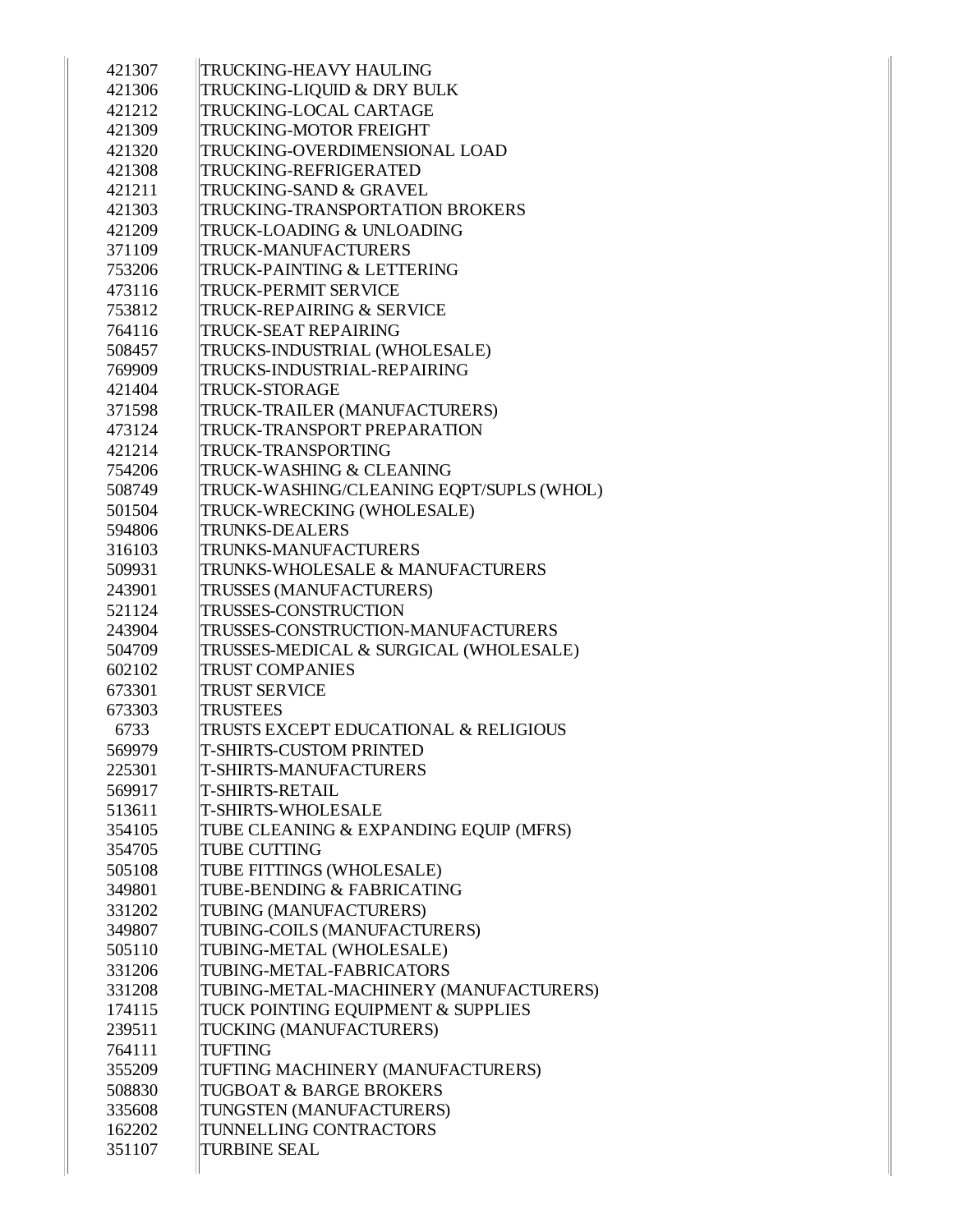| 351101 | <b>TURBINES-MANUFACTURERS</b>                 |
|--------|-----------------------------------------------|
| 506382 | <b>TURBINES-WHOLESALE</b>                     |
| 501306 | TURBOCHARGERS (WHOLESALE)                     |
| 018103 | <b>TURF</b>                                   |
| 025301 | <b>TURKEY FARMS</b>                           |
| 0253   | <b>TURKEYS &amp; TURKEY EGGS</b>              |
| 342921 | TURNBUCKLES (MANUFACTURERS)                   |
| 382916 | TURNSTILES (MANUFACTURERS)                    |
| 506559 | TURNTABLES (WHOLESALE)                        |
| 286103 | TURPENTINE (MANUFACTURERS)                    |
| 509425 | TURQUOISE (WHOLESALE)                         |
| 829909 | <b>TUTORING</b>                               |
| 561112 | <b>TUXEDOS</b>                                |
| 792224 | TV PROGRAM CONTESTANT & TICKET INFO           |
| 483302 | TV STATIONS & BROADCASTING CO CNSLNTS         |
| 508514 | TWINES & CORDAGE (WHOLESALE)                  |
| 229803 | TWINES & CORDAGE-MANUFACTURERS                |
| 573130 | TWO-WAY RADIO-EQUIPMENT & SUPPLIES            |
| 356903 | TYING MACHINES (MANUFACTURERS)                |
| 355509 | TYPE METALS (MANUFACTURERS)                   |
| 355511 | TYPE-FOUNDERS (MANUFACTURERS)                 |
| 306929 | TYPE-RUBBER (MANUFACTURERS)                   |
| 2791   | <b>TYPESETTING</b>                            |
| 279102 | TYPESETTING (MANUFACTURERS)                   |
| 508496 | TYPESETTING EQUIPMENT (WHOLESALE)             |
| 355510 | TYPESETTING MACHINES-MANUFACTURERS            |
| 599908 | <b>TYPEWRITERS</b>                            |
| 357910 | TYPEWRITERS-MANUFACTURERS                     |
| 769940 | TYPEWRITERS-REPAIRING                         |
| 599907 | <b>TYPEWRITERS-SUPPLIES &amp; ATTACHMENTS</b> |
| 395502 | TYPEWRITERS-SUPPLIES & ATTACHMENTS-MFRS       |
| 511225 | TYPEWRITERS-SUPPLIES & ATTACHMENTS-WHOL       |
| 593249 | <b>TYPEWRITERS-USED</b>                       |
| 504426 | TYPEWRITERS-WHOLESALE                         |
| 733806 | <b>TYPING SERVICE</b>                         |
| 279101 | <b>TYPOGRAPHERS</b>                           |
| 751303 | <b>U-HAUL</b>                                 |
| 506370 | ULTRASONIC EQUIPMENT & SUPPLIES (WHOL)        |
| 873441 | ULTRASONIC INSPECTION SERVICE                 |
| 809954 | ULTRASOUND IMAGING-MEDICAL                    |
| 504729 | ULTRAVIOLET RAY LAMPS & APPARATUS (WHOL)      |
| 569918 | <b>UMBRELLAS</b>                              |
| 571233 | UMBRELLAS-LAWN                                |
| 399954 | UMBRELLAS-MANUFACTURERS                       |
| 513627 | UMBRELLAS-SUPPLIES (WHOLESALE)                |
| 513617 | UMBRELLAS-WHOLESALE                           |
| 999999 | UNCLASSIFIABLE ESTABLISHMENTS                 |
| 2674   | UNCOATED PAPER & MULTIWALL BAGS               |
| 513154 | UNDERCOLLAR CLOTH (WHOLESALE)                 |
| 162310 | UNDERGROUND WIRE & CABLE LAYING CONTRS        |
| 225401 | UNDERWEAR (MANUFACTURERS)                     |
| 224107 | UNDERWEAR TRIMMINGS (MANUFACTURERS)           |
| 564114 | UNDERWEAR-CHILDREN'S                          |
| 232201 | UNDERWEAR-MENS-MANUFACTURERS                  |
| 513618 | UNDERWEAR-MENS-WHOLESALE                      |
|        |                                               |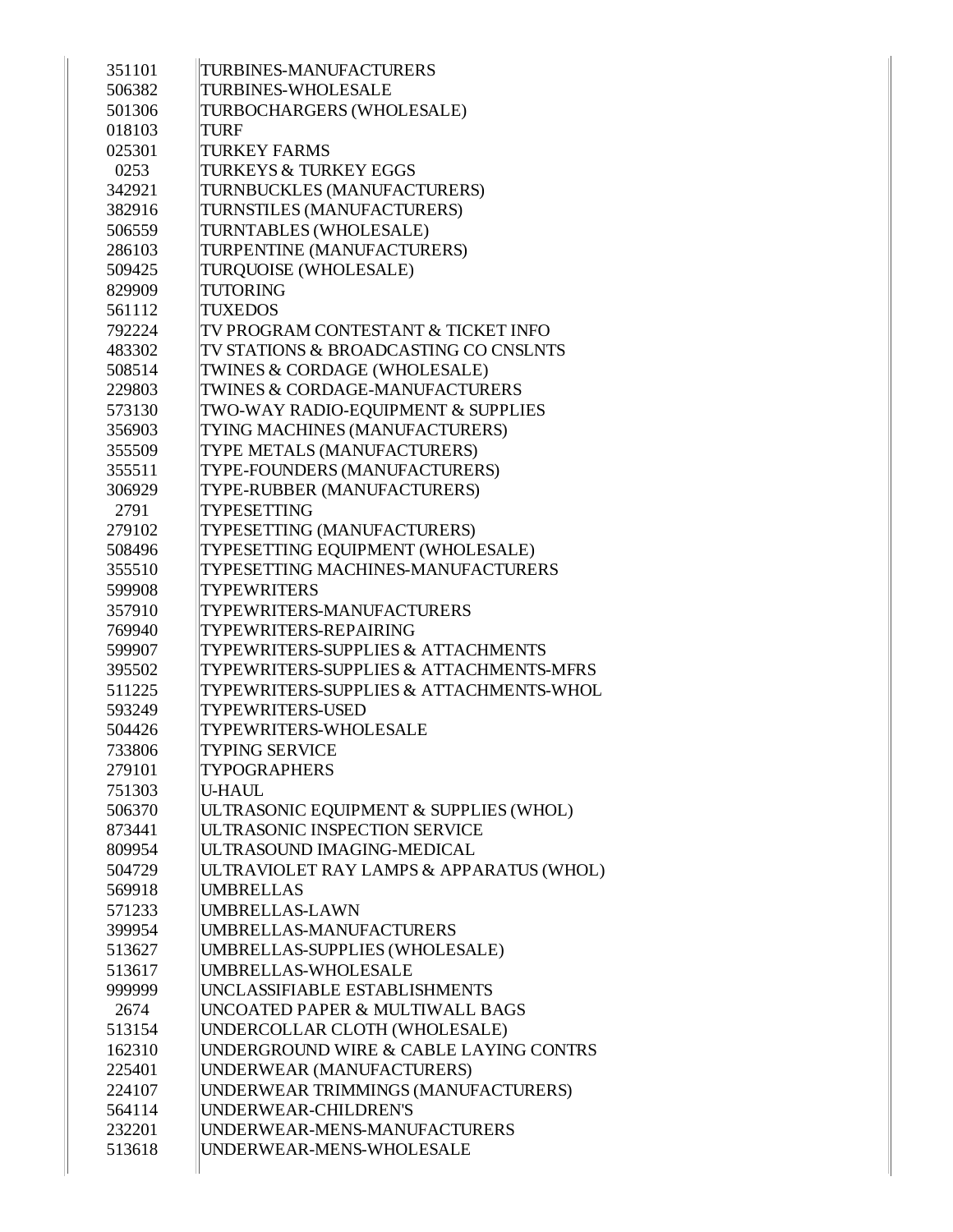| 513612 | UNDERWEAR-WHOLESALE                          |
|--------|----------------------------------------------|
| 874869 | UNEMPLOYMENT INSURANCE CONSULTANTS           |
| 221112 | UNIFORM FABRICS (MANUFACTURERS)              |
| 721803 | UNIFORM RENTAL SERVICE                       |
| 569921 | <b>UNIFORM SUPPLY SERVICE</b>                |
| 569922 | <b>UNIFORMS</b>                              |
| 569920 | UNIFORMS-ACCESSORIES                         |
| 513745 | UNIFORMS-ACCESSORIES-WHOLESALE               |
| 721304 | UNIFORMS-MAINTENANCE & REPAIRING             |
| 232604 | UNIFORMS-MANUFACTURERS                       |
| 513701 | UNIFORMS-MEN'S & WOMEN'S-WHOLESALE           |
| 491102 | UNINTERRUPTIBLE POWER SYSTEMS                |
| 863102 | UNIONS-INDUSTRIAL                            |
| 6726   | UNIT INVESTMENT TRUSTS                       |
| 672699 | UNIT INVESTMENT TRUSTS-CERTIFICATE OFCS      |
| 4311   | UNITED STATES POSTAL SERVICE                 |
| 501506 | UNIVERSAL JOINTS (WHOLESALE)                 |
| 3081   | UNSUPPORTED PLASTICS FILM & SHEET            |
| 3082   | UNSUPPORTED PLASTICS PROFILE SHAPES          |
| 308198 | UNSUPPORTED PLASTICS-FILM/SHEET (MFRS)       |
| 764109 | <b>UPHOLSTERERS</b>                          |
| 508741 | UPHOLSTERERS SUPPLIES (WHOLESALE)            |
| 229905 | UPHOLSTERERS SUPPLIES-MANUFACTURERS          |
| 508762 | UPHOLSTERERS-WHOLESALE                       |
| 508782 | UPHOLSTERY CLEANING EQUIP/SUPLS (WHOL)       |
| 571408 | <b>UPHOLSTERY FABRICS-RETAIL</b>             |
| 513109 | UPHOLSTERY FABRICS-WHOLESALE                 |
| 109401 | <b>URANIUM</b>                               |
| 108103 | <b>URANIUM EXPLORATION</b>                   |
| 1094   | URANIUM RADIUM VANADIUM ORES                 |
| 109498 | URANIUM RADIUM VANADIUM ORES                 |
| 282202 | <b>URETHANE &amp; URETHANE PRODUCTS-MFRS</b> |
| 5932   | <b>USED MERCHANDISE STORES</b>               |
| 593230 | <b>USED MERCHANDISE STORES</b>               |
| 736307 | <b>USHER SERVICE</b>                         |
| 493902 | <b>UTILITIES</b>                             |
| 671904 | UTILITIES-HOLDING COMPANIES                  |
| 493903 | UTILITIES-UNDERGROUND-CABLE LOCATING SVC     |
| 506310 | UTILITIES-UNDRGRND-CBL PIPE/WIRE (WHOL)      |
| 874255 | UTILITY BILL CONSULTANTS                     |
| 162308 | UTILITY CONTRACTORS                          |
| 493904 | UTILITY MANAGEMENT                           |
| 7519   | UTILITY TRAILER RENTAL                       |
| 653141 | <b>VACATION RENTALS</b>                      |
| 729985 | <b>VACATION TIME SHARING PLANS</b>           |
| 342920 | VACUUM BOTTLES & JUGS (MANUFACTURERS)        |
| 572216 | VACUUM CLEANERS-HOUSEHOLD-DEALERS            |
| 508740 | VACUUM CLEANERS-INDUSTRIAL & COML (WHOL)     |
| 363501 | VACUUM CLEANERS-MANUFACTURERS                |
| 735970 | VACUUM CLEANERS-RENTING                      |
| 762925 | VACUUM CLEANERS-REPAIRING & PARTS            |
| 506376 | VACUUM CLEANERS-SUPLS & PARTS-WHOLESALE      |
| 572215 | <b>VACUUM CLEANERS-SUPPLIES &amp; PARTS</b>  |
| 305204 | VACUUM CLEANERS-SUPPLIES & PARTS-MFRS        |
| 506418 | VACUUM CLEANERS-WHOLESALE                    |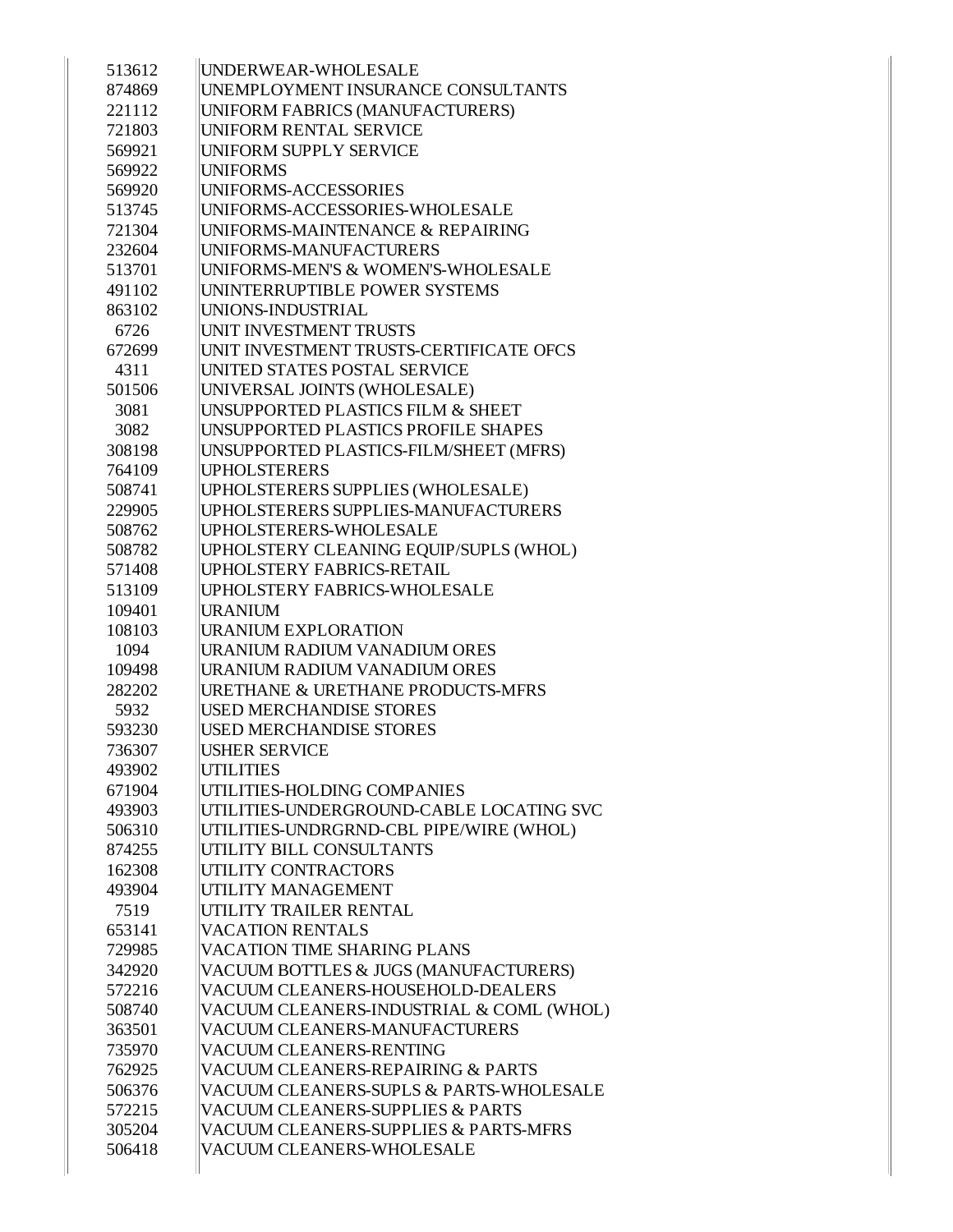| 572226 | <b>VACUUM CLEANING</b>                            |
|--------|---------------------------------------------------|
| 734940 | VACUUM CLEANING CONTRS-BLDG INTERIOR              |
| 508742 | VACUUM CLEANING SYSTEMS (WHOLESALE)               |
| 762933 | VACUUM CLEANING SYSTEMS-REPAIR & PARTS            |
| 508743 | VACUUM CLEANING-INDUSTRIAL (WHOLESALE)            |
| 508744 | VACUUM EQUIPMENT & SYSTEMS (WHOLESALE)            |
| 358910 | VACUUM EQUIPMENT & SYSTEMS-MFRS                   |
| 347118 | VACUUM PLATING (MANUFACTURERS)                    |
| 508769 | VACUUM-CENTRAL/BUILT-IN (WHOLESALE)               |
| 502344 | <b>VALANCES (WHOLESALE)</b>                       |
| 721202 | <b>VALET SERVICE</b>                              |
| 3494   | VALVE & PIPE FITTINGS NEC                         |
| 508572 | VALVE ACTUATORS (WHOLESALE)                       |
| 349498 | VALVES & PIPE FITTINGS NEC (MFRS)                 |
| 349403 | <b>VALVES-MANUFACTURERS</b>                       |
| 769943 | <b>VALVES-REPAIRING</b>                           |
| 525107 | <b>VALVES-RETAIL</b>                              |
| 593245 | <b>VALVES-USED</b>                                |
| 508513 | <b>VALVES-WHOLESALE</b>                           |
| 753208 | VAN & TRUCK CONVERSIONS & ACCESSORIES             |
| 553125 | <b>VAN ACCESSORIES</b>                            |
| 371602 | VAN CONVERSIONS-MANUFACTURERS                     |
| 501220 | VAN CONVERSIONS-WHOLESALE                         |
| 551108 | <b>VANS-DEALERS</b>                               |
| 751402 | <b>VANS-RENTING &amp; LEASING</b>                 |
| 571963 | <b>VAPORIZERS</b>                                 |
| 506313 | VARIABLE SPEED DRIVES (WHOLESALE)                 |
| 519938 | VARIETY STORE MERCHANDISE-WHOLESALE               |
| 5331   | <b>VARIETY STORES</b>                             |
| 533101 | <b>VARIETY STORES</b>                             |
| 175109 | <b>VARNISHING &amp; GUMMING</b>                   |
| 305203 | <b>V-BELTS-MANUFACTURERS</b>                      |
| 207698 | VEG OIL MILLS-EX CORN SOYBEAN (MFRS)              |
| 203307 | VEGETABLE CONCENTRATES (MANUFACTURERS)            |
| 016101 | <b>VEGETABLE GROWERS</b>                          |
| 549933 | <b>VEGETABLE JUICES</b>                           |
| 2076   | VEGETABLE OIL MILLS-EX CORN COTTONSEED            |
| 0161   | <b>VEGETABLES &amp; MELONS</b>                    |
| 016198 | <b>VEGETABLES &amp; MELONS</b>                    |
| 072324 | <b>VEGETABLES-PROCESSED</b>                       |
| 754922 | <b>VEHICLE EMISSION TESTING-SVC &amp; REPAIR</b>  |
| 754914 | <b>VEHICLE INSPECTION SERVICE</b>                 |
| 3647   | VEHICULAR LIGHTING EQUIPMENT                      |
| 364798 | VEHICULAR LIGHTING EQUIPMENT (MFRS)               |
| 513744 | <b>VEILING</b>                                    |
| 804960 | <b>VEIN REMOVAL</b>                               |
| 513137 | VELVETS & VELVETEENS-WHOLESALE                    |
| 504643 | <b>VENDING BROKERS</b>                            |
| 259902 | VENDING CARTS (MANUFACTURERS)                     |
| 596201 | <b>VENDING MACHINES</b>                           |
| 504609 | VENDING MACHINES SUPPLIES & PARTS (WHOL)          |
| 358103 | <b>VENDING MACHINES SUPPLIES &amp; PARTS-MFRS</b> |
| 358101 | <b>VENDING MACHINES-MANUFACTURERS</b>             |
| 504612 | <b>VENDING MACHINES-WHOLESALE</b>                 |
| 734901 | VENETIAN BLINDS-CLEANING                          |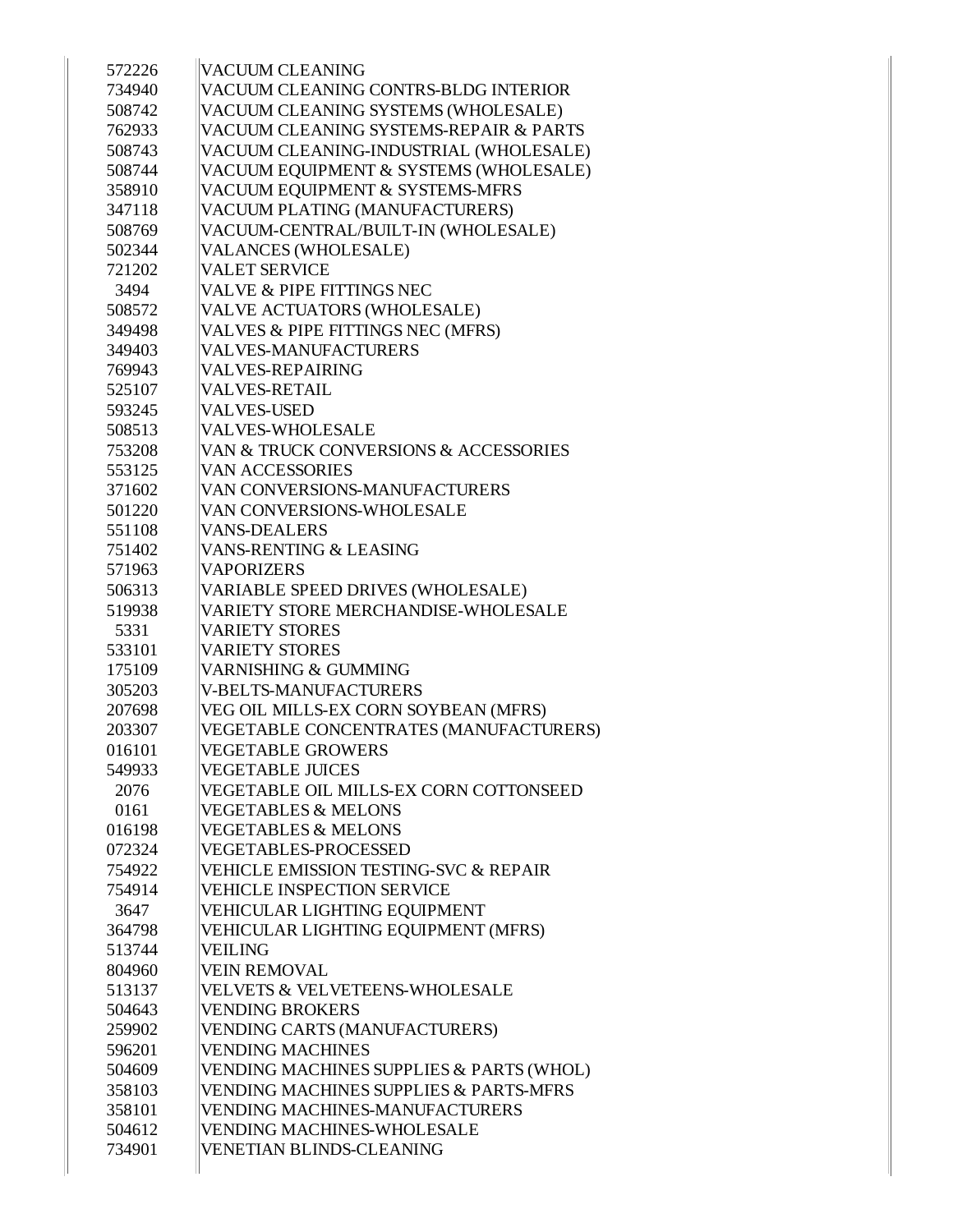| 571902 | VENETIAN BLINDS-EQUIPMENT & SUPPLIES          |
|--------|-----------------------------------------------|
| 571917 | <b>VENETIAN BLINDS-RETAIL</b>                 |
| 502323 | <b>VENETIAN BLINDS-WHOLESALE</b>              |
| 171120 | <b>VENTILATING CONTRACTORS</b>                |
| 507514 | VENTILATING EQUIPMENT (WHOLESALE)             |
| 356413 | VENTILATING EQUIPMENT-MANUFACTURERS           |
| 734903 | VENTILATING SYSTEMS-CLEANING                  |
| 363402 | <b>VENTILATING SYSTEMS-PLASTIC-MFRS</b>       |
| 621107 | <b>VENTURE CAPITAL</b>                        |
| 679998 | <b>VENTURE CAPITAL COMPANIES</b>              |
| 329508 | <b>VERMICULITE (MANUFACTURERS)</b>            |
| 734941 | VERTICAL BLINDS-CLEANING & REPAIRING          |
| 571410 | VERTICAL BLINDS-INSTALLATION/SERVICE          |
| 502322 | <b>VERTICAL BLINDS-WHOLESALE</b>              |
| 449310 | <b>VESSEL DOCUMENTATION</b>                   |
| 344315 | <b>VESSELS-PRESSURE (MANUFACTURERS)</b>       |
| 569942 | <b>VESTS</b>                                  |
| 864102 | <b>VETERANS' &amp; MILITARY ORGANIZATIONS</b> |
| 074202 | <b>VETERINARIAN EMERGENCY SERVICES</b>        |
| 074204 | <b>VETERINARIAN REFERRAL/INFORMATION SVCS</b> |
| 074201 | <b>VETERINARIANS</b>                          |
| 074209 | VETERINARIANS - D V M DENTISTRY               |
| 508746 | VETERINARIANS EQUIPMENT & SUPLS (WHOL)        |
| 384111 | VETERINARIANS EQUIPMENT & SUPLS-MFRS          |
| 074212 | VETERINARIANS LABORATORY ANIMAL MED           |
| 074208 | VETERINARIANS-DERMATOLOGISTS                  |
| 074211 | VETERINARIANS-OPTHALMOLOGISTS                 |
| 074210 | VETERINARIANS-SURGEONS                        |
| 873429 | <b>VETERINARY MEDICAL LABORATORIES</b>        |
| 0742   | VETERINARY SERVICES ANIMAL SPECIALTIES        |
| 0741   | <b>VETERINARY SERVICES FOR LIVESTOCK</b>      |
| 074198 | <b>VETERINARY SERVICES FOR LIVESTOCK</b>      |
| 322103 | <b>VIALS (MANUFACTURERS)</b>                  |
| 999926 | <b>VIBRATION CONTROL</b>                      |
| 179106 | <b>VIBRATION ISOLATION</b>                    |
| 871142 | <b>VIBRATION MEASUREMENT SERVICE</b>          |
| 504312 | <b>VIDEO CAMERAS-WHOLESALE &amp; MFRS</b>     |
| 482206 | <b>VIDEO CONFERENCING</b>                     |
| 784103 | VIDEO DISC & TAPE EQUIPMENT & SUPLS           |
| 573115 | <b>VIDEO EQUIPMENT</b>                        |
| 762215 | VIDEO EQUIPMENT SUPPLIES & PARTS              |
| 365112 | VIDEO EQUIPMENT-MANUFACTURERS                 |
| 738206 | VIDEO EQUIPMENT-SECURITY & IND SYSTEMS        |
| 762212 | VIDEO EQUIPMENT-SERVICE & REPAIR              |
| 506437 | VIDEO EQUIPMENT-WHOLESALE                     |
| 799305 | <b>VIDEO GAMEROOMS</b>                        |
| 573112 | <b>VIDEO GAMES</b>                            |
| 365202 | <b>VIDEO GAMES-MANUFACTURERS</b>              |
| 784101 | VIDEO GAMES-RENTING & LEASING                 |
| 762211 | <b>VIDEO GAMES-SERVICE &amp; REPAIR</b>       |
| 799306 | <b>VIDEO GAMES-SUPPLIES &amp; PARTS</b>       |
| 506502 | <b>VIDEO GAMES-WHOLESALE</b>                  |
| 781211 | VIDEO PRODUCTION & TAPING SERVICE             |
| 573111 | <b>VIDEO RECORDERS &amp; PLAYERS</b>          |
| 365113 | VIDEO RECORDERS & PLAYERS-MANUFACTURERS       |
|        |                                               |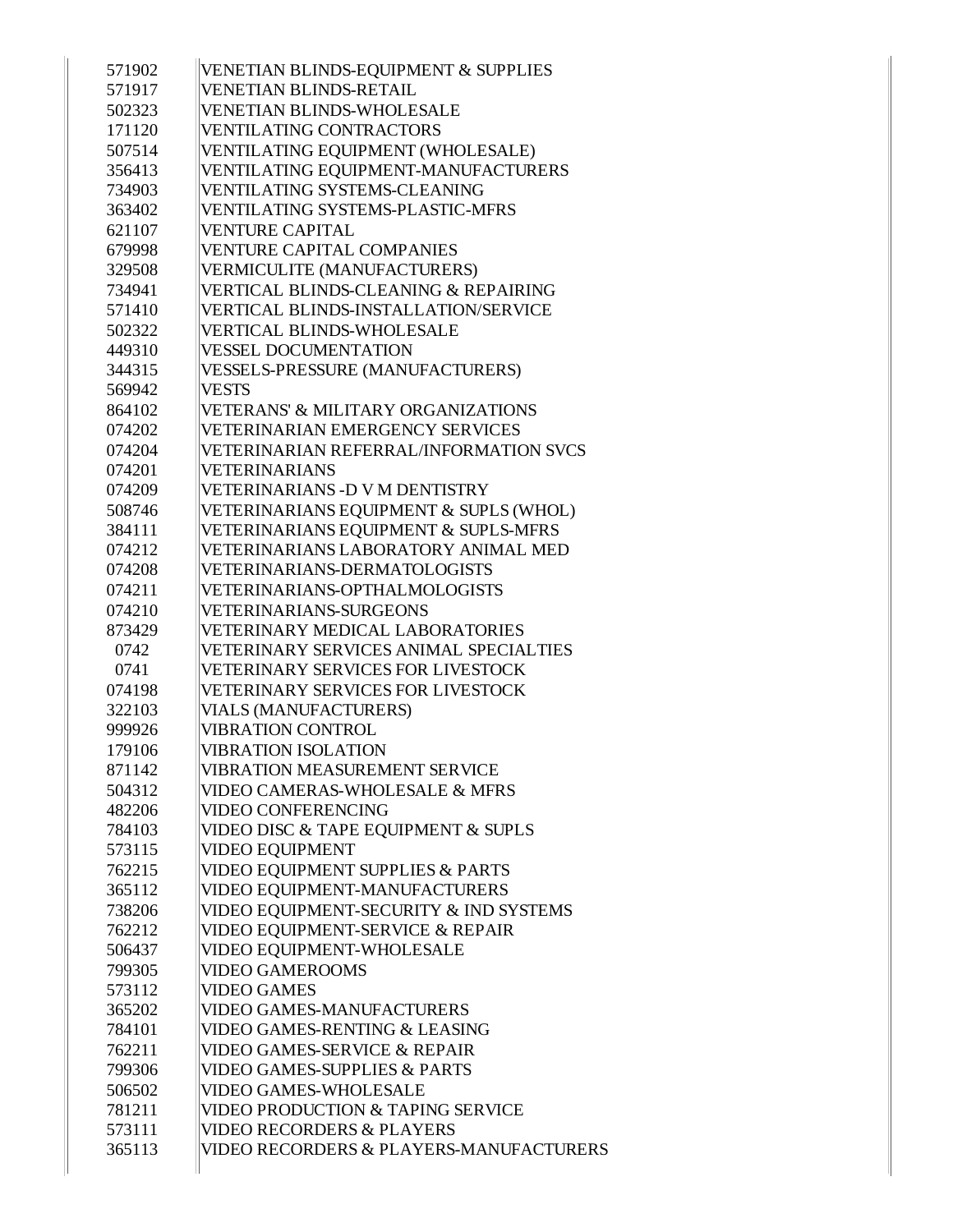| 735923 | VIDEO RECORDERS & PLAYERS-RENTING                   |
|--------|-----------------------------------------------------|
| 762210 | <b>VIDEO RECORDERS &amp; PLAYERS-SERVICE REPAIR</b> |
| 762209 | VIDEO RECORDERS & PLAYERS-SUPLS & PARTS             |
| 506402 | VIDEO RECORDERS & PLAYERS-WHOLESALE                 |
| 781902 | <b>VIDEO TAPE DUPLICATION SERVICE</b>               |
| 781901 | <b>VIDEO TAPE EDITING</b>                           |
| 7841   | <b>VIDEO TAPE RENTAL</b>                            |
| 784198 | <b>VIDEO TAPE-RENTAL</b>                            |
| 365203 | <b>VIDEO TAPES &amp; DISCS-MANUFACTURERS</b>        |
| 784102 | VIDEO TAPES & DISCS-RENTING & LEASING               |
| 506501 | <b>VIDEO TAPES &amp; DISCS-WHOLESALE</b>            |
| 573502 | <b>VIDEO TAPES DISCS &amp; CASSETTES</b>            |
| 509932 | <b>VIDEO-DISTRIBUTORS</b>                           |
| 722115 | <b>VIDEOGRAPHY</b>                                  |
| 737503 | <b>VIDEOTEXT SERVICES</b>                           |
| 549937 | <b>VIETNAMESE FOODS</b>                             |
| 701116 | <b>VILLAS</b>                                       |
|        |                                                     |
| 209902 | <b>VINEGAR (MANUFACTURERS)</b>                      |
| 508780 | VINEYARD PRODUCTS & SUPPLIES (WHOL)                 |
| 017201 | <b>VINEYARDS</b>                                    |
| 593220 | <b>VINTAGE CLOTHING STORES</b>                      |
| 571313 | VINYL                                               |
| 175207 | <b>VINYL LAYERS (INSTALLERS)</b>                    |
| 508582 | VINYL LAYERS' EQUIPMENT & SUPLS (WHOL)              |
| 571307 | <b>VINYL-DEALERS</b>                                |
| 308105 | <b>VINYL-MANUFACTURERS</b>                          |
| 764108 | <b>VINYL-REPAIR SERVICE</b>                         |
| 516209 | VINYL-WHOLESALE                                     |
| 393105 | <b>VIOLIN MAKERS</b>                                |
| 573604 | <b>VIOLINS</b>                                      |
| 508584 | VISES (WHOLESALE)                                   |
| 239608 | <b>VISORS (MANUFACTURERS)</b>                       |
| 506396 | VISUAL CONTROL SYSTEMS (WHOLESALE)                  |
| 283403 | VITAMIN PRODUCTS-MANUFACTURERS                      |
| 549904 | <b>VITAMINS</b>                                     |
| 512205 | VITAMINS & FOOD SUPPLEMENTS-WHOLESALE               |
| 549934 | <b>VITAMINS-RAW MATERIALS</b>                       |
| 3261   | VITREOUS CHINA PLUMBING FIXTURES                    |
| 3262   | VITREOUS CHINA TABLE & KITCHEN ARTICLES             |
| 326298 | VITREOUS CHINA-TBL/KTCHN ARTICLES (MFRS)            |
| 829905 | <b>VOCATIONAL GUIDANCE</b>                          |
| 8249   | VOCATIONAL SCHOOLS NEC                              |
| 824999 | VOCATIONAL SCHOOLS NEC                              |
| 738946 | VOICE MAIL MESSAGING SERVICE                        |
| 481307 | VOICE MESSAGING EQUIPMENT & SERVICES                |
| 799721 | <b>VOLLEYBALL CLUBS</b>                             |
| 361205 | VOLTAGE STABILIZERS (MANUFACTURERS)                 |
| 839918 | VOLUNTEER WORKERS PLACEMENT SERVICE                 |
| 729995 | <b>VOTER REGISTRATION</b>                           |
| 508753 | VOTING MACHINES & EQUIPMENT (WHOL)                  |
| 229906 | WADDING-MANUFACTURERS                               |
| 239609 | <b>WAISTBANDS (MANUFACTURERS)</b>                   |
| 736306 | <b>WAITER &amp; WAITRESS SERVICES</b>               |
| 729933 | <b>WAKE-UP CALL SERVICE</b>                         |
| 734905 | <b>WALL CLEANING</b>                                |
|        |                                                     |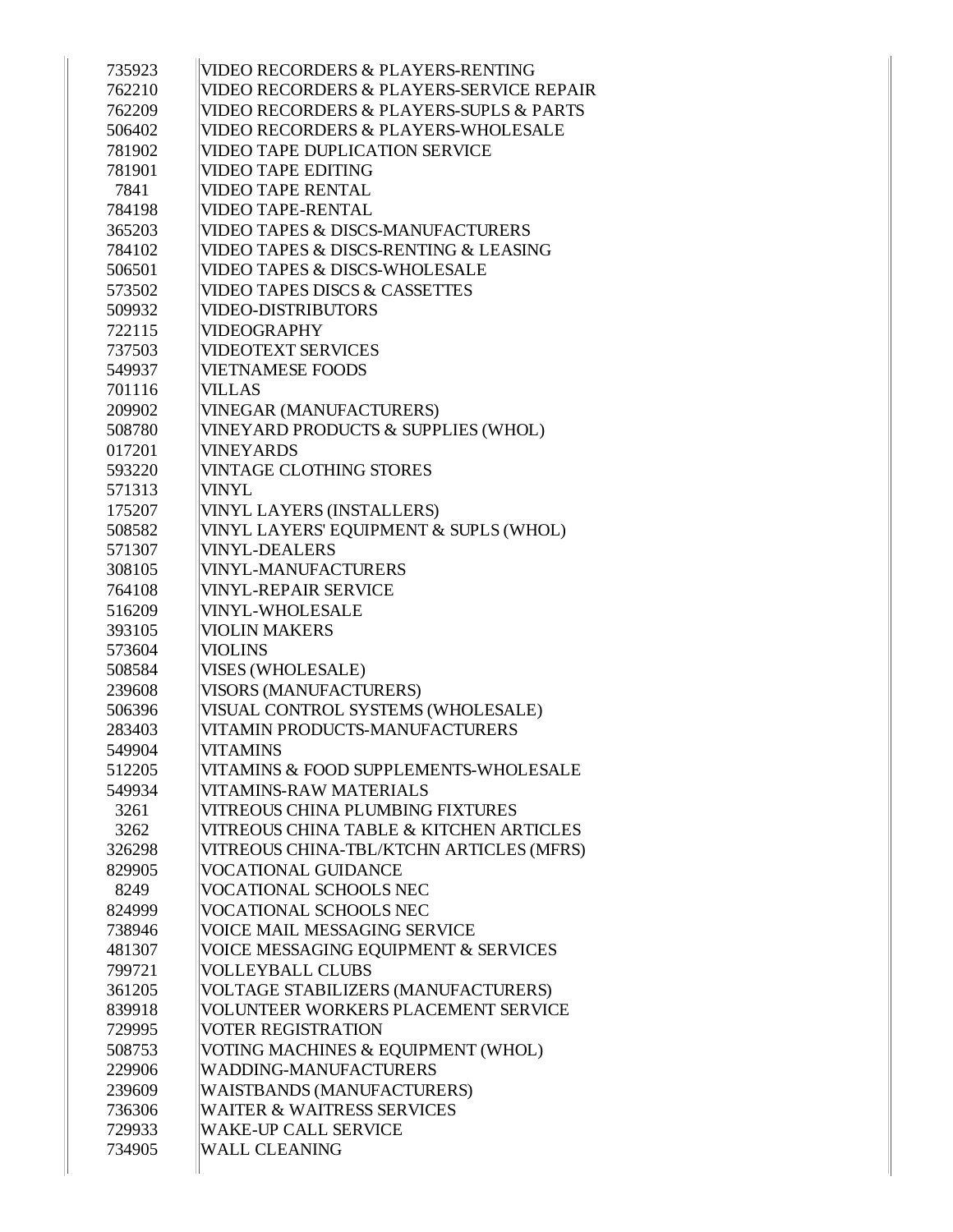| 523105 | <b>WALL COATINGS</b>                          |
|--------|-----------------------------------------------|
| 172111 | WALL COATINGS-CONTRACTORS                     |
| 172112 | <b>WALL FINISHES</b>                          |
| 523116 | <b>WALL PRINTING</b>                          |
| 521104 | <b>WALLBOARD &amp; PLASTERBOARD</b>           |
| 249304 | WALLBOARD & PLASTERBOARD-MANUFACTURERS        |
| 503144 | WALLBOARD & PLASTERBOARD-WHOLESALE            |
| 519810 | WALLCOVERING CONTRS EQUIP & SUPLS (WHOL)      |
| 523117 | WALLPAPER DESIGNERS                           |
| 179906 | <b>WALLPAPER REMOVAL CONTRACTORS</b>          |
| 523104 | WALLPAPER REMOVING EQUIPMENT                  |
| 735925 | WALLPAPER REMOVING MACHINES-RENTING           |
| 523118 | WALLPAPERS & WALLCOVERINGS-EQUIP & SUPL       |
| 172104 | WALLPAPERS & WALLCOVERINGS-INSTALLATION       |
| 523106 | WALLPAPERS & WALLCOVERINGS-RETAIL             |
| 519801 | WALLPAPERS & WALLCOVERINGS-WHOLESALE          |
| 267904 | WALLPAPERS-MANUFACTURERS                      |
| 172113 | <b>WALLS</b>                                  |
| 316105 | <b>WARDROBES (MANUFACTURERS)</b>              |
| 422509 | <b>WAREHOUSES</b>                             |
| 501336 | WAREHOUSES-AUTOMOTIVE (WHOLESALE)             |
| 422504 | <b>WAREHOUSES-BONDED</b>                      |
| 422202 | WAREHOUSES-COLD STORAGE                       |
| 507827 | WAREHOUSES-COLD STORAGE-EQPT/SUPL (WHOL)      |
| 422105 | <b>WAREHOUSES-COMMODITY &amp; MERCHANDISE</b> |
| 422107 | <b>WAREHOUSES-COTTON</b>                      |
| 422505 | WAREHOUSES-MERCHANDISE & SELF STORAGE         |
| 422508 | <b>WAREHOUSES-MINI &amp; SELF STORAGE</b>     |
| 422506 | <b>WAREHOUSES-PRIVATE &amp; PUBLIC</b>        |
| 874113 | WAREHOUSES-REPRESENTATIVES                    |
| 422507 | <b>WAREHOUSES-SELF STORAGE</b>                |
| 422609 | <b>WAREHOUSES-STEEL &amp; HEAVY MACHINERY</b> |
| 422502 | <b>WAREHOUSING-FIELD</b>                      |
| 5075   | WARM AIR HEATING & AIR COND EQUIPMENT         |
| 738211 | <b>WARNING SYSTEMS</b>                        |
| 635109 | <b>WARRANTY PROGRAMS-EXTENDED</b>             |
| 249915 | <b>WASHBOARDS (MANUFACTURERS)</b>             |
| 572214 | <b>WASHERS</b>                                |
| 179942 | <b>WASHERS-PRESSURE</b>                       |
| 516970 | WASHING COMPOUNDS (WHOLESALE)                 |
| 572213 | WASHING MACHINES DRYERS/IRONERS-DEALERS       |
| 363301 | <b>WASHING MACHINES DRYERS/IRONERS-MFRS</b>   |
| 735927 | WASHING MACHINES DRYERS/IRONERS-RENTING       |
| 762904 | WASHING MACHINES DRYERS/IRONERS-SVC/RPR       |
| 593219 | <b>WASHING MACHINES DRYERS/IRONERS-USED</b>   |
| 506408 | WASHING MACHINES DRYERS/IRONERS-WHOL          |
| 508750 | WASHING MACHINES-INDUSTRIAL (WHOLESALE)       |
| 508732 | WASHING MACHS DRYERS/IRONERS-COIN (WHOL)      |
| 508731 | WASHING MACHS DRYERS/IRONERS-SUPL (WHOL)      |
| 734203 | <b>WASHROOM SERVICE</b>                       |
| 509317 | <b>WASTE (WHOLESALE)</b>                      |
| 874889 | <b>WASTE CONSULTANTS</b>                      |
| 495306 | <b>WASTE CONTAINERS</b>                       |
| 346919 | <b>WASTE CONTAINERS-MANUFACTURERS</b>         |
| 495304 | <b>WASTE DISPOSAL</b>                         |
|        |                                               |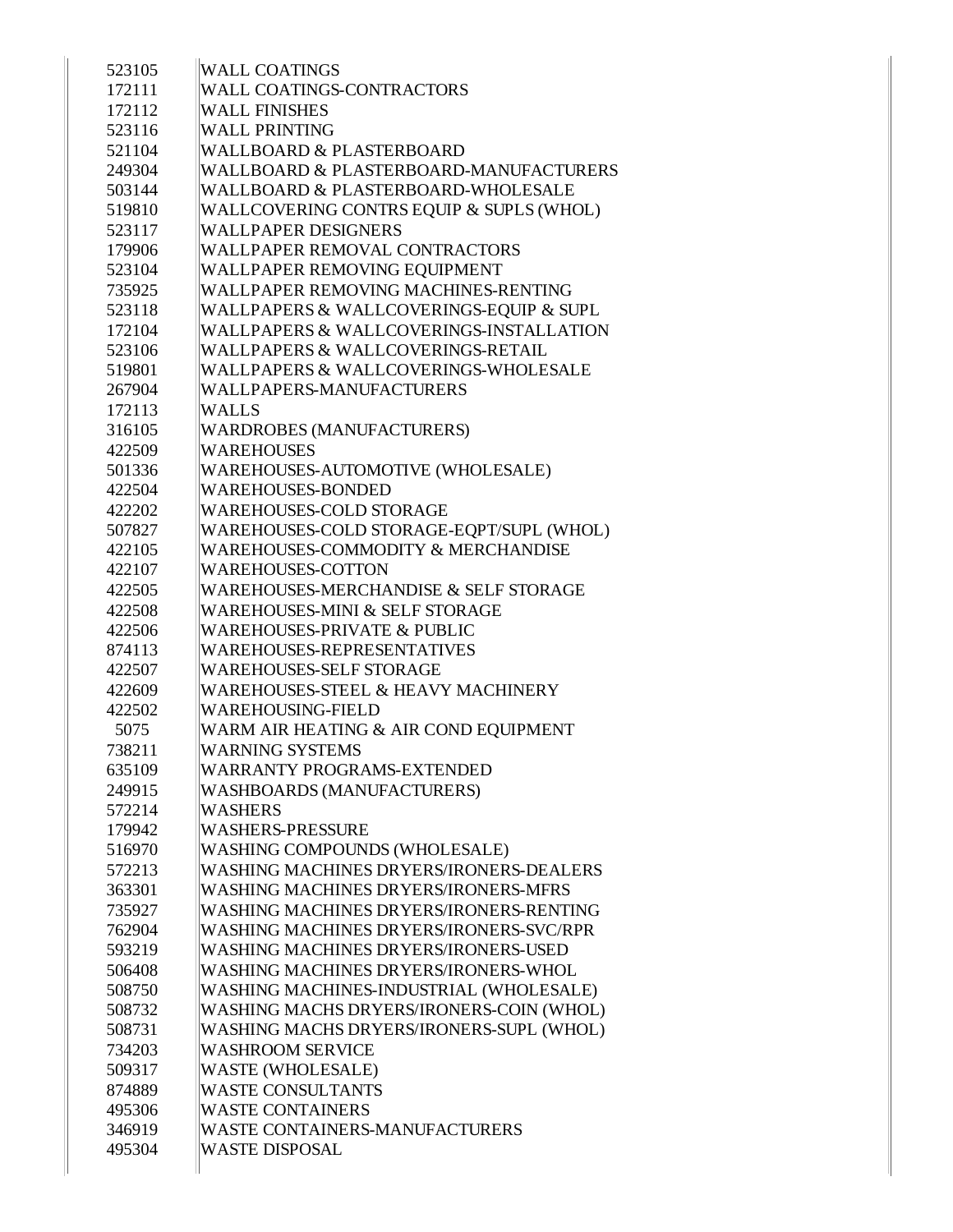| 509316           | WASTE DISPOSAL EQUIPMENT (WHOLESALE)                         |
|------------------|--------------------------------------------------------------|
| 495305           | <b>WASTE DISPOSAL-HAZARDOUS</b>                              |
| 495314           | <b>WASTE MATERIALS</b>                                       |
| 509305           | WASTE RDCTN DSPSL/RECYCLE SVC-IND (WHOL)                     |
| 738924           | <b>WASTE REDUCTION &amp; DISPOSAL EQUIP-IND</b>              |
| 358909           | WASTE REDUCTION DISPOSAL EQUIP-IND-MFRS                      |
| 495315           | <b>WASTE REMOVAL-MEDICAL</b>                                 |
| 495907           | <b>WASTE WATER TREATMENT</b>                                 |
| 509306           | WASTE-COTTON WOOL SYNTHETIC ETC (WHOL)                       |
| 509332           | WASTE-GREASE (WHOLESALE)                                     |
| 421230           | WASTE-HAZARDOUS-TRANSPORTING                                 |
| 509334           | WASTE-OIL FURNACES-SALES & SVCS (WHOL)                       |
| 509307           | WASTE-PAPER (WHOLESALE)                                      |
| 509333           | <b>WASTE-PAPER-BUYERS</b>                                    |
| 509335           | WASTE-PLASTICS (WHOLESALE)                                   |
| 387304           | <b>WATCH CASES (MANUFACTURERS)</b>                           |
| 7631             | WATCH CLOCK & JEWELRY REPAIR                                 |
| 763198           | WATCH CLOCK & JEWELRY-REPAIR                                 |
| 509435           | <b>WATCH CROWNS (WHOLESALE)</b>                              |
| 323111           | WATCH CRYSTALS (MANUFACTURERS)                               |
| 387305           | <b>WATCH DIALS (MANUFACTURERS)</b>                           |
| 763106           | <b>WATCH INSPECTORS</b>                                      |
| 599984           | <b>WATCH STRAPS &amp; BANDS</b>                              |
| 387306           | <b>WATCH STRAPS &amp; BANDS-MANUFACTURERS</b>                |
| 509434           | <b>WATCH STRAPS &amp; BANDS-WHOLESALE</b>                    |
| 3873             | <b>WATCHES &amp; CLOCKS DEVICES &amp; PARTS</b>              |
| 387398           | WATCHES CLCKS CLOCKWORK ETC/PARTS (MFRS)                     |
|                  |                                                              |
| 594403           | <b>WATCHES-DEALERS</b>                                       |
| 387302           | <b>WATCHES-MANUFACTURERS</b>                                 |
| 763102           | <b>WATCHES-REPAIRING</b>                                     |
| 509401           | <b>WATCHES-WHOLESALE</b>                                     |
| 509417           | WATCHMAKERS' EQUIPMENT & SUPLS (WHOL)                        |
| 738207           | <b>WATCHMEN'S EQUIPMENT &amp; SYSTEMS</b>                    |
| 494102           | <b>WATER &amp; SEWAGE COMPANIES-UTILITY</b>                  |
| 999929           | <b>WATER ANALYSIS</b>                                        |
| 571206           | <b>WATER BEDS</b>                                            |
| 251506           | <b>WATER BEDS-MANUFACTURERS</b>                              |
| 764110           | <b>WATER BEDS-SERVICE &amp; REPAIR</b>                       |
| 502103           | <b>WATER BEDS-SUPPLIES &amp; PARTS (WHOL)</b>                |
| 502102           | <b>WATER BEDS-WHOLESALE</b>                                  |
| 549903           | WATER COMPANIES-BOTTLED, BULK, ETC                           |
| 507446           | <b>WATER CONDITIONERS (WHOLESALE)</b>                        |
| 738908           | <b>WATER CONSERVATION</b>                                    |
| 494104           | WATER CONSERVATION PRODUCTS & SERVICES                       |
| 507803           | WATER COOLERS EQUIPMENT & SUPLS (WHOL)                       |
| 507801           | WATER COOLERS FOUNTAINS & FILTERS (WHOL)                     |
| 762301           | <b>WATER COOLERS FOUNTAINS/FILTERS-REPAIR</b>                |
| 358517           | <b>WATER COOLERS-MANUFACTURERS</b>                           |
| 735971           | <b>WATER COOLERS-RENTING</b>                                 |
| 152108           | <b>WATER DAMAGE RESTORATION-RESIDENTIAL</b>                  |
| 494101           | <b>WATER DEALERS</b>                                         |
| 283411           | <b>WATER DEIONIZATION</b>                                    |
| 359909           | <b>WATER DETECTION/PROTECTION SYSTS (MFRS)</b>               |
| 289924<br>526116 | <b>WATER DISTILLED-MANUFACTURERS</b><br><b>WATER GARDENS</b> |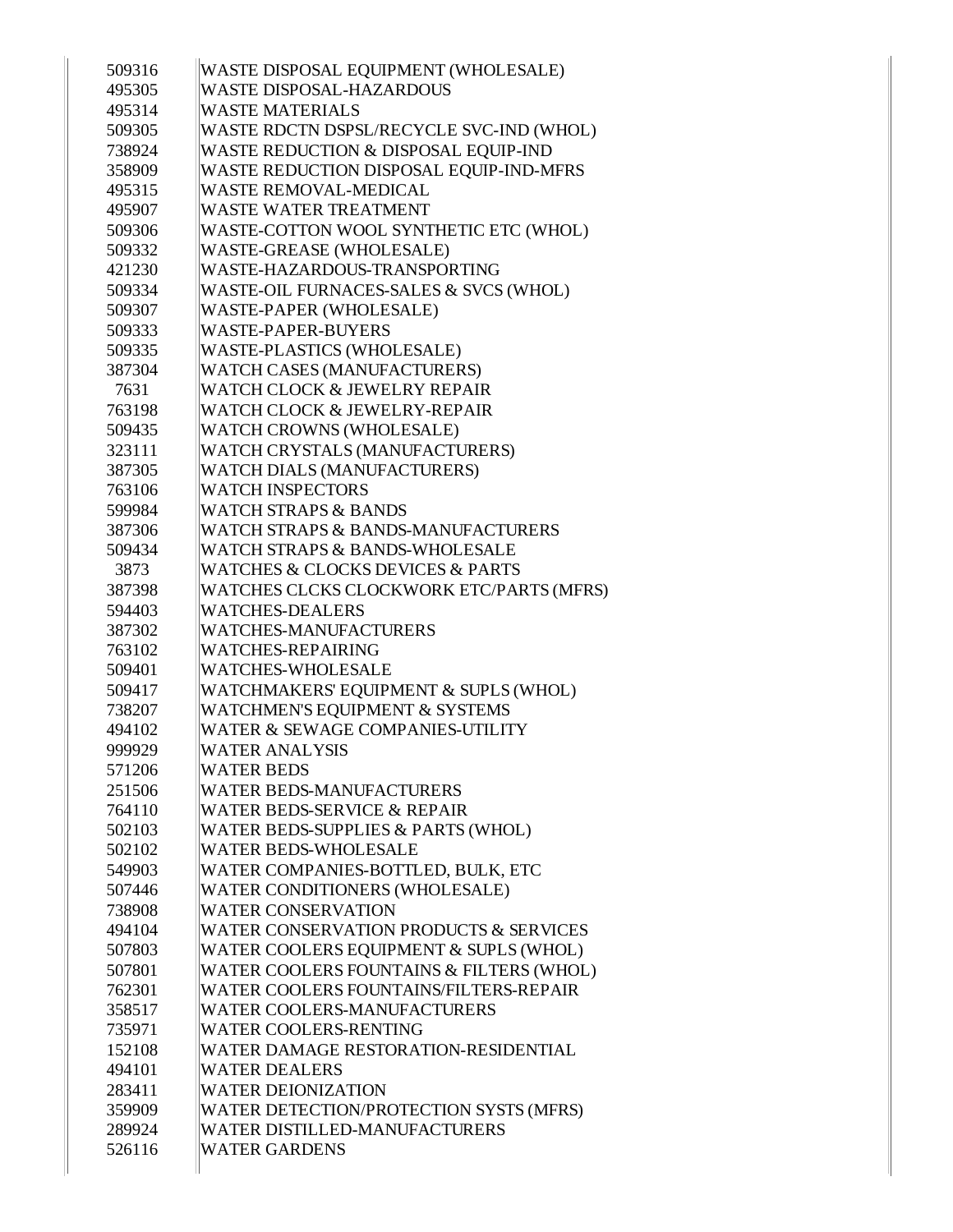| 738966 | <b>WATER HAULING SERVICE</b>                  |
|--------|-----------------------------------------------|
| 599905 | <b>WATER HEATERS-DEALERS</b>                  |
| 506424 | WATER HEATERS-INDUSTRIAL (WHOLESALE)          |
| 363908 | WATER HEATERS-MANUFACTURERS                   |
| 507401 | WATER HEATERS-PARTS & SUPPLIES (WHOL)         |
| 735977 | <b>WATER HEATERS-RENTAL</b>                   |
| 762927 | <b>WATER HEATERS-REPAIRING</b>                |
| 507402 | WATER HEATERS-WHOLESALE                       |
| 363410 | <b>WATER JET CUTTING</b>                      |
| 171158 | <b>WATER MAIN CLEANING SVC</b>                |
| 162304 | <b>WATER MAIN CONTRACTORS</b>                 |
| 799602 | <b>WATER PARK RIDES</b>                       |
| 162910 | <b>WATER POLLUTION CONTROL</b>                |
| 171154 | <b>WATER POLLUTION MEASURING SERVICE</b>      |
| 769907 | <b>WATER PRESSURE CLEANING</b>                |
| 874870 | WATER PURIFICATION CONSULTING SERVICES        |
| 358913 | WATER PURIFICATION/FILTRATION EQPT-MFRS       |
| 507423 | WATER PURIFICATION/FILTRATION EQPT-WHOL       |
| 507437 | WATER PURIFICATION-CHEMICAL (WHOLESALE)       |
| 871311 | <b>WATER RIGHTS</b>                           |
| 283412 | WATER SCALE REMOVERS (MANUFACTURERS)          |
| 1623   | WATER SEWER & PIPELINE CONSTRUCTION           |
| 594106 | WATER SKIING EQUIPMENT & SUPPLIES             |
| 394934 | WATER SKIING EQUIPMENT & SUPPLIES-MFRS        |
| 509145 | WATER SKIING EQUIPMENT & SUPPLIES-WHOL        |
| 799950 | <b>WATER SKIING INSTRUCTION</b>               |
| 735961 | WATER SOFTENING EQUIP SVC/SUPLS-RENTING       |
| 507435 | WATER SOFTENING EQUIP SVC/SUPLS-WHOL          |
| 762928 | WATER SOFTENING EQUIPMENT SVC & SUPLS         |
| 358911 | WATER SOFTENING/COND EQUIP SVC/SUPL-MFRS      |
| 799980 | WATER SPORTS EQUIPMENT-RENTAL                 |
| 4941   | <b>WATER SUPPLY</b>                           |
| 494103 | <b>WATER SUPPLY SYSTEMS</b>                   |
| 178108 | <b>WATER SYSTEMS</b>                          |
| 4449   | WATER TRANSPORTATION OF FREIGHT NEC           |
| 444999 | <b>WATER TRANSPORTATION OF FREIGHT NEC</b>    |
| 4489   | <b>WATER TRANSPORTATION OF PASSENGERS NEC</b> |
| 4499   | WATER TRANSPORTATION SERVICES NEC             |
| 449999 | <b>WATER TRANSPORTATION SERVICES NEC</b>      |
| 738984 | <b>WATER TREATMENT EQUIP SVC &amp; SUPLS</b>  |
| 358912 | WATER TREATMENT EQUIP SVC & SUPLS-MFRS        |
| 507447 | WATER TREATMENT EQUIP SVC & SUPLS-WHOL        |
| 494105 | WATER TREATMENT MANAGEMENT PLANT              |
| 178109 | WATER WELL ABANDONMENT SERVICE                |
| 508238 | WATER WELL CASINGS (WHOLESALE)                |
| 1781   | <b>WATER WELL DRILLING</b>                    |
| 178101 | <b>WATER WELL DRILLING &amp; SERVICE</b>      |
| 353302 | WATER WELL DRILLING EQUIP & SUPLS-MFRS        |
| 508213 | WATER WELL DRILLING EQUIP & SUPLS-WHOL        |
| 178110 | <b>WATER WELL LOCATING</b>                    |
| 178106 | <b>WATER WHEELS</b>                           |
| 162911 | <b>WATER WORKS CONTRACTORS</b>                |
| 358902 | WATER WORKS EQUIPMENT & SUPPLIES-MFRS         |
| 555124 | WATERCRAFT-PERSONAL                           |
| 519945 | WATER-DISTILLED (WHOLESALE)                   |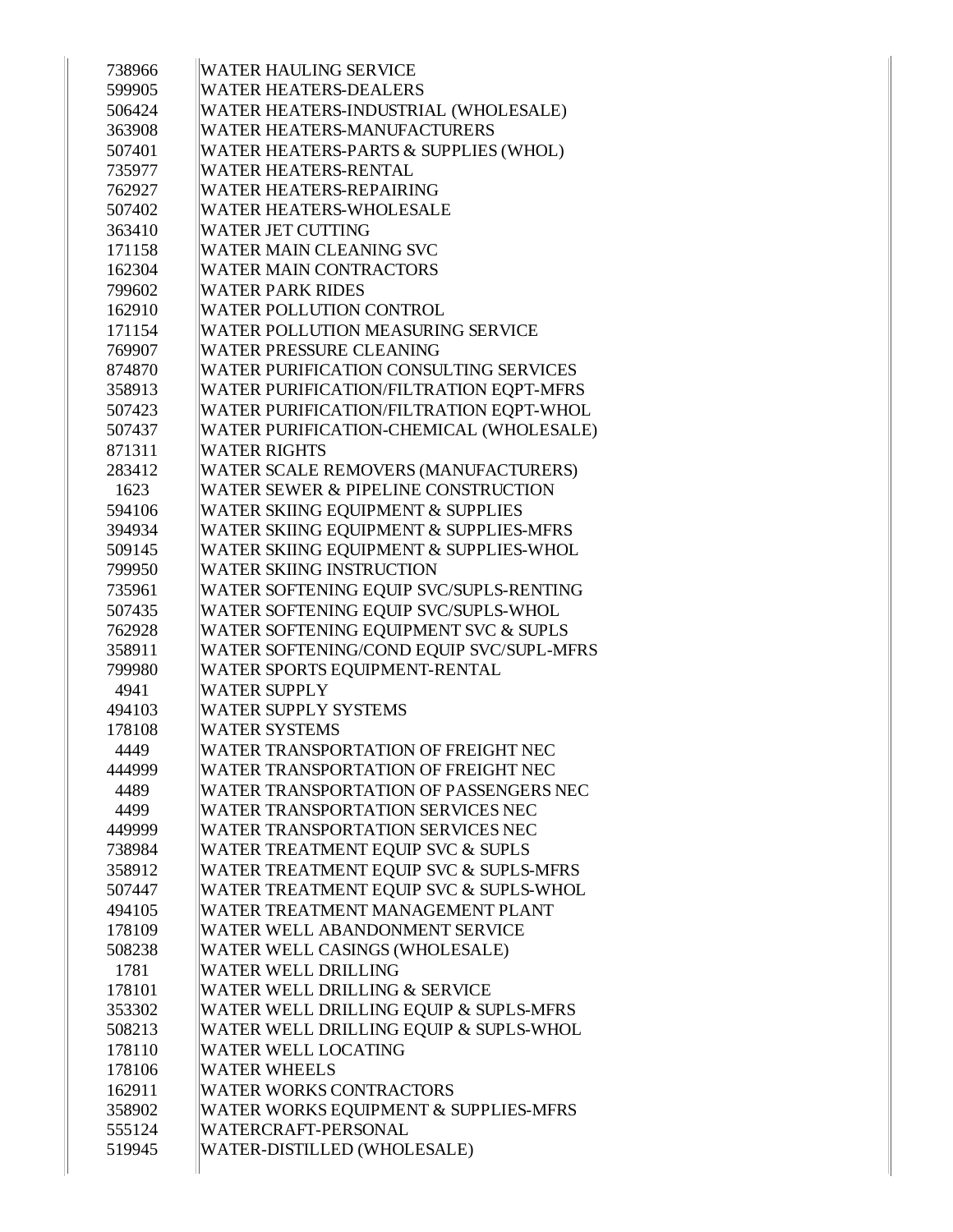| 352318 | WATERERS-LIVESTOCK (MANUFACTURERS)       |
|--------|------------------------------------------|
| 078214 | WATERFALLS-ARTIFICIAL                    |
| 448999 | WATER-PASSENGER TRANSPORTATION NEC       |
| 2385   | WATERPROOF OUTERWEAR                     |
| 179909 | <b>WATERPROOFING CONTRACTORS</b>         |
| 503907 | WATERPROOFING MATERIALS (WHOLESALE)      |
| 289914 | WATERPROOFING MATERIALS-MANUFACTURERS    |
| 238502 | WATERPROOFING-TEXTILE (MANUFACTURERS)    |
| 162398 | WATER-SEWER PIPELINE & COMMS/POWER LINE  |
| 516926 | WAX (WHOLESALE)                          |
| 239213 | WAX APPLICATORS (MANUFACTURERS)          |
| 899901 | <b>WEATHER FORECAST SERVICE</b>          |
| 506340 | WEATHER INSTRUMENTS (WHOLESALE)          |
| 899946 | <b>WEATHER MODIFICATION SERVICE</b>      |
| 899945 | <b>WEATHER RESEARCH</b>                  |
| 179908 | <b>WEATHER STRIPPING CONTRACTORS</b>     |
| 503313 | WEATHER STRIPPING MATERIALS (WHOLESALE)  |
| 525103 | <b>WEATHER STRIPS</b>                    |
| 344212 | WEATHER STRIPS-MANUFACTURERS             |
| 503312 | WEATHER STRIPS-MFRS EQUIP & SUPLS (WHOL) |
| 503329 | <b>WEATHER STRIPS-WHOLESALE</b>          |
| 571905 | <b>WEATHER VANES</b>                     |
| 721911 | <b>WEAVING &amp; MENDING</b>             |
| 594912 | WEAVING & MENDING EQUIPMENT & SUPPLIES   |
| 594503 | <b>WEAVING-LOOM</b>                      |
| 737311 | WEB SITE DESIGN SERVICE                  |
| 599982 | <b>WEBBING</b>                           |
| 594717 | WEDDING ANNOUNCEMENTS & INVITATIONS      |
| 729935 | <b>WEDDING CHAPELS</b>                   |
| 729932 | WEDDING CONSULTANTS PLANNING/ARRANGING   |
| 722113 | <b>WEDDING PHOTOGRAPHERS</b>             |
| 599940 | <b>WEDDING SUPPLIES &amp; SERVICES</b>   |
| 399936 | WEDDING SUPPLIES & SERVICES-MFRS         |
| 511325 | <b>WEDDING SUPPLIES-WHOLESALE</b>        |
| 722114 | WEDDING-VIDEO TAPING SERVICES            |
| 526124 | WEED CONTROL EQUIPMENT & SUPPLIES        |
| 072104 | <b>WEED CONTROL SERVICE</b>              |
| 078219 | WEED CUTTING SERVICE                     |
| 2257   | WEFT KNIT FABRIC MILLS                   |
| 225798 | WEFT KNIT FABRIC MILLS                   |
| 478501 | <b>WEIGHERS</b>                          |
| 549905 | WEIGHT CONTROL PREPARATION               |
| 729934 | <b>WEIGHT CONTROL SERVICES</b>           |
| 594159 | <b>WEIGHTS</b>                           |
| 729937 | <b>WELCOMING SERVICE FOR NEWCOMERS</b>   |
| 769203 | WELDING                                  |
| 508435 | WELDING EQUIPMENT & SUPPLIES (WHOLESALE) |
| 354801 | WELDING EQUIPMENT & SUPPLIES-MFRS        |
| 735926 | WELDING EQUIPMENT-RENTING                |
| 769201 | WELDING EQUIPMENT-REPAIRING              |
| 874898 | WELDING INSPECTION & CONSULTING          |
| 7692   | <b>WELDING REPAIR</b>                    |
| 769205 | WELDING-HOUSEHOLD/MISC ITEMS-REPAIRING   |
| 769202 | WELDING-INDUSTRIAL & COMMERCIAL          |
| 874871 | WELDING-SPECIFICATIONS CONSULTANTS       |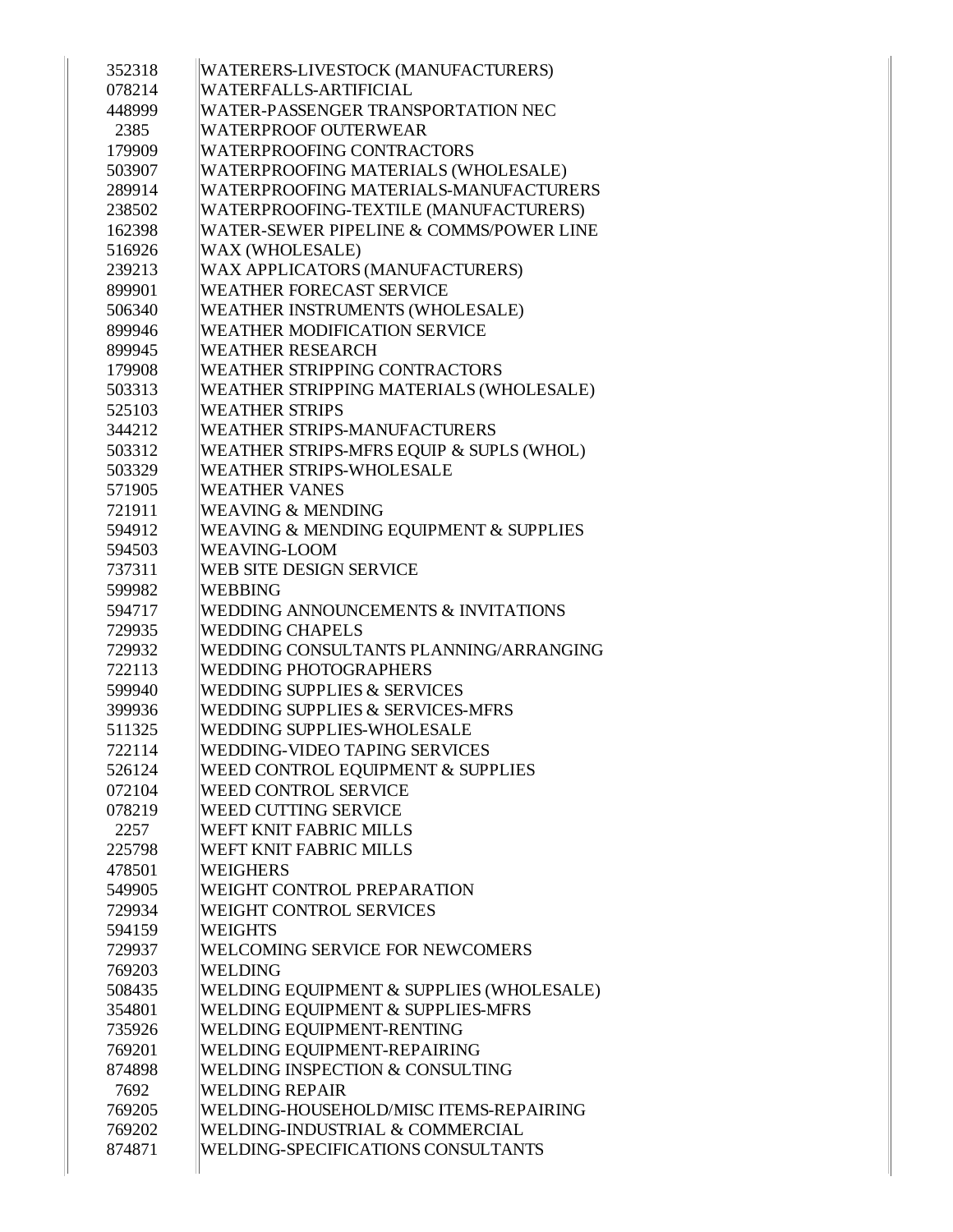| 178104 | WELL CONTRACTORS-ARTESIAN                |
|--------|------------------------------------------|
| 178103 | <b>WELL DRILLING</b>                     |
| 508212 | WELL DRILLING EQUIPMENT & SUPLS (WHOL)   |
| 999931 | WELL MAINTENANCE SERVICE                 |
| 178107 | <b>WELL PUMPS</b>                        |
| 873403 | <b>WELL TESTING</b>                      |
| 809921 | <b>WELLNESS PROGRAMS</b>                 |
| 508201 | WELLPOINT SYSTEMS (WHOLESALE)            |
| 311108 | <b>WELTING (MANUFACTURERS)</b>           |
| 569907 | <b>WESTERN APPAREL</b>                   |
| 232905 | WESTERN APPAREL-MANUFACTURERS            |
|        | WESTERN APPAREL-WHOLESALE                |
| 513624 |                                          |
| 179969 | <b>WET BLASTING</b>                      |
| 2046   | <b>WET CORN MILLING</b>                  |
| 204698 | <b>WET CORN MILLING</b>                  |
| 873130 | <b>WETLANDS CONSULTANTS</b>              |
| 448906 | <b>WHALE WATCHING</b>                    |
| 0111   | <b>WHEAT</b>                             |
| 011198 | <b>WHEAT</b>                             |
| 753949 | WHEEL & RIM REPAIRING                    |
| 753903 | WHEEL ALIGNMENT-FRAME & AXLE SVC-AUTO    |
| 355903 | WHEEL ALIGNMENT-FRAME SVC-EQUIP-MFRS     |
| 501330 | WHEEL ALIGNMENT-FRM/AXLE SVC-EQPT (WHOL) |
| 504707 | WHEEL CHAIR LIFTS & RAMPS (WHOLESALE)    |
| 753209 | <b>WHEEL CHAIR VAN LIFTS</b>             |
| 599939 | <b>WHEEL CHAIRS &amp; SCOOTERS</b>       |
| 384213 | WHEEL CHAIRS-MANUFACTURERS               |
| 735928 | WHEEL CHAIRS-RENTING                     |
| 769911 | WHEEL CHAIRS-REPAIRING                   |
| 504725 | WHEEL CHAIRS-WHOLESALE                   |
| 753938 | WHEEL SUSPENSION SYSTEMS                 |
| 526112 | <b>WHEELBARROWS</b>                      |
| 553117 | <b>WHEELS &amp; WHEEL COVERS</b>         |
| 508587 | WHEELS-INDUSTRIAL (WHOLESALE)            |
| 331207 | WHEELS-MANUFACTURERS                     |
| 501360 | WHEELS-WHOLESALE                         |
| 504631 | WHIPPED CREAM DISPENSERS (WHOLESALE)     |
| 507436 | WHIRLPOOL BATH EQUIP & SUPLS-WHOLESALE   |
| 384214 | WHIRLPOOL BATH EOUIP & SUPPLIES-MFRS     |
| 599938 | WHIRLPOOL BATH EQUIPMENT & SUPPLIES      |
| 399970 | <b>WHISTLES (MANUFACTURERS)</b>          |
| 336901 | WHITE METAL CASTINGS                     |
| 354213 | WHITE METAL CASTINGS EQUIPMENT (MFRS)    |
| 172108 | <b>WHITEWASHING</b>                      |
| 519977 | <b>WHOLESALE</b>                         |
| 531110 | <b>WHOLESALE CLUBS</b>                   |
| 509223 | <b>WHOLESALERS</b>                       |
| 599937 | <b>WICKER PRODUCTS</b>                   |
| 399937 | WIGS & HAIRPIECES-MANUFACTURERS          |
| 569909 | <b>WIGS TOUPEES &amp; HAIRPIECES</b>     |
| 508763 | WIGS-WHOLESALE                           |
| 514955 | WILD RICE-WHOLESALE                      |
| 097106 | <b>WILDLIFE CONSERVATION</b>             |
| 097102 | <b>WILDLIFE SERVICES</b>                 |
| 754923 | WINCH TRUCK SERVICE                      |
|        |                                          |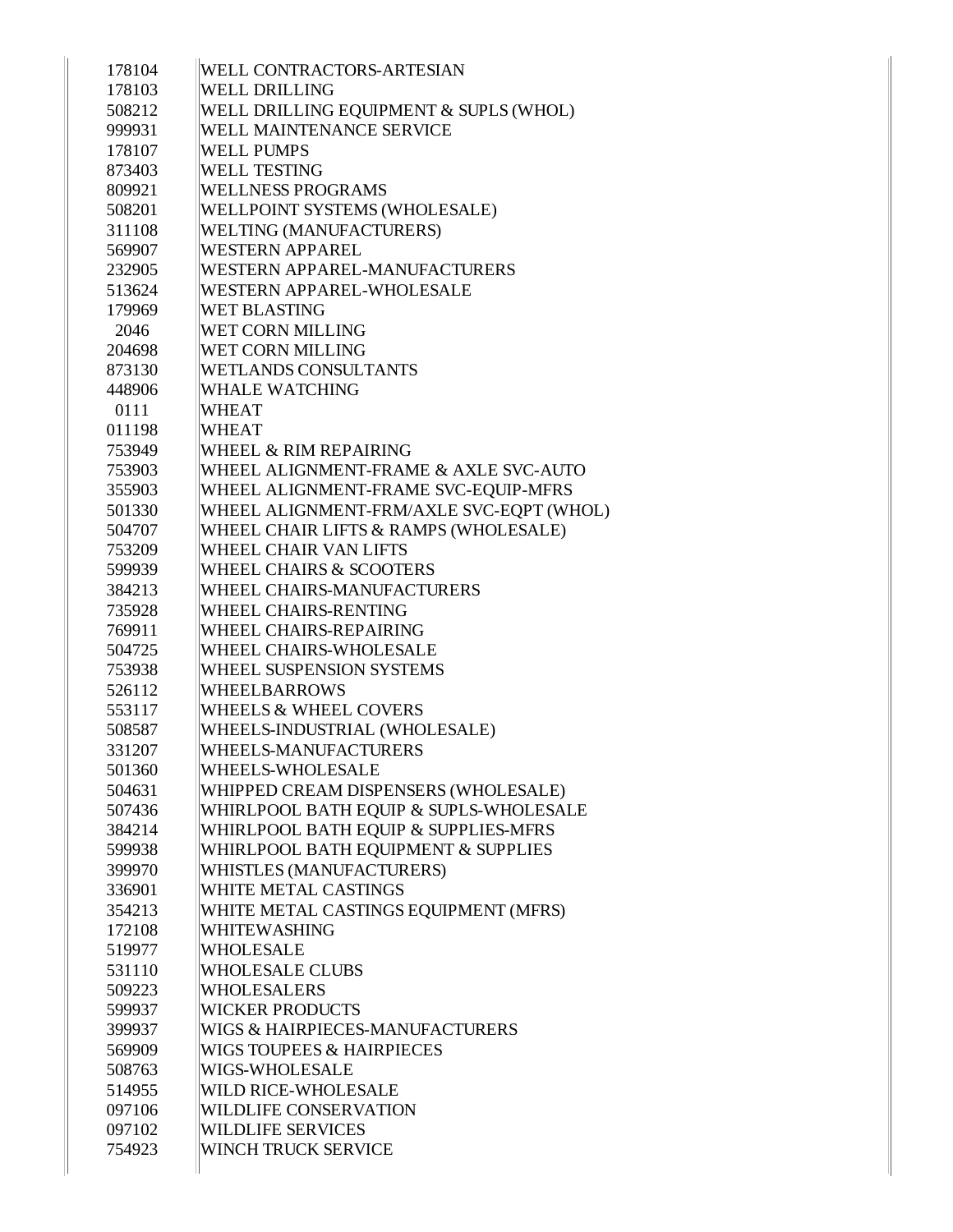| 508437 | WINCHES (WHOLESALE)                      |
|--------|------------------------------------------|
| 507416 | WIND ENERGY SYSTEMS (WHOLESALE)          |
| 594104 | <b>WIND SURFING</b>                      |
| 594105 | WIND SURFING EQUIPMENT                   |
| 999930 | <b>WINDING MACHINERY</b>                 |
| 352301 | <b>WINDMILLS (MANUFACTURERS)</b>         |
| 734904 | <b>WINDOW CLEANING</b>                   |
| 508748 | WINDOW CLEANING EQUIPMENT & SUPLS (WHOL) |
| 175105 | <b>WINDOW REPLACEMENT</b>                |
| 571916 | <b>WINDOW SHADES</b>                     |
| 519953 | WINDOW SHADES EQUIP & SUPLS-WHOLESALE    |
| 571915 | WINDOW SHADES EQUIPMENT & SUPPLIES       |
| 734906 | WINDOW SHADES-CLEANING & REPAIRING       |
| 259103 | WINDOW SHADES-MANUFACTURERS              |
| 502328 | WINDOW SHADES-WHOLESALE                  |
| 308106 | WINDOW TINTING & COATING MATERIALS-MFRS  |
| 754913 | WINDOW TINTING MATERIALS                 |
| 501361 | WINDOW TINTING/COATING MTRLS-WHOLESALE   |
| 571969 | <b>WINDOW TREATMENTS</b>                 |
| 503151 | WINDOW WELL COVERS (WHOLESALE)           |
| 521107 | <b>WINDOWS</b>                           |
| 521161 | <b>WINDOWS-GLASS BLOCK</b>               |
| 521103 | WINDOWS-LOUVERED                         |
| 344202 | WINDOWS-MANUFACTURERS                    |
| 521106 | WINDOWS-METAL                            |
| 521105 | WINDOWS-PLASTIC                          |
| 308921 | WINDOWS-PLASTIC-MANUFACTURERS            |
| 179304 | WINDOWS-REPAIRING                        |
| 593246 | <b>WINDOWS-USED</b>                      |
| 521109 | WINDOWS-VINYL                            |
| 503102 | WINDOWS-WHOLESALE                        |
| 521108 | WINDOWS-WOOD                             |
| 243110 | WINDOWS-WOOD-MANUFACTURERS               |
| 503147 | WINDOWS-WOOD-WHOLESALE                   |
| 553118 | WINDSHIELD WIPERS                        |
| 371430 | WINDSHIELD WIPERS-MANUFACTURERS          |
| 594729 | <b>WINDSOCKS</b>                         |
| 5182   | WINE & DISTILLED ALCOHOLIC BEVERAGES     |
| 2084   | WINE BRANDY & BRANDY SPIRITS             |
| 518204 | <b>WINE BROKERS</b>                      |
| 874804 | <b>WINE CONSULTANTS</b>                  |
| 599936 | WINE MAKERS' EQUIPMENT & SUPPLIES        |
| 422607 | <b>WINE STORAGE</b>                      |
| 502342 | WINE STORAGE EQUIPMENT-WHOLESALE         |
| 208401 | <b>WINERIES</b>                          |
| 508337 | WINERY EQUIPMENT & SUPPLIES (WHOLESALE)  |
| 208498 | WINES BRANDY & BRANDY SPIRITS (MFRS)     |
| 592103 | <b>WINES-RETAIL</b>                      |
| 518207 | WINES-SACRAMENTAL (WHOLESALE)            |
| 518203 | <b>WINES-WHOLESALE</b>                   |
| 509309 | WIPING CLOTHS (WHOLESALE)                |
| 239203 | WIPING CLOTHS-MANUFACTURERS              |
| 354901 | WIRE & CABLE MACHINERY-MANUFACTURERS     |
| 349618 | WIRE & CABLE MARKERS (MANUFACTURERS)     |
| 506312 | WIRE & CABLE-ELECTRIC (WHOLESALE)        |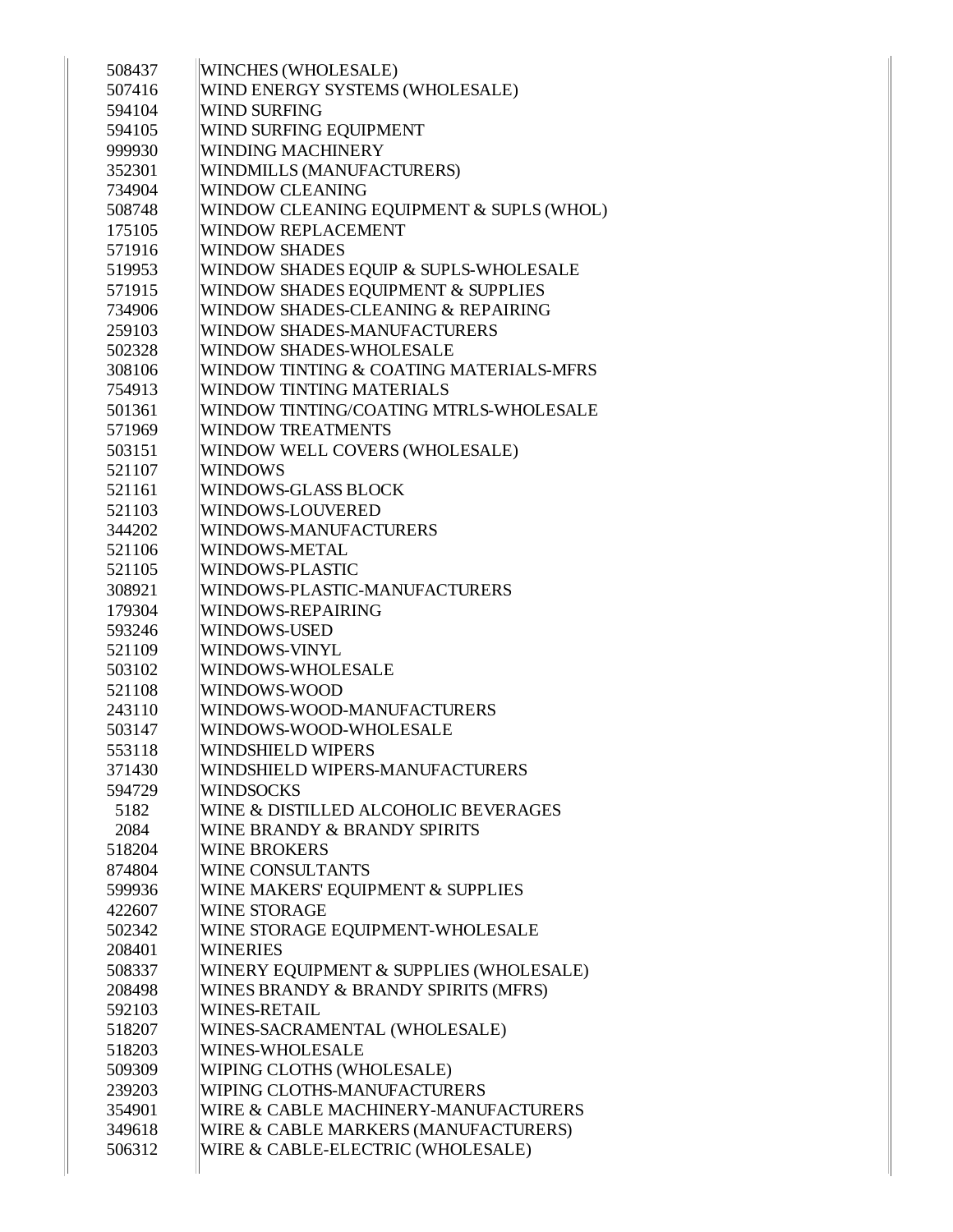| 505101 | WIRE & CABLE-NON-ELECTRIC (WHOLESALE)       |
|--------|---------------------------------------------|
| 505102 | WIRE (WHOLESALE)                            |
| 349601 | WIRE CLOTH (MANUFACTURERS)                  |
| 505135 | WIRE CLOTH-WHOLESALE                        |
| 354408 | WIRE DRAWING EQUIPMENT (MANUFACTURERS)      |
| 508472 | WIRE FORMING & WORKING EQUIPMENT (WHOL)     |
| 331503 | WIRE FORMS & SPECIALTIES (MFRS)             |
| 349617 | WIRE GOODS (MANUFACTURERS)                  |
| 506346 | WIRE HARNESSES-ELECTRICAL (WHOLESALE)       |
| 335705 | WIRE HARNESSES-ELECTRICAL-MANUFACTURERS     |
| 769211 | WIRE MESH WORK                              |
| 505103 | WIRE PRODUCTS (WHOLESALE)                   |
| 331209 | WIRE PRODUCTS-MANUFACTURERS                 |
| 505105 | WIRE ROPE (WHOLESALE)                       |
| 505140 | WIRE ROPE FITTINGS (WHOLESALE)              |
| 335706 | WIRE ROPE-MANUFACTURERS                     |
| 349619 | WIRE SPOOLING & COILING (MANUFACTURERS)     |
| 3495   | <b>WIRE SPRINGS</b>                         |
| 306927 | WIRE STRIPPERS (MANUFACTURERS)              |
| 503933 | WIRE WORK (WHOLESALE)                       |
| 349909 | WIRE WRAPPING SERVICE                       |
| 508546 | WIRE-INSULATED (WHOLESALE)                  |
| 138916 | WIRELINE SERVICE                            |
| 331501 | WIRE-MANUFACTURERS                          |
| 509329 | WIRE-SCRAP PROCESSING (WHOLESALE)           |
| 354409 | WIRE-STRAIGHTENING & CUTTING                |
| 162316 | WIRING & CABLING-HOME & OFFICE-VOICE        |
| 283302 | WITCH HAZEL DISTILLERIES                    |
| 5137   | WOMENS & CHILDRENS CLOTHING & ACCESS        |
| 2341   | WOMENS & MISSES UNDERWEAR-NIGHTWEAR         |
| 513704 | WOMEN'S ACCESSORIES-WHOLESALE               |
| 5632   | WOMENS ACCESSORY & SPECIALTY STORES         |
| 233102 | WOMEN'S APPAREL-CONTRACT MANUFACTURERS      |
| 233103 | WOMEN'S APPAREL-MANUFACTURERS               |
| 562101 | WOMEN'S APPAREL-RETAIL                      |
| 513705 | WOMEN'S APPAREL-WHOLESALE                   |
| 5621   | <b>WOMENS CLOTHING STORES</b>               |
| 233701 | WOMEN'S COATS & SUITS-MANUFACTURERS         |
| 513703 | WOMEN'S COATS & SUITS-WHOLESALE             |
| 562110 | <b>WOMEN'S EXCHANGES</b>                    |
| 3144   | WOMENS FOOTWEAR-EXCEPT ATHLETIC             |
| 225198 | WOMENS FULL-LENGTH/KNEE-LNTH HSRY (MFRS)    |
| 3171   | <b>WOMENS HANDBAGS &amp; PURSES</b>         |
| 317198 | WOMEN'S HANDBAGS & PURSES (MFRS)            |
| 2251   | <b>WOMENS HOSIERY EXCEPT SOCKS</b>          |
| 2331   | WOMENS MISSES & JRS BLOUSES & SHIRTS        |
| 2335   | <b>WOMENS MISSES &amp; JUNIORS DRESSES</b>  |
| 2339   | WOMENS MISSES & JUNIORS OUTERWEAR NEC       |
| 2337   | WOMENS MISSES & JUNIORS SUITS & SKIRTS      |
| 233798 | WOMENS MISSES JR SUITS SKRTS/COATS (MFR)    |
| 234198 | WOMENS MISSES/CHILDRENS UNDERWEAR (MFRS)    |
| 233998 | WOMEN'S MISSES/JRS OUTERWEAR NEC (MFRS)     |
| 869904 | <b>WOMEN'S ORGANIZATIONS &amp; SERVICES</b> |
| 563211 | <b>WOMEN'S SPECIALTY SHOPS</b>              |
| 598901 | WOOD (TREE SERVICE & LANDSCAPING)           |
|        |                                             |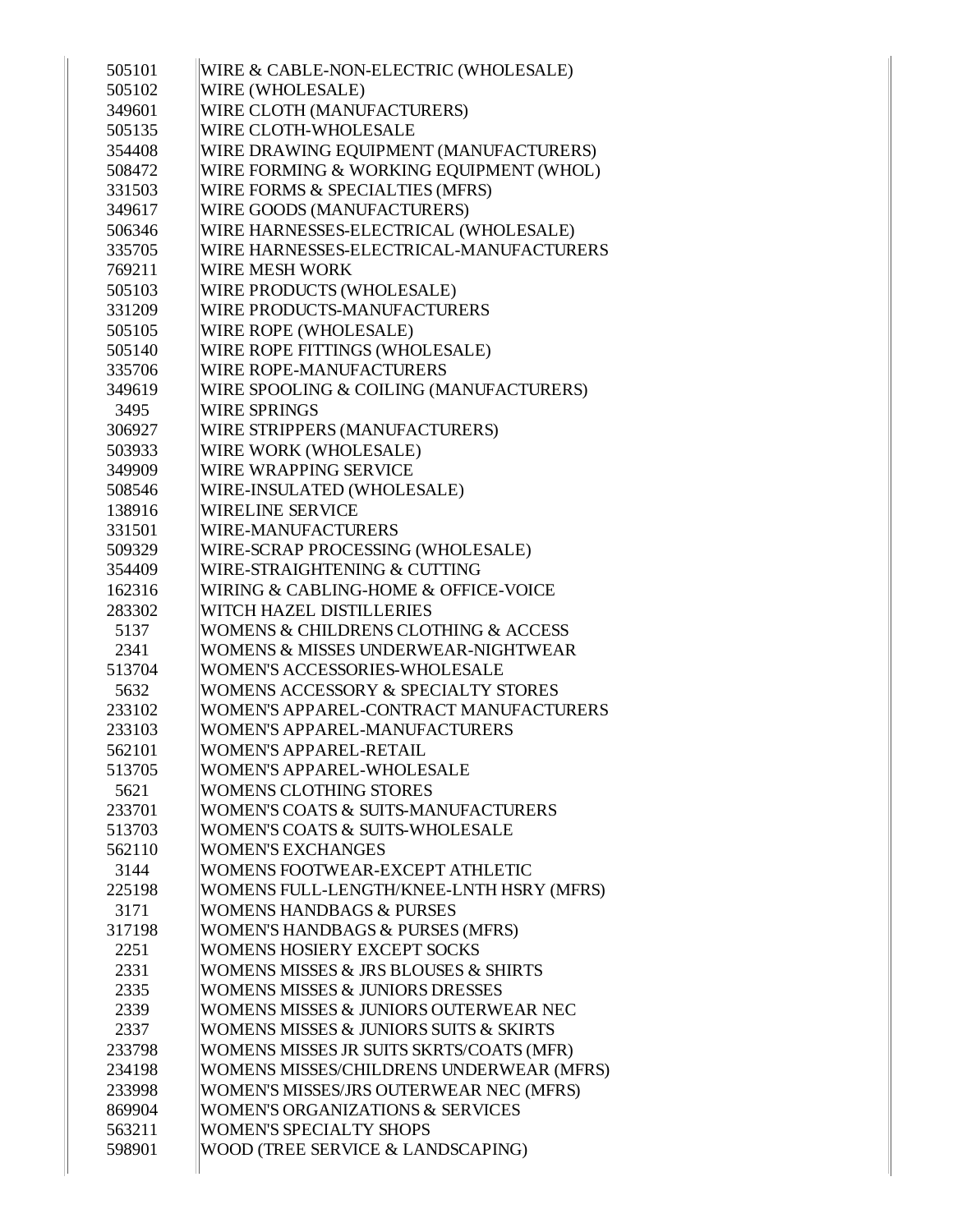| 509331 | <b>WOOD BENDING (WHOLESALE)</b>          |
|--------|------------------------------------------|
| 343311 | WOOD BURNERS-MANUFACTURERS               |
| 571914 | <b>WOOD BURNING EQUIPMENT</b>            |
| 571908 | <b>WOOD BURNING STOVES</b>               |
| 599935 | <b>WOOD CARVING</b>                      |
| 2449   | <b>WOOD CONTAINERS NEC</b>               |
| 244998 | WOOD CONTAINERS NEC (MANUFACTURERS)      |
| 519984 | <b>WOOD CRAFTERS-WHOLESALE</b>           |
| 175104 | WOOD FINISHING & REFINISHING SERVICE     |
| 519809 | WOOD FINISHING SUPPLIES (WHOLESALE)      |
| 2511   | WOOD HOUSEHOLD FURN EXCEPT UPHOLSTERED   |
| 2512   | WOOD HOUSEHOLD FURNITURE UPHOLSTERED     |
| 2434   | <b>WOOD KITCHEN CABINETS</b>             |
| 2541   | <b>WOOD OFFICE &amp; STORE FIXTURES</b>  |
| 2521   | <b>WOOD OFFICE FURNITURE</b>             |
| 2448   | <b>WOOD PALLETS &amp; SKIDS</b>          |
| 598904 | <b>WOOD PELLETS-FUEL</b>                 |
| 523108 | <b>WOOD PRESERVATIVES</b>                |
| 2491   | <b>WOOD PRESERVING</b>                   |
| 521149 | <b>WOOD PRESERVING (PRODUCTS)</b>        |
| 599990 | <b>WOOD PRODUCTS</b>                     |
| 2499   | <b>WOOD PRODUCTS NEC</b>                 |
| 249998 | WOOD PRODUCTS NEC (MANUFACTURERS)        |
| 249902 | <b>WOOD PRODUCTS-MANUFACTURERS</b>       |
| 516971 | WOOD RESTORING PRODUCTS (WHOLESALE)      |
| 242104 | <b>WOOD SAWING</b>                       |
| 999933 | <b>WOOD SPECIALTIES</b>                  |
| 2517   | <b>WOOD TV &amp; RADIO CABINETS</b>      |
| 599981 | <b>WOODENWARE</b>                        |
| 249914 | WOOD-FLOOR (MANUFACTURERS)               |
| 571964 | <b>WOOD-HEATING</b>                      |
| 251198 | WOOD-HOUSEHOLD FURN-EX UPHOLSTERED (MFR) |
| 251298 | WOOD-HOUSEHOLD FURN-UPHOLSTERED (MFRS)   |
| 241105 | <b>WOOD-MANUFACTURERS</b>                |
| 252198 | WOOD-OFFICE FURNITURE (MANUFACTURERS)    |
| 509948 | <b>WOODSHAVINGS (WHOLESALE)</b>          |
| 829968 | WOOD-TECHNOLOGISTS                       |
| 242602 | <b>WOOD-TURNING</b>                      |
| 251798 | WOOD-TV RADIO PHONO/SEWING CABNTS (MFRS) |
| 509330 | WOOD-WASTE & RECYCLING (WHOLESALE)       |
| 764115 | <b>WOODWORK REFINISHING</b>              |
| 175106 | <b>WOODWORKERS</b>                       |
| 508436 | WOODWORKERS' EQUIPMENT & SUPPLIES (WHOL) |
| 355304 | WOODWORKING EQUIPMENT & SUPPLIES-MFRS    |
| 3553   | <b>WOODWORKING MACHINERY</b>             |
| 355398 | WOODWORKING MACHINERY (MANUFACTURERS)    |
| 359904 | WOODWORKING MACHINERY EQUIP/SUPLS (MFRS) |
| 515905 | WOOL (WHOLESALE)                         |
| 515917 | <b>WOOL BROKERS</b>                      |
| 965105 | <b>WOOL BUREAUS</b>                      |
| 228103 | WOOL CARDING (MANUFACTURERS)             |
| 229916 | <b>WOOL GARNETTING</b>                   |
| 515920 | <b>WOOL NOILS (WHOLESALE)</b>            |
| 229915 | <b>WOOL SCOURING</b>                     |
| 021402 | <b>WOOL STOCK</b>                        |
|        |                                          |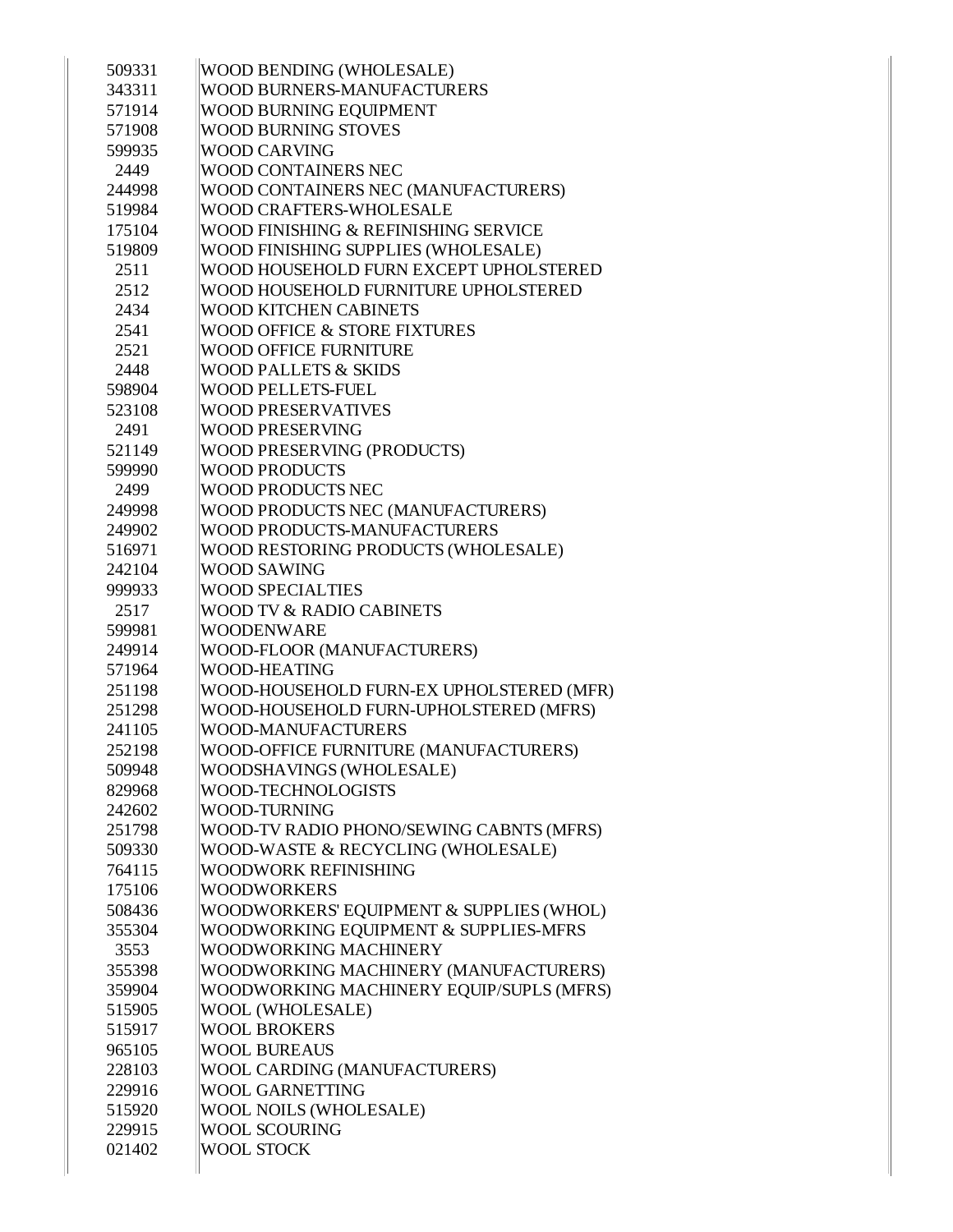| 515916 | WOOL TOPS (WHOLESALE)                                                              |
|--------|------------------------------------------------------------------------------------|
| 513101 | WOOLEN & WORSTED FABRICS (WHOLESALE)                                               |
| 513108 | WOOLEN GOODS-WHOLESALE                                                             |
| 223101 | <b>WOOLEN MILLS</b>                                                                |
| 569936 | <b>WOOLENS-RETAIL</b>                                                              |
| 504505 | WORD PROCESSING EQUIPMENT & SUPLS (WHOL)                                           |
| 737803 | WORD PROCESSING EQUIPMENT-MAINTENANCE                                              |
| 733802 | <b>WORD PROCESSING SERVICE</b>                                                     |
| 737903 | WORD PROCESSING SYSTEMS-CONSLNTS/DESIGN                                            |
| 888807 | <b>WORK AT HOME BUSINESSES</b>                                                     |
| 504645 | <b>WORK BENCHES (WHOLESALE)</b>                                                    |
| 232603 | WORK CLOTHING-MANUFACTURERS                                                        |
| 561109 | WORK CLOTHING-RETAIL                                                               |
| 513608 | WORK CLOTHING-WHOLESALE                                                            |
| 641113 | WORKMEN'S COMPENSATION CONSULTANTS                                                 |
| 651206 | <b>WORLD TRADE CENTERS</b>                                                         |
| 513152 | WORSTED GOODS (WHOLESALE)                                                          |
| 221105 | WOVENS-YARN DYED FABRIC-MANUFACTURERS                                              |
| 594531 | <b>WREATHS</b>                                                                     |
| 179503 | <b>WRECKER BODIES &amp; EQUIPMENT</b>                                              |
| 754901 | <b>WRECKER SERVICE</b>                                                             |
| 559911 | WRECKER SERVICE EQUIPMENT                                                          |
| 735962 | WRECKER SERVICE EQUIPMENT-RENTING                                                  |
| 559909 | <b>WRECKERS-DEALERS</b>                                                            |
| 1795   | <b>WRECKING &amp; DEMOLITION WORK</b>                                              |
| 572227 | <b>WRINGERS</b>                                                                    |
| 899903 | <b>WRITERS</b>                                                                     |
| 899902 | <b>WRITERS-BUSINESS</b>                                                            |
|        |                                                                                    |
| 874880 | <b>WRITING CONSULTANTS</b>                                                         |
| 504720 |                                                                                    |
| 384401 | X-RAY APPARATUS & SUPPLIES (WHOLESALE)<br>X-RAY APPARATUS & SUPPLIES-MANUFACTURERS |
| 3844   | <b>X-RAY APPARATUS &amp; TUBES</b>                                                 |
| 384498 | X-RAY APPARATUS & TUBES (MANUFACTURERS)                                            |
| 769971 | X-RAY APPARATUS-REPAIRING                                                          |
| 733407 | X-RAY DUPLICATING SERVICE                                                          |
| 873405 | <b>X-RAY INSPECTION SERVICE</b>                                                    |
| 807110 | <b>X-RAY LABORATORIES</b>                                                          |
| 807102 | X-RAY LABORATORIES-DENTAL                                                          |
| 873404 | X-RAY LABORATORIES-INDUSTRIAL                                                      |
| 807103 | X-RAY LABORATORIES-MEDICAL                                                         |
| 504702 | X-RAY PROTECTION (WHOLESALE)                                                       |
| 555125 | YACHT BROKERS                                                                      |
| 449914 | YACHT CHARTERS                                                                     |
| 729991 | YACHT DOCUMENTATION                                                                |
| 399938 | YACHT FURNISHINGS-MANUFACTURERS                                                    |
| 449307 | YACHT HARBORS                                                                      |
| 508827 | YACHT PROVISIONING (WHOLESALE)                                                     |
| 449311 | YACHT RIGGING                                                                      |
| 555107 | <b>YACHTS</b>                                                                      |
| 373206 | YACHTS-MANUFACTURERS                                                               |
| 373207 | YACHTS-REPAIRING                                                                   |
| 731204 | YARD SIGNS                                                                         |
| 2281   | YARN SPINNING MILLS                                                                |
| 2282   | YARN TEXTURIZING/THROWING/WINDING MILLS<br>YARN-MANUFACTURERS                      |